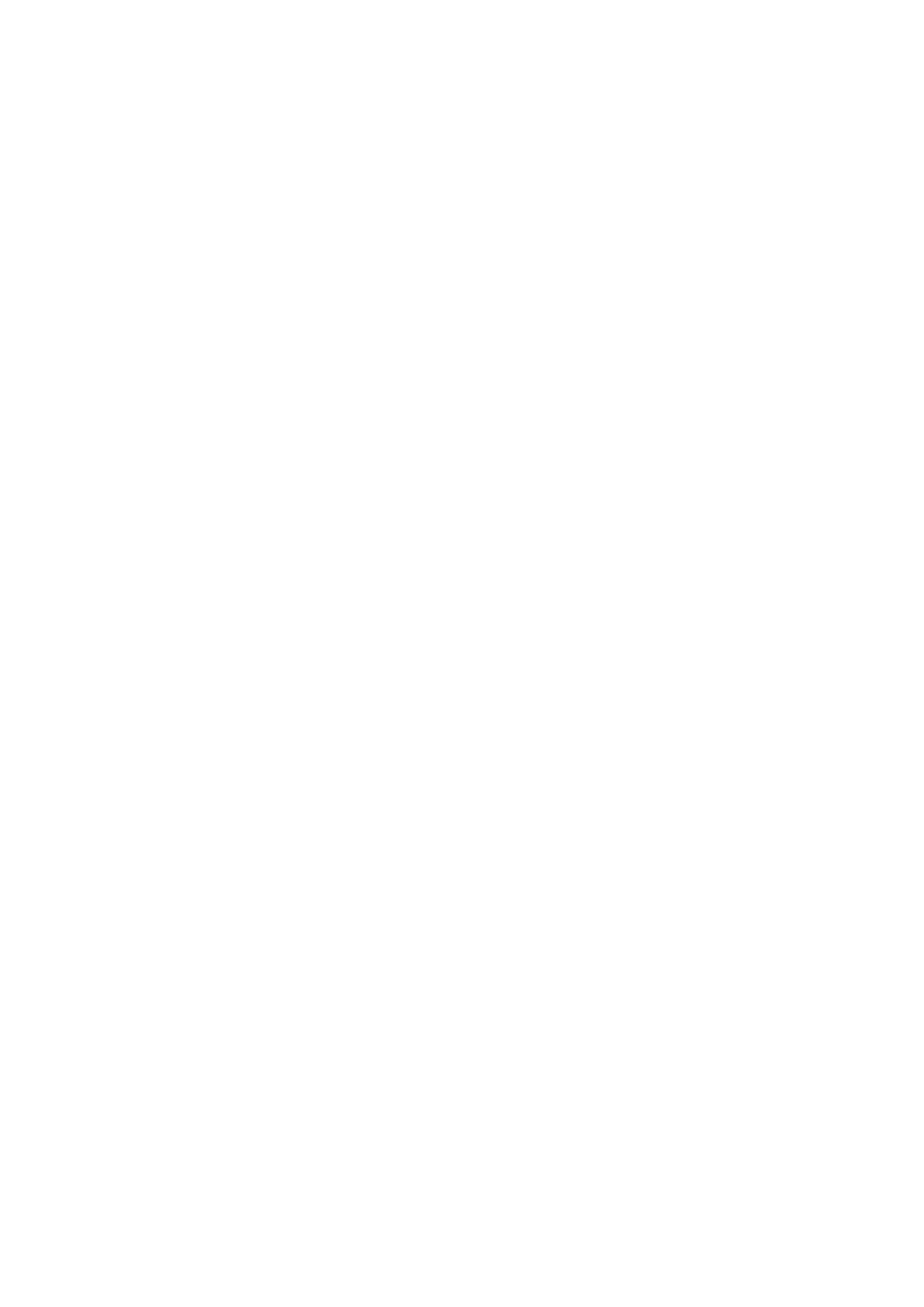#### **Abstract**

The aim of this thesis is to present a proof of a version the Arnold conjecture in the case of a closed, symplectically aspherical manifold. In the first chapter we collect some basic material related to symplectic and almost complex manifolds. The only more advanced results are those related to the topological properties of the linear symplectic group which are needed for the definition of the Conley-Zehner index. In the second chapter we describe the construction of the Floer homology groups in full detail in the case where the coefficients are taken over  $\mathbb{Z}_2$ . This construction is done by considering the chain complex generated by the non-degenerate critical points of a Hamiltonian action functional on the space 1-periodic, smooth loops in *M*. It is graded by a type of Maslov index. The boundary operator is defined by counting the unparameterised solutions of the pseudo-gradient flow associated to the action functional on this loop space connecting two critical points. We conclude by demonstrating the equivalence of Morse and Floer homology which completes the proof of the Arnold conjecture under the above assumptions.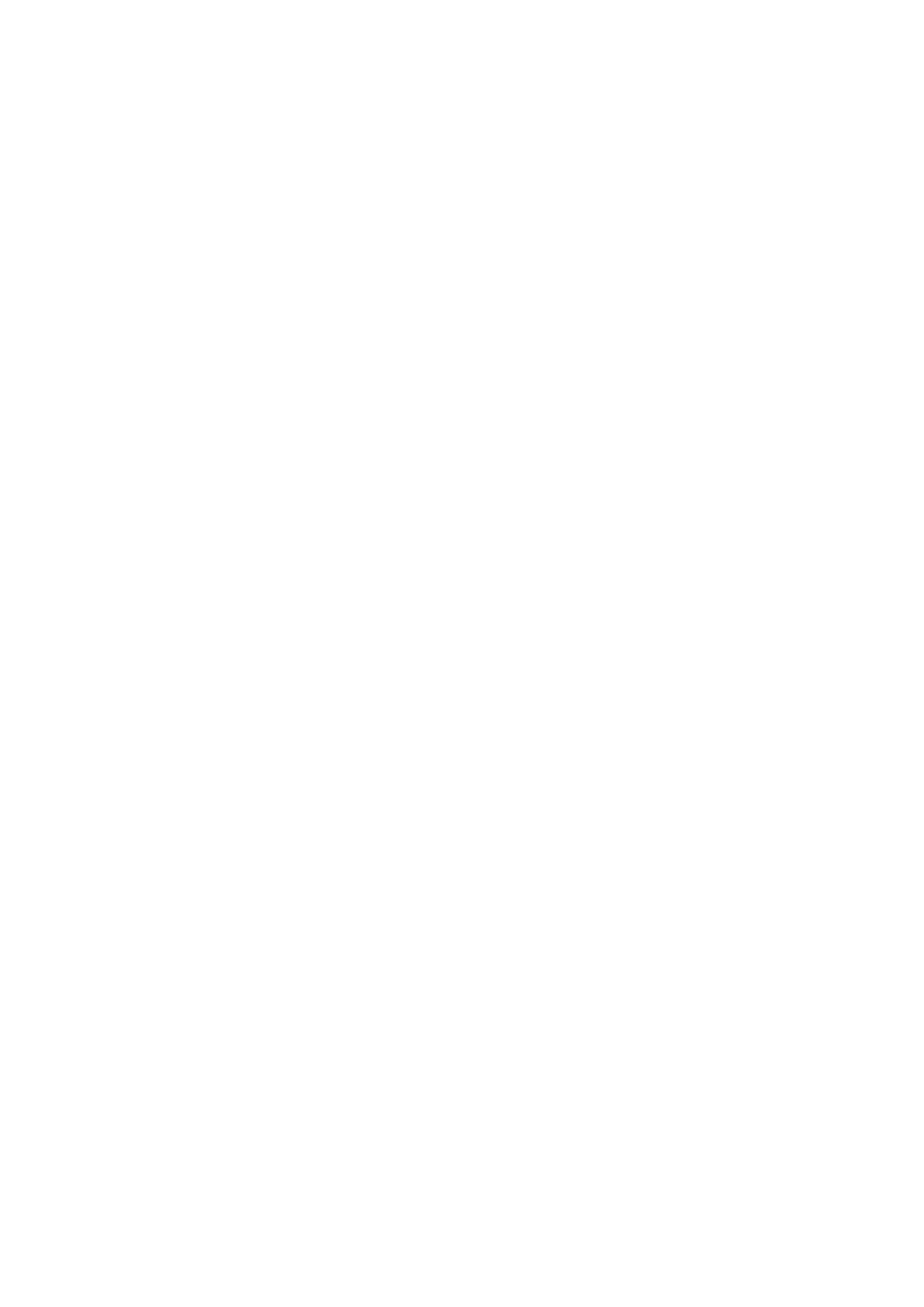# **Contents**

<span id="page-4-0"></span>

|                | <b>Contents</b> |                                                       |                |  |
|----------------|-----------------|-------------------------------------------------------|----------------|--|
|                |                 |                                                       | $\mathbf{1}$   |  |
|                |                 |                                                       |                |  |
| 1              |                 | <b>Basics on Symplectic Geometry</b>                  | 3              |  |
|                | 1.1             |                                                       | 3              |  |
|                |                 | Symplectic Vector Spaces<br>1.1.1                     | 3              |  |
|                |                 | The Linear Symplectic Group<br>1.1.2                  | $\overline{4}$ |  |
|                |                 | Complex Vector Spaces<br>1.1.3                        | 10             |  |
|                | 1.2             | Symplectic Manifolds                                  | 12             |  |
|                |                 | 1.2.1                                                 | 12             |  |
|                |                 | 1.2.2                                                 | 13             |  |
|                |                 | Examples of Symplectic Manifolds<br>1.2.3             | 15             |  |
|                | 1.3             |                                                       | 16             |  |
| $\overline{2}$ |                 | <b>Hamiltonian Fixed Point Floer Homology</b>         | 17             |  |
|                | 2.1             |                                                       | 17             |  |
|                | 2.2             | Action Functional                                     | 19             |  |
|                | 2.3             |                                                       | 25             |  |
|                | 2.4             |                                                       | 26             |  |
|                | 2.5             |                                                       | 36             |  |
|                |                 | 2.5.1                                                 | 36             |  |
|                |                 | 2.5.2                                                 | 37             |  |
|                |                 | Similarity Principle and Unique Continuation<br>2.5.3 | 47             |  |
|                |                 | 2.5.4                                                 | 54             |  |
|                | 2.6             | Differential of the Floer Operator                    | 58             |  |
|                |                 | 2.6.1                                                 | 60             |  |
|                |                 |                                                       |                |  |
|                |                 | 2.6.2                                                 | 67             |  |
|                | 2.7             |                                                       | 73             |  |
|                |                 | 2.7.1                                                 | 73             |  |
|                |                 | 2.7.2                                                 | 78             |  |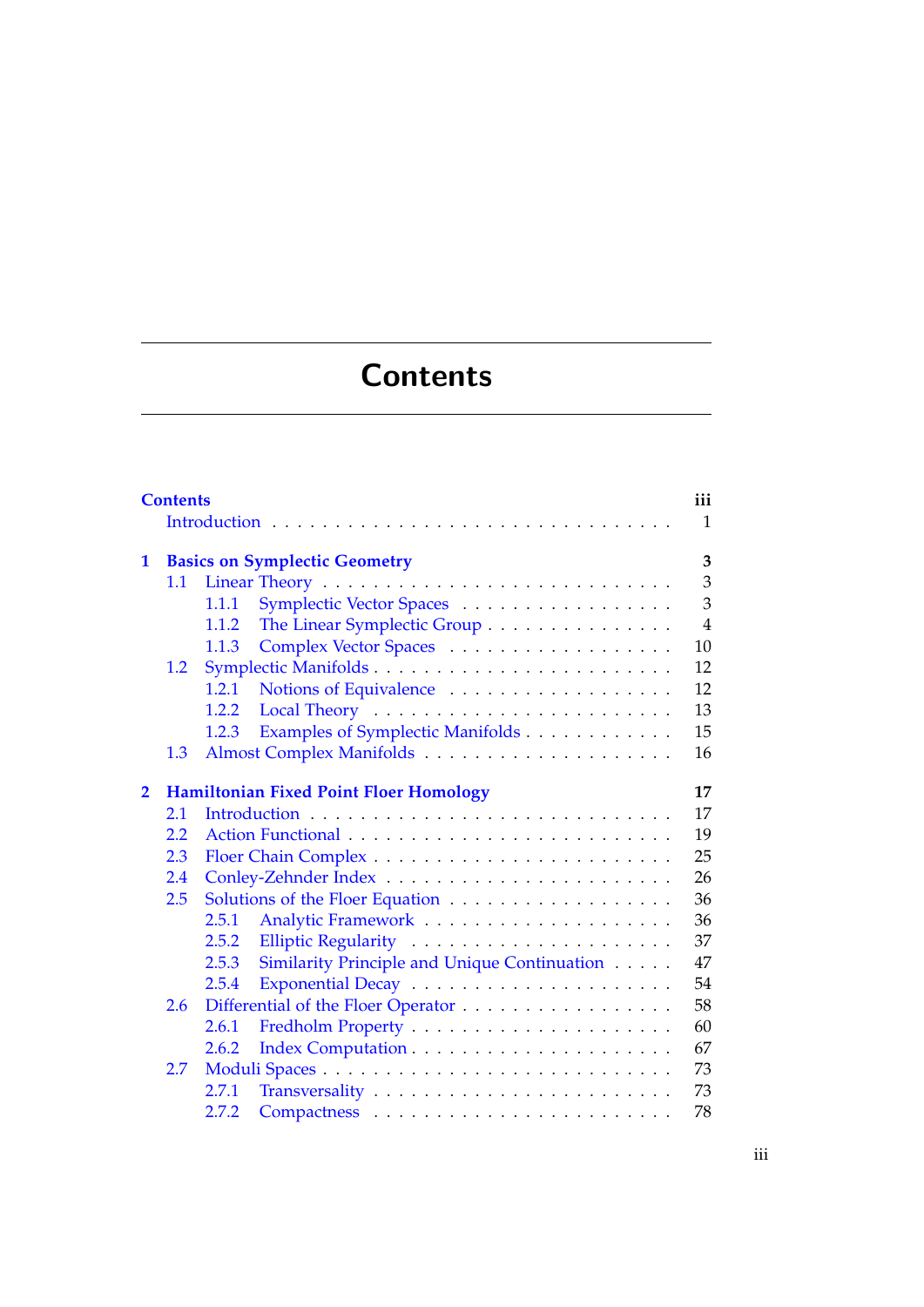| 2.8                 |                                                 | 84  |  |
|---------------------|-------------------------------------------------|-----|--|
| 2.9                 |                                                 | 85  |  |
|                     | 2.9.1                                           | 86  |  |
|                     |                                                 | 87  |  |
|                     | 2.9.3 Properties of $\psi$                      | 89  |  |
|                     |                                                 | 90  |  |
|                     | 2.10.1 Definition of the Chain Map $\Phi^{\#}$  | 90  |  |
|                     |                                                 | 94  |  |
|                     | 2.11 Computing the Floer Homology Groups        | 101 |  |
|                     |                                                 | 101 |  |
|                     | 2.11.2 Linking Floer Homology to Morse Homology | 104 |  |
| <b>Bibliography</b> |                                                 |     |  |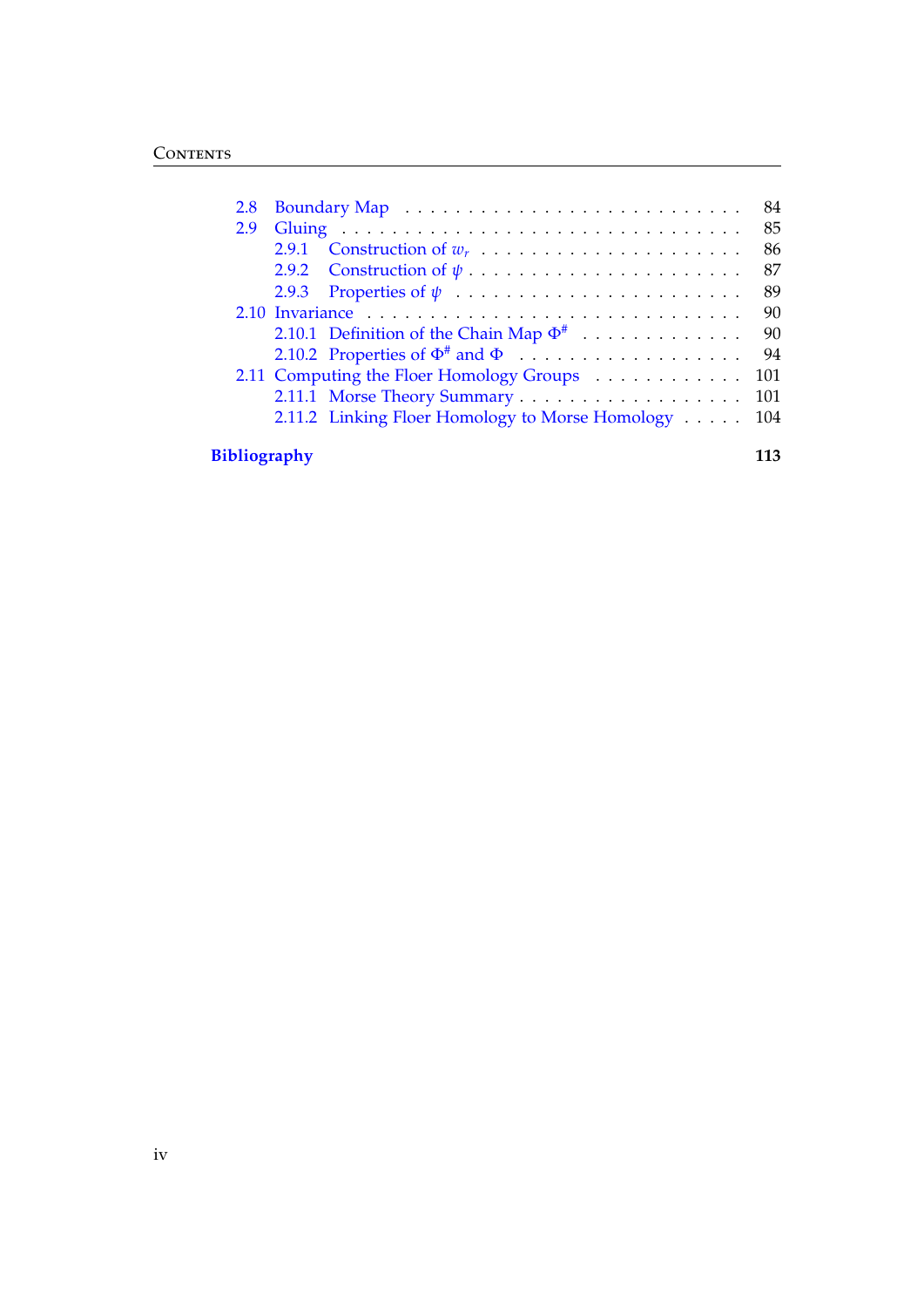#### <span id="page-6-0"></span>Introduction

In symplectic geometry one studies smooth manifolds *M* that are additionally endowed with a symplectic structure *ω*. That means that *ω* is a closed, non-degenerate, alternating two-form. To learn more about such pairs  $(M, \omega)$  one can consider the kind of structure and dynamics they can support. Associated to every vector field  $X \in \Gamma(TM)$  is a (local) flow  $\psi$ defined by the equation

$$
\frac{d}{dt}\psi = X(\psi)
$$

and the initial condition  $\psi_0 = \text{Id}_M$ . This flow is guaranteed to be global if we assume compactness of *M*. Diffeomorphisms of this type are of particular interest when they are induced from a smooth function  $H \in C^{\infty}(M)$  or more generally  $H \in C^{\infty}(\mathbb{R} \times M)$ . In this case the Hamiltonian vector field  $X_H$ defined by  $\omega(\cdot, d)$  through the symplectic form  $\omega$  gives rise to symplectic diffeomorphism. Restricting now to the symplectic flow coming from a 1 periodic Hamiltonian  $H \in C^\infty(S^1 \times M)$  one may especially inquire about the number of periodic orbits of this flow and how this number might depend on *H*. If *H* it time-independent one obtains an easy lower bound on this number since then every critical point of *H* leads to a constant and thus periodic orbit.

One can also rephrase this question about the number of fixed points in terms of Lagrangian intersections. A symplectic manifold *M* embeds diagonally as a Lagrangian submanifold in the product  $M \times M$  as the diagonal. Then the number of fixed points of the 1-flow map  $\psi_1$  coincides with the intersection number of *M* with the graph of  $\psi_1$  in  $M \times M$ .

In the context of Lagrangian intersection Arnold formulated in [\[1\]](#page-118-0) the conjecture that this number of fixed points satisfies the inequality

$$
|fix(\psi_1)| \geq \sum_i \dim H_i(M,\mathbb{Q}).
$$

Its verification has been a fruitful source of mathematics.

The 1-periodic solutions of the above flow equation can also be understood as the critical points of a suitable action functional  $A_H$  that is defined on the free loop space of *M* or more generally on a suitable covering of that space. Floer's approach to proving the Arnold conjecture was then to develop an infinite-dimensional variant of classical Morse theory for this action functional. One constructs a chain complex generated by the critical points of the action and defines a corresponding boundary operator by counting the pseudo-gradient flow lines connecting to such points. This gives rise to a homology theory from which the conjecture immediately follows after one has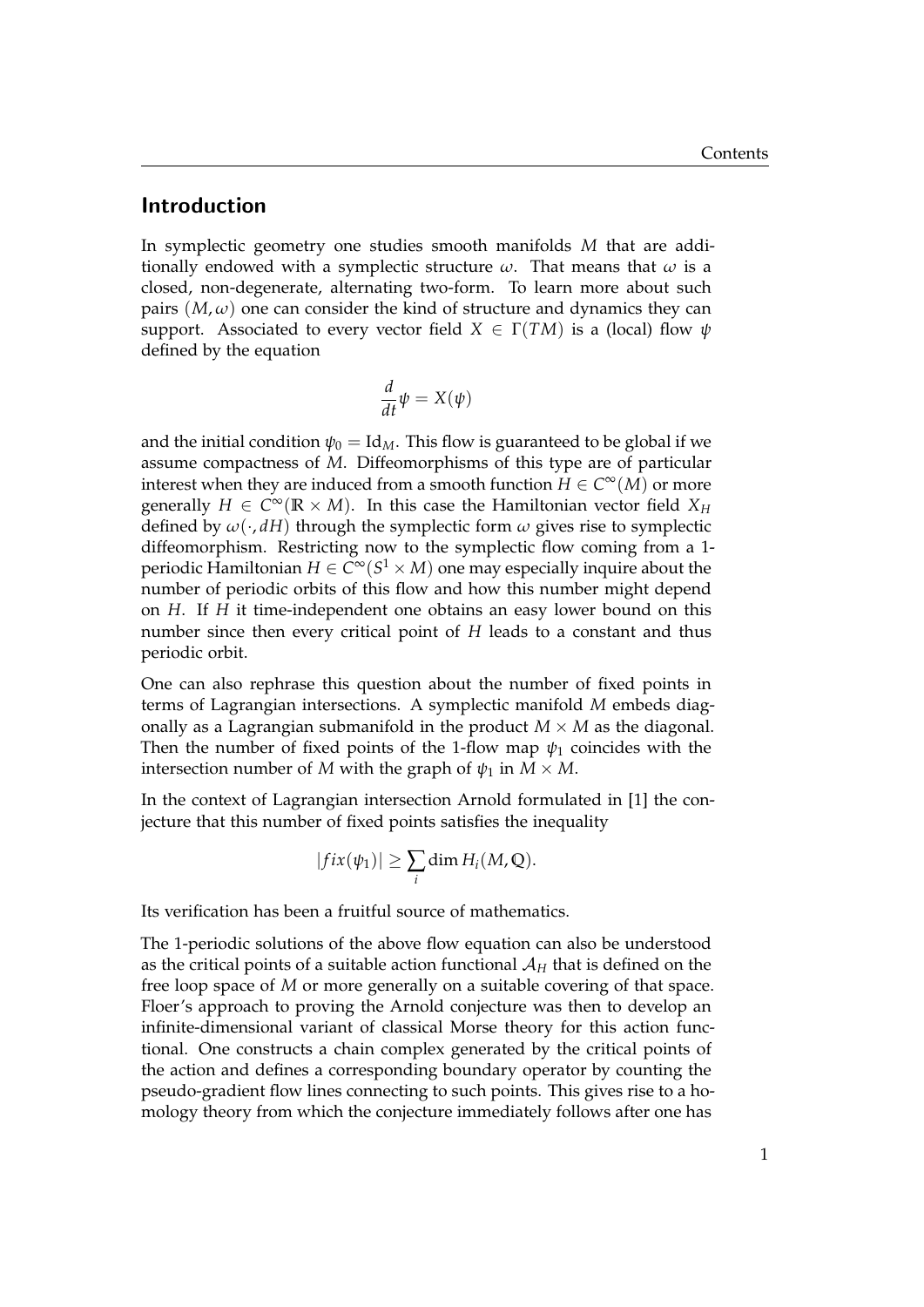shown that it degenerates to regular Morse homology in a certain limiting case.

Historically this conjecture was first proved in a number of special cases before Floer's approach provided a new impact which eventually led to a proof in full generality. In [\[5\]](#page-118-1) Eliashberg verified it in the case of Riemannian surfaces and Conley and Zehnder in the case of the 2*n*-torus in [\[3\]](#page-118-2). Departing from these specific types of manifolds one can consider the following hierarchy of more general classes of manifolds. The simplest of these is the case when  $\pi_2(M) = 0$  which is called aspherical. This is also the setting in which Floer originally established the conjecture in [\[7\]](#page-118-3),[\[8\]](#page-118-4) and [\[9\]](#page-118-5). More generally one can then study manifolds that satisfy the condition that

$$
\int_{S^2} v^* c_1(M) = \tau \int_{S^2} v^* \omega
$$

for every smooth map *v* ∈ *C* <sup>∞</sup>(*S* 2 , *M*) for a fixed real number *τ*. Here it is important to distinguish between the cases where  $\tau > 0$ ,  $\tau = 0$  and *τ* < 0. The case where *τ* = 0 is called symplectically aspherical. This is the assumption under which the Arnold conjecture will treated in this thesis. The case  $\tau > 0$  is called monotone and was also resolved by Floer.

Going more generally still one can consider the weakly monotone case which means that there is no  $v \in \pi_2(M)$  such that

$$
\int_{S^2} v^* \omega > 0 \text{ and } 3 - n \le \int_{S^2} v^* c_1(M) < 0
$$

where *n* is half the dimension of *M*. For this case it was confirmed by Hofer, Salamon and Ono in [\[12\]](#page-119-0) and [\[18\]](#page-119-1).

Beyond proving the Arnold conjecture there is also a version of Floer theory that is associated to pairs of Lagrangian submanifolds of a given symplectic manifold. As described above this can be considered as a more general version of the Floer homology associated to Hamiltonian fixed points.

Finally, Floer's idea to use a type of infinite-dimensional version of Morse theory applied to an action functional has also been fruitful in areas outside of symplectic geometry. In the context of low-dimensional topology one can develop a Floer theory for Donaldson's instanton theory and following the develop of the Seiberg-Witten approach to the monopole equations in gauge theory a corresponding Seiberg-Witten-Floer theory. Both the Donaldson and Seiberg-Witten invariants are defined by moduli spaces of certain geometric partial differential equations. These can be understood as critical points of suitable action functionals, namely the Yang-Mills and Chern-Simons-Dirac actional functional, respectively.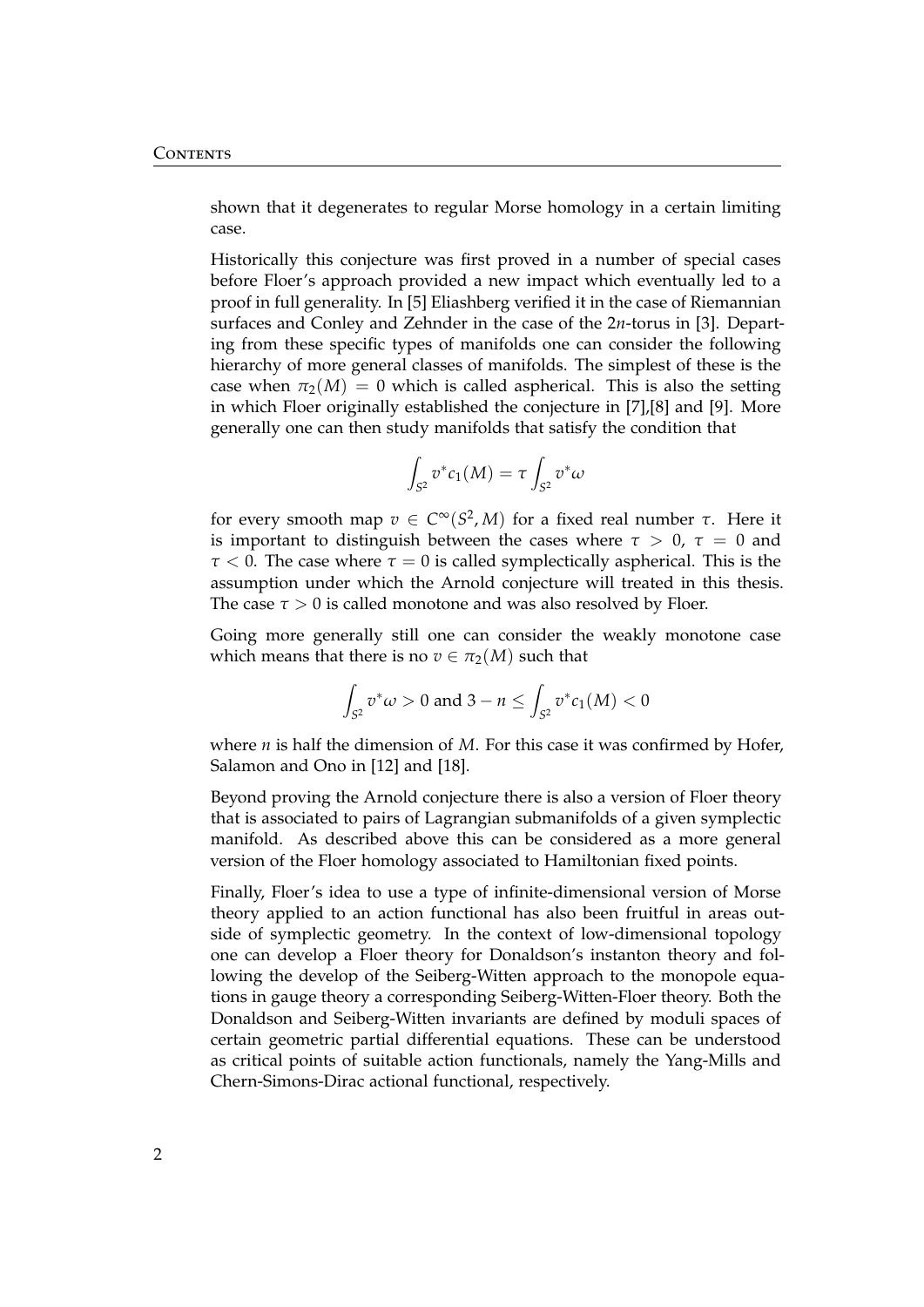Chapter 1

# <span id="page-8-0"></span>Basics on Symplectic Geometry

In this first chapter we present some basic material from the theory of symplectic and almost complex manifolds. The main references for this part were [\[4\]](#page-118-6) and [\[13\]](#page-119-2).

#### <span id="page-8-1"></span>1.1 Linear Theory

#### <span id="page-8-2"></span>1.1.1 Symplectic Vector Spaces

We begin by discussing linear symplectic geometry. This will be globalised to manifolds in the next section by way of the tangent bundle. Let  $V \in \text{Vect}_{\mathbb{R}}$ be a vector space. For a bilinear form  $b \in V^* \otimes V^*$  we denote by  $\widetilde{b}$  the induced map in Hom $(V, V^*)$  given by  $\widetilde{b}(v) = b(v, \cdot)$ .

**Definition 1.1** Let  $V \in \text{Vect}_{\mathbb{R}}$  and  $\omega \in \Lambda^2(V^*)$ . Then  $\omega$  is called symplectic if  $\widetilde{\omega} \in \text{Mono}(V, V^*)$ *. In this case, we say that*  $(V, \omega)$  *is a symplectic vector space.*<br>The set of all such vairs is denoted by Symplectic vector space. *The set of all such pairs is denoted by* SympVect*.*

The additional structure of a symplectic vector space allows one to distinguish the following classes of linear subspaces *U* of *V*.

**Definition 1.2** *Let*  $(V, \omega) \in$  SympVect *and let*  $U \subset V$  *be a linear subspace. Then we make the following definitions.*

- *1. Denote by*  $U^{\omega} = \text{Ker}(\tilde{\omega})$  *the ω*-orthogonal complement *of U*.
- *2. The space U is called isotropic if*  $U \subset U^\omega$ *. The set of all isotropic subspaces of*  $(V, \omega)$  *is denoted by* Isotrop $(V, \omega)$ *.*
- *3. The space U is called coisotropic if*  $U^{\omega} \subset U$ *. The set of all coisotropic subspaces of*  $(V, \omega)$  *is denoted by* Coisotrop $(V, \omega)$ *.*
- *4. The space U is called* lagrangian *if it is isotropic and coisotropic. The set of all lagrangian subspaces of*  $(V, \omega)$  *is denoted by*  $\text{Lag}(V, \omega)$ *.*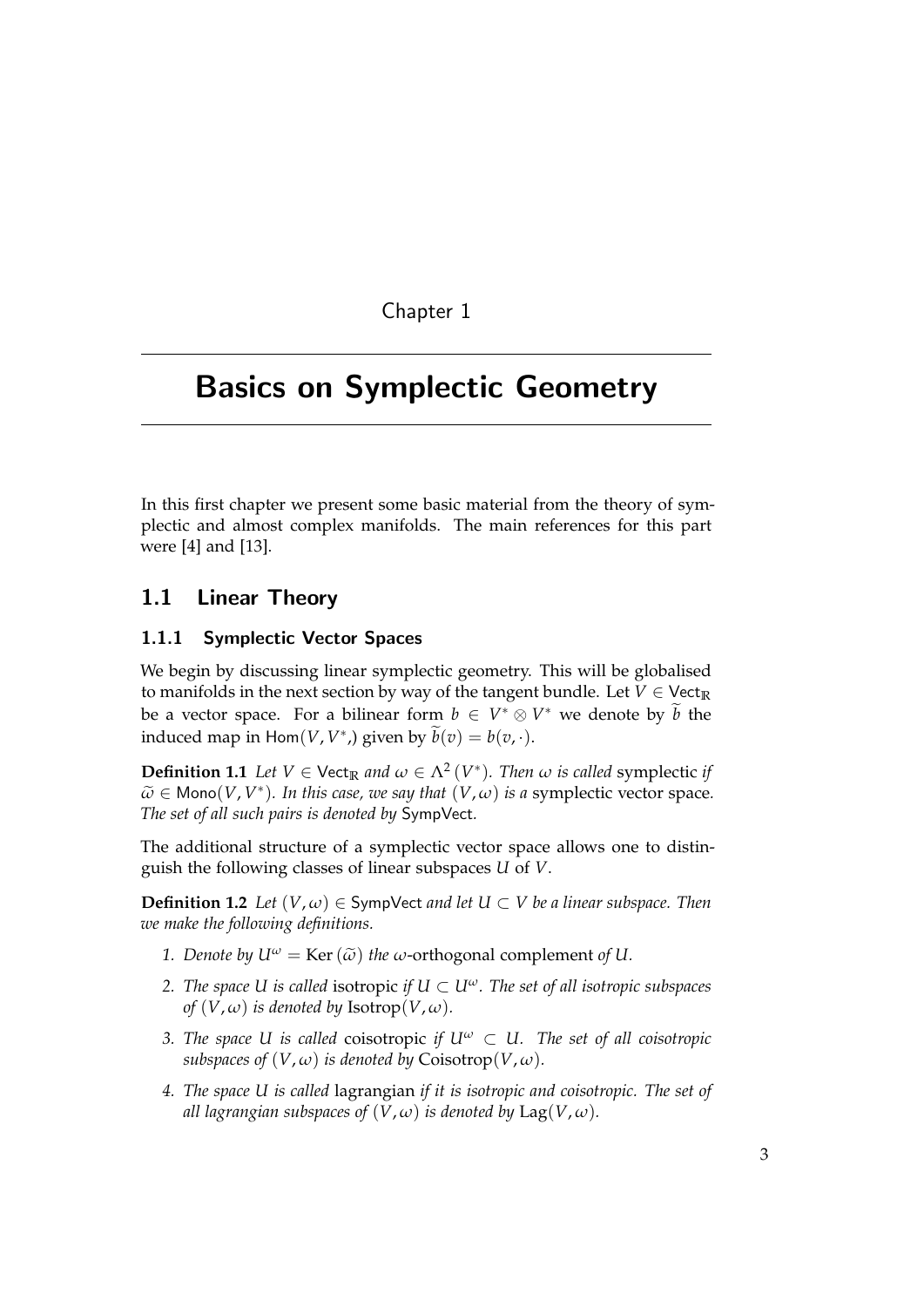In a symplectic vector space there are some bases that are singled out by the symplectic form. With respect to these bases the matrix representing the symplectic form is diagonal.

<span id="page-9-3"></span>**Proposition 1.1** *Let*  $(V, \omega) \in$  SympVect *such that* dim  $V = 2n$ . Then there *exists a basis*  $u_1, \ldots, u_n, v_1, \ldots, v_n$  *such that* 

<span id="page-9-1"></span>1. 
$$
\omega(u_j, u_k) = \omega(v_j, v_k) = 0.
$$

<span id="page-9-2"></span>2. 
$$
\omega(u_j, v_k) = \delta_{jk}.
$$

*Such a basis is called a* symplectic basis*.*

#### PROOF:

 $\langle 1 \rangle$ 1. If *n* = 1 the statement holds.

PROOF:

 $\langle 2 \rangle$ 1. Since  $\omega \in \text{Mono}(V, V^*)$  there exist  $u_1, v_1 \in V$  such that  $\omega(u_1, v_1) =$ 1.

 $\langle 1 \rangle$ 2. If the statement holds for a *n* − 1 then it holds for *n* PROOF:

- $\langle 2 \rangle$ 1. LET: Let  $u_1, v_1 \in V$  be as above and  $W = \text{span}\{u_1, v_1\}^{\omega}$ .
- $\langle 2 \rangle$ 2. dim *W* = 2(*n* − 1).
- $\langle 2 \rangle$ 3. By assumption there exist  $u_2, \ldots, u_n, v_2, \ldots, v_n \in W$  satisfying [item 1](#page-9-1) and [item 2.](#page-9-2)
- $\langle 2 \rangle 4$ . The vectors  $u_1, \ldots, u_n, v_1, \ldots, v_n$  satisfy [item 1](#page-9-1) and [item 2.](#page-9-2)

 $\langle 1 \rangle$ 3. Q.E.D.

#### <span id="page-9-0"></span>1.1.2 The Linear Symplectic Group

The addition of a symplectic structure to a vector space warrants the introduction of a corresponding symmetry group.

**Definition 1.3** *Let*  $(V, \omega) \in \text{SympVect}$ . We define

$$
Sp(V, \omega) = \{ A \in End(V) : \omega = A^* \omega \}. \tag{1.1}
$$

*to be the* symplectic linear group *of linear maps that preserve the symplectic form. If*  $V = \mathbb{R}^{2n}$  *and is endowed with the standard symplectic structure we write*  $\mathrm{Sp}(2n)$ *instead.*

According to [Proposition 1.1](#page-9-3) we can always choose a basis in which the symplectic form is represented by the matrix

<span id="page-9-4"></span>
$$
J=\begin{bmatrix}0&\mathrm{Id}_{\mathbb{R}^n}\\-\mathrm{Id}_{\mathbb{R}^n}&0\end{bmatrix}.
$$

Then the condition in [Equation 1.1](#page-9-4) becomes  $A<sup>T</sup>JA = J$ . Hence, we can focus our study of the symplectic group on the model space (**R**2*<sup>n</sup>* , *J*). Let us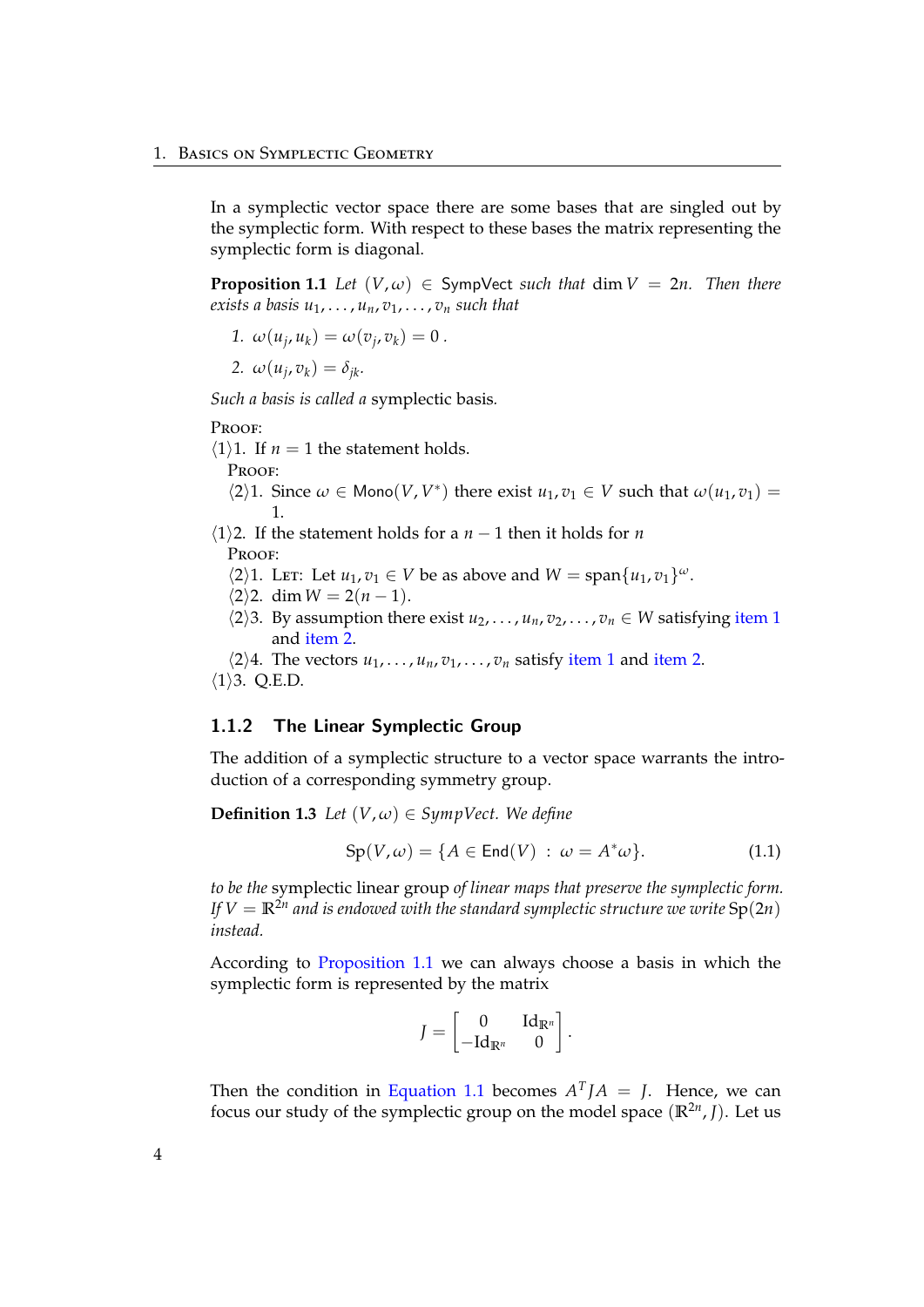investigate how Sp(2*n*) relates to the other standard matrix groups. Recall the following definitions.

#### **Definition 1.4**

$$
\mathcal{O}(n) = \{ A \in \mathbb{R}^{n \times n} : A^T A = \mathrm{Id}_{\mathbb{R}^n} \}
$$
(1.2)

$$
SO(n) = \{ A \in O(n) : \det(A) = 1 \}
$$
 (1.3)

$$
U(n) = \{A \in \mathbb{C}^{n \times n} : A^*A = Id_{\mathbb{C}^n}\}\tag{1.4}
$$

$$
SU(n) = \{ A \in U(n) : \det(A) = 1 \}
$$
 (1.5)

Assume that  $\mathbb{R}^{2n}$  is endowed with the standard coordinates denoted by  $(x_1, \ldots, x_n, y_1, \ldots, y_n)$ . This can be identified with  $\mathbb{C}^n$  by sending  $z = x + iy$ to  $(x, y)$ . Multiplication by *i* in  $\mathbb{C}^n$  corresponds to the map  $(x, y) \mapsto (-y, x)$ in  $\mathbb{R}^{2n}$  under this identification. Hence, we see that this map corresponds to the matrix

$$
J_0 = \begin{bmatrix} 0 & -\mathrm{Id}_{\mathbb{R}^n} \\ \mathrm{Id}_{\mathbb{R}^n} & 0 \end{bmatrix}.
$$

A complex matrix  $A \in \mathbb{C}^{n \times n}$  can be thought of as a real matrix in  $\mathbb{R}^{2n \times 2n}$ that is compatible with the complex structure. This means that *A* as a real matrix under the identification  $\mathbf{C}^n$  ≅  $\mathbb{R}^{2n}$  satisfies  $AJ_0 = J_0A$ . Hence, we can consider all the groups  $O(2n)$ ,  $U(n)$ ,  $GL(n, \mathbb{C})$  and  $Sp(2n)$  as subgroups of  $\mathbb{R}^{2n \times 2n}$ .

<span id="page-10-2"></span><span id="page-10-0"></span>**Lemma 1.1** *A* ∈ Sp(2*n*) ∩ O(2*n*) *if and only if there exist X, Y* ∈  $\mathbb{R}^{n \times n}$  *such that* 

1. 
$$
A = \begin{bmatrix} X & -Y \\ Y & X \end{bmatrix} \in GL(2n).
$$

<span id="page-10-1"></span>2. 
$$
X^T Y = Y^T X
$$
 and  $X^T X + Y^T Y = Id_{\mathbb{R}^n}$ .

Proof:

 $\langle 1 \rangle$ 1. Let: *A* ∈ **R**<sup>2*n*</sup> such that [item 1](#page-10-0) and [item 2](#page-10-1) hold.  $\langle 1 \rangle$ 2. *A* ∈ Sp(2*n*) ∩ O(2*n*). Proof:  $\langle 2 \rangle 1$ *.*  $A^T J A = \begin{bmatrix} X^T & Y^T \\ Y^T & Y^T \end{bmatrix}$  $-Y^T$  *X<sup>T</sup>*  $\begin{bmatrix} 0 & \mathrm{Id}_{\mathbb{R}^n} \end{bmatrix}$  $-\mathrm{Id}_{\mathbb{R}^n}$  0  $\begin{bmatrix} X & -Y \\ Y & X \end{bmatrix} = J$  using [item 2.](#page-10-1)  $\langle 2 \rangle 2$ ,  $A^T A = \begin{bmatrix} X^T & Y^T \\ Y^T & Y^T \end{bmatrix}$  $-Y^T$  *X<sup>T</sup>*  $\begin{bmatrix} X & -Y \\ Y & X \end{bmatrix}$  = Id<sub>R2*n*</sub> using [item 2.](#page-10-1)  $\langle 1 \rangle$ 3. Let:  $A \in Sp(2n) \cap O(2n)$ .  $\langle 1 \rangle$ 4. *A* satisfies [item 1](#page-10-0) and [item 2.](#page-10-1) PROOF:

$$
\langle 2 \rangle 1. \text{ Let: } A = \begin{bmatrix} X & Y' \\ Y & X' \end{bmatrix}.
$$

$$
\langle 2 \rangle 2. A^T J A = J \iff -J A^T J = A^{-1} \implies A^{-1} = \begin{bmatrix} (X')^T & -(Y')^T \\ Y^T & X^T \end{bmatrix}.
$$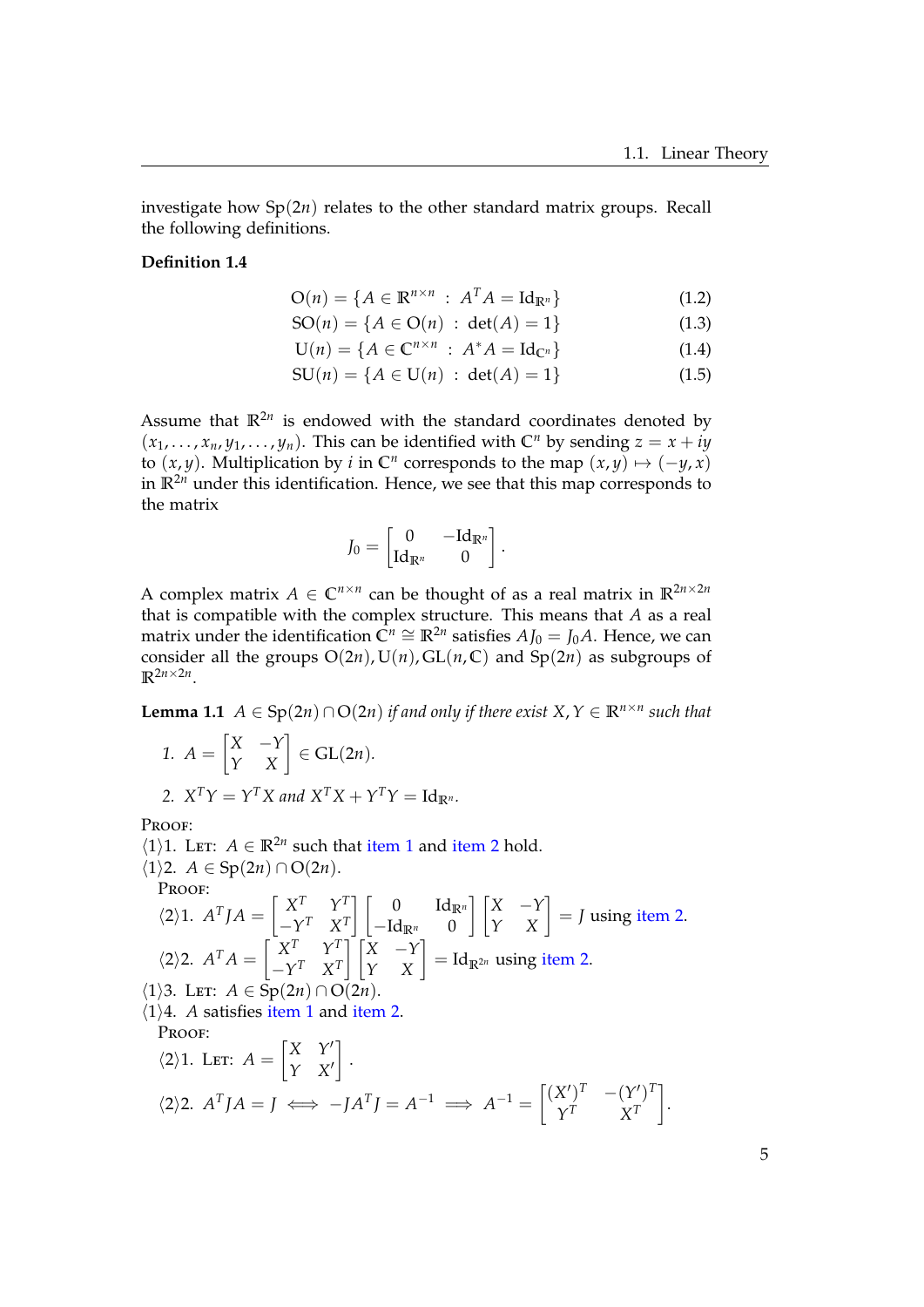$\langle 2 \rangle 3$ .  $A \in O(2n) \implies A^T = A^{-1}$ .  $\langle 2 \rangle 4$ . *X* = *X'* and *Y* =  $-Y'$ .  $\langle 2 \rangle$ 5. *A* ∈ Sp(2*n*)  $\implies$  [item 2.](#page-10-1)  $\langle 1 \rangle$ 5. Q.E.D.

**Proposition 1.2** *The following equalities between the above matrix groups hold.*

$$
Sp(2n) \cap O(2n) = Sp(2n) \cap GL(n, \mathbb{C}) = O(2n) \cap GL(n, \mathbb{C}) = U(n) \quad (1.6)
$$

Proof:

 $\langle 1 \rangle$ 1. LET:  $A \in \mathbb{R}^{2n \times 2n}$ .  $\langle 1 \rangle$ 2. Sp $(2n) \cap O(2n) = Sp(2n) \cap GL(n, \mathbb{C})$ PROOF:  $\langle 2 \rangle 1$ .  $A^T A = J$  and  $A^T A = Id_{\mathbb{R}^{2n}}$  imply  $A J_0 = J_0 A$ .  $\langle 2 \rangle$ 2. *A*<sup>T</sup>*JA* = *J* and *AJ*<sub>0</sub> = *J*<sub>0</sub>*A* imply *A*<sup>T</sup>*A* = Id<sub>R</sub>2*n*</sub>.  $\langle 1 \rangle$ 3. Sp $(2n) \cap GL(n, \mathbb{C}) = O(2n) \cap GL(n, \mathbb{C}).$ PROOF:  $\langle 2 \rangle 1$ .  $A^T J A = J$  and  $A J_0 = J_0 A$  imply  $A^T A = Id_{\mathbb{R}^{2n}}$ .  $\langle 2 \rangle$ 2.  $A^T A = \text{Id}_{\mathbb{R}^{2n}}$  and  $A J_0 = J_0 A = J$  imply  $A^T J A$ .  $\langle 1 \rangle 4$ . Sp $(2n) \cap O(2n) = U(n)$ . PROOF:  $\langle 2 \rangle$ 1. Let:  $Z = X + iY \in \mathbb{C}^{n \times n}$ .  $\langle 2 \rangle$ 2.  $Z \in U(n) \iff X^T Y - Y^T X = 0$  and  $X^T X + Y^T Y = Id_{\mathbb{R}^n}$ .  $\langle 2 \rangle$ 3.  $Z \in U(n) \iff A = \begin{bmatrix} X & -Y \\ Y & X \end{bmatrix} \in \text{Sp}(2n) \cap \text{O}(2n)$  by [Lemma 1.1.](#page-10-2)  $\langle 1 \rangle$ 5. O.E.D.

**Proposition 1.3** *There is a deformation retract r* :  $Sp(2n) \times [0,1] \rightarrow U(n)$ *.* 

Proof:

 $\langle 1 \rangle$ 1. SUFFICES: Sp $(2n)/U(n) \simeq *$ . PROOF:  $\langle 2 \rangle$ 1. LET:  $A \in Sp(2n)$ . h2i2. ∃!*P* ∈ Sym(2*n*), ∃!*Q* ∈ O(2*n*) : *A* = *PQ*.  $\langle 2 \rangle 3$ .  $P = (AA^T)^{1/2}$ .  $\langle 2 \rangle 4$ . LET:  $r : Sp(2n) \times [0,1] \to Sp(2n)$  be defined by  $r(t, A) = (AA^T)^{-t/2}A$ .  $\langle 1 \rangle$ 2. Q.E.D.

This result implies in particular that  $Sp(2n)$  and  $U(n)$  have the same fundamental group.

**Definition 1.5** *We define the following subsets of* Sp(2*n*)*.*

- *1.*  $Sp^{*}(2n) = \{A \in Sp(2n) : det(A Id_{\mathbb{R}^{2n}}) \neq 0\}.$
- 2.  $Sp^+(2n) = \{A \in Sp(2n) : det(A Id_{\mathbb{R}^{2n}}) > 0\}.$
- 3.  $Sp^{-}(2n) = \{A \in Sp(2n) : det(A Id_{\mathbb{R}^{2n}}) < 0\}.$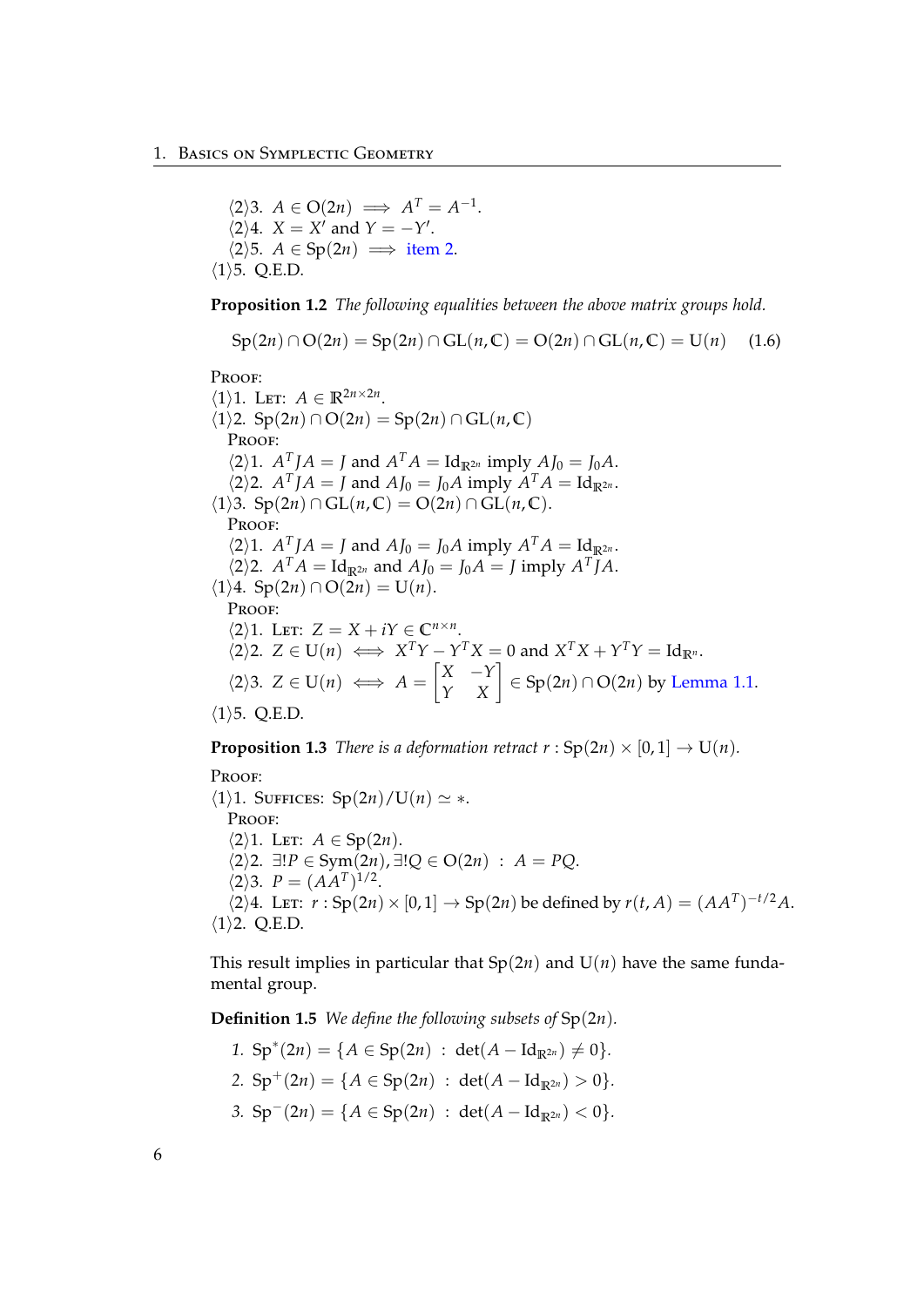Let us establish some basic results about these sets that will be used throughout the remainder of this text. We begin by discussing the spectral theory of symplectic matrices.

**Proposition 1.4** *Let*  $A \in Sp(2n)$ *. Then all eigenvalues of A appear either as pairs*  $\lambda$ ,  $1/\lambda \in \mathbb{R}$ ,  $\lambda$ ,  $\overline{\lambda} \in S^1$  or quadruples  $\lambda$ ,  $\overline{\lambda}$ ,  $1/\lambda$ ,  $1/\overline{\lambda} \in \mathbb{C}$ .

PROOF:

 $\langle 1 \rangle$ 1. See section 2.2 in[\[13\]](#page-119-2).

 $\langle 1 \rangle$ 2. Q.E.D.

For matrix  $A \in \mathbb{R}^{m \times m}$  or  $\mathbb{C}^{m \times m}$  we denote by  $\sigma(A)$  its set of eigenvalues, and for  $\lambda \in \sigma(A)$  we denote the corresponding eigenspace by  $E_{\lambda}(A)$  or  $E_{\lambda}$ for short.

<span id="page-12-0"></span>**Lemma 1.2** Let  $A \in Sp^*(2n)$  and  $\lambda \in \sigma(A)$  with a multiplicity larger than 1. *Then there exists a path*  $\gamma : [0,1] \to \text{Sp}^*(2n)$  *such that*  $\gamma(1)$  *has*  $\lambda \in \sigma(\gamma(1))$ *with multiplicity decreased by* 1 *and such that no other eigenvalue of A appears with an increased multiplicity in*  $\sigma(\gamma(1))$ *.* 

#### Proof:

 $\langle 1 \rangle$ 1. Case:  $\lambda \in \mathbb{C} \backslash (S^1 \cup \mathbb{R})$ . Proof:  $\langle 2 \rangle$ 1. 1/ $\lambda \in \sigma(A)$ .  $\langle 2 \rangle$ 2. Let:  $v_{\lambda} \in E_{\lambda}$  and  $v_{1/\lambda} \in E_{1/\lambda}$  such that  $\omega_0(v_{\lambda}, v_{1/\lambda}) = 1$ .  $\langle 2 \rangle$ 3. Let:  $V = \text{span}\{v_{\lambda}, v_{1/\lambda}, \overline{v_{\lambda}}, \overline{v_{1/\lambda}}\} \subset \mathbb{C}^{2n}$ .  $\langle 2 \rangle 4$ . The set  $\{v_\lambda, v_{1/\lambda}, \overline{v_\lambda}, \overline{v_{1/\lambda}}\}$  is a symplectic basis for *V*.  $\langle 2 \rangle$ 5. LET:  $\beta \in C^{\infty}([0,\varepsilon], \mathbb{C}^*)$  with  $\beta(0) = 1$  and  $\beta(s)\lambda \in \mathbb{C}\setminus (S^1 \cup \mathbb{R})$ .  $\langle 2 \rangle$ 6. DEFINE: *γ* : [0, ε] → C<sup>2*n*×2*n*</sup> = *V* ⊕ *V<sup>ω</sup>* by setting  $\gamma(s)(v_\lambda) = \beta(s)\lambda v_\lambda$  $\gamma(s)(v_{1/\lambda}) = \frac{1}{\beta(s)\lambda}v_{1/\lambda}$  $\gamma(s)(\overline{v_{\lambda}}) = \overline{\beta(s)}\overline{\lambda}\overline{v_{\lambda}}$  $\gamma(s)(\overline{v_{1/\lambda}}) = \frac{1}{\overline{g(s)}}$ *β*(*s*)*λ*  $\overline{v_{1/\lambda}}$ *γ*(*s*)|*V*<sup>*ω*</sup> = *A*|*V*<sup>*ω*</sup>  $\langle 2 \rangle$ 7.  $\forall s \in [0, \varepsilon] : \gamma(s) \in \mathrm{Sp}(2n).$  $\langle 2 \rangle 8$ . For  $\mu \in \sigma(A)$ *γ*(*s*)| $G_{\mu} = A|_{G_{\mu}}$  if  $\mu \notin {\lambda, 1/\lambda, \overline{\lambda}, 1/\lambda}$  $\gamma(s)|_{G_u \cap V^\omega} = A|_{G_u \cap V^\omega}$  if  $\mu \in \{\lambda, 1/\lambda, \overline{\lambda}, \overline{1/\lambda}\}.$  $\langle 1 \rangle$ 2. Case:  $\lambda \in S^1 \backslash \mathbb{R}$ PROOF:  $\langle 2 \rangle$ 1. Let:  $v_{\lambda} \in E_{\lambda}$ .

 $\langle 2 \rangle$ 2. Let:  $V = \text{span}\{v_\lambda, \overline{v_\lambda}\}.$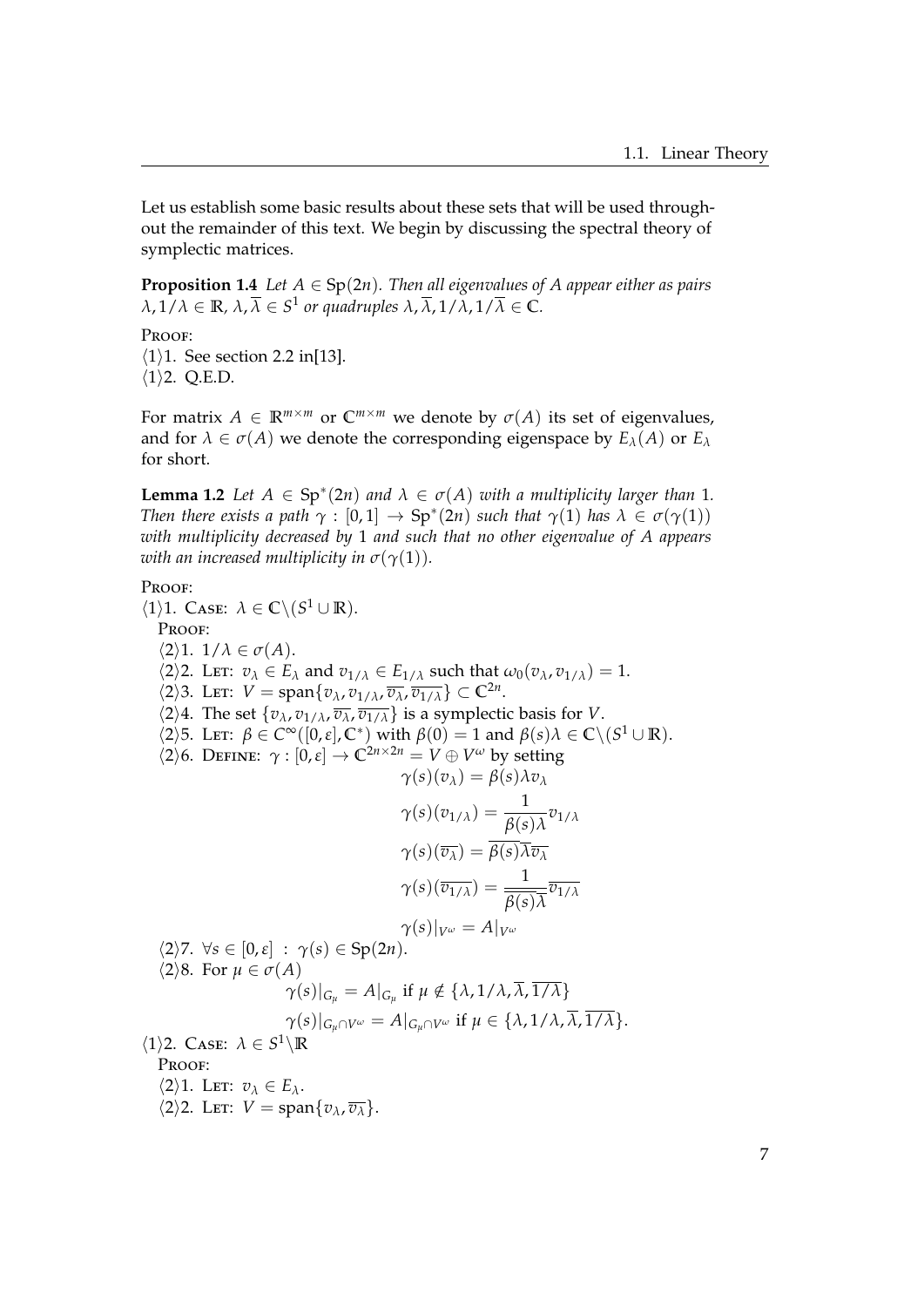$\langle 2 \rangle$ 3. Case:  $\omega(v_\lambda, \overline{v_\lambda}) \neq 0$ . Proof:  $\langle 3 \rangle$ 1. DEFINE:  $\gamma : [0, \varepsilon] \to \mathbb{C}^{2n \times 2n} = V \oplus V^{\omega}$  by setting *γ*(*s*)(*v*<sub> $λ$ ) =  $β(s)λv_{λ}$ </sub>  $\gamma(s)(\overline{v}_\lambda) = \overline{\beta(s)}\overline{\lambda}\overline{v}_\lambda$ *γ*(*s*)|*γω* = *A*|*γω*  $\langle 2 \rangle 4$ . Case:  $\omega(v_\lambda, \overline{v_\lambda}) = 0$ . PROOF:  $\langle 3 \rangle 1$ .  $\exists w_{\lambda} \in G_{\lambda}(A)$ :  $\omega(v_{\lambda}, \overline{w_{\lambda}}) = 1$  and  $\omega(w_{\lambda}, \overline{w_{\lambda}}) = 0$ . PROOF:  $\langle 4 \rangle$ 1. *ω* is symplectic on  $G_{\lambda} \oplus G_{\overline{\lambda}}$  and.  $\langle 3 \rangle$ 2. DEFINE:  $\gamma$  :  $[0, \varepsilon] \to \mathbb{C}^{2n \times 2n} = V \oplus V^{\omega}$  by setting *γ*(*s*)(*v*<sub> $λ$ </sub>) =  $β(s)λv_{λ}$  $\gamma(s)(w_\lambda) = \frac{1}{\beta(s)}w_\lambda$  $\gamma(s)(\overline{v_\lambda}) = \overline{\beta(s)}\overline{\lambda}\overline{v_\lambda}$  $\gamma(s)(\overline{w_{\lambda}}) = \frac{1}{\overline{q_{\lambda}}}$ *β*(*s*) *w<sup>λ</sup> γ*(*s*)|*V*<sup>*ω*</sup> = *A*|*V*<sup>*ω*</sup>  $\langle 1 \rangle$ 3. Case:  $\lambda \in \mathbb{R} \backslash \{-1\}$ PROOF:  $\langle 2 \rangle$ 1. 1/ $\lambda \in \sigma(A)$ .  $\langle 2 \rangle$ 2. Let:  $v_{\lambda} \in E_{\lambda}(A) \cap \mathbb{R}^{2n}$ .  $\langle 2 \rangle 3$ .  $\exists v_{1/\lambda} \in G_{1/\lambda}(A) \cap \mathbb{R}^{2n}$  :  $\omega(v_{\lambda}, v_{1/\lambda}) = 1$ .  $\langle 2 \rangle 4$ . Let:  $V = \text{span}\{v_\lambda, v_{1/\lambda}\}.$  $\langle 2 \rangle$ 5. DEFINE:  $\gamma : [0, \varepsilon] \to \mathbb{C}^{2n \times 2n} = V \oplus V^{\omega}$  by setting  $\gamma(s)(v_\lambda) = \beta(s)\lambda v_\lambda$  $\gamma(s)(v_{1/\lambda}) = \frac{1}{\beta(s)}A(v_{1/\lambda})$ *γ*(*s*)|*V*<sup>*ω*</sup> = *A*|*V*<sup>*ω*</sup>  $\langle 1 \rangle 4$ . Case:  $\lambda = -1$ PROOF:  $\langle 2 \rangle$ 1.  $m_A(\lambda) \geq 2$ .  $\langle 2 \rangle 2$ .  $\exists v^1_\lambda$  $\frac{1}{\lambda}$ ,  $v_{\lambda}^2 \in G_{-1}(A)$  :  $\omega(v_{\lambda}^1)$  $\frac{1}{\lambda}$ ,  $v^2$ <sub>λ</sub>  $_{\lambda}^{2})=1.$  $\langle 2 \rangle$ 3. Let:  $V = \text{span}\{v\}$  $\frac{1}{\lambda}$ ,  $v_\lambda^2$ *λ* }.  $\langle 2 \rangle 4$ . DEFINE:  $\gamma : [0, \varepsilon] \to \widetilde{C}^{2n \times 2n} = V \oplus V^{\omega}$  by setting  $\gamma(s)(v^1_{\lambda}$  $\lambda$ <sup>1</sup>) =  $\beta$ (*s*)*A*(*v*<sup>1</sup><sub> $\lambda$ </sub><sup>1</sup>) *λ* )  $\gamma(s)(v^2_{\lambda})$  $\frac{2}{\lambda}$ ) =  $\frac{1}{\beta}$  $\frac{1}{\beta(s)}A(v_\lambda^2)$ *λ* ) *γ*(*s*)|*γω* = *A*|*γω*  $\langle 1 \rangle$ 5. Q.E.D.

8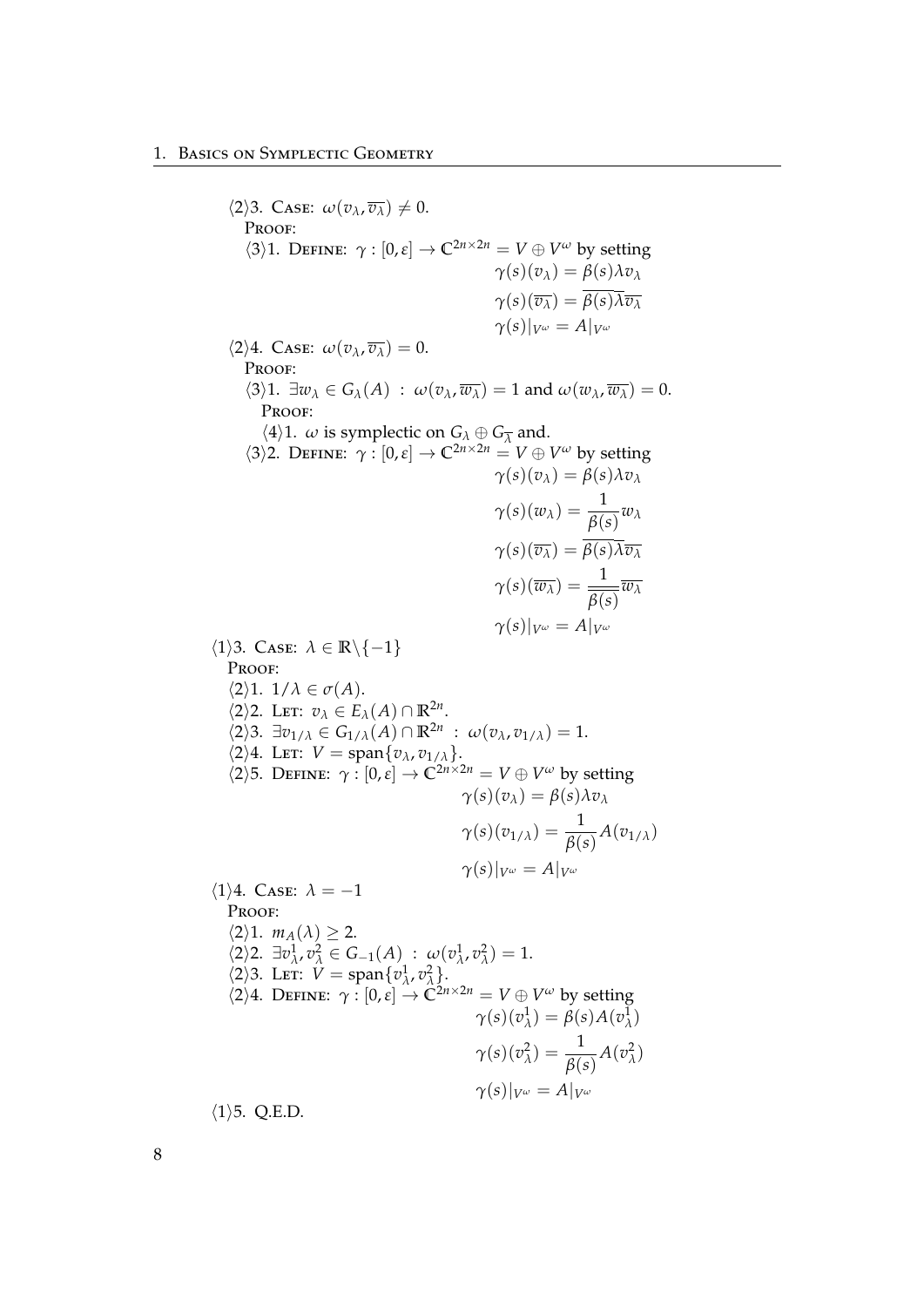**Lemma 1.3** Let  $A \in \text{Sp}^*(2n)$ . Then there exists a path  $\gamma : [0,1] \to \text{Sp}(2n)^*$  such *that*

*1.*  $|\sigma(\gamma(1))| = 2n$ .

<span id="page-14-0"></span>2. If 
$$
A \in \text{Sp}(2n)^+
$$
 then  $|\{\lambda \in \sigma(\gamma(1)) : \lambda \in \mathbb{R}_{>0}\}| = 0$ .

*3. If*  $A \in \text{Sp}(2n)^{-}$  *then*  $|\{\lambda \in \sigma(\gamma(1)) : \lambda \in \mathbb{R}_{>0}\}| = 2$ *.* 

PROOF:

 $\langle 1 \rangle$ 1. LET:  $\gamma$  :  $[0, 1] \rightarrow Sp^*(2n)$  be a path such that  $|\sigma(\gamma(1))| = 2n$ . PROOF:  $\langle 2 \rangle$ 1. Repeatedly apply [Lemma 1.2.](#page-12-0)  $\langle 1 \rangle$ 2. [item 2](#page-14-0) holds.  $\langle 1 \rangle$ 3. Q.E.D.

We also have the following result.

<span id="page-14-1"></span>**Proposition 1.5** *The following statements hold.*

- *1.* Sp<sup>∗</sup> (2*n*) *is open in* Sp(2*n*)*.*
- *2.* Sp<sup>∗</sup> (2*n*) *has two connected components which are given by* Sp+(2*n*) *and* Sp−(2*n*)*.*
- *3. The inclusions*  $\iota_{\pm}$  :  $Sp^{\pm}(2n) \rightarrow Sp(2n)$  *induce the zero map*  $\pi_1(Sp^{\pm}) \rightarrow$  $\pi_1(Sp(2n))$ .

Finally, we want to discuss how symplectic and symmetric matrices are related. We denote the set of all real symmetric matrices of size *m* by Sym(**R***m*). Namely, we will show that symmetric matrices can be considered as integrals of symplectic matrices in a sense.

**Proposition 1.6** Let  $S \in C^0([0,1], Sym(\mathbb{R}^{2n}))$ . Consider the initial value prob*lem*

$$
R'(t) = J_0 S(t) R(t) \text{ with } R(0) = \text{Id}_{\mathbb{R}^{2n}}.
$$
 (1.7)

*Then the function*  $R \in C^1([0,1], \mathbb{R}^{2n \times 2n})$  *that solves this has the property that*  $R(t) \in \text{Sp}(2n)$  *for all*  $t \in [0,1]$ *. Conversely, assume that*  $R \in C^1([0,1], \text{Sp}(2n))$ *. Then for all*  $t \in [0, 1]$  *the matrix* 

$$
S(t) = -J_0 R'(t) R(t)^{-1}
$$
\n(1.8)

*is symmetric.*

Proof:

 $\langle 1 \rangle$ 1. The first statement holds, i.e. *R*(*t*) ∈ Sp(2*n*) for all *t* ∈ [0, 1]. PROOF:  $\langle 2 \rangle$ 1.  $(R'(t))^T = -(R(t))^T S(t) J_0$ .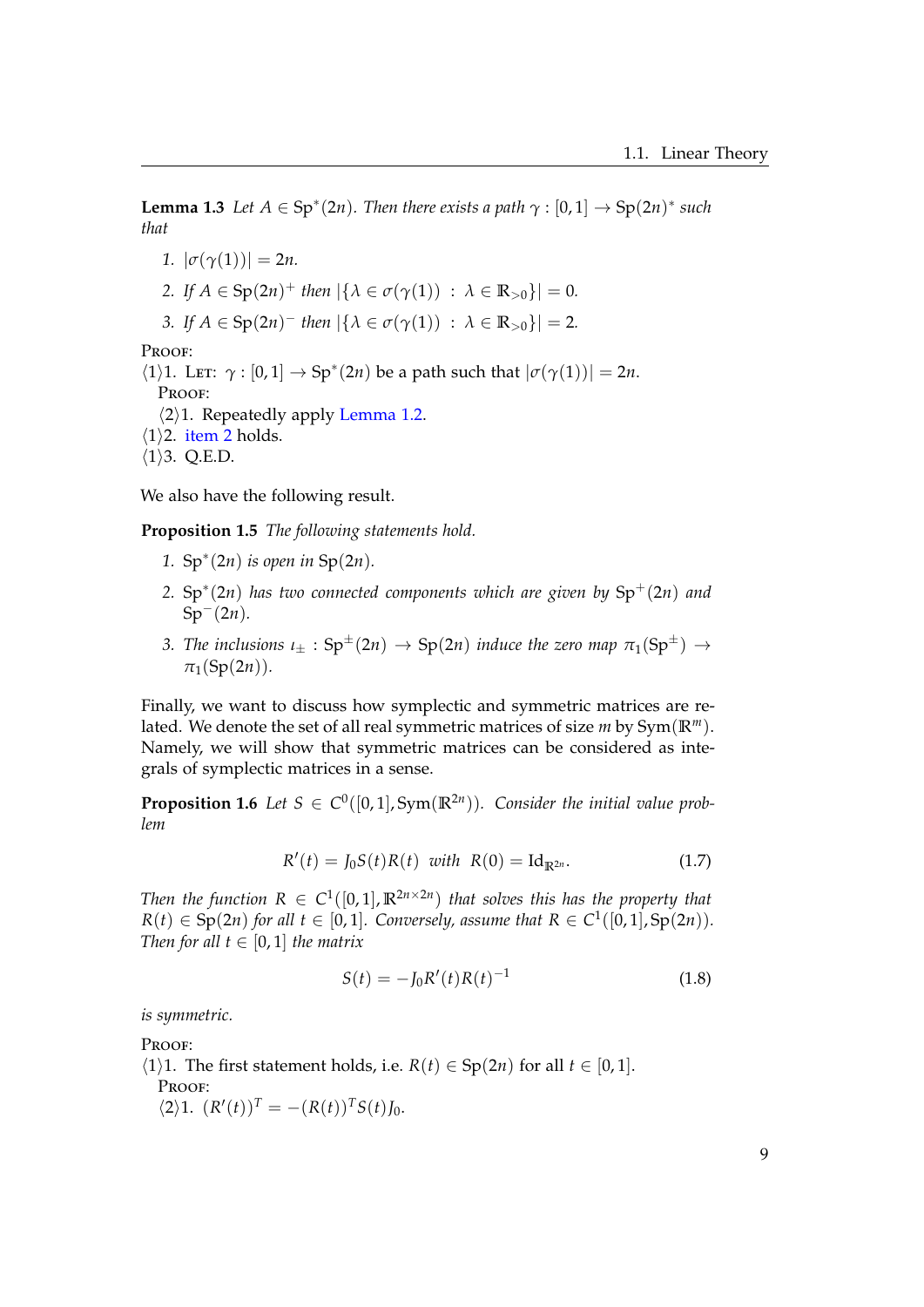$\langle 2 \rangle 2$ .  $\forall t \in [0, 1] : (R(t))^T J_0 R(t) = J_0$ . PROOF:  $\langle 3 \rangle 1$ .  $((R(t))^T J_0 R(t))' = 0$  and  $R(0) = Id_{\mathbb{R}^{2n}}$ .  $\langle 1 \rangle$ 2. The second statement holds, i.e.  $S(t) = -J_0R'(t)R(t)^{-1}$  for all  $t \in$  $[0, 1]$ . PROOF:  $\langle 2 \rangle 1$ .  $(S(t))' = -(J_0 R'(t) (R(t))^{-1})^T = \cdots = S$ .  $\langle 1 \rangle$ 3. Q.E.D.

#### <span id="page-15-0"></span>1.1.3 Complex Vector Spaces

We have seen that every symplectic vector space must be even-dimensional. Consider the canonical case of  $\mathbb{R}^{2n}$  with the standard symplectic structure given by  $\omega = \sum_{k=1}^n dx^k \wedge dy^k$ . The space  $\mathbb{R}^{2n}$  can be considered as a complex vector space via the identification  $(x_k, y_k) \mapsto z_k = x_k + iy_k$ . This can be generalised to the case of an arbitrary vector space by providing a suitable automorphism *J* that plays the role of the imaginary unit. More explicitly, note that *i* induces a **C**-linear map on *C <sup>n</sup>* by acting by multiplication. Under the above identification this map can be described by the matrix

$$
J_0 = \begin{bmatrix} 0 & -\mathrm{Id}_{\mathbb{R}^n} \\ \mathrm{Id}_{\mathbb{R}^n} & 0 \end{bmatrix}
$$

This leads to the following definition.

**Definition 1.6** *Let*  $V \in \text{Vect}_{\mathbb{R}}$ *. A* complex structure *on V is an endomorphism J* ∈ End*V* with the property that  $J^2 = -Id_V$ *. If such a J exists, the pair*  $(V, J)$  *is called a* complex vector space*.*

**Proposition 1.7** Let  $(V, J)$  be a complex vector space. Then  $\dim_{\mathbb{R}}(V)$  is even.

#### PROOF:

 $\langle 1 \rangle$ 1. Let:  $E_1 = \{ v + Jv : v \in V \}$  and  $E_2 = \{ v - Jv : v \in V \}.$  $\langle 1 \rangle$ 2. *E*<sub>1</sub> ≅ *E*<sub>2</sub>.  $\langle 1 \rangle$ 3.  $V = E_1 \oplus E_2$ .  $\langle 1 \rangle$ 4. Q.E.D.

Complex structures are closely related to symplectic structures. We are only interested in such complex structures that are compatible in the following way.

**Definition 1.7** Let  $(V, \omega) \in$  SympVect *and*  $J \in$  End $(V)$  *a complex structure satisfying the following additional properties.*

- *1.*  $\forall u, v \in V : \omega(Iu, Iv) = \omega(u, v).$
- 2.  $\forall u \in V \setminus \{0\} : \omega(u, \mathrm{J}u) > 0.$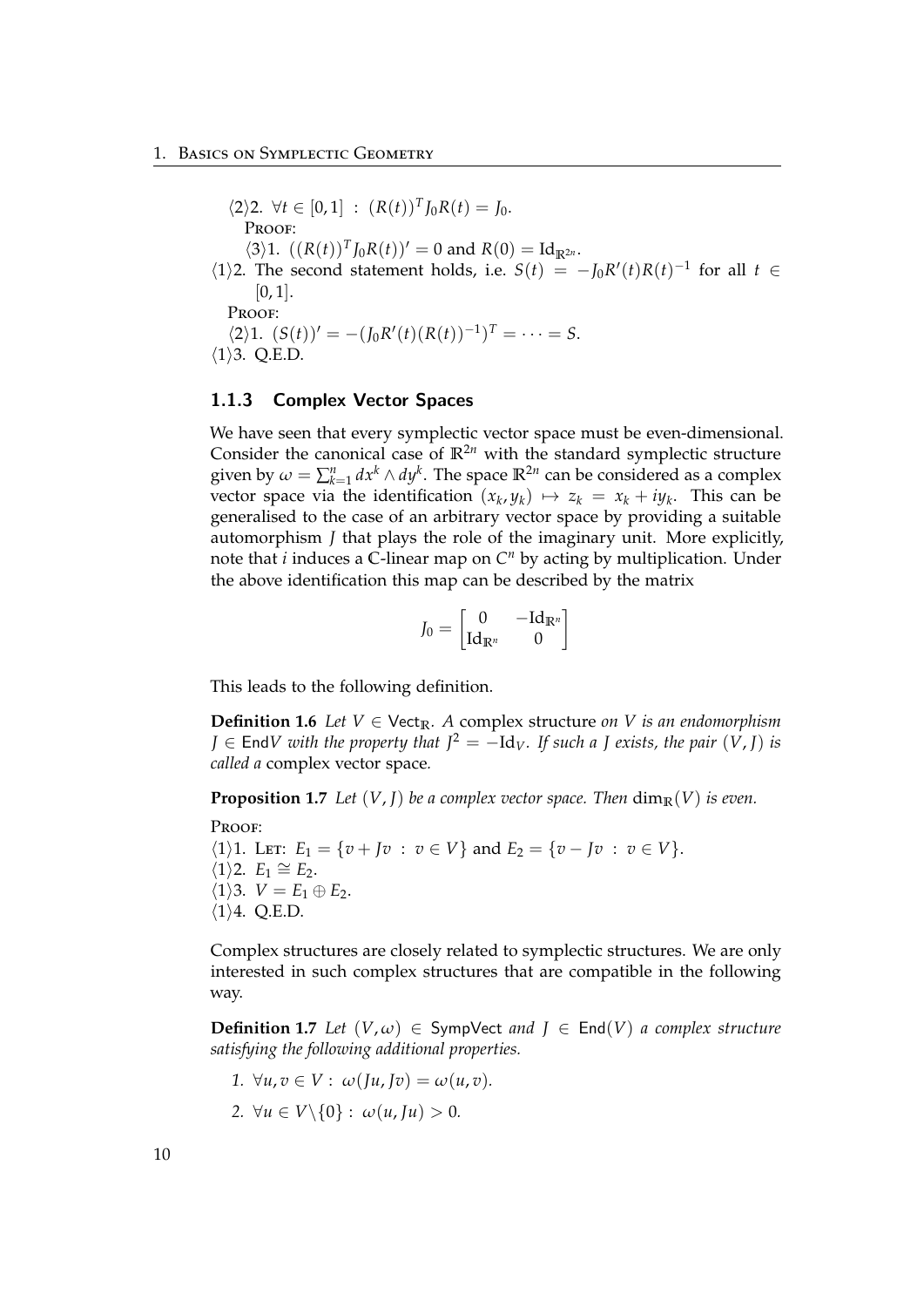*Then J is called ω*-compatible*. The space of all ω*-compatible *complex structures is denoted by*  $\mathcal{J}(V, \omega)$ *.* 

Every symplectic vector space admits a compatible complex structure.

**Proposition 1.8** *Let*  $(V, \omega) \in$  SympVect*. Then*  $\mathcal{J}(V, \omega) \neq \emptyset$ *.* 

#### PROOF:

 $\langle 1 \rangle$ 1. LET:  $g \in V^* \otimes V^*$  be symmetric, positive-definite and nondegenerate.  $\forall$ (1) 2.  $\exists A \in \mathsf{End}(A) : \forall (u, v) \in V^2 : \omega(u, v) = g(Au, v).$ PROOF:  $\langle 2 \rangle 1$ . Let:  $A = \tilde{g}^{-1} \circ \tilde{\omega}$ .  $\langle 1 \rangle$ 3.  $A^T = -A$ . PROOF:  $\chi$ 2 $\rangle$ 1. *g*(*A*<sup>T</sup>*u*, *v*) = *g*(*u*, *Av*) = *g*(*Av*, *u*) = *ω*(*v*, *u*) = −*ω*(*u*, *v*) = *g*(−*Au*, *v*).  $\langle 1 \rangle 4$ . *AA<sup>T</sup>* is diagonalisable and  $\lambda > 0$  for all  $\lambda \in \sigma(AA^T)$ .  $\langle 1 \rangle$ 5. Let:  $J = (AA^T)^{-1/2}A$ .  $\langle 1 \rangle 6$ .  $J^2 = -Id_V$ . Proof:  $\langle 2 \rangle 1$ .  $J^T = A^T (A A^T)^{-1/2} = -A (A A^T)^{-1/2} = -(A A^T)^{-1/2} A = -J$ .  $\langle 2 \rangle 2$ .  $JJ^T = -J^2 = A^T (AA^T)^{-1/2} (AA^T)^{-1/2} A = \text{Id}_V.$  $\langle 1 \rangle$ 7.  $J \in \mathcal{J}(V, \omega)$ . Proof:  $\langle 2 \rangle 1$ .  $\forall (u, v) \in V^2$  :  $\omega(Ju, Jv) = g(AJu, Jv) = g(J^T J A u, v) = g(u, v)$ *ω*(*u*, *v*).  $\langle 2 \rangle$ 2. ∀*u* ∈ *V*\{0} :  $\omega(u, Ju) = g(Au, Ju) = g(-JAu, u)$  $= g((AA^T)^{1/2}u,u) > 0$  since  $(AA^T)^{1/2}$  is symmetric and positivedefinite.  $\langle 1 \rangle 8$ . Q.E.D.

In fact, much more can be said about the space  $\mathcal{J}(V, \omega)$ .

**Proposition 1.9** *The space*  $\mathcal{J}(V, \omega)$  *is contractible.* 

#### PROOF:

 $\langle 1 \rangle$ 1. Let: *Met* = { $A \in Sym(2n) \cap Sp(2n)$  : *A* is positive-definite.}.

 $\langle 1 \rangle$ 2. SUFFICES:  $\mathcal{J}(V, \omega) \cong Met$ 

 $\langle 1 \rangle$ 3. SUFFICES ASSUME:  $(V, \omega) = (\mathbb{R}^{2n}, \omega_0)$  where  $\omega_0$  is the standard symplectic structure defined by *J*.

$$
\langle 1 \rangle 4. \text{LET: } J' \in \mathbb{R}^{2n \times 2n}.
$$
  
\n
$$
\langle 1 \rangle 5. J' \in \mathcal{J}(V, \omega) \iff (J')^2 = -\mathrm{Id}_{\mathbb{R}^{2n \times 2n}} (J')^T J J' = J \text{ and } \omega_0(v, J'v) >
$$
  
\nfor all  $v \in V \setminus \{0\}.$   
\n
$$
\langle 1 \rangle 6. \text{DEFINE: } f : \mathcal{J}(V, \omega) \to Met \text{ by } f(J') = JJ'.
$$
  
\nPROOF:

 $\langle 2 \rangle$ 1.  $J' \in \mathcal{J}(V, \omega) \implies JJ' \in \text{Sym}(\mathbb{R}^{2n}).$ Proof:

<sup>0</sup>*v*) > 0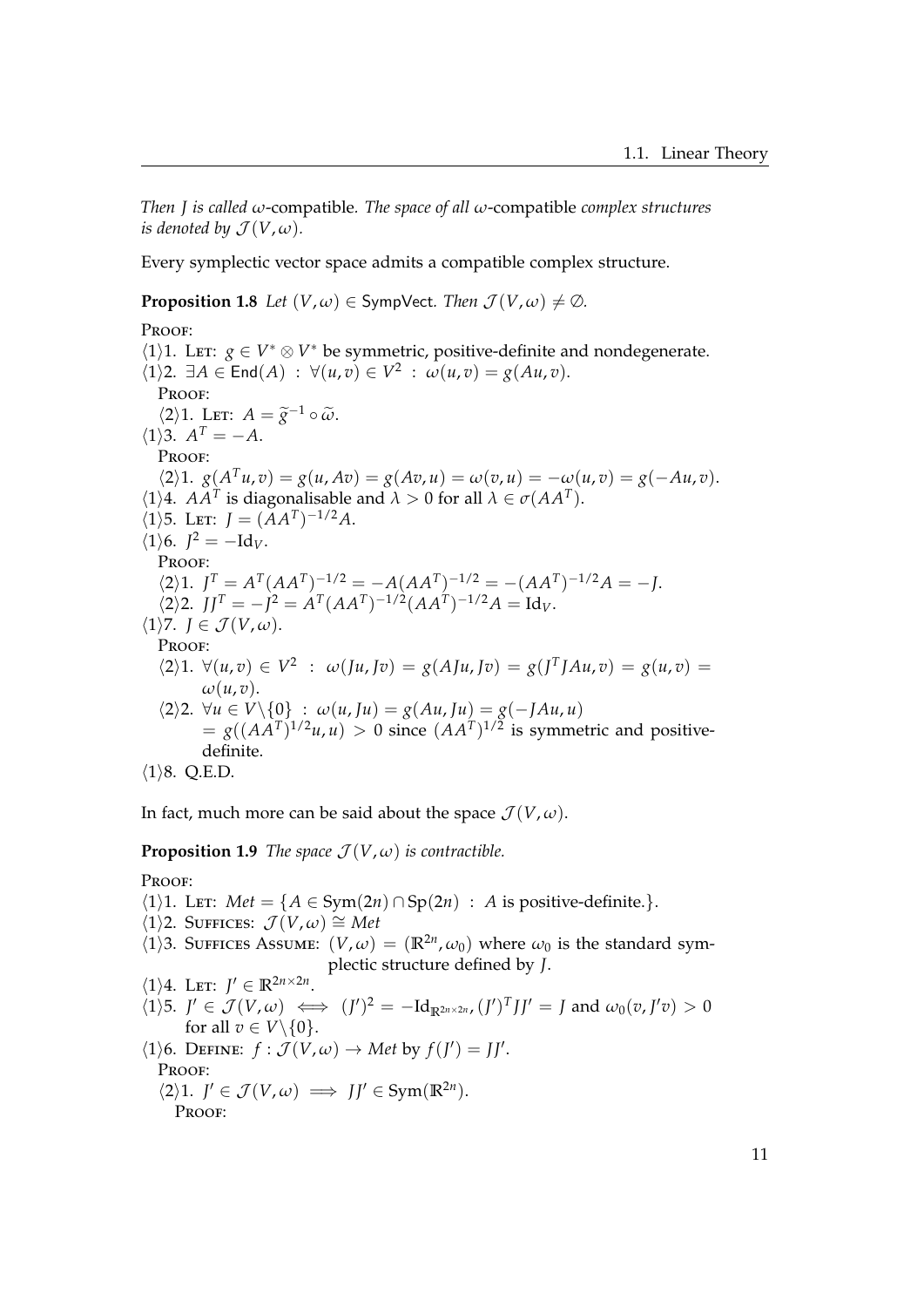$\langle 3 \rangle 1$ .  $(JJ')^T = -(J')^T J = (J')^T J (J')^2 = JJ'.$  $\langle 1 \rangle$ 7. DEFINE: *g* : *Met*  $\rightarrow$   $\mathcal{J}(V, \omega)$  by  $g(P) = -J^{-1}P$ . Proof:  $\langle 2 \rangle 1$ *.*  $P \in Met \implies -J^{-1}P \in \mathcal{J}(V, \omega)$ *.*  $\langle 1 \rangle 8$ .  $f \circ g = \text{Id}_{\text{Met}}$  and  $g \circ f = \text{Id}_{\mathcal{J}(V,\omega)}$ .  $\langle 1 \rangle$ 9. Q.E.D.

### <span id="page-17-0"></span>1.2 Symplectic Manifolds

We can now extend the concept of a symplectic structure to manifolds.

**Definition 1.8** *Let*  $M \in \text{Man}^{\infty}$  *and let*  $\omega \in \Omega^2(M)$ *. Then*  $(M, \omega)$  *is called a* symplectic manifold *if it satisfies the following conditions.*

- 1.  $d\omega = 0$ .
- 2.  $\forall p \in M : (T_pM, \omega_p) \in \text{SympVect}.$

The map *ω* is called a *symplectic form*. The set of all symplectic forms on *M* will be denoted by  $\Omega_\text{Symp}^2(M)$ . The set of all symplectic manifolds will be denoted by SympMan<sup>∞.</sup> It consists of pairs  $(M, \omega)$  where  $M \in \mathsf{Man}^{\infty}$  and  $\omega \in \Omega_\mathrm{Symp}^2(M).$ 

#### <span id="page-17-1"></span>1.2.1 Notions of Equivalence

We have introduced symplectic manifolds as a smooth manifold that is endowed with additional structure, namely its symplectic form. Hence, it makes sense to consider meaningful notions of equivalence that take into account this additional piece of data. The most obvious way to do this is to take the notion of a diffeomorphism and also require to preserve the symplectic form. This leads to the following definition.

**Definition 1.9** *Let*  $(M_1, \omega_1)$ ,  $(M_2, \omega_2) \in \text{SympMan}^\infty$ . We say that  $(M_1, \omega_1)$ *and*  $(M_2, \omega_2)$  *are* symplectomorphic *if there exists a f*  $\in$  **lso** $(M_1, M_2)$  *such that*  $\omega_1 = f^* \omega_2$ . In this case we also call the corresponding symplectic forms *ω*<sup>1</sup> *and ω*<sup>2</sup> *symplectomorphic. The set of all symplectomorphisms will be denoted by*  $\textsf{Symp}(M_1, \omega_1, M_2, \omega_2)$ . If  $M_1 = M_2$  and  $\omega_1 = \omega_2$  we simply write  $\textsf{Symp}(M_1, \omega_1)$ .

It is often useful to have a stronger notion of equivalence. For this we introduce the following.

**Definition 1.10** *Let*  $M \in \mathsf{Man}^{\infty}$  *and*  $\rho \in C^{\infty}(\mathbb{R} \times M, M)$ *. Then*  $\rho$  *is called an* isotopy *if it satisfies that*

- *1.*  $\forall t \in \mathbb{R} : \rho_t \in \text{Aut}(M)$ .
- 2.  $\rho_0 = \text{Id}_M$ .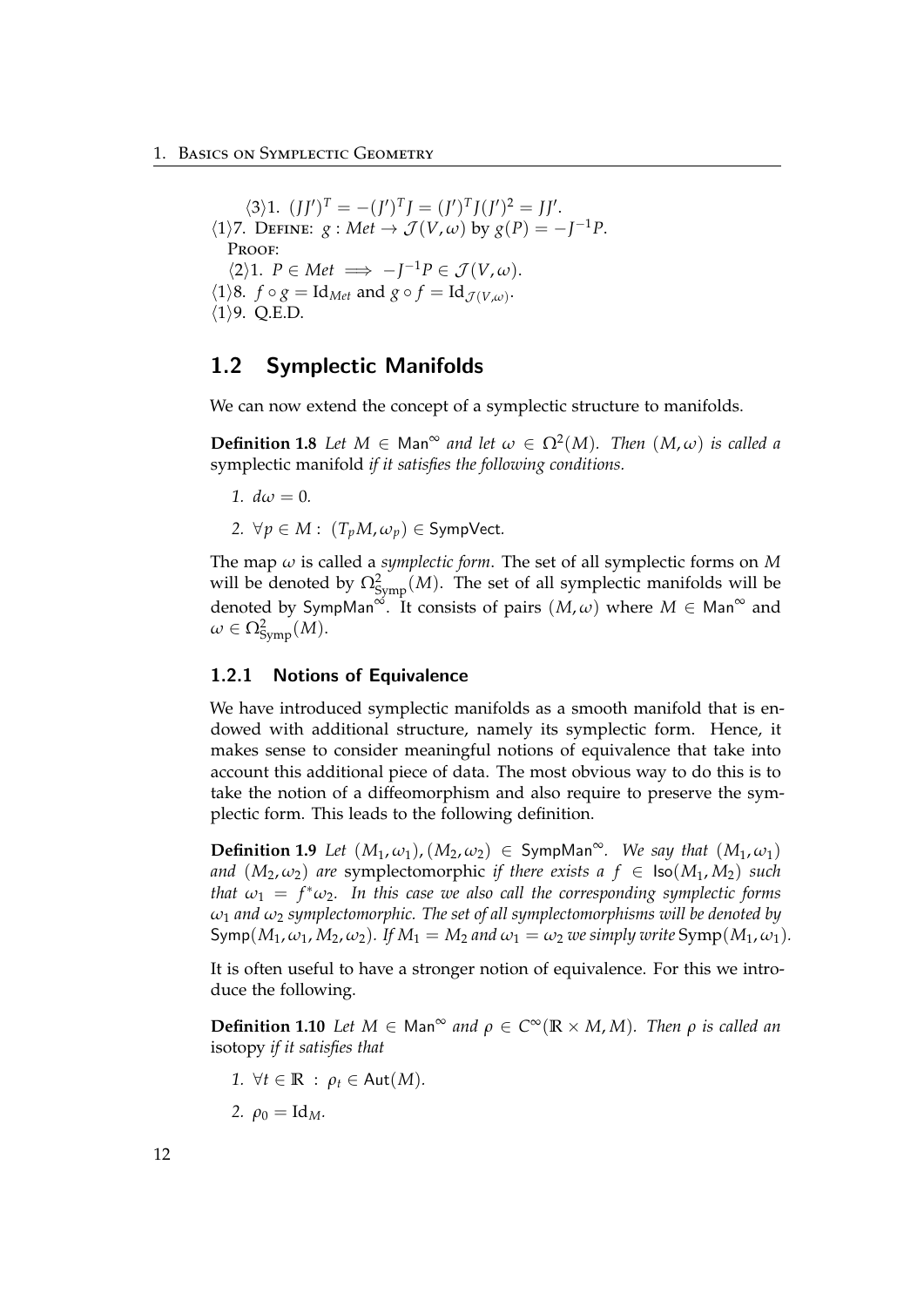*The set of all isotopies on M will be denoted by* Isotop(M)*.*

Isotopies are related to time-dependent vector fields on *M* in the following way. Starting out with an isotopy *ρ* ∈ Isotop(M) we obtain a time-dependent vector *X* ∈ Γ(*TM* → **R** × *M*) by differentiating along the flow lines of *ρ*. More precisely, this means that *X* is defined by

<span id="page-18-1"></span>
$$
\frac{d}{dt}\rho_t = X_t \circ \rho_t. \tag{1.9}
$$

Conversely, assume now that  $X \in \Gamma(TM \to \mathbb{R} \times M)$  is given. Make the additional assumption that *M* is compact. Then we can solve [Equation 1.9](#page-18-1) for all  $t \in \mathbb{R}$  and hence obtain  $\rho \in \text{Isotop}(M)$ .

**Proposition 1.10** *A time-dependent vector field on a compact manifold generates an isotopy.*

#### <span id="page-18-0"></span>1.2.2 Local Theory

**Theorem 1.1** *Let*  $M \in \text{Man}^{\infty}_{cpt}$  *and*  $\omega_0, \omega_1 \in \Omega^2_{\text{Symp}}(M)$ *. Furthermore, assume that*

<span id="page-18-2"></span>*1.*  $[\omega_0] = [\omega_1] \in H^2(M, \mathbb{R})$ .

$$
2. \ \forall t \in [0,1] \ : \ \omega_t = (1-t)\omega_0 + t\omega_1 \in \Omega^2_{\text{Symp}}(M).
$$

*Then there exists a*  $\rho \in$  **Isotop**(M) *with the property that for all t*  $\in$  [0, 1] *it holds that*  $\rho_t^* \omega_t = \omega_0$ *.* 

PROOF:

 $\langle 1 \rangle$ 1. If there exists a smooth time-dependent vector field  $v_t$  on *M* such that

<span id="page-18-3"></span>
$$
\mathcal{L}_{v_t}\omega_t + \frac{d\omega_t}{dt} = 0 \tag{1.10}
$$

then there exists a  $\rho \in \text{Isotop}(M)$  satisfying [item 2.](#page-18-2)

Proof:

 $\langle 2 \rangle$ 1. Let:  $\rho \in \text{Isotop}(M)$  be the isotopy obtained by integrating *v*.

 $\langle 2 \rangle$ 2. [Equation 1.10](#page-18-3) is equivalent to

<span id="page-18-4"></span>
$$
\frac{d}{dt}(\rho_t^* \omega_t) = 0. \tag{1.11}
$$

 $\langle 2 \rangle 3$ .  $\rho_t^* \omega_t = \omega_0$ .

 $\langle 1 \rangle$ 2. [Equation 1.10](#page-18-3) can be solved for  $v_t$ .

Proof:

 $\langle 2 \rangle 1$ .  $\frac{d\omega_t}{dt} = \omega_1 - \omega_0$  by [item 2.](#page-18-2)

 $\langle 2 \rangle$ 2. There exists a  $\mu \in \Omega^1(M)$  such that  $\omega_1 - \omega_0 = d\mu$ .

 $\langle 2 \rangle$ 3. [Equation 1.10](#page-18-3) is equivalent to

$$
d\iota_{v_t}\omega_t + d\mu = 0.
$$

Proof: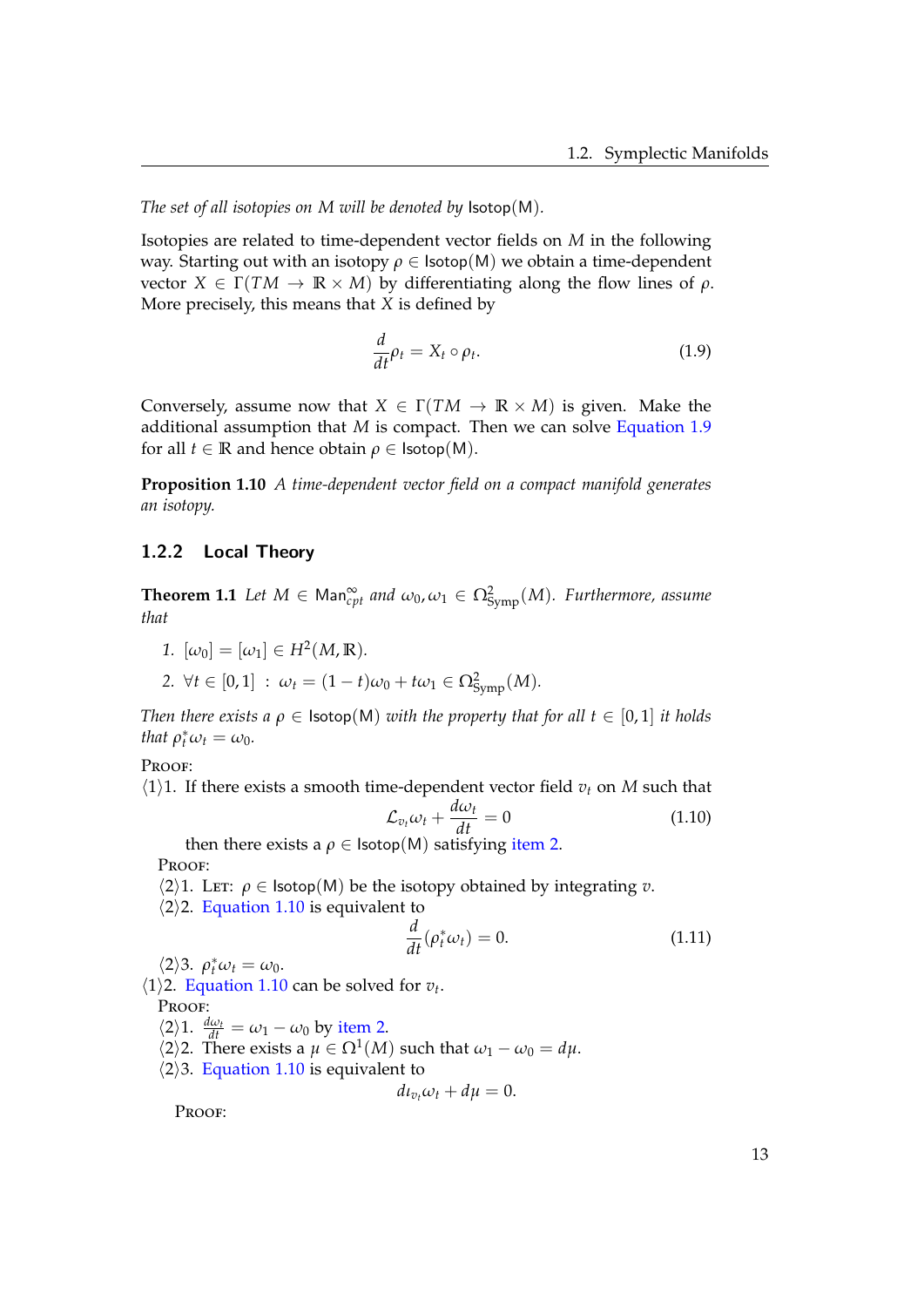$\langle 3 \rangle 1$ .  $\mathcal{L}_{v_t} \omega_t = d \iota_{v_t} \omega_t + \iota_{v_t} d \omega_t$ .  $\langle 3 \rangle 2.$   $\frac{d\omega_t}{dt} = d\mu.$  $\langle 2 \rangle 4$ . [Equation 1.2.2](#page-18-4) can be solved pointwise.  $\langle 1 \rangle$ 3. Q.E.D.

<span id="page-19-0"></span>**Theorem 1.2** *Let*  $M \in \mathsf{Man}^{\infty}$  *and*  $(N, i) \in \mathsf{SubM}(M)$ *. Furthermore, let*  $\omega_0, \omega_1 \in$  $\Omega_{\rm Symp}^2(M)$ . Assume that  $i^*\omega_0 = i^*\omega_1$ . Then there exist  $U_0, U_1 \in {\rm Open}(M)$  and  $\varphi \in \text{Iso}(U_0, U_1)$  *such that* 

*1.*  $\varphi \circ i = i$ 

2.  $\varphi^* \omega_1 = \omega_0$ .

PROOF:

- $\langle 1 \rangle$ 1. LET: *U*<sub>0</sub>  $\in$  Open(*M*) be a tubular neighbourhood of *N*.
- $\langle 1 \rangle$ 2. There exists a  $\mu \in \Omega^1(U_0)$  such that  $\omega_1 \omega_0 = d\mu$  and  $i^*\mu = 0$ . Proof:

 $\langle 2 \rangle$ 1. Since *U*<sub>0</sub> is contractible and  $d(\omega_1 - \omega_0) = 0$  such a  $\mu$  exists.

- $\langle 1 \rangle$ 3. LET:  $\omega_t = (1-t)\omega_0 + t\omega_1 = \omega_0 + t d\mu$ .
- $\langle 1 \rangle 4$ . For all  $t \in [0, 1]$  the form  $\omega_t$  is closed.
- $\langle 1 \rangle$ 5. There exists a *U*<sup> $\prime$ </sup> ∈ Open(*U*<sub>0</sub>) such that *i*(*N*) ⊂ *U*<sup> $\prime$ </sup> and for all *t* ∈ [0, 1] it holds that  $\omega_t \in \Omega_{\text{Symp}}^2(U'_0)$ .
- $\langle 1 \rangle$ 6. Let: *v*<sub>t</sub> be the solution to the equation  $\iota_{v_t} \omega_t = -\mu$ .
- $\langle 1 \rangle$ 7.  $v_t |_N = 0$ .
- $\langle 1 \rangle$ 8. Let:  $\rho \in \text{Isotop}(M)$  be the isotopy generated by *v*.
- $\langle 1 \rangle$ 9.  $\forall t \in [0, 1] : \rho_t^* \omega_t = \omega_0 \text{ and } \rho_t |_{N} = \text{Id}_{N}.$
- $\langle 1 \rangle$ 10. DEFINE:  $\varphi = \rho_1$  and  $U_1 = \rho_1(U_0)$ .
- $\langle 1 \rangle$ 11. Q.E.D.

The previous result implies in particular that locally all symplectic manifolds look the same.

**Theorem 1.3 (Darboux)** *Let*  $(M, \omega) \in$  SympMan<sup> $\infty$ </sup> and  $p \in M$ . Then there *exists a coordinate chart*  $(U, x_1, \ldots, x_n, y_1, \ldots, y_n)$  *around p such that* 

$$
\omega=\sum_{i=1}^n dx_i\wedge dy_i.
$$

Proof:

- $\langle 1 \rangle$ 1. Let:  $N = \{p\}$  with the inclusion  $i : \{p\} \to M$ .
- $\langle 1 \rangle$ 2. Let:  $(x'_1, \ldots, x'_n, y'_1, \ldots, y'_n)$  be coordinates at *p* such that  $\omega_p = \sum dx'_i \wedge y'_i$  $dy_i^{\overline{\imath}}$ .
- $\langle 1 \rangle$ 3. Apply [Theorem 1.2](#page-19-0) to see that  $\omega_0 = \omega$  and  $\omega_1 = \sum dx'_i \wedge dy'_i$  are sympleticmorphic around *p*.
- $\langle 1 \rangle 4$ . Q.E.D.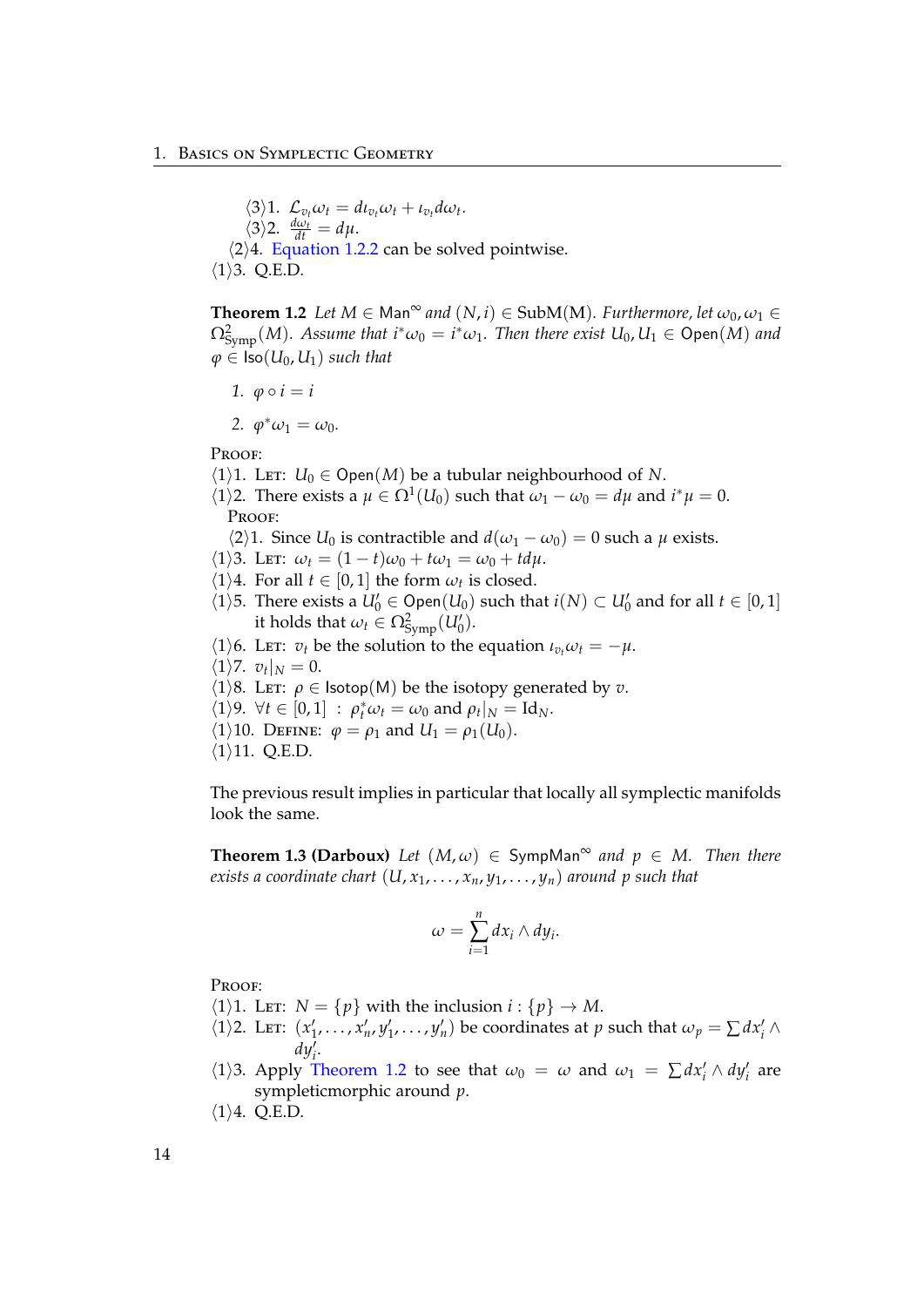#### <span id="page-20-0"></span>1.2.3 Examples of Symplectic Manifolds

We have the trivial example of a symplectic vector space considered as a manifold.

**Proposition 1.11** *Let*  $(V, \omega) \in$  SympVect. If V is endowed with its canonical *smooth structure as a vector space, then*  $(V, \omega) \in \mathsf{SympMan}^\infty$ .

#### Cotangent Bundles

The canonical example of a symplectic manifold is the cotangent bundle of a smooth manifold. Let  $M \in \mathsf{Man}^{\infty}$  and  $\pi : T^*M \to M$  its cotangent bundle. The projection induces a linear map on the level of tangent spaces given by its differential  $D\pi : T(T^*M) \to TM$ . At each point  $p = (x, \xi) \in T^*M$  we can consider the dual  $D\pi_p^*$  of this map. This allows us to define the following canonical 1-form on *T* <sup>∗</sup>*M*.

<span id="page-20-1"></span>
$$
\alpha_p = D \pi_p^*(\xi) \tag{1.12}
$$

**Proposition 1.12** *Let*  $\alpha$  :  $T^*M \to T^*(T^*M)$  *be the map defined in [Equation 1.12.](#page-20-1) Then*  $\alpha \in \Omega^1(T^*M)$ *.* 

#### PROOF:

- $\langle 1 \rangle$ 1. Let:  $(U, x^1, \ldots, x^n)$  be a coordinate chart around  $x \in M$ .
- $\langle 1 \rangle$ 2. Let:  $(\pi^{-1}(U), x^1, \ldots, x^n, \xi^1, \ldots, \xi^n)$  be the induced coordinate chart on *T* <sup>∗</sup>*M*.

 $\langle 1 \rangle$ 3. In this coordinate chart *α* is given by

$$
\alpha=\sum_{i=1}^n \zeta_i dx^i.
$$

Proof:

$$
\langle 2 \rangle 1. \text{LET: } p = (x, \xi) \in \pi^{-1}(U).
$$
  

$$
\langle 2 \rangle 2. \text{ Assume: } \xi = \sum_{i=1}^{n} \xi_i dx^i.
$$
  

$$
\langle 2 \rangle 3. \alpha(\frac{\partial}{\partial x^i}) = \xi \left( D \pi_p(\frac{\partial}{\partial x^i}) \right) = \xi_i.
$$
  

$$
\langle 2 \rangle 4. \alpha(\frac{\partial}{\partial \xi^i}) = \xi \left( D \pi_p(\frac{\partial}{\partial \xi^i}) \right) = 0.
$$

 $\langle 1 \rangle 4$ . Q.E.D.

PROOF: The map  $\alpha$  is smooth in local coordinates around every point.

Using the canonical 1-form *α* we obtain our symplectic form by taking the derivative. We define

<span id="page-20-2"></span>
$$
\omega = -d\alpha. \tag{1.13}
$$

**Proposition 1.13** *Let*  $M \in \text{Man}^{\infty}$  *and*  $\omega$  *as defined in [Equation 1.13.](#page-20-2) Then*  $(T^*M, \omega) \in \mathsf{SympMan}^\infty$ .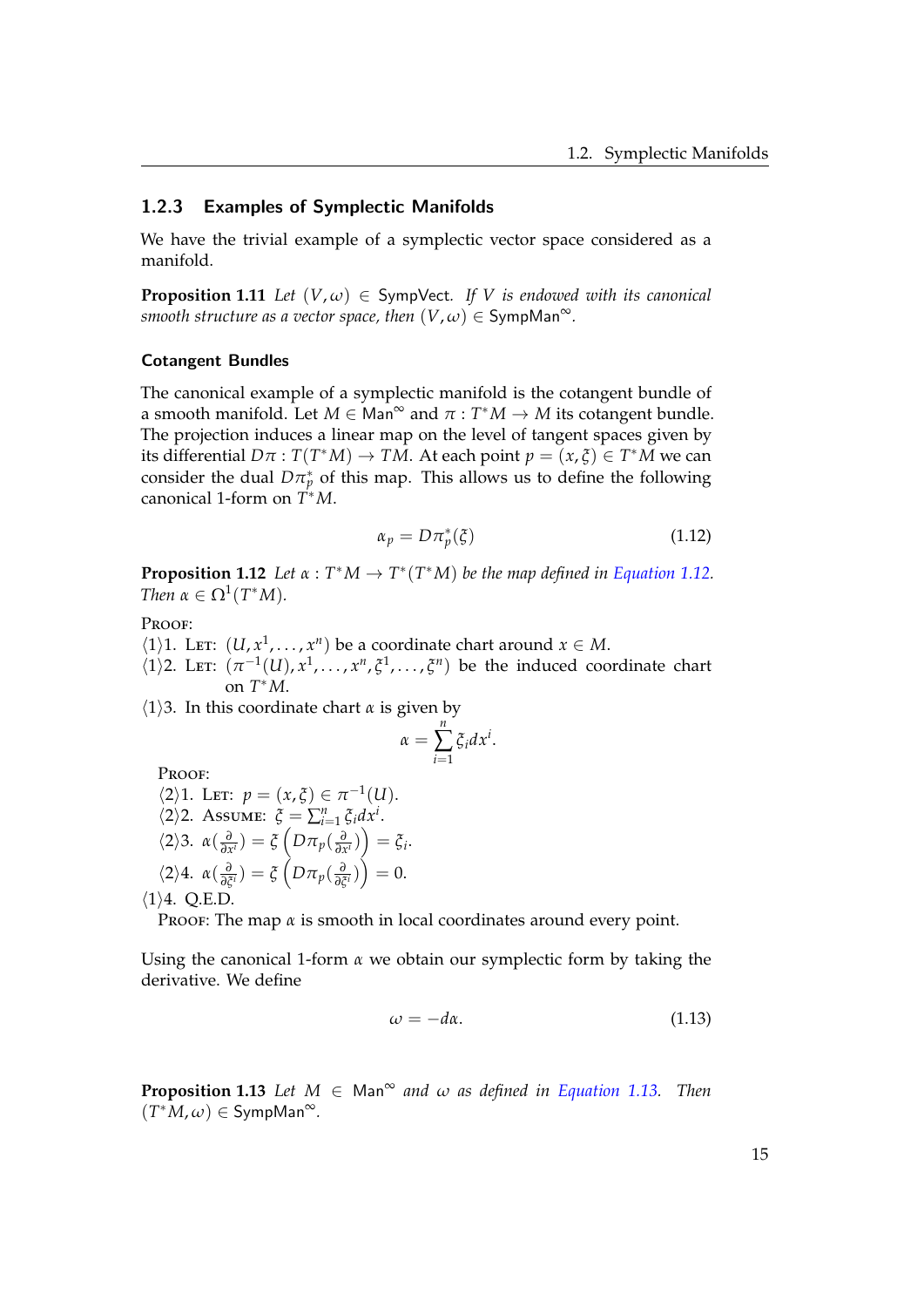PROOF:  $\langle 1 \rangle$ 1. *ω* is closed.  $\langle 1 \rangle$ 2.  $\forall p \in T^*M$  :  $\omega_p \in \text{Mono}(T(T^*M)_{p})$ PROOF:  $\langle 2 \rangle$ 1. Let:  $(\pi^{-1}(U), x^1, \ldots, x^n, \xi^1, \ldots, \xi^n)$  be local coordinates around *p*.  $\langle 2 \rangle$ 2. In this coordinate chart *ω* is given by  $\omega =$ *n* ∑ *i*=1 *dx<sup>i</sup>* ∧ *dξ i*  $\langle 1 \rangle$ 3. Q.E.D.

#### Orientable Surfaces

Recall that a manifold  $M \in$  Man<sup>∞</sup> is orientable if and only if the top exterior power bundle Λdim(*M*) (*T* <sup>∗</sup>*M*) admits a nowhere-vanishing section. Hence, if  $dim(M) = 2$  and *M* is orientable it admits a symplectic structure since every 2-form on a 2-dimensional manifold is automatically closed.

## <span id="page-21-0"></span>1.3 Almost Complex Manifolds

Just like the notion of a symplectic structure can be extended from the linear setting to the global setting of a manifold the same can be done for complex structures.

**Definition 1.11** *Let*  $M$  ∈ Man<sup>∞</sup> *and*  $J$  ∈ End(*TM*)*. Then*  $J$  *is called a* almost complex structure *if*  $I^2 = -Id_{TM}$ *.* 

**Definition 1.12** *Let*  $M \in \text{Man}^{\infty}$ ,  $\omega \in \Omega^2(M)$  and *J an almost complex structure on M. Then J is called* compatible *with*  $\omega$  *if*  $\omega = J^* \omega$  and  $\omega(u, Ju) > 0$  for *all*  $p \in M$  *and*  $u \in T_uM \setminus \{0\}$ . The space of all  $\omega$ -compatible almost complex *structures will be denoted by*  $\mathcal{J}(M,\omega)$ *.* 

Just as it is the case in the linear setting that every symplectic manifold admits a compatible complex structure it is also true that every symplectic manifold admits a compatible almost complex structure.

**Proposition 1.14** *Let*  $(M, \omega) \in \text{SympMan}^{\infty}$ . *Then*  $\mathcal{J}(M, \omega) \neq \emptyset$  *and*  $\mathcal{J}(M, \omega) \simeq$ ∗*.*

Proof:

 $\langle 1 \rangle$ 1. Apply the corresponding linear results fibrewise.  $\langle 1 \rangle$ 2. Q.E.D.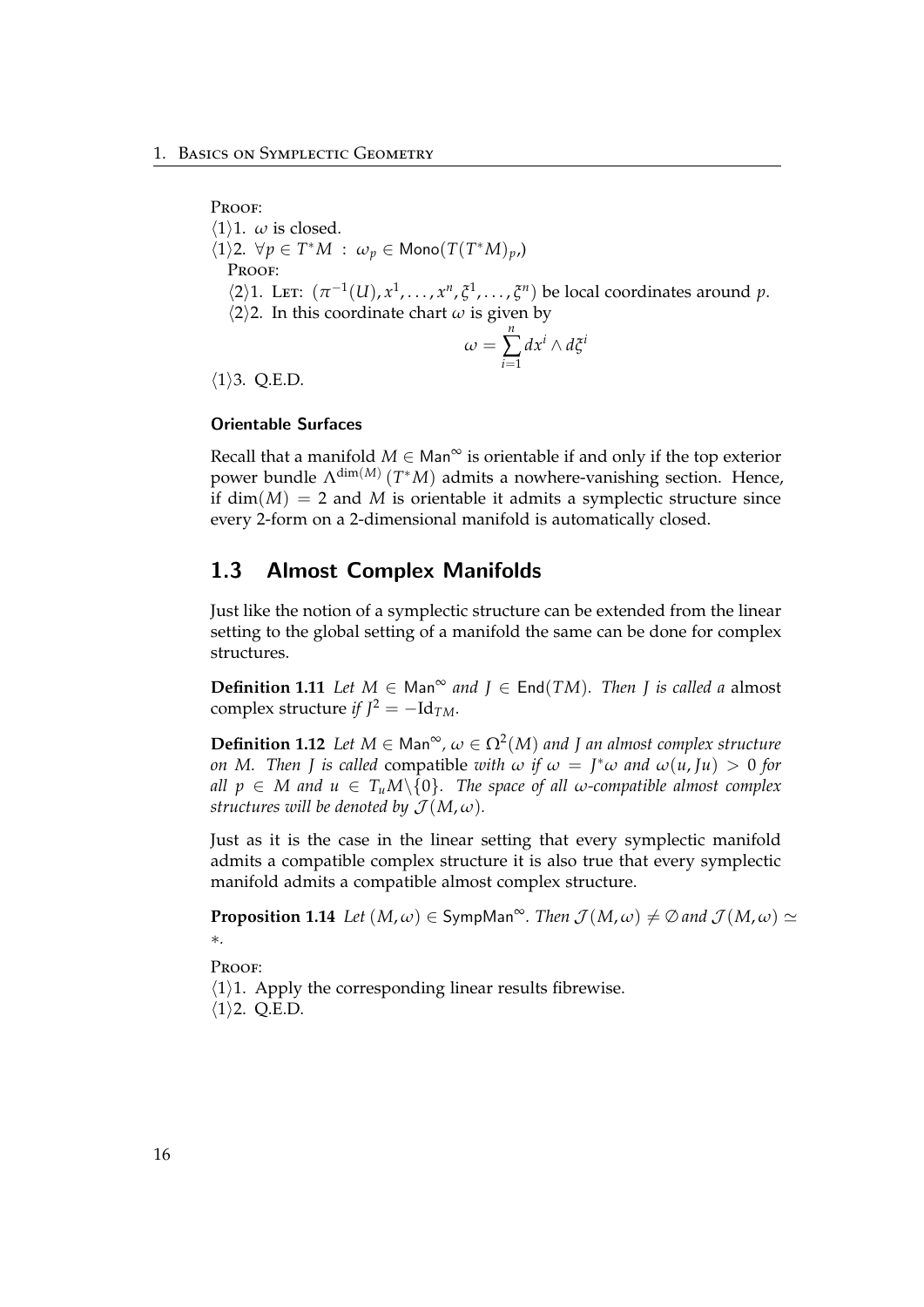Chapter 2

# <span id="page-22-0"></span>Hamiltonian Fixed Point Floer Homology

#### <span id="page-22-1"></span>2.1 Introduction

Assume we are given a closed, connected, symplectic manifold  $(M, \omega) \in$ SympMan<sup>∞</sup>. Every smooth function  $H \in C^{\infty}(\mathbb{R} \times M)$  defines a vector field  $X_{H_t}$  on *M* via the equation

$$
dH_t = \omega(\cdot, X_{H_t})
$$
\n(2.1)

where  $dH_t$  is the usual exterior derivative. Hence, we can consider the associated flow given by

<span id="page-22-4"></span>
$$
\frac{d}{dt}\psi = X_{H_t}(\psi) \tag{2.2}
$$

where  $\psi \in C^{\infty}(\mathbb{R} \times M, M)$ . Since we are assuming M to be compact this equation can be integrated to a global flow *ψ*. We want to study this dynamical system consisting of the pair  $(M, \psi)$ . Let us restrict to the case where *H*<sub>t</sub> is 1-periodic so that we may consider it as an element in  $C^{\infty}(S^1 \times M)$ , thinking of *S* <sup>1</sup> as the quotient **R**/**Z**. A reasonable first step to learn more about this system is to study the orbits of  $\psi$ . In particular, we are interested in the 1-periodic orbits. These correspond precisely to the fixed points of the 1-flow map  $\psi_1$ . The most basic statement kinds of statement one can consider concern the number of such fixed points. Hence, in this chapter we want to prove the following result which gives a lower bound on this number.

<span id="page-22-2"></span>**Theorem 2.1 (Arnold conjecture)** *If every fixed point of ψ*<sup>1</sup> *is non-degenerate then we have the following inequality*

$$
|fix(\psi_1)| \ge \sum_i \dim H_i(M;\mathbb{Z}/2). \tag{2.3}
$$

<span id="page-22-3"></span>17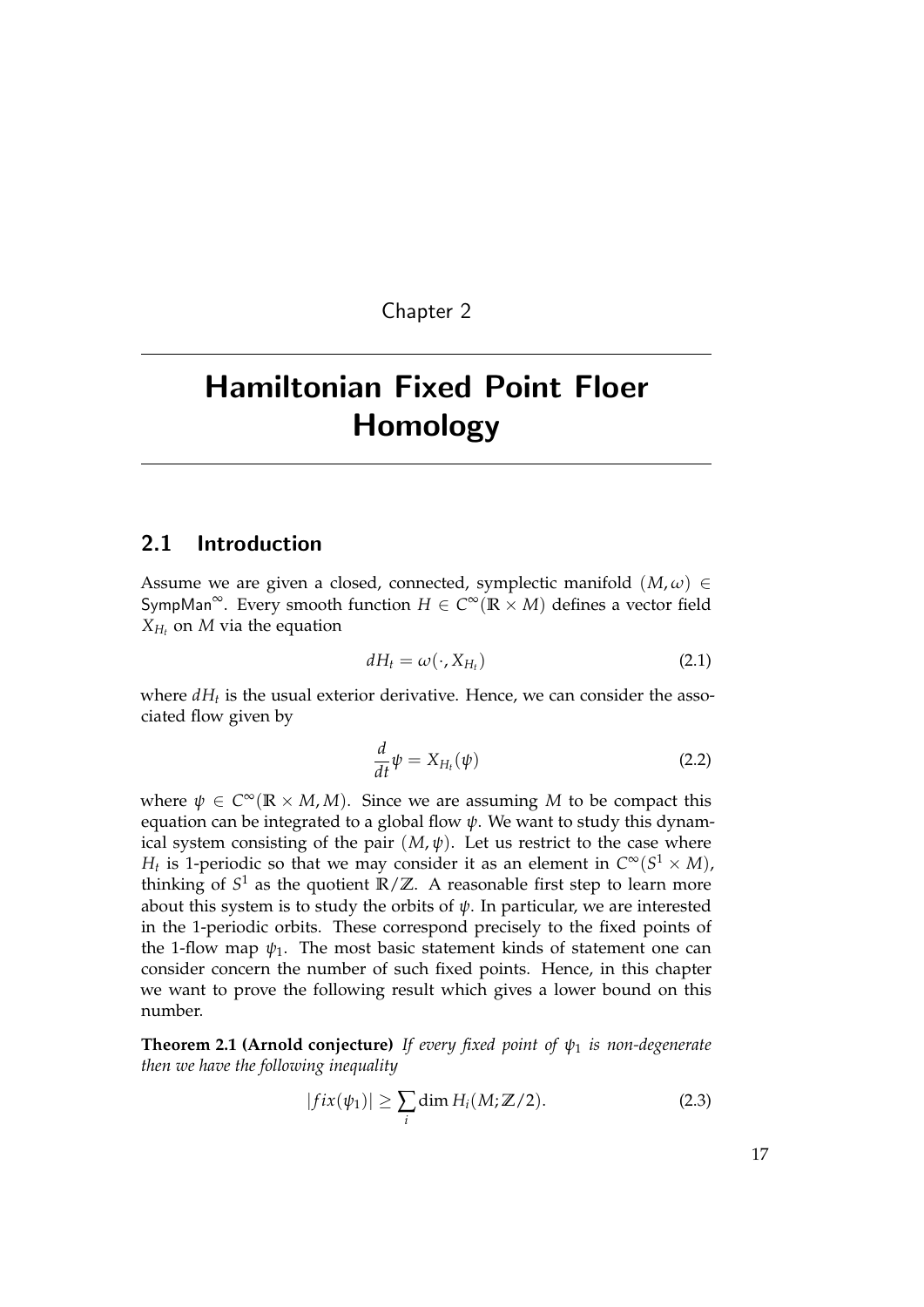The goal of this chapter is to prove [Theorem 2.1](#page-22-2) under some additional assumption on *M*. Namely, we will assume that for every smooth map  $w: S^2 \to M$  the integral of  $w^*\omega$  over  $S^2$  vanishes:

$$
\int_{S^2} w^* \omega = 0.
$$

This can also be expressed as  $\omega|_{\pi_2(M)} = 0$ . One of the main reasons this assumption is made is to significantly simplify the proof of the compactness of the Floer Moduli spaces as we will see later. Additionally, we will also assume that the first Chern class  $c_1(M)$  vanishes on  $\pi_2(M)$ . In other words, that

$$
\int_{S^2} w^* c_1(M) = 0.
$$

From the theory of characteristic classes we then know in particular that the tangent bundle *TM* can be trivialised over spheres. When the above two properties hold we say that *M* is *symplectically aspherical*. For the remainder of this text we will assume that *M* is a closed symplectic manifold satisfying these two assumptions.

The approach to prove the inequality [Theorem 2.1](#page-22-2) is as follows. We construct a homology theory from a chain complex that is generated by the non-degenerate 1-periodic orbits of the Hamiltonian flow. Then this equality holds trivially if we replace the singular homology groups on the right-hand side of [Equation 2.3](#page-22-3) with these new homology groups. Then one shows that these new homology groups are isomorphic to the Morse homology groups which are known to coincide with singular homology.

The construction of these Floer homology groups is inspired by Morse theory. The 1-periodic orbits of the flow defined in [Equation 2.2](#page-22-4) can be interpreted as the critical points of a certain action functional  $A_H$  on a particular infinite-dimensional manifold. The chain complex generated by these orbits is graded by introducing a suitable index map. Then one can formally consider the gradient of  $A_H$  with respect to an  $L^2$ -metric coming from a choice of compatible almost-complex structure. Using this gradient one can write down the equation that formally defines the flow of this gradient and consider the space of such solutions that connect to critical orbits  $\gamma$ <sup>-</sup> and *γ* <sup>+</sup> whose indices differ by one. To define the value of the boundary operator *∂* on *γ*<sup>−</sup> one counts the number of such solutions. In order for this to make sense it is necessary to verify that the space of solutions is a 0 dimensional compact manifold. A priori this construction depends on the choice of Hamiltonian *H* and compatible almost complex structure *J*. However, we will show that actually any two such choices that allow for the definition for Floer homology yield isomorphic groups. Thus, Floer homology is in fact an invariant of the symplectic manifold  $(M, \omega)$ .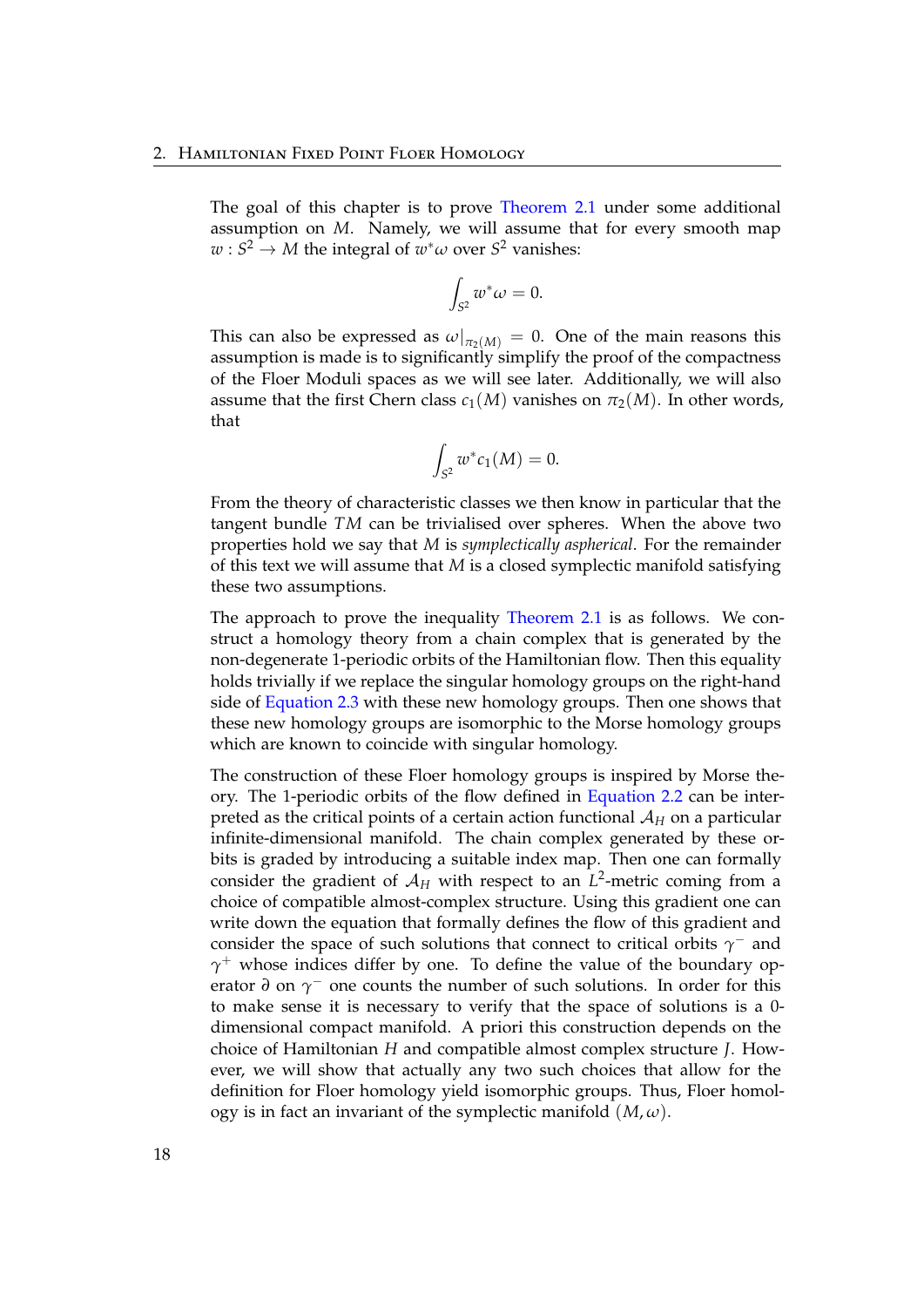A major source for the material in this chapter was [\[2\]](#page-118-7). Furthermore, [\[15\]](#page-119-3) and [\[17\]](#page-119-4) were used. Other sources are referenced when used.

### <span id="page-24-0"></span>2.2 Action Functional

To motivate the definition of the action functional let us first consider the case of **R**2*<sup>n</sup>* thought of as phase space with standard coordinates  $(q_1, \ldots, q_n, p_1, \ldots, p_n)$  and Hamiltonian *H*. Recall that in this setting the classical action functional as known from physics is given by

$$
\mathcal{A}_H(\gamma) = \int_0^1 \left( \langle p(t), q'(t) \rangle - H_t(q(t), p(t)) \right) dt.
$$
 (2.4)

 $w$ here  $\gamma(t) = (q(t), p(t)) = (q_1(t), \ldots, q_n(t), p_1(t), \ldots, p_n(t))$  is a smooth path  $[0,1] \rightarrow \mathbb{R}^{2n}$  Letting  $\alpha_0 = \sum_{i=1}^n p_i dq^i$  the integral in [2.4](#page-24-1) can be written as

<span id="page-24-1"></span>
$$
\int_{[0,1]}\gamma^*\alpha_0-\int_0^1H_t(q,p)dt.
$$

More generally, we can replace **R**2*<sup>n</sup>* with the cotangent bundle *T* <sup>∗</sup>*M* of a smooth manifold  $M \in \mathsf{Man}^{\infty}$  and let  $\alpha$  be the canonical 1-form defined in [Equation 1.12.](#page-20-1) Let us now restrict our attention to smooth *loops*  $\gamma: S^1 \to$ *T* <sup>∗</sup>*M*. Then [Equation 2.4](#page-24-1) becomes

<span id="page-24-2"></span>
$$
\mathcal{A}_H(\gamma) = \int_{S^1} \gamma^* \alpha - \int_0^1 H_t(\gamma(t)) dt.
$$
 (2.5)

Assume that there is a smooth map  $w : B_1(0) \to T^*M$  such that  $w|_{S^1} = \gamma$ where  $B_1(0) = \{x \in \mathbb{R}^2 : ||x|| = 1\}$  denotes the unit disk. We call such a map *w* a *capping* of  $\gamma$ . Then by Stokes' theorem  $\int_{S^1} \gamma^* \alpha = - \int_{B_1(0)} w^* \omega$  where *ω* = −*dα* denotes the standard symplectic form on *T* <sup>∗</sup>*M* defined in [Equa](#page-20-2)[tion 1.13.](#page-20-2) In the case of a general symplectic manifold the symplectic form is not necessarily exact which means that the expression in [Equation 2.5](#page-24-2) does not generalise. However, when we define the action functional not just for loops but rather for pairs of loops and cappings we can use the above to avoid this issues. Let us introduce some notation.

**Definition 2.1** *Let*  $M \in \mathsf{Man}^{\infty}$ *. We denote the space of all smooth loops in*  $M$  *by* 

$$
\mathcal{L}(M) = C^{\infty}(S^1, M). \tag{2.6}
$$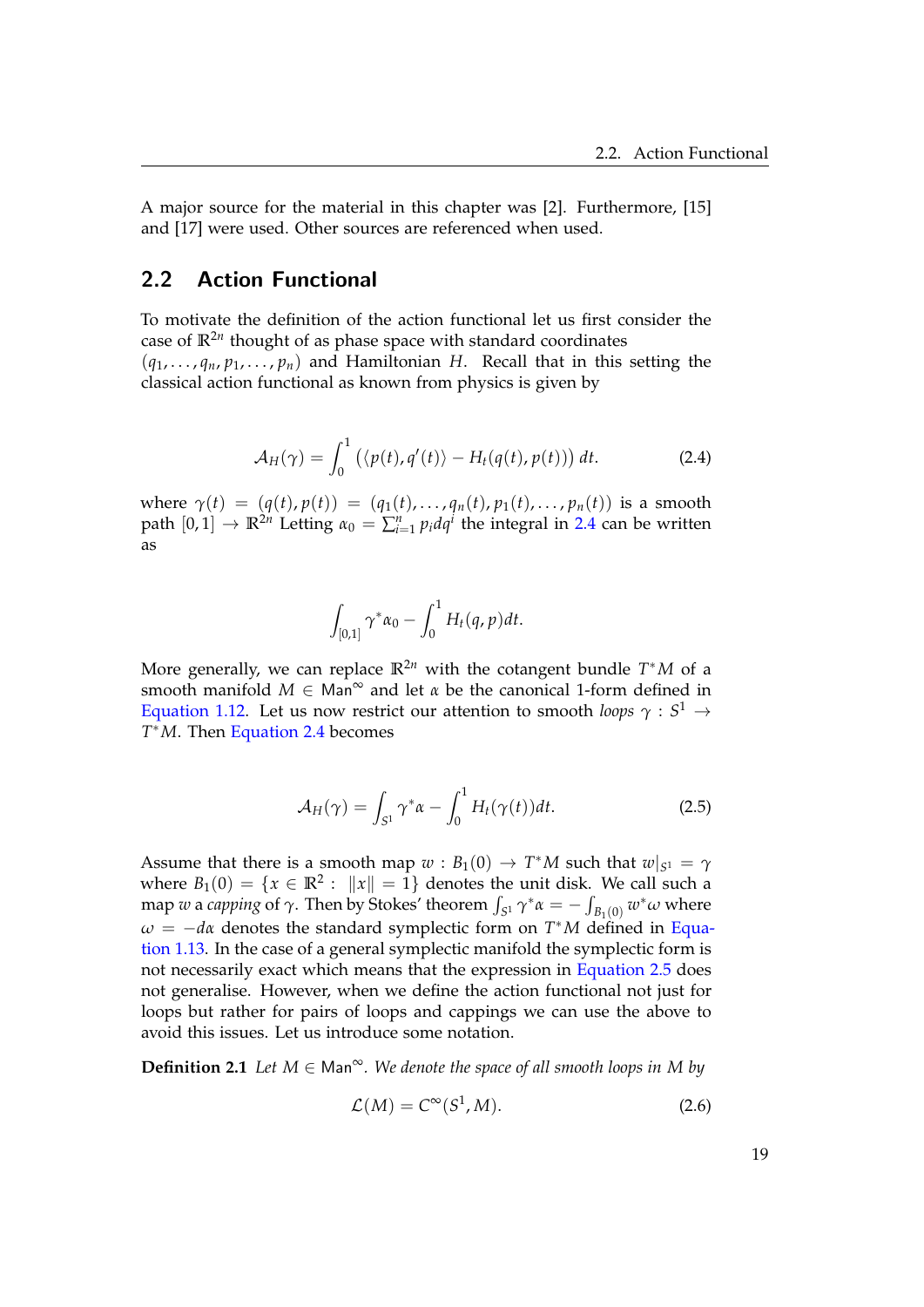*We will mainly focus on the connected component of this space containing the constant loop. Hence, we denote the space of all contractible smooth loops by*

$$
\mathcal{L}_0(M) = \{ \gamma \in \mathcal{L}(M) : \ \gamma \in 0 \in \pi_1(M) \}. \tag{2.7}
$$

*We also introduce the universal covering space of*  $\mathcal{L}_0(M)$ *.* 

$$
\widetilde{\mathcal{L}(M)} = \{[\gamma, w] : \gamma \in \mathcal{L}_0(M) \text{ and } w \text{ is a capping of } \gamma\}.
$$

*The notation* [*γ*, *w*] *indicates homotopy classes of such maps.*

This leads us to define the action functional as follows in the general case.

**Definition 2.2** *Let*  $(M, \omega) \in$  SympMan<sup>∞</sup>,  $H \in C^{\infty}(S^1 \times M)$  *and*  $[\gamma, w] \in$  $\mathcal{L}(M)$ *. Then the* action functional *is defined to be* 

<span id="page-25-0"></span>
$$
\mathcal{A}_H([\gamma, w]) = -\int_{B_1(0)} w^* \omega - \int_0^1 H_t(\gamma(t)) dt.
$$
 (2.8)

Under suitable assumptions on the topology of *M* this functional is in fact defined on  $\mathcal{L}_0(M)$  itself. More specifically, assume that M satisfies that for all  $v \in C^0(S^2, M)$  we have that  $\int_{S^2} v^* \omega = 0$ . Then if *w* and *w*' are two different choices of cappings for a loop  $\gamma$  we have that  $\int_{B_1(0)} w^* \omega \int_{B_1(0)} w'^* \omega = \int_{S^2} v^* \omega = 0.$ 

Having defined the action functional  $A_H$  it makes sense to consider its critical points. In other words, these points are the loops  $\gamma : S^1 \to M$  where the differential  $D\mathcal{A}_H$  vanishes.

**Definition 2.3** For a Hamiltonian  $H \in C^{\infty}(S^1 \times M)$  we denote the critical points *of its associated action function* A*<sup>H</sup> by*

$$
Crit(\mathcal{A}_H) = \{ \gamma \in \mathcal{L}_0(M) : D\mathcal{A}_H(\gamma) = 0 \}.
$$
 (2.9)

To proceed further we first compute the differential. The differential of A*<sup>H</sup>* at a point  $\gamma \in \mathcal{L}(M)$  acts on tangent vectors at that point. Since  $\gamma \in C^\infty(S^1,M)$ such a tangent vector can be identified with a section of the pull back bundle *γ* <sup>∗</sup>*TM*. In other words, a tangent vector is given by a vector field along *γ*.

**Proposition 2.1** *The differential of the action functional* A*<sup>H</sup> from [Equation 2.8](#page-25-0) at a point*  $\gamma \in \mathcal{L}(M)$  *is given by* 

$$
D\mathcal{A}_H(\gamma)(\xi) = \int_{S^1} \omega(\gamma'(t) - X_{H_t}(\gamma(t)), \xi(t))dt.
$$
 (2.10)

PROOF:

 $\langle 1 \rangle$ 1. Let:  $(\gamma_s)_{s \in (-\varepsilon,\varepsilon)} \subset \mathcal{L}(M)$  be a path such that  $\gamma_0 = \gamma$  and  $\xi = \partial_s |_{s=0} \gamma_s$ .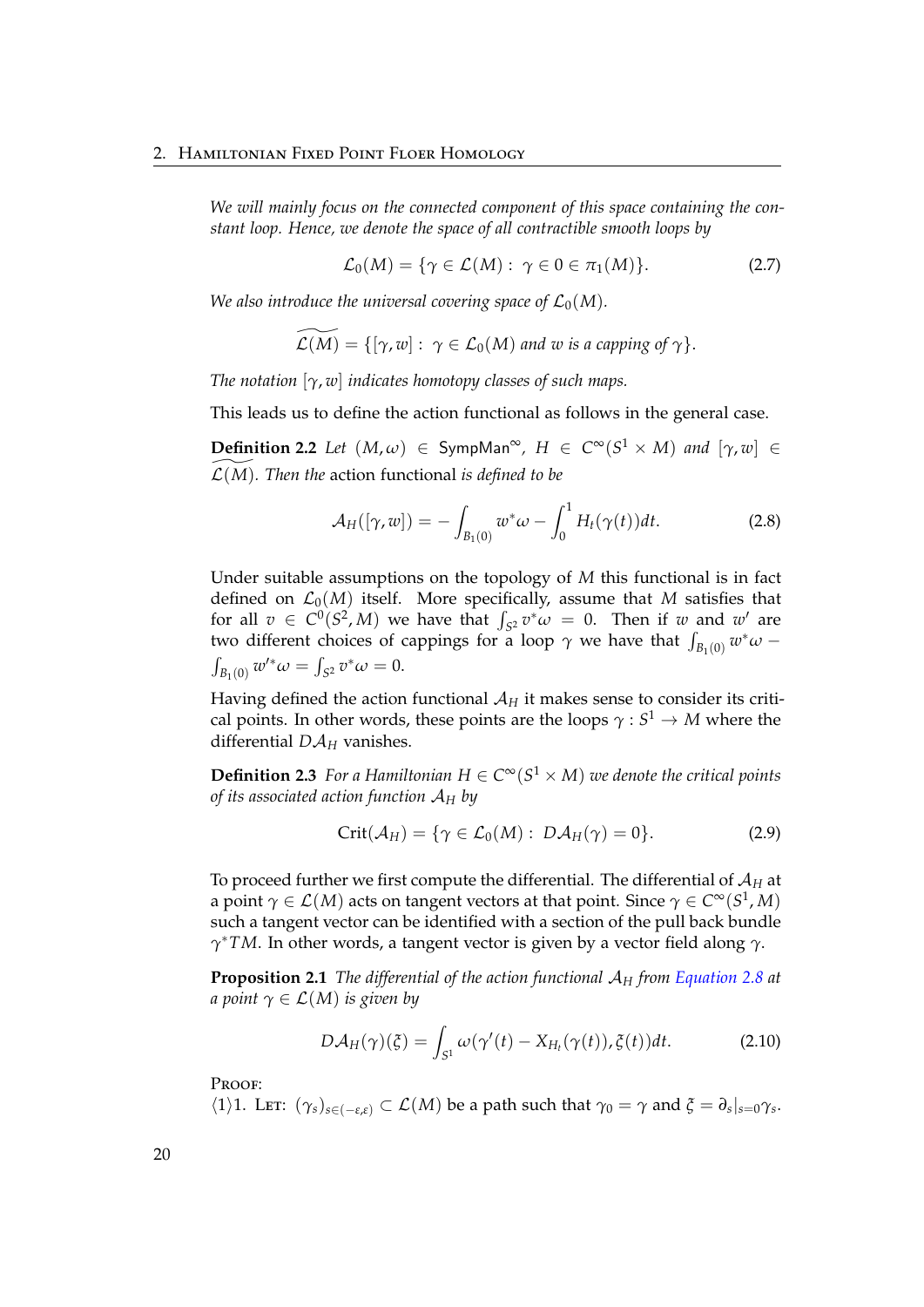$\langle 1 \rangle$ 2. Let:  $(w_s)_{s \in (-\varepsilon,\varepsilon)}$  be a corresponding family of cappings such that  $w_0|_{S^1} =$ *γ*.  $\langle 1 \rangle 3. \ D \mathcal{A}_H(\gamma)(\xi) = \partial_s |_{s=0} \mathcal{A}_H(\gamma) = -\partial_s |_{s=0} \int_{B_1(0)} w^* \omega - \partial_s |_{s=0} \int_{S^1} H_t(\gamma_s(t)) dt.$  $\langle 1 \rangle 4. \; \partial_s |_{s=0} \int_{B_1(0)} w_s^* \omega = \int_{B_1(0)} w_0^* (di_{\xi_0} \omega) = \int_{S^1} \gamma^* (i_{\xi_0} \omega) = \int_{S^1} \omega(\xi(t), \gamma'(t)) dt.$  $\langle 1 \rangle$ 5.  $\partial_s|_{s=0} \int_{S^1} H_t(\gamma_s(t))dt = \int_{S^1} DH_t(\gamma(t))(\xi(t))dt = -\int_{S^1} \omega(X_{H_t}(\gamma(t)), \xi(t))dt.$  $\langle 1 \rangle$ 6. Q.E.D.

Since the symplectic form  $\omega$  is by definition non-degenerate we see that the points where  $D A_H$  vanishes are precisely those points that satisfy the differential equation

$$
\gamma'(t) = X_{H_t}(\gamma(t)).\tag{2.11}
$$

These are precisely the 1-periodic integral curves of the Hamiltonian vector field *XH<sup>t</sup>* . Since *M* is compact there is an associated global flow to [Equa](#page-22-4)[tion 2.2](#page-22-4) which we denote by  $\psi_t$ . The critical points of  $\mathcal{A}_H$  then correspond to the fixed points of the 1-flow map *ψ*1.

In the following we think of the circle *S* <sup>1</sup> as the quotient **R**/**Z**.

 $\mathbf{Definition 2.4}$  *Let*  $(M, \omega) \in \mathsf{SympMan}^{\infty}$  and  $H \in C^{\infty}(S^1 \times M)$ . The space of 1*-periodic Hamiltonian orbits associated to these data is given by*

$$
\mathcal{P}(H) = \{ \gamma \in C^{\infty}(S^1, M) : \frac{d}{dt} \gamma(t) = X_{H_t}(\gamma(t)) \}. \tag{2.12}
$$

*A loop*  $\gamma \in \mathcal{P}(H)$  *is called* non-degenerate *if* 

$$
\det\left(\mathrm{Id}_{T_{\gamma(0)}M}-D\psi_1(\gamma(0))\right)\neq 0. \tag{2.13}
$$

In general, it is not true that all 1-periodic orbits are non-degenerate. However, we will later see that for a generic choice of Hamiltonian *H* this always holds. The following result is one important consequence when nondegeneracy holds for all orbits.

**Proposition 2.2** *If H is chosen so that all*  $\gamma \in \mathcal{P}(H)$  *are non-degenerate, then this set contains only finitely many points.*

Proof:

- $\langle 1 \rangle$ 1. Let: *M* ⊂ *M* × *M* be embedded diagonally.
- $\langle 1 \rangle$ 2.  $\gamma \in \mathcal{P}(H)$  is non-degenerate if and only if  $(M, \psi_1(M))$  intersects M transversely in *M* × *M* at  $\gamma$ (0) =  $\gamma$ (1).
- $\langle 1 \rangle$ 3. All points of intersection are isolated.
- $\langle 1 \rangle 4$ . Since *M* is compact there are only finitely many.
- $\langle 1 \rangle$ 5. Q.E.D.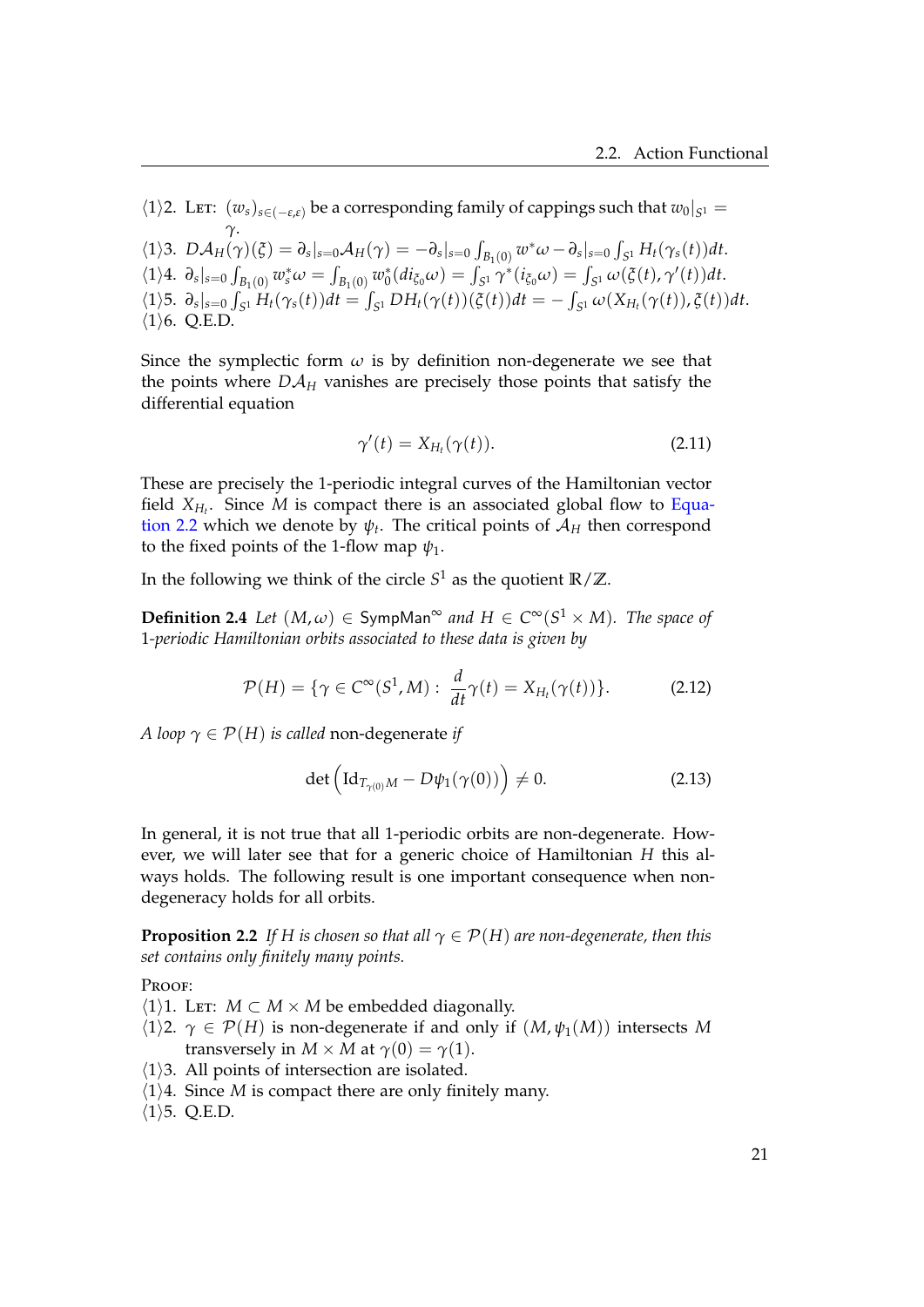We want to study the gradient-flow lines of the functional A*<sup>H</sup>* connecting two critical points. Assume that we are given a smooth family of compatible almost-complex structures  $J_t \in C^{\infty}(S^1 \times M, \mathcal{J}(M,\omega))$ . This defines a family of Riemannian metrics via

$$
g_t = \omega \circ (\mathrm{Id}_{TM} \times J_t).
$$

Using this we obtain an inner product

$$
\langle \xi_1, \xi_2 \rangle_J = \int_0^1 g_t(\xi_1(t), \xi_2(t)) dt
$$

on the tangent space  $T_\gamma L_0(M)$  for each  $\gamma \in L_0(M)$ . The differential  $D\mathcal{A}_H(\gamma)$ can be thought of as a 1-form on the tangent space. Hence, we compute the gradient of  $\mathcal{A}_H$  with respect to this inner product by defining  $D\mathcal{A}_H(\gamma)(\zeta) =$  $\langle \xi$ , grad  $\mathcal{A}_H(\gamma) \rangle$ <sub>*J*</sub>. Then we obtain the following expression for grad  $\mathcal{A}_H(\gamma)$ .

**Proposition 2.3** *The gradient of the action functional*  $A_H$  *with respect to the metric* h·, ·i*<sup>J</sup> is given by*

$$
\operatorname{grad} A_H(\gamma) = J_t(\gamma) \left( \gamma'(t) \right) + \operatorname{grad} H_t.
$$

Proof:

 $\mathcal{A}_{H}(\gamma)(\xi) = \int_{S^1} \omega(\gamma'(t) - X_{H_t}(\gamma(t)), \xi(t))dt.$  $\langle 1 \rangle 2. \omega(\gamma'(t) - X_{H_t}(\gamma(t)), \xi(t)) = \omega(J_t(\gamma)(\gamma'(t) - X_{H_t}(\gamma(t))), J_t(\gamma)\xi(t)) =$  $g_t(f_t(\gamma)(\gamma'(t) - X_{H_t}(\gamma(t))), \xi(t))).$  $\langle 1 \rangle$ 3. grad  $\mathcal{A}_H(\gamma) = J_t(\gamma)(\gamma'(t) - X_{H_t}(\gamma(t)) = J_t(\gamma)(\gamma'(t)) + \text{grad } H_t$ .  $\langle 1 \rangle 4$ . O.E.D.

Using the expression for grad  $A_H$  we can formally write down the equation for the corresponding (negative) gradient flow on  $\mathcal{L}_0(M)$ .

<span id="page-27-0"></span>
$$
\partial_s u = - \operatorname{grad} \mathcal{A}_H(u).
$$

Recasting this in terms of the underlying manifold *M* we obtain the following PDE.

**Definition 2.5** *Let*  $u \in C^\infty(\mathbb{R} \times S^1, M)$ *. Consider the equation* 

$$
\overline{\partial}_{H,J}(u) = \partial_s u(s,t) + J_t(u(s,t))\partial_t(u(s,t)) + \operatorname{grad} H_t(u(s,t)) = 0.
$$
 (2.14)

*The set of all solutions to [2.14](#page-27-0) will be denoted by*  $\mathcal{M}(H, I)$ *.* 

We are only interested in solutions to [2.14](#page-27-0) that connect two elements of  $\mathcal{L}_0(M)$ . This motivates the following definition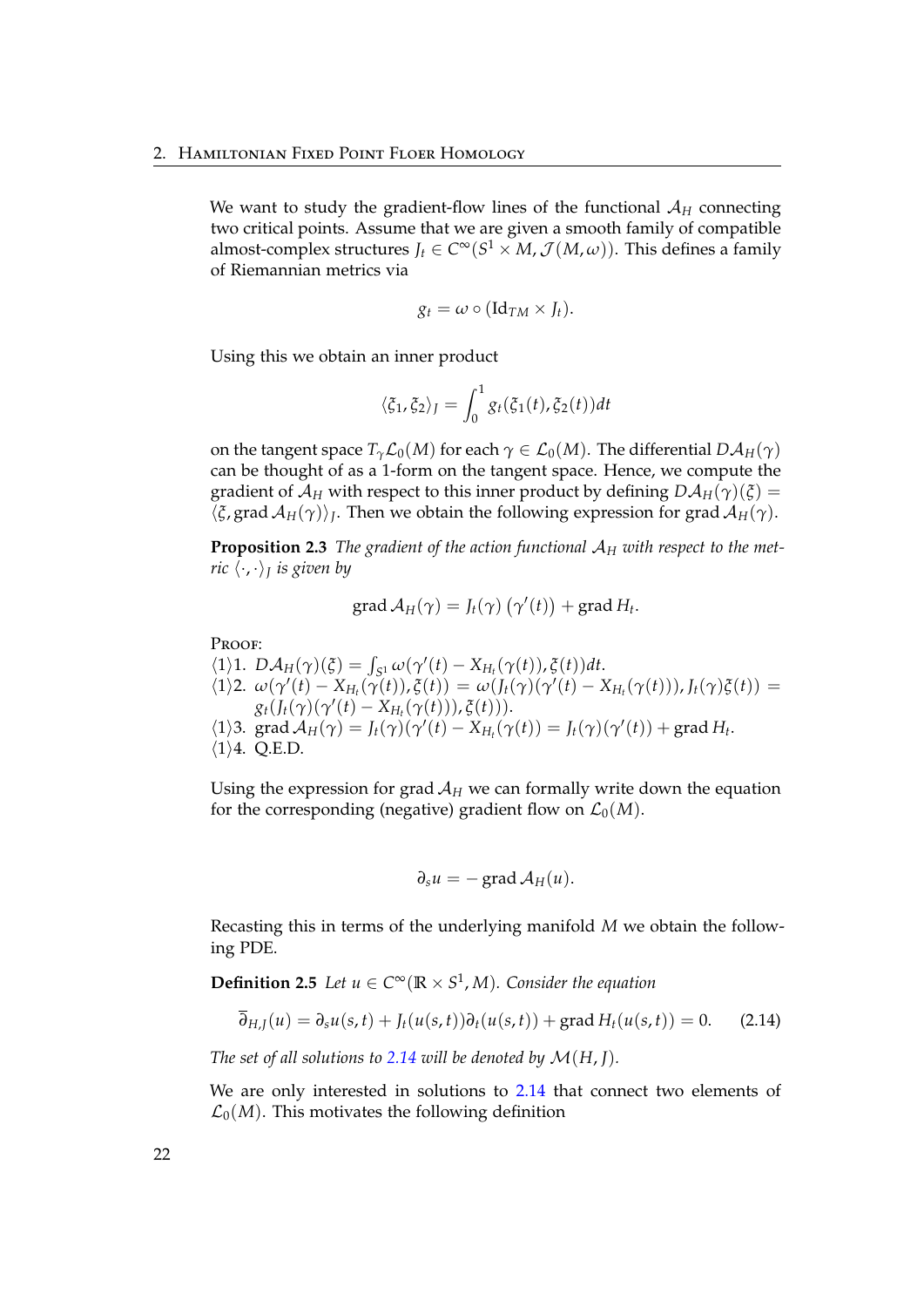**Definition 2.6** *Let*  $\gamma^-$ ,  $\gamma^+$   $\in$   $\mathcal{P}(H)$ . Then define the space of connecting flow *lines to be*

$$
\mathcal{M}(\gamma^-,\gamma^+;H,J) = \{ u \in \mathcal{M}(H,J) : \lim_{s \to \pm \infty} u(s,t) = \gamma^{\pm}(t) \}
$$
(2.15)

An important number that can be associated to a solution *u* of [Equation 2.14](#page-27-0) is its energy.

**Definition 2.7** *Let*  $u \in \mathcal{M}(H, I)$ *. Then we define its energy to be* 

$$
E_{H,J}(u) = \frac{1}{2} \int_{-\infty}^{\infty} \int_{0}^{1} |\partial_s u|_{J}^{2} + |\partial_t u - X_{H_t}(u)|_{J}^{2} dt ds.
$$
 (2.16)

This definition of the energy is motivated in the following way. The energy of a flow line satisfying the Floer equation should be the total loss in potential energy along this line. Here, the potential energy is defined by the action functional  $A_H$  on the loop space. This would lead to defining

$$
E(u) = -\int_{-\infty}^{\infty} \frac{d}{ds} \mathcal{A}_H(u) ds.
$$

We can check that this leads precisely to the definition given above.

$$
-\int_{-\infty}^{\infty} \frac{d}{ds} \mathcal{A}_H(u) ds = -\int_{-\infty}^{\infty} D\mathcal{A}_H(u) (\partial_s u) ds
$$
  

$$
= -\int_{-\infty}^{\infty} \langle \text{grad } \mathcal{A}_H(u), \partial_s u \rangle ds
$$
  

$$
= \int_{-\infty}^{\infty} \int_{S^1} |\partial_s u|^2 f ds
$$
  

$$
= \frac{1}{2} \int_{-\infty}^{\infty} \int_0^1 |\partial_s u|^2 f + |\partial_t u - X_{H_t}(u)|^2 f dt ds.
$$

As a consequence we have in particular that if  $u \in \mathcal{M}(\gamma^-, \gamma^+, H, J)$  connects two critical points, then its energy is simply the difference of the values of  $A_H$  at the endpoints and hence in particular finite.

**Proposition 2.4** *If*  $u \in M(\gamma^-, \gamma^+, H, J)$ , then  $E(u) = A_H(\gamma^-) - A_H(\gamma^+)$ ∞*.*

More interestingly, the converse of the above proposition is also true. That is, if *u* ∈  $M(H, I)$  has finite energy, then there must be critical points that are connected by *u*. The full proof of this is relegated to a later section because it relies on a compactness result for the space of all finite energy solutions to [Equation 2.14.](#page-27-0) However, we can start with the following result.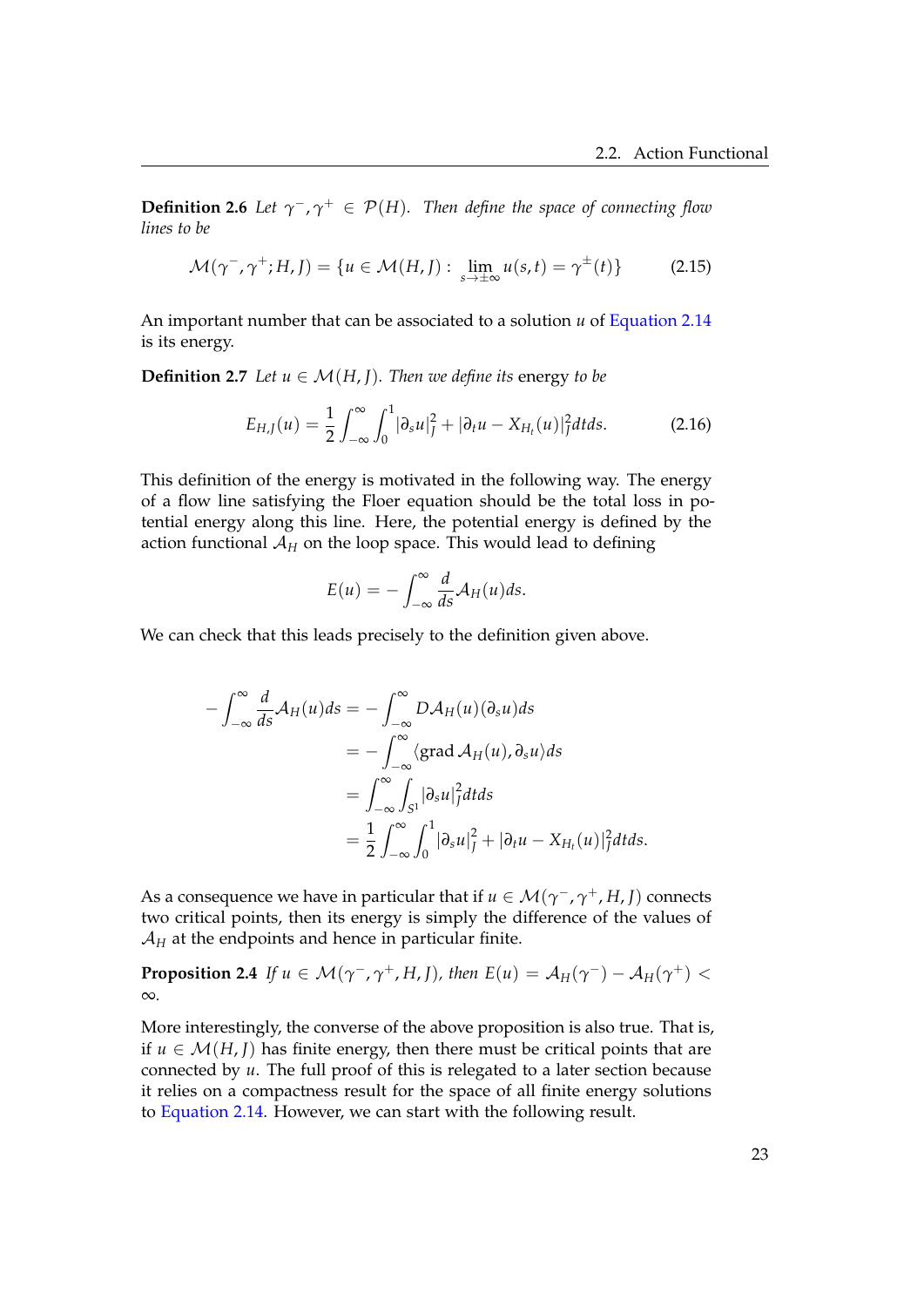**Proposition 2.5** *Let*  $u \in \mathcal{M}(H,I)$  *such that*  $E(u) < \infty$ *. Then there exist*  $\gamma^{\pm} \in$ Crit(A*H*) *such that*

$$
\lim_{s\to\pm\infty} \mathcal{A}_H(u_s) = \mathcal{A}_H(\gamma^{\pm}).
$$

#### PROOF:

 $\langle 1 \rangle 1$ .  $\exists (s_k)_{k \in \mathbb{N}} \subset \mathbb{R} : \exists \gamma \in C^0(S^1, M) : \lim_{k \to \infty} u_{s_k} = \gamma \text{ uniformly.}$ Proof:  $\langle 2\rangle 1. \exists (s_k)_{k\in\mathbb{N}} \subset \mathbb{R}$ :  $\lim_{k\to\infty} s_k = \infty$  and  $\lim_{k\to\infty} \|\partial_t u(s_k,t) - X_{H_t}(u(s_k,t))\|_{L^2(S^1)} =$ 0. Proof:  $\langle 3 \rangle$ 1. By assumption  $E(u) = \frac{1}{2} \int_{-\infty}^{\infty} \int_{0}^{1} \frac{\partial u}{\partial s}$  $\frac{\partial u}{\partial s}|_J^2 + |\frac{\partial u}{\partial t} - X_{H_t}(u)|_J^2 dt ds < \infty$ .  $\langle 2 \rangle 2$ . Let:  $u_k = u_{s_k}$ .  $\langle 2 \rangle$ 3. The family  $(u_k)_{k \in \mathbb{N}}$  is equicontinuous. PROOF:  $\langle 3 \rangle$ 1. ∃*C* ∈ **R** :  $||\partial_t u_k||_{L^2(S^1)}$  ≤ *C*.  $\langle 3 \rangle$ 2.  $\forall t_1, t_2 \in S^1$ :  $d(u_k(t_1), u_k(t_0)) \leq C$ √  $\overline{t_1 - t_0}.$  $\langle 2 \rangle 4$ . Apply the Arzela-Ascoli theorem.  $\langle 1 \rangle$ 2.  $\gamma \in \text{Crit}(\mathcal{A}_H)$ . PROOF:  $\langle 2 \rangle 1$ .  $\gamma \in C^1(S^1, M)$ .  $\langle 2 \rangle$ 2.  $\gamma' = X_{H_t}(\gamma)$ .  $\langle 2 \rangle$ 3. Now use  $\langle 1 \rangle$ 1 to bootstrap  $\gamma$  to a map in  $C^{\infty}(S^1, M)$ .  $\langle 1 \rangle$ 3.  $\lim_{k \to \pm \infty} A_H(u_{s_k}) = A_H(\gamma^{\pm}).$ PROOF:  $\langle 2 \rangle 1$ .  $\lim_{k \to \pm \infty} \int_0^1 H_t(u_{s_k}) dt = \int_0^1 H_t(\gamma^{\pm}).$ Proof:  $\langle 3 \rangle$ 1. By  $\langle 1 \rangle$ 1.  $\langle 2 \rangle$ 2. LET:  $w_k$ ,  $w_{\pm}$ :  $B_1(0) \to M$  be cappings of  $u_{s_k}$  and  $\gamma^{\pm}$  respectively.  $\langle 2 \rangle$ 3. lim<sub>*k→*±∞</sub>  $\int_{B_1(0)} w_k^* \omega = \int_{B_1(0)} w_{\pm}^* \omega$ . PROOF:  $\langle 3 \rangle$ 1. LET:  $U \in \text{Open}(M)$  such that  $\text{Im}(\gamma^{\pm}) \subset U$  and such that  $U$  retracts to Im (*γ* <sup>±</sup>).  $\langle 3 \rangle$ 2.  $\omega|_U$  is exact:  $\exists \lambda \in \Omega^1(M) : d\lambda|_U = \omega|_U$ .  $\langle 3 \rangle$ 3. ∃*N* ∈ **N** :  $\forall k > N$  : Im  $(u_{s_k}) \subset U$ .  $\langle 3 \rangle 4$ . Think of *S*<sup>2</sup> as a cylinder *C* of the form *B*<sub>1</sub>(0) × [0, 1].  $\langle 3 \rangle$ 5. Let:  $v : C \rightarrow U$  be the map from the cylinder given by a homotopy between the discs  $w_k$  and  $w_{\pm}$  that is contained in *U*.  $\langle 3 \rangle 6$ .  $\int_C v^* \omega = \int_{B_1(0)} w_k^* \omega - \int_{B_1(0)} w_{\pm}^* \omega = \int_{B_1(0)} w_k^* \omega |_{U} - \int_{B_1(0)} w_{\pm}^* \omega |_{U}$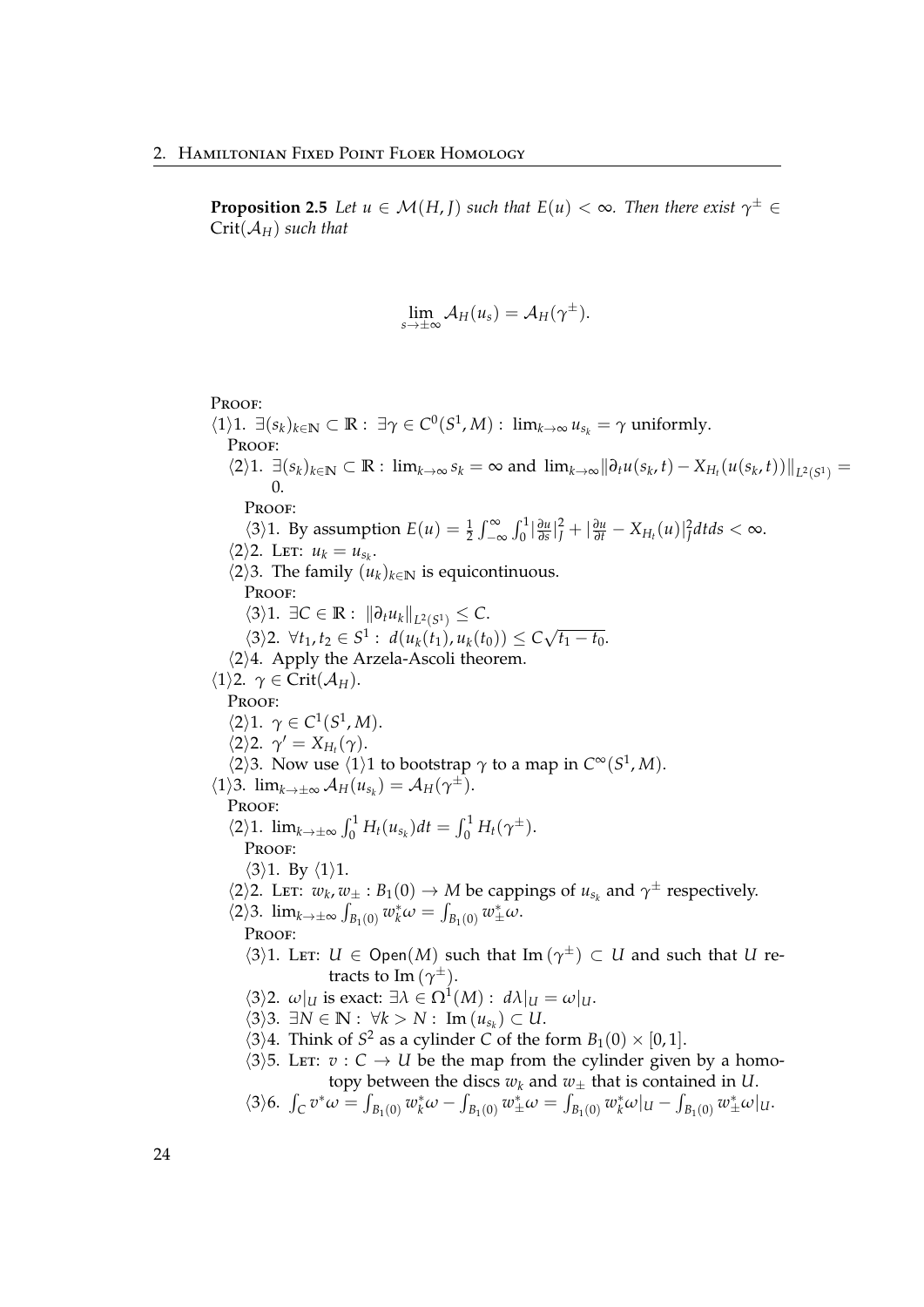$\langle 3 \rangle$ 7. Using  $\langle 3 \rangle$ 2: Z *B*1(0)  $w_k^* \omega - \frac{1}{k}$ *B*1(0)  $w^*\omega_{\pm} =$  $\int_{S^1} u_{s_k}^* \lambda - \int$  $\int_{S^1} (\gamma^{\pm})^* \lambda$  $=$   $\int_1^1$  $\int_0^{\infty} (\lambda(\partial_t u_{s_k}) - \lambda(\partial_t \gamma^{\pm})) dt$  $=$   $\int_1^1$  $\int_{0}^{\infty} \lambda(\partial_t u_{s_k} - X_{H_t}(u_{s_k}))dt$  $+$   $\int_1^1$  $\int_{0}^{1} \lambda (X_{H_r}(u_{s_k}) - X_{H_t}(\gamma^{\pm})) dt.$  $\langle 3 \rangle 8$ .  $\lim_{k \to \pm \infty} \int_0^1 \lambda (\partial_t u_{s_k} - X_{H_t}(u_{s_k})) dt = 0.$ PROOF:  $\langle 4 \rangle 1.$   $||\int_0^1 (\lambda(\partial_t u_{s_k}) - X_{H_t}(u_{s_k})) dt|| \leq \sup_{S^1} ||\lambda|| ||\partial_t u_{s_k} - X_{H_t}(u_{s_k})||_{L^1(S^1)} \leq$  $C \sup_{S^1} ||\lambda|| ||\partial_t u_{s_k} - X_{H_t}(u_{s_k})||_{L^2(S^1)}.$  $\langle 4 \rangle$ 2. Now use [Stepref error 1.2].  $\frac{1}{2}$ (3)  $\lim_{k \to \pm \infty} \int_0^1 \lambda (X_{H_r}(u_{s_k}) - X_{H_t}(\gamma^{\pm})) dt = 0.$ PROOF:  $\langle 4 \rangle$ 1. By  $\langle 1 \rangle$ 1.  $\langle 1 \rangle$ 4. Q.E.D. PROOF:  $\langle 2 \rangle$ 1. The result follows from  $\langle 1 \rangle$ 1, $\langle 1 \rangle$ 2 and  $\langle 1 \rangle$ 3.

### <span id="page-30-0"></span>2.3 Floer Chain Complex

We want to define homology groups on a compact symplectic manifold  $(M, \omega) \in \text{SympMan}^{\infty}$ . This follows the usual pattern familiar from other homology theories. The first step is to define a **Z**-graded vector space associated to *M*. This leads to a complex  $CF_*(H, J)$ . The second step is to define a boundary operator *∂* : *CF*∗(*H*, *J*) → *CF*∗−1(*H*, *J*) and verify that it satisfies *∂*<sup>2</sup> = 0. Then the corresponding homology groups can be defined as usual by

$$
HF_*(H, J) = \frac{\text{Ker}(\partial)}{\text{Im}(\partial)}.
$$
 (2.17)

In our setting the complex *CF*∗(*H*, *J*) is obtained as the free construction over the non-degenerate, contractible, 1-periodic Hamiltonian orbits in  $\mathcal{P}(H)$ . We will see that for a generic choice of Hamiltonian *H* all elements in  $\mathcal{P}(H)$  are in fact non-degenerate. The grading of this complex is defined by associating a suitable index to loops in  $\mathcal{L}_0(M)$ . Thus, if  $\mu_{CZ}$  denotes this index which we introduce in the next section then the Floer chain groups are defined as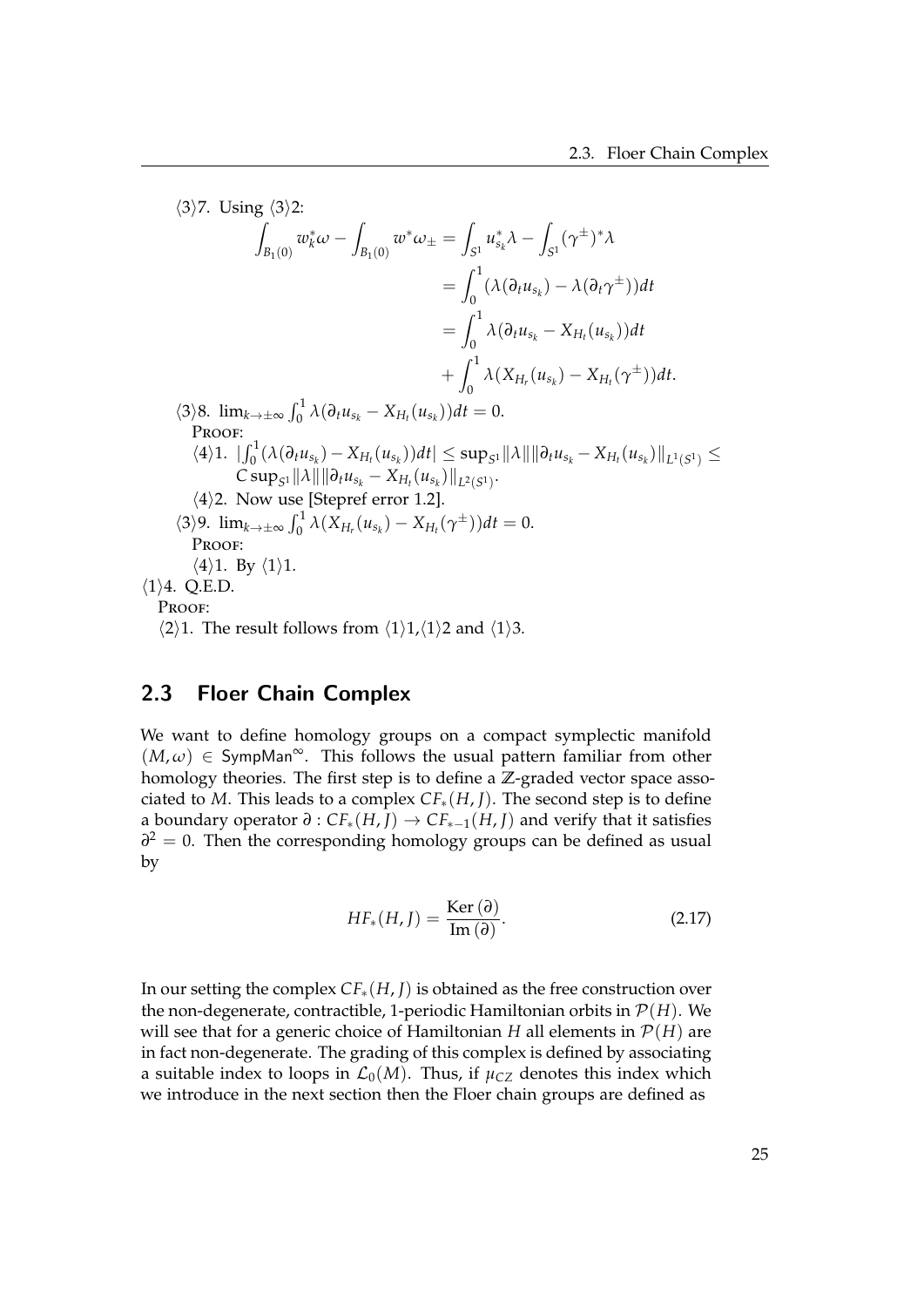#### **Definition 2.8**

$$
CF_k(H, J) = \bigoplus_{\substack{\gamma \in \text{Crit}(\mathcal{A}_H) \\ \mu_{CZ}(\gamma) = k}} \mathbb{Z}_2 \gamma.
$$

In principle one can consider the chain complex generated over any principal ideal domain. However, in this text we are working over  $\mathbb{Z}_2$  since this leads to a number of simplifications. The main luxury afforded by this is that  $1 = -1$  so that one does not have to worry about orientations. Moreover, to show that something vanishes it suffices that it is even. To work over a different coefficient ring one has to think about how to coherently orient the moduli spaces associated to the Floer equation so that one can appropriately define the boundary operator *∂* in such a way that it still satisfies  $\partial^2 = 0$ . For this we refer to [\[11\]](#page-119-5).

#### <span id="page-31-0"></span>2.4 Conley-Zehnder Index

Our goal here is to define an index associated to non-degenerate loops *γ* ∈ Crit( $\mathcal{A}_H$ ). This will be done in two steps. Let  $[\gamma, w] \in \mathcal{L}(M)$  such that *γ* is non-degenerate. The first step is to associate to this element a path  $\gamma: t \mapsto A(t)$  where  $A(t) \in Sp(2n)$  such that  $A(0) = Id_{\mathbb{R}^{2n}}$  and  $1 \notin \sigma(A(1))$ . The second step is to associate to this path  $\gamma$  a number  $\mu_{CZ}(\gamma)$ . A reference for the properties of  $\mu_{CZ}$  is [\[19\]](#page-119-6).

**Definition 2.9** *We introduce to following set of paths of matrices.*

$$
\mathcal{SP}(2n) = \{ \gamma : [0,1] \to \text{Sp}(2n) : \ \gamma(0) = \text{Id}_{\mathbb{R}^{2n}}, \gamma(1) \in \text{Sp}(2n)^{*} \} \qquad (2.18)
$$

To define the associated element in  $\mathcal{SP}(2n)$  we start by choosing a symplectic trivialisation of the bundle *w* <sup>∗</sup>*TM*. This defines a path of transition matrices  $A(t)$  along the boundary  $S^1$ . This can be chosen so that  $A(0) = \mathrm{Id}_{T_{\gamma(0)}M}$ . Moreover,  $1 \notin \sigma(A(1))$  since  $\gamma$  is non-degenerate. This path depends on the choice of symplectic trivialisation. However, any two choices yield paths that are homotopic in  $\mathcal{SP}(2n)$ .

The goal now is to define a suitable index map  $\mathcal{SP}(2n) \to \mathbb{Z}$ . Let  $\gamma \in$  $\mathcal{SP}(2n)$ . There are two possible cases. Either  $\gamma(1) \in \mathrm{Sp}(2n)^+$  or  $\gamma(1) \in$ Sp(2*n*)<sup>-</sup>. By [Proposition 1.5](#page-14-1) the spaces Sp(2*n*)<sup>+</sup> and Sp(2*n*)<sup>-</sup> are pathconnected. Hence, we can fix one matrix in each of them and extend *γ* to terminate at these matrices. For concreteness, we define

$$
W^+ = -\mathrm{Id}_{\mathbb{R}^{2n}} \in \mathrm{Sp}(2n)^+ \tag{2.19}
$$

$$
W^- = \text{diag}(2, -1, \dots, -1, 1/2, -1, \dots, -1) \in \text{Sp}(2n)^-. \tag{2.20}
$$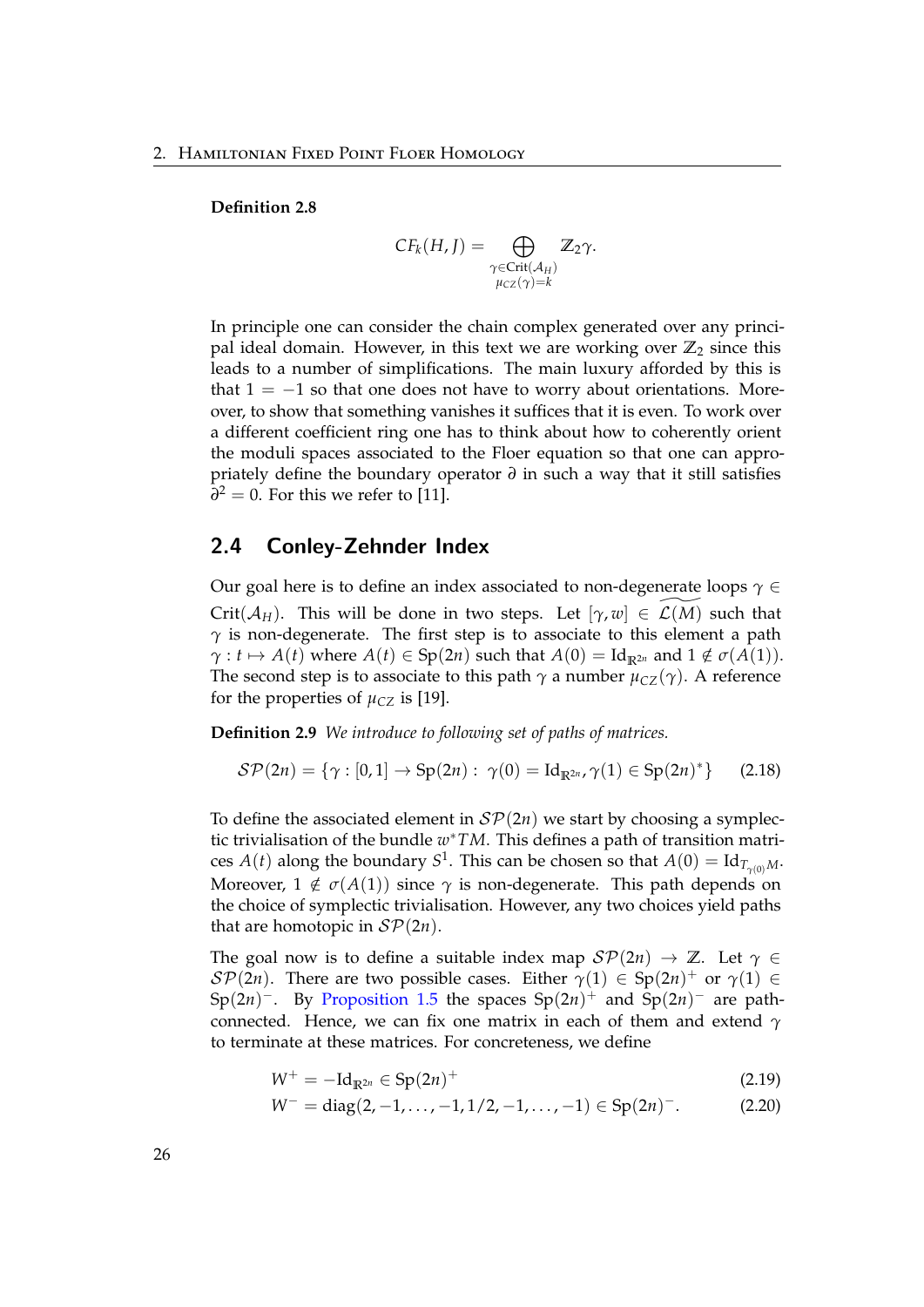Now choose corresponding path extensions  $\gamma_{\pm} : [1,2] \rightarrow Sp(2n)$  with the property that

<span id="page-32-1"></span><span id="page-32-0"></span>
$$
\gamma_{\pm}(1) = \gamma(1), \gamma_{\pm}(2) = W^{\pm}
$$
 and (2.21)

$$
\forall t \in [1,2]: \ \gamma_{\pm}(t) \in \text{Sp}(2n)^{\pm}.\tag{2.22}
$$

The particular choice of such extension makes no difference for the definition of the index.

**Proposition 2.6** *Extensions of γ as in [Equation 2.21](#page-32-0) and [Equation 2.22](#page-32-1) are unique up to a homotopy that fixes the endpoints.*

PROOF:

 $\langle 1 \rangle$ 1. This follows immediately from [Proposition 1.5.](#page-14-1)  $\langle 1 \rangle$ 2. Q.E.D.

To obtain the desired map  $\mathcal{SP}(2n) \to \mathbb{Z}$  we introduce an auxiliary map  $\rho: {\rm Sp}(2n) \rightarrow S^1.$  Since  ${\rm Sp}(2n)$  is a deformation retracts to  $U(n)$  their fundamental groups coincide. For  $U(n)$  the map det :  $U(n) \rightarrow S^1$  induces an isomorphism of the corresponding fundamental groups. The idea then is that  $\rho$  will be an extension of det to  $Sp(2n)$  that still induces an isomorphism  $\pi_1(Sp(2n)) \to \pi_1(S^1) \cong \mathbb{Z}.$ 

First we give an explicit definition for  $\rho$  and then we show that it has all the properties in which we are interested. For this we need to introduce a quadratic form on **C**2*<sup>n</sup>* . We denote the real and imaginary part of a complex number by  $\Re$  and  $\Im$  respectively.

**Definition 2.10** *Define the map*  $Q: \mathbb{C}^{2n} \times \mathbb{C}^{2n} \to \mathbb{R}$  *to be* 

<span id="page-32-2"></span>
$$
Q(x, y) = \Im \omega_0(\overline{x}, y) \tag{2.23}
$$

 $\omega_0$  *is the standard symplectic structure given by*  $z^T$ *Jz. We also set*  $Q(x) =$  $Q(x, x)$ .

Let us collect the properties of this map that are important for our purposes.

**Proposition 2.7** *The map Q defined in [Equation 2.23](#page-32-2) has the following properties.*

- *1. The map Q is* **R***-bilinear:* ∀*α*, *β* ∈ **R**, ∀*x*, *y*, *u*, *v* ∈ **C**2*<sup>n</sup>* :  $Q(\alpha x + u, \beta y + v) = \alpha Q(x) + Q(u) + \beta Q(y) + Q(v).$
- *2. The map Q is symmetric:*  $\forall x, y \in \mathbb{C}^{2n}$  :  $Q(x, y) = Q(y, x)$ *.*
- *3. The map*  $Q$  *is non-degenerate:*  $(\forall y \in \mathbb{C}^{2n} : Q(x, y) = 0) \implies x = 0$ *.*
- *4.*  $\forall x, y \in \mathbb{C}^{2n}$ :  $Q(ix, iy) = Q(x, y)$ .
- *5.* ∀*x*, *y* ∈ **C**<sup>2*n*</sup> :  $Q(\bar{x}, \bar{y}) = -Q(x, y)$ .

PROOF: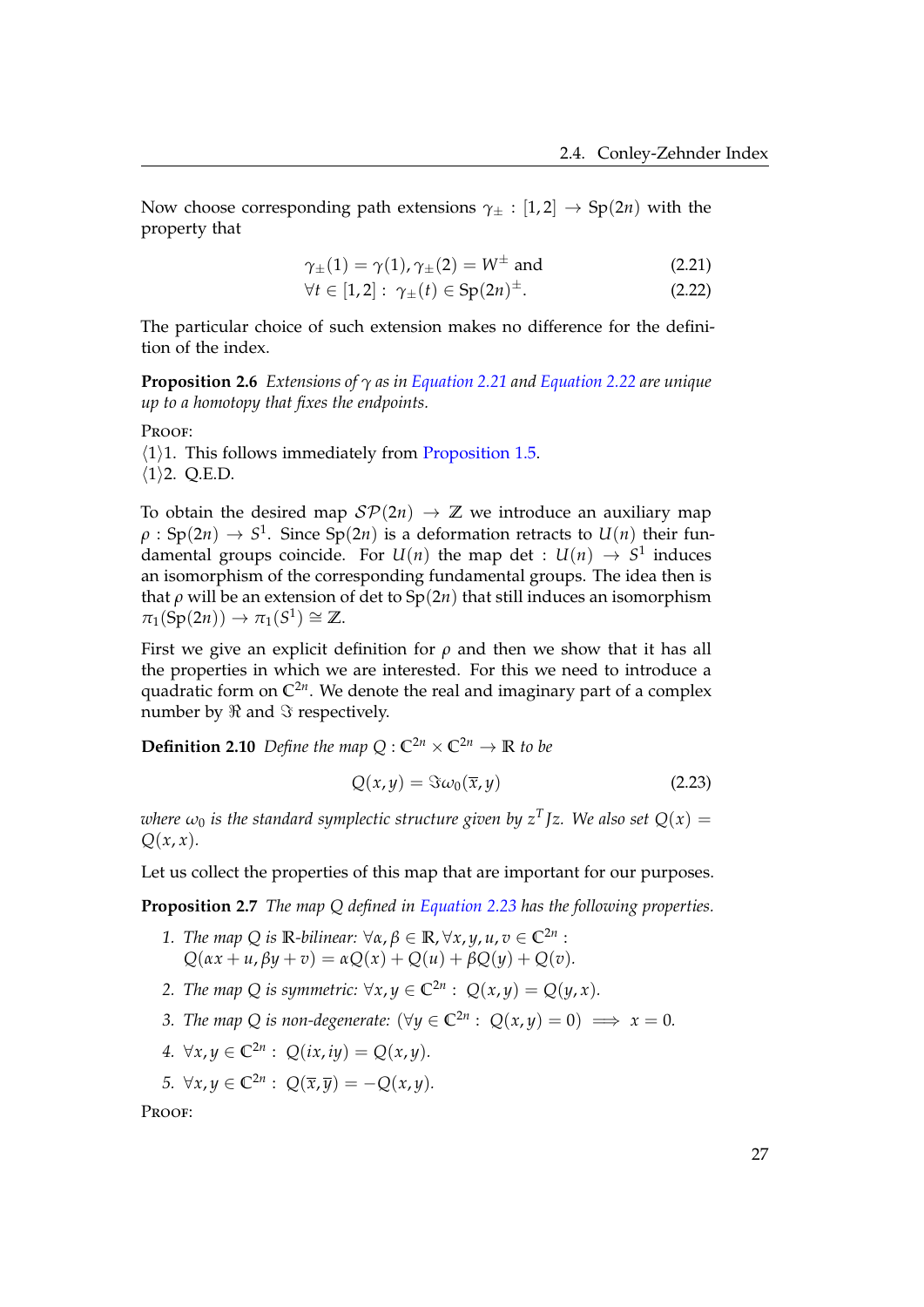- $\langle 1 \rangle$ 1. The verification of all these properties is an elementary computation using the properties of the symplectic form  $\omega_0$  and basic facts about complex numbers.
- $\langle 1 \rangle$ 2. Q.E.D.

We also need the following result about the signature of *Q* when restricted to certain generalised eigenspaces of a symplectic matrix.

**Proposition 2.8** Let  $A \in Sp(2n)$  and  $\lambda \in \sigma(A) \cap (\mathbb{C} \backslash S^1)$ . Then  $\sigma(Q|_{G_{\lambda}(A) \oplus G_{\overline{\lambda}^{-1}}(A)})$ *λ* 0*.*

Proof:

 $\langle 1 \rangle$ 1.  $\omega_0|_{G_\lambda \oplus G_{1/\lambda}}$  is non-degenerate.  $\langle 1 \rangle$ 2.  $\exists u'_1, \dots, u'_k, v'_1, \dots, v'_k \in \mathbb{C}^{2n}$ :  $u_1, \ldots, u_k, v_1, \ldots, v_k \in \mathbb{C}$ <br>1.  $(u'_1, \ldots, u'_k)$  is a basis of  $G_\lambda(A)$ . 2.  $(v'_1, \ldots, v'_k)$  is a basis of  $G_{\overline{\lambda}}(A)$ . 3.  $(u'_1, \ldots, u'_k, \overline{v'_1}, \ldots, \overline{v'_k})$  is a symplectic basis of  $G_\lambda \oplus G_{1/\lambda}$ .  $\langle 1 \rangle$ 3. Let:  $u_j = u_j + iv_j'$  and  $v_j = u_j' - iv_j'$ .  $\langle 1 \rangle$ 4. *Q* is positive definite on span $\{u_1, \ldots, u_k\}.$ PROOF:  $\langle 2 \rangle 1$ .  $Q(u_j, u_k) = Q(u'_j + iv'_j, u'_k + iv'_k)$ =  $Q(u'_j, u'_k) + Q(u'_j, iv'_k) + Q(iv'_j, u'_k) + Q(iv'_j, i'v_k)$  $Q(u'_j, iv'_k) + Q(iv'_j, u'_k) = Q(iv'_k, u'_j) + Q(iv'_j, u'_k)$  $= \Im \omega_0(-i\overline{v'_k}, u'_j) + \Im \omega_0(-i\overline{v'_k}, u'_k)$  $= 2\delta_{ik}$ .  $\langle 1 \rangle$ 5. *Q* is negative definite on span $\{v_1, \ldots, v_k\}$ . PROOF:  $\langle 2 \rangle 1$ .  $Q(v_j, v_k) = Q(u'_j - iv'_j, u'_k - iv'_k)$ =  $Q(u'_j, u'_k) - Q(u'_j, -iv'_k) - Q(iv'_j, u'_k) + Q(iv'_j, i'v_k)$  $= -Q(u'_{j}, iv'_{k}) - Q(iv'_{j}, u'_{k}) = -Q(iv'_{k}, u'_{j}) - Q(iv'_{j}, u'_{k})$  $= -\Im \omega_0(-i\overline{v'_k}, u'_j) + -\Im \omega_0(-i\overline{v'_k}, u'_k)$  $= -2\delta_{ik}$ .  $\{1\}6.$  span $\{u_1, \ldots, u_k\} \perp_0$  span $\{v_1, \ldots, v_k\}.$ PROOF:  $\langle 2 \rangle 1$ .  $Q(u_j, v_k) = Q(u'_j + iv'_j, u'_k - iv'_k)$  $= Q(iv'_j, u'_k) - Q(iv'_k, u'_j)$ 

 $= \delta_{ik} - \delta_{ik} = 0.$ 

28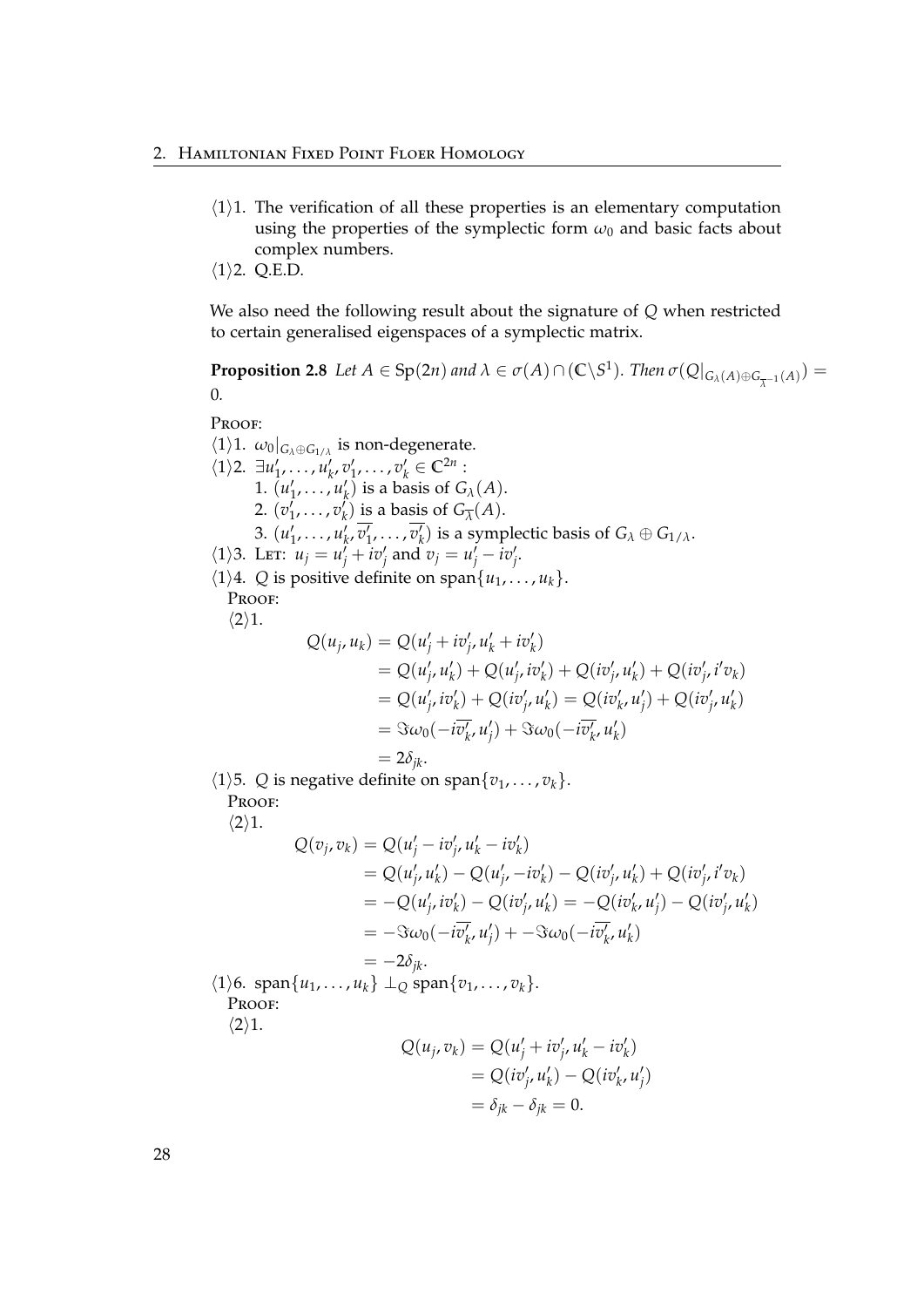#### $\langle 1 \rangle$ 7. Q.E.D.

After this preparation we can now turn to the definition of the map *ρ*. For  $A \in \text{Sp}(2n)$  let  $\lambda \in \sigma(A) \cap (S^1 \setminus \{\pm 1\})$ . The quadratic form  $Q$  allows us to decompose the corresponding generalized eigenspace *Gλ*(*A*) as a direct sum  $G_{\lambda}(A) = G_{\lambda}^{+}$  $\chi^+ (A) \oplus G^-_\lambda$ *λ* (*A*) such that *Q* restricted to each of these summands is positive definite and negative definite, respectively. The dimensions of these subspaces will be denoted by  $m_+^A(\lambda)$  and  $m_-^A(\lambda)$ , respectively. Consequently, the total multiplicity of the eigenvalue  $\lambda$  is given by  $m^A(\lambda)$  =  $dim(G_{\lambda}(A)) = m_+^A(\lambda) + m_-^A(\lambda)$ . We also write  $\sigma_A(\lambda) = m_+^A(\lambda) - m_-^A(\lambda)$  for the signature of the eigenvalue *λ*.

**Definition 2.11** *Let*  $A \in Sp(2n)$  *and*  $m_0 = \sum_{\lambda \in \sigma(A) \cap \mathbb{R}_-} m^A_-(\lambda)$  *be the total multiplicity of negative eigenvalues of A. Then we define ρ* : Sp(2*n*) → *S* 1 *as*

$$
\rho(A) = (-1)^{m_0/2} \prod_{\lambda \in \sigma(A) \cap (S^1 \setminus \pm 1)} \lambda^{m_+^A(\lambda)}.
$$
 (2.24)

We begin by showing that  $\rho$  is continuous. Continuity means that if a sequence of matrices  $(A_k)_{k \in \mathbb{N}} \subset Sp(2n)$  tends to  $A \in Sp(2n)$  then the values  $(\rho(A_k)_{k\in\mathbb{N}})$  tend to  $\rho(A)$ . Hence, inspecting the definition of  $\rho$  we are led to consider the dependence of eigenvalues and eigenspaces under the limiting process. It is a standard result that the eigenvalues of matrix depend continuously on its entries. We state this fact without proof in the following form.

**Proposition 2.9** *Let*  $(A_k)_{k \in \mathbb{N}}$  ⊂  $\mathbb{C}^{m \times m}$  *be a sequence of matrices such that there is a matrix*  $A \in \mathbb{C}^{m \times m}$  *such that*  $\lim_{k \to \infty} A_k = A$ . Let  $\lambda_1, \dots, \lambda_m \in \sigma(A)$  be the eigenvalues of A, including multiple eigenvalues. Then the eigenvalues  $\lambda^k_1,\ldots,\lambda^k_m$ *of A<sup>k</sup> can be ordered in such a way that*

$$
\forall i \in \{1,\ldots,m\} : \lim_{k\to\infty} \lambda_i^k = \lambda_i.
$$

Next we consider the continuous dependence of the corresponding generalised eigenspaces. Here, continuity is defined with respect to the topology of the Grassmannian spaces. That is, if  $Gr_C(r, m)$  denotes the spaces of *r*-dimensional subspaces of **C***<sup>m</sup>* then we say that a sequence of subspaces  $(V_k)_{k \in \mathbb{N}}$  ⊂ *Gr*<sub>**C**</sub>(*r*, *m*) converges to *V* ∈ *Gr*<sub>**C**</sub>(*r*, *m*) if every *V*<sub>*k*</sub> admits a (unitary) basis *B<sup>k</sup>* that converges to a basis *B* of *V*.

Then we have the following result.

**Proposition 2.10** *Let*  $(A_k)_{k \in \mathbb{N}} \subset \mathbb{C}^{m \times m}$  *be a sequence of matrices such that there is a matrix*  $A \in \mathbb{C}^{m \times m}$  *such that*  $\lim_{k \to \infty} A_k = A$  *and let*  $\lambda \in \sigma(A)$ *. Let*  $(\lambda_i^k)_{i \in \{1, \ldots, r_k\}}$  be the eigenvalues of  $A_k$  such that

$$
\forall i \in \{1,\ldots,r_k\} : \lim_{k\to\infty} \lambda_i^k = \lambda.
$$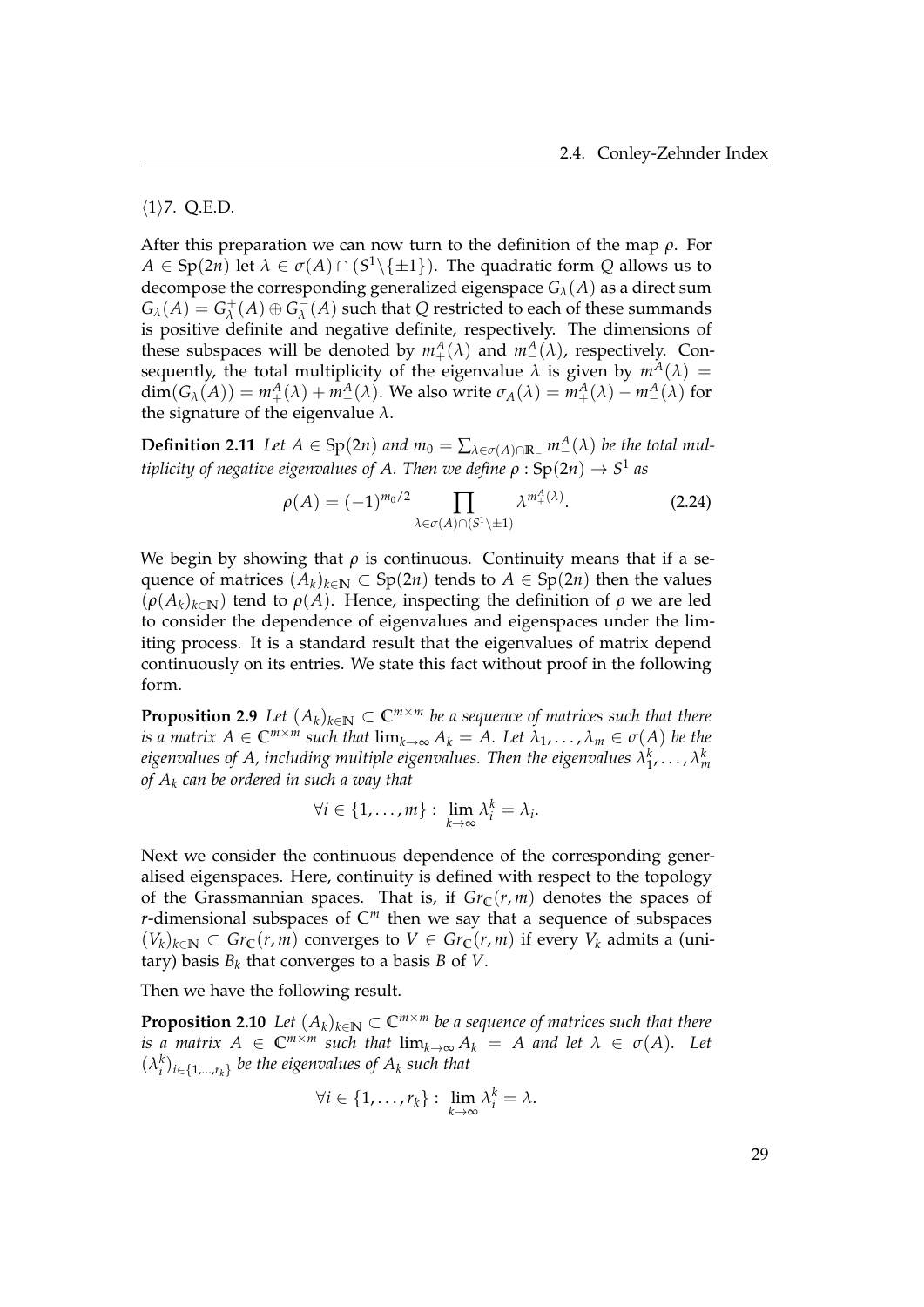*Then*

$$
\lim_{k\to\infty}\bigoplus_{\{\lambda_i^k\}}G_{\lambda_i^k}(A_k)=G_{\lambda}(A).
$$

Proof:

\n- \n
$$
\langle 1 \rangle 1.
$$
 Let:  $V_k = \bigoplus_{\{\lambda_i^k\}} G_{\lambda_i^k}(A_k).$ \n
\n- \n $\langle 1 \rangle 2.$   $V_k \subset \text{Ker} \left( \prod_{i=1}^{r_k} (A_k - \lambda_i^k \text{Id}_{\mathbb{C}^m})^{m_{\lambda_i^k}(A_k)} \right)$ \n
\n- \n ProOF:  $\langle 2 \rangle 1.$   $G_{\lambda_i^k}(A_k) = \bigcup_{j \in \mathbb{N}} (A_k - \lambda_i^k \text{Id}_{\mathbb{C}^m})^{-j} \{0\}.$ \n
\n- \n $\langle 1 \rangle 3.$  Let:  $(v_k)_{k \in \mathbb{N}} \subset \mathbb{C}^m$  be a sequence such that  $v_k \in V_k$  for all  $k \in \mathbb{N}$  and such that there exists a  $v \in \mathbb{C}^m$  such that  $\lim_{k \to \infty} v_k = v$ .\n
\n- \n $\langle 1 \rangle 4.$   $v \in G_{\lambda}(A).$ \n Proor:  $\langle 2 \rangle 1.$   $(A - \lambda \text{Id}_{\mathbb{C}^m})^{m_{\lambda}(A)} v = 0.$ \n
\n- \n $\langle 1 \rangle 5.$  Q.E.D.\n
\n

In order to prove that  $\rho$  is continuous it is more convenient to slightly rewrite the definition.

#### **Lemma 2.1**

$$
\rho(A) = (-1)^{m_0/2} \prod_{\lambda \in \sigma(A) \cap S^1 \cap \{z \in \mathbb{C} : \Im(z) > 0\}} \lambda^{\sigma(\lambda)}.
$$
 (2.25)

PROOF:

 $\langle 1 \rangle$ 1. Let:  $\lambda \in \sigma(A) \cap S^1$ .  $\langle 1 \rangle$ 2.  $\overline{\lambda} \in \sigma(A)$ .  $\langle 1 \rangle$ 3.  $G_{\lambda}(A) \cong G_{\overline{\lambda}}(A)$ .  $\lambda^{m^A_+(\lambda)}\overline{\lambda}^{m^A_+(\lambda)} = \lambda^{\sigma(\lambda)} = \overline{\lambda}^{\sigma(\overline{\lambda})}.$ Proof:  $\langle 2 \rangle 1$ .  $m_+^A(\overline{\lambda}) = m_-^A(\lambda)$ .  $\langle 2 \rangle$ 2.  $m_{\underline{-}}^A(\overline{\lambda}) = m_{+}^A(\lambda)$ .  $\langle 2 \rangle$ 3.  $\sigma(\overline{\lambda}) = -\sigma(\lambda)$ .  $\langle 1 \rangle$ 5. Eigenvalues of *A* in *S*<sup>1</sup> appear in pairs *λ* and  $\overline{\lambda}$ .  $\langle 1 \rangle 6$ . Q.E.D.

In other words, it is sufficient to consider eigenvalues that lie on the upper half-circle in the complex plane. When one considers the eigenvalues of the approximating matrices  $A_k$  one therefore needs to be concerned with whether the corresponding sequences of eigenvalues of  $A_k$  lie in  $S^1 \cap \{z \in \mathbb{R}\}$  $\mathbb{C}: \Im(z) > 0$ } or not. More precisely, if  $\lambda \in \sigma(A) \cap S^1 \cap \{z \in \mathbb{C}: \Im(z) > 0\}$ is approximated by sequences  $(\lambda_i^k)_{k \in \mathbb{N}}$  with  $i \in \{1, ..., r_k\}$  then for, say,  $i \in \{1, \ldots, s_k\}$  the  $\lambda_i^k$  will lie in this set and for  $i \in \{s_k + 1, \ldots, r_k\}$  they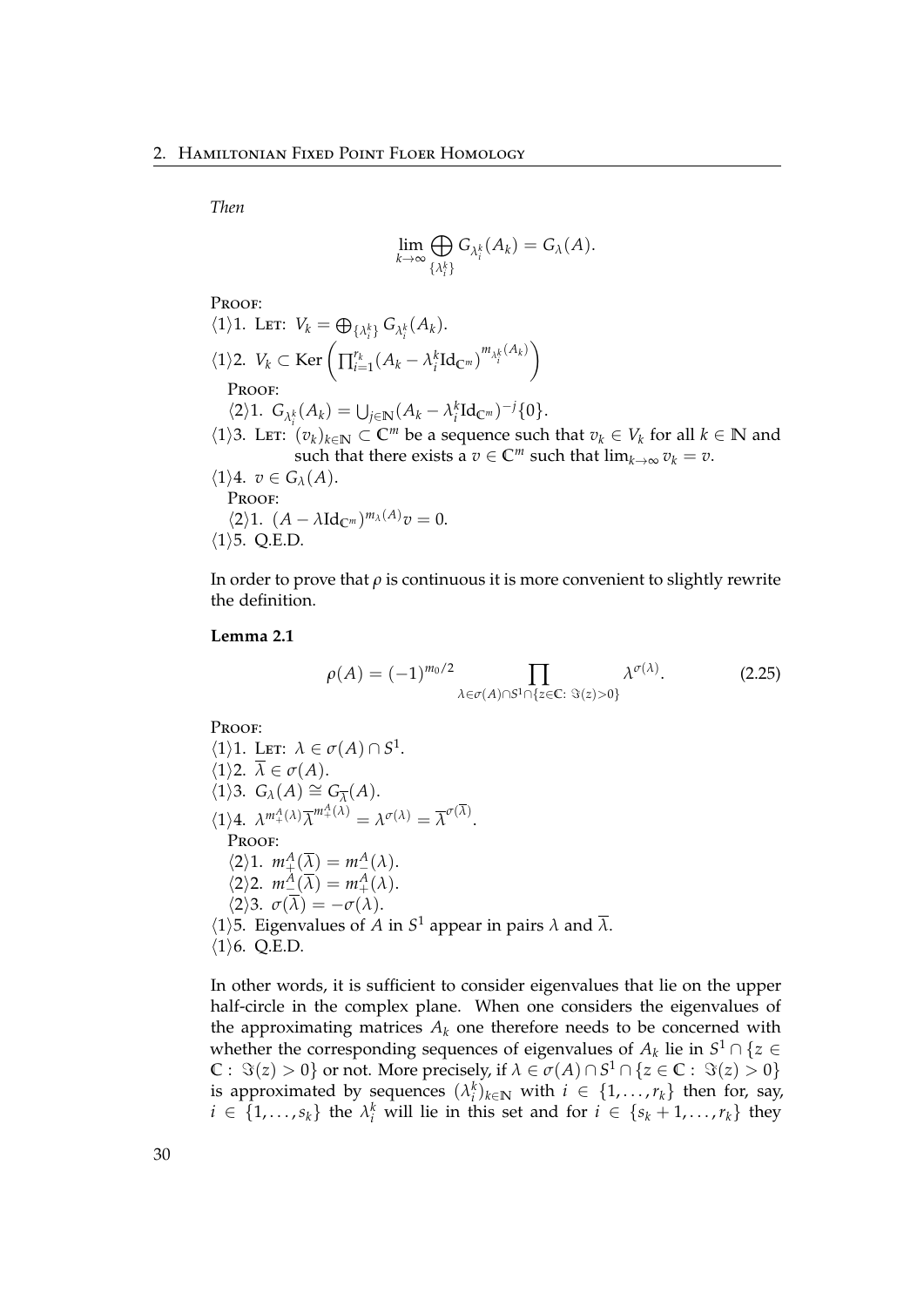will not. In the latter case we note that since elements of *S* <sup>1</sup> are invariant under continuous map  $z \mapsto \overline{z}^{-1}$  we also have that  $\lambda_i^k$  $\frac{-1}{\pi}$  tend to  $\lambda$ . With these preparations we can now prove the continuity of *ρ*.

<span id="page-36-0"></span>**Proposition 2.11** *The map ρ from [Equation 2.24](#page-34-0) is continuous.*

PROOF:  $\langle 1 \rangle$ 1. Let: *A* ∈ Sp(2*n*) and  $(A_k)_{k \in \mathbb{N}}$  ⊂ Sp(2*n*) such that lim<sub>*k*→∞</sub> *A*<sub>*k*</sub> = *A*.  $\langle 1 \rangle$ 2. Let:  $\lambda \in \sigma(A) \cap S^1 \cap \{z \in \mathbb{C} : \Im(z) > 0\}.$  $\langle 1 \rangle$ 3. Group the sequences of eigenvalues of  $A_k$  as follows: 1.  $(\lambda_i^k)$  for  $i \in \{1, \ldots, s_k\}$  if eventually  $\lambda_i^k \in S^1 \cap \{\Im(z) > 0\}.$ 2.  $(\lambda_i^k)$  for  $i \in \{s_k + 1, \ldots, r_k\}$  otherwise.  $\langle 1 \rangle 4$ .  $\lambda^{\sigma(\lambda)} = \lim_{k \to \infty} \prod_{i=1}^{s_k}$  $\sum_{i=1}^{s_k} (\lambda_i^k)^{\sigma(\lambda_i^k)}$ . PROOF:  $\langle 2 \rangle 1$ . Case:  $s_k = r_k$ . Proof:  $\langle 3 \rangle 1$ .  $\sum_{i=1}^{s_k}$  $\int_{i=1}^{s_k} \sigma(\lambda_i^k) = \sigma(\lambda)$  eventually.  $\langle 2 \rangle$ 2. Case:  $s_k < r_k$ . Proof:  $\langle 3 \rangle$ 1. Group the eigenvalues  $\lambda_{s_k+1}^k, \ldots, \lambda_{r_k}^k$  into pairs of the form  $(\lambda, \overline{\lambda}^{-1})$ with the same multiplicity.  $\langle 3 \rangle$ 2.  $\sigma(Q|_{G_{\lambda}(A) \oplus G_{\overline{\lambda}^{-1}}(A)}) = 0$  for such pairs. PROOF:  $\langle 4 \rangle$ 1. By [Proposition 2.8.](#page-33-0)  $\langle 3 \rangle$ 3. This reduces the case to the previous case  $\langle 2 \rangle$ 1.  $\langle 1 \rangle$ 5. Let:  $\lambda \in \sigma(A) \cap \mathbb{R}_{>0}$ .  $\langle 1 \rangle$ 6. If this  $\lambda \neq 0$  then it and the corresponding  $\lambda_i^k$  do not enter into the definition of *ρ*.  $\langle 1 \rangle$ 7. Suffices: to consider  $\lambda = 1$ .  $\langle 1 \rangle 8$ . Then only those  $\lambda 6k_i$  that eventually lie in  $S^1 \cap {\Im(z) > 0}$  are relevant.  $\langle 1 \rangle$ 9. Such  $\lambda_i^k$  satisfy  $\lim_{k \to \infty} (\lambda^k)^{\sigma(\lambda_i^k)} = 1$ .  $\langle 1 \rangle$ 10. Let:  $\lambda \in \sigma(A) \cap \mathbb{R}_{\leq 0}$ .  $\langle 1 \rangle$ 11. Group the sequences of eigenvalues of  $(A_k)$  as follows: 1.  $(\lambda_i^k)$  for  $i \in \{1, ..., s_k\}$  if eventually  $\lambda_i^k \in S^1 \cap \{\Im(z) > 0\}.$ 2.  $(\lambda_i^k)$  for  $i \in \{s_k + 1, \ldots, t_k\}$  if eventually  $\lambda_i^k \in \mathbb{R}$ . 3.  $(\lambda_i^k)$  for  $i \in \{t_k + 1, \ldots, r_k\}$  otherwise.  $\langle 1 \rangle$ 12.  $(-1)^{m(\lambda)/2} = \lim_{k \to \infty} \prod_{i=1}^{s_k}$  $\sum_{i=1}^{s_k} (\lambda_i^k)^{\sigma(\lambda_i^k)} (-1)^{\frac{1}{2} \sum_{i=s_k+1}^{t_k} m(\lambda_i^k)}.$ Proof:  $\langle 2 \rangle$ 1. Case:  $\lambda = -1$ . Proof:  $\langle 3 \rangle$ 1. The  $(\lambda_i^k)_{i \in \{t_k+1,\dots,r_k\}}$  can either be grouped into quadruples of the form  $(\mu, \overline{\mu}, 1/\mu, \overline{1/\mu})$  or they are given by the conjugates of  $(\lambda_{i \in \{1,\dots,s_k\}}^k)$ .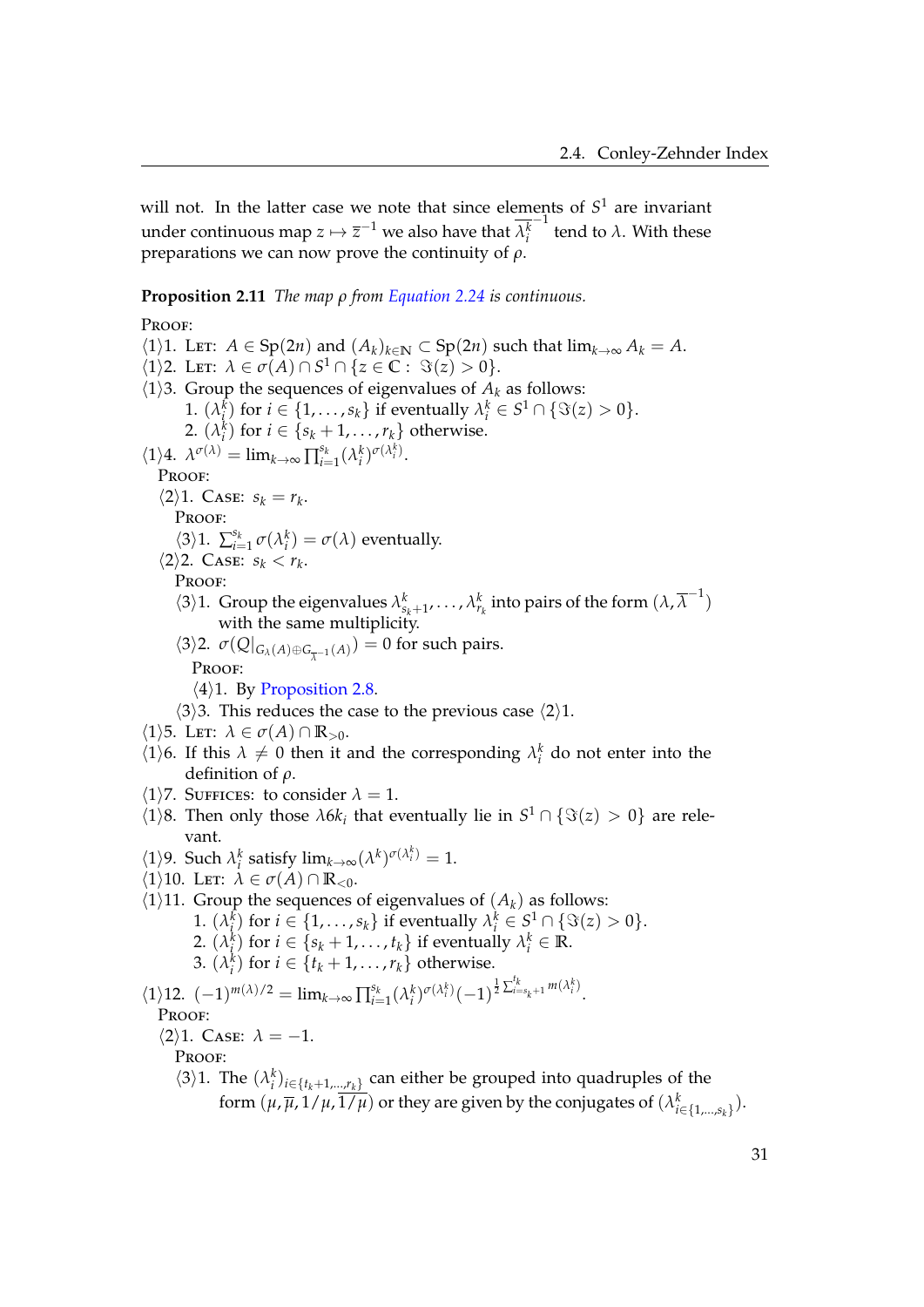## 2. Hamiltonian Fixed Point Floer Homology

- $\langle 3 \rangle$ 2. For each such quadruple  $m(\mu) + m(\overline{\mu}) + m(1/\mu) + m(\overline{1/\mu})$  = 4*m*(*µ*).
- $\langle 3 \rangle$ 3. For each such quadruple  $\frac{1}{2}(m(\mu) + m(\overline{\mu}) + m(1/\mu) + m(\overline{1/\mu}))$  =  $0 \mod \mathbb{Z}_2$ .
- $\langle 3 \rangle 4$ .  $\frac{1}{2}m(\lambda) = \sum_{i=1}^{s_k}$  $\sum_{i=1}^{s_k} \sigma(\lambda_i^k) + \frac{1}{2} \sum_{i=s_k+1}^{t_k} m(\lambda_i^k) \mod \mathbb{Z}_2.$ PROOF:
	- $\langle 4 \rangle$ 1. Modulo  $\mathbb{Z}_2$  we have the following equalities

$$
\frac{1}{2}m(\lambda) = \frac{1}{2} \sum_{i=1}^{s_k} m(\lambda_i^k) + \frac{1}{2} \sum_{i=1}^{s_k} m(\overline{\lambda}_i^k) + \frac{1}{2} \sum_{i=1}^{t_k} m(\lambda_i^k)
$$

$$
= \sum_{i=1}^{s_k} m(\lambda_i^k) + \frac{1}{2} \sum_{i=1}^{t_k} m(\lambda_i^k) \mod \mathbb{Z}_2.
$$

 $\langle 4 \rangle$ 2. For any eigenvalue  $\lambda$  we have  $\sigma(\lambda) = m(\lambda) \mod \mathbb{Z}_2$ .  $\langle 2 \rangle$ 2. Case:  $\lambda \neq -1$ .

PROOF:

 $\langle 3 \rangle 1.$   $s_k = 0.$  $\langle 3 \rangle$ 2.  $\frac{1}{2} \sum_{i=1}^{r_k} m(\lambda_i^k) = \frac{1}{2} \sum_{i=1}^{t_k} m(\lambda_i^k) \mod \mathbb{Z}_2$ . **PROOF**  $\langle 4 \rangle$ 1. Group  $(\lambda_i^k)_{i \in \{t_k+1,\dots,r_k\}}$  into quadruples of the form  $(\mu, \overline{\mu}, 1/\mu, \overline{1/\mu})$ .  $\langle 4 \rangle$ 2. For each such quadruple  $m(\mu) + m(\overline{\mu}) + m(1/\mu) + m(\overline{1/\mu}) =$ 4*m*(*µ*).  $\langle 1 \rangle$ 13. Q.E.D.

We will need the following properties of *ρ*. One can also show that a map satisfying these properties is in fact uniquely determined, but this will not be necessary for our purposes.

**Theorem 2.2** *For every n*  $\in$  **N** *there exists a continuous map*  $\rho$  : Sp $(2n) \rightarrow S^1$ *with the following properties.*

- <span id="page-37-1"></span><span id="page-37-0"></span>*1.* ∀*A*, *B* ∈ Sp(2*n*) : *ρ*(*BAB*−<sup>1</sup> ) = *ρ*(*A*)*.* 2.  $\forall A \in \text{Sp}(2m), B \in \text{Sp}(2n): \rho\left(\begin{bmatrix} A & 0 \\ 0 & B \end{bmatrix}\right)$  $\begin{bmatrix} A & 0 \ 0 & B \end{bmatrix}$  =  $\rho(A)\rho(B)$ . *3.* ∀*A* ∈ Sp(2*n*) ∩ O(2*n*) :  $\rho(A) = \det(X + iY)$  *where*  $A = \begin{bmatrix} X & -Y \\ Y & X \end{bmatrix}$ .
- <span id="page-37-3"></span><span id="page-37-2"></span>*4.* Let  $A \in Sp(2n)$  *such that*  $\sigma(A) \subset \mathbb{R}$  *and let m*<sub>0</sub> *be the total multiplicity of all negative eigenvalues of A. Then*  $\rho(A) = (-1)^{m_0/2}.$

PROOF:

- $\langle 1 \rangle$ 1. Let: *ρ* be the map defined in [Equation 2.24.](#page-34-0)
- $\langle 1 \rangle$ 2. *ρ* is continuous.

PROOF:

- $\langle 2 \rangle$ 1. By [Proposition 2.11.](#page-36-0)
- $\langle 1 \rangle$ 3. *ρ* satisfies [item 1.](#page-37-0)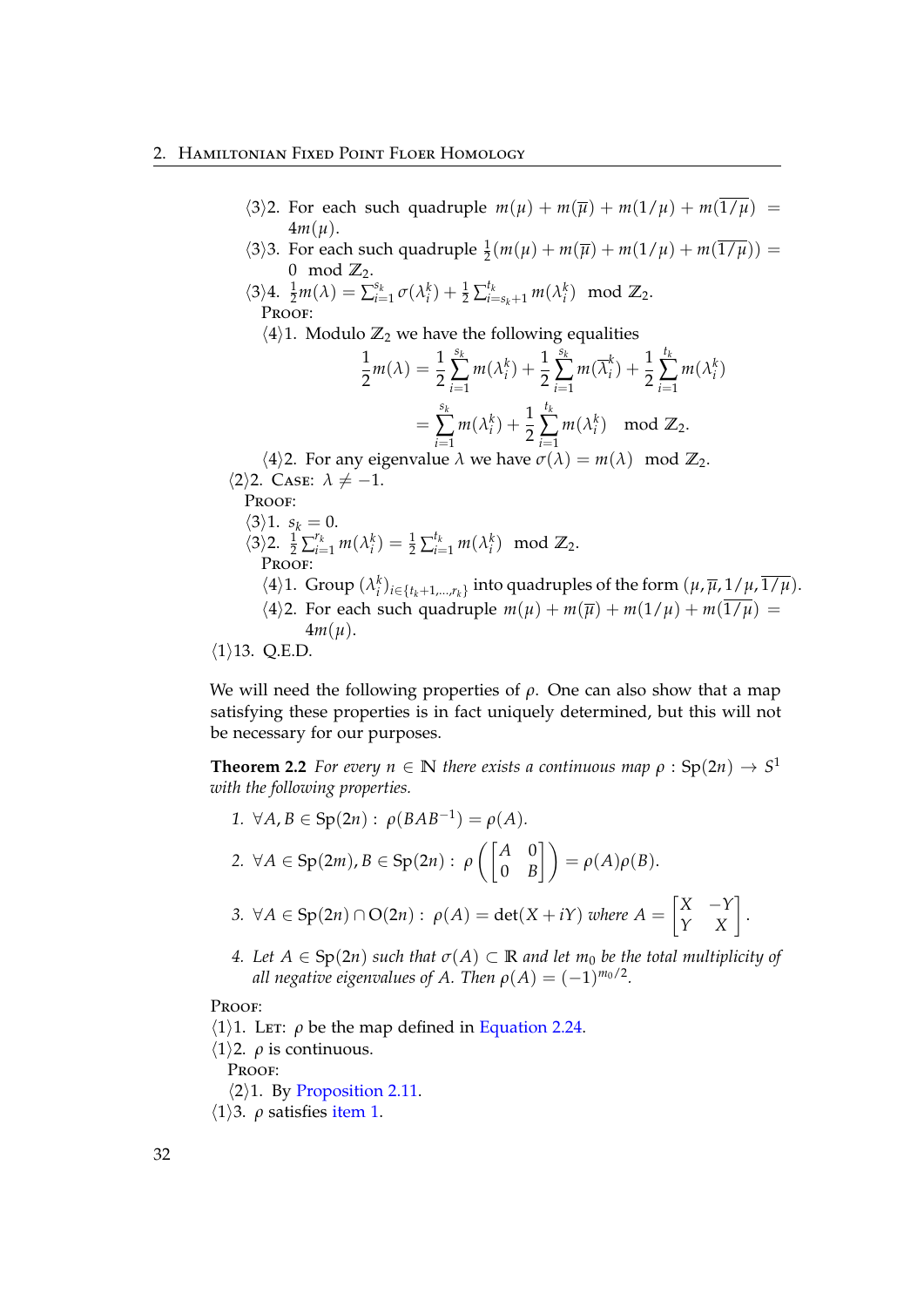Proof:  $\langle 2 \rangle$ 1. LET: *A*, *B*  $\in$  Sp(2*n*).  $\langle 2 \rangle$ 2.  $\sigma(A) = \sigma(BAB^{-1})$  and for all  $\lambda \in \sigma(A)$  it holds that  $G_{\lambda}(BAB^{-1}) =$  $B(G_\lambda(A)).$  $\langle 1 \rangle$ 4. *ρ* satisfies [item 2.](#page-37-1) PROOF:  $\langle 2 \rangle$ 1.  $G_{\lambda}$   $\begin{bmatrix} A & 0 \\ 0 & B \end{bmatrix}$  $\begin{pmatrix} A & 0 \ 0 & B \end{pmatrix} \bigg) = G_\lambda(A) \oplus G_\lambda(B).$  $\langle 2 \rangle$ 2.  $m^{\pm}$   $\begin{pmatrix} A & 0 \\ 0 & B \end{pmatrix}$  $\begin{pmatrix} A & 0 \ 0 & B \end{pmatrix}$  =  $m^{\pm}(G_{\lambda}(A)) + m^{\pm}(G_{\lambda}(B)).$  $\langle 2 \rangle$ 3.  $\rho$   $\begin{pmatrix} A & 0 \\ 0 & B \end{pmatrix}$  $\begin{pmatrix} A & 0 \ 0 & B \end{pmatrix}$  =  $\rho(A)\rho(B)$ .  $\langle 1 \rangle$ 5. *ρ* satisfies [item 3.](#page-37-2) PROOF:  $\langle 2 \rangle$ 1. Let:  $A = \begin{bmatrix} X & -Y \\ Y & X \end{bmatrix} \in \text{Sp}(n) \cap \text{O}(2n).$  $\langle 2 \rangle$ 2. Let:  $Z = \overline{X} + i\gamma \in U(n)$ .  $\langle 2 \rangle 3. \ \lambda \in \sigma(A) \implies \lambda \in \sigma(Z).$ PROOF:  $\langle 3 \rangle$ 1. Let:  $\lambda \in \sigma(A)$ .  $\langle 3 \rangle$ 2. ∃*x* =  $\begin{bmatrix} u \\ v \end{bmatrix}$ *v*  $\Big] \in \mathbb{R}^{2n}$ :  $Ax = \lambda x$ .  $\langle 3 \rangle$ 3.  $Z(u + iv) = (X + iY)(u + iv) = \lambda(u + iv).$  $\langle 2 \rangle 4$ .  $\lambda \in \sigma(Z) \implies \lambda \in \sigma(A)$ . PROOF:  $\langle 3 \rangle$ 1. Let:  $\lambda \in \sigma(Z)$ .  $\langle 3 \rangle$ 2.  $\exists z \in \mathbb{C}^n : Zz = \lambda z$ .  $\langle 3 \rangle 3$ .  $A \begin{bmatrix} z \\ -iz \end{bmatrix} = \lambda \begin{bmatrix} z \\ -iz \end{bmatrix}$ .  $\langle 2 \rangle$ 5.  $m_A^+$  $A^+_{A}(\lambda) = m_Z^+$  $Z_Z^+$ ( $\lambda$ ) and  $m_A(-1) = 2m_U(-1)$ . Proof:  $\langle 3 \rangle$ 1.  $G_{\lambda}(A) = E_{\lambda}(A)$  and  $G_{\lambda}(Z) = E_{\lambda}(Z)$ . PROOF:  $\langle 4 \rangle$ 1. *A* and *Z* are diagonalisable over **C** since they are in particular normal.  $\langle 3 \rangle$ 2. *J*<sub>0</sub> ∈ Sp(2*n*) ∩ O(2*n*) is diagonalisable.  $\langle 3 \rangle 3$ .  $E_i(J_0) = \left\{ \begin{bmatrix} z \\ iz \end{bmatrix} : z \in \mathbb{C}^n \right\}$  and  $E_{-i}(J_0) = \left\{ \begin{bmatrix} z \\ -iz \end{bmatrix} : z \in \mathbb{C}^n \right\}$ .  $\langle 3 \rangle 4$ . The map *Q* is positive definite on  $E_{-i}(J_0)$  and negative definite on  $E_i(I_0)$ . PROOF:  $\langle 4 \rangle$ 1. LET:  $v_+ \in E_i(f_0)$  and  $v_- \in E_{-i}(f_0)$ .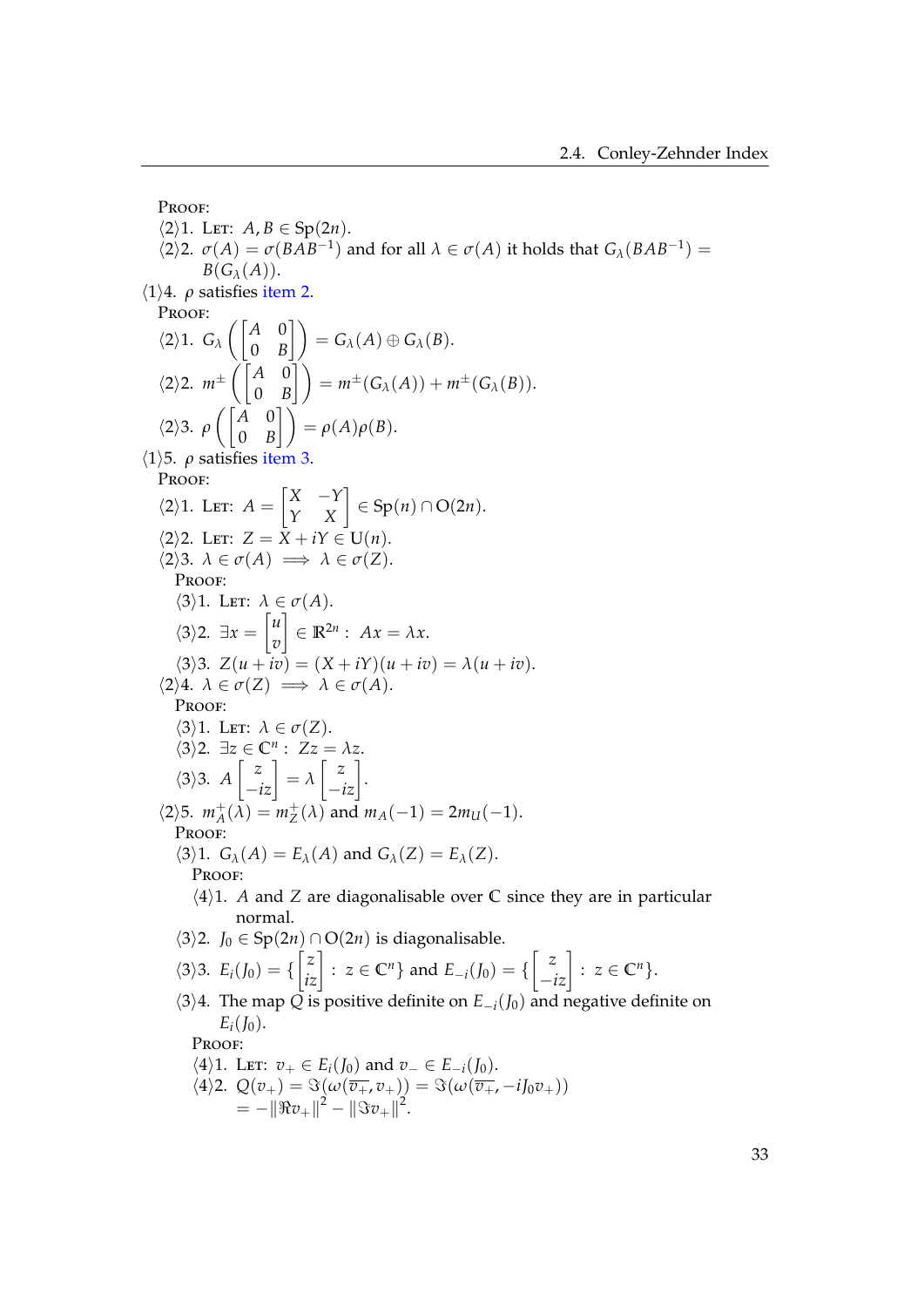### 2. Hamiltonian Fixed Point Floer Homology

$$
\langle 4 \rangle 3. Q(v_{-}) = \Im(\omega(\overline{v_{-}}, v_{-})) = \Im(\omega(\overline{v_{-}}, iJ_{0}v_{-}))
$$
\n
$$
= \|\Re v_{-}\|^{2} + \|\Im v_{-}\|^{2}.
$$
\n
$$
\langle 3 \rangle 5. G_{\lambda}^{+}(A) = E_{\lambda}^{+}(A) = E_{\lambda}(A) \cap E_{-i}(J_{0}) \text{ and } G_{\lambda}^{-}(A) = E_{\lambda}^{-}(A) = E_{\lambda}(A) \cap E_{i}(J_{0}).
$$
\n
$$
\langle 3 \rangle 6. E_{\lambda}^{+}(A) \cong E_{\lambda}(Z).
$$
\nPROOF:  
\n
$$
\langle 4 \rangle 1. E_{\lambda}^{+}(A) = \left\{ \begin{bmatrix} z \\ -iz \end{bmatrix} \in \mathbb{C}^{2n} : A \begin{bmatrix} z \\ -iz \end{bmatrix} = \lambda \begin{bmatrix} z \\ -iz \end{bmatrix} \right\}.
$$
\n
$$
\langle 4 \rangle 2. E_{\lambda}(Z) = \{ z \in \mathbb{C}^{n} : Zz = (X + iY)z = \lambda z \}.
$$
\n
$$
\langle 2 \rangle 6. det(Z) = (-1)^{m_{U}(-1)} \prod_{\lambda \in \sigma(Z) \setminus \mathbb{R}} \lambda^{m_{U}(\lambda)}.
$$
\n
$$
\langle 1 \rangle 6. \rho \text{ satisfies item 4}.
$$
\nPROOF:  
\n
$$
\langle 2 \rangle 1. \sigma(A) \subset \mathbb{R} \implies \sigma(A) \cap (S^{1} \setminus \mathbb{R}) = \emptyset.
$$
\n
$$
\langle 2 \rangle 2. \rho(A) = (-1)^{m_{0}/2}.
$$
\n
$$
\langle 1 \rangle 7. Q.E.D.
$$

Having the map  $\rho$  at our disposal we can give the definition of the index map  $\mu$ :  $\mathcal{SP}(2n) \to \mathbb{Z}$ . For a path  $\gamma : [0,1] \to \text{Sp}(2n)$  we can consider the  $\mathsf{composition}\ \rho\circ\gamma:[0,1]\to S^1.$  This composition admits a lift  $\alpha:[0,1]\to\mathbb{R}$ and so we can define

$$
\Delta(\gamma) = \frac{\alpha(0) - \alpha(1)}{\pi}.
$$
\n(2.26)

Here we regard  $\pi$  :  $\mathbb{R} \to S^1$  as the universal covering space with  $\pi(t) = e^{it}$ so that  $\alpha(0) - \alpha(1) \in \pi \mathbb{Z}$ . Now take a path extension  $\gamma^{\pm}$  of  $\gamma$  extending it to end at one of the matrices  $W^{\pm}$  depending on the sign of det( $\gamma(1) - \text{Id}_{\mathbb{R}^{2n}}$ ).

**Definition 2.12** *Let*  $\gamma \in \mathcal{SP}(2n)$ *. We define its* Maslov index *to be the number* 

<span id="page-39-0"></span>
$$
\mu(\gamma) = \Delta(\gamma) + \Delta(\gamma^{\pm}). \tag{2.27}
$$

This index has the following properties.

**Theorem 2.3** *Let µ be as defined in [Equation 2.27.](#page-39-0) This map has the following properties.*

- *1.*  $\forall \gamma \in \mathcal{SP}(2n): u(\gamma) \in \mathbb{Z}$ .
- <span id="page-39-1"></span>2.  $\forall \gamma_0, \gamma_1 \in \mathcal{SP}(2n) : (\gamma_0 \simeq \gamma_1 \iff \mu(\gamma_0) = \mu(\gamma_1)).$
- <span id="page-39-2"></span>*3.*  $\forall \gamma \in \mathcal{SP}(2n)$  : sign(det( $\gamma(1) - \text{Id}_{\mathbb{R}^{2n}}$ )) = (−1)<sup> $\mu(\gamma) - n$ </sup>.
- <span id="page-39-3"></span>*4.*  $\forall S \in \text{Sym}(\mathbb{R}^{2n}) \cap \text{GL}(2n) \text{ with } ||S|| < 2\pi$ :  $\mu(t \mapsto \exp(tJ_0S)) = \mu^-(S) - n.$

PROOF:

 $\langle 1 \rangle$ 1. Let:  $\gamma^{\#} = \gamma^{\#} \gamma^{\pm}$  be the concatenation of  $\gamma$  with the extension  $\gamma^{\pm}$  connecting it to *W*±.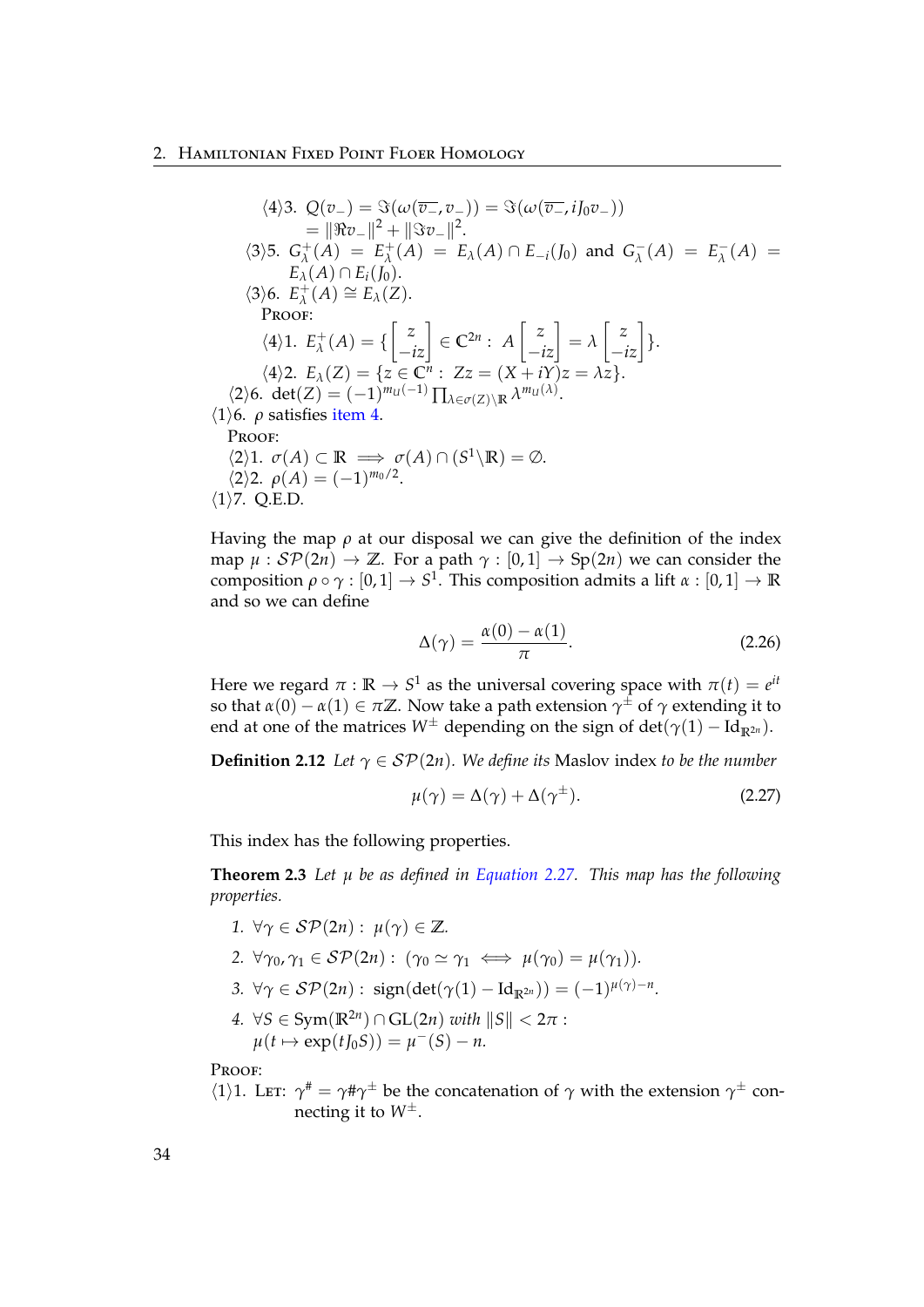$\langle 1 \rangle$ 2.  $\mu(\gamma^{\#}) \in \mathbb{Z}$ . PROOF:  $\langle 2 \rangle 1. \rho(W^{\pm}) = \pm 1.$  $\langle 2 \rangle$ 2. Let:  $\alpha : [0, 1] \to \mathbb{R}$  be a lift of  $\rho \circ \gamma^*$ .  $\langle 2 \rangle$ 3.  $\alpha(1) - \alpha(0) \in \pi \mathbb{Z}$ .  $\langle 1 \rangle$ 3. [item 2](#page-39-1) holds. PROOF:  $\langle 2 \rangle 1. \ \ \gamma_0 \simeq \gamma_1 \iff \gamma_0^* \simeq \gamma_1^*.$  $\langle 2 \rangle$ 2. Let:  $\alpha_0, \alpha_1 : [0, 1] \to \mathbb{R}$  be lifts of  $\rho \circ \gamma_0^*$  and  $\rho \circ \gamma_1^*$ .  $\langle 2 \rangle 3. \ \gamma_0^* \simeq \gamma_1^* \iff \alpha_0 \simeq \alpha_1 \iff \Delta(\alpha_0) = \Delta(\alpha_1) \iff \mu(\gamma_0) = \mu(\gamma_1).$  $\langle 1 \rangle$ 4. [item 3](#page-39-2) holds. Proof:  $\langle 2 \rangle$ 1. Case:  $\gamma(1) \in \text{Sp}(2n)^+$ .  $\langle 2 \rangle 2$ .  $\gamma^*(2) = W^+$ .  $\langle 2 \rangle 3$ .  $\rho(\gamma^*(2)) = (-1)^n$ .  $\langle 2 \rangle 4$ . Case:  $\gamma(1) \in \text{Sp}(2n)^-$ .  $\langle 2 \rangle 5. \ \gamma^* (2) = W^-$ .  $\langle 2 \rangle 6. \ \rho(\gamma^* (2)) = (-1)^{n-1}.$  $\langle 1 \rangle$ 5. [item 4](#page-39-3) holds. PROOF:  $\langle 2 \rangle$ 1. LET:  $P \in C^0([0, 1], O^+(2n))$  such that  $P(0) = Id_{\mathbb{R}^{2n}}$  and  $P(1)^T SP(1)$ is diagonal. PROOF:  $\langle 3 \rangle$ 1. *S* is symmetric.  $\langle 2 \rangle$ 2. Let:  $S(\tau) = P(\tau)^T SP(\tau)$  and  $\psi_{\tau}(t) = \exp(tJ_0S(\tau))$  for  $\tau \in [0,1]$ .  $\langle 2 \rangle$ 3.  $\forall \tau \in [0,1]: \psi_{\tau} \in \mathcal{SP}(2n).$ Proof:  $\langle 3 \rangle 1. \ \forall \tau \in [0,1]: 1 \notin \sigma(\psi_{\tau}(1)).$ PROOF:  $\langle 4 \rangle 1$ .  $\|S\| < 2\pi$ .  $\langle 2 \rangle 4$ .  $\forall \tau, \tau' \in [0, 1] : \mu(\psi_{\tau}) = \mu(\psi_{\tau'}).$  $\langle 2 \rangle$ 5. SUFFICES ASSUME: *S* is diagonal.  $\langle 2 \rangle$ 6. Suffices Assume: The only eigenvalues of *S* are  $\pm \pi$ .  $\langle 2 \rangle$ 7. Let:  $S_1 = \text{diag}(\pi, \pi), S_2 = \text{diag}(\pi, -\pi)$  and  $S_3 = \text{diag}(-\pi, -\pi)$ .  $\langle 2 \rangle 8$ . Let:  $R_1(t) = \exp(t J_0 S_1) = \begin{bmatrix} \cos(\pi t) & -\sin(\pi t) \\ \sin(\pi t) & \cos(\pi t) \end{bmatrix}$  $\sin(\pi t)$   $\cos(\pi t)$ 1 .  $\langle 2 \rangle 9$ .  $\mu(R_1(t)) = -1 = \mu^-(S) - 1$ . Proof:  $\langle 3 \rangle$ 1.  $\rho(R_1(t)) = e^{it\pi}$ .  $\langle 2 \rangle$ 10. Let:  $R_2(t) = \exp(tJ_0S_2) = \begin{bmatrix} \cosh(\pi t) & \sinh(\pi t) \\ \sinh(\pi t) & \cosh(\pi t) \end{bmatrix}$  $sinh(\pi t)$   $cosh(\pi t)$ 1 .  $\langle 2 \rangle$ 11.  $\mu(R_2(t)) = 0 = \mu^-(S) - 1.$ PROOF: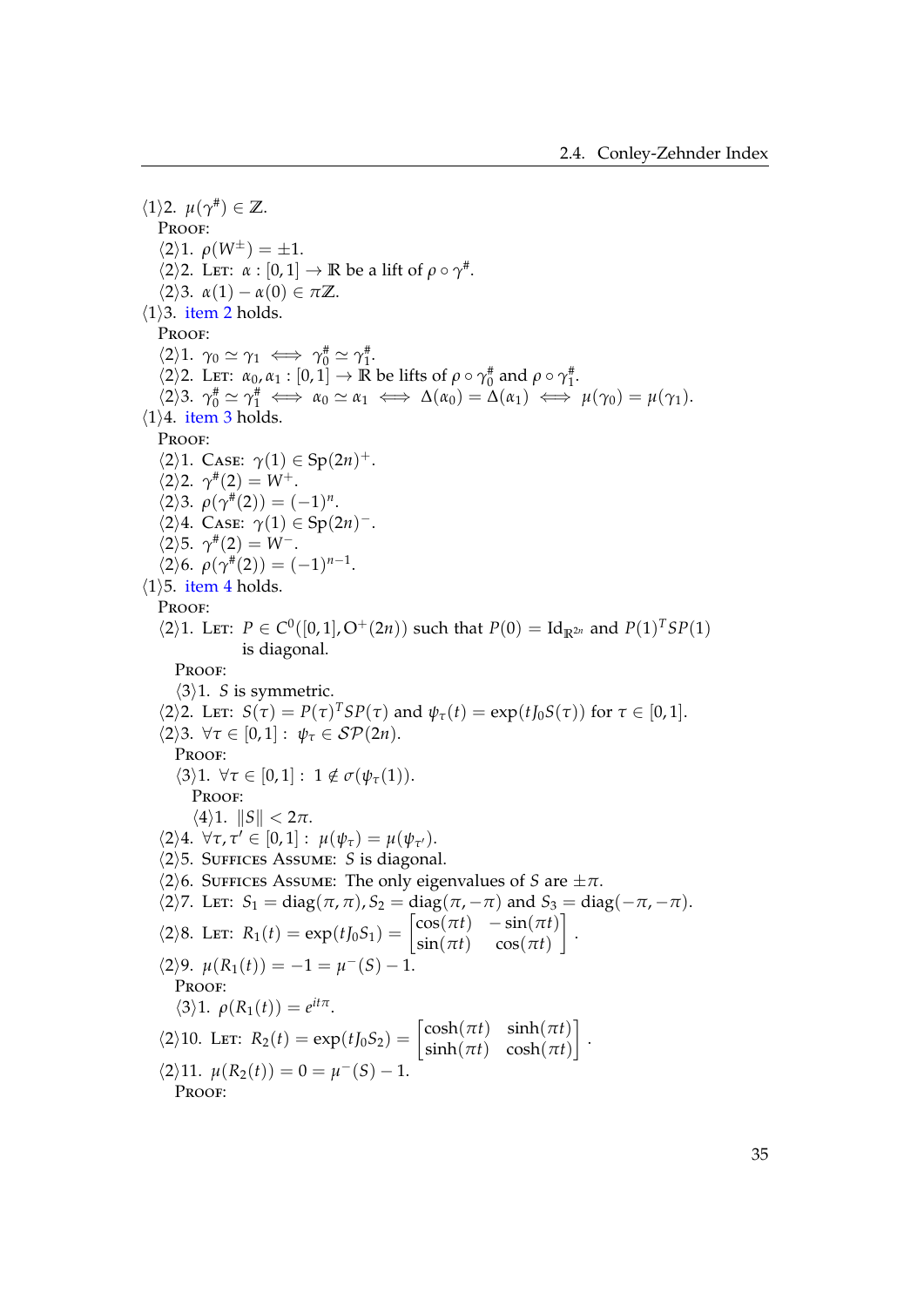$$
\langle 3 \rangle 1. \ \sigma(R_2(t)) = \{e^{\pi t}, e^{-\pi t}\}.
$$
  
\n
$$
\langle 3 \rangle 2. \ \rho(R_2(t)) = 1.
$$
  
\n
$$
\langle 2 \rangle 12. \ \text{LET: } R_3(t) = \exp(tJ_0S_3) = \begin{bmatrix} \cos(\pi t) & \sin(\pi t) \\ -\sin(\pi t) & \cos(\pi t) \end{bmatrix}.
$$
  
\n
$$
\langle 2 \rangle 13. \ \mu(R_3(t)) = 1 = \mu^-(S) - 1.
$$
  
\nPROOF:  
\n
$$
\langle 3 \rangle 1. \ \rho(R_1(t)) = e^{-it\pi}.
$$
  
\n
$$
\langle 1 \rangle 6. \ \text{Q.E.D.}
$$

This concludes the definition of the index map  $\mu$  for paths in  $\mathcal{SP}(2n)$ . Now we can simply define the Conley-Zehnder index of  $[\gamma, w] \in \mathcal{L}_0(M)$  as explained in the beginning.

## **Definition 2.13** *We set*

$$
\mu_{CZ}([\gamma, w]) = \mu_{CZ}(\gamma) = \mu(A)
$$

*where A is the path of symplectic matrices associated to* [*γ*, *w*] *as described in the beginning of the section. Note that the definition does not depend on the choice of w according to our assumptions on M.*

# 2.5 Solutions of the Floer Equation

### 2.5.1 Analytic Framework

In this section we briefly set up the analytic framework which is used for the analysis of the Floer equation, its linearisation and related equations. For Euclidean spaces  $\mathbb{R}^n$  and  $\mathbb{R}^m$  we denote by  $W^{k,p}(\mathbb{R}^n,\mathbb{R}^m)$  the usual spaces spaces of *k*-times weakly differentiable (equivalence classes of) functions whose derivatives up to order *k* are *p*-integrable. There are also local versions of these spaces, denoted by  $W_{loc}^{p,k}(\mathbb{R}^n,\mathbb{R}^m)$  where integrability only needs to hold on every compact subset  $K \subset \mathbb{R}^n$ . The corresponding notion of convergence for these localised spaces is given by uniform convergence in the local  $W^{k,p}(K)$ -norm for every compact subset of the domain.

Similarly, we have the notion of  $C^{\infty}_{loc}$ -convergence which by definition is uniform convergence of all derivatives on every compact subset *K*. There is a corresponding metric that induces this notion of convergence which we denote simply by *d*. In particular, whenever we work in the space  $\mathcal{L}_0(M)$  this is metric we use.

Often we will need to work with Sobolev spaces of functions taking values in a compact manifold *M*. These can be defined with respect to some choice of local coordinates on *M*. Then compactness of *M* implies that this definition does depend on the particular choice of coordinates. The usual Sobolev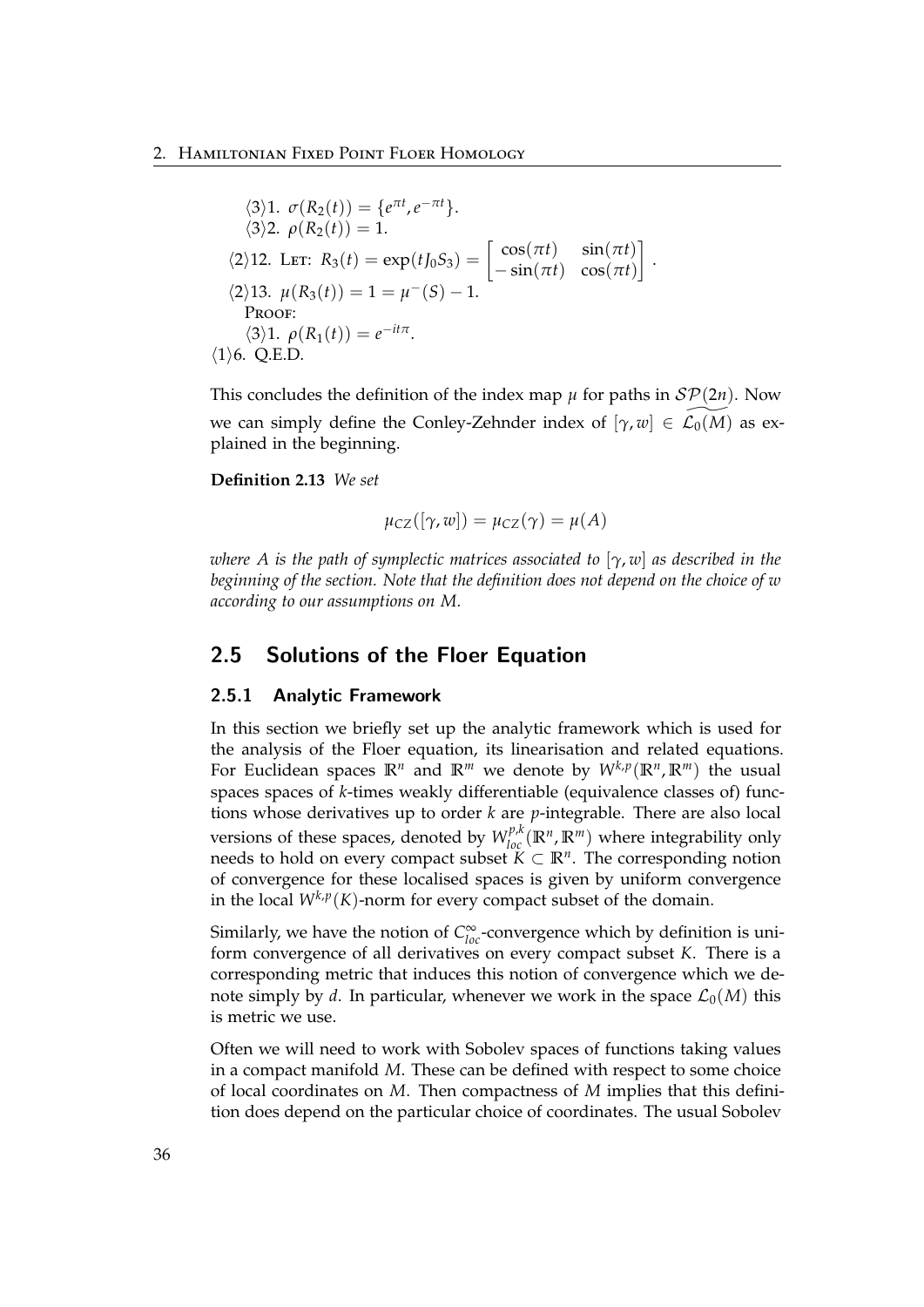embedding theorems continue to hold for the manifold-valued setting. A case that is especially relevant for our purposes is when the domain of definition if 2-dimensional such as  $\mathbb{R}^2$  or  $\mathbb{R}^2 \times S^1$ . Then for  $p > 2$  elements of  $W_{loc}^{1,p}$  have unique continuous representatives so that we may consider them as being pointwise defined.

# 2.5.2 Elliptic Regularity

In this section we want to study the regularity properties of solutions to the Floer equation and its linearisation. The main result is that any weak solution is automatically infinitely often differentiable and that the weak and strong topologies coincide on the space of solution. These results are crucial for the proofs concerning the transversality of the moduli spaces and their compactness. We will work our way towards this regularity result through a number intermediary steps. In the following, whenever we take derivatives of maps that are not differentiable that is to be understood in the sense of distributions.

As is typical when dealing with estimates in functional analysis there is a tendency for numerous constant to proliferate coming from various bounds on embedding and linear operators. In order to maintain a reasonable degree of readability we will therefore generically accumulate all constant into the letter *C* which may therefore have varying values at different stages within the same proof. This is justified since we are really only interested in the existence of certain estimates and not what properties the corresponding constant has.

The backbone for all results in this section the following regularity result about solutions to a certain type of generalised 2-dimensional Laplace equation.

<span id="page-42-0"></span>**Proposition 2.12** *Let*  $U \in \mathsf{Open}(\mathbb{R}^2)$  *and*  $u, f, g, h \in L^p_{loc}(U)$  *and assume that these functions satisfy the equation*

$$
\Delta u = f + \partial_s g + \partial_t h. \tag{2.28}
$$

*Then*  $u \in W^{1,p}_{loc}(U)$  *and for every relatively compact set*  $V \in \mathsf{Open}(U)$  *with the property that*  $\overline{V} \subset U$  *there exists a C*  $>$  *0 such that* 

$$
||u||_{W^{1,p}(V)} \leq C \left( ||f||_{L^p(U)} + ||g||_{L^p(U)} + ||h||_{L^p(U)} + ||u||_{L^p(U)} \right).
$$
 (2.29)

Proof:

- $\langle 1 \rangle$ 1. Let: *V* ∈ Open(*U*) such that *V* is relatively compact and  $\overline{V} \subset U$ .  $\langle 1 \rangle$ 2. Case:  $f = g = h = 0$ . Proof:
	- $\langle 2 \rangle 1$ *.*  $u \in W^{1,p}_{loc}(U)$ *.*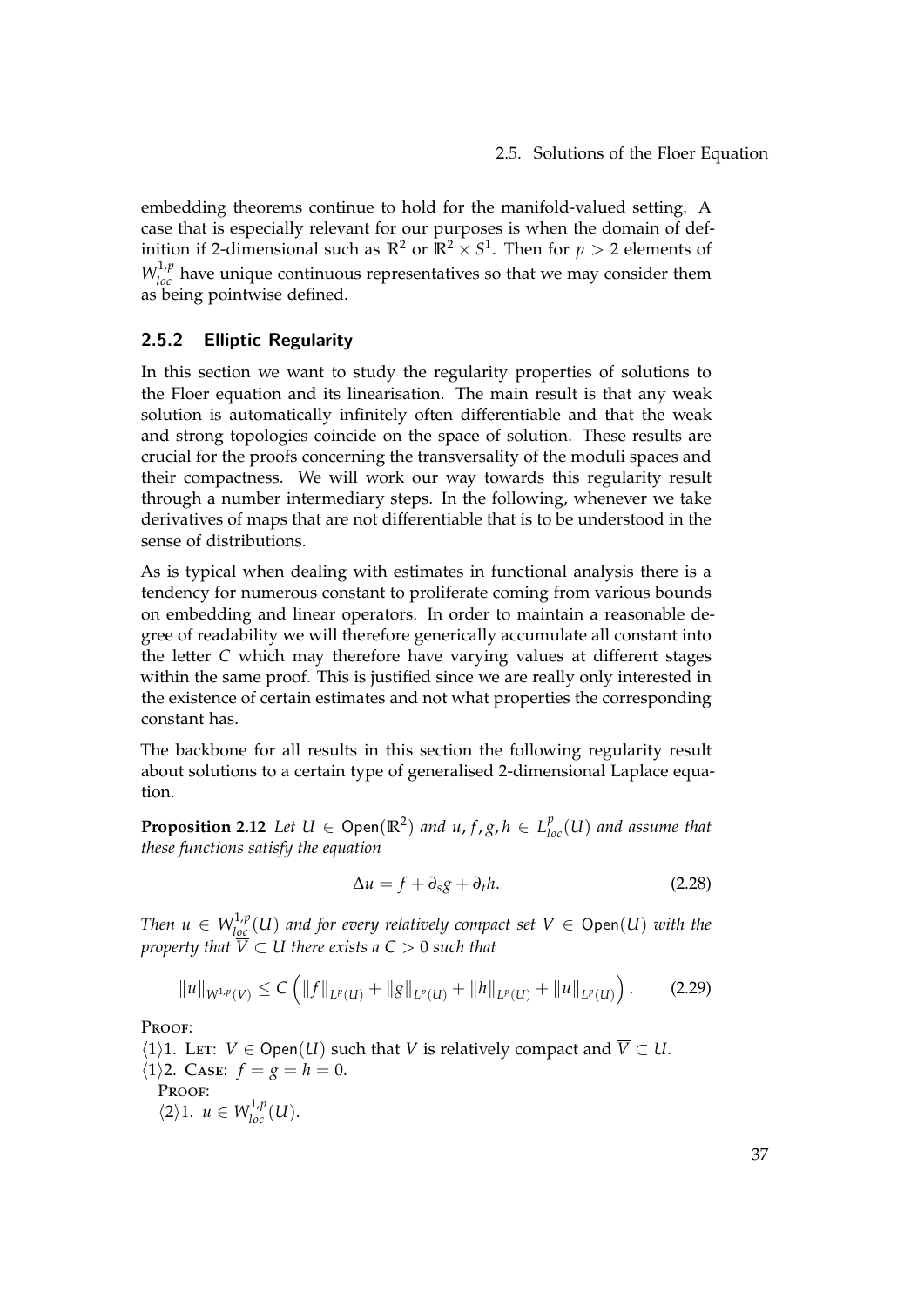Proof:  $\langle 3 \rangle$ 1. *u* is harmonic and hence  $u \in C^{\infty}(U)$ .  $\langle 2 \rangle$ 2. Let: *V* ∈ Open(*U*) such that *V* is relatively compact and  $\overline{V} \subset U$ .  $\langle 2 \rangle$ 3. Let:  $r > 0$  such that  $\overline{V} \subset U_{3r} = \{x \in U : B_{3r}(x) \subset U\}.$  $\langle 2 \rangle$ 4. Let:  $\chi_r = \frac{1}{\pi r^2} \chi_{B_r(0)}$  and  $\psi = \chi_r \star \chi_r \star \chi_r$ .  $\langle 2 \rangle$ 5.  $u = \psi \star u$  in  $U_{3r}$ .  $\langle 2 \rangle 6$ .  $\|u\|_{W^{1,p}(V)} \leq C \|u\|_{L^p(V)} \leq C \|u\|_{L^p(U)}$ . Proof:  $\langle 3 \rangle 1. \| \partial_s u \|_{L^p(V)} = \| \partial_s \psi \star u \|_{L^p(V)} \leq \sup_U \| \partial_s \psi \| \| u \|_{L^p(V)} \leq C \| u \|_{L^p(V)}.$  $\langle 3 \rangle 2. \|\partial_t u\|_{L^p(V)} = \|\partial_t \psi \star u\|_{L^p(V)} \leq \sup_U \|\partial_t \psi\| \|u\|_{L^p(V)} \leq C \|u\|_{L^p(V)}.$  $\langle 1 \rangle$ 3. Case: *f*, *g*, *h*  $\in$  *L*<sup>*p*</sup><sub>*loc*</sub>(*U*) are arbitrary. Proof:  $\langle 2 \rangle$ 1. Let:  $\beta \in C_0^{\infty}(U)$  be a compactly supported, smooth bump function such that  $\beta|_V = 1$  and  $V - \text{supp}(\beta) = \{x - y : x \in V \text{ and } y \in V\}$  $supp(\beta)$ .  $\langle 2 \rangle$ 2. Let: *K*(*s*, *t*) =  $\frac{1}{2π}$  log( √  $(s^2 + t^2)$  be the fundamental solution of the 2-dimensional Laplacian, and  $K_s(s,t) = \partial_s K(s,t) = \frac{s}{2\pi(s^2+t^2)}$  $K_t(s,t) = \partial_t K(s,t) = \frac{t}{2\pi (s^2+t^2)}$  its partial derivatives.  $\langle 2 \rangle$ 3. Let:  $v = K \times \beta f + K_s \times \beta g + K_t \times \beta h$ .  $\langle 2 \rangle 4$ .  $\Delta(u - v) = 0$  in *V*. PROOF:  $\langle 3 \rangle$ 1.  $\Delta u = f + \partial_s g + \partial_t h$ .  $\langle 3 \rangle$ 2.  $\Delta v = \Delta K \star (\beta f) + \Delta K_s \star (\beta \varrho) + \Delta K_t \star (\beta h)$  $= \delta \star (\beta f) + \partial_s \delta \star (\beta g) + \partial_t \delta \star (\beta h)$  $= \beta f + \partial_s(\beta f) + \partial_t(\beta h),$  $\langle 3 \rangle 3$ .  $\beta|_V = 1$ .  $\langle 2 \rangle$ 5.  $\|\nabla v\|_{W^{1,p}(V)} \leq C(\|f\|_{L^p(U)} + \|g\|_{L^p(U)} + \|h\|_{L^p(U)}).$ Proof:  $\langle 3 \rangle$ 1.  $\|\nabla (K \star (\beta f))\|_{L^p(U)} \leq C \|f\|_{L^p(\text{supp }\beta)}.$ Proof:  $\|A\|_1$ .  $\|\nabla (K \star (\beta f))\|_{L^p(U)} \leq \|K_s \star (\beta f)\|_{L^p(U)} + \|K_t \star (\beta f)\|_{L^p(U)}$ .  $\langle 4 \rangle$ 2.  $||K_s \star (\beta f)||_{L^p(U)} \leq ||K_s||_{L^1(V-\text{supp }\beta)} ||\beta f||_{L^p(\text{supp }\beta)} \leq C||f||_{L^p(\text{supp }\beta)}.$  $\langle 4 \rangle$ 3.  $||K_t \star (\beta f)||_{L^p(U)} \leq ||K_s||_{L^1(V-\text{supp }\beta)} ||\beta f||_{L^p(\text{supp }\beta)} \leq C||f||_{L^p(\text{supp }\beta)}.$  $\langle 3 \rangle$ 2.  $\|\nabla (K_s \star (\beta g))\|_{L^p(U)} \leq C \|g\|_{L^p(V)}.$ PROOF:  $\langle 4 \rangle$ 1. LET:  $(g_n)_{n \in \mathbb{N}} \subset C_0^{\infty}(U)$ :  $L^p(U) - \lim_{n \to \infty} g_n = \beta g$ .  $\langle 4 \rangle$ 2.  $\nabla (K_s \star g_n)_{n \in \mathbb{N}}$  is a Cauchy sequence in  $L^p(U)$ . PROOF:  $\langle 5 \rangle 1. \ \forall n, m \in \mathbb{N}: \ \|\nabla (K_s \star g_n) - \nabla (K_s \star g_m)\|_{L^p} \leq \|\Delta(g_n - g_m)\|_{L^p}$ by the Calerón-Zygmund inequality.  $\langle 4 \rangle$ 3.  $L^p(U) - \lim_{n \to \infty} \nabla (K_s \star g_n) = \nabla (K_s \star (\beta g)).$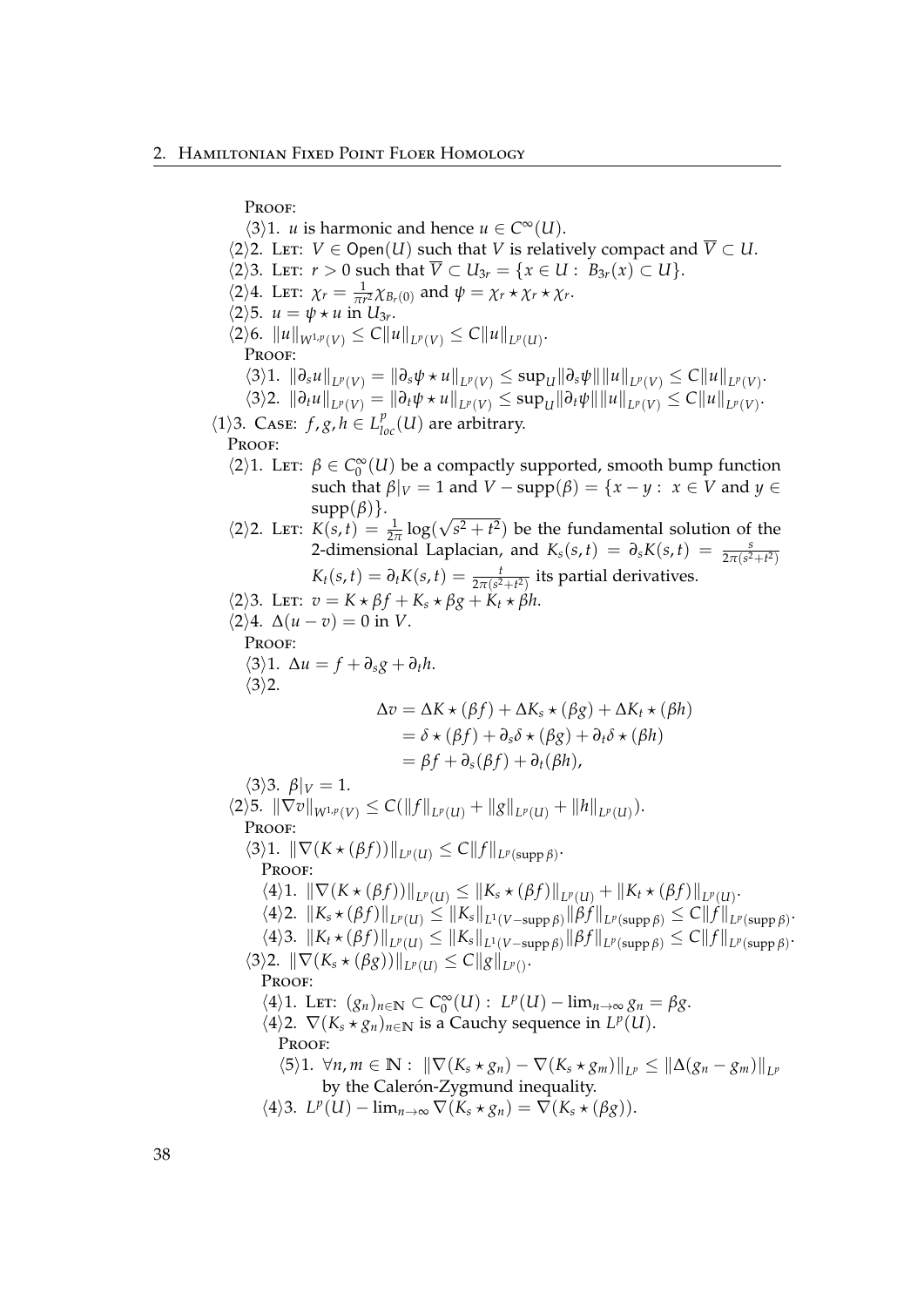$\langle 4 \rangle 4$ .  $\nabla (K_s \star (\beta g)) \in L^p(U)$ .  $\langle 4 \rangle$ 5.  $\|\nabla (K_s \star (\beta g))\|_{L^p(U)} \leq C \|g\|_{L^p(\text{supp }\beta)}.$  $\langle 3 \rangle 3. \|\nabla (K_t \star (\beta h))\|_{L^p(U)} \leq C \|h\|_{L^p(V)}.$ PROOF:  $\langle 4 \rangle$ 1. Replace *s* with *t* and *g* with *h* in the proof of  $\langle 3 \rangle$ 2.  $\langle 2 \rangle 6$ .  $||v||_{W^{1,p}(V)} \leq C(||f||_{L^p(U)} + ||g||_{L^p(U)} + ||h||_{L^p(U)}).$ PROOF:  $\langle 3 \rangle$ 1. Combine  $\langle 2 \rangle$ 5 with the Poincaré inequality  $||v||_{W^{1,p}(V)} \leq C||\nabla v||_{W^{1,p}(V)}$ .  $\langle 1 \rangle 4$ . Q.E.D. Proof:  $\langle 2 \rangle$ 1. Applying  $\langle 1 \rangle$ 2 to  $u - v$  we obtain  $\|u\|_{W^{1,p}(V)} \leq \|u-v\|_{W^{1,p}(V)} + \|v\|_{W^{1,p}(V)}$  $\leq C(||f||_{L^p(U)} + ||g||_{L^p(U)} + ||h||_{L^p(U)} + ||u||_{L^p(U)}).$ 

# Linear Results

The linear results in this subsection will be needed for the analysis of the differential of the Floer operator. As we will see later in suitable local coordinates the differential has the form  $D_s = \partial_s + J_0 \partial_t + S$  where *S* is a matrix valued function on  $\mathbb{R} \times S^1.$  For now we assume that  $S \in C^0(\mathbb{R} \times S^1)$  $S^1$ , End $(\mathbb{R}^{2m})$ ) and that there are limit matrices  $S^{\pm} \in C^0(S^1, \text{End}(\mathbb{R}^{2n}))$  such that  $\lim_{s\to\pm\infty}S(s,t)=S^{\pm}(t)$ . We will rely on the following result about the Cauchy-Riemann operator  $\overline{\partial} = \partial_s + J_0 \partial_t$  without proof.

<span id="page-44-0"></span>**Proposition 2.13** *Let*  $p > 1$ *,*  $U \in \mathsf{Open}(\mathbb{C})$ *,*  $f \in W^{k,p}_{loc}(U)$  *and*  $u \in L^p_{loc}(U)$  *such that*  $\overline{\partial}u = f$ . Then  $u \in W_{loc}^{k+1,p}(U)$ . Furthermore, if  $V \in \mathsf{Open}(\mathbb{C})$  such that  $\overline{V} \subset U$  then there exists a  $C \in \mathbb{R}$  such that

<span id="page-44-1"></span>
$$
||u||_{W^{k+1,p}(V)} \leq C \left( ||f||_{W^{k,p}(U)} + ||u||_{L^p(U)} \right).
$$

We start with the following lemma.

**Lemma 2.2** Let  $p > 1$ . Consider  $D_S$  as an operator  $W^{1,p}(\mathbb{R} \times S^1, \mathbb{R}^{2n}) \to$  $L^p(\mathbb{R} \times S^1, \mathbb{R}^{2n})$ *. Then there exists a* C  $\in$  R *such that for every*  $\xi \in W^{1,p}(\mathbb{R} \times S^1)$ *S* 1 , **R**2*<sup>n</sup>* ) *we have*

$$
\|\xi\|_{W^{1,p}(\mathbb{R}\times S^1,\mathbb{R}^{2n})}\leq C(\|D_S\xi\|_{L^p(\mathbb{R}\times S^1,\mathbb{R}^{2n})}+\|\xi\|_{L^p(\mathbb{R}\times S^1,\mathbb{R}^{2n})}).
$$

Proof:

 $\langle 1 \rangle$ 1. Let: *U*  $\in$  Open( $\mathbb{R} \times S^1$ ) and *K*  $\subset$  *U* be compact.  $\langle 1 \rangle 2$ .  $\|\xi\|_{W^{1,p}(K,\mathbb{R}^{2n})} \leq C(\|D_S\xi\|_{L^p(U,\mathbb{R}^{2n})} + \|\xi\|_{L^p(U,\mathbb{R}^{2n})}).$ PROOF:  $\langle 2 \rangle 1$ .  $\|\xi\|_{W^{1,p}(K,\mathbb{R}^{2n})} \leq C(\|\partial \xi\|_{L^p(U,\mathbb{R}^{2n})} + \|\xi\|_{L^p(U,\mathbb{R}^{2n})})$  by [Proposition 2.13.](#page-44-0)  $\langle 2 \rangle 2$ .  $\|\partial \xi\|_{L^p(K,\mathbb{R}^{2n})} \le \|D_S \xi\|_{L^p(U,\mathbb{R}^{2n})} + \|S \xi\|_{L^p(U,\mathbb{R}^{2n})}.$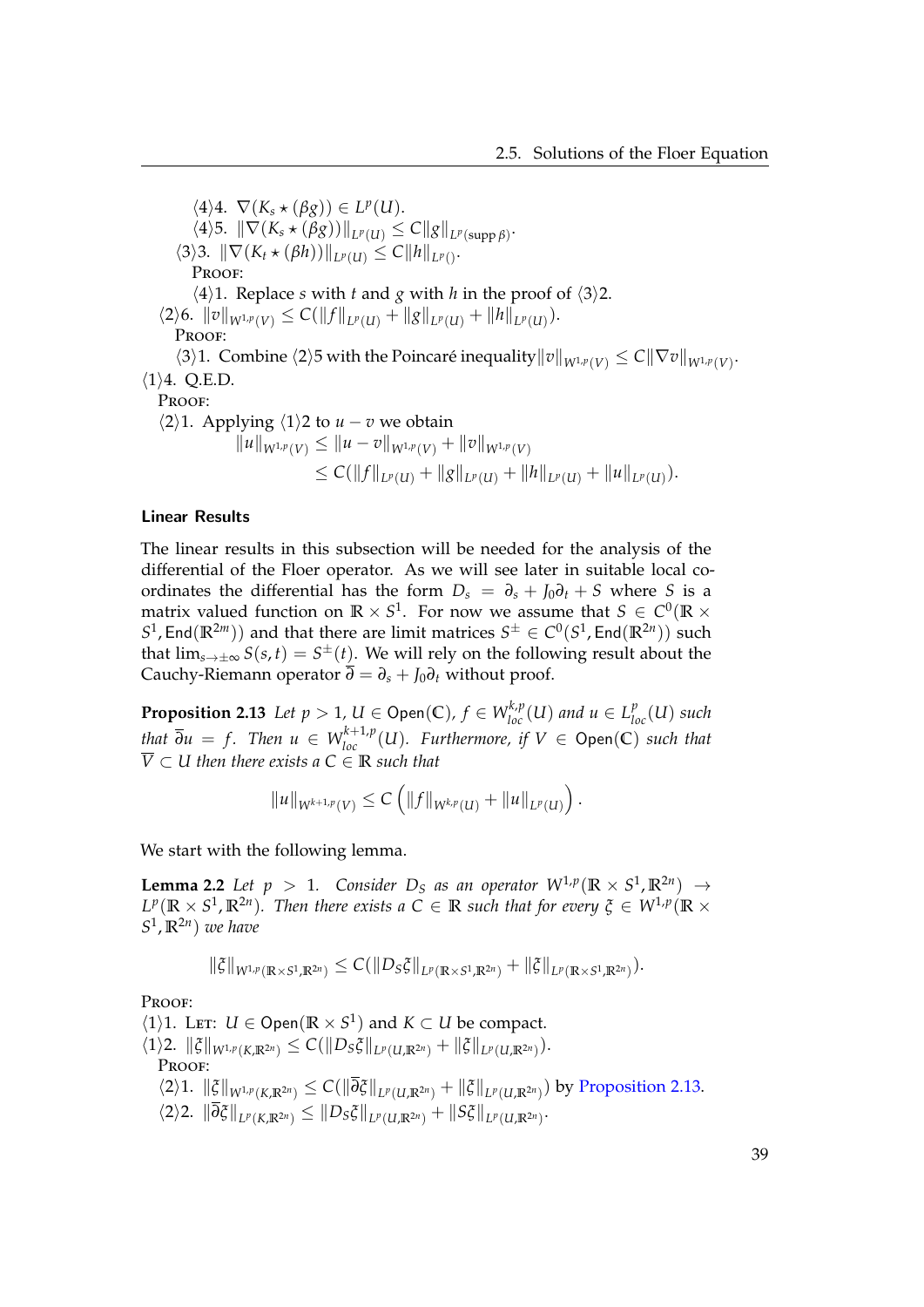# 2. Hamiltonian Fixed Point Floer Homology

 $\langle 1 \rangle$ 3. Case:  $S = S(t)$  is independent of *s*. Proof:  $\langle 2\rangle 1. \| \xi \|_{W^{1,p}([0,1]\times S^1,\mathbb{R}^{2n})} \leq C ( \|D_S \xi \|_{L^p([-1,2]\times S^1,\mathbb{R}^{2n})} + \| \xi \|_{L^p([-1,2]\times S^1,\mathbb{R}^{2n})}).$  $\langle 2 \rangle$ 2. *D<sub>S</sub>* is translation-invariant:  $\forall s, s_0 \in \mathbb{R}, t \in S^1$ :  $D_S(\xi(s+s_0, t))$  =  $(D<sub>S</sub>\xi)(s + s<sub>0</sub>, t).$  $\langle 2 \rangle 3. \ \forall k \in \mathbb{Z}: \ \|\xi\|_{W^{1,p}([k,k+1]\times S^1,\mathbb{R}^{2n})} \leq C(\|D_S\xi\|_{L^p([k-1,k+2]\times S^1,\mathbb{R}^{2n})} + \|\xi\|_{L^p([k-1,k+2]\times S^1,\mathbb{R}^{2n})}).$  $\langle 2 \rangle 4. \| \xi \|_{W^{1,p}(\mathbb{R} \times S^1, \mathbb{R}^{2n})} \leq C ( \| D_S \xi \|_{L^p(\mathbb{R} \times S^1, \mathbb{R}^{2n})} + \| \xi \|_{L^p(\mathbb{R} \times S^1, \mathbb{R}^{2n})}).$ PROOF:  $\langle 3 \rangle 1. \ \forall k \in \mathbb{Z} : \| \xi \|_{V}^{p}$  $W^{1,p}([k,k+1]\times S^1,\mathbb{R}^{2n}) \leq C(||D_S\xi||_L^p)$ *p p*([*k*−1,*k*+2]×*S*<sup>1</sup>,IR<sup>2*n*</sup>)</sub> +  $\|\xi\|_L^p$ *p*<sub>*P*</sub> (*k*−1,*k*+2|×*S*<sup>1</sup>, $\mathbb{R}^{2n}$ )</sub>) using the inequality  $(a + b)^p \leq 2^p(a^p + b^p)$ .  $\langle 3 \rangle$ 2.  $\|\xi\|_{V}^{p}$  $\int_{W^{1,p}(\mathbb{R}\times S^1,\mathbb{R}^{2n})}^{p} \leq C(\|D_S\xi\|_{L^p}^p)$  $\int_{L^p(\mathbb{R}\times S^1,\mathbb{R}^{2n})}^{p} + ||\xi||_L^p$  $\int_{L}^{p}$  (**R**×S<sup>1</sup>,**R**<sup>2*n*</sup>)</sub>)  $\leq C(\|D_{S}\xi\|_{L^{p}(\mathbb{R}\times S^{1},\mathbb{R}^{2n})}+\|\xi\|_{L^{p}(\mathbb{R}\times S^{1},\mathbb{R}^{2n})})^{p}.$  $\langle 1 \rangle$ 4. Case:  $S \in C^0(\mathbb{R} \times S^1, \mathbb{R}^{2n})$  is arbitrary. PROOF:  $\langle 2 \rangle$ 1. Let:  $\varepsilon > 0$ .  $\langle 2 \rangle 2$ .  $\exists M > 0$ : 1. ∀*s* > *M*, *t* ∈ *S*<sup>1</sup> :  $||S(s,t) - S^+(t)|| < ε$ .  $2. \ \forall s < -M, t \in S^1$ :  $||S(s,t) - S^{-}(t)|| < \varepsilon$ .  $\langle 2 \rangle$ 3. Case: supp $(\xi) \subset \{s > M\}.$ PROOF:  $\langle 3\rangle 1. \| \xi \|_{W^{1,p}(\mathbb{R} \times S^1, \mathbb{R}^{2n})} \leq C ( \|D_S \xi \|_{L^p(\mathbb{R} \times S^1, \mathbb{R}^{2n})} + \varepsilon \|\xi\|_{W^{1,p}(\mathbb{R} \times S^1, \mathbb{R}^{2n})} + \|\xi\|_{L^p(\mathbb{R} \times S^1, \mathbb{R}^{2n})}.$ Proof:  $\langle 4 \rangle 1. \| \xi \|_{W^{1,p}(\mathbb{R} \times S^1, \mathbb{R}^{2n})} \leq C ( \| D_{S^+} \xi \|_{L^p(\mathbb{R} \times S^1, \mathbb{R}^{2n})} + \| \xi \|_{L^p(\mathbb{R} \times S^1, \mathbb{R}^{2n})})$  by  $\langle 1 \rangle$ 3.  $\langle 4 \rangle 2.$   $||D_{S^+} \xi||_{L^p(\mathbb{R} \times S^1, \mathbb{R}^{2n})} = ||D_{S^+} \xi||_{L^p([M,\infty) \times S^1, \mathbb{R}^{2n})}$  by  $\langle 2 \rangle 3.$  $\|\langle 4\rangle 3. \|D_{S^+}\xi\|_{L^p([M,\infty)\times S^1,\mathbb{R}^{2n})}\leq \|D_S\xi\|_{L^p([M,\infty)\times S^1,\mathbb{R}^{2n})}+\varepsilon\|\xi\|_{W^{1,p}([M,\infty)\times S^1,\mathbb{R}^{2n})}.$ by  $\langle 2 \rangle$ 2.  $\langle 4 \rangle 4$ . Now use monotonicity of the Sobolev norms with respect to the domain of integration.  $\langle 3 \rangle$ 2. Now choose *ε* sufficiently small so that the desired inequality holds.  $\langle 2 \rangle 4$ . Case:  $supp(\xi) \subset \{s < -M\}.$ PROOF:  $\langle 3 \rangle$ 1. Exactly analogous to  $\langle 2 \rangle$ 3.  $\langle 2 \rangle$ 5. Case: supp $(\xi) \subset \{|s| > M\}.$ PROOF:  $\langle 3 \rangle$ 1. Let:  $\zeta^+ = \chi_{\{s > M\}} \zeta$  and  $\zeta^- = \chi_{\{s < -M\}} \zeta$  where *χ* denotes the indicator function.  $\langle 3 \rangle$ 2.  $\xi = \xi^+ + \xi^-$ .  $\langle 3 \rangle 3. \| \xi \|_{W^{1,p}(\mathbb{R} \times S^1, \mathbb{R}^{2n})} \leq C ( \| D_S \xi \|_{L^p(\mathbb{R} \times S^1, \mathbb{R}^{2n})} + \| \xi \|_{L^p(\mathbb{R} \times S^1, \mathbb{R}^{2n})}).$ PROOF:  $\langle 4 \rangle$ 1. Apply  $\langle 2 \rangle$ 3 and  $\langle 2 \rangle$ 4 to  $\xi$ <sup>+</sup> and  $\xi$ <sup>-</sup> respectively and combine the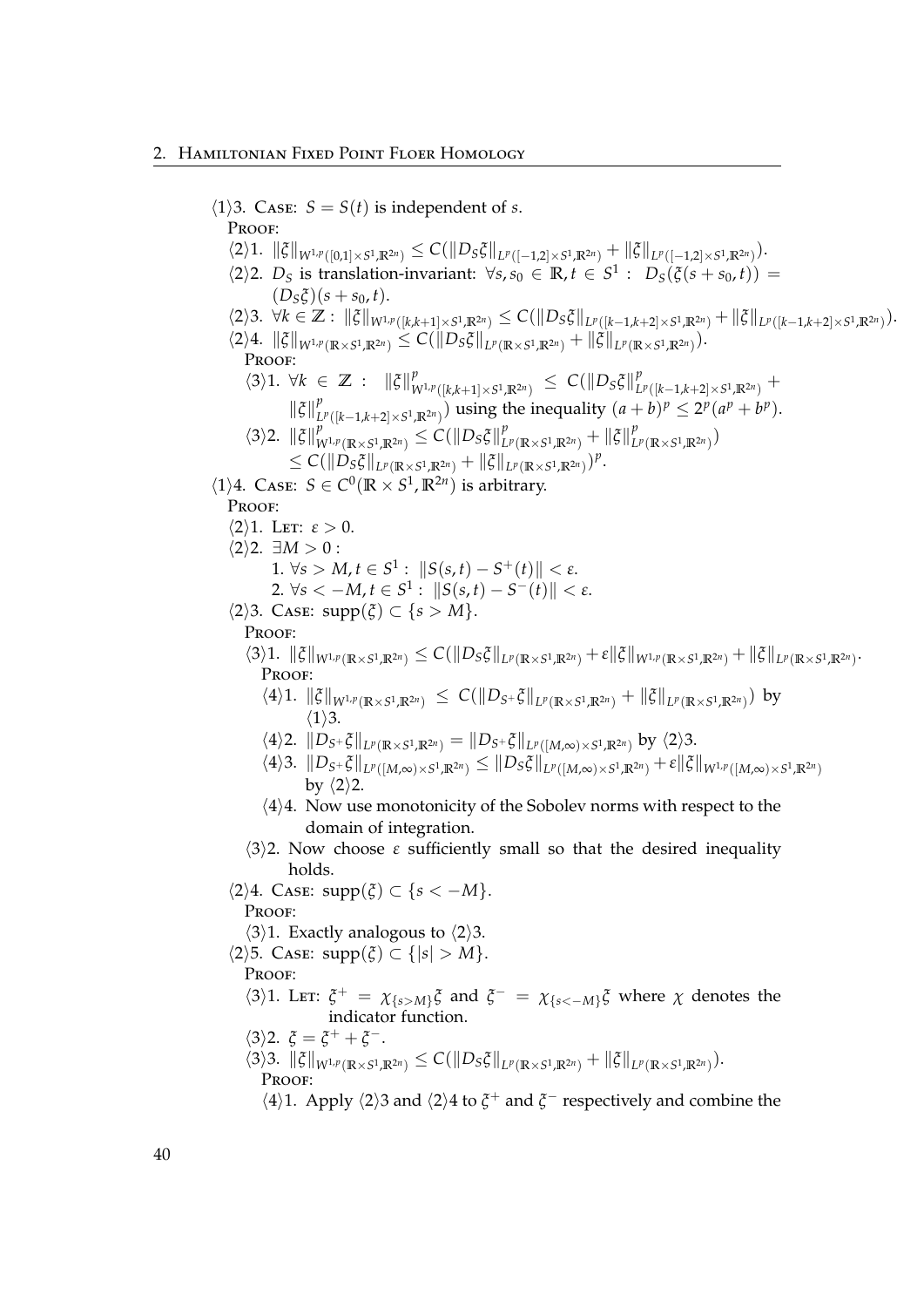inequalities.  $\langle 2 \rangle 6$ . Case:  $supp(\xi) \subset \{-M-1 \leq s \leq M+1\}.$ Proof:  $\langle 3 \rangle$ 1. By  $\langle 1 \rangle$ 2.  $\langle 2 \rangle$ 7. Case:  $\zeta \in W^{1,p}(\mathbb{R} \times S^1, \mathbb{R}^{2n})$  is arbitrary. PROOF:  $\langle 3 \rangle$ 1. LET:  $\beta \in C^{\infty}(\mathbb{R}, [0, 1])$  be a smooth bump function such that: 1.  $\forall |s| \geq M + 1$ :  $\beta(s) = 0$ . 2.  $\forall |s| \leq M : \beta(s) = 1.$ h3i2. *ξ* = *βξ* + (1 − *β*)*ξ*.  $\langle 3 \rangle 3. \|\beta \xi\|_{W^{1,p}(\mathbb{R} \times S^1, \mathbb{R}^{2n})} \leq C(\|D_S(\beta \xi)\|_{L^p(\mathbb{R} \times S^1, \mathbb{R}^{2n})} + \|\beta \xi\|_{L^p(\mathbb{R} \times S^1, \mathbb{R}^{2n})})$  by  $\langle 2 \rangle 6$ .  $\|\langle 3 \rangle 4$ .  $\|(1 - \beta)\xi\|_{W^{1,p}(\mathbb{R} \times S^1, \mathbb{R}^{2n})} \leq C(\|D_S((1 - \beta)\xi)\|_{L^p(\mathbb{R} \times S^1, \mathbb{R}^{2n})} + \|(1 - \beta)\xi\|_{W^{1,p}(\mathbb{R} \times S^1)}$  $\beta$ ) $\xi\|_{L^p(\mathbb{R}\times S^1,\mathbb{R}^{2n})})$  by  $\langle 2\rangle$ 5.  $\langle 3 \rangle$ 5. Let:  $K = \sup_{\mathbb{R}} |\beta'(s)|$ .  $\langle 3 \rangle 6. \|D_S(\beta \xi)\|_{L^p(\mathbb{R} \times S^1, \mathbb{R}^{2n})} \leq \|D_S \xi\|_{L^p(\mathbb{R} \times S^1, \mathbb{R}^{2n})} + K \|\xi\|_{L^p(\mathbb{R} \times S^1, \mathbb{R}^{2n})}.$  $\langle 3 \rangle$ 7.  $||D_S((1-\beta)\xi)||_{L^p(\mathbb{R}\times S^1,\mathbb{R}^{2n})} \leq ||D_S\xi||_{L^p(\mathbb{R}\times S^1,\mathbb{R}^{2n})} + K||\xi||_{L^p(\mathbb{R}\times S^1,\mathbb{R}^{2n})}$  $\langle 3 \rangle 8. \| \xi \|_{W^{1,p}(\mathbb{R} \times S^1, \mathbb{R}^{2n})} \leq \| \beta \xi \|_{W^{1,p}(\mathbb{R} \times S^1, \mathbb{R}^{2n})} + \| (1-\beta) \xi \|_{W^{1,p}(\mathbb{R} \times S^1, \mathbb{R}^{2n})}.$  $\langle 3 \rangle$ 9. Now combine  $\langle 3 \rangle$ 3, $\langle 3 \rangle$ 4 and  $\langle 3 \rangle$ 8.

 $\langle 1 \rangle$ 5. Q.E.D.

This allows us to prove the main regularity result for the linear case.

 $\bf{Theorem 2.4}$  *Now assume additionally that*  $S \in C^\infty(\mathbb{R} \times S^1, \mathsf{End}(\mathbb{R}^{2n}))$  *and that* 

$$
\lim_{s\to\pm\infty}\partial_sS=0.
$$

 $Let \xi \in L^p(\mathbb{R} \times S^1, \mathbb{R}^{2n})$  such that  $D_S\xi = 0$ . Then  $\xi \in C^\infty(\mathbb{R} \times S^1, \mathbb{R}^{2n})$  and  $\zeta \in W^{1,p}(\mathbb{R} \times S^1,\mathbb{R}^{2n}).$  If in addition  $p > 2$  then  $\zeta \in W^{1,q}(\mathbb{R} \times S^1,\mathbb{R}^{2n})$  for *every*  $q > 1$ .

Proof:

 $\langle 1 \rangle$ 1.  $\overline{\partial} \xi = -S\xi \in L^p(\mathbb{R} \times S^1, \mathbb{R}^{2n}).$  $\langle 1 \rangle$ 2.  $\forall k \in \mathbb{N}: \xi \in W_{loc}^{k,p}(\mathbb{R} \times S^1, \mathbb{R}^{2n}).$ PROOF:  $\langle 2 \rangle$ 1.  $\xi \in W_{loc}^{1,p}(\mathbb{R} \times S^1, \mathbb{R}^{2n})$  by [Proposition 2.13.](#page-44-0)  $\langle 2 \rangle$ 2. If  $\xi \in W_{loc}^{k,p}(\mathbb{R} \times S^1, \mathbb{R}^{2n})$  then  $\xi \in W_{loc}^{k+1,p}(\mathbb{R} \times S^1, \mathbb{R}^{2n})$ . PROOF:  $\langle 3 \rangle$ 1.  $S\xi \in W^{k,p}_{loc}(\mathbb{R} \times S^1, \mathbb{R}^{2n}).$  $\langle 3 \rangle$ 2.  $\xi \in W_{loc}^{k+1,p}(\mathbb{R} \times S^1, \mathbb{R}^{2n})$  by [Proposition 2.13.](#page-44-0)  $\langle 1 \rangle$ 3.  $\xi \in C^{\infty}(\mathbb{R} \times S^1, \mathbb{R}^{2n}).$ Proof:  $\langle 2 \rangle$ 1. By  $\langle 1 \rangle$ 2 and the Sobolev embedding.  $\langle 1 \rangle 4$ .  $\xi \in W^{1,p}(\mathbb{R} \times S^1, \mathbb{R}^{2n}).$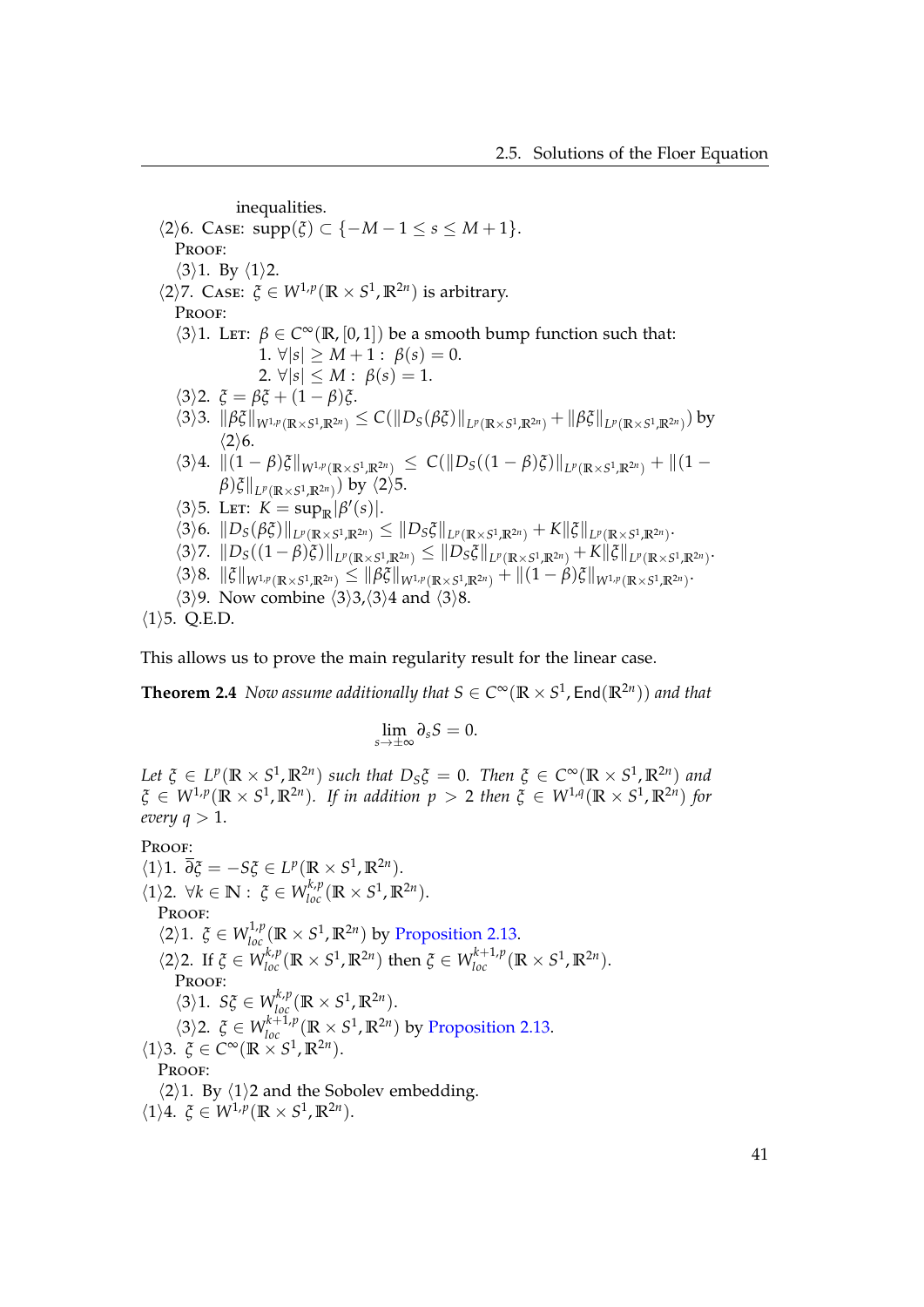Proof:  $\langle 2 \rangle$ 1. By [Lemma 2.2.](#page-44-1)  $\langle 1 \rangle$ 5. Assume: *p* > 2.  $\langle 1 \rangle$ 6. SUFFICES:  $\xi \in L^q(\mathbb{R} \times S^1, \mathbb{R}^{2n})$  for every  $q > 1$ . PROOF:  $\langle 2 \rangle$ 1. Redo the bootstrapping proof from  $\langle 1 \rangle$ 2.  $\langle 1 \rangle$ 7. Let:  $f(s) = \int_0^1 ||\xi(s,t)||^2 dt$ .  $\langle 1 \rangle$ 8. sup<sub>*s*∈**R**</sub> $|f(s)| < \infty$ . Proof:  $\langle 2 \rangle 1$ .  $\int_0^1 ||\xi(s,t)||^2 dt \leq (\int_0^1 ||\xi(s,t)||^p dt)^{2/p}$  for every  $s \in \mathbb{R}$  by Hölder's inequality.  $\langle 2 \rangle 2$ .  $\int_{-\infty}^{\infty} \int_{0}^{1} ||\xi(s, t)||^{p} dt ds = ||\xi||_{L}^{p}$ *L p* (**R**×*S* 1 ,**R**2*n*) .  $\langle 1 \rangle$ 9.  $\exists \delta > 0$ :  $\forall s \in \mathbb{R}, t \in S^1$ :  $\|\xi(s,t)\| \leq e^{-\delta|s|}$ . Proof:  $\langle 2 \rangle$ 1. This follows from the exponential decay property of such solutions proved later in this section.  $\langle 1 \rangle$ 10. O.E.D. PROOF:

 $\langle 2 \rangle$ 1.  $\langle 1 \rangle$ 9 implies that *ξ* is *p*-integrable.

### Nonlinear Results

Now we turn towards the nonlinear results. We begin with the following lemma.

<span id="page-47-1"></span>**Lemma 2.3** Let U,  $V \in \mathsf{Open}(\mathbb{R} \times S^1)$  be relatively compact sets such that  $\overline{V} \subset U$ *and*  $p, q, r \in \mathbb{R} \cup \{\infty\}$  *such that*  $p > 2, r > 1$  *and*  $1/p + 1/q = 1/r$ *. Furthermore,* let  $u \in L_{loc}^p(\mathbb{R} \times S^1, \mathbb{R}^{2n})$ ,  $f \in L_{loc}^r(U, \mathbb{R}^{2n})$  and  $J \in W^{1,p}(U, \mathcal{J}(\mathbb{R}^{2n}))$  with the *property that*  $\|J\|_{W^{1,p}(U,\mathcal{J}(\mathbb{R}^{2n}))}\leq C$  for some  $C>0.$  Assume that  $u$  satisfies the *equation*

<span id="page-47-0"></span>
$$
\partial_s u + J \partial_t u = f. \tag{2.30}
$$

*Then, if*  $u \in L^q_{loc}(U, \mathbb{R}^{2n})$ *, the following is true.* 

*1.*  $u \in W_{loc}^{1,r}(U,\mathbb{R}^{2n}).$  $2. \ \exists K > 0 : \|u\|_{W^{1,r}(V,\mathbb{R}^{2n})} \leq K \left( \|f\|_{L^r(U,\mathbb{R}^{2n})} + \|u\|_{L^q(U,\mathbb{R}^{2n})} \right).$ 

PROOF:

 $\langle 1 \rangle$ 1.  $\Delta u = \partial_s ((\partial_t J)u + f) + \partial_t (-(\partial_s J)u - If).$ PROOF:  $\langle 2 \rangle$ 1. Apply  $\partial_s$  − *J* $\partial_t$  to [Equation 2.30.](#page-47-0)  $\langle 1 \rangle$ 2. Assume:  $u \in L^q_{loc}(U, \mathbb{R}^{2n}).$  $\langle 1 \rangle$ 3.  $(\partial_t J)u + f \in L_{loc}^r(U, \mathbb{R}^{2n})$  and  $-(\partial_s J)u - Jf \in L_{loc}^r(U, \mathbb{R}^{2n})$ .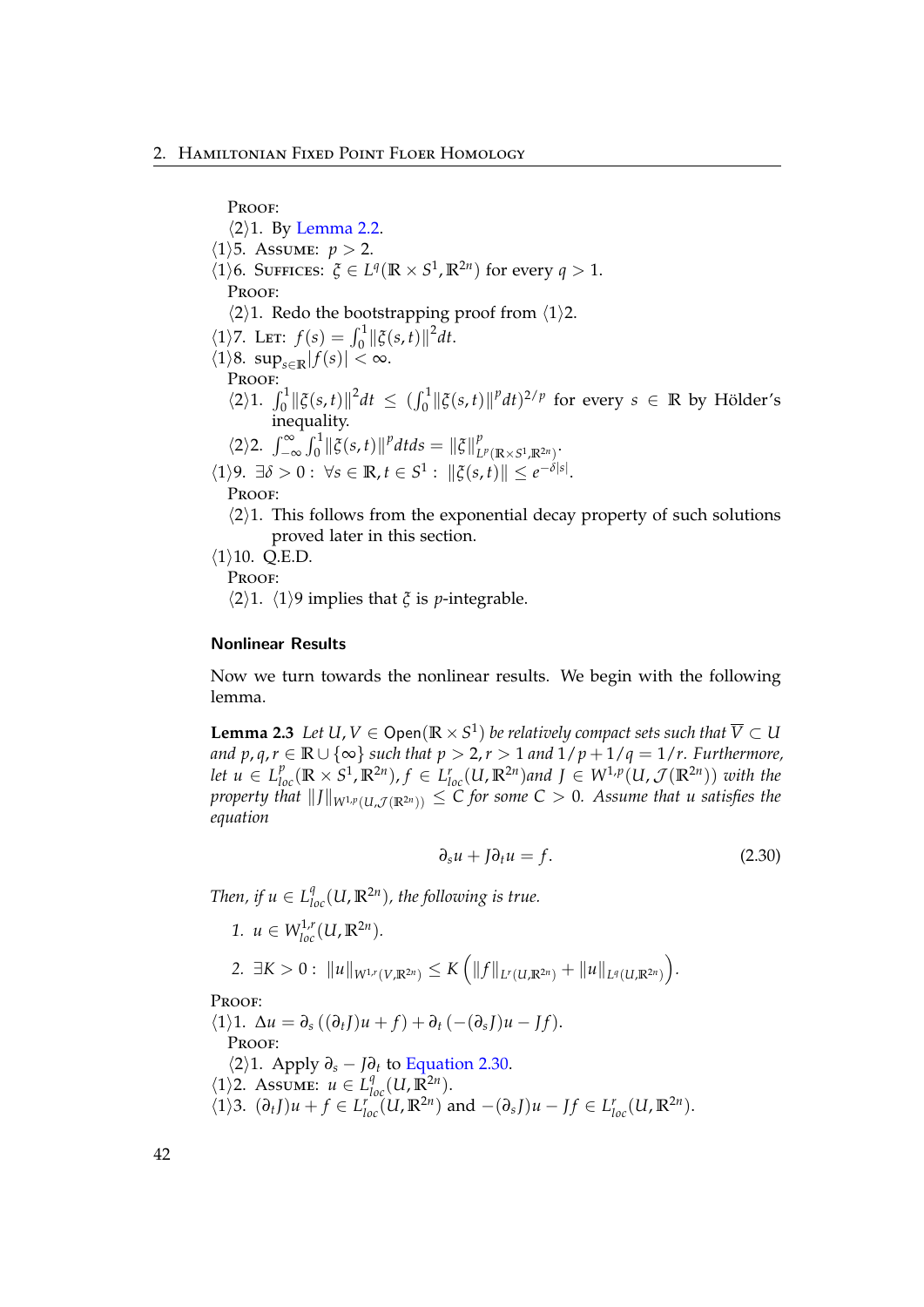PROOF:

- $\langle 2 \rangle$ 1. Let: *K*  $\subset$  *U* be compact.
- $\langle 2 \rangle$ 2.  $\int_K ||(\partial_t J)u||^r dt ds \leq (\int_K ||\partial_t J||^p dt ds)^{r/p} (\int_K ||u||^q dt ds)^{r/q}$  by Hölder's inequality.
- $\langle 2\rangle$ 3.  $\int_K ||(\partial_s J)u||^r dt ds \leq (\int_K ||\partial_s J||^p dt ds)^{r/p} (\int_K ||u||^q dt ds)^{r/q}$  by Hölder's inequality.

 $\langle 1 \rangle 4$ *.*  $u \in L_{loc}^r(U, \mathbb{R}^{2n})$ *.* PROOF:

 $\langle 2 \rangle$ 1. Let: *K* ⊂ *U* be compact.

- $\langle 2 \rangle$ 2.  $\int_K ||u||^r dt ds \leq (\int_K ||u||^p dt ds)^{2r/p} (int_K ||u||^q dt ds)^{2r/q}$  by Hölder's inequality.
- $\langle 1 \rangle$ 5.  $u \in W^{1,r}_{loc}(U,\mathbb{R}^{2n}).$

PROOF:

 $\langle 2 \rangle$ 1. Apply [Proposition 2.12.](#page-42-0)

 $\langle 1 \rangle$ 6.  $\exists C > 0 : \|u\|_{W^{1,r}(V,\mathbb{R}^{2n})} \leq C \left( \|f\|_{L^r(U,\mathbb{R}^{2n})} + \|u\|_{L^q(U,\mathbb{R}^{2n})} \right)$ Proof:

- $\langle 2 \rangle 1. \exists C > 0 : ||u||_{W^{1,r}(V,\mathbb{R}^{2n})} \leq C \left( ||(\partial_t J)u||_{L^r(U)} + ||f||_{L^r(U)} + ||(\partial_s J)u||_{L^r(U)} + ||Jf||_{L^r(U)} \right)$ by [Proposition 2.12.](#page-42-0)
- $\langle 2 \rangle 2. \Vert (\partial_t I)u \Vert_{L^r(U)} \leq \Vert J \Vert_{W^{1,p}(U)} \Vert u \Vert_{L^q(U)} \leq C \Vert u \Vert_{L^q(U)}.$
- $\langle 2 \rangle 3. \Vert (\partial_s J)u \Vert_{L^r(U)} \leq \Vert J \Vert_{W^{1,p}(U)} \Vert u \Vert_{L^q(U)} \leq C \Vert u \Vert_{L^q(U)}.$
- $\langle 2 \rangle 4$ .  $||Jf||_{L^r(U)} \leq C||f||_{L^r(U)}$  by the assumption on *J*.

 $\langle 1 \rangle$ 7. Q.E.D.

Applying the previous result to our setting we obtain the following theorem.

<span id="page-48-2"></span>**Theorem 2.5** *Let*  $k, p \in \mathbb{R}_{\geq 0}$  *such that*  $p > 2$ *. Let*  $u \in L_{loc}^p(\mathbb{R} \times S^1, \mathbb{R}^{2n})$ ,  $h \in$  $W_{loc}^{k,p}(\mathbb{R}\times S^1,\mathbb{R}^{2n})$  and  $J\in W_{loc}^{\min(k,1),p}(\mathbb{R}\times S^1,\mathcal{J}(\mathbb{R}^{2n}))$ *. Assume that u satisfies the equation*

<span id="page-48-1"></span><span id="page-48-0"></span>
$$
\partial_s u + J \partial_t u + h = 0. \tag{2.31}
$$

*Then*  $u \in W_{loc}^{k+1,p}(\mathbb{R} \times S^1, \mathbb{R}^{2n})$ *. Moreover, if*  $V, U \in \mathsf{Open}(\mathbb{R} \times S^1)$  are relatively *compact such that*  $V \subset U$  *then there exists a constant*  $C > 0$  *such that* 

$$
||u||_{W^{l+1,p}(V,\mathbb{R}^{2n})} \leq C(||h||_{W^{l,p}(U,\mathbb{R}^{2n})} + ||u||_{W^{l,p}(U,\mathbb{R}^{2n})})
$$
\n(2.32)

*for every*  $l \in \{0, \ldots, \max(k-1, 0)\}.$ 

PROOF:

 $\langle 1 \rangle$ 1. Case:  $k = 0$ . PROOF:  $\langle 2 \rangle 1$ .  $u \in W^{1,p/2}_{loc}(\mathbb{R} \times S^1, \mathbb{R}^{2n}).$ PROOF:  $\langle 3 \rangle$ 1. By [Lemma 2.3](#page-47-1) and taking *p* = *q*.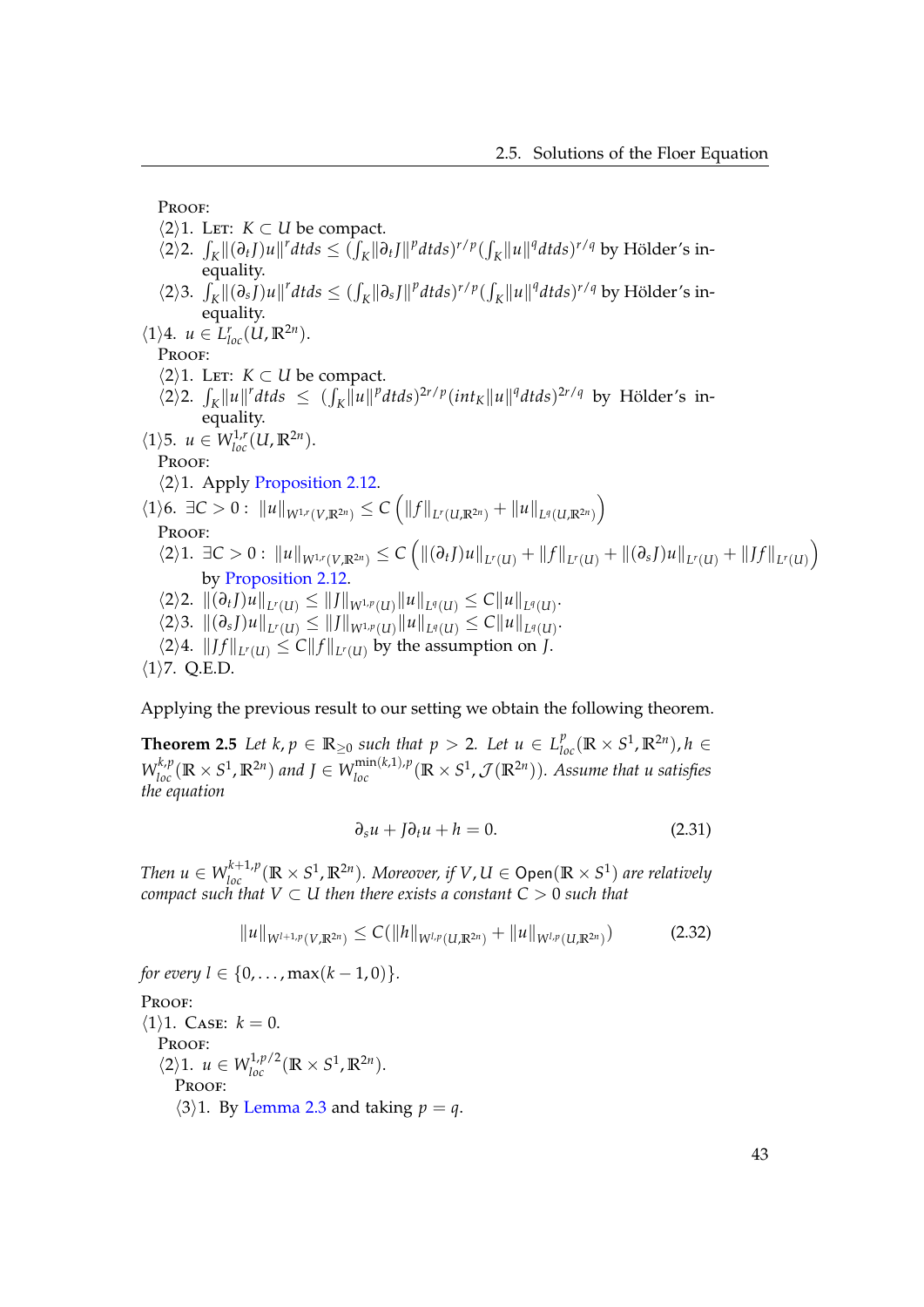#### 2. Hamiltonian Fixed Point Floer Homology

 $\langle 2 \rangle$ 2. Let:  $r \in (1, 2)$ ,  $q = \frac{2r}{2-r}$  and  $r' = \frac{pq}{p+q} = \frac{2pr}{2p+2r-pr}$ .  $\langle 2 \rangle$ 3. If  $u \in W_{loc}^{1,r}(\mathbb{R} \times S^1, \mathbb{R}^{2n})$  then  $u \in W_{loc}^{1,r'}(\mathbb{R} \times S^1, \mathbb{R}^{2n})$ . Proof:  $\langle 3 \rangle$ 1. *u* ∈ *L*<sup>*q*</sup>( $\mathbb{R} \times S^1$ ,  $\mathbb{R}^{2n}$ ) by Rellich's embedding theorem.  $\langle 3 \rangle$ 2. *u*  $\in W^{1,r'}_{loc}(\mathbb{R} \times S^1, \mathbb{R}^{2n})$  by [Lemma 2.3](#page-47-1) since  $1/r' = 1/p + 1/q$ .  $\langle 2 \rangle 4$ .  $\forall r \in (1, 2]: u \in W_{loc}^{1,r}(\mathbb{R} \times S^1, \mathbb{R}^{2n}).$ PROOF:  $\langle 3 \rangle$ 1. Let:  $r_0 \in (1, \min(2, p/2))$  and  $r_{m+1} = \frac{2pr_m}{2p + 2r_m}$  $\frac{2pr_m}{2p+2r_m-pr_m}$  for  $m \in \mathbb{N}$ .  $\langle 3 \rangle$ 2.  $\forall m \in \mathbb{N}_0 : r_{m+1} > r_m$ . Proof:  $\langle 4 \rangle 1$ .  $r_{m+1} = r_m \frac{2p}{2p + 2}$  $\frac{2p}{2p+(2-p)r_m} > r_m$  since  $p > 2$ .  $\langle 3 \rangle$ 3. ∃*m* ∈ **N**<sub>0</sub> : *r*<sub>*m*</sub> > 2. PROOF:  $\langle 4 \rangle$ 1. Assume:  $\forall m \in \mathbb{N} : r_m < 2$ .  $\langle 4 \rangle$ 2.  $\exists \tilde{r} \in (1,2]: \lim_{m \to \infty} r_m = \tilde{r}.$  $\langle 4 \rangle$ 3.  $\widetilde{r} = \frac{2p\widetilde{r}}{2p+2\widetilde{r}}$  $\frac{2p}{2p+2\widetilde{r}-p\widetilde{r}}$ .<br>  $\sim$ 2  $\langle 4 \rangle$ 4.  $(2 - p)\tilde{r}^2 = 0$  which is a contradiction since  $p > 2$ .  $\langle 3 \rangle 4$ . The statement follows using  $\langle 2 \rangle 3$ .  $\langle 2 \rangle$ 5.  $u \in W_{loc}^{1,p}(\mathbb{R} \times S^1, \mathbb{R}^{2n}).$ PROOF:  $\langle 3 \rangle$ 1.  $u \in L^{\infty}(\mathbb{R} \times S^1, \mathbb{R}^{2n}).$  $\langle 3 \rangle$ 2. Now apply [Lemma 2.3](#page-47-1) with  $q = \infty$ .  $\langle 2 \rangle$ 6. There exists a *C* > 0 such that [Equation 2.32](#page-48-0) holds.  $\langle 1 \rangle$ 2. Case:  $k = 1$ . PROOF:  $\langle 2 \rangle$ 1. LET:  $u_s = \partial_s u$ ,  $u_t = \partial_t u$ ,  $g_1 = \partial_s h + (\partial_s J)(\partial_t u)$  and  $g_2 = \partial_t h +$  $(\partial_t I)(\partial_t u)$ .  $\langle 2 \rangle 2$ .  $\partial_s u_s + J \partial_t u_s + g_1 = 0$ . PROOF: h3i1. Apply *∂<sup>s</sup>* to [Equation 2.31.](#page-48-1)  $\langle 2 \rangle 3$ .  $\partial_s u_t + J \partial_t u_t + g_2 = 0$ . PROOF: h3i1. Apply *∂<sup>t</sup>* to [Equation 2.31.](#page-48-1)  $\langle 2 \rangle 4$ .  $u_s, u_t \in W^{1,p/2}(\mathbb{R} \times S^1, \mathbb{R}^{2n}).$ PROOF:  $\langle 3 \rangle 1$ .  $g_1, g_2 \in L_{loc}^{p/2}(\mathbb{R} \times S^1, \mathbb{R}^{2n}).$ PROOF:  $\langle 4 \rangle$ 1. By Hölder's inequality.  $\langle 3 \rangle$ 2. Apply [Lemma 2.3.](#page-47-1)  $\langle 2 \rangle$ 5.  $u_s, u_t \in W^{1,p}(\mathbb{R} \times S^1, \mathbb{R}^{2n}).$  $\langle 2 \rangle 6$ .  $u \in W^{2,p}_{loc}(\mathbb{R} \times S^1, \mathbb{R}^{2n}).$ 

 $\langle 1 \rangle$ 3. If the statement holds for some *k* then it also holds for  $k + 1$ .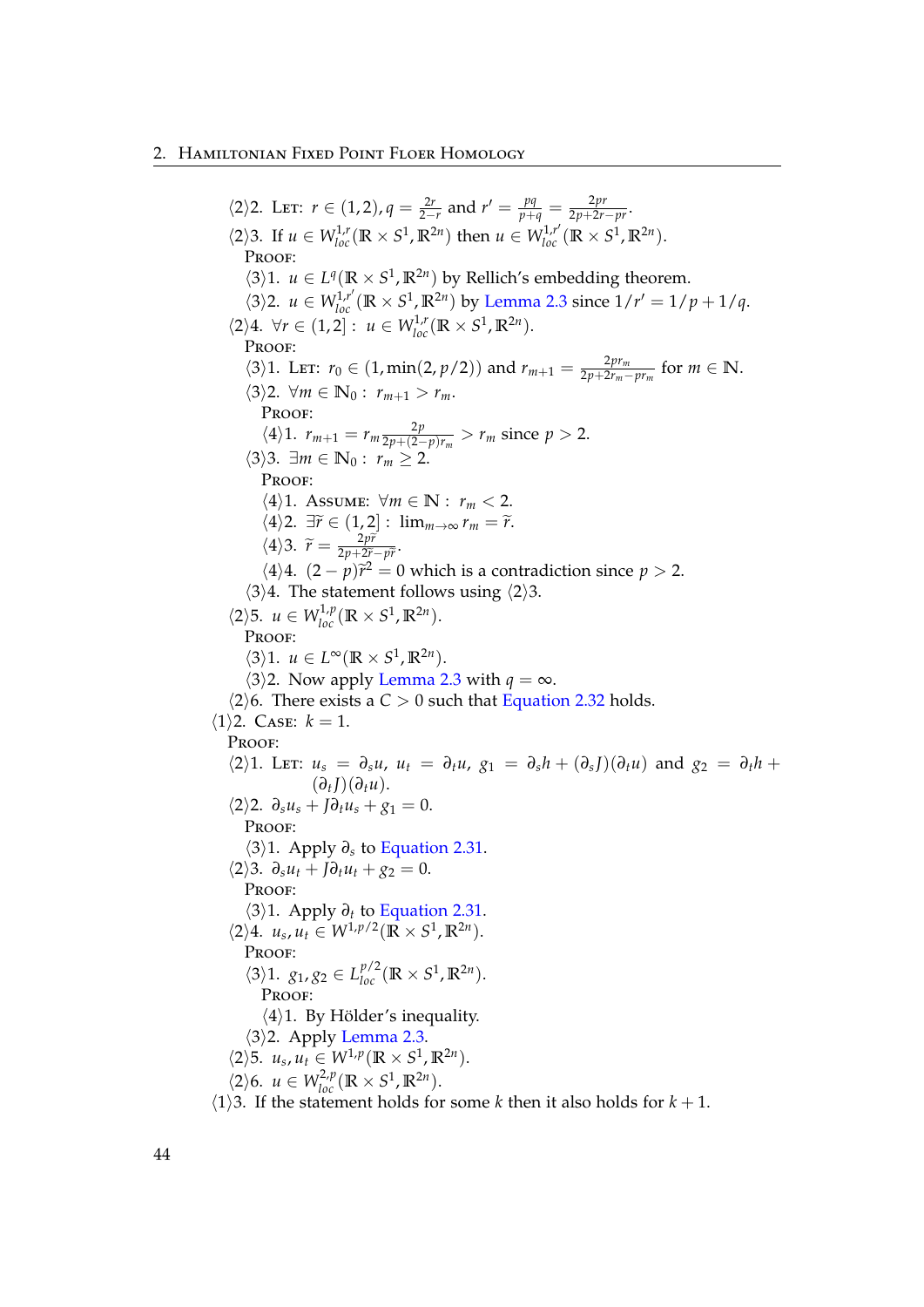Proof:

 $\langle 2 \rangle$ 1. Assume: *J* ∈ *W*<sub>loc</sub><sup>*k*+1,*p*</sup>( $\mathbb{R} \times S^1$ , End( $\mathbb{R}^{2n}$ )) with *J*<sup>2</sup> = −Id<sub> $\mathbb{R}^{2n}$  and *h* ∈</sub>  $W_{loc}^{1,k+1}(\mathbb{R} \times S^1, \mathbb{R}^{2n}).$  $\langle 2 \rangle$ 2. Assume: The statement holds for *k*.  $\langle 2 \rangle$ 3. Let:  $u \in L_{loc}^p(\mathbb{R} \times S^1, \mathbb{R}^{2n})$  be a solution of [Equation 2.31.](#page-48-1)  $\langle 2 \rangle 4$ .  $u \in W^{k+1,p}_{loc}(\mathbb{R} \times S^1, \mathbb{R}^{2n})$  by  $\langle 2 \rangle 2$ .  $\langle 2 \rangle$ 5.  $u \in W_{loc}^{k+2,p}(\mathbb{R} \times S^1, \mathbb{R}^{2n}).$ Proof:  $\langle 3 \rangle$ 1.  $(\partial_s J)(\partial_t u) \in W^{k,p}(\mathbb{R} \times S^1, \mathbb{R}^{2n}).$  $\langle 3 \rangle$ 2.  $\partial_s u, \partial_t u \in W^{k+1,p}(\mathbb{R} \times S^1, \mathbb{R}^{2n}).$  $\langle 1 \rangle$ 4. Q.E.D.

We can now use this theorem to show that weak solutions of the Floer equation are automatically infinitely often differentiable.

<span id="page-50-0"></span>**Theorem 2.6** Let  $u \in W_{loc}^{1,p}(\mathbb{R} \times S^1, M)$  such that  $\overline{\partial}_{H,J}(u) = 0$ . Then  $u \in$  $C^{\infty}(\mathbb{R} \times S^1, M)$ *. Moreover, The*  $C^{\infty}_{loc}$  *and*  $W^{1,p}_{loc}$  *topologies coincide on the space*  ${u \in W^{1,p}_{loc} : \overline{\partial}_{H,J}(u) = 0}.$ 

PROOF:

- $\langle 1 \rangle$ 1. Since *M* is compact there exists a finite atlas of charts, and we may assume that *u* takes values in  $\mathbb{R}^{2n}$ .
- $\forall k \ge 1 : u \in W_{loc}^{k,p}(\mathbb{R} \times S^1, \mathbb{R}^{2n}) \implies u \in W_{loc}^{k+1,p}(\mathbb{R} \times S^1, \mathbb{R}^{2n}).$ Proof:
	- $\langle 2 \rangle$ 1. By [Theorem 2.5.](#page-48-2)

$$
\langle 1 \rangle 3. \, u \in \bigcap_{k \geq 1}^{\infty} W_{loc}^{k,p}(\mathbb{R} \times S^1, M) \subset C^{\infty}(\mathbb{R} \times S^1, M).
$$

 $\langle 1 \rangle$ 4. The  $C_{loc}^{\infty}$  and  $W_{loc}^{1,p}$  topologies coincide on the space  ${u \in W^{1,p}_{loc} : \overline{\partial}_{H,J}(u) = 0}.$ 

Proof:

$$
\langle 2 \rangle 1. \text{ Let: } (u_n)_{n \in \mathbb{N}} \subset \{ u \in W_{loc}^{1,p} : \overline{\partial}_{H,J}(u) = 0 \} \text{ such that } W_{loc}^{1,p} - \lim_{n \to \infty} u_n = u \text{ where } u \in W_{loc}^{1,p}(\mathbb{R} \times S^1, \mathbb{R}^{2n}) \text{ such that } \overline{\partial}_{H,J} u = 0.
$$

- $\langle 2 \rangle$ 2. Let:  $J_n = J(u_n)$ ,  $h_n = \text{grad } H_t(u_n)$  and  $h = \text{grad } H_t(u)$ .
- $\langle 2 \rangle$ 3. If  $W_{loc}^{k,p}(\mathbb{R} \times S^1, \mathbb{R}^{2n}) \lim_{n \to \infty} u_n = u$  then  $W_{loc}^{k+1,p}(\mathbb{R} \times S^1, \mathbb{R}^{2n}) \lim_{n\to\infty}u_n=u.$

PROOF:

$$
\langle 3 \rangle 1. Assume: W^{k,p}_{loc}(\mathbb{R} \times S^1, \mathbb{R}^{2n}) - \lim_{n \to \infty} u_n = u.
$$

$$
\langle 3 \rangle 2. \ W_{loc}^{k,p}(\mathbb{R} \times S^1, \mathbb{R}^{2n}) - \lim_{n \to \infty} J_n = J(u).
$$

$$
\langle 3 \rangle 3. \ W_{loc}^{k,p}(\mathbb{R} \times S^1, \mathbb{R}^{2n}) - \lim_{n \to \infty} h_n = h.
$$

$$
\langle 3 \rangle 4. \ \partial_s \widetilde{u}_n - u + J_n \partial_t (u_n - u) + h_n - h + (J(u) - J_n) \partial_t u = 0.
$$
  
PROOF:

$$
\langle 4 \rangle 1. \ \partial_s u + J(u) \partial_t u + h = 0.
$$

$$
\langle 4 \rangle 2. \ \partial_s u_n + J_n \partial_t u_n + h_n = 0.
$$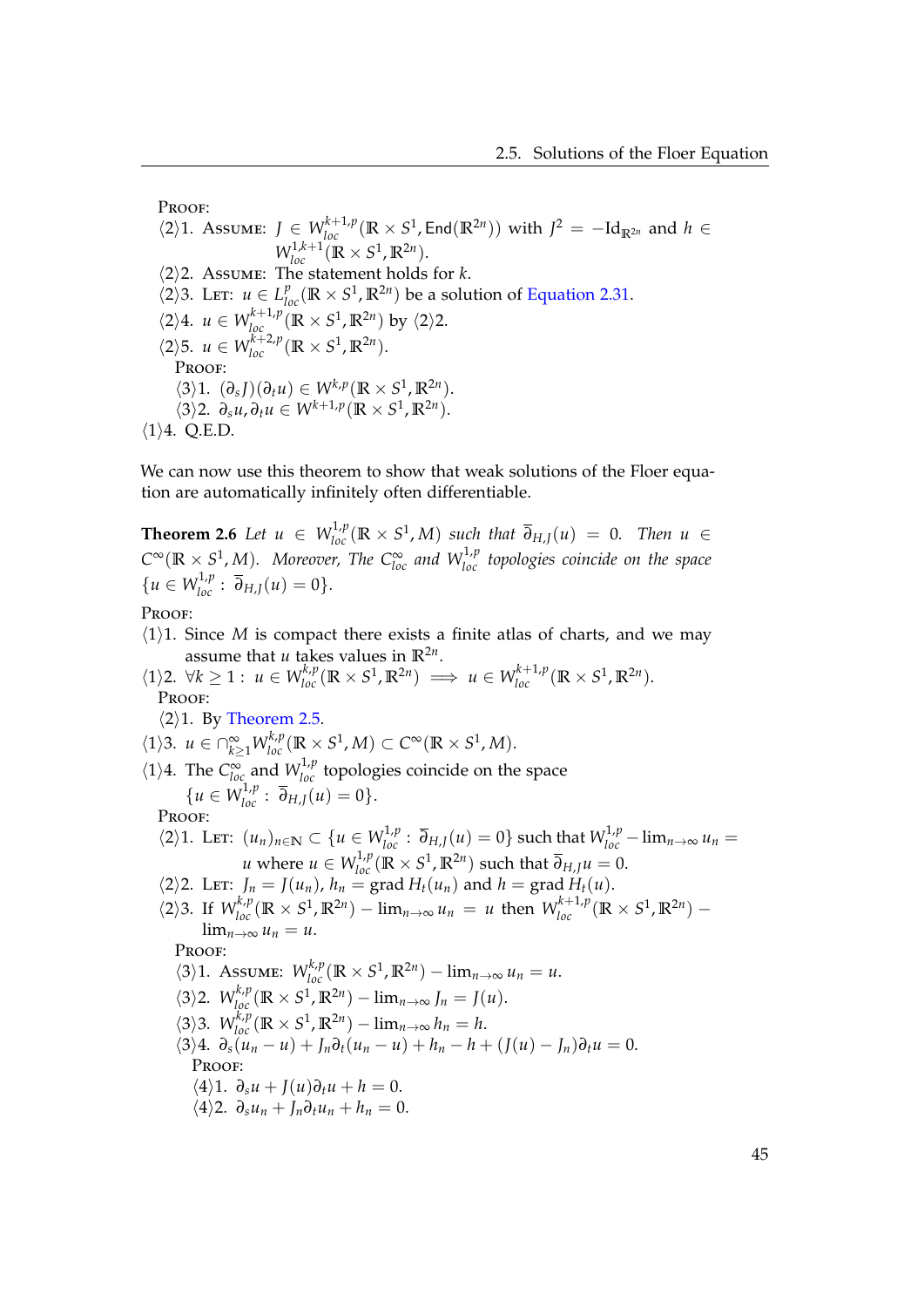$\langle 3 \rangle$ 5. Let: *V*, *U* ∈ Open( $\mathbb{R} \times S^1$ ) be relatively compact such that *V* ⊂ *U*.  $\langle 3 \rangle 6$ .  $\exists C > 0$ :  $||u_n - u||_{W^{k+1,p}(V,\mathbb{R}^{2n})} \leq C(||h_n - h||_{W^{k,p}(U,\mathbb{R}^{2n})} + ||u_n - u||_{W^{k,p}(U,\mathbb{R}^{2n})}$  $+ \|J_n - J(u)\|_{W^{k,p}(U,\mathbb{R}^{2n})})$ 

Proof:

 $\langle 4 \rangle$ 1. By applying [Theorem 2.5](#page-48-2) to  $\langle 3 \rangle$ 4 and using that  $\sup_{n \in \mathbb{N}} ||J_n||_{W^{k,p}(U,\mathbb{R}^{2n})}$ ∞.

 $\langle 1 \rangle$ 5. Q.E.D.

PROOF:

 $\langle 2 \rangle 1$ .  $\forall k \in \mathbb{N} : W^{k,p}_{loc}(\mathbb{R} \times S^1, \mathbb{R}^{2n}) - \lim_{n \to \infty} u_n = u$ .

**Theorem 2.7** *Let*  $U \in \mathsf{Open}(\mathbb{R} \times S^1)$  *and let*  $(u_n)_{n \in \mathbb{N}} \subset C^\infty(U, M)$  *such that*  $\overline{\partial}_{H,I} u_n = 0$ *. Assume that* sup<sub>*n*∈N</sub> ||grad  $u_n$ ||<sub>L∞(*U*)</sub> < ∞*. Then there exists a*  $subsequence (u_{n_k})_{k \in \mathbb{N}} \subset (u_n)_{n \in \mathbb{N}}$  such that

$$
C^{\infty}_{loc}(U,M)-\lim_{k\to\infty}u_{n_k}
$$

*exists.*

Proof:  $\langle 1 \rangle$ 1. SUFFICES:  $W_{loc}^{1,p}(U, M) - \lim_{k \to \infty} u_{n_k}$  exists. Proof:  $\langle 2 \rangle$ 1. By [Theorem 2.6.](#page-50-0)  $\langle 1 \rangle$ 2.  $\exists (u_{n_k})_{k \in \mathbb{N}} \subset (u_n)_{n \in \mathbb{N}} : C^0_{loc}(U, M) - \lim_{k \to \infty} u_{n_k}$  exists. Proof:  $\langle 2 \rangle$ 1. By the Arzelà-Ascoli theorem since the  $u_n$  are equicontinuous and totally bounded on every compact subset of *U* by assumption.  $\langle 1 \rangle$ 3. SUFFICES ASSUME:  $C_{loc}^{0}(U, M) - \lim_{n \to \infty} u_n$  exists.  $\langle 1 \rangle$ 4. LET:  $V \in \text{Open}(U)$  be relatively compact.  $\langle 1 \rangle$ 5.  $(u_n)_{n \in \mathbb{N}}$  is a  $W^{1,p}_{loc}(V, M)$ -Cauchy sequence. PROOF:  $\langle 2 \rangle$ 1. Let: *n*, *m*  $\in \mathbb{N}$  and  $u_n$ ,  $u_m \in (u_n)_{n \in \mathbb{N}}$ .  $\langle 2 \rangle$ 2. SUFFICES ASSUME:  $M = \mathbb{R}^{2N}$ .  $\langle 2 \rangle$ 3. LET:  $J_n = J(u_n)$ .  $\langle 2 \rangle 4$ .  $J_n \in W^{1,p}(V, \mathbb{R}^{2N})$ .  $\langle 2 \rangle$ 5. sup<sub>*n*∈N</sub> || *J<sub>n</sub>* ||  $W^{1,p}(V, \mathbb{R}^{2N})$  < ∞. Proof:  $\langle 3\rangle 1. \|\partial_s J_n\|_{L^p(V,\mathbb{R}^{2N})} \leq \sup_{p\in M} \|DJ(p)\| \|\partial_s u_n\|_{L^p(V,\mathbb{R}^{2n})} \leq C \sup_{s\in M} \|DJ(s)\|.$  $\langle 3 \rangle 2. \|\partial_t J_n\|_{L^p(V,\mathbb{R}^{2N})} \leq \sup_{p \in M} \|DJ(p)\| \|\partial_t u_n\|_{L^p(V,\mathbb{R}^{2n})} \leq C \sup_{s \in M} \|DJ(s)\|.$  $\langle 3 \rangle 3$ .  $||J_n||_{L^p(V,\mathbb{R}^{2N})} \leq C \sup_{s \in M} ||DJ(s)||.$  $\langle 2 \rangle$ 6. LET:  $h = (J_m - J_n) \partial_t u_m + \text{grad } H_t(u_m) - \text{grad } H_t(u_n).$  $\langle 2 \rangle$ 7. *h* ∈ *L<sup>p</sup>*(*V*, **R**<sup>2*N*</sup>). PROOF:  $\langle 3 \rangle 1$ .  $h \in C^0(U, \mathbb{R}^{2N})$ .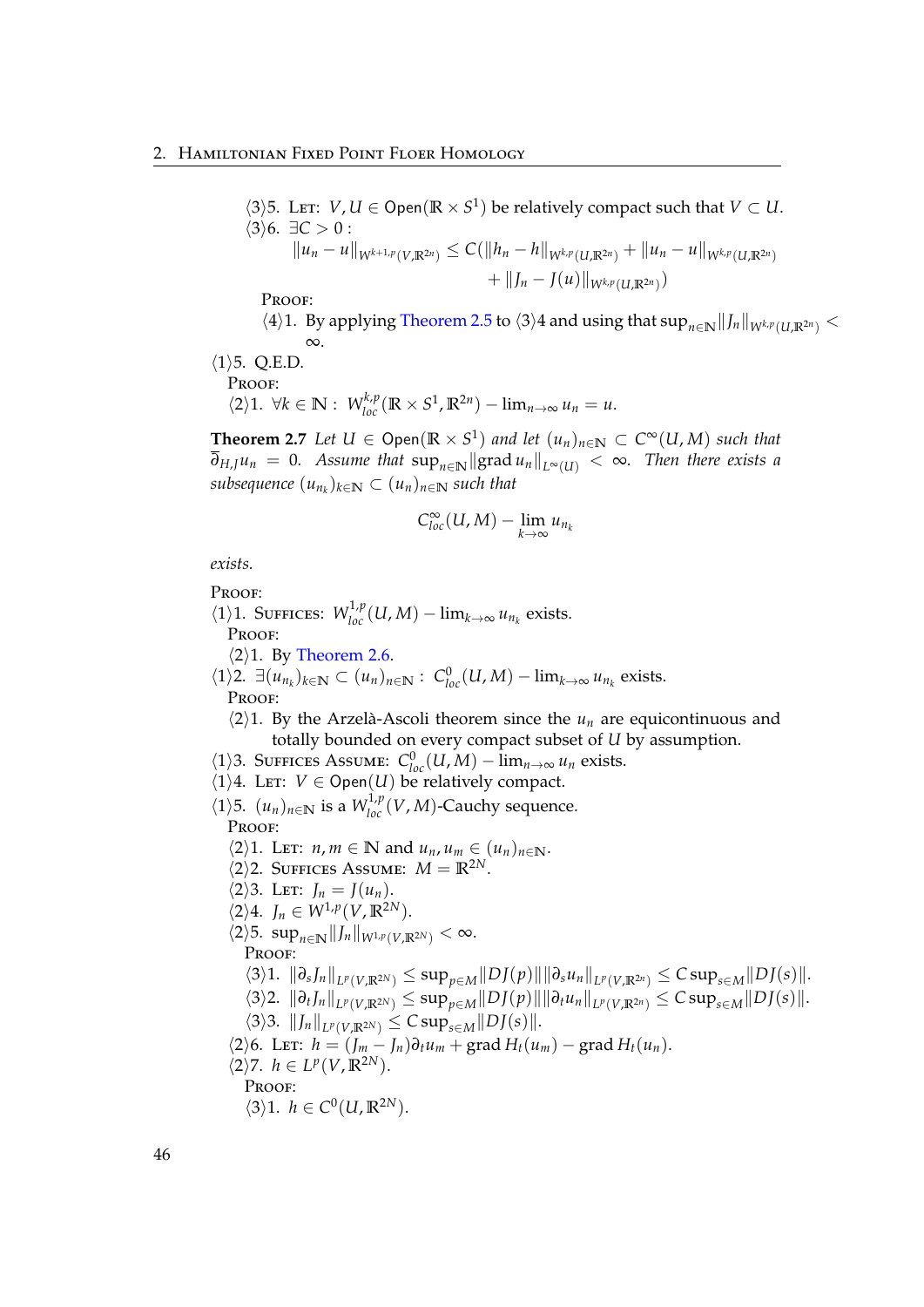$\langle 3 \rangle$ 2. *V* is relatively compact in *U*.  $\langle 2 \rangle 8$ .  $\partial_s(u_n - u_m) + J_n \partial_t(u_n - u_m) = h$ .  $\langle 2 \rangle$ 9. Let: *W* ∈ Open(*U*) be relatively compact such that *V* ⊂ *W*.  $\langle 2 \rangle 10. \ \exists C > 0 : \|u_n - u_m\|_{W^{1,p}(V,\mathbb{R}^{2N})} \leq C(\|u_n - u_m\|_{L^p(W,\mathbb{R}^{2N})} + \|h\|_{L^p(W,\mathbb{R}^{2N})}).$ PROOF:  $\langle 3 \rangle$ 1. By [Theorem 2.5.](#page-48-2)  $\langle 2 \rangle 11. \ \|h\|_{L^p(W,\mathbb{R}^{2N})} \leq C \|u_n - u_m\|_{L^p(W,\mathbb{R}^{2N})}.$ Proof:  $\langle 3 \rangle 1$ .  $\|h\|_{L^p(W,\mathbb{R}^{2N})}\leq \|(J_m-J_n)\partial_tu_m\|_{L^p(W,\mathbb{R}^{2N})}+\| \textrm{grad}\, H_t(u_m)-\textrm{grad}\, H_t(u_n)\|_{L^p(W,\mathbb{R}^{2N})}$ ≤ *C*(sup *p*∈*M*  $\|D J(p)\|$  + sup  $S^1$   $\times$  *M*  $||D \text{ grad } H|| \text{ } ||u_n - u_m||_{L^p(W,\mathbb{R}^{2N})}.$  $\langle 1 \rangle$ 6. Q.E.D.

# 2.5.3 Similarity Principle and Unique Continuation

In this section we want to establish a similarity property of solutions of a perturbed Cauchy-Riemann equation. For this material we follow the presentation in [\[10\]](#page-119-0). Holomorphic functions on an open set are uniquely determined by their values on a set containing a limit point. Solutions of the linearised Floer equation which is in effect just a certain perturbed Cauchy-Riemann enjoy a similar property. This will be used to prove the transversality of the differential of the Floer operator.

Let  $J \in W^{1,p}(B_\varepsilon(0), \text{End}(\mathbb{C}^n))$  be a map such that  $J(z)^2 = -\text{Id}_{\mathbb{C}^n}$  for every  $z \in B_{\varepsilon}(0)$ . We assume that  $p > 2$  which guarantees that the map *J* has a unique continuous representative. Furthermore, let  $S \in L^p(B_\varepsilon(0), \text{End}(\mathbb{C}^n))$ . Now consider the equation

<span id="page-52-0"></span>
$$
\partial_s u + J \partial_t u + S u = 0 \tag{2.33}
$$

where *u* is a function  $B_{\varepsilon}(0) \to \mathbb{C}^n$ . Such maps *u* satisfying the above equation behave similarly to actual holomorphic functions, i.e. those that satisfy the unperturbed Cauchy-Riemann equation  $\partial_s u + J_0 \partial_t u = 0$ . This is made precise in the following theorem. For its proof we will use the following result about the Cauchy-Riemann operator without proof.

**Theorem 2.8** For  $p > 1$  the Cauchy-Riemann operator  $\overline{\partial}$  :  $W^{1,p}(S^2, \mathbb{C}^n) \rightarrow$  $L^p(S^2, \Lambda^{0,1}\left( T^*S^2 \right) \otimes \mathbb C^n)$  *is surjective and its kernel consists of the constant functions.*

<span id="page-52-1"></span>Now we turn to the theorem.

**Theorem 2.9** *Let*  $u \in W^{1,p}(B_\varepsilon(0), \mathbb{C}^n)$ *. Assume that u solves [Equation 2.33](#page-52-0) and that*  $u(0) = 0$ . Then there exists a  $\delta \in (0,\varepsilon)$ , a  $\Phi \in W^{1,p}(B_\delta(0), GL_\mathbb{R}(\mathbb{C}^n))$  and a *holomorphic map*  $\sigma$  :  $B_\delta(0) \to \mathbb{C}^n$  such that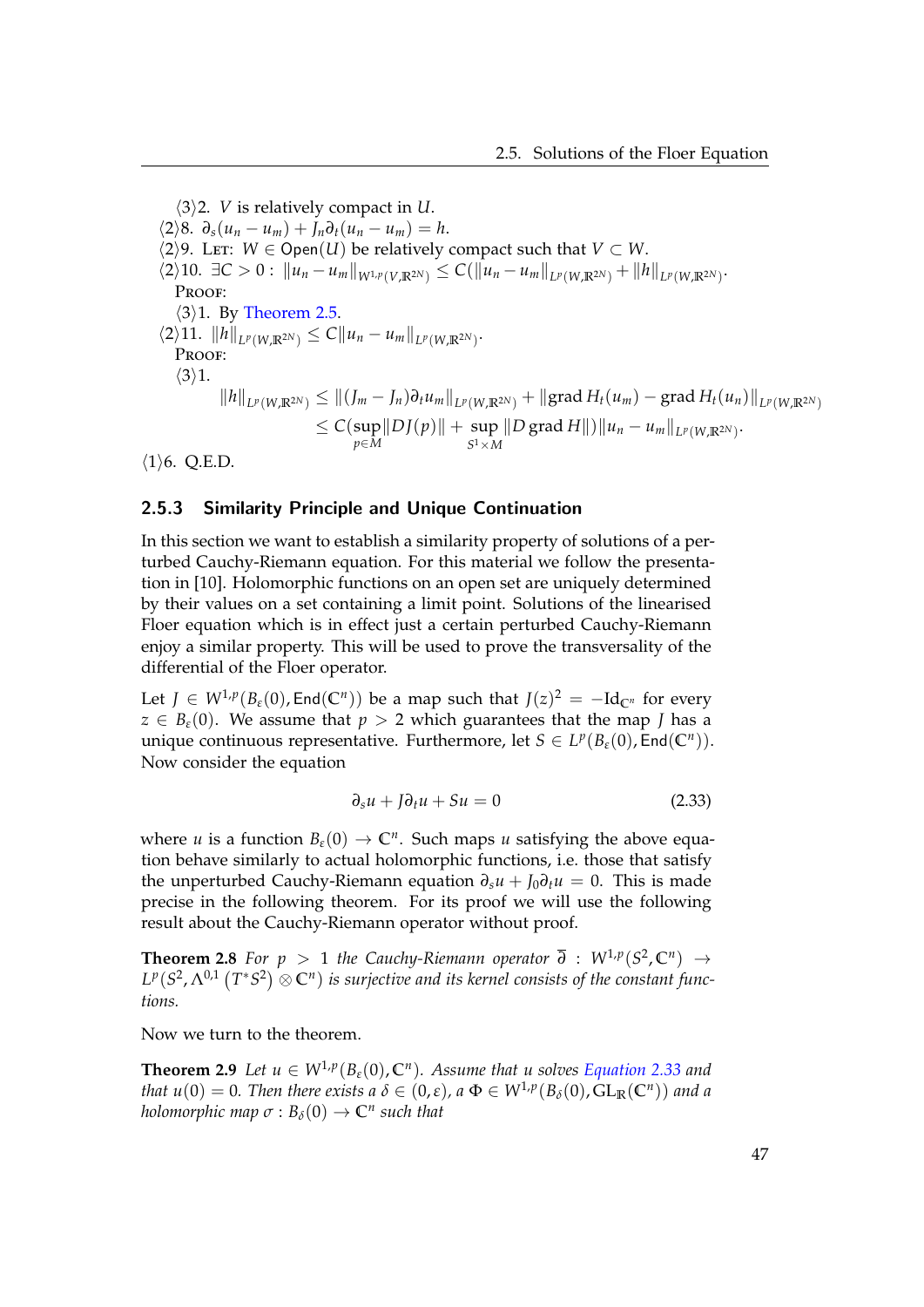*1.*  $\forall z \in B_\delta(0) : u(z) = \Phi(z)\sigma(z)$ . 2.  $\forall z \in B_{\delta}(0) : J(z)\Phi(z) = \Phi(z)i.$ PROOF:  $\langle 1 \rangle$ 1. Let:  $\Psi \in W^{1,p}(B_\delta(0), GL_\mathbb{R}(\mathbb{C}^n))$  such that  $J\Psi = \Psi i$ .  $\langle 1 \rangle$ 2. Let:  $v(z) = \Psi^{-1}(z)u(z)$  and  $\widetilde{S} = \Psi^{-1}(\partial_s \Psi + J \partial_t \Psi + S \Psi).$  $\langle 1 \rangle$ 3.  $\partial_s v + i \partial_t v + \tilde{S} v = 0.$ PROOF:  $\langle 2 \rangle 1$ . 0 = *∂su* + *J∂tu* + *Su*  $= (\partial_s \Psi)v + \Psi \partial_s v + J(\partial_t \Psi)v + J\Psi \partial_t v + S\Psi v$  $= \Psi \left( \partial_s v + i \partial_t v + \widetilde{S} v \right).$  $\langle 2 \rangle$ 2. Ψ is invertible.  $\langle 1 \rangle 4$ . Let:  $\widetilde{S}^{\pm} = \frac{1}{2} \left( \widetilde{S} \mp i \widetilde{S} i \right)$ .  $\forall$  1)5. ∃*D* ∈ *L*<sup>∞</sup>( $B$ <sub>*ε*</sub>(0), End( $\mathbb{C}^n$ )) : ∀*z* ∈  $B$ <sub>*ε*</sub>(0) : 1.  $D(z)v(z) = v(z)$ 2.  $\forall \lambda \in \mathbb{C} : D(\lambda z) = \overline{\lambda}D(z).$ PROOF:  $\langle 2 \rangle$ 1. Let:  $D(z)\zeta = |v(z)|^{-2}v(z)v(z)^{T}\overline{\zeta}$  for  $v(z) \neq 0$  and  $D(z) = 0$  for  $v(z) = 0.$  $\langle 1 \rangle 6$ . Let:  $A = \tilde{S}^+ + \tilde{S}^- D$ .  $\langle 1 \rangle$ 7. 1.  $A \in L^p(B_\varepsilon(0), \text{End}(\mathbb{C}^n)).$ 2.  $\forall z \in B_{\varepsilon}(0) : A(z)v(z) = \widetilde{S}(z)v(z).$  $\langle 1 \rangle$ 8. LET:  $A_{\delta} \in L^p(S^2, \text{End}(\mathbb{C}^n))$  be defined by  $A_{\delta}(z) = \begin{cases} A(z) & z \in B_{\delta}(0) \\ 0 & z \notin B_{\delta}(0) \end{cases}$ 0  $z \notin B_\delta(0)$ for  $\delta \in (0,\varepsilon)$ .  $h(1)$ 9. LET:  $D_{\delta}: W^{1,p}(S^2, \text{End}(\mathbb{C}^n)) \to L^p\left(\Lambda^{(0,1)}\left(T^*S^2\right) \otimes \text{End}(\mathbb{C}^n)\right)$  be given by  $D_{\delta} \Theta = \overline{\partial} \Theta + A_{\delta} \Theta d\overline{z}$  for  $\Theta \in W^{1,p}(S^2, \text{End}(\mathbb{C}^n)).$  $\langle 1 \rangle$ 10. The operator  $\Theta \mapsto (D_{\delta} \Theta, \Theta(0))$  is bijective for sufficiently small  $\delta >$ 0. Proof:  $\langle 2 \rangle$ 1. The operator  $\Theta \mapsto (\overline{\partial} \Theta, \Theta(0))$  is bijective.  $\langle 2 \rangle 2$ .  $\lim_{\delta \to 0} ||A_{\delta}||_{L^{p}(S^{2})} = 0.$  $\langle 1 \rangle$ 11. For sufficiently small  $\delta > 0$ :  $\exists !\Theta_{\delta} \in W^{1,p}(S^2, \text{End}(\mathbb{C}^n))$ :  $D_{\delta} \Theta_{\delta}$ 0 and  $\Theta_{\delta}(0) = \text{Id}_{\mathbb{C}^n}$  because of  $\langle 1 \rangle 10$ .  $\langle 1 \rangle$ 12. Let:  $\Phi(z) = \Psi(z)\Theta_\delta(z)$  and  $\sigma(z) \in \Theta_\delta(z)^{-1}v(z)$ .  $\langle 1 \rangle 13. \Psi \in W^{1,p}(S^2, \text{End}(\mathbb{C}^n)).$  $\langle 1 \rangle$ 14.  $\Psi(z)\sigma(z) = u(z)$ .  $\langle 1 \rangle$ 15.  $\sigma$  is holomorphic in *B*<sub> $\delta$ </sub>(0). PROOF: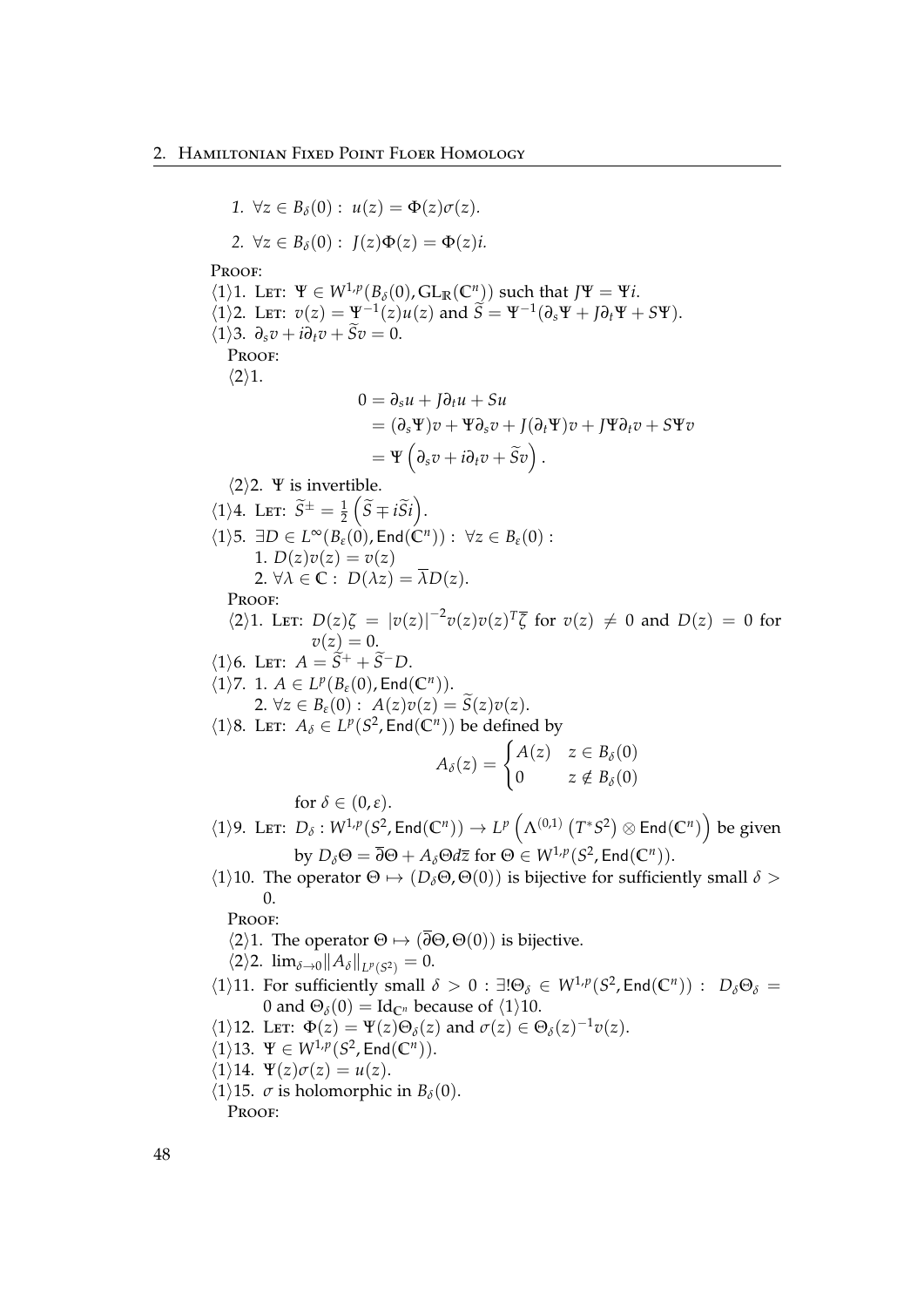$\langle 2 \rangle 1$ .  $\partial_s v + i \partial_t v + Av = \partial_s v + i \partial_t v + \tilde{S} v = 0$ .  $\langle 2 \rangle 2. \ \partial_s v + i \partial_t v + A v = \Theta_\delta \partial_s \sigma + i \Theta_\delta \partial_t \sigma + (\partial_s \Theta_\delta) \sigma + i (\partial_t \Theta_\delta) \sigma + A \Theta_\delta \sigma$  $= \Theta_{\delta} \partial_{s} \sigma + i \Theta_{\delta} \partial_{t} \sigma + (\partial_{s} + i \partial_{t} + A) \sigma = \Theta_{\delta} (\partial_{s} \sigma + i \partial_{t} \sigma).$  $\langle 2 \rangle$ 3.  $\Theta_{\delta}$  is invertible.  $\langle 1 \rangle$ 16.  $\forall z \in B_\delta(0) : I(z)\Phi(z) = \Phi(z)i.$  $\langle 1 \rangle$ 17. Q.E.D.

The above similarity result can now be used to prove a unique continuation result for solutions of a certain type perturbed Cauchy-Riemann equation. We consider the equation

<span id="page-54-0"></span>
$$
\partial_s u + J(z, u)\partial_t u + g(z, u) = 0 \qquad (2.34)
$$

where  $J \in W^{1,p}(\mathbb{C} \times \mathbb{C}^n, \mathsf{End}(\mathbb{C}^n))$  such that  $J^2 = \mathrm{Id}_{\mathbb{C}^n}$  and  $g \in W^{1,p}(\mathbb{C} \times \mathbb{C}^n)$  $\mathbb{C}^n$ ,  $\mathbb{C}^n$ ). For the formulation of the result we first make the following definition.

**Definition 2.14** *Let*  $u \in W^{1,p}(\mathbb{C}, \mathbb{C}^n)$ *. We say that u* vanishes to infinite order *at*  $z_0 \in \mathbb{C}$  *if for all*  $k \geq 0$ 

$$
\lim_{r \to 0} \frac{\sup_{|z - z_0| \le r} |u(z)|}{r^k} = 0.
$$

Standard results about holomorphic functions tell us in particular that the set where they vanish to infinite order must be open and closed. We now extend this statement to solutions of [Equation 2.34.](#page-54-0) The proof basically consists of showing that solutions of [Equation 2.34](#page-54-0) also satisfy an equation of the form [Equation 2.33.](#page-52-0) Then one can simply apply [Theorem 2.9.](#page-52-1)

<span id="page-54-1"></span>**Proposition 2.14** *Let*  $u, v \in W^{1,p}(U, \mathbb{C}^n)$  *be solutions to [Equation 2.34.](#page-54-0) Then the set*

{*z* ∈ *U* : *u* − *v vanishes to infinite order at z*}

*is both open and closed.*

PROOF:  $\langle 1 \rangle$ 1. Let:  $w = u - v$  and  $J'(z) = J(z, u(z)).$  $\langle 1 \rangle$ 2.  $\partial_s w + J' \partial_t w + Sw = 0.$ PROOF:  $\langle 2 \rangle 1$ .  $\partial_s w + J' \partial_t w = J(z, v) \partial_t v + g(z, v) - J(z, u) \partial_t u - g(z, u) + J' \partial_t w$  $= (J(z, v) - J(z, u))\partial_t v + g(z, v) - g(z, u)$  $=\left(\int_0^1$  $\boldsymbol{0}$ *d*  $\frac{d}{d\tau}J(z, u - \tau w)d\tau\right) \partial_t v + \int_0^1$  $\theta$ *d*  $\frac{d}{d\tau}g(z, u - \tau w) d\tau.$  $\langle 2 \rangle$ 2. The previous line defines *S*.

49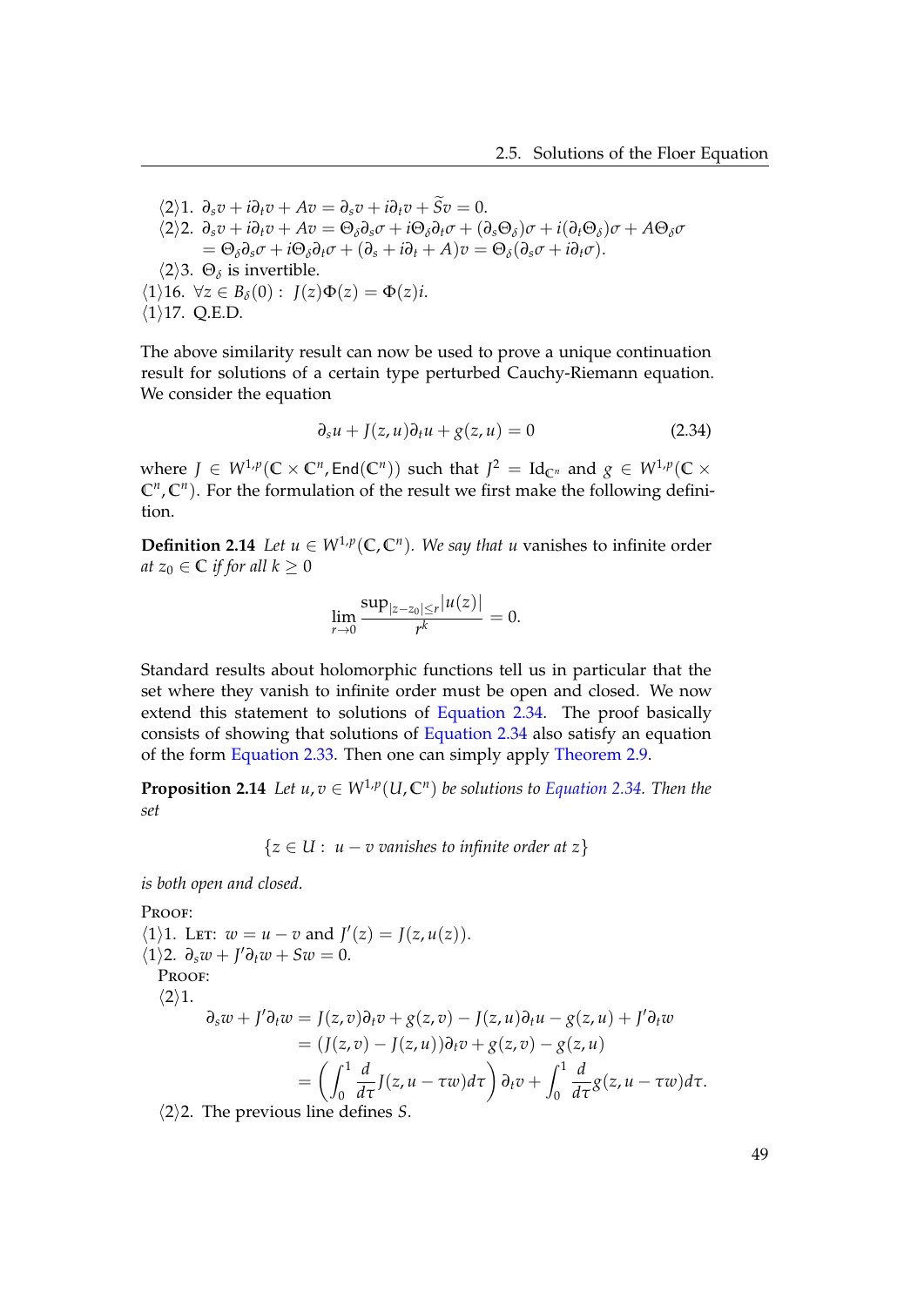### $\langle 1 \rangle$ 3. Q.E.D.

With a view towards applications in the Floer setting consider next the following special case of [Equation 2.34.](#page-54-0)

<span id="page-55-0"></span>
$$
\partial_s u + J_t(u)(\partial_t u - X_t(u)) = 0. \qquad (2.35)
$$

**Definition 2.15** *Let*  $u \in C^l(B_\varepsilon(0), \mathbb{C}^n)$ *. Assume that u satisfies [Equation 2.35.](#page-55-0) Then we denote by*

$$
C(u) = \{(s,t) \in B_{\varepsilon} : \partial_s u(s,t) = 0\}
$$

*its set of* critical points*.*

**Proposition 2.15** *Let*  $u \in C^l(B_\varepsilon(0), \mathbb{C}^n)$ *. Assume that u satisfies [Equation 2.35](#page-55-0) and that there is a point*  $(s, t) \in B_{\varepsilon}$  *such that*  $\partial_s u(s, t) \neq 0$ . Then the set  $C(u)$  *is discrete.*

PROOF:

 $\langle 1 \rangle$ 1. LET:  $\psi_t$ :  $\mathbb{C} \to \mathbb{C}^n$  be the local diffeomorphism generated by the vector field *X*.

 $\langle 1 \rangle$ 2. Let:  $v(s, t) = \psi_t^{-1}(u(s, t))$  $\langle 1 \rangle$ 3.  $D\psi_t(v)\partial_s v + J_t(u)D\psi_t(v)\partial_t v = 0$ PROOF: h2i1. *∂su* = *Dψt*(*v*)*∂sv*  $\langle 2 \rangle 2$ .  $\partial_t u - X_t(u) = D\psi_t(v)\partial_s v$  $\langle 1 \rangle 4$ .  $\partial_s v + \psi_t^* J_t(v) \partial_t v = 0$  $\langle 1 \rangle$ 5. The set  $\{(s, t) \in B_{\varepsilon} : dv(s, t) = 0\}$  is discrete. PROOF:  $\langle 2 \rangle$ 1. *v* is not constant.  $\langle 2 \rangle$ 2. By the unique continuation result for every  $(s, t) \in B_{\varepsilon}$  such that  $dv(s,t) = 0$  there exists a  $\delta \in (0,\varepsilon)$  such that  $dv(s,t) \neq 0$  for  $|(s,t)| \in$  $(0, \delta)$ .

$$
\langle 1 \rangle 6. \, dv(s,t) = 0 \iff \partial_s u(s,t) = 0.
$$
  

$$
\langle 1 \rangle 7. \, Q.E.D.
$$

Next we want to study of so called *regular points* of solutions of [Equation 2.35](#page-55-0) with a view towards applications to the definition of Floer homology. For this we impose additionally the following asymptotic behaviour on *u*. Consider the conditions

$$
\lim_{s \to \pm \infty} u(s, t) = \gamma^{\pm}(t) \text{ uniformly in } t \tag{2.36}
$$

and

<span id="page-55-3"></span><span id="page-55-2"></span><span id="page-55-1"></span>
$$
\lim_{s \to \pm \infty} \partial_s u(s, t) = \text{ uniformly in } t. \tag{2.37}
$$

For such *u* satisfying the above we introduce the following notion.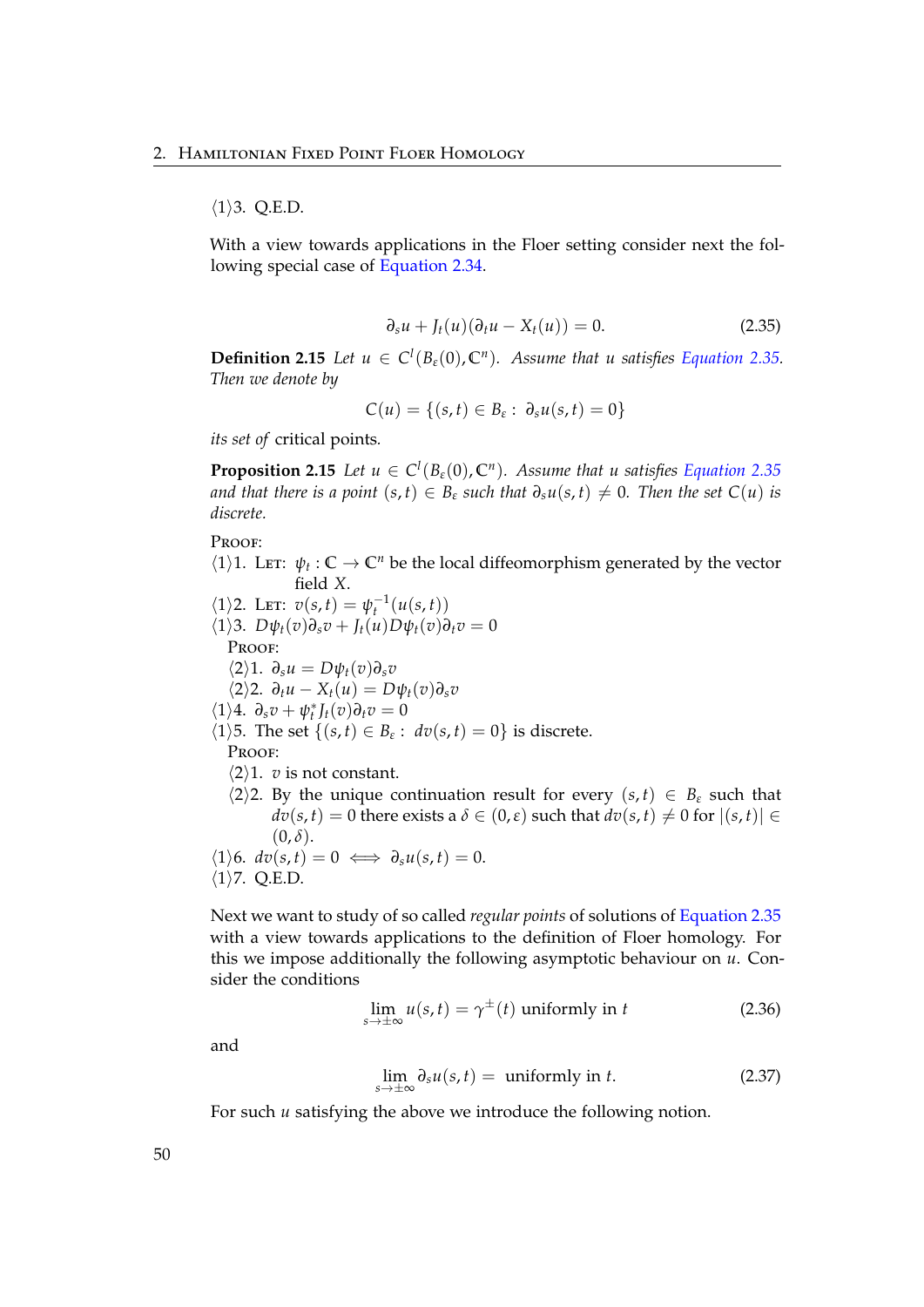**Definition 2.16** *Let*  $u \in C^l(\mathbb{R}^2, M)$ . Assume that u satisfies [Equation 2.35,](#page-55-0) [Equa](#page-55-1)*[tion 2.36](#page-55-1) and [Equation 2.37.](#page-55-2) Also assume that u is* 1*-periodic in t. A point*  $(s, t)$  ∈  $\mathbb{R}^2$  *is called* regular *for u if* 

- *1.*  $∂_5u(s,t) ≠ 0$ .
- <span id="page-56-0"></span>2.  $u(s,t) \neq \gamma^{\pm}(t)$ .
- <span id="page-56-1"></span>*3. u*(*s, t*) ∉ *u*(**R**\{*s*}, *t*).

*The set of regular points of u will be denoted by R*(*u*)*.*

For our purposes the most important property of *R*(*u*) is that it is a open and dense set. This is mainly used to show transversality of the Floer operator by proving that at each *u* the image of its linearisation has a trivial annihilator.

**Theorem 2.10** *Let*  $u \in C^l(\mathbb{R}^2, M)$  *as in [Definition 2.16.](#page-55-3) Then the set*  $R(u)$  *is open and dense.*

 $\langle 1 \rangle$ 1. Let:  $v(s,t) = \psi_t^{-1}u(s,t)$ .  $\langle 1 \rangle$ 2. Let:  $\gamma^{\pm} = \gamma^{\pm}(t)$ .  $\langle 1 \rangle$ 3.  $\partial_s v + \psi_t^* J_t(v) \partial_t v = 0.$  $\langle 1 \rangle 4$ . The set *R*(*v*) is open. Proof:  $\langle 2 \rangle$ 1. Assume:  $\exists (s, t) \in R(v) : \exists (s_m, t_m)_{m \in \mathbb{N}} \notin R(v) : \lim_{m \to \infty} (s_m, t_m) =$  $(s, t)$  $\langle 2 \rangle 2$ .  $\exists (s'_m)_{m \in \mathbb{N}} \in \mathbb{R} : u(s_m, t_m) = u(s'_m, t_m)$  and  $s'_m \neq s_m$ . PROOF:  $\langle 3 \rangle$ 1. ∃*N* ∈ **N** :  $\forall m > N$  :  $\partial_s u(s_m, t_m) \neq 0$  and  $u(s_m, t_m) \neq \gamma^{\pm}$  $\langle 3 \rangle$ 2.  $(s_m, t_m) \notin R(v)$ .  $\langle 2 \rangle$ 3. The sequence  $(s'_m)_{m \in \mathbb{N}}$  is bounded. PROOF:  $\langle 3 \rangle$ 1. Assume: The sequence is unbounded.  $\langle 3 \rangle$ 2. SUFFICES ASSUME:  $\lim_{m \to \infty} s'_m = \pm \infty$ .  $\langle 3 \rangle$ 3.  $\lim_{m \to \infty} u(s'_m, t_m) = \gamma^{\pm}$  $\langle 3 \rangle 4$ . This is a contradiction to the assumption [2.](#page-56-0)  $\langle 2 \rangle 4$ . SUFFICES ASSUME:  $\exists s' \in \mathbb{R} : \lim_{m \to \infty} s'_m = s'.$  $\langle 2 \rangle$ 5.  $u(s,t) = u(s',t)$ .  $\langle 2 \rangle 6$ .  $s' = s$ .  $\langle 2 \rangle$ 7. This contradicts the assumption [3.](#page-56-1)  $\langle 1 \rangle$ 5. The set *R*(*v*) is dense. PROOF:  $\langle 2 \rangle$ 1. SUFFICES: *R*(*v*) is dense in  $\mathbb{R}^2 \setminus C(v)$ .  $\langle 2 \rangle$ 2.  $\forall (s, t) \in \mathbb{R}^2 \setminus C(v) : \exists (s_n)_{n \in \mathbb{N}} \subset \mathbb{R}$ : 1.  $\forall n \in \mathbb{N} : (s_n, t) \notin C(v)$ . 2.  $\forall n \in \mathbb{N}: v(s_n, t) \neq \gamma^{\pm}(t).$ 3.  $\lim_{n \to \infty} (s_n, t) = (s, t).$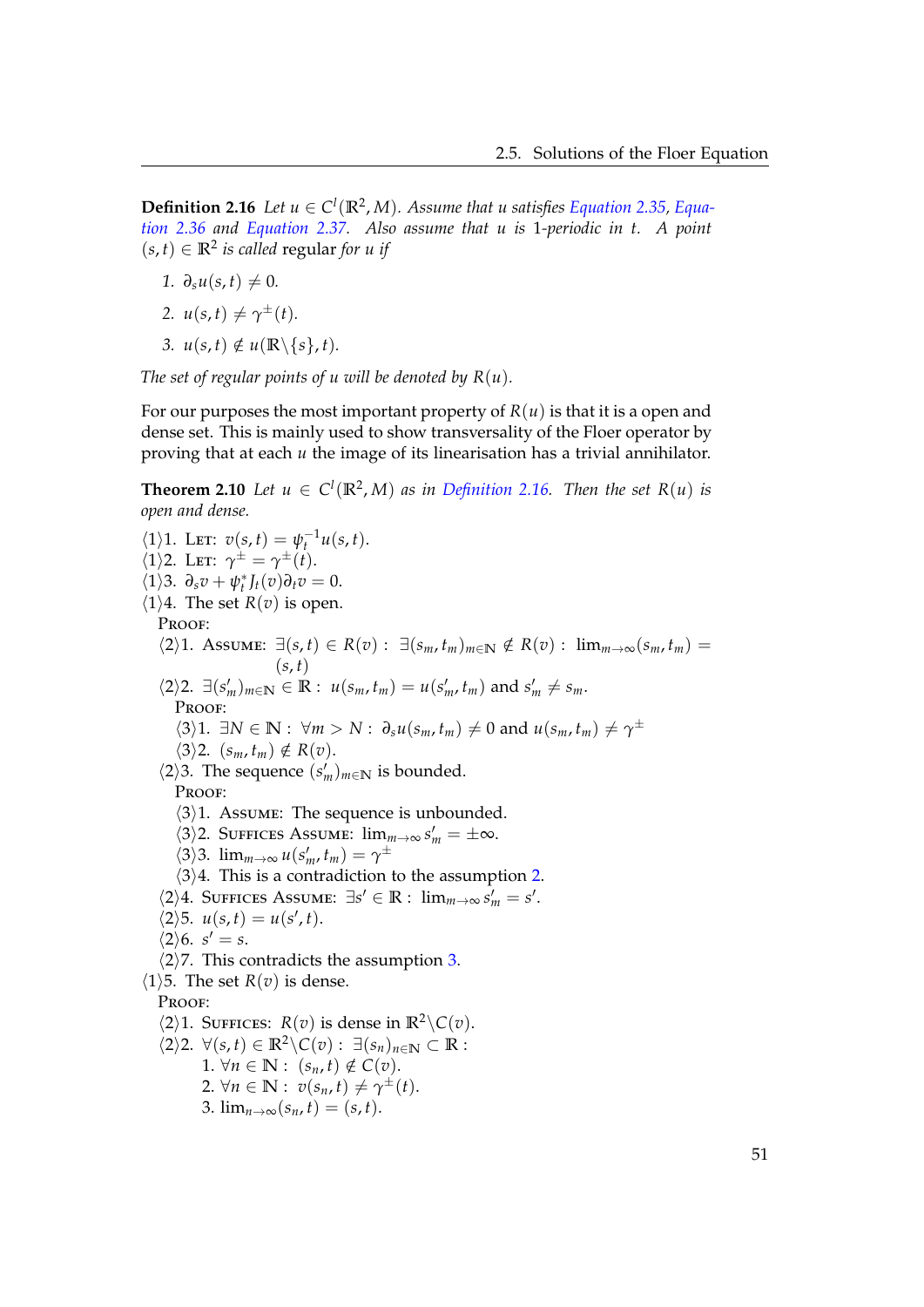$\langle 2 \rangle$ 3. Lett:  $(s_0, t_0) \in \mathbb{R} \times [0, 1]$  such that  $\partial_s v(s_0, t_0) \neq 0$  and  $v(s_0, t_0) \neq 0$ *γ* <sup>±</sup>(*t*0).  $\langle 2 \rangle 4$ .  $\exists (s_n, t_n)_{n \in \mathbb{N}} \subset R(v)$ :  $\lim_{n \to \infty} (s_n, t_n) = (s_0, t_0)$ . PROOF:  $\langle 3 \rangle$ 1. Assume:  $\langle 2 \rangle$ 4 is false.  $\langle 3 \rangle$ 2.  $\exists \varepsilon > 0$ :  $B_{\varepsilon}(s_0, t_0) \cap R(v) = \emptyset$ .  $\langle 3 \rangle$ 3.  $\exists M > 0$ : 1.  $|t - t_0| \leq \varepsilon$  and  $|s| \geq M \implies$  $\int v(s,t) \notin v(B_{\varepsilon}(s_0,t_0))$  $\gamma^{\pm}(t) \notin v(B_{\varepsilon}(s_0, t_0))$ 2.  $|t-t_0| \leq \varepsilon \implies$  the map  $\left\{ \left[ s_0 - \varepsilon, s_0 + \varepsilon \right] \to M \right\}$  $s \mapsto v(s,t)$  is an injective immersion. PROOF:  $\langle 4 \rangle$ 1. Assume:  $\exists (s'_n, t'_n, )_{n \in \mathbb{N}} \subset \mathbb{R} \times [0, 1]$ : 1.  $\lim_{n \to \infty} (s'_n, t'_n) = (\pm \infty, t_0).$ 2.  $\lim_{n\to\infty} v(s'_n, t'_n) = v(s_0, t_0).$ 3.  $\forall n \in \mathbb{N}: v(s'_n, t'_n) \in v(B_{\varepsilon}(s_0, t_0)).$  $\langle 4 \rangle$ 2.  $\exists (s_n, t_n)_{n \in \mathbb{N}} \subset \mathbb{R} \times [0, 1]$ : 1.  $\lim_{n\to\infty} (s_n, t_n) = (s_0, t_0).$ 2.  $\forall n \in \mathbb{N}: v(s_n, t_n) = v(s'_n, t'_n).$  $\langle 4 \rangle$ 3.  $v(s_0, t_0) = \gamma^{\pm}(t)$  which is a contradiction to  $\langle 2 \rangle$ 3.  $\langle 4 \rangle 4$ . Assume:  $\exists (s_n)_{n \in \mathbb{N}}$ ,  $(s'_n)_{n \in \mathbb{N}} \subset \mathbb{R}$ ,  $(t_n)_{n \in \mathbb{N}} \subset [0, 1]$ : 1.  $\forall n \in \mathbb{N}: s_n \neq s'_n$ . 2.  $\lim_{n \to \infty} s_n = \lim_{n \to \infty} s'_n = s_0.$ 3.  $\lim_{n\to\infty} t_n = t_0$ .  $4. \ \forall n \in \mathbb{N}: \ v(s_n, t_n) = v(s'_n, t_n).$  $\langle 4 \rangle$ 5.  $\partial_s v(s_0, t_0) = 0$  which contradicts  $\langle 2 \rangle$ 3.  $\langle 3 \rangle 4$ .  $\forall (s, t) \in B_{\varepsilon}(s_0, t_0): \partial_s v(s, t) \neq 0$  and  $v(s, t) \neq \gamma^{\pm}(t)$ .  $\langle 3 \rangle$ 5. The set *C*(*v*) ∩ ([−*M*, *M*] × [0, 1]) is finite.  $\langle 3 \rangle 6$ . Suffices Assume:  $\forall (s,t) \in C(v) \cap ([-M,M] \times [0,1]) : v(s,t) \neq$  $v(s_0, t_0)$ . Proof:  $\langle 4 \rangle$ 1. *v* is not locally constant around  $(s_0, t_0)$  since  $(s_0, t_0) \notin C(v)$ .  $\langle 4 \rangle$ 2.  $(s_0, t_0)$  can be slightly perturbed so that the assumption holds.  $h(3)7.$  Suffices Assume:  $v(B_{\varepsilon}(s_0,t_0)) \cap v(C(v) \cap ([-M,M] \times [0,1])) =$  $\varnothing$ . PROOF:  $\langle 4 \rangle$ 1. Decrease  $\varepsilon$  if necessary.  $\langle 3 \rangle 8$ .  $\forall (s,t) \in B_{\varepsilon}(s_0,t_0) : \exists s' \in \mathbb{R} \setminus \{s\}$ : 1.  $v(s, t) = v(s', t)$ . 2.  $\partial_s v(s',t) \neq 0$ . 3.  $|s'| \leq M$ .  $4. |s' - s_0| > \varepsilon.$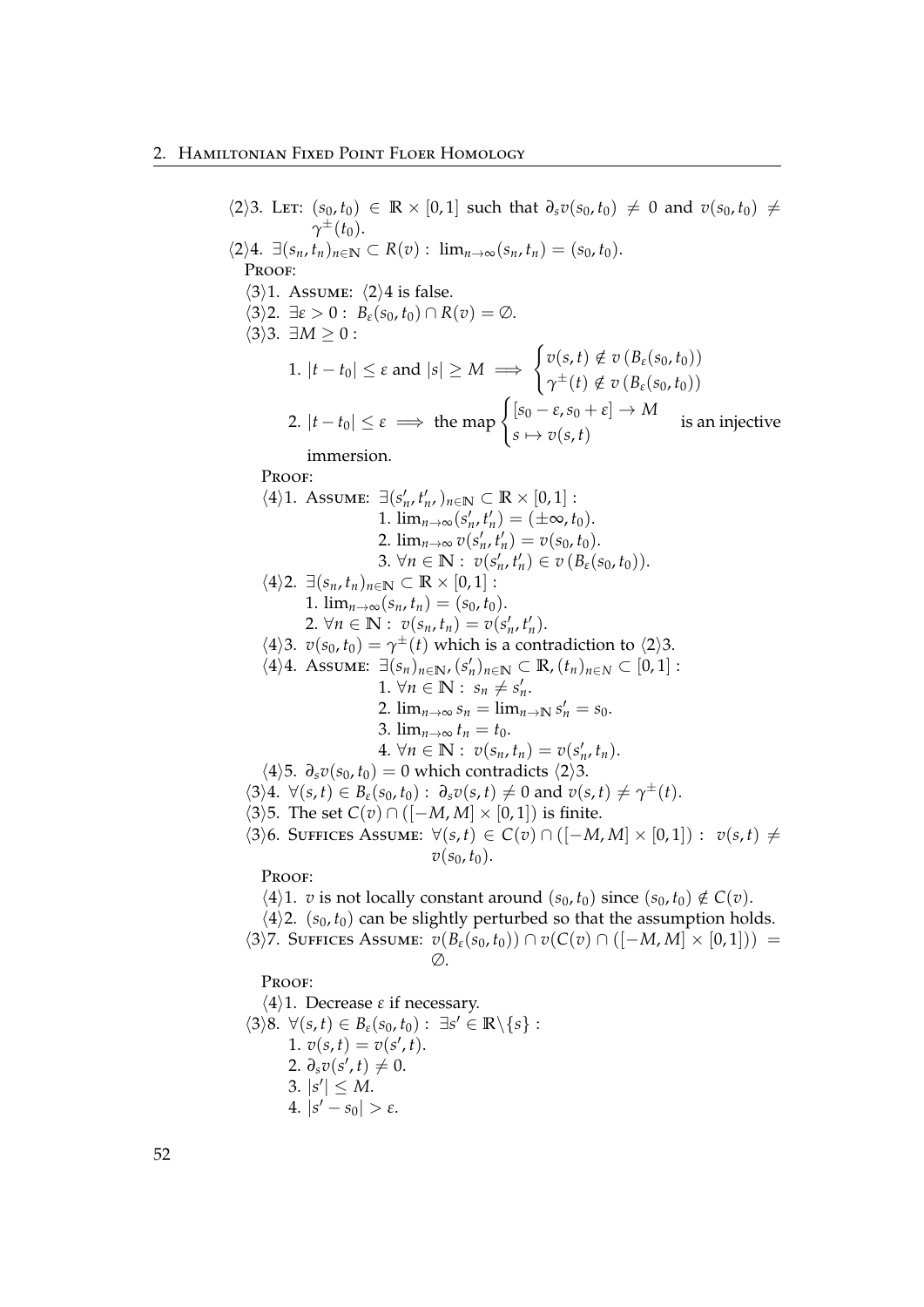$\langle 3 \rangle 9$ . For every  $(s, t) \in B_{\varepsilon}(s_0, t_0)$  the set  $\{(s', t) \in B_{\varepsilon}(s_0, t_0) : v(s', t) =$  $v(s,t)$ } is finite. PROOF:  $\langle 4 \rangle$ 1. Assume: this set is infinite.  $\langle 4 \rangle$ 2. It has a limit point since it is bounded.  $\langle 4 \rangle$ 3.  $\partial_s v = 0$  by the continuation principle [Proposition 2.14](#page-54-1) which is a contradiction.  $\langle 3 \rangle$ 10. Let:  $s_1, \ldots, s_N \in [-M, M]$  be all the points such that  $\forall j \in \{1, \ldots, N\} : v(s_0, t_0) =$  $v(s_j, t_0)$ .  $\langle 3 \rangle$ 11.  $\forall j$  ∈ {1, ..., *N*}, *r* > 0 : ∃*δ* > 0 :  $|t - t_0|, |s - s_0| < \delta \implies \exists s' \in B_r(s_j) : v(s, t) = v(s', t).$  $\langle 3 \rangle$ 12. Let:  $r < \varepsilon/2$  and  $\delta > 0$  as in  $\langle 3 \rangle$ 11.  $\langle 3 \rangle 13.$  LET:  $\Sigma_j = \{(s, t) \in \overline{B_\delta(s_0, t_0)} : v(s, t) \in v(\overline{B_r(s_j)} \times \{t\})\}\)$  for  $j \in \{1, ..., N\}.$  $\langle 3 \rangle 14$ .  $B_\delta(s_0, t_0) = \bigcup_{j=1}^N \Sigma_j$ . PROOF:  $\langle 4 \rangle$ 1. By  $\langle 3 \rangle$ 11.  $\langle 3 \rangle$ 15.  $\exists j' \in \{1, ..., N\}$ : int  $\Sigma_{j'} \neq \emptyset$  by  $\langle 3 \rangle$ 14.  $\langle 3 \rangle$ 16. ∃*ρ* > 0, (*s*<sub>\*</sub>, *t*<sub>\*</sub>) ∈ int( $\Sigma_j$ <sup>*i*</sup>) : *B<sub>ρ</sub>*(*s*<sub>\*</sub>, *t*<sub>\*</sub>) ⊂  $\Sigma_j$ <sup>*i*</sup> ⊂ *B*<sub>δ</sub>(*s*<sub>0</sub>, *t*<sub>0</sub>) ⊂  $B_{\varepsilon}(s_0, t_0)$  (shrinking  $\delta$  if necessary for the last step).  $\langle 3 \rangle$ 17. Suffices Assume:  $\forall j \in \{1, ..., N\} : B_r(s_j) \cap B_{\varepsilon}(s_0) = \emptyset$ . Proof:  $\langle 4 \rangle$ 1. Shrink *r* if necessary.  $\langle 3 \rangle 18. \exists s'_* \in \overline{B_r(s_{j'})} \setminus \{s_*\} : v(s_*, t_*) = v(s'_*, t_*).$ Proof:  $\langle 4 \rangle$ 1. By definition of  $\Sigma_j$ . See  $\langle 3 \rangle$ 13.  $\langle 3 \rangle$ 19. Let:  $v_1(s,t) = v(s + s_*, t + t_*)$  and  $v_2(s,t) = v(s + s'_*, t + t_*)$ .  $\langle 3 \rangle$ 20. 1. For *i* = 1, 2 the function *v<sub>i</sub>* satisfy  $\partial_s v_i + \partial_t v_i = 0$ . 2.  $v_1(0,0) = v_2(0,0)$ . 3.  $Dv_i(0,0) \neq 0$ .  $\langle 3 \rangle 21. \ \forall (s, t) \in B_\rho(0, 0): \ \exists s' \in \overline{B_{2r}(0)}: \ v_1(s, t) = v_2(s', t).$ PROOF:  $\langle 4 \rangle$ 1. By definition of  $\Sigma_j$ . See  $\langle 3 \rangle$ 13.  $\langle 3 \rangle$ 22.  $\forall (s,t) \in B_\rho(0,0): v_1(s,t) = v_2(s,t).$ Proof:  $\langle 4 \rangle$ 1. By the unique continuation principle [Proposition 2.14.](#page-54-1)  $\langle 3 \rangle$ 23. *v*<sub>2</sub> − *v*<sub>1</sub> satisfies the equation  $\partial_s w + J_0 \partial_t + Sw = 0$ .  $\langle 3 \rangle 24. \, v_1 = v_2.$ PROOF:  $\langle 4 \rangle 1$ .  $v_1 = v_2$  on  $B_\rho(0,0)$ .  $\langle 4 \rangle$ 2. Now use the unique continuation principle [Proposition 2.14.](#page-54-1)  $\langle 3 \rangle 25. \ \forall k \in \mathbb{Z}, \forall (s, t) \in \mathbb{R}^2 : \ v(s, t) = v(s + k(s'_* - s_*), t).$ PROOF: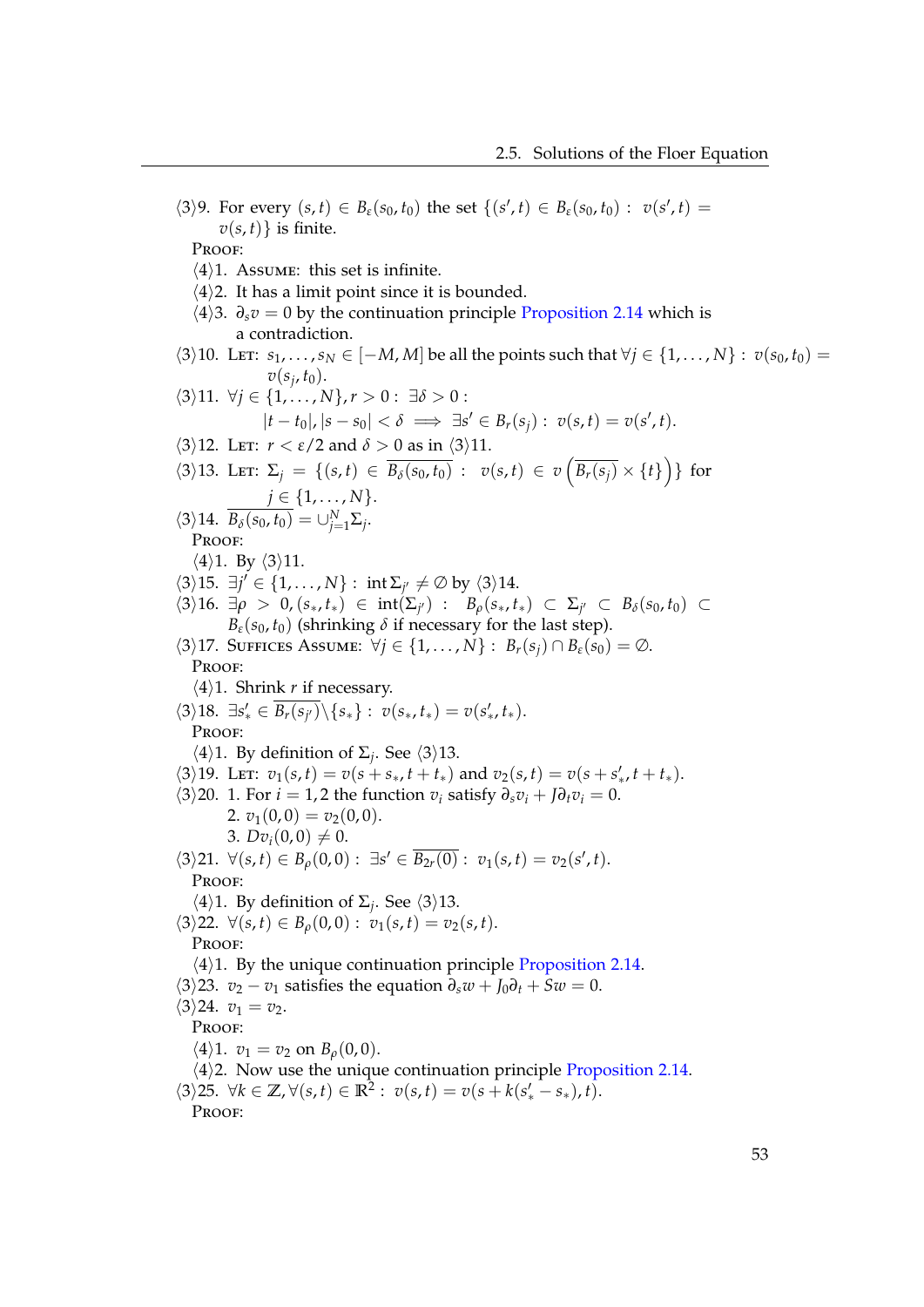- $\langle 4 \rangle$ 1.  $v(s,t) = v(s \pm (s'_{*} s_{*}), t)$  by  $\langle 3 \rangle$ 24 and the definition of  $v_1$  and  $v_2$ .
- $\langle 4 \rangle$ 2. Now use induction.
- $\langle 3 \rangle$ 26.  $\forall t \in \mathbb{R} : v(s, t) = \gamma^{\pm}(t)$  by taking  $k \to \pm \infty$ .
- $\langle 3 \rangle$ 27.  $\langle 3 \rangle$ 26 contradicts property 2 in  $\langle 2 \rangle$ 2. Hence, the assumption  $\langle 3 \rangle$ 1 is false.
- $\langle 1 \rangle 6$ .  $R(v) = R(u)$ . Proof:  $\langle 2 \rangle$ 1. Because  $\psi_t$  is a diffeomorphism.  $\langle 1 \rangle$ 7. Q.E.D.

## 2.5.4 Exponential Decay

In this section we want to establish that solutions to the Floer equation that have finite energy decay exponentially fast . More precisely, let  $u \in \mathcal{M}(H, J)$ such that  $E(u) < \infty$ . We can consider the linearisation of *u* which is a tangent field  $\zeta$  along *u* given by  $\zeta = \partial_s u$ . Then we want to show that for certain positive constants *C* and *δ* we have that

<span id="page-59-0"></span>
$$
\|\xi(s,t)\| \le Ce^{-\delta|s|} \tag{2.38}
$$

for every  $t \in S^1$ .

This result is important for showing that the moduli spaces of solutions that connect critical orbits are a smooth manifold. This is shown by exhibiting them as the zero section of a suitable section of a certain Banach bundle. The base of this bundle will be defined as maps *u* that satisfy this exponential decay. As a result the base is a Banach manifold whereas without the decay property completeness would fail. However, completeness is needed to apply the infinite dimensional version of the implicit function theorem from which the manifold structure of the moduli spaces is obtained.

To prove the estimate [Equation 2.38](#page-59-0) we begin by deriving an analogous *L* 2 type estimate. This is done in two steps. We follow the presentation in section 12 of [\[2\]](#page-118-0).

First we show that the energy

$$
\frac{1}{2}\int_0^1 \lVert \xi(s,t) \rVert^2 dt
$$

satisfies a certain second-order differential inequality. This is a straightforward computation that uses the following ingredients. The linearised solution  $\zeta$  satisfies the linearised equation  $D\overline{\partial}_{HJ}(u)\zeta = 0$ , the matrices *S* appearing in the linearised operator tend to symmetric matrices at infinity and finally we use that the operator  $-J_0\partial_t - S$  is invertible from  $W^{1,2}(S^1)$  to  $L^2(S^1)$  for sufficiently large |s| which allows us the obtain an upper bound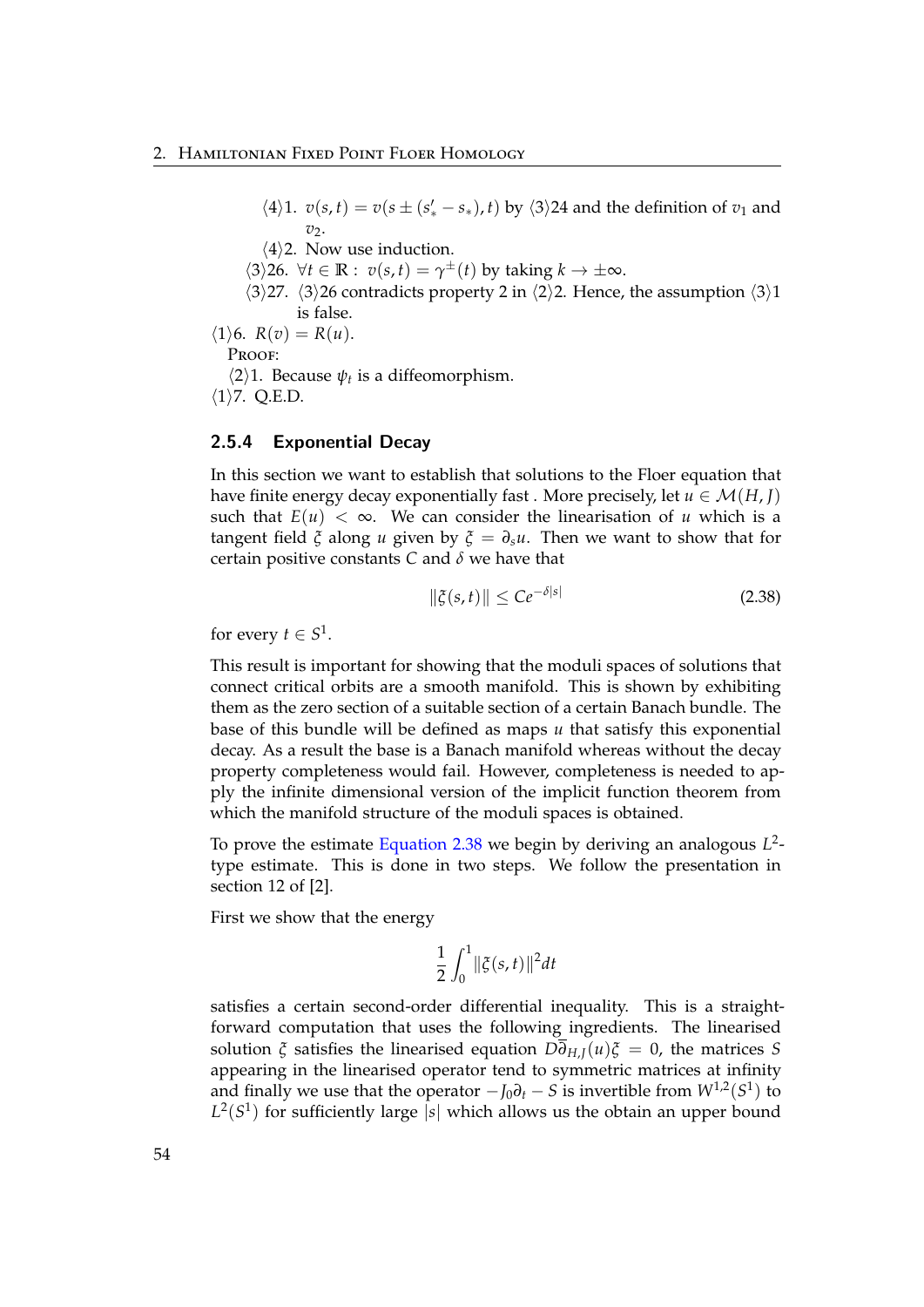on  $\left\Vert \boldsymbol{\tilde{\zeta}}\right\Vert _{L}^{2}$  $L^2(S^1)$ . Having derived this differential inequality the exponential decay for the *L* 2 -norm follows using elementary analysis.

The second step consists of turning this  $L^2$  estimate into a pointwise estimate. At its core, this step relies on a mean value inequality that holds for functions *v* solving the Laplace inequality  $\Delta v \leq 0$ . Analogous to the mean value property of harmonic functions this inequality states that on any ball  $B_r(x)$ the value of  $v$  at  $x$  can be estimated by

$$
v(x) \leq \frac{1}{\pi r^2} \int_{B_r(x)} v ds dt.
$$

We will not give a proof of this result which directly follows from the divergence theorem.

**Proposition 2.16** *Let*  $u \in \mathcal{M}(H, I)$  *with*  $E(u) < \infty$  *and*  $\xi = \partial_s u$ . Then there *exist*  $C, \delta > 0$  *such that* 

$$
\int_0^1 \|\xi(s,t)\|^2 dt \leq Ce^{-\delta|s|}.
$$

Proof:

 $\langle 1 \rangle$ 1. Let:  $f(s) = \frac{1}{2} \int_0^1 ||\xi(s,t)||^2 dt$ .  $\langle 1 \rangle$ 2.  $\exists \delta \in \mathbb{R} : f'' \geq \delta^2 f$ . PROOF:  $\langle 2 \rangle 1$ .  $f'(s) = \int_0^1 \langle \xi, \partial_s \xi \rangle dt$ .  $\langle 2 \rangle 2$ .  $f''(s) = \int_0^1 ||\partial_s \xi||^2 dt + \int_0^1 \langle \xi, \partial_s^2 \xi \rangle dt$ .  $\langle 2 \rangle$ 2.  $\int_0^1 \langle \xi, \partial_s^2 \xi \rangle dt = -\int_0^1 (\langle \xi, J_0 \partial_s \partial_t \xi \rangle + \langle \xi, \partial_s S \xi \rangle + \langle S \xi, \partial_s \xi \rangle) dt.$  $\langle 2 \rangle 4$ .  $\int_0^1 \langle \xi, J_0 \partial_s \partial_t \xi \rangle dt = - \int_0^1 ||\partial_s \xi||^2 dt - \int_0^1 \langle S \xi, \partial_s \xi \rangle dt$ .  $\langle 2 \rangle$ 5.  $f''(s) = \int_0^1 ||\partial_s \xi||^2 dt - \int_0^1 \langle \xi, \partial_s S \rangle + \int_0^1 \langle \xi(S^T - S) \partial \xi \rangle dt.$  $\langle 2 \rangle 6$ .  $\exists s_0 \in \mathbb{R} : \ \forall s > s_0 : \ \int_0^1 \langle \xi, \partial_s S \xi \rangle dt \leq \varepsilon \int_0^1 {\|\xi\|^2} dt.$  $\langle 2 \rangle$ 7.  $\left| \int_0^1 \langle \xi, (S^T - S) \partial_s \xi \rangle dt \right| \leq \eta \left( \int_0^1 ||\xi||^2 dt \right)^{1/2} \left( \int_0^1 ||\partial_s \xi||^2 dt \right)^{1/2}.$  $\langle 2 \rangle 8$ . Let:  $A = -J_0 \partial_t - S$ .  $\langle 2 \rangle 9$ . ∃*s*<sup>0</sup> ∈ **R** :  $\forall s > s$ <sup>0</sup> : *A* :  $W^{1,2}(S^1) \rightarrow L^2(S^1)$  is invertible and there  $\text{exists a } C > 0 \text{ such that } \|A\tilde{\zeta}\|_{L^2(S^1)} \geq C \|\tilde{\zeta}\|_{L^2(S^1)}.$ PROOF:  $\langle 3 \rangle$ 1. Let:  $A_0 = -J_0 \partial_t + S^{\pm}$ .  $\langle 3 \rangle$ 2. *A*<sub>0</sub> is invertible on *L*<sup>2</sup>.  $\langle 3 \rangle$ 3. lim<sub>*s*→±∞</sub> *S* – *S*<sup>±</sup> = 0.  $\langle 2 \rangle 10. f''(s) \geq ||A\xi||_L^2$  $L^2$  – ε $\|\xi\|_L^2$  $\frac{2}{L^2} - \eta \|\xi\|_{L^2} \|A\xi\|_{L^2} \geq (C(C-\eta) - \varepsilon) \|\xi\|_{L^2}^2$  $\frac{2}{L^2} \geq$  $\delta^2 f(s)$ .  $\langle 1 \rangle$ 3. *f*<sup>''</sup>(*s*)  $\geq \delta f(s)$  for  $s \geq s_0$  implies  $f(s) \leq f(s_0)e^{-\delta(s-s_0)}$  for  $s \geq s_0$ . PROOF:  $\langle 2 \rangle$ 1. LET:  $g(s) = e^{-\delta s} (f'(s) + \delta f(s)).$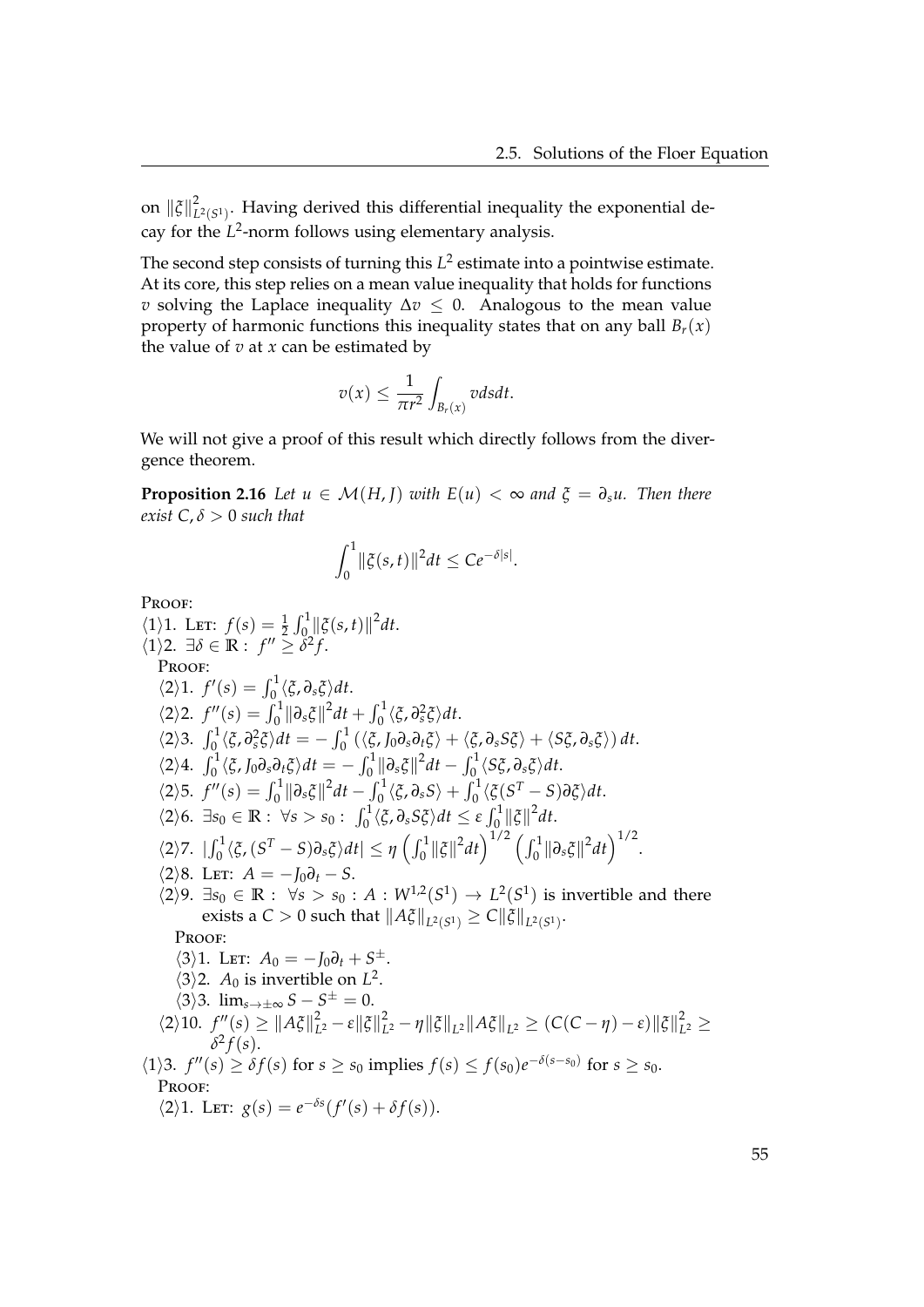### 2. Hamiltonian Fixed Point Floer Homology

 $\langle 2 \rangle 2$ .  $g'(s) \geq 0$  for  $s \geq s_0$ . PROOF:  $\langle 3 \rangle 1. \ \ g'(s) = e^{\delta s}(-\delta(f'(s) + \delta f(s)) + f''(s) + \delta f'(s)) = e^{-\delta s}(f''(s) \delta^2 f(s)$ ).  $\langle 3 \rangle 2$ .  $f''(s) - \delta^2 f(s) \ge 0$  for  $s \ge s_0$ .  $\langle 2 \rangle$ 3.  $g|_{[s_0,\infty)}$  is increasing.  $\langle 2 \rangle 4$ . Assume: ∃*s*<sub>1</sub> ≥ *s*<sub>0</sub> : *g*(*s*<sub>1</sub>) > 0.  $\forall s \geq s_1 : f'(s) + \delta f(s) \geq e^{\delta s} g(s_1).$  $\langle 2 \rangle 6$ . LET:  $h(s) = e^{\delta s} f(s)$ .  $\langle 2 \rangle$ 7.  $\exists C \in \mathbb{R} : \forall s \geq s_1 : h(s) \geq Ce^{2\delta s}.$ PROOF:  $\langle 3 \rangle 1. \ \forall s \geq s_1 : h'(s) = e^{\delta s}(\delta f + f') \geq e^{2\delta s}g(s_1).$  $\langle 3 \rangle$ 2.  $\langle 2 \rangle$ 8. lim<sub>*s*→∞</sub>  $f(s) = \infty$  which is a contradiction.  $\langle 2 \rangle 9$ .  $\forall s \ge s_0 : f(s) \le e^{\delta s_0} f(s_0) e^{-\delta s}$ . PROOF:  $\langle 3 \rangle 1. \ \forall s \geq s_0 : g(s) \leq 0.$  $\langle 3 \rangle 2$ .  $\forall s \geq s_0 : f'(s) + \delta f(s) \leq 0$ .  $\langle 3 \rangle$ 3. *h*|<sub>[*s*0,∞)</sub> is decreasing.  $\langle 3 \rangle 4$ .  $\forall s \ge s_0 : e^{\delta s} f(s) = h(s) \le h(s_0) = e^{\delta s_0} f(s_0)$ .  $\langle 1 \rangle 4$ . Q.E.D. PROOF:  $\langle 2 \rangle$ 1. Combine  $\langle 1 \rangle$ 2 and  $\langle 1 \rangle$ 3.

This concludes the first step outlined above. The next result is needed to the turn the L<sup>2</sup>-estimate into a pointwise estimate.

<span id="page-61-0"></span>**Lemma 2.4** *Let*  $w \in C^2(B_r(s_0, t_0), \mathbb{R})$  *such that there exists a number b* > 0 *such that* ∆*w* ≥ −*b. Then*

$$
w(s_0, t_0) \le \frac{br^2}{8} + \frac{1}{r^2} \int_{B_r(s_0, t_0)} w ds dt.
$$

Proof:

 $\langle 1 \rangle$ 1. Let:  $v(s,t) = w(s_0 + s, t + 0 + t) + \frac{b}{4}(s^2 + t^2)$  for  $(s,t) \in B_r(0)$ .  $\langle 1 \rangle$ 2.  $\Delta v(s,t) \geq 0$ . PROOF:  $\Delta v(s, t) = \Delta w(s_0 + s, t_0 + t) + b.$  $\langle 1 \rangle$ 3.  $v(0) \leq \frac{1}{\pi r^2} \int_{B_r(0)} v ds dt$ . PROOF:  $\langle 2 \rangle$ 1. By the mean value inequality since  $\Delta v$  ≥ 0 on *B*<sup>*r*</sup>(0).  $\langle 1 \rangle 4$ . Q.E.D. PROOF:  $\langle 2 \rangle 1. \ w(s_0, t_0) = v(0).$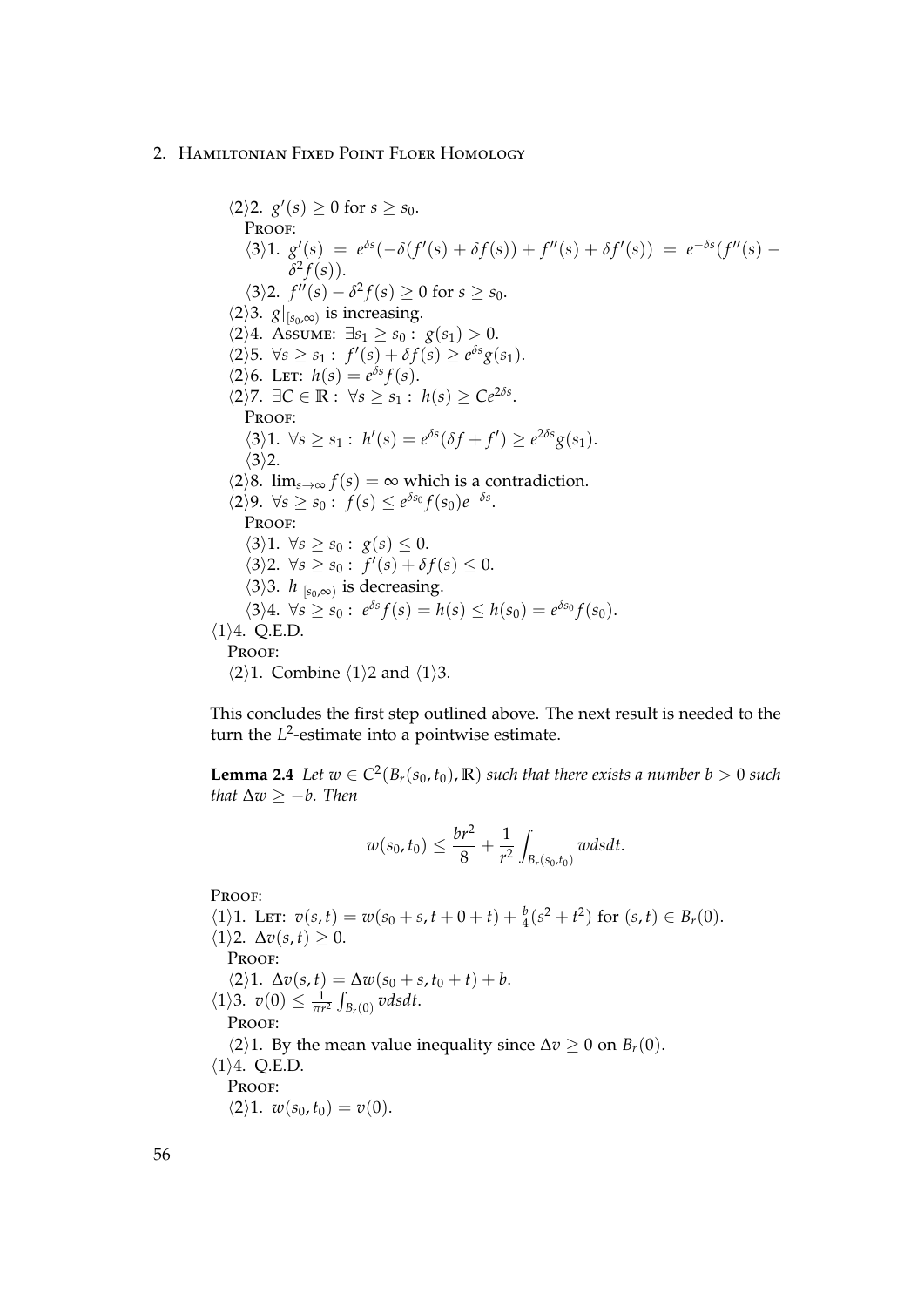$\langle 2 \rangle 2$ .

$$
w(s_0, t_0) \le \frac{1}{\pi r^2} \int_{B_r(0)} v ds dt = \frac{1}{\pi r^2} \int_{B_r(s_0, t_0)} w ds dt + \frac{1}{\pi r^2} \int_{B_r(0)} \frac{b(s^2 + t^2)}{4} ds dt
$$
  
=  $\frac{1}{\pi r^2} \int_{B_r(s_0, t_0)} w ds dt + \frac{br^2}{8}.$ 

We cannot directly apply this result. Instead we have the following intermediate step.

**Lemma 2.5** *Let*  $w \in C^2(\mathbb{R}^2)$  *such that* 

*1.*  $\forall (s,t) \in \mathbb{R}^2 : w(s,t) > 0.$ *2.*  $\Delta w$  ≥ −*aw*.

*Then it holds that for all*  $(s_0, t_0) \in \mathbb{R}^2$  *that* 

$$
w(s_0, t_0) \leq \frac{8a}{\pi} \int_{B_1(s_0, t_0)} w ds dt.
$$

Proof:

(1). Let: 
$$
f : [0,1] \rightarrow \mathbb{R}
$$
 be given by  $f(\rho) = (1 - \rho)^2 \sup_{B_{\rho}(s_0, t_0)} w$ .  
\n(1)2.  $\exists \rho_* \in [0,1): f(\rho_*) = \max_{[0,1]} f$ .  
\nPROOF:  
\n(2).1.  $f(0) = w(s_0, t_0)$ .  
\n2.  $f(1) = 0$ .  
\n(1).3. Let:  $c = \sup_{B_{\rho_*}(s_0, t_0)} w$  and  $\eta = \frac{1 - \rho_*}{2}$ .  
\n(1).4. Let:  $z_* \in B_{\rho_*}(s_0, t_0)$  such that  $w(z_*) = c$ .  
\n(1).5.  $\Delta w \ge -4ac$ .  
\nPROOF:  
\n(2).1.  $B_{\eta}(z_*) \subset B_{\rho_* + \eta}(s_0, t_0) \subset B_1(s_0, t_0)$ .  
\nPROOF:  
\n(3).1.  $\eta \in (0, 1/2]$  and  $\rho_* + \eta \le 1$ .  
\n(2).2.  $c\eta^2 \le \frac{2a}{\pi} \int_{B_1(s_0, t_0)} w ds dt$ .  
\nPROOF:  
\n(3).1.  $c = w(z_*) \le \frac{acr^2}{2} + \frac{1}{\pi r^2} \int_{B_1(s_0, t_0)} w ds dt$ .  
\nPROOF:  
\n(4).1. Apply Lemma 2.4 with  $r \le \eta$ .  
\n(3).2. Let:  $r = \frac{\eta}{\sqrt{a}} < \eta$  in (3).1.  
\n(3).3.  $c \le \frac{c}{2} + \frac{a}{\pi r^2} \int_{B_1(s_0, t_0)} w$ .  
\n(1).6. Q.E.D.  
\nPROOF:  
\n(2).1.  $w(s_0, t_0) \le f(\rho_*) = (1 - \rho_*)^2 c$ .  
\n(2).2.  $(1 - \rho_*)^2 = 4\eta^2$ .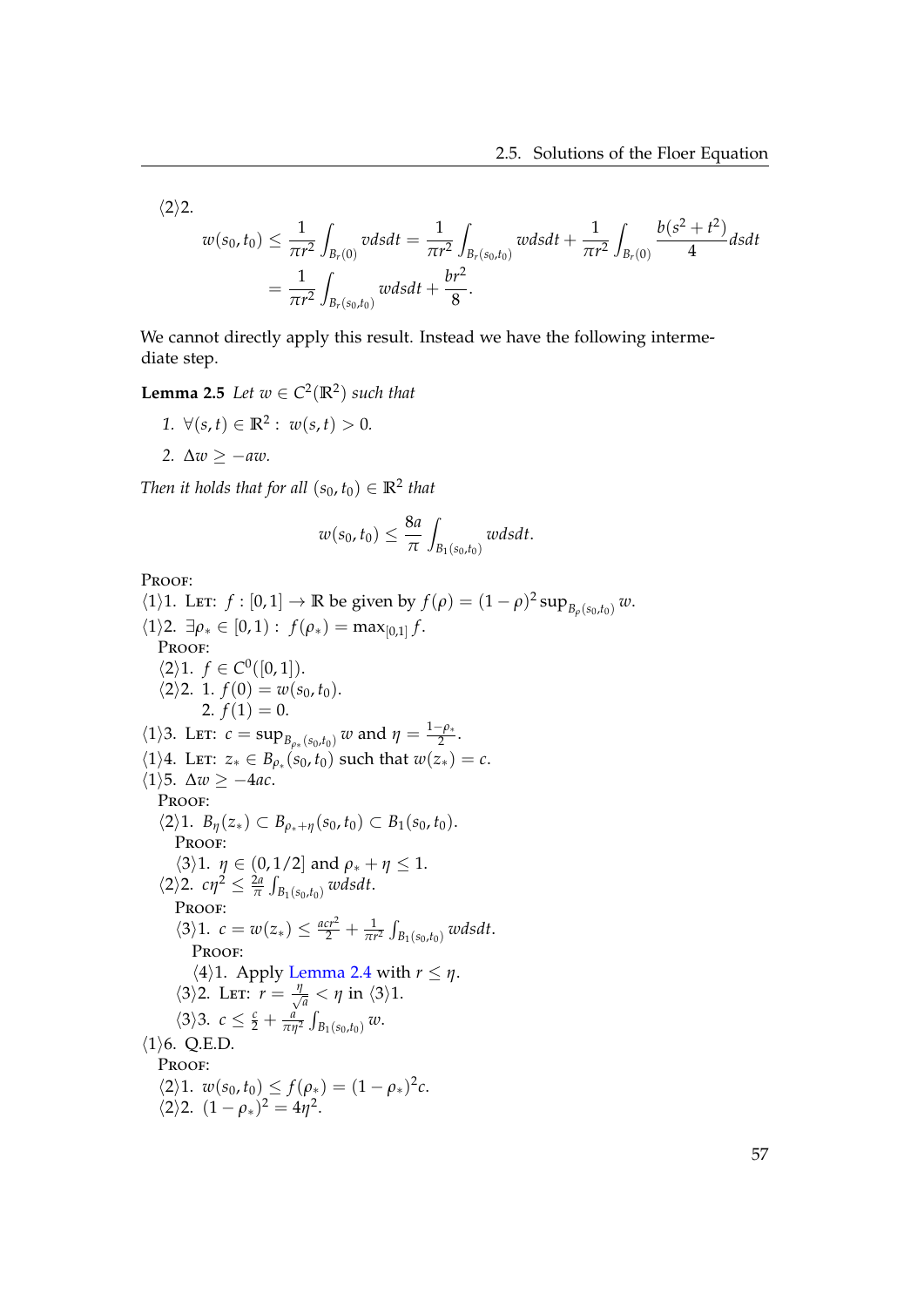$\langle 2 \rangle$ 3. Now use the inequality for *cη*<sup>2</sup> above..

We now verify the assumption of the previous lemma in the case of the squared norm of *ξ*.

**Lemma 2.6** *There exists a number a* > 1 *such that*

$$
\Delta \|\xi\|^2 \ge -a \|\xi\|^2.
$$

PROOF:

FROOF.  
\n
$$
\langle 1 \rangle 1. \Delta \langle \xi, \xi \rangle = \partial_t^2 \langle \xi, \xi \rangle + \partial_s^2 \langle \xi, \xi \rangle = 2 \left( \|\partial_s \xi\|^2 + \|\partial_t \xi\|^2 + \langle \Delta \xi, \xi \rangle \right).
$$
\n
$$
\langle 1 \rangle 2. \langle \Delta \xi, \xi \rangle = \langle -\partial_s S \xi, \xi \rangle - \langle S \partial_s \xi, \xi \rangle + \langle J_0 \partial_t S, \xi \rangle + \langle J_0 S \partial_t \xi, \xi \rangle.
$$
\nPROOF:  
\n
$$
\langle 2 \rangle 1. \Delta = (\partial_s - J_0 \partial_t)(\partial_s + J_0 \partial_t).
$$
\n
$$
\langle 2 \rangle 2. \Delta \xi = -(\partial_s - J_0 \partial_t)(S \xi).
$$
\n
$$
\langle 1 \rangle 3. \Delta \langle \xi, \xi \rangle = 2 \left( \|\partial_s \xi\|^2 - \langle S \partial_s \xi, \xi \rangle \right) + 2 \left( \|\partial_t \xi\|^2 + \langle J_0 S \partial_t \xi, \xi \rangle \right) - 2 \langle \partial_s S \xi, \xi \rangle + 2 \langle J_0 \partial_t S \xi, \xi \rangle.
$$
\n
$$
\langle 1 \rangle 4. \|\partial_s \xi\|^2 - \langle S \partial_s \xi, \xi \rangle = \|\partial_s \xi - \frac{1}{2} S^T \xi\|^2 - \frac{1}{4} \|S^T \xi\|^2 \ge -\frac{1}{4} \|S^T \xi\|^2 \ge -c_1 \|\xi\|^2.
$$
\n
$$
\langle 1 \rangle 5. \|\partial_t \xi\|^2 + \langle J_0 S \partial_t \xi, \xi \rangle = \|\partial_t \xi + \frac{1}{2} S^T J_0^T \xi\|^2 - \frac{1}{4} \|S^T J_0^T \xi\|^2 \ge -\frac{1}{4} \|S^T J_0^T \xi\|^2 \ge -c_2 \|\xi\|^2.
$$
\n
$$
\langle 1 \rangle 6. \langle \partial_s S \xi, \xi \rangle \le c_3 \|\xi\|^2.
$$
\n
$$
\langle 1 \rangle 7. \langle J_0 \partial_t S \xi, \xi \rangle \ge -c_4 \|\xi\|^2.
$$
\n
$$
\langle 1 \rangle 8. \text{DEFINE: } a
$$

Finally we can put everything together to obtain the desired pointwise exponential decay property of solutions to the linearised Floer equation.

**Theorem 2.11** Let  $\xi \in C^2(\mathbb{R} \times S^1, \mathbb{R}^{2n})$  such that  $D\overline{\partial}_{H,J}(u)(\xi) = 0$ . Then if  $E(u) < \infty$  *there exist constants*  $\delta > 0$  *and*  $C > 0$  *such that* 

 $\|\xi(s,t)\| < Ce^{-\delta|s|}$ 

*for every*  $(s,t)\in \mathbb{R}\times S^1$ . Proof:  $\langle 1 \rangle 1$ .  $\int_0^1 ||\xi(s,t)||^2 dt \leq Ce^{-\delta|s|}$ .  $\langle 1 \rangle 2$ .  $\exists a > 1$  :  $\Delta ||\xi||^2 \ge -a||\xi||^2$ .  $\left|\frac{\zeta(s,t)}{s}\right|^2 \le C \int_{B_1(s_0,t_0)} \|\xi\|^2 dt ds \le Ce^{-\delta|s|}.$  $\langle 1 \rangle 4$ . Q.E.D.

# 2.6 Differential of the Floer Operator

For the study of the Floer equation we need to investigate its linearisation in the neighbourhood of a solution. Thus we begin by computing the differ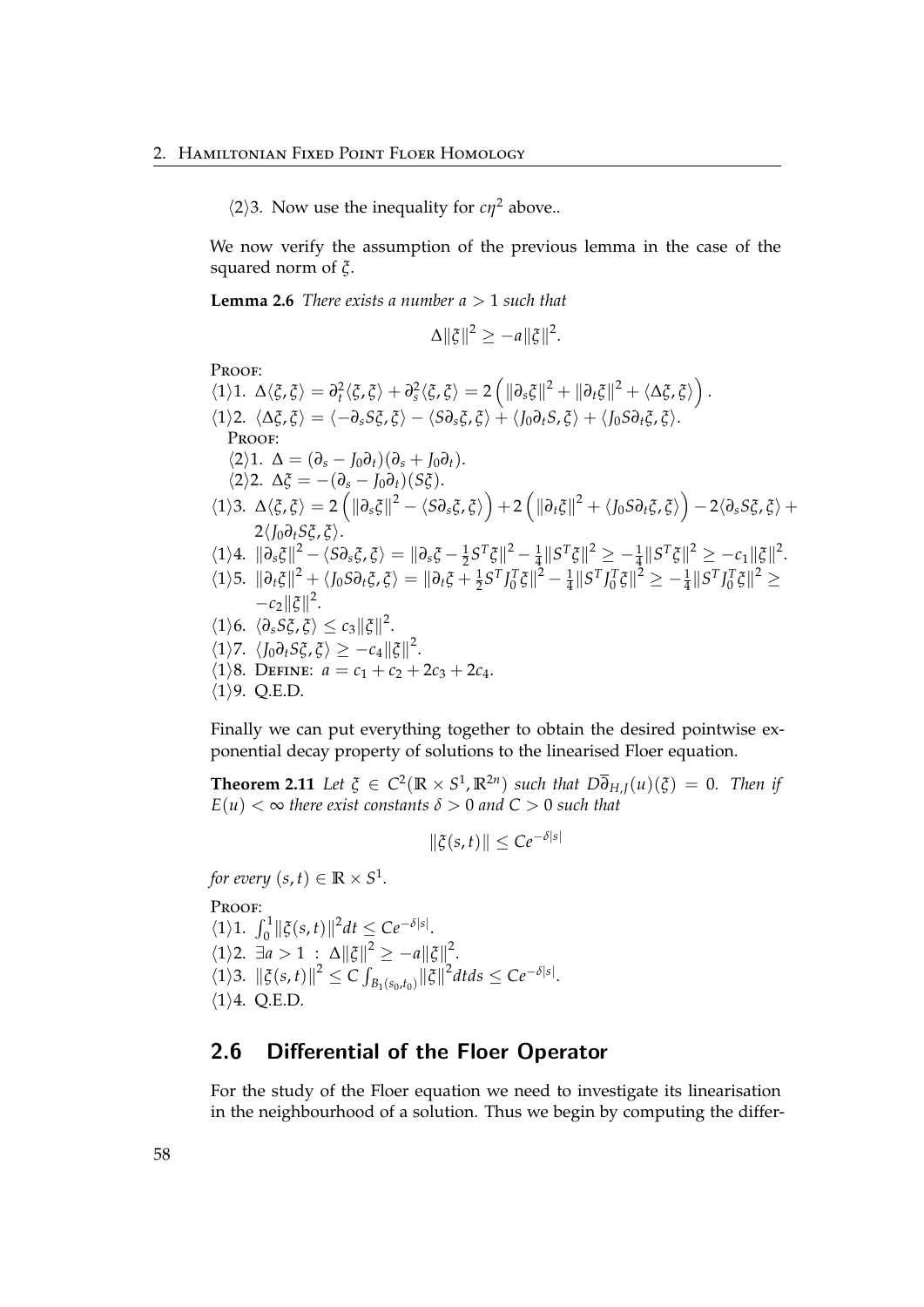ential of *∂H*,*<sup>J</sup>* . Then we want to show that it is a Fredholm map if all critical points of  $A_H$  non-degenerate and compute its index.

**Proposition 2.17** *The differential of the map ∂H*,*<sup>J</sup> defined in [Equation 2.14](#page-27-0) at u is given by the map*

$$
D\overline{\partial}_{H,J}(u):W^{1,p}(\mathbb{R}\times S^1,u^*TM)\to L^p(\mathbb{R}\times S^1,u^*TM) \tag{2.39}
$$

<span id="page-64-0"></span>
$$
D\overline{\partial}_{H,J}(u)(\xi) = \nabla_s \xi + J(u)\nabla_t \xi + \nabla_{\xi}J(u)\partial_t u + \nabla_{\xi} \operatorname{grad} H_t(u) \tag{2.40}
$$

PROOF:

 $\langle 1 \rangle$ 1. Let:  $\xi \in W^{1,p}(\mathbb{R} \times S^1, \mu^* TM)$  and  $u_\tau = \exp_{\mu}(\tau \xi)$  for  $\tau \in (-\varepsilon, \varepsilon)$ .  $\langle 1 \rangle$ 2.  $D\overline{\partial}_{H,J}(u)(\xi) = \nabla_{\tau}|_{\tau=0}\overline{\partial}_{H,J}(u_{\tau}).$  $\langle 1 \rangle$ 3.  $\nabla_{\tau} \vert_{\tau=0} \overline{\partial}_{H,J}(\overline{u}_{\tau}) = \nabla_{\tau} \vert_{\tau=0} (\partial_s u_{\tau}) + \nabla_{\tau} \vert_{\tau=0} (J(u_{\tau}) \partial_t u_{\tau}) + \nabla_{\tau} \vert_{\tau=0} (\text{grad } H_t(u_{\tau})).$  $\langle 1 \rangle 4$ .  $\nabla_{\tau}|_{\tau=0}(\partial_s u_{\tau}) = \nabla_s \xi$ .  $\langle 1 \rangle$ 5.  $\nabla_{\tau}|_{\tau=0} (J(u_{\tau}) \partial_t u_{\tau}) = \nabla_{\tau}|_{\tau=0} (J(u_{\tau})) \partial_t u + J(u) \nabla_{\tau}|_{\tau=0} (\partial_t u_{\tau}).$  $\langle 1 \rangle$ 6.  $\nabla_{\tau}|_{\tau=0}(\text{grad } H_t(u_{\tau})) = \nabla_{\xi} \text{grad } H_t(u).$  $\langle 1 \rangle$ 7. Q.E.D.

Our first goal is to show that this map is a Fredholm operator. For this we simplify the problem by working in suitable coordinates. Choose a symplectic trivialisation of *u* <sup>∗</sup>*TM*. This is given by a smooth family of isomorphisms  $\Phi_{s,t}:\mathbb{R}^{2n}\to T_{u(s,t)}TM$  such that  $J\circ \Phi=\Phi\circ J_0$  where  $(s,t)\in \mathbb{R}\times S^1.$  Let *ξ* ∈ *W*1,*<sup>p</sup>* (**R** × *S* 1 , **R**2*<sup>n</sup>* ). Then in these coordinates the operator *D∂H*,*<sup>J</sup>* is given  $\overline{b}$ **y**  $D_S(\xi) = \Phi^{-1} \circ D\overline{\partial}_{H,J} \circ \Phi(\xi)$ .

**Proposition 2.18** *With respect to the trivialisation above the operator D∂H*,*<sup>J</sup> from [Equation 2.40](#page-64-0) has the form*

<span id="page-64-2"></span>
$$
D_S: W^{1,p}(\mathbb{R} \times S^1, \mathbb{R}^{2n}) \to L^p(\mathbb{R} \times S^1, \mathbb{R}^{2n})
$$
\n(2.41)

$$
D_S \xi = \partial_s \xi + J_0 \partial_t \xi + S \xi. \tag{2.42}
$$

 $\mathcal{C}^\infty(\mathbb{R}\times S^1,\mathsf{End}(\mathbb{R}^{2n}))$  *is given by* 

$$
S(s,t) = \Phi_{s,t}^{-1} \circ (\nabla_s \Phi + J(u)(\nabla_t \Phi) + \nabla_{\Phi} J(u)\partial_t u + \nabla_{\Phi} \text{. grad } H_t(u)))
$$
\n(2.43)

Proof:

 $\langle 1 \rangle 1.$   $D\overline{\partial}_{H,J}(u)(\Phi \xi) = \nabla_s(\Phi \xi) + J(u)\nabla_t(\Phi \xi) + \nabla_{\Phi \xi}J(u)\partial_t u + \nabla_{\Phi \xi}$  grad  $H_t(u)$ .  $\langle 1 \rangle$ 2.  $\nabla_s(\Phi \xi) = \Phi(\partial_s \xi) + (\nabla_s \Phi) \xi$ .  $\langle 1 \rangle$ 3.  $J(u)\nabla_t(\Phi \xi) = \Phi J_0 \partial_t \xi + J(u)(\nabla_t \Phi)\xi.$  $\langle 1 \rangle 4$ .  $\Phi^{-1} \circ D\overline{\partial}_{H,J} \circ \Phi(u) = \partial_s + J_0 \partial_t + S$ .  $\langle 1 \rangle$ 5. Q.E.D.

**Proposition 2.19** *The matrix-valued function defined in [Equation 2.43](#page-64-1) has the property that there exist*  $S^{\pm}(t) \in C^{\infty}(S^1, \text{Sym}(\mathbb{R}^{2n}))$  *such that* 

<span id="page-64-1"></span>
$$
\lim_{s \to \pm \infty} S(s, t) = S^{\pm}(t)
$$

*uniformly in t.*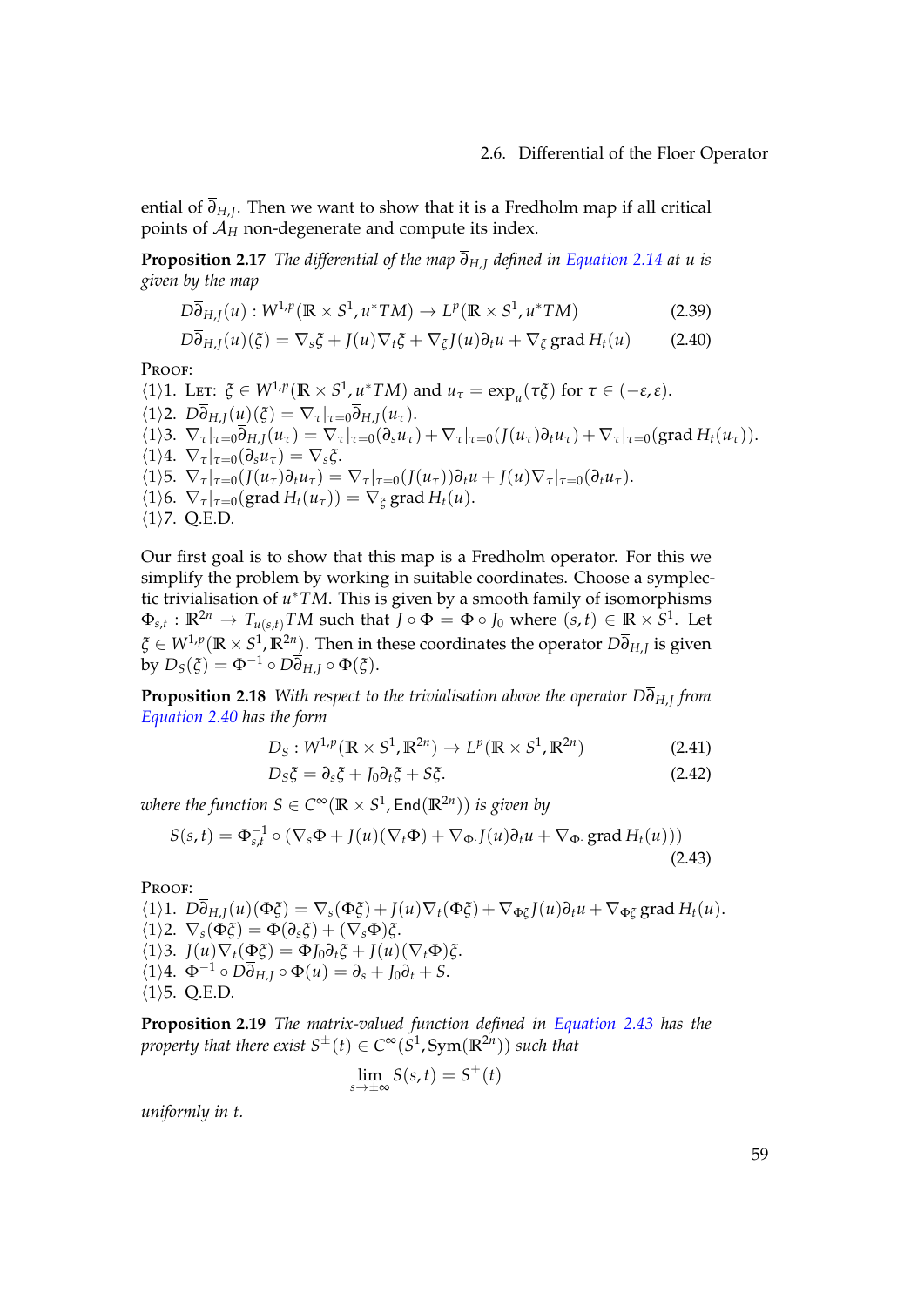$$
\langle 1 \rangle 1. \lim_{s \to \pm \infty} S(s, t) = \Phi_{s, t}^{-1} \circ (J(u)(\nabla_t \Phi_{s, t}) + \nabla_{\Phi} \text{. grad } H_t(u)).
$$
  

$$
\langle 1 \rangle 2. Q.E.D.
$$

## 2.6.1 Fredholm Property

For the proof that the operator  $D<sub>S</sub>$  is Fredholm we consider more generally operators of the form in [Equation 2.42](#page-64-2) where *S* is any function  $S \in C^\infty(\mathbb{R} \times \mathbb{R})$  $S^1$ , Sym $(\mathbb{R}^{2n})$  such that the limit matrix functions

$$
S^{\pm}(t) = \lim_{s \to \pm \infty} S(s, t)
$$
 (2.44)

exist, are symmetric and the convergence is uniform in *t*. Then we can consider the ordinary differential equation

$$
(R^{\pm})'(t) = J_0 S^{\pm}(t) R^{\pm}(t)
$$
  

$$
R^{\pm}(0) = \mathrm{Id}_{\mathbb{R}^{2n}}
$$

whose solution we know to be a path of symplectic matrices. We introduce the following notion.

**Definition 2.17** *The function*  $S \in C^{\infty}(\mathbb{R} \times S^1)$ , End $(\mathbb{R}^{2n})$  *is called* non-degenerate *if the solutions R* $^{\pm}$  *to the above ODE have the property that*  $\det(R^{\pm}(1)-\mathrm{Id}_{\mathbb{R}^{2n\times2n}})\neq0$ 0*.*

The first step is to show that  $D<sub>S</sub>$  is in fact an isomorphism if *S* does not depend on *s*. This is proved in two stages. First we take  $p = 2$ .

**Proposition 2.20** *Assume p* = 2*. Furthermore, let*  $S \in C^{\infty}(\mathbb{R} \times S^1, Sym(\mathbb{R}^{2n}))$ *be non-degenerate and independent of s. Then D<sup>S</sup> is bijective.*

### PROOF:

 $\langle 1 \rangle$ 1. LET:  $A = J_0 \partial_t + S : W^{1,2}(S^1, \mathbb{R}^{2n}) \to L^2(S^1, \mathbb{R}^{2n})$ 

 $\langle 1 \rangle$ 2. *A* is invertible.

PROOF:

 $\langle 2 \rangle$ 1. Suffices: Solve the equation  $\eta' = J_0 S \eta - J_0 \zeta$  for a given  $\zeta \in L^2(S^1, \mathbb{R}^{2n})$ .

- $\langle 2 \rangle$ 2. If  $\zeta = 0$  the equation has the solution given by  $\eta(t) = R(t)\eta_0$ .
- $\langle 2 \rangle$ 3. Assume:  $\zeta \neq 0$  and  $\eta(t) = R(t)\eta_0(t)$  for a suitable  $\eta_0 \in W^{1,2}(S^1,\mathbb{R}^{2n})$ .
- $\langle 2 \rangle 4$ . *η*<sup>0</sup> must satisfy  $\eta'_{0}(t) = -R^{-1}(t)J_{0}\zeta(t)$ .
- $\langle 2 \rangle$ 5.  $\eta(t) = R(t) \left( \eta_0(0) \int_0^t R^{-1}(s) J_0 \zeta(s) ds \right).$
- $\langle 2 \rangle 6$ .  $\eta \in W^{1,2}(S^1,\mathbb{R}^{2n})$ PROOF:

 $\langle 3 \rangle$ 1. *η*(0) = *η*(1) because Id<sub>R</sub><sub>2*n*</sub> – *R*(1) is invertible.

 $\langle 1 \rangle$ 3. The equation  $\partial_s \eta = -A\eta(s) + \zeta(s)$  has a solution for a given  $\zeta \in$  $L^2(S^1, \mathbb{R}^{2n}).$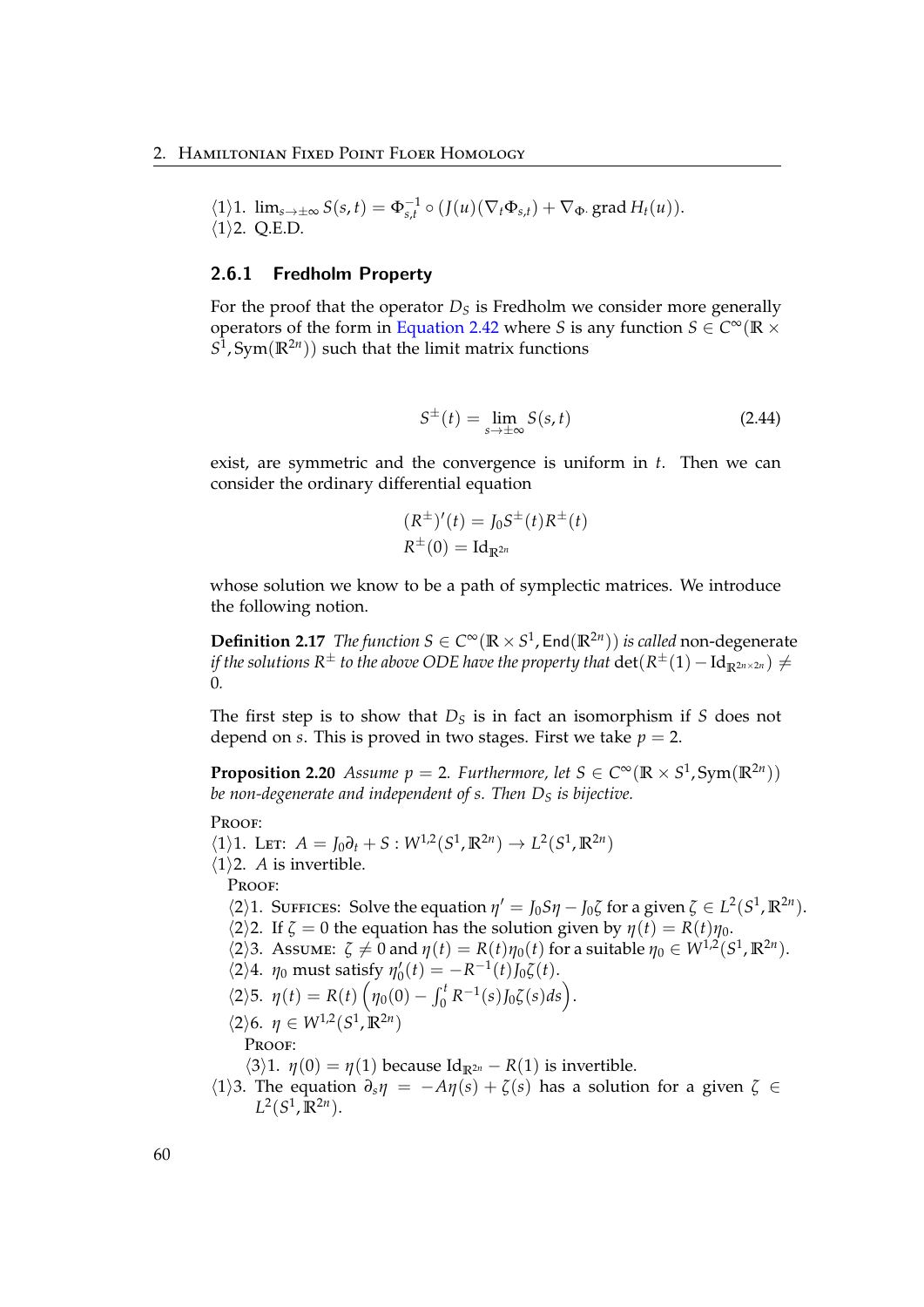Proof:

 $\langle 2 \rangle$ 1. Solve the homogeneous equation

$$
\partial_s \eta = -A\eta
$$

$$
\eta(0)=\eta_0.
$$

- $\langle 2 \rangle$ 2. The operator  $A: W^{1,2}(S^1, \mathbb{R}^{2n}) \to L^2(S^1, \mathbb{R}^{2n})$  is closed.
- $\langle 2 \rangle$ 3. *A* is self-adjoint:  $\forall \xi, \eta \in W^{1,2}(S^1, \mathbb{R}^{2n}) : \langle A\xi, \eta \rangle = \langle \xi, A\eta \rangle.$
- $\langle 2 \rangle 4$ . LET:  $T = i \circ A^{-1} : L^2(S^1, \mathbb{R}^{2n}) \to L^2(S^1, \mathbb{R}^{2n})$

where 
$$
i: W^{1,2}(S^1, \mathbb{R}^{2n}) \to L^2(S^1, \mathbb{R}^{2n})
$$
 is the inclusion.

- $\langle 2 \rangle$ 5. *T* is continuous and compact.
- $\langle 2 \rangle$ 6. *L*<sup>2</sup>(*S*<sup>1</sup>, **R**<sup>2*n*</sup>) admits an orthonormal basis consisting of eigenvectors of *T*.
- $\langle 2 \rangle$ 7. LET:  $L^2(S^1, \mathbb{R}^{2n}) = L^2_+(S^1, \mathbb{R}^{2n}) \oplus L^2_-(S^1, \mathbb{R}^{2n})$  be the decomposition with respect to the positive and negative eigenvalues, respectively. The corresponding projections are denoted by *p* ±.
- $\langle 2 \rangle 8$ . LET:  $A^{\pm} = A|_{L^2_{\pm}(S^1,\mathbb{R}^{2n})}$ .
- $\langle 2 \rangle$ 9. *A*<sup>±</sup> are monotone:  $\forall \xi \in L^2(S^1, \mathbb{R}^{2n}) : \langle A\xi, \xi \rangle \ge 0$ .
- $\langle 2 \rangle$ 10. The two differential equations

$$
\eta' = -A^+ \eta
$$
 and  $\eta' = A^- \eta$ 

have solution for  $s \geq 0$  which are defined by the two semi-groups of operators denoted by

$$
\exp(-A^+s)
$$
 and  $-\exp(A^-(-s))$ 

respectively.

$$
\langle 2 \rangle 11. \text{ Let: } K: \mathbb{R} \to \text{End}(L^2(S^1, \mathbb{R}^{2n})) \text{ be given by}
$$
\n
$$
K(s) = \begin{cases} \exp(-A^+s) \circ p^+ & s \ge 0\\ -\exp(A^-(-s)) \circ p^- & s < 0 \end{cases}
$$

- $\langle 2 \rangle$ 12. *K* is continuous for  $s \neq 0$ .
- $\langle 2 \rangle$ 13. Let: *λ* be the largest positive eigenvalue of *T* and  $\mu = \lambda^{-1}$ .  $\langle 2\rangle 14. \ \|K(s)\eta\|_{L^2(S^1,\mathbb{R}^{2n})} = \|\exp(-A^+s)\circ p^+\eta\|_{L^2(S^1,\mathbb{R}^{2n})} \leq e^{-\mu s}\|\eta\|_{L^2(S^1,\mathbb{R}^{2n})}$  $\langle 2 \rangle 15. \exists \delta > 0 : \| K(s) \|_{\text{End}(L^2(S^2, \mathbb{R}^{2n}))} \leq e^{-\delta |s|}$  $\langle 2 \rangle 16$ . Let:  $Q: L^2(\mathbb{R}, L^2(S^1, \mathbb{R}^{2n})) \to W^{1,2}(\mathbb{R} \times S^1, \mathbb{R}^{2n})$  be given by  $(Q\zeta)(s,t) = \int_{-\infty}^{\infty} K(-\sigma)\zeta(s+\sigma,t)d\sigma$  $\langle 2 \rangle$ 17.  $\forall \zeta \in L^2(\mathbb{R}, L^2(S^1, \mathbb{R}^{2n})) : Q\zeta \in L^2(\mathbb{R} \times S^1, \mathbb{R}^{2n})$ Proof:  $\langle 3 \rangle 1$ . Z  $\int_{\mathbb{R}} \| K(-\sigma) \zeta(s+\sigma) \|_{L^2} d\sigma = \int$ **R**  $\sqrt{2}$  $\int_{\mathbb{R}}$   $\|K(-\sigma)\zeta(s+\sigma)\|_{L}^{2}$ <sup>2</sup><sub>*L*<sup>2</sup>(*S*<sup>1</sup>)</sub>*ds*  $\bigg)^{1/2}$ *dσ*  $\leq$ **R**  $\sqrt{2}$  $\int_{\mathbb{R}} e^{-2\delta|\sigma|} \|\zeta(s+\sigma)\|_{L}^2$  $\int_{L^2(S^1)}^2 ds$ <sup>1/2</sup> dσ  $\leq$  $\int_{\mathbb{R}} e^{-\delta|\sigma|} \|\zeta\|_{L^2} d\sigma < \infty.$  $\langle 2 \rangle$ 18. If  $\eta = Q\zeta$  then  $\zeta = \partial_s \eta + A\eta$ .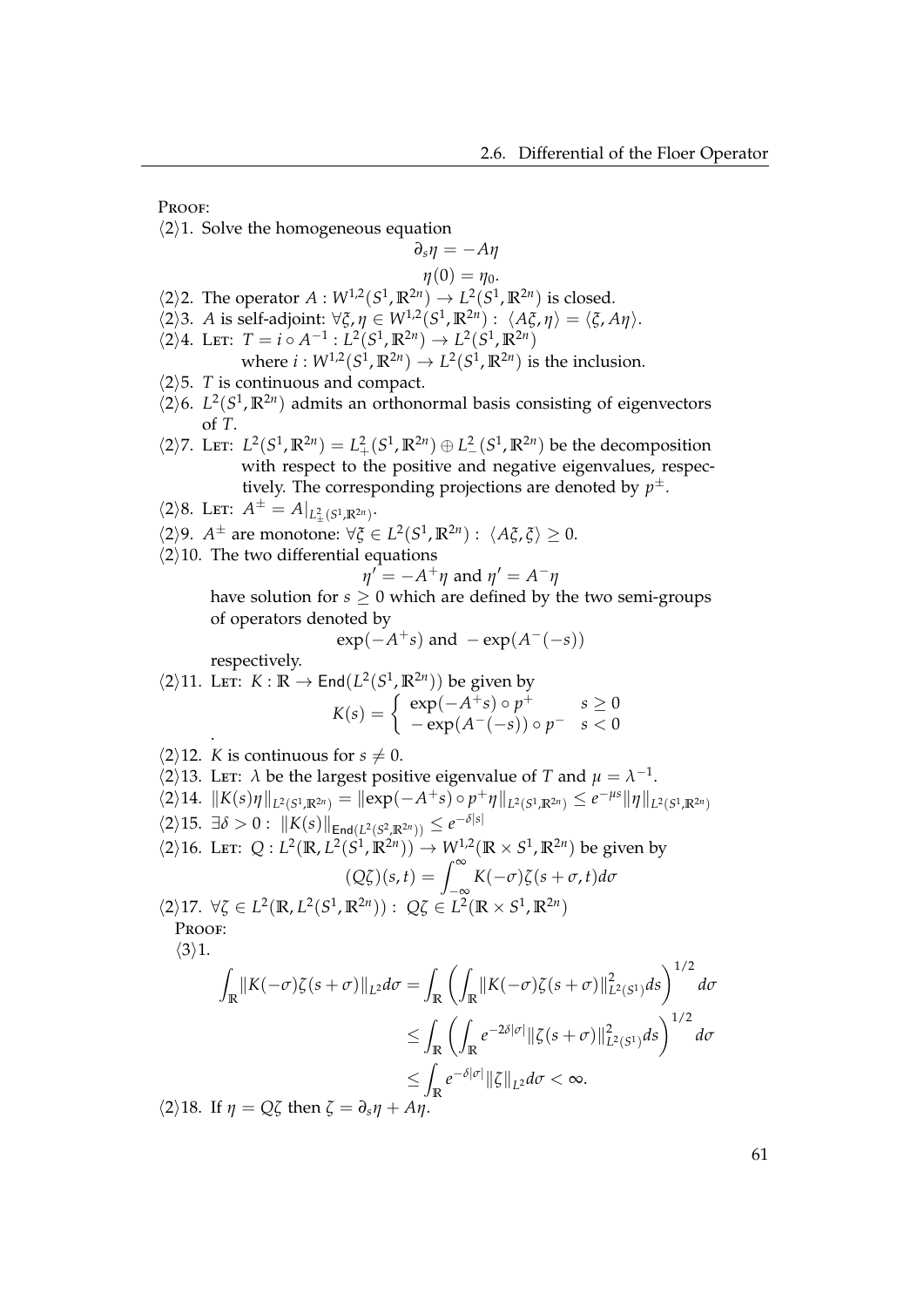Proof:  
\n(3)1. Let: 
$$
\xi^{\pm} = p^{\pm}(\xi)
$$
.  
\n(3)2.  
\n(0\xi)(s,t) =  $\int_{-\infty}^{s} \exp(-A^{+}(s-\sigma))\xi^{+}(\sigma,t)d\sigma - \int_{s}^{\infty} \exp(A^{-}(\sigma-s))\xi^{-}(\sigma,t)d\sigma$ .  
\n(3)3. Let:  $\eta^{+} = \int_{-\infty}^{s} \exp(-A^{+}(s-\sigma))\xi^{+}(\sigma,t)d\sigma$  and  
\n(3)4.  $\partial_{s}\eta^{+} + A^{+}\eta^{+} = \xi^{\pm}$ .  
\n(3)5.  $\xi = \partial_{s}\eta + A\eta$ .  
\n(2)19. Do Q = Id<sub>2</sub>(R<sub>W2</sub>(R<sub>W3</sub>);R<sup>2n</sup>).  
\nPROOF:  
\n(3)1.  $D(Q\xi) = \xi$  by (2)18.  
\n(2)20. Q<sub>0</sub>  $D = \text{Id}_{W^{12}(R\times S^{1},R^{2n})}$ .  
\nPROOF:  
\n(3)1. Let:  $\eta^{\pm} = p^{\pm}(\eta)$ .  
\n(3)2.  
\nQ( $A\eta$ ) =  $\int_{-\infty}^{s} \exp(-A^{+}(s-\sigma))A^{+}\eta^{+}(\sigma)d\sigma - \int_{s}^{\infty} \exp(A^{-}(\sigma-s))A^{-}\eta^{-}(\sigma)d\sigma$   
\n=  $\int_{-\infty}^{s} A^{+} \exp(-A^{+}(s-\sigma))\eta^{+}(\sigma)d\sigma$   
\n=  $\int_{-\infty}^{s} A^{+} \exp(-A^{+}(s-\sigma))\eta^{+}(\sigma)d\sigma$   
\n=  $-\partial_{s}\int_{-\infty}^{0} \exp(-A^{+}(-\sigma)\eta^{+}(s+\sigma))d\sigma + \eta^{+}(s)$   
\n=  $-\int_{-\infty}^{0} \exp(-A^{+}(-\sigma))\partial_{s}\eta^{+}(s+\sigma)d\sigma + \eta^{+}(s)$   
\n(3)4.  
\n $-\int_{s}^{\infty} A^{-} \exp(A^{-}(\sigma-s))\eta^{-}(\sigma)d\sigma$   
\n=  $-\int_{s}^{\infty} \partial_{s} (\exp(A^{-}$ 

 $\langle 1 \rangle 4. Q.E.D.$ 

Next we prove the general case. This is split into the two cases  $p > 2$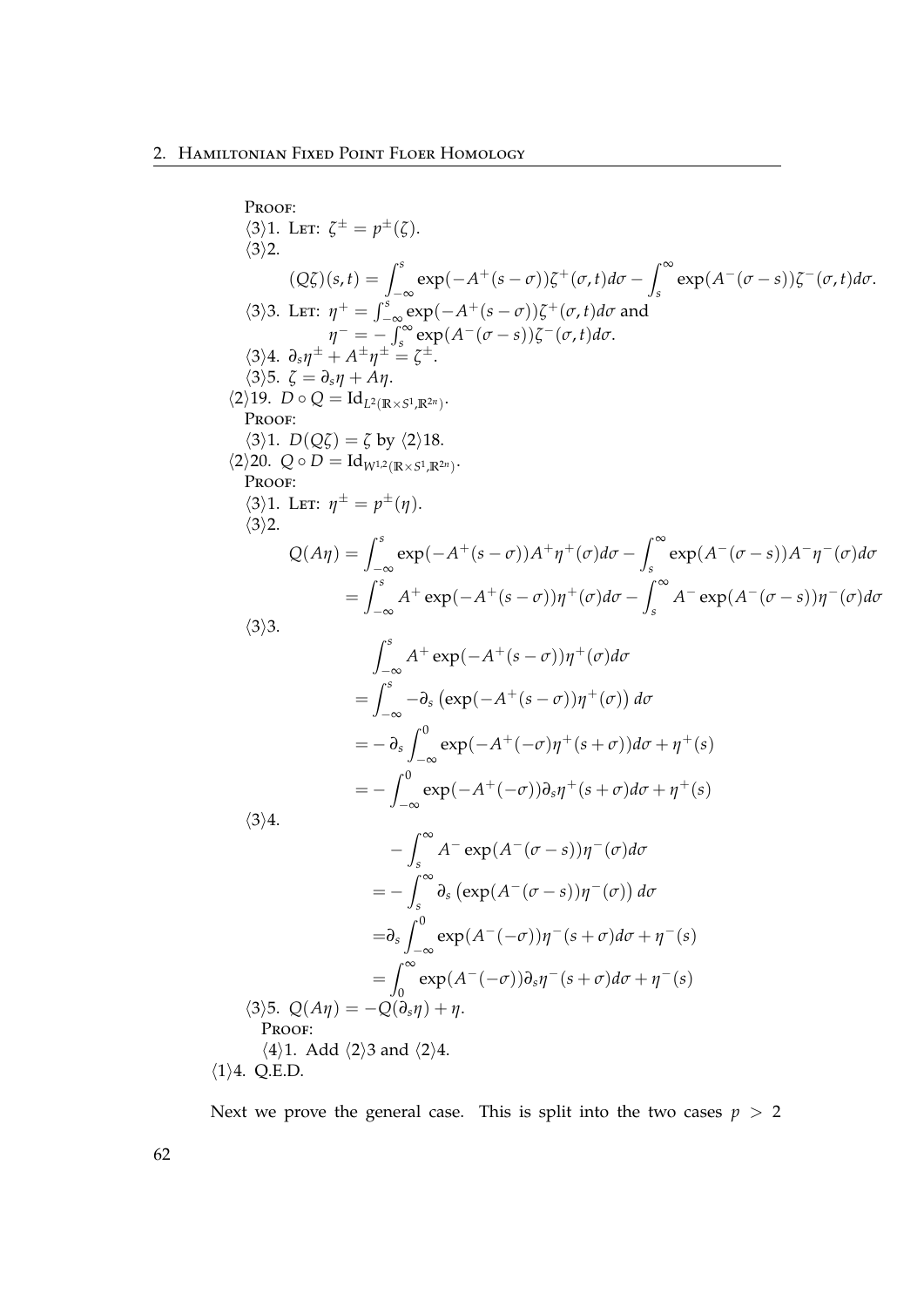and  $1 \leq p \leq 2$ . The first case follows by combining the usual Sobolev embeddings with the elliptic regularity results for operators of the type *DS*. For the second case a typical duality argument is used where one considers the adjoint operator  $D^*_S$  where results from the first case apply since  $D^*_S$  is of the same form as *DS*.

<span id="page-68-0"></span>**Proposition 2.21** Let  $p > 1$ . Furthermore, let  $S \in C^{\infty}(\mathbb{R} \times S^1, Sym(\mathbb{R}^{2n}))$  be *non-degenerate and independent of s. Then D<sup>S</sup> is bijective.*

# Proof:

 $\langle 1 \rangle$ 1.  $\exists C > 0$ :  $\forall k \in R, \forall \xi \in W^{1,p}(\mathbb{R} \times S^1, \mathbb{R}^{2n})$ :  $\|\xi\|_{W^{1,p}([k,k+1]\times S^1,\mathbb{R}^{2n})}\leq C\left(\|D_S\xi\|_{L^p([k-1/2,k+3/2]\times S^1,\mathbb{R}^{2n})}+\|\xi\|_{L^p([k-1/2,k+3/2]\times S^1,\mathbb{R}^{2n})}\right).$ PROOF:  $\langle 2 \rangle$ 1. Assume:  $k = 0$ .  $\langle 2 \rangle$ 2. In this case the result follows from the elliptic regularity results earlier.  $\langle 2 \rangle$ 3. Assume:  $k \neq 0$ .  $\langle 2 \rangle 4$ . Let:  $\zeta(s,t) = \zeta(s-k,t)$ .  $\langle 2 \rangle 5$ .  $D_S \zeta(s,t) = (D_S \zeta)(s-k,t)$ .  $\langle 2 \rangle$ 6. Apply the case  $k = 0$  to  $\zeta$ .  $\langle 1 \rangle$ 2. Assume: *p* > 2.  $\langle 1 \rangle$ 3.  $\exists C_1 > 0 : \forall k \in \mathbb{R}, \forall \xi \in W^{1,p}(\mathbb{R} \times S^1, \mathbb{R}^{2n})$ :  $\|\xi\|_{W^{1,p}([k,k+1]\times S^1)} \leq C \left( \|D_S \xi\|_{L^p([k-1,k+2]\times S^1,\mathbb{R}^{2n})} + \|\xi\|_{L^2([k-1,k+2]\times S^1,\mathbb{R}^{2n})} \right).$ PROOF:  $\langle 2 \rangle$ 1. Suffices Assume:  $k = 0$ . Proof:  $\langle 3 \rangle$ 1. *D*<sub>S</sub> is invariant under translation in the *s*-direction.  $\langle 2 \rangle$ 2. The inclusion  $L^p([-1,2] \times S^1, \mathbb{R}^{2n}) \to L^2([-1,2] \times S^1, \mathbb{R}^{2n})$  is continuous.  $\langle 2 \rangle$ 3. The inclusion  $W^{1,p}([-1,2] \times S^1,\mathbb{R}^{2n}) \to W^{1,2}([-1,2] \times S^1,\mathbb{R}^{2n})$  is continuous.  $\langle 2 \rangle 4$ . The inclusion  $W^{1,p}([-1/2,3/2] \times S^1, \mathbb{R}^{2n}) \rightarrow W^{1,2}([-1/2,3/2] \times S^1, \mathbb{R}^{2n})$  $S^1$ ,  $\mathbb{R}^{2n}$ ) is continuous.  $\langle 2 \rangle$ 5. The inclusion  $W^{1,2}([-1/2, 3/2] \times S^1, \mathbb{R}^{2n}) \to L^p([-1/2, 3/] \times S^1, \mathbb{R}^{2n})$ is continuous.  $\langle 2 \rangle 6. \| \xi \|_{W^{1,p}([0,1])} \leq C \left( \|D_S \xi \|_{L^p([-1/2,3/2] \times S^1, \mathbb{R}^{2n})} + \| \xi \|_{L^p([-1/2,3/2] \times S^1, \mathbb{R}^{2n})} \right).$ PROOF:  $\langle 3 \rangle$ 1. By  $\langle 1 \rangle$ 1.  $\langle 2 \rangle$ 7.  $\|\xi\|_{L^p([-1/2,3/2])} \leq C' \left( \|D_S \xi\|_{L^2([-1,2])} + \|\xi\|_{L^2([-1,2])} \right).$ Proof:  $\langle 3 \rangle$ 1. By  $\langle 1 \rangle$ 1 and  $\langle 2 \rangle$ 5.  $\langle 2 \rangle 8. \Vert D_S \xi \Vert_{L^p([-1/2,3/2] \times S^1, \mathbb{R}^{2n})} + \Vert D_S \xi \Vert_{L^2([-1,2])} \leq C'' \Vert D_S \xi \Vert_{L^p([-1,2] \times S^1, \mathbb{R}^{2n})}.$  $\langle 2 \rangle$ 9. Q.E.D.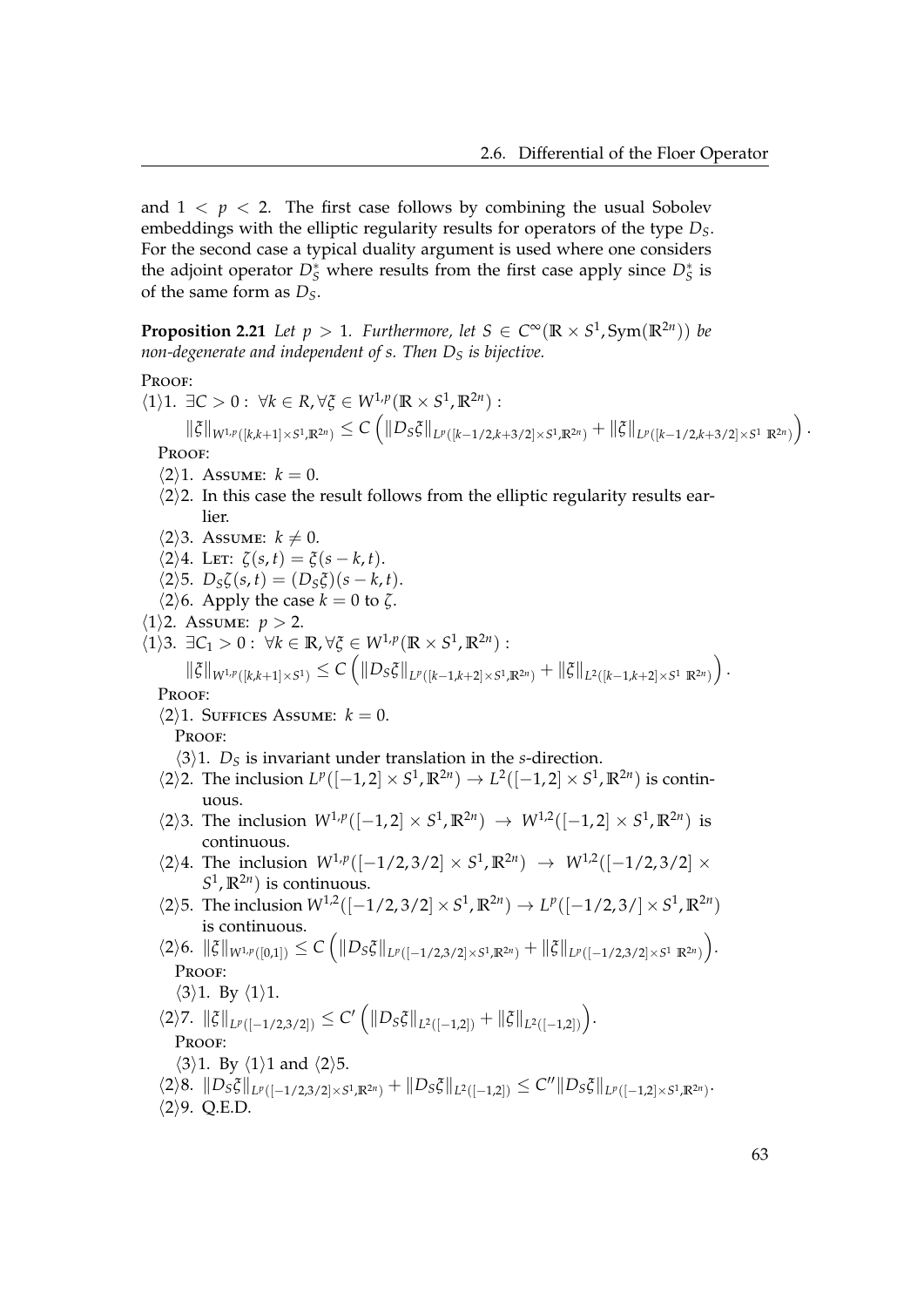$\langle 1 \rangle 4$ .  $\exists C > 0$ :  $\zeta \in W^{1,2}(\mathbb{R} \times S^1, \mathbb{R}^{2n})$ ,  $D_S \zeta \in L^p(\mathbb{R} \times S^1, \mathbb{R}^{2n})$  $\implies \xi \in W^{1,p}(\mathbb{R} \times S^1, \mathbb{R}^{2n})$  and  $\|\xi\| \leq C \|D_S\xi\|.$ Proof:  $\langle 2 \rangle$ 1.  $\forall$  compact  $K \subset \mathbb{R} \times S^1$ :  $\xi \in W^{1,p}(K,\mathbb{R}^{2n})$ . PROOF:  $\langle 3 \rangle 1$ .  $\|\xi\|_{V}^{p}$  $\frac{p}{W^{1,p}([k,k+1])} \leq 2^p C_1 \left( \left\| D_S \xi \right\|_L^p \right)$  $P_{L^p([k-1,k+2])}$  +  $\|\xi\|_{L}^p$  $\binom{p}{L^2([k-1,k+2])}$  $\langle 3 \rangle$ 2.  $\|\xi\|_{L}^{p}$  $\sum_{L^2([k,k+1])}^p \leq C_2 \left( \left\| D_S \xi \right\|_L^2 \right)$  $\int_{L^p([k-1,k+2])}^{2} + \int_{k+1}^{k+2} \lVert \xi(s,\cdot) \rVert_{L^p}^p$  $_{L^2}^p ds$  $\langle 3 \rangle$ 3.  $\|\xi\|_{V}^{p}$  $\frac{p}{W^{1,p}(\mathbb{R}\times S^1)}\leq C_3\left(\|D_S\tilde{\zeta}\|^p_L\right)$  $\int_{L^p(\mathbb{R}\times S^1)}^p + ||\xi||_L^p$  $L^p(\mathbb{R}\times S^1,\mathbb{R}^{2n})$  $\setminus$  $\langle 3 \rangle 4$ .  $\|\xi\|_{L^2(\mathbb{R}\times S^1,\mathbb{R}^{2n})} \leq C \|D_S\xi\|_{L^2(\mathbb{R}\times S^1,\mathbb{R}^{2n})}$ . PROOF:  $\langle 4 \rangle$ 1. Let:  $Q =$ .  $\langle 4 \rangle$ 2.  $\|\xi\|_{L^p(\mathbb{R}\times S^1,\mathbb{R}^{2n})} = \|QD_S\xi\|_{L^p(\mathbb{R}\times S^1,\mathbb{R}^{2n})}.$  $\langle 4 \rangle$ 3.  $||Q\zeta||_{L^p(\mathbb{R}\times S^1,\mathbb{R}^{2n})} \leq C||\zeta||_{L^p(\mathbb{R}\times S^1,\mathbb{R}^{2n})}$ .  $\langle 1 \rangle$ 5. *D<sub>S</sub>* is bijective for *p* > 2. PROOF:  $\langle 2 \rangle$ 1. *D<sub>S</sub>* is injective. PROOF:  $\langle 3 \rangle 1. \ \forall \xi \in W^{1,p}(\mathbb{R} \times S^1, \mathbb{R}^{2n}) : \| \xi \|_{W^{1,p}(\mathbb{R} \times S^1, \mathbb{R}^{2n})} \leq C \| D_S \xi \|_{L^p(\mathbb{R} \times S^1, \mathbb{R}^{2n})}.$  $\langle 2 \rangle$ 2. *D<sub>S</sub>* is surjective. Proof:  $\langle 3 \rangle$ 1. SUFFICES: Im  $(D<sub>S</sub>)$  is dense.  $\langle 3 \rangle$ 2. Let:  $\zeta \in L^p(\mathbb{R} \times S^1, \mathbb{R}^{2n}) \cap L^2(\mathbb{R} \times S^1, \mathbb{R}^{2n}).$  $\langle 3 \rangle$ 3.  $\exists \xi \in W^{1,2}(\mathbb{R} \times S^1, \mathbb{R}^{2n}) : D_S \xi = \zeta.$  $\langle 3 \rangle 4$ .  $\xi \in W^{1,p}(\mathbb{R} \times S^1)$ .  $\langle 1 \rangle$ 6. *D<sub>S</sub>* is bijective for  $1 < p < 2$ . Proof:  $\langle 2 \rangle 1$ .  $\exists C > 0$ :  $\|\xi\|_{W^{1,p}(\mathbb{R} \times S^1, \mathbb{R}^{2n})} \leq C \|D_S \xi\|_{L^p(\mathbb{R} \times S^1, \mathbb{R}^{2n})}$ . PROOF:  $\langle 3 \rangle$ 1. Let:  $q \in \mathbb{R}$  such that  $1/q + 1/p = 1$ .  $\langle 3 \rangle$ 2. Let:  $D^*_S : W^{1,q}(\mathbb{R} \times S^1, \mathbb{R}^{2n}) \to L^q(\mathbb{R} \times S^1, \mathbb{R}^{2n})$  be defined by  $D_S^* = -\partial_s + J_0\partial_t + S$ .  $\langle 3 \rangle$ 3.  $\forall \eta \in W^{1,q}(\mathbb{R} \times S^1, \mathbb{R}^{2n})$ ,  $\forall \xi \in C_0^{\infty}(\mathbb{R} \times S^1, \mathbb{R}^{2n})$ :  $\langle D^*_S \eta, \xi \rangle = \langle \eta, D_S \xi \rangle.$  $\langle 3 \rangle 4$ .  $D^*_S$  is bijective. PROOF:  $\langle 4 \rangle$ 1. By  $\langle 1 \rangle$ 5 since *q* > 2.  $\langle 3 \rangle$ 5.  $\|\xi\|_{L^p} \leq C \|D_S \xi\|_{L^p}$ . PROOF:  $\langle 4 \rangle$ 1.  $\|\xi\|_{L^p} = \sup_{\zeta \in L^q, \|\zeta\|_{L^q} = 1} |\langle \zeta, \eta \rangle|$ .  $\|A\|_{L^p} \leq \|D_S\xi\|_{L^p} \sup_{\eta \in W^{1,q}, \|D_S^*\eta\|_{L^q}} = \|\eta\|_{L^q}.$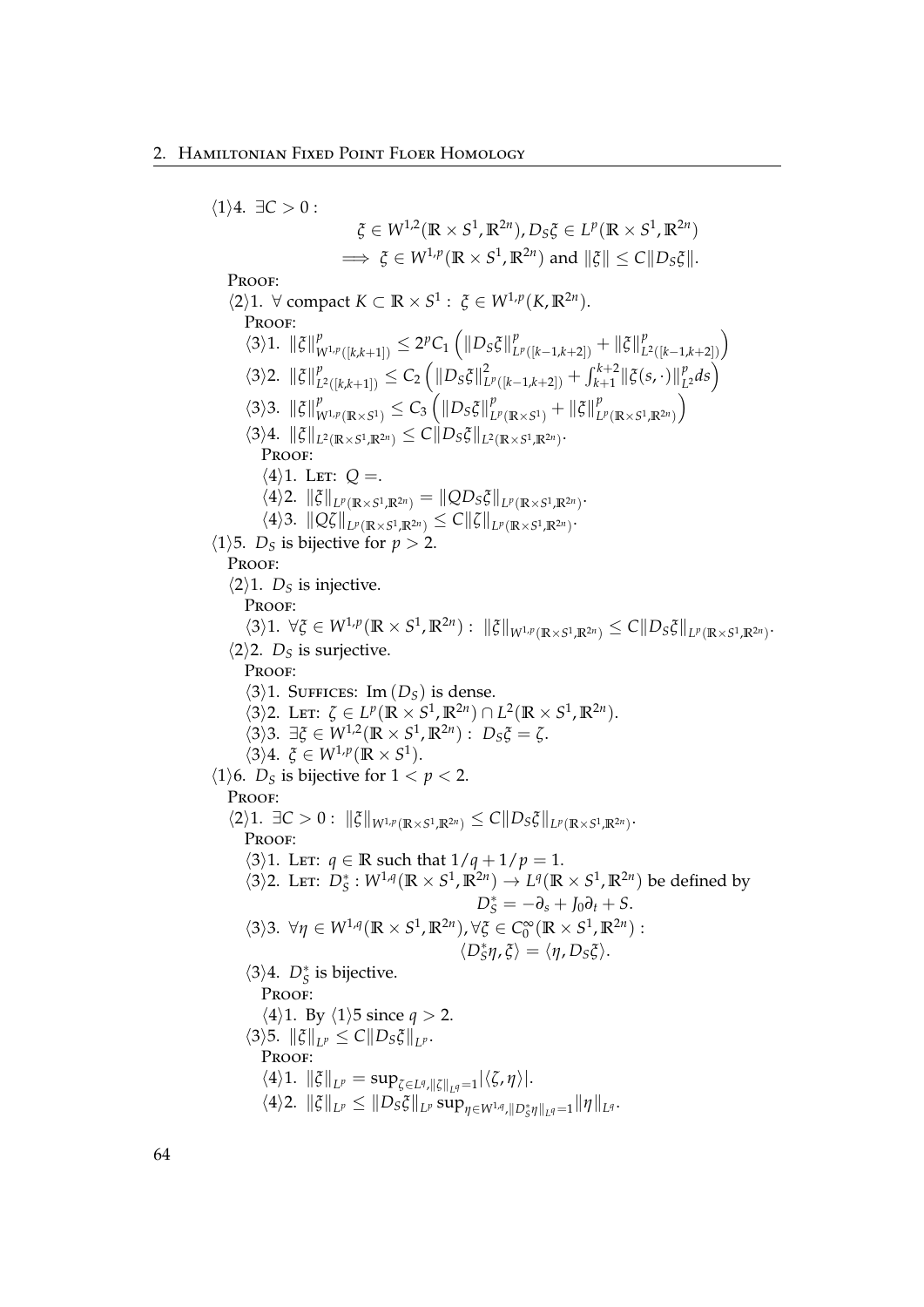PROOF:  $\langle 5 \rangle$ 1. By  $\langle 3 \rangle$ 4 for every  $\zeta \in L^q(\mathbb{R} \times S^1, \mathbb{R}^{2n})$  there exists a  $\eta \in$  $W^{1,q}(\mathbb{R} \times S^1, \mathbb{R}^{2n})$  such that  $D^*_S \eta = \zeta$ .  $\langle 5 \rangle$ 2. Now use  $\langle 3 \rangle$ 3.  $\langle 4 \rangle$ 3.  $\|\eta\|_{L^q} \leq C \|D_{S}^*\eta\|_{L^q}.$  $\langle 3 \rangle 6. \|\partial_s \xi\|_{L^p} \leq C \|D_S \xi\|_{L^p}.$ PROOF:  $\langle 4 \rangle 1. \|\partial_s \xi\|_{L^p} = \sup_{\zeta \in L^q, \|\zeta\|_{L^q} = 1} |\langle \zeta, \partial_s \xi \rangle| = \sup_{\eta \in W^{1,q}, \|D^*_S \eta\|_{L^q} = 1} |\langle D^*_S \eta, \partial_s \xi \rangle|.$  $\langle 4 \rangle$ 2.  $D^*_S \partial_s = \partial_s D^*_S$ .  $\langle 4 \rangle$ 3.  $|\langle \overline{D}_S^* \eta, \partial_s \xi \rangle| = |\langle \partial_s \eta, D_S \xi \rangle|$ .  $\langle 4 \rangle 4$ .  $\|\eta\|_{W^{1,q}} \leq C \|D_{S}^{*}\eta\|_{L^{q}}$ .  $\|\langle A\rangle 5. \|B_s \xi\|_{L^p} \leq \|D_s \xi\| \sup_{\eta \in W^{1,q}, \|D^*_s \eta\|_{L^q}} = 1} \|\partial_s \eta\| \leq C \|D_s \xi\|.$  $\langle 3 \rangle$ 7.  $\|\partial_t \xi\|_{L^p} \leq C \|D_S \xi\|_{L^p}$ . PROOF:  $\langle 4 \rangle 1. \|\partial_t \xi\|_{L^p} = \sup_{\zeta \in L^q, \|\zeta\|_{L^q} = 1} |\langle \zeta, \partial_t \xi \rangle| = \sup_{\eta \in W^{1,q}, \|D^*_S \eta\|_{L^q} = 1} |\langle D^*_S \eta, \partial_t \xi \rangle|.$  $\langle 4 \rangle$ 2.  $|\langle D^*_S \eta, \partial_t \xi \rangle| = |\langle \partial_t \eta, D_S \xi \rangle + \langle \partial_t S \eta, \xi \rangle|.$ PROOF:  $\langle 5 \rangle$ 1.  $\langle D^*_S \eta, \partial_t \xi \rangle = \langle \partial_t D^*_S \eta, \xi \rangle.$  $\langle 5 \rangle 2$ .  $\partial_t D_S^* = D_S^* \partial_t + \partial_t S$ .  $\langle 4 \rangle$ 3. Let:  $\check{C} = \sup_{t \in S^1} ||\partial_t S||$ .  $\|\langle 4\rangle 4. \,\,\|\partial_t \xi\|_{L^p} \leq \|D_S\xi\|_{L^q} \sup_{\eta \in W^{1,q}, \|D^*_S\eta\|_{L^q} = 1} \|\eta\|_{W^{1,q}} + C \|\xi\|_{L^p} \sup_{\eta \in W^{1,q}, \|D^*_S\eta\|_{L^q} = 1} \|\eta\|_{L^q}$ Proof:  $\langle 5 \rangle$ 1. Combine the previous three steps.  $\|\varphi\|_{L^q} \leq \|\eta\|_{W^{1,q}} \leq C' \|D^*_S \eta\|_{L^q}.$  $\langle 4 \rangle 6$ . Q.E.D. PROOF:  $\langle 5 \rangle$ 1. Combine  $\langle 4 \rangle$ 4 with  $\langle 4 \rangle$ 5 and  $\langle 3 \rangle$ 5.  $\langle 3 \rangle 8$ . Q.E.D. PROOF:  $\|\langle 4 \rangle\|$ ,  $\|\xi\|_{W^{1,p}} = \|\xi\|_{L^p} + \|\partial_s \xi\|_{L^p} + \|\partial_t \xi\|_{L^p}.$  $\langle 4 \rangle$ 2. Now use  $\langle 3 \rangle$ 5,  $\langle 3 \rangle$ 6 and  $\langle 3 \rangle$ 7.  $\langle 2 \rangle$ 2. *D<sub>S</sub>* is injective and has closed image. PROOF:  $\langle 3 \rangle 1$ . By  $\langle 2 \rangle 1$ .  $\langle 2 \rangle$ 3. *D*<sup>\*</sup><sub>*S*</sub> is injective. Proof:  $\langle 3 \rangle$ 1. By duality.  $\langle 1 \rangle$ 7. Q.E.D.

We can now use the special case where *S* is a path of symmetric matrices independent of *s* to prove the Fredholm property in the general case. That is we take  $S\in C^\infty(\mathbb{R}\times S^1,$  End $(\mathbb{R}^{2n}))$  such that  $\lim_{s\to\pm\infty}S(s,t)$  exists and is uniform in *t*.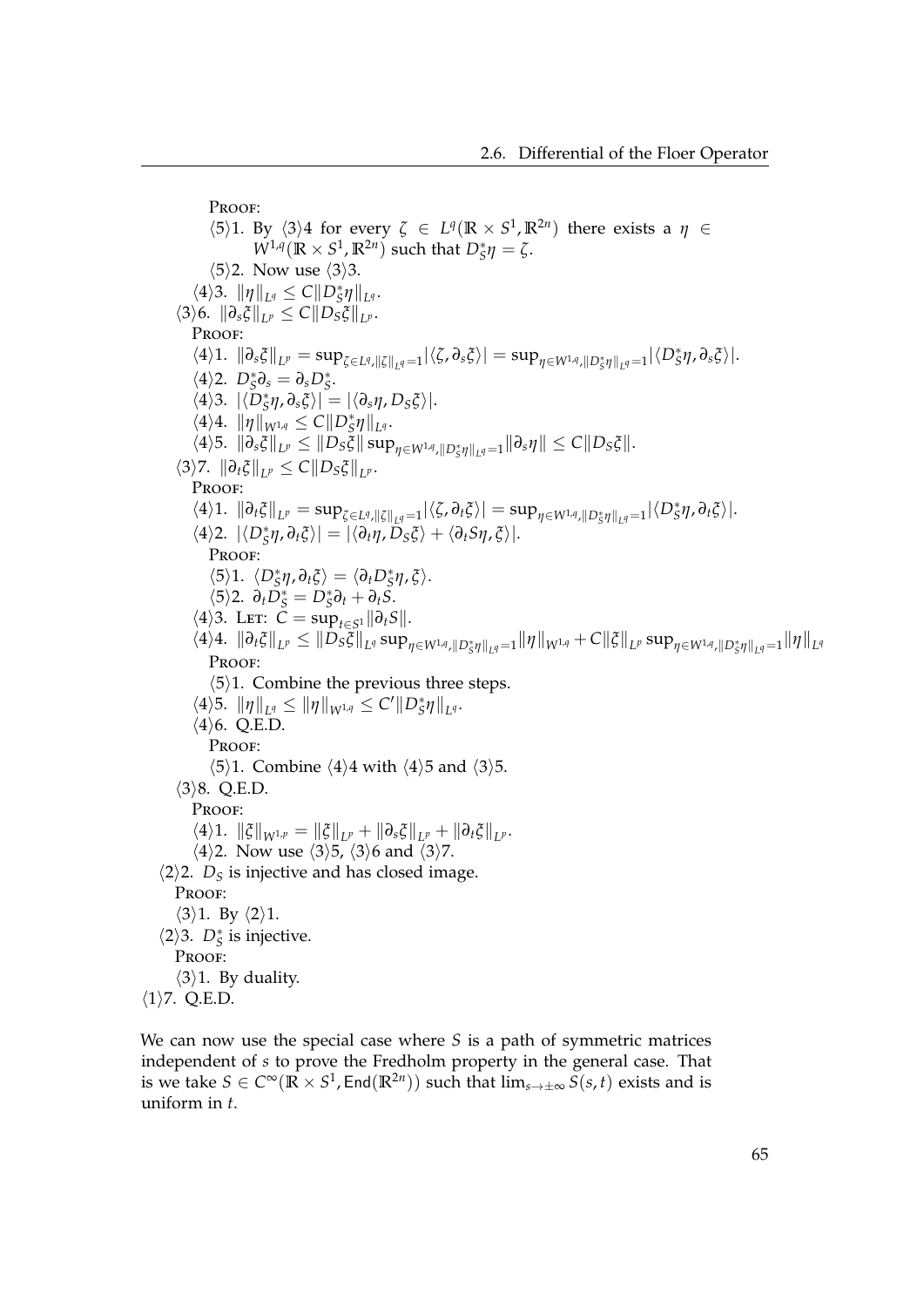**Theorem 2.12** *Let*  $S \in C^{\infty}(\mathbb{R} \times S^1, \text{End}(\mathbb{R}^{2n}))$  *be non-degenerate. Then the oper*ator  $D_S:W^{1,p}(\mathbb{R}\times S^1,\mathbb{R}^{2n})\to L^p(\mathbb{R}\times S^1,\mathbb{R}^{2n})$  is Fredholm for every  $p>1$ . Proof:

 $\langle 1 \rangle 1. \exists B > 0 : \forall \eta \in W^{1,p}(\mathbb{R} \times S^1, \mathbb{R}^{2n}) : ||\eta||_{W^{1,p}} \leq B||D_{S^{\pm}}\eta||_{L^p}.$ Proof:

 $\langle 2 \rangle$ 1. *D*<sub>*S*<sup>±</sup> is bijective by [Proposition 2.21.](#page-68-0)</sub>

 $\langle 2 \rangle$ 2.  $D_{S^{\pm}}$  is continuous by the open mapping theorem.

 $\langle 1 \rangle$ 2.  $\exists M, C > 0 : \forall \eta \in W^{1,p}(\mathbb{R} \times S^1, \mathbb{R}^{2n})$ :

$$
(\forall |s| \leq M-1 : \eta(s,t) = 0) \implies ||\eta||_{W^{1,p}} \leq C||D_S\eta||_{L^p}.
$$

PROOF:

 $\langle 2 \rangle 1$ . Since  $\lim_{s \to \infty} S(s, t) = S^{\pm}(t)$  for all  $t \in S^1$ .

 $\langle 1 \rangle$ 3. LET:  $\beta \in C^{\infty}(\mathbb{R}, [0, 1])$  be a cut-off function such that

$$
\beta(t) = \begin{cases}\n0 & |s| \ge M \\
1 & |s| \le M - 1\n\end{cases}.
$$
\n
$$
\langle 1 \rangle 4. \|\eta\|_{W^{1,p}} \le C_1 \left( \|D_S(\beta \eta)\|_{L^p} + \|\beta \eta\|_{L^p} + \|D_S(1 - \beta) \eta\|_{L^p} \right).
$$
\nPROOF:\n
$$
\langle 2 \rangle 1. \ \eta = \beta \eta + (1 - \beta) \eta.
$$
\n
$$
\langle 2 \rangle 2. \text{ Now use the product rule.}
$$
\n
$$
\langle 1 \rangle 5. \ D_S(\beta \eta) = (\partial_s + J_0 \partial_t + S) (\beta \eta) = \beta D_S(\eta) + \beta'(s) \eta.
$$
\nPROOF:\n
$$
\langle 2 \rangle 1. \text{ By the product rule.}
$$
\n
$$
\langle 1 \rangle 6. \|\ D_S(\beta \eta)\|_{L^p} \le \|\ D_S(\eta)\|_{L^p} + K \|\eta\|_{L^p([-M,M])}.
$$
\nPROOF:\n
$$
\langle 2 \rangle 1. \ \exists K > 0: \ \forall s \in [-M, M] : \ |\beta'(s)| \le K.
$$
\n
$$
\langle 2 \rangle 2. \ \forall |s| \ge M : \ \beta'(s) = 0.
$$
\n
$$
\langle 1 \rangle 7. \ \|\eta\|_{W^{1,p}} \le C_2 \left( \|\eta\|_{L^p([-M,M])} + \|D_S(\eta)\|_{L^p} \right).
$$

- 
- $\langle 1 \rangle$ 8. The restriction map  $W^{1,p}(\mathbb{R} \times S^1, \mathbb{R}^{2n}) \to L^p([-M, M] \times S^1, \mathbb{R}^{2n})$  is compact.
- $\langle 1 \rangle$ 9. *D*<sub>S</sub> has finite-dimensional kernel and closed image. PROOF:
- $\langle 2 \rangle$ 1. Let: *q*  $\in \mathbb{R}$  be such that  $1/p + 1/q = 1$  and  $D_S^* = -\partial_s + J_0\partial_t + S^T : W^{1,q}(\mathbb{R} \times S^1, \mathbb{R}^{2n}) \to L^q(\mathbb{R} \times S^1, \mathbb{R}^{2n}).$  $\langle 2 \rangle$ 2. Let:  $F = \{ \eta \in L^q(\mathbb{R} \times S^1, \mathbb{R}^{2n}) : \langle \text{Im}(D_S), \eta \rangle \}.$  $\langle 2 \rangle$ 3.  $\forall \eta \in F: \eta \in W^{1,q}(\mathbb{R} \times S^1, \mathbb{R}^{2n}).$ PROOF:  $\langle 3 \rangle$ 1.  $D^*_{S} \eta = 0$  in the weak sense.  $\langle 3 \rangle$ 2. Now use elliptic regularity to boost *η*.  $\langle 2 \rangle 4$ . *D*<sup>\*</sup><sub>*S*</sub> has finite-dimensional cokernel.  $\langle 1 \rangle$ 10. *D<sub>S</sub>* has finite-dimensional cokernel.

### PROOF:

- $\langle 2 \rangle$ 1. LET:  $E = \{ \varphi \in \text{Hom}(L^p(\mathbb{R} \times S^1, \mathbb{R}^{2n}), \mathbb{R}) : \varphi|_{\text{Im}(D_S)} = 0 \}.$
- $\langle 2 \rangle$ 2.  $\forall \varphi \in E: \exists \eta \in L^q(\mathbb{R} \times S^1, \mathbb{R}^{2n}) : \varphi = \langle \eta, \cdot \rangle$  by the Riesz representa-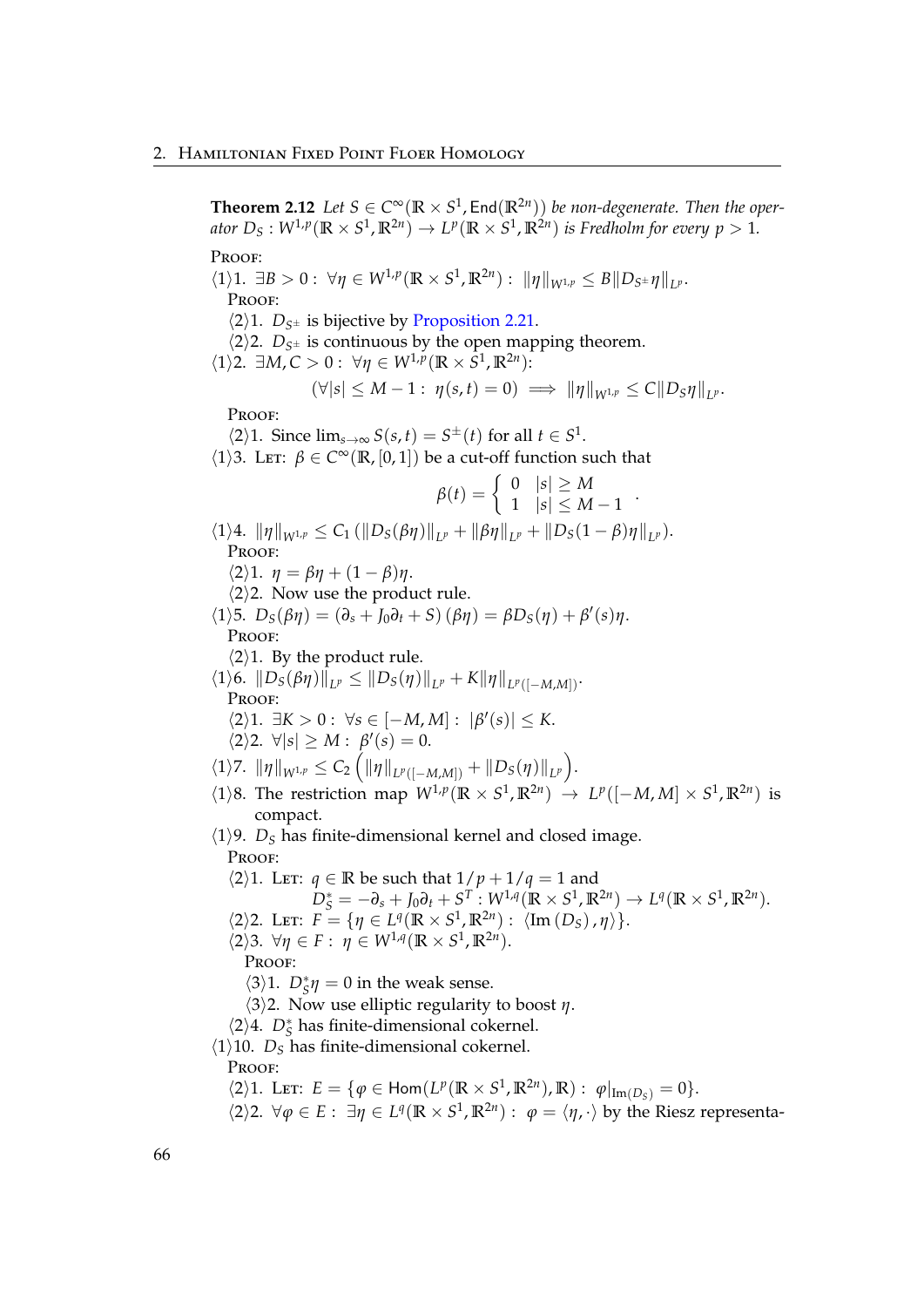tion theorem.

 $\langle 1 \rangle$ 11. Q.E.D.

### 2.6.2 Index Computation

We have seen in the previous section that the differential of the Floer map is a Fredholm map. Hence, it makes sense to consider its index at a solution  $u \in$  $\mathcal{M}(H, J)$  given as usual by dim Ker  $\left( D\overline{\partial}_{J,H}(u) \right) - \dim \mathrm{Coker}\left( D\overline{\partial}_{J,H}(u) \right)$ . This index is the tentative dimension of the moduli space around *u* assuming it admits a manifold structure in the first place.

Assuming now that *u* is a solution connecting two non-degenerate, critical loops of  $A_H$  we want to express the index in terms of the indices of these bounding loops. Recall that the operator  $D\overline{\partial}_{H,J}(u)$  is of the form

$$
D\overline{\partial}_{H,J}(u)=\partial_s+J_0\partial_t+S(s,t)=:D_S
$$

after choosing suitable coordinates. Here,  $S \in C^\infty(\mathbb{R} \times S^1$ , End $(\mathbb{R}^{2n}))$  is such that the limits  $\lim_{s\to\pm\infty} S(s,t)$  exist and are given by symmetric matrix valued functions  $S^{\pm} \in C^{\infty}(S^1, Sym(\mathbb{R}^{2n}))$ , and such that the convergence is uniform in *t*. From now on we will denote the set of such matrix-valued functions by  $C_{as}^{\infty}(\mathbb{R} \times S^1, \text{End}(\mathbb{R}^{2n}))$  (for asymptotically symmetric). Computing the index of *D<sup>S</sup>* directly is not easy. Instead we modify the function *S* in a two-step process that leaves the Fredholm index of  $D<sub>S</sub>$  invariant. We first introduce these operations we will apply to *S*. After that we show that they do not affect the index.

We begin with the first modification. Let  $S \in C_{as}^{\infty}(\mathbb{R} \times S^1, \text{End}(\mathbb{R}^{2n}))$ . Fix a number  $\sigma > 0$  and let  $\chi_{\sigma} : C^{\infty}(\mathbb{R}, [0, 1])$  be a smooth bump function such that

- 1.  $\forall s \in [-\sigma, \sigma] : \chi_{\sigma}(s) = 1$  and
- 2.  $\forall s > 2\sigma : \chi_{\sigma}(s) = 0.$

Then denote by  $Op_1(S, \sigma) \in C^{\infty}_{as}(\mathbb{R} \times S^1, \text{End}(\mathbb{R}^{2n}))$  the function

$$
Op_1(S,\sigma) = \begin{cases} \chi_{\sigma}(s)S(s,t) + (1 - \chi_{\sigma}(s))S^-(t) & s \leq -\sigma \\ S(s,t) & |s| \leq \sigma \\ \chi_{\sigma}(s)S(s,t) + (1 - \chi_{\sigma}(s))S^+(t) & s \geq \sigma \end{cases}.
$$

In other words, the modification  $\operatorname{Op}_1$  produces a matrix-valued function that is constantly equal to its limits in the ±*s*-direction outside a compact interval.

**Proposition 2.22** Let  $S \in C_{as}^{\infty}(\mathbb{R} \times S^1, \text{End}(\mathbb{R}^{2n}))$ *. Fix*  $s_0 > 0$  *and let*  $S' =$  $\text{Op}_1(S, s_0) \in C_{as}^{\infty}(\mathbb{R} \times S^1, \text{End}(\mathbb{R}^{2n}))$ *. Then*  $\text{Ind}(D_S) = \text{Ind}(D_{S'})$ *.*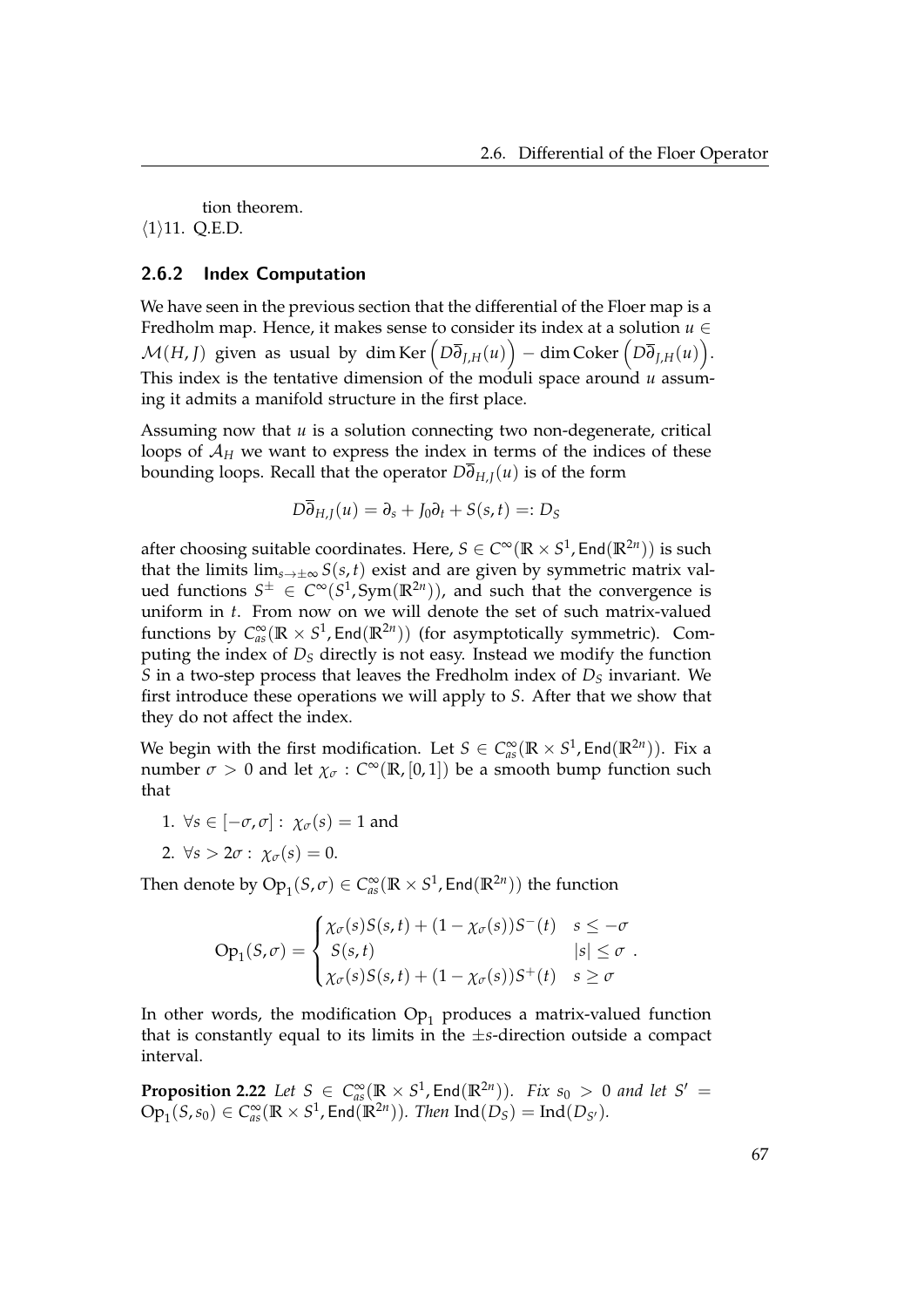Proof:  $\langle 1 \rangle$ 1. Let:  $\varepsilon > 0$ .  $\langle 1 \rangle$ 2.  $\exists \sigma_0 > 0$ : 1. ∀*s* ∈ (-∞, -*σ*<sub>0</sub>], ∀*t* ∈ *S*<sup>1</sup>:  $||S(s,t) - S^{-}(t)|| < ε$ .  $2. \ \forall s \in [\sigma_0, \infty)$ ,  $\forall t \in S^1 : \|S(s, t) - S^+(t)\| < \varepsilon$ .  $\langle 1 \rangle$ 3. LET:  $\widetilde{S}(s,t) = \text{Op}_1(S,\sigma_0).$  $\langle 1 \rangle 4$ . Let:  $C(s,t) =$  $\sqrt{ }$  $\int$  $\overline{\mathcal{L}}$  $(1 - \chi(s))(S(s,t) - S^{-}(t))$   $s \leq -\sigma_0$ 0  $|s| \leq \sigma_0$  $(1 - \chi(s))(S(s,t) - S^+(t))$   $s \geq \sigma_0$  $\langle 1 \rangle$ 5.  $D_S - D_{\widetilde{S}} = C$ .  $\langle 1 \rangle 6. \ \forall (s, t) \in \mathbb{R} \times S^1: ||C|| < \varepsilon.$  $\langle 1 \rangle$ 7. *D*<sub> $\tilde{S}$ </sub> is Fredholm and Ind*D*<sub>*S*</sub> = Ind*D*<sub> $\tilde{S}$ .</sub> PROOF:  $\langle 2 \rangle$ 1. Choose  $\varepsilon > 0$  sufficiently small. Then this follows from the standard invariance properties of the Fredholm index.  $\langle 1 \rangle$ 8. LET:  $\widetilde{S}_0(s,t) = \overline{\text{Op}}_1(s,s_0)$ .  $\langle 1 \rangle$ 9. Q.E.D. Proof:  $\langle 2 \rangle$ 1. *D*<sub> $\tilde{S}$ </sub> and *D*<sub> $\tilde{S}_0$ </sub> and lie in the same path-component.

Now we describe the second modification which will produce a matrix that is diagonal and *t*-independent. For this we first introduce the following diagonal matrices. We let

<span id="page-73-0"></span>
$$
I_{\varepsilon} = \begin{bmatrix} \varepsilon & 0 \\ 0 & -\varepsilon \end{bmatrix}
$$

and then make the following definition.

**Definition 2.18** *We define matrices*  $S_k \in Sym(\mathbb{R}^{2n})$  *for*  $k \in \{1, ..., n\}$ *:* 

$$
S_k(\varepsilon) = \begin{cases} \text{diag}(-\pi \text{Id}_{\mathbb{R}^2}, \dots, -\pi \text{Id}_{\mathbb{R}^2}, (n-k-1) \text{Id}_{\mathbb{R}^2}) & \text{if } n = k \mod 2\\ \text{diag}(-\pi \text{Id}_{\mathbb{R}^2}, \dots, -\pi \text{Id}_{\mathbb{R}^2}, I_{\varepsilon}, (n-k-2) \text{Id}_{\mathbb{R}^2}) & \text{if } n-1 = k \mod 2\\ (2.45) & \end{cases}
$$

Let  $S \in C_{as}^{\infty}(\mathbb{R} \times S^1, \text{End}(\mathbb{R}^{2n}))$ . The limit matrices  $S^{\pm}(t) = \lim_{s \to \pm \infty} S(s, t)$ generate paths of symplectic matrices  $R^{\pm}(t) = e^{t/5}$  *e*<sup>t/s $\pm$ </sup> (*t*). Denote by  $k^{\pm}$  =  $\mu(R^{\pm}(t))$  the corresponding Maslov index of these paths of symplectic matrices. Now consider the matrices  $S_{k^{\pm}}(1)$  which also define paths of symplectic matrices  $R_{k^{\pm}}(t) = e^{t \int S_{k^{\pm}}(1)}$  in an analogous manner. These induced paths have the same index, i.e.  $\mu(R^{\pm}(t)) = \mu(R_{k^{\pm}}(t)).$ 

From our knowledge of the topology of the space  $\mathcal{SP}(2n)$  we can therefore conclude that the two paths are homotopic. Let  $\psi^{\pm} \in C^1([0,1]^2, Sp(2n))$  be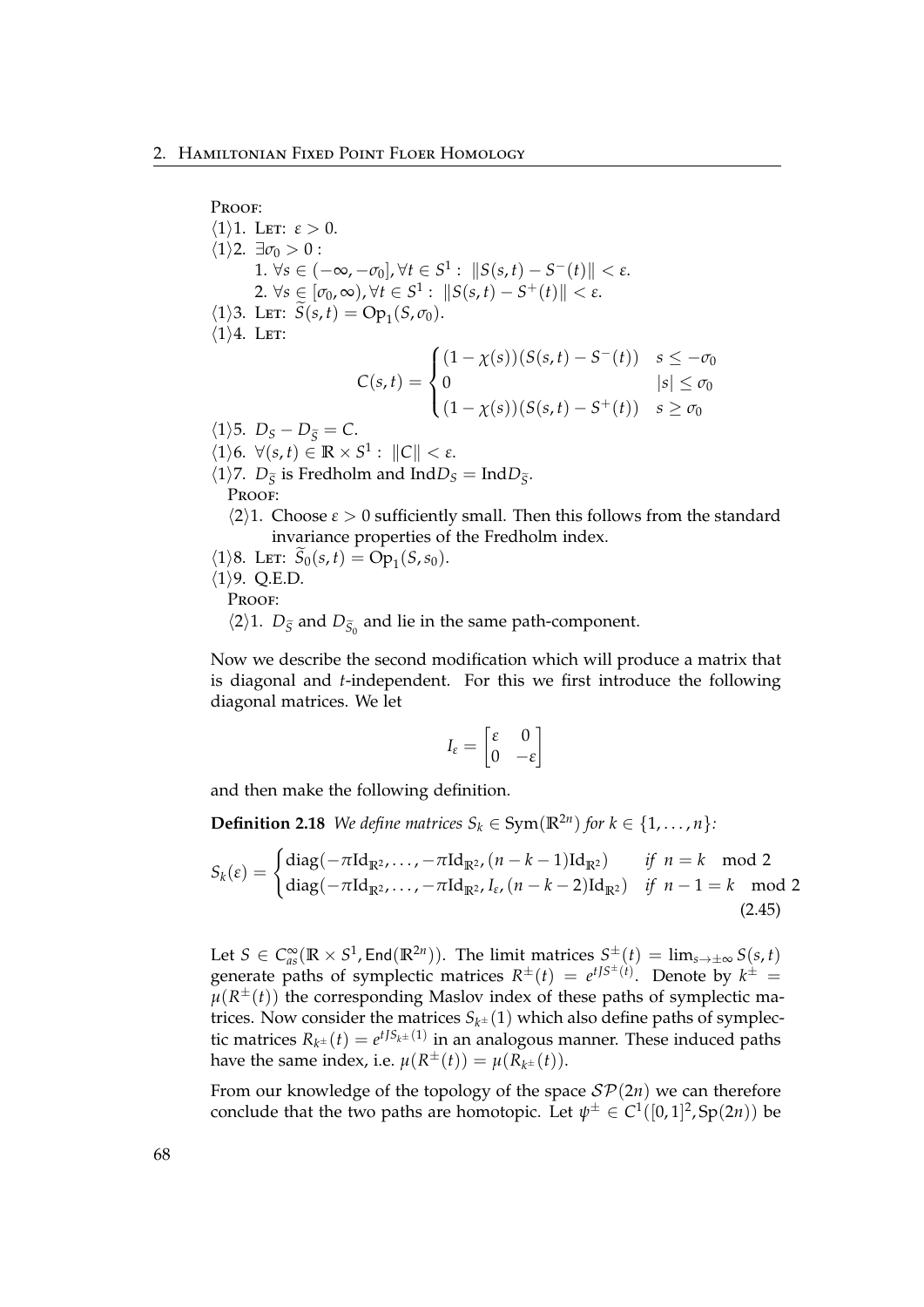such a homotopy between  $R_{k^{\pm}}$  and  $R^{\pm}.$  In fact, we can find such a homotopy that is 1-periodic in *t* so that  $\psi^{\pm} \in C^1([0,1] \times S^1, \text{Sp}(2n))$ . Correspondingly there is a homotopy on the level of generating paths of symmetric matrices.

**Proposition 2.23** Let  $S^{\pm} : [0,1]^2 \rightarrow \text{Sym}(R^{2n})$  be the function given by

 $S_r^{\pm}(t) = -J(\psi_r^{\pm})'(t)(\psi_r^{\pm})^{-1}.$ 

*Then*

- 1.  $S^{\pm}$  :  $[0,1] \times S^1 \rightarrow \text{Sym}(R^{2n})$ , *i.e.*  $S^{\pm}$  *is* 1-periodic in the t-variable.
- 2.  $S_0^{\pm}$  $_{0}^{\pm}(t)$  generates  $R^{\pm}(t)$ .
- 3.  $S_1^{\pm}$  $j_1^{\pm}(t) = S_{k^{\pm}}(1)$  and generates  $R_{k^{\pm}}(t)$ .

After this preparation we can now define the second type of modification that makes *S* diagonal.

**Definition 2.19** Let  $S \in C^{\infty}_{as}(\mathbb{R} \times S^1, \text{End}(\mathbb{R}^{2n}))$ . Then denote by  $\text{Op}_2(S,r,\sigma)$ *the function*

$$
Op_2(S,r,\sigma) = \begin{cases} S(s,t) & r=0\\ S_r^+(t) & s \ge \sigma\\ S_r^-(t) & s \le -\sigma\\ S(s) & r=1 \end{cases}
$$

 ${\bf Proposition 2.24}$   $Let\ S\in C^\infty_{as}(\mathbb{R}\times S^1, \mathsf{End}(\mathbb{R}^{2n})).$   $Then\ {\bf Ind}D_S=\mathrm{Ind}D_{\mathrm{Op}_2(S,r,\sigma)}$ *for all r*  $\in$  [0,1]. *In particular*  $\text{Ind}D_S = \text{Ind}D_{\text{Op}(S,1,\sigma)}$ .

PROOF:

- $\langle 1 \rangle$ 1. *S* and Op<sub>2</sub>(*S*,*r*, *σ*) are homotopic so that the corresponding operators lie in the same path-component.
- $\langle 1 \rangle$ 2. Q.E.D.

Finally, we can now compute the index of *D<sub>S</sub>* by computing Ind $D_{\text{Op}_2(S,1,\sigma)}$ . This can actually be further simplified. In principle we need to compute the dimension of the kernel and cokernel of *D<sup>S</sup>* where *S* is obtained by applying the two modification steps above. Hence, *S* is diagonal and asymptotically constant with limit matrices given by  $S_{k^{\pm}}(1)$  as in [Definition 2.18.](#page-73-0) We can reduce the computation to the case of  $2 \times 2$ -blocks. Furthermore, instead of computing the cokernel of  $D<sub>S</sub>$  we can compute the kernel of the adjoint  $D^*_{\mathcal{S}}$  which is given by  $-\partial_s + J_0 \partial_t + S^T$ . In the following proof we will on occasion identify  $\mathbb{R}^2$  with  $\mathbb C$  in the obvious way.

**Proposition 2.25** *Assume that S is of the form*

$$
\begin{bmatrix} d_1(s) & 0 \\ 0 & d_2(s) \end{bmatrix}
$$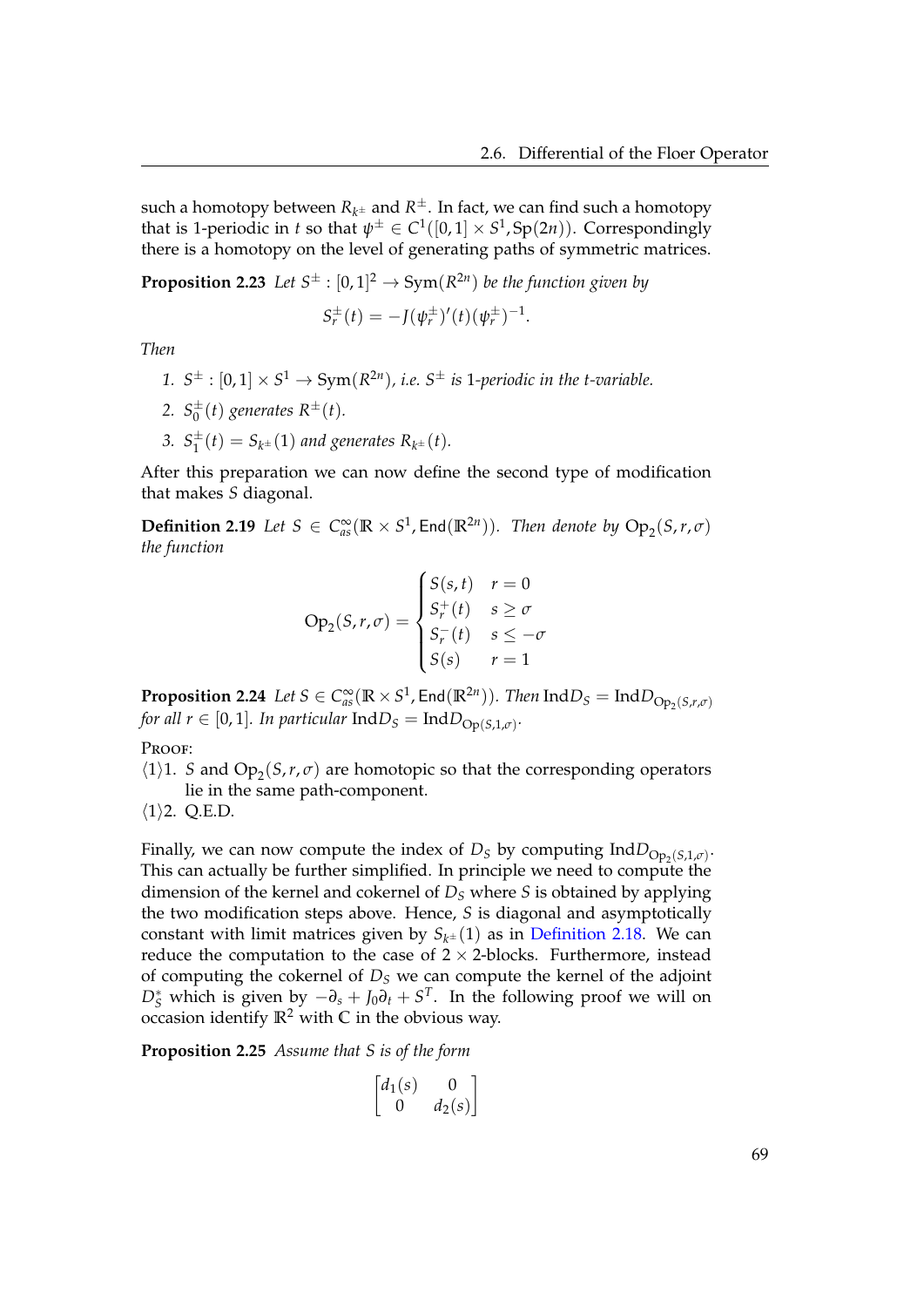*where*

$$
d_i(s) = \begin{cases} d_i^- & s \le -s_0 \\ d_i^+ & s \ge s_0 \end{cases}
$$

*for*  $i \in \{1,2\}$ . Also assume that  $d_i^{\pm} \notin 2\pi \mathbb{Z}$  *for*  $i \in \{1,2\}$ . Then the following *holds.*

*1. If*  $d_1(s) = d_2(s) =: d(s)$  *then* 

$$
\dim \text{Ker}\,(D_S) = 2|\{l \in \mathbb{Z} : d^- < 2\pi l < d^+\}|
$$
\n
$$
\dim \text{Ker}\,(D_S^*) = 2|\{l \in Z : d^+ < 2\pi l < d^-\}|.
$$

2. If  $\sup_{\mathbb{R}} \|S(s)\| < 1$  then

$$
\dim \text{Ker}(D_S) = |\{i \in \{1, 2\} : d_i^- < 0 \text{ and } 0 < d_i^+\}|
$$
\n
$$
\dim \text{Ker}(D_S^*) = |\{i \in \{1, 2\} : d_i^+ < 0 \text{ and } 0 < d_i^-\}|.
$$

Proof:

 $\langle 1 \rangle$ 1. Case: 1. Proof:  $\langle 2 \rangle$ 1. Let:  $\eta = (\eta_1, \eta_2) \in W^{1,p}(\mathbb{R} \times S^1, \mathbb{R}^2)$  such that  $D_S \eta = 0$ .  $\langle 2 \rangle$ 2. Let:  $\overline{\partial} = \partial_s + \begin{bmatrix} 0 & -1 \\ 1 & 0 \end{bmatrix} \partial_t.$  $\langle 2 \rangle 3$ .  $\overline{\partial} \eta + S \eta = 0$ .  $\langle 2 \rangle 4$ .  $\exists B \in C^{\infty}(\mathbb{R}, GL(2,\mathbb{C})) : \overline{\partial}B + SB = 0.$ PROOF:  $\langle 3 \rangle$ 1. Let:  $D(s) = \int_0^s d(\tau) d\tau$ .  $\langle 3 \rangle$ 2. Let:  $b(s) = \exp(-\int_0^s D(s)$ .  $\langle 3 \rangle$ 3. Let:  $B = \begin{bmatrix} b(s) & 0 \\ 0 & b(s) \end{bmatrix}$ 0 *b*(*s*) 1 .  $\langle 2 \rangle$ 5. Let:  $\widetilde{\eta} = B^{-1}\eta$ .<br>  $\langle 2 \rangle \leq \overline{3} \widetilde{\eta} = 0$  $\langle 2 \rangle 6$ .  $\overline{\partial} \widetilde{\eta} = 0$ . PROOF:  $\langle 3 \rangle 1$ .  $\partial_s (B^{-1}\eta) = (\partial_s B^{-1})\eta + B^{-1}\partial_s \eta$ .  $\langle 3 \rangle 2$ .  $J_0 \partial_t (B^{-1} \eta) = B^{-1} J_0 \partial_t \eta = B^{-1} J_0 \partial_t \eta$ .  $\langle 3 \rangle$ 3.  $\overline{\partial} \widetilde{\eta} = B^{-1} \overline{\partial} \eta + (\partial_s B^{-1}) \eta = -B^{-1} S \eta + (\partial_s B^{-1}) \eta.$ <br>  $\langle 3 \rangle$ 4.  $\overline{\partial} \overline{\eta} = B^{-1} \overline{\partial} \eta + (\partial_s B^{-1}) \eta = -B^{-1} S \eta + (\partial_s B^{-1}) \eta.$  $\langle 3 \rangle 4$ .  $\partial_s B^{-1} = -B^{-1} (\partial_s B) B^{-1}$ .  $\langle 3 \rangle$ 5.  $\overline{\partial} \tilde{\eta} = -B^{-1}(S + (\partial_s B)B^{-1})\eta = -B^{-1}(SB + (\partial_s B))B^{-1}\eta = 0.$ PROOF:  $\langle 4 \rangle 1$ .  $\partial_s B = \overline{\partial} B$ .  $\langle 4 \rangle 2$ .  $\overline{\partial}B + SB = 0$ .  $\langle 2 \rangle$ 7.  $\tilde{\eta} \in C^{\infty}(\mathbb{R} \times S^1, \mathbb{R}^2)$ .<br>**PROOF:** PROOF: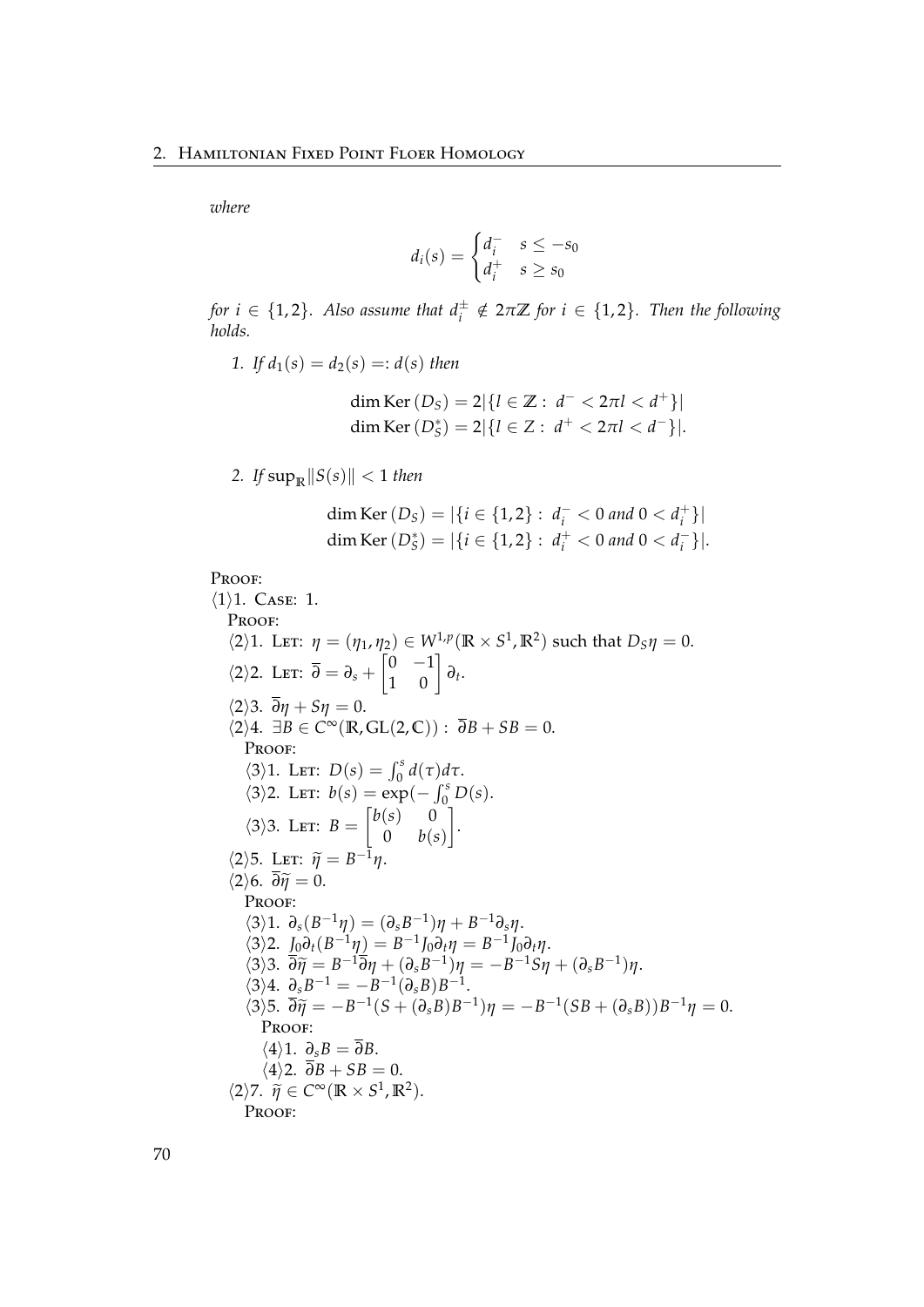$\langle 3 \rangle$ 1. By elliptic regularity.

- $\langle 2 \rangle$ 8. There is a complex Fourier expansions  $\tilde{\eta}(s + it) = \sum_{l \in \mathbb{Z}} c_l e^{(s+it)2\pi l}$ that converges pointwise for  $(s, t) \neq (0, 0)$ .  $\langle 2 \rangle$ 9.  $\eta(s,t) = \sum_{l \in \mathbb{Z}} e^{2\pi s l} \left( a_l \right)$  $\int e^{-D(s)} \cos(2\pi l t)$  $e^{-D(s)}\sin(2\pi lt)$  $\left] + b_l \left[ \frac{-e^{-D(s)} \sin(2\pi l t)}{e^{-A(s)} \cos(2\pi l t)} \right]$  $e^{-A(s)}\cos(2\pi lt)$  $\bigg]$ . Proof:  $\langle 3 \rangle$ 1.  $\widetilde{\eta}(s,t) = \sum_{l \in \mathbb{Z}} e^{2\pi s l} \left( a_l \right)$  $\left[\cos(2\pi l t)\right]$  $\sin(2\pi l t)$  $\left] + b_l \left[ \frac{-\sin(2\pi l t)}{\cos(2\pi l t)} \right]$  $\begin{bmatrix} -\sin(2\pi lt) \\ \cos(2\pi lt) \end{bmatrix}.$  $\langle 2 \rangle$ 10. For  $s \leq -s_0$  we have  $\eta(s, t) = \sum_{l \in \mathbb{Z}}$  $\int e^{(2\pi l - d^-)s + K_1}(a_l \cos(2\pi l t) - b_l \sin(2\pi l t))$  $e^{(2\pi l - d^{-})s + K_{1}}(a_{l}\cos(2\pi lt) - b_{l}\sin(2\pi lt))\e^{(2\pi l - d^{-})s + K_{2}}(a_{l}\sin(2\pi lt) + b_{l}\cos(2\pi lt))\right]$ .  $\langle 2 \rangle$ 11. For *s*  $\geq$  *s*<sub>0</sub> we have  $\eta(s,t) = \sum_{l \in \mathbb{Z}}$  $\int e^{(2\pi l - d^+)s + L_1} (a_l \cos(2\pi l t) - b_l \sin(2\pi l t))$  $e^{(2\pi l - d^+)s + L_1}(a_l\cos(2\pi lt) - b_l\sin(2\pi lt))\n e^{(2\pi l - d^+)s + L_2}(a_l\sin(2\pi lt) + b_l\cos(2\pi lt))$ .  $\langle 2 \rangle 12.$   $\eta \in W^{1,p}(\mathbb{R} \times S^1, \mathbb{R}^2) \iff \forall l \in \mathbb{Z} : \lim_{s \to \pm \infty} e^{(2\pi l - d^{\pm})s} = 0.$  $\langle 2 \rangle 13. \ \forall l \in \mathbb{Z} : \lim_{s \to \pm \infty} e^{(2\pi l - d^{\pm})s} = 0 \iff$ 1.  $a_l = b_l = 0$  or  $d^- < 2\pi < d^+$  if  $l \neq 0$ . 2.  $a_0 = 0$  or  $d^- < 0 < d^+$  and  $b_0 = 0$  or  $d^- < 0 < d^+$  if  $l = 0$ .  $\langle 2 \rangle$ 14. dim Ker $(D_S) = 2 | \{ l \in \mathbb{Z} : d^- < 2\pi l < d^+ \} |$ .  $\langle 1 \rangle$ 2. Case: 2. PROOF:  $\langle 2 \rangle$ 1. Assume: sup<sub>*s*∈R</sub> ||S(*s*)|| < 1.  $\langle 2 \rangle$ 2. Every  $\zeta \in \text{Ker}(D_S)$  and every  $\eta \in \text{Ker}(D_S^*)$  is *t*-independent.  $\langle 2 \rangle$ 3. Let:  $\xi \in \text{Ker}(D_S)$ .  $\langle 2 \rangle 4$ .  $\partial_s \xi_1 = -d_1(s) \xi_1$  and  $\partial_s \xi_2 = -d_2(s) \xi_2$ .  $\langle 2 \rangle$ 5.  $\xi_i \in W^{1,p}(\mathbb{R}) \iff d_i^ < 0 < d_i^+$  $i^+$  for  $i \in \{1,2\}$ .  $\langle 2 \rangle$  6. The computation for dim Ker  $(D^*_S)$  is analogue.
- $\langle 1 \rangle$ 3. Q.E.D.

Next, we can the above result to compute the indices of *D<sup>S</sup>* where *S* consists of  $2 \times 2$  blocks. Here we have to distinguish the different cases arising from the relative parity of the indices of the limiting matrices and the dimension.

**Proposition 2.26** Let S be obtained by applying the operation  $\text{Op}_2(\cdot,1,\sigma)$ . Then

$$
Ind(D_S)=k^- - k^+.
$$

PROOF:  $\langle 1 \rangle$ 1. Case:  $k^+ - n = k^- - n = 0 \mod \mathbb{Z}_2$ . Proof:  $\langle 2 \rangle 1.$  dim Ker  $(D_S) = 2$  {*l* ∈ **Z** :  $n - 1 - k^-$  < 2*l* <  $n - 1 - k^+$ } | =  $\int k^{-} - k^{+} k^{-} > k^{+}$ 0 else. .  $\langle 2 \rangle$ 2. dim Ker(*D*<sup>\*</sup><sub>S</sub>) = 2|{*l* ∈ **Z** : *k*<sup>−</sup> − *n* + 1 < 2*l* < *k*<sup>+</sup> − *n* + 1}| =  $\int k^{-} - k^{+} k^{-} < k^{+}$ 0 else. .

71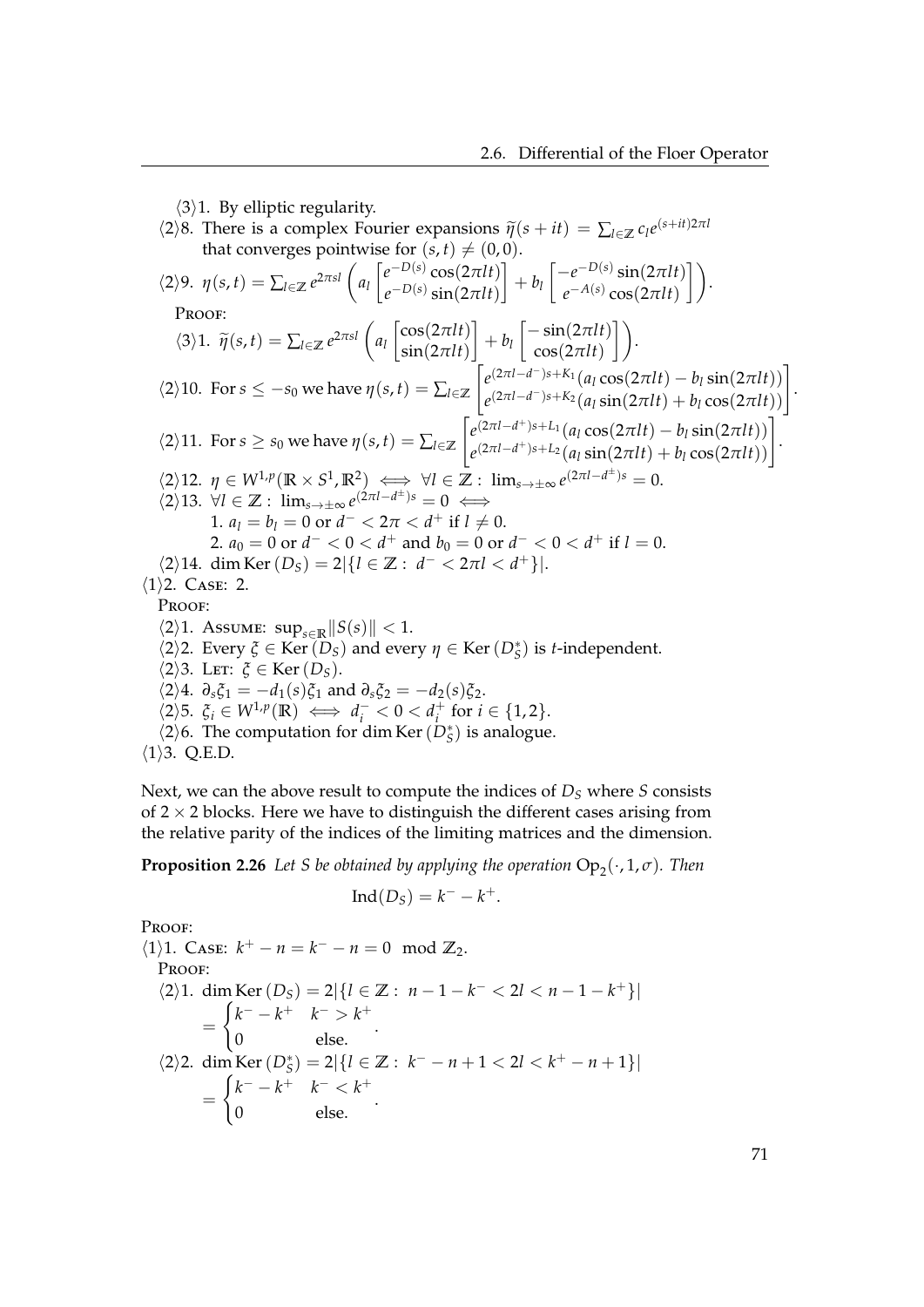$\langle 2 \rangle 3$ . Ind $(D_S) = k^- - k^+$ .  $\langle 1 \rangle$ 2. Case:  $k^+ - n = 1 \mod \mathbb{Z}_2$  and  $k^- - n = 0 \mod \mathbb{Z}_2$ . PROOF:  $\langle 2 \rangle$ 1. SUFFICES ASSUME:  $S_{k^-} = S_{k^-}(\varepsilon)$  and consequently sup<sub>*s*∈R</sub> ||  $S_{k^-}$ || < 1.  $\langle 2 \rangle$ 2. dim Ker $(D_S) = 2|\{l \in \mathbb{Z} : n - 1 - k^- < 2l < n - 2 - k^+\}| + 1$ =  $\int k^{-} - k^{+} k^{-} > k^{+}$ 1  $k^- < k^+$ .  $\langle 2 \rangle$ 3. dim Ker $(D^*_{S}) = 2$ |{*l* ∈ **Z** :  $k^- - n + 1 < 2l < k^+ - n + 2$ }| =  $\int k^{-} - k^{+} + 1 \quad k^{-} < k^{+}$ 0 else. .  $\langle 2 \rangle 4$ . Ind $(D_S) = k^- - k$ +.  $\langle 1 \rangle$ 3. Case:  $k^+ - n = 0 \mod \mathbb{Z}_2$  and  $k^- - n = 1 \mod \mathbb{Z}_2$ . PROOF:  $\langle 2 \rangle 1.$  dim Ker  $(D_S) = 2$  {*l* ∈ **Z** :  $k^+ - n + 1 < 2l < k^- - n + 2$ } =  $\int k^{-} - k^{+} + 1 \quad k^{-} > k^{+}$ 0 else. .  $\langle 2 \rangle$ 2. dim Ker(*D*<sup>\*</sup><sub>S</sub>) = 2|{*l* ∈ **Z** : *n* − 1 − *k*<sup>+</sup> < 2*l* < *n* − 2 − *k*<sup>−</sup>}|+ 1 =  $\int k^+ - k^- \quad k^- < k^+$ 1  $k^- < k^+$ .  $\langle 2 \rangle$ 3. Ind $(D_S) = k^- - k$ +.  $\langle 1 \rangle 4$ . Case:  $k^+ - n = k^- - n = 1 \mod \mathbb{Z}_2$ . PROOF:  $\langle 2 \rangle$ 1. dim Ker $(D_S)$  =  $\int k^{-} - k^{+} k^{-} < k^{+}$ 0 else. .  $\langle 2 \rangle$ 2. dim Ker $(D^*_S)$  =  $\int k^{-} - k^{+} k^{-} > k^{+}$ 0 else. .  $\langle 2 \rangle$ 3. Ind $(D_S) = k^- - k$ +.  $\langle 1 \rangle$ 5. Q.E.D.

Finally, we can compute the index of our original operator *DS*.

**Theorem 2.13** Let  $D_S$  :  $W^{1,p}(\mathbb{R} \times S^1, \mathbb{R}^{2n}) \to L^p(\mathbb{R} \times S^1, \mathbb{R}^{2n})$  be the lineari $s$ *ation of the Floer operator along a solution*  $u \in {\mathcal M}(\gamma^-,\gamma^+,H,I)$  *where*  $\gamma^\pm$  *are non-degenerate. Then its Fredholm index is given by*

$$
Ind(D_s) = \mu_{CZ}(\gamma^-) - \mu_{CZ}(\gamma^+).
$$

Proof:

 $\langle 1 \rangle$ 1. The operators *D<sub>S</sub>* and *D*<sub>Op<sub>2</sub>(*S*,1,*σ*)</sub> lie in the same path-component.

 $\langle 1 \rangle$ 2. Q.E.D.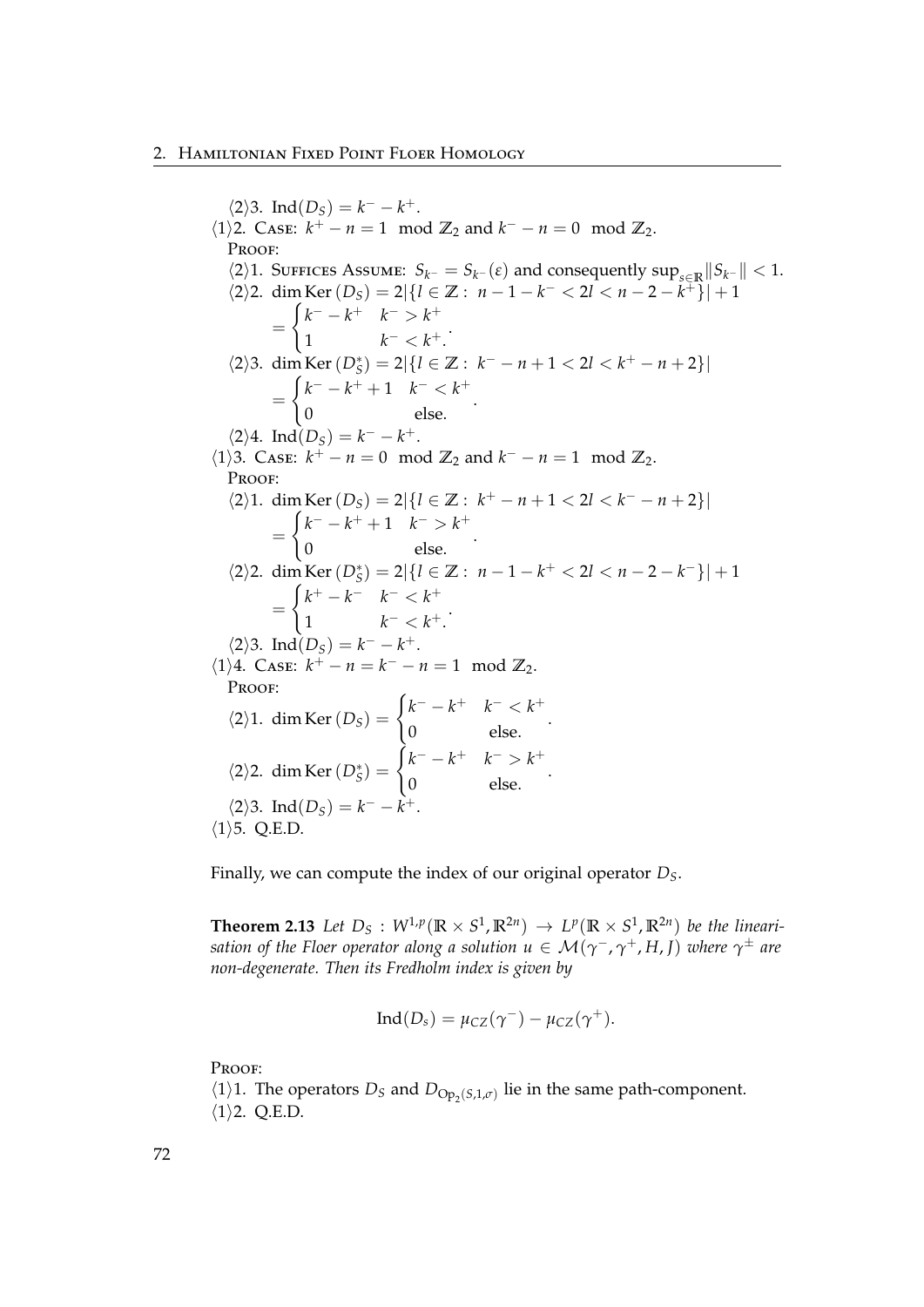# 2.7 Moduli Spaces

## 2.7.1 Transversality

In this section we want to discuss under which conditions the space of solutions to the Floer equation that connect two distinct, non-degenerate, critical points *γ* <sup>±</sup> has the structure of a smooth manifold. This relies on an application of an infinite-dimensional version of the implicit function theorem. For this we consider the operator  $\overline{\partial}_{H,J}$  as a section of a suitable vector bundle so that its intersection with the zero section is precisely the set of solutions of that equation. To conclude that this set is a manifold we need to verify that  $\overline{\partial}_{I,H}$  intersects transversally. We allow the almost complex structure to depend on *t* which is not directly needed for the analysis of the Floer equation itself but is relevant to the later treatment of invariance properties of Floer homology. We follow the presentation in [\[10\]](#page-119-0).

We begin by introducing the spaces we are going to work with. For the base space we take a subset of  $W^{1,p}(\mathbb{R} \times S^1,M)$  whose elements satisfy an exponential decay condition. All zeroes of  $\overline{\partial}_{I,H}$  satisfy this condition so this is not a restriction. Furthermore, from now on we need to assume that  $p > 2$ which ensures that elements of  $W^{1,p}(\mathbb{R} \times S^1,M)$  have a unique continuous representative.

**Definition 2.20** *Let*  $\gamma^{\pm} \in \mathcal{P}(H)$ *. An element*  $u \in W^{1,p}(\mathbb{R} \times S^1, M)$  *is called* asymptotically constant *if there exists an*  $s_0 \in \mathbb{R}$  *and vector fields* 

$$
\xi^{-} \in W^{1,p}((-\infty, -s_0] \times S^1, (\gamma^{-})^*TM) \text{ and}
$$
  

$$
\xi^{-} \in W^{1,p}([s_0, \infty) \times S^1, (\gamma^{+})^*TM)
$$

 $such that for s \in (-\infty, -s_0] \cup [s_0, \infty)$  *u* is given by  $u(s, t) = \exp_{\gamma^{\pm}(t)}(\xi^{\pm}(s, t)).$ *Then we define*

$$
\mathcal{B}^{1,p}(\gamma^-, \gamma^+) = \{ u \in W^{1,p}(\mathbb{R} \times S^1, M) : u \text{ is asymptotically constant} \}. \tag{2.46}
$$

As the fibre over  $u \in \mathcal{B}^{1,p}(\gamma^-, \gamma^+)$  we take the following space.

**Definition 2.21** *Let*  $u \in \mathcal{B}^{1,p}(\gamma^-, \gamma^+)$ *. Define* 

$$
\mathcal{F}_u^p = L^p(\mathbb{R} \times S^1, u^*TM). \tag{2.47}
$$

We collect these fibres to form a vector bundle.

**Definition 2.22** Define the Banach bundle  $\pi$  :  $\mathcal{E}^p \to \mathcal{B}^{1,p}(\gamma^-, \gamma^+)$  by setting  $\mathcal{E}_u^p = \mathcal{F}_u^p$ .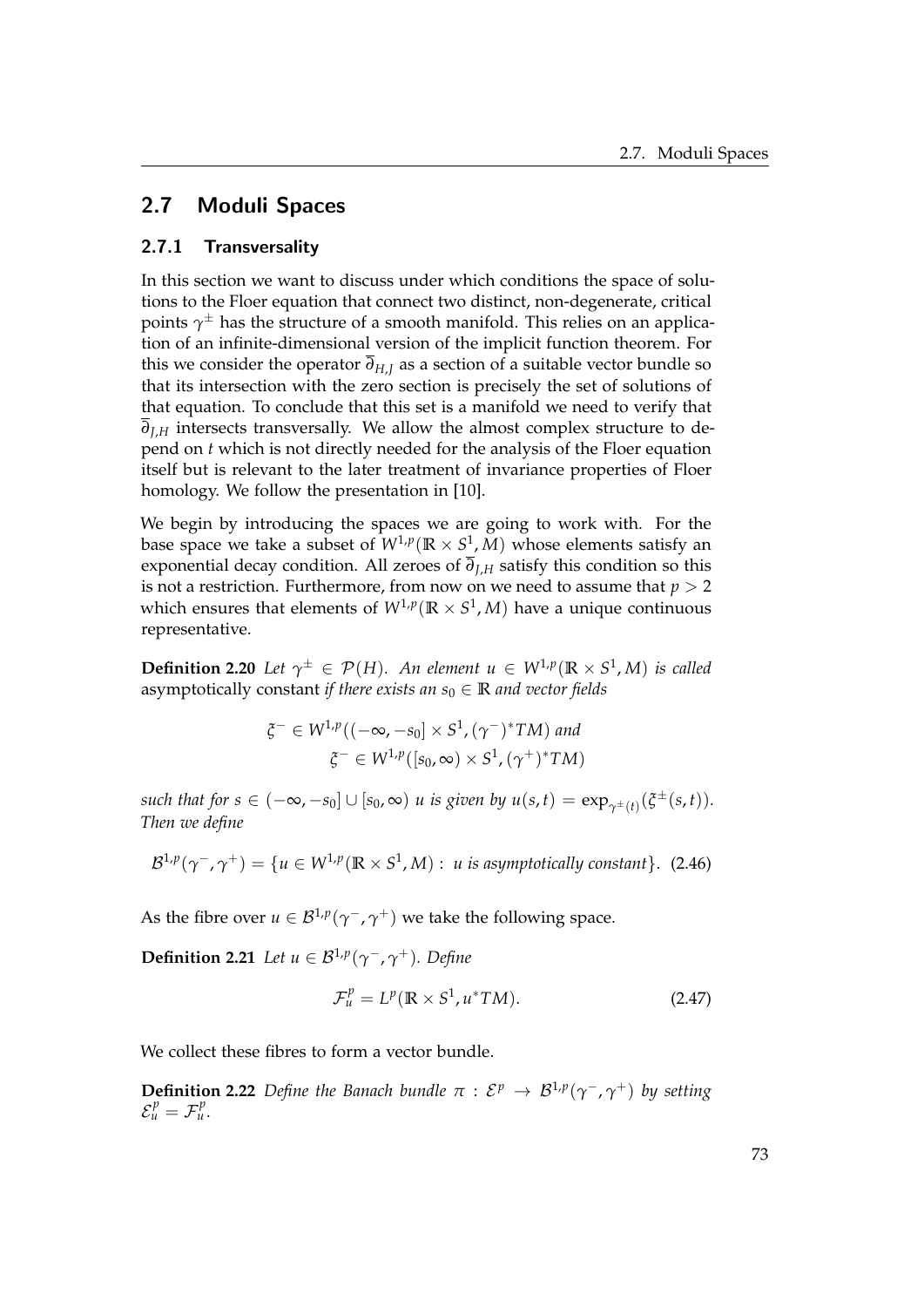### 2. Hamiltonian Fixed Point Floer Homology

Hence, we consider the Banach bundle  $\pi:\mathcal{E}^p\to\mathcal{B}^{1,p}(\gamma^-,\gamma^+)$ , and  $\overline{\partial}_{J,H}$  as a section of this bundle. At points  $u \in \mathcal{B}^{1,p}(\gamma^-, \gamma^+)$  such that  $\overline{\partial}_{J,H}(u) = 0$ the tangent space canonically splits into a vertical and horizontal part. The vertical part is given by the kernel of the projection, i.e. Ker( $D\pi$ <sup>*u*</sup>). This can be identified with  $\mathcal{F}_{u}^{p}$ . The horizontal part is defined by identifying  $T_u\mathcal{B}^{1,p}(\gamma^-,\gamma^+)$  via the inclusion of the zero section  $i:\mathcal{B}^{1,p}(\gamma^-,\gamma^+)\to \mathcal{E}^p$ with a subspace of  $T_{u,0} \mathcal{E}^p$ . Following the differential  $D\overline{\partial}_{H,J}(u)$  by the projection onto the vertical part gives the vertical derivative still denoted by the same expression.

We will use the following general result.

**Theorem 2.14** Let  $\pi : \mathcal{E} \to \mathcal{B}$  be a Banach manifold and  $s \in \Gamma(\mathcal{E})$ . Assume that  $Ds(x)$  *is a Fredholm operator that is surjective and admits a right inverse for every*  $x \in s^{-1}(0)$ . Then  $s^{-1}(0)$  admits the structure of a submanifold whose dimension *around x is given by* Ind*Ds*(*x*)*.*

We are interested in the following spaces of Hamiltonians and compatible almost complex structures.

**Definition 2.23** *Let*  $(M, \omega) \in \mathsf{SympMan}^\infty$ .

 $\mathcal{H}\mathcal{J}_{reg}(M,\omega) = \{(H,J) \in C^{\infty}(M) \times \mathcal{J}(M,\omega): \ \forall \gamma \in Crit(\mathcal{A}_H): \ \gamma \text{ is non-degenerate}\}$ *and* ∀*γ* <sup>±</sup>, ∀*u* ∈ M(*γ* <sup>−</sup>, *γ* <sup>+</sup>, *H*, *J*) : *D∂H*,*J*(*u*) *is surjective.*}

*Now let H*,  $H_0 \in C^{\infty}(M)$  and  $J \in \mathcal{J}(M, \omega)$ . We set

$$
\mathcal{J}_{reg}(M,\omega,H) = \{J \in \mathcal{J}(M,\omega) : (H,J) \in \mathcal{H}_{\mathcal{J}reg}(M,\omega)\} \text{ and}
$$
  

$$
\mathcal{H}_{reg}(M,\omega,J) = \{H \in C^{\infty}(M,H_0) : (H,J) \in \mathcal{H}_{\mathcal{J}reg}(M,\omega)\}.
$$

We want to apply the above result to our setting. We have already verified that *D∂J*,*<sup>H</sup>* is a Fredholm operator at every solution to the Floer equation and computed its index. It remains to show that it is also surjective at each such point. This is in fact not true for every choice of *H* and *J*. However, it is true for a choice that lies in a dense, open subspace of all possible choices.

We first deal with the almost complex structure. To show this we first consider the new bundle  ${\cal E}^p\, \to\, {\cal B}^{1,p}\times {\cal J}^l$  where  ${\cal J}^l$  is the  ${\cal C}^l$ -completion of  $\mathcal{J}(M,\omega)$ . Then for a fixed *H* the operator  $\overline{\partial}_{I,H}$  can also be considered as a section of this bundle. We denote this map by  $\sigma_H(u, J) = \overline{\partial}_{H,J}(u)$  which is a map  $\mathcal{B}^{1,p}\times\mathcal{J}^{l}\to\mathcal{E}^{p}.$  We will show that this section is transverse to the zero section for each  $u \in \mathcal{M}(\gamma^-, \gamma^+, H, J)$  and then use the following Sard-Smale theorem followed by projecting  $\mathcal{M}(\gamma^-, \gamma^+, H, J) \subset \mathcal{B}^{1,p} \times \mathcal{J}^1 \to \mathcal{J}^1$ .

**Theorem 2.15 (Sard-Smale)** Let  $M, N \in \text{Man}^{\infty}_{Ban}$  and  $f \in C^l(M, N)$ . Assume *that* M and N are separable and that f is a Fredholm map such that  $Ind(f) = k$ . If  $l \geq \max(\{k+1,1\})$  *then the set of regular values of f is residual in N.*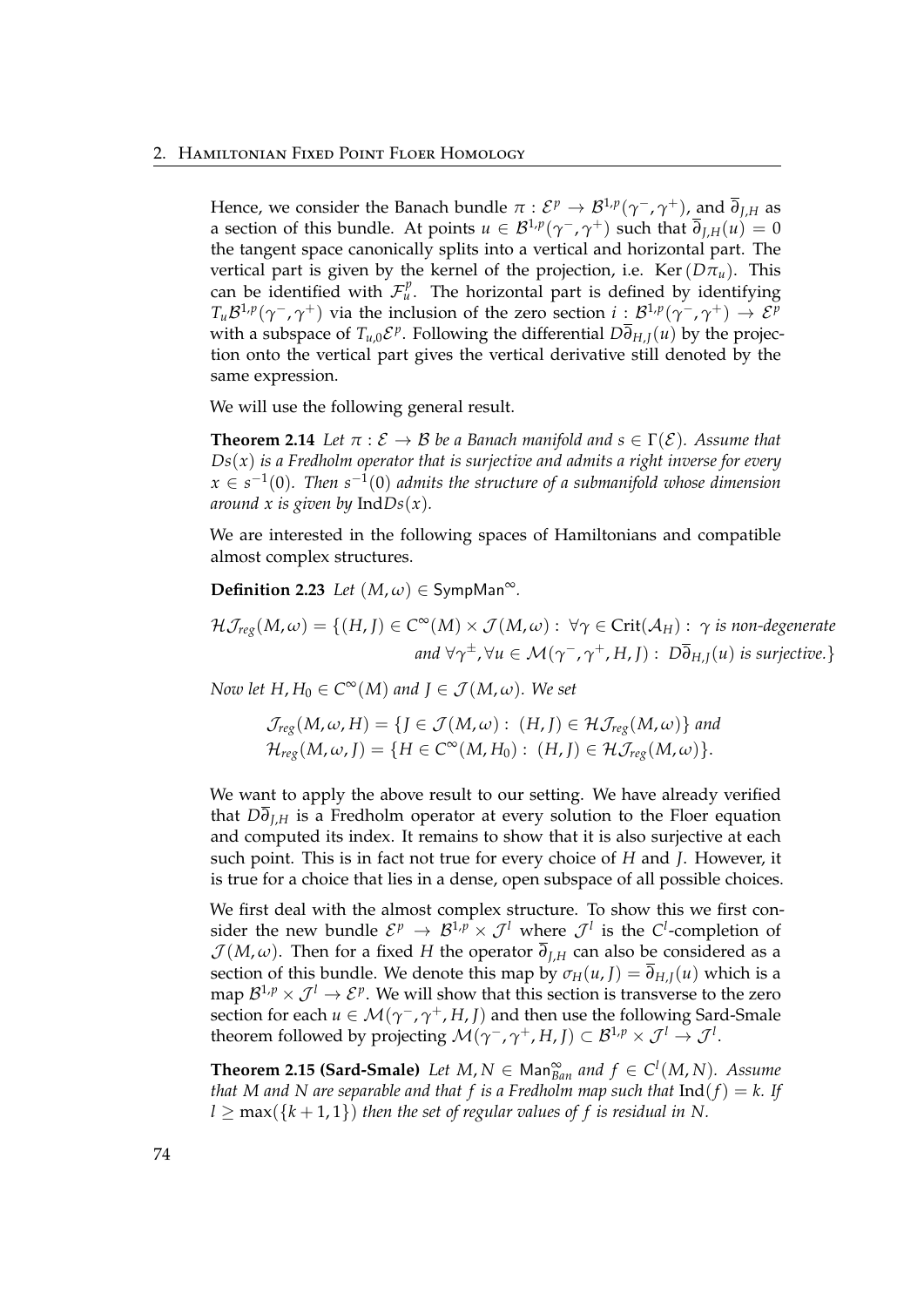To verify the transversality of  $\sigma_H$  we need to consider its linearisation. If  $(V, \omega) \in$  SympVect and  $J_t \in \mathcal{J}(V, \omega)$  for  $t \in [0, 1]$  the tangent space at such a family of complex structures is given by maps  $Y \in C^l(\mathbb{R} \times TM)$  with the property that  $J_tY_t + Y_tJ_t = 0$ ,  $\omega(Y_t v, w) + \omega(v, Y_t w) = 0$  for all  $t \in \mathbb{R}$  and  $v, w \in T_pM$  for all  $p \in M$  and that *Y* is 1-periodic in *t*.

To discuss transversality we need the differential of the section  $\sigma_H$  which is provided by the following proposition.

**Proposition 2.27** The differential of the map  $\sigma_H : \mathcal{B}^{1,p} \times \mathcal{J}^l \to \mathcal{E}^p$  is given by

<span id="page-80-0"></span> $D\sigma_H(u, J) : T_u \mathcal{B}^{1,p} \times T_J \mathcal{J}^l \to \mathcal{F}_u^p$  $D\sigma_H(u, J)(\xi, Y) = D\partial_{J,H}(u)\xi + Y_t(\partial_t u - X_{H_t}(u))$ 

Here is then the main result concerning transversality with respect to the almost complex structure.

**Proposition 2.28** *For every*  $(u, J)$  *with*  $J \in \mathcal{J}^l$  *and*  $u \in \mathcal{M}(\gamma^-, \gamma^+, H, J)$  *the operator*  $D\sigma_H(u, J)$  *is surjective.* 

PROOF:

 $\langle 1 \rangle$ 1. Let:  $q \in (1, \infty)$  such that  $1/q + 1/p = 1$ .  $\langle 1 \rangle$ 2. SUFFICES: If  $\eta \in L^q(u^*TM)$  such that  $\forall (\xi, Y) \in T_u \mathcal{B}^{1,p} \times T_J \mathcal{J}^l : \langle \eta, D\sigma_H(u, J)(\xi, Y) \rangle = 0$  (2.48) then  $\eta = 0$ .  $\langle 1 \rangle$ 3. Let:  $\eta \in L^q(u^*TM)$  such that [Equation 2.48](#page-80-0) holds.  $\langle 1 \rangle 4$ .  $\forall \xi \in T_u \mathcal{B}^{1,p}$ :  $\int_{-\infty}^{\infty} \int_0^1 \langle \eta, D \overline{\partial}_{H,J}(u) \xi \rangle dt ds = 0$ . PROOF:  $\langle 2 \rangle$ 1. Choose *Y* = 0 in [Equation 2.48](#page-80-0) and use the formula for *D* $\sigma$ *H*.  $\langle 1 \rangle$ 5. LET:  $(D\overline{\partial}_{H,J}(u))^*$  be the formal adjoint of  $D\overline{\partial}_{H,J}(u)$ .  $\langle 1 \rangle$ 6. *η*  $\in$  *C*<sup>*l*</sup>( $u$ \**TM*) and *η* is a strong solution of  $(D\overline{\partial}_{H,J}(u))^*$ *η* = 0. Proof:  $\langle 2 \rangle$ 1. *η* is a weak solution of  $(D\partial_{H,J}(u))^* \eta = 0$  by  $\langle 1 \rangle$ 4.  $\langle 2 \rangle$ 2. Apply elliptic regularity results for the operator  $(D\overline{\partial}_{H,J}(u))^*$ .  $\langle 1 \rangle$ 7. If  $(s, t) \in R(u)$  then  $\eta(s, t) = 0$ . PROOF:  $\langle 2 \rangle$ 1.  $\int_{-\infty}^{\infty} \int_{0}^{1} \langle \eta, Y_t(u) \partial_t u \rangle dt ds = 0.$  $\langle 2 \rangle$ 2. Assume:  $\exists (s_0, t_0) \in R(u) : \eta(s_0, t_0) \neq 0.$  $\langle 2 \rangle 3$ .  $\exists A \in \text{End}(T_{u(s_0,t_0)}M, J_{t_0}, \omega): \langle \eta(s_0,t_0), A \partial_s u(s_0,t_0) \rangle > 0.$  $\langle 1 \rangle 8$ .  $\eta = 0$ . PROOF:  $\langle 2 \rangle$ 1. SUFFICES:  $\exists U \in \text{Open}(\mathbb{R}^2) : \eta|_U = 0.$ PROOF:  $\langle 3 \rangle$ 1. Because of  $\langle 1 \rangle$ 6 the continuation result from [] applies to *η*.  $\langle 2 \rangle$ 2. DEFINE:  $U = R(u)$ which is open.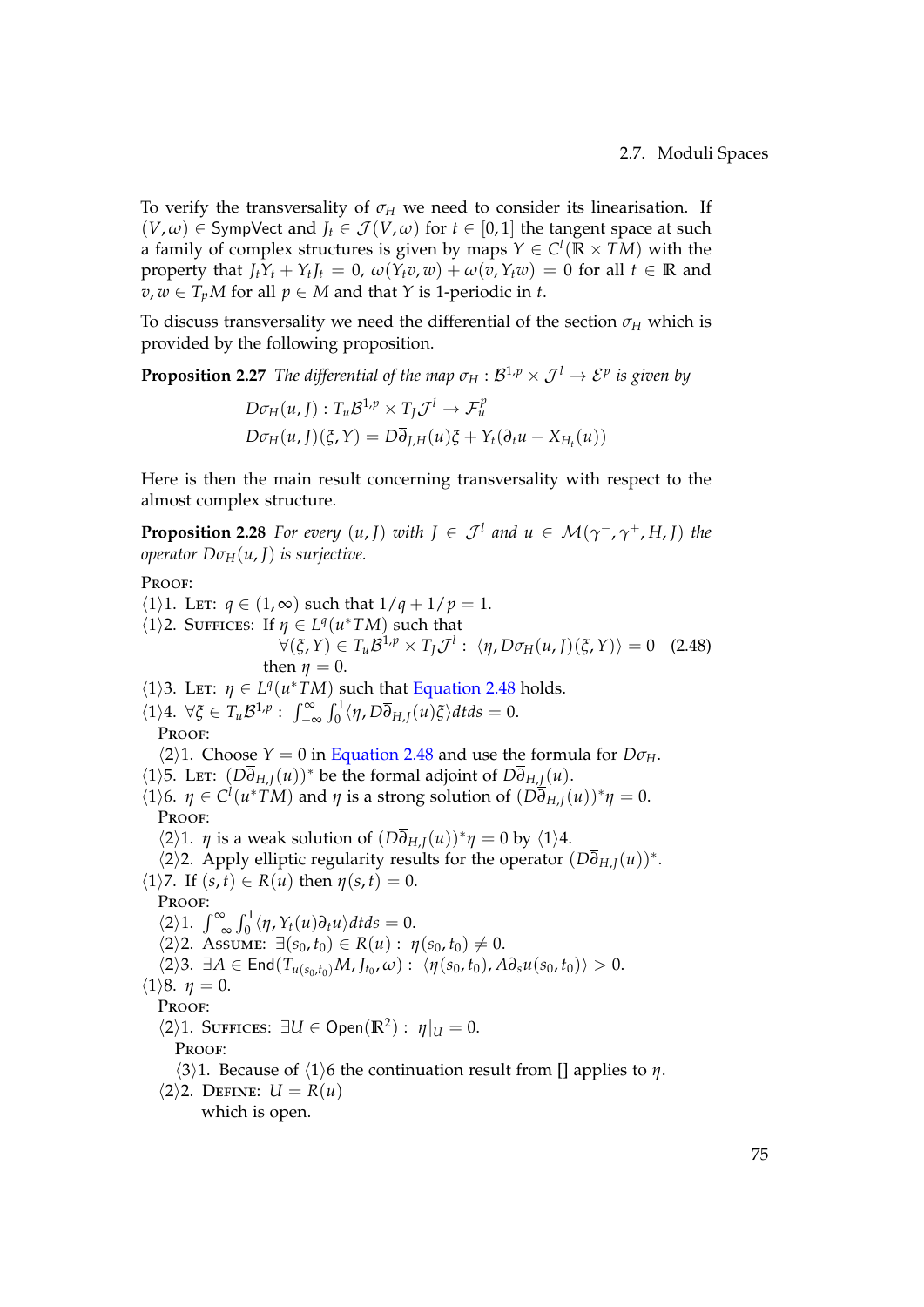$\langle 2 \rangle$ 3. Apply  $\langle 1 \rangle$ 7.  $\langle 1 \rangle$ 9. Q.E.D. PROOF:  $\langle 2 \rangle$ 1. We have shown that  $D\sigma_H(u, J)$  has dense range.  $\langle 2 \rangle$ 2. *D* $\sigma$ <sub>*H*</sub>(*u*, *J*) is Fredholm.

Combining the above with the Sard-Smale theorem we obtain the generic transversality of the Floer operator by way of perturbing the almost complex structure.

**Theorem 2.16** *Let*  $H \in C^{\infty}(M)$ *. Assume that every*  $\gamma \in \text{Crit}(\mathcal{A}_H)$  *is nondegenerate. Then*  $\mathcal{J}_{reg}(M, \omega, H)$  *is of second category in*  $\mathcal{J}(M, \omega)$ *.* 

Proof:

 $\langle 1 \rangle$ 1.  $\mathcal{J}_{reg}^l(\gamma^-,\gamma^+) \subset \mathcal{J}^l$  is of second category. PROOF:

- $\langle 2 \rangle$ 1.  $\mathcal{M}(\gamma^-, \gamma^+, \mathcal{J}^l)$  is a Banach manifold.
- $\langle 2 \rangle$ 2. The projection  $\mathcal{M}(\gamma^-, \gamma^+, \mathcal{J}^l) \to \mathcal{J}^l$  is Fredholm.
- $\langle 2 \rangle$ 3. Now apply the Sard-Smale theorem.
- $\langle 1 \rangle$ 2. Let:  $\mathcal{J}_{reg,K} = \{ J \in \mathcal{J} : D\overline{\partial}_{H,J} \text{ is surjective if } u \in \mathcal{M}(\gamma^-, \gamma^+, J) \text{ satisfies } |\partial_s u| \leq$ *K*} for  $K \in \mathbb{R}$ .

 $\langle 1 \rangle$ 3.  $\mathcal{J}_{reg,K}$  is open in  $\mathcal J$  with respect to the *C*<sup>∞</sup>-topology. PROOF:

 $\langle 2 \rangle$ 1. SUFFICES:  $\mathcal{J} \setminus \mathcal{J}_{reg,K}$  is closed.

- $\langle 2 \rangle$ 2. LET:  $(J_n)_{n \in \mathbb{N}}$  ⊂  $\mathcal{J} \setminus \mathcal{J}_{reg,K}$  such that  $C^{\infty} \lim_{n \to \infty} J_n = J \in \mathcal{J}$ .
- $\langle 2 \rangle$ 3. Let:  $u_n \in \mathcal{M}(\gamma^-, \gamma^+, H, J_n)$  for  $n \in \mathbb{N}$ .
- $\langle 2 \rangle$ 4. Suffices Assume:  $(u_n)_{n \in \mathbb{N}}$  converge weakly to a broken trajectory  $(v_1, \ldots, v_k)$ .
- $\langle 2 \rangle$ 5. This would imply that  $D\sigma_H(u_n, J_n)$  is surjective for sufficiently large *n* which contradicts the assumption.
- $\langle 1 \rangle$ 4.  $\mathcal{J}_{reg,K}$  is dense in  $\mathcal J$  with respect to the  $C^{\infty}$ -topology. PROOF:
	- $\langle 2 \rangle$ 1.  $\mathcal{J}^l_{reg,k}$  is dense in  $\mathcal{J}^l$  with respect to the *C*<sup>*l*</sup>-topology.
	- $\langle 2 \rangle$ 2.  $\mathcal{J}_{reg,K}$  is dense in  $\mathcal{J}^l$  with respect to the *C*<sup>*l*</sup>-topology. Proof:

 $\langle 3 \rangle 1$ *.*  $\mathcal{J}_{reg,K} = \mathcal{J}_{reg,K}^l \cap \mathcal{J}$ .

 $\langle 2 \rangle$ 3.  $\mathcal{J}_{reg,K}$  is dense in  $\mathcal{J}$  with respect to the *C*<sup>*l*</sup>-topology for every *l*.  $\langle 1 \rangle$ 5. Q.E.D.

PROOF:

 $\langle 2 \rangle 1$ .  $\mathcal{J}_{reg} = \bigcap_{K>0} \mathcal{J}_{reg,K}$ .

Next we deal with the Hamiltonian. The approach is essentially the same as for the almost complex structure. Fix  $H_0 \in C^{\infty}(M)$  such that all 1-periodic orbits of its flow are non-degenerate and let  $\mathcal{H}^l = C^l(M, H_0)$  be the set  $C^l(M)$ -functions that agree to second order with  $H_0$ .. We introduce the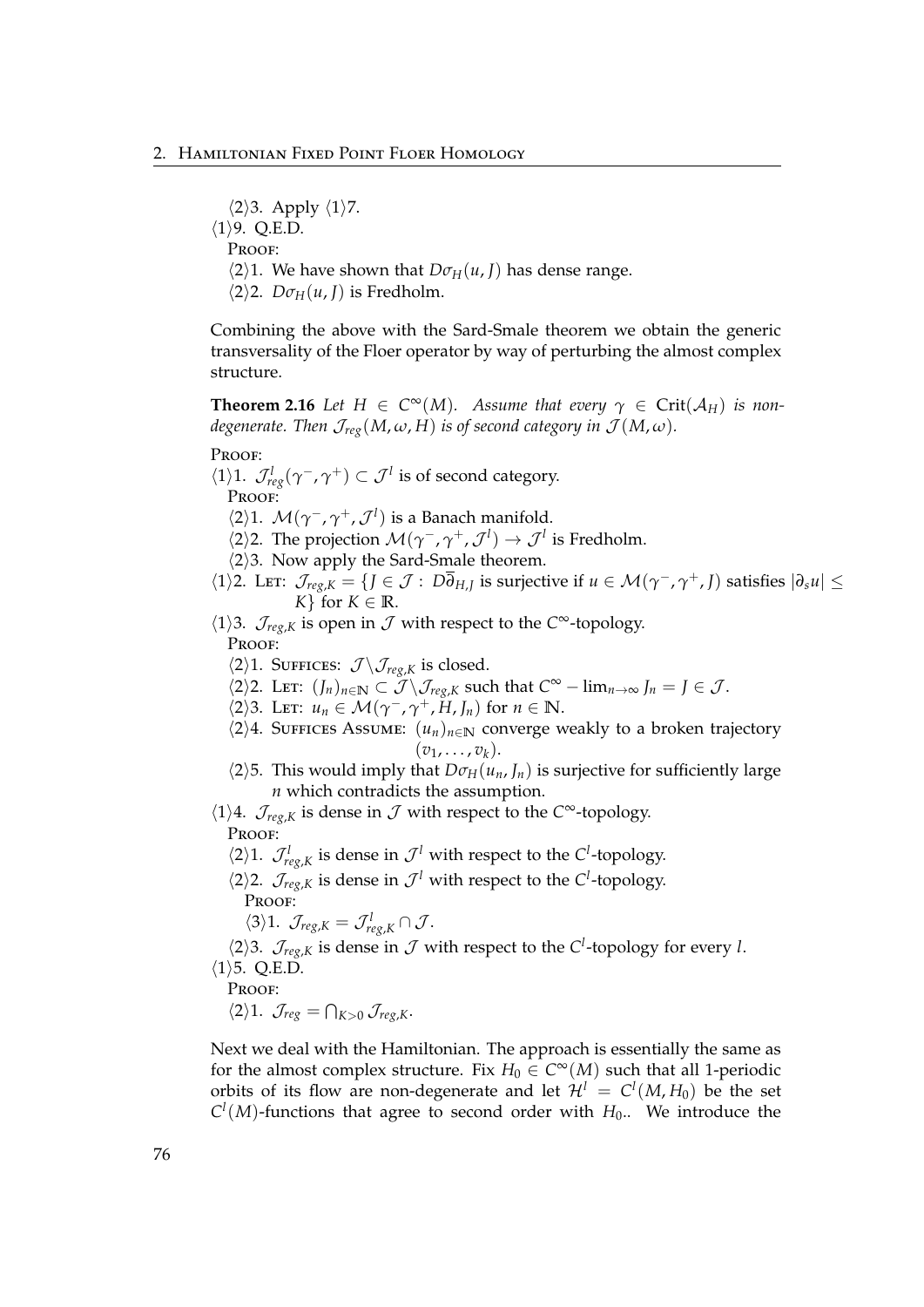bundle  $\mathcal{E}^p\to\mathcal{B}^{1,p}\times\mathcal{H}^l$  and consider the section  $\sigma_J:\mathcal{B}^{1,p}\times\mathcal{H}^l\to\mathcal{E}^p$  given by

<span id="page-82-0"></span>
$$
\sigma_J(u,H)=\overline{\partial}_{H,J}(u).
$$

**Theorem 2.17** *Let*  $J \in \mathcal{J}(M, \omega)$  *and*  $H_0 \in C^{\infty}(M)$ *. Assume that every*  $\gamma \in$  $\operatorname{Crit}(\mathcal{A}_{H_0})$  *is non-degenerate. Then*  $\mathcal{H}_{reg}(M,\omega,H_0,J)$  *is of second category in*  $C^{\infty}(M, H_0)$ .

### PROOF:

- $\sqrt{(1)}$ 1.  $D\sigma_I(u, H)(\xi, h) = D\overline{\partial}_{H,I}(u)\xi \text{grad }h_t(u)$ .  $\langle 1 \rangle$ 2. SUFFICES: If  $\eta \in L^q(u^*TM)$  such that  $\forall (\xi, h) \in T_u \mathcal{B}^{1,p} \times \mathcal{H}^l : \langle \eta, D\sigma_H(u, H)(\xi, h) \rangle = 0$  (2.49) then  $n = 0$ .
- $\langle 1 \rangle$ 3.  $\forall (s,t) \in \mathbb{R}^2$ :  $\{\eta(s,t), \partial_s \eta(s,t)\}$  is linearly independent. PROOF:
	- $\langle 2 \rangle$ 1. Assume:  $\exists (s_0, t_0) \in \mathbb{R}^2$ :  $\{\eta(s, t), \partial_s \eta(s, t)\}$  is linearly dependent.
	- $\langle 2 \rangle$ 2. SUFFICES ASSUME: *t*<sub>0</sub> ∈ (0, 1) and (*s*<sub>0</sub>, *t*<sub>0</sub>) ∈ *R*(*u*).
	- $\langle 2 \rangle$ 3. ∃*U*<sub>0</sub> ∈ Open([0, 1] × *M*) : (*t*<sub>0</sub>, *u*(*s*<sub>0</sub>, *t*<sub>0</sub>)) ∈ *U*<sub>0</sub> and *V*<sub>0</sub> = {(*s*, *t*) ∈  $\mathbb{R}^2$  :  $(t, u(s, t)) \in U_0$  is a neighbourhood of  $(s_0, t_0)$ .
	- $\langle 2 \rangle 4$ . For sufficiently small  $\varepsilon > 0$  and *t* close to  $t_0$  there is an embedding  $B_{\varepsilon}(s_0, 0) \to U_0$  given by  $\exp_{u(s,t)}(r\eta(s,t)).$
	- $\langle 2 \rangle$ 5.  $\exists h \in C^{\infty}(\mathbb{R} \times M)$  : supp  $h \subset U_0$  and  $h_t(g_t(r,s)) = r\beta(r)\beta(s s)$ *s*<sub>0</sub>) $β(t − t_0)$  for a suitable cutoff function  $β : ℝ → [0, 1]$ .
	- $\langle 2 \rangle$ 6. This leads to a function for which [Equation 2.49](#page-82-0) does not hold.
- $\langle 1 \rangle$ 4. Assume:  $\eta \in L^q(u^*TM)$  satisfies [Equation 2.49](#page-82-0) and is of class *C*<sup>1</sup>.
- $\langle 1 \rangle$ 5.  $\exists! \lambda \in C^l(\mathbb{R}^2 \setminus C(u), \mathbb{R}) : \forall (s, t) \in \mathbb{R}^2 \setminus C(u) : \eta(s, t) = \lambda(s, t) \partial_s u(s, t).$
- $\langle 1 \rangle$ 6.  $\forall (s,t) \in \mathbb{R}^2 \setminus C(u) : \partial_s \lambda(s,t) = 0.$

PROOF:

 $\langle 2 \rangle$ 1. Assume:  $\exists (s_0, t_0) \in \mathbb{R}^2 \setminus C(u) : \partial_s \lambda(s, t) \neq 0.$ 

- $\langle 2 \rangle$ 2. SUFFICES ASSUME:  $(s_0, t_0) \in R(u)$  since  $R(u)$  is dense.
- $\langle 2 \rangle$ 3. LET:  $V_0 \in \text{Open}(\mathbb{R}^2)$  such that  $(s_0, t_0) \in V_0$  and  $\rho \in C^\infty(\mathbb{R}^2, [0, 1])$ such that  $\text{supp}(\rho) \subset V_0$  and  $\int_{V_0} \lambda \partial_s \rho \neq 0$ .
- $\langle 2 \rangle 4$ . This leads to a function *h* for which [Equation 2.49](#page-82-0) is not fulfilled.
- $\langle 1 \rangle$ 7.  $\lambda = \lambda(t)$  is *s*-independent and extends to  $\mathbb{R}^2$ .
- $\langle 1 \rangle 8$ .  $\eta = 0$ .
- $\langle 1 \rangle$ 9. Assume:  $\eta \neq 0$ .
- $\langle 1 \rangle$ 10. Suffices Assume:  $\forall t \in \mathbb{R} : \lambda(t) > 0$ .

PROOF:

- $\langle 2 \rangle$ 1.  $\{(s, t) \in \mathbb{R}^2 : \eta(s, t) \neq 0\}$  is discrete.
- $\langle 1 \rangle$ 11.  $\frac{d}{ds} \int_0^1 \langle \eta, \partial_s u \rangle = 0.$ PROOF:

$$
\langle 2\rangle 1. \frac{d}{ds} \int_0^1 \langle \eta, \partial_s u \rangle = \int_0^1 (\langle \eta, \nabla_s \partial_s u \rangle + \langle \nabla_s \eta, \partial_s u \rangle) ds = \int_0^1 (\langle \eta, D\overline{\partial}_{H,J}(u)\partial_s u \rangle + \langle D\overline{\partial}_{H,J}(u)\eta, \partial_s u \rangle) ds = 0.
$$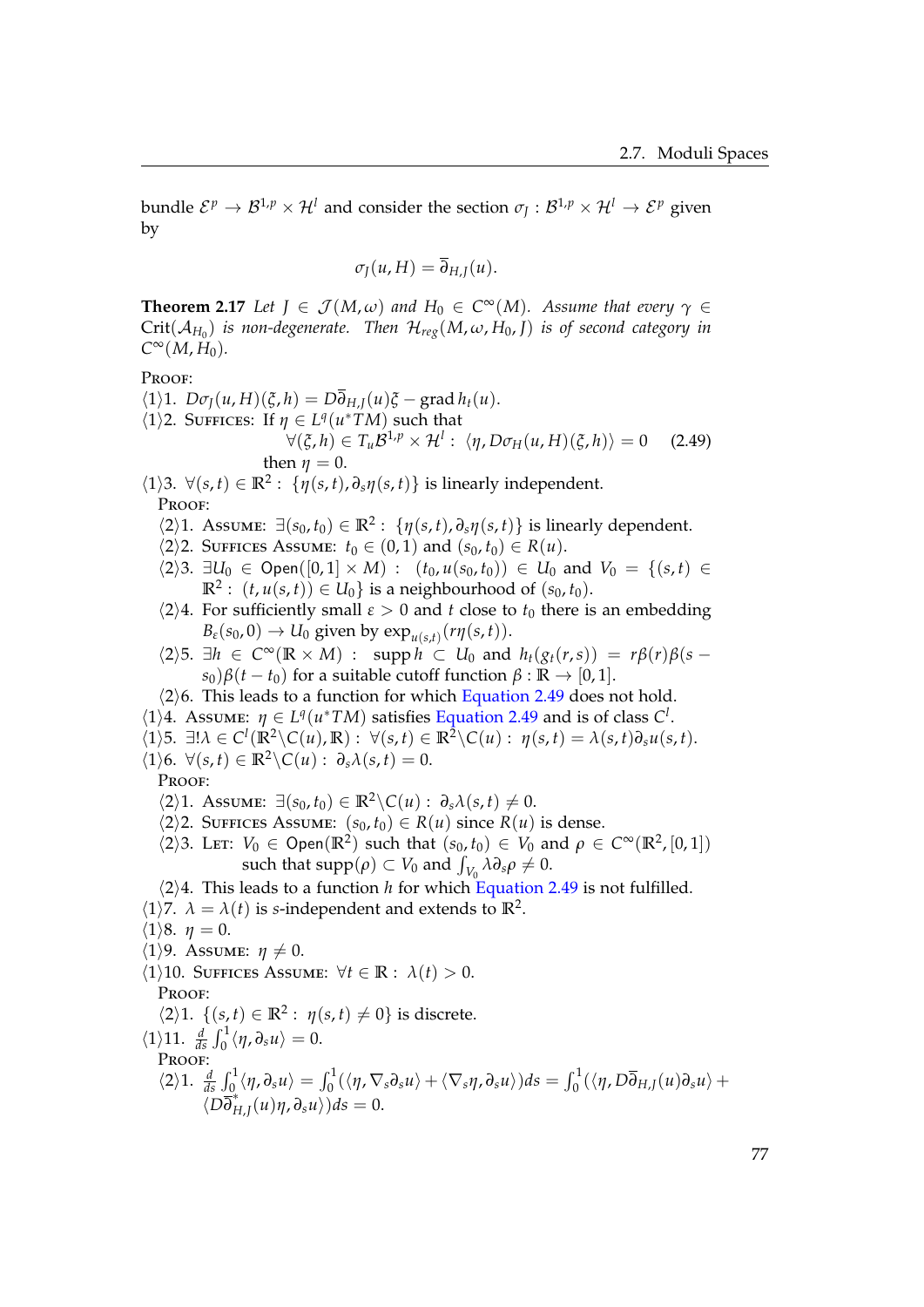$$
\langle 1 \rangle 12. \int_0^1 \langle \eta, \partial_s u \rangle = \int_0^1 \lambda(t) |\partial_s u(s, t)|^2 dt > 0.
$$
  

$$
\langle 1 \rangle 13. \text{ Q.E.D.}
$$

PROOF:

- $\langle 2 \rangle$ 1.  $\langle 1 \rangle$ 11 and  $\langle 1 \rangle$ 12 would imply that  $\int_{-\infty}^{\infty} \int_{0}^{1} \langle \eta, \partial_s u \rangle = \infty$  which is a contradiction.
- $\langle 2 \rangle$ 2. Finally we can boost the result from a *C*<sup>*l*</sup>-result to a *C*<sup>∞</sup>-result as in the above proof.

## 2.7.2 Compactness

In this section we discuss compactness properties of the solution spaces to the Floer equation. This is needed for two reasons. To define the boundary operator in the chain complex used in the definition of the Floer homology groups we want to count the number of solutions connecting two generating critical loops whose indices differ by 1. Secondly, to verify the chain complex condition *∂* <sup>2</sup> = 0 one also needs to study the solution spaces connecting two loops whose indices differ by 2.

We begin by proving a technical result about finite energy solutions to the Floer equation.

**Lemma 2.7** *There exists a constant C* > 0 *such that*

<span id="page-83-0"></span>
$$
\forall u \in \mathcal{M}^b(H, J), \forall (s, t) \in \mathbb{R} \times S^1 : \| \text{grad } u(s, t) \| \leq C. \tag{2.50}
$$

Proof:

 $\langle 1 \rangle$ 1. Assume: There exists no *C* > 0 satisfying [Equation 2.50.](#page-83-0)  $\langle 1 \rangle$ 2.  $\exists (s_k, t_k)_{k \in \mathbb{N}} \subset \mathbb{R} \times S^1$ :  $\lim_{k \to \infty} || \text{grad } u_k(s_k, t_k) || = \infty$ .  $\langle 1 \rangle$ 3.  $\exists (\varepsilon_k)_{k \in \mathbb{N}} \subset \mathbb{R}_{>0}$ :  $\lim_{k \to \infty} \varepsilon_k = 0$  and  $\lim_{k \to \infty} \varepsilon_k || \text{grad } u_k(s_k, t_k) || = \infty$ .  $\langle 1 \rangle 4$ . ∃ $(s'_k, t'_k)_{k \in \mathbb{N}}$  ⊂ **R** × **S**<sup>1</sup>, ∃ $(\varepsilon'_k)_{k \in \mathbb{N}}$  ⊂ **R** > 0 :  $\lim_{k\to\infty} \varepsilon'_k$ ||grad  $u_k(s'_k, t'_k)$ || = ∞  $\forall (s, t) \in B((s'_k, t'_k), \varepsilon'_k): 2\|\text{grad }u_k(s'_k, t'_k)\| \geq \|\text{grad }u_k(s, t)\|$  $\langle 1 \rangle$ 5. Let:  $R_K = ||\text{grad } u_k(s'_k, t'_k)||$  and  $v_k(s, t) = u_k\left(\frac{(s, t)}{R_k}\right)$  $\frac{\left(s,t\right)}{R_k}+\left(s'_k,t'_k\right)\right).$  $\langle 1 \rangle$ 6. grad  $v_k(s,t) = \frac{1}{R_k}$  grad  $u_k(\frac{(s,t)}{R_k})$  $\frac{(s,t)}{R_k} + (s'_k, t'_k)).$  $\langle 1 \rangle$ 7. ||grad  $v_k(0, 0)$ || = 1.  $\langle 1 \rangle 8$ .  $\forall (s, t) \in B(0, \varepsilon'_k R_k) : \| \text{grad } v_k(s, t) \| \leq 2.$  $\langle 1 \rangle$ 9. The  $v_k$  satisfy *∂*<sup>*s*</sup>*v*<sup>*k*</sup> + *J*(*v*<sub>*k*</sub>)*∂t*<sup>*v*<sub>*k*</sub> +  $\frac{1}{p}$ </sup>  $\frac{1}{R_k}$  grad  $H_{t_k+t/R_k}(v_k) = 0.$ PROOF:  $\langle 2 \rangle$ 1. The *u<sub>k</sub>* satisfy  $\overline{\partial}_{L}$ *Hu<sub>k</sub>* = 0.  $\langle 1 \rangle$ 10. There exists a subsequence  $(v_{K_l})_{l \in \mathbb{N}}$  of  $(v_K)_{k \in \mathbb{N}}$  that converges in the

 $C_{loc}^{\infty}(\mathbb{R} \times S^1, M)$ -topology to a function  $v \in C^{\infty}(\mathbb{R} \times S^1, M)$ .

Proof: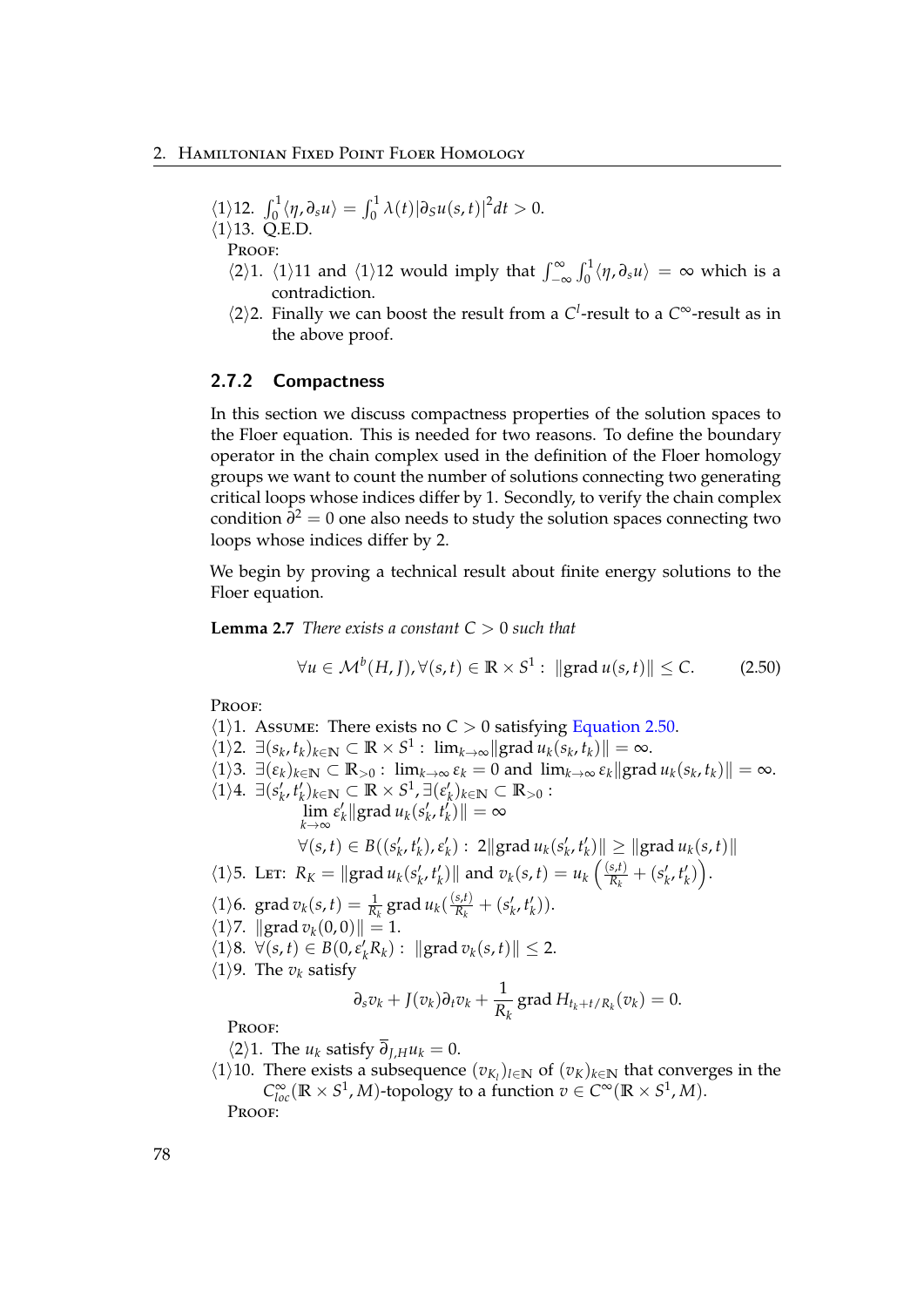$\langle 2 \rangle$ 1. By elliptic regularity [Theorem 2.7.](#page-51-0)  $\langle 1 \rangle$ 11. *v* has the following properties: 1.  $\| \text{grad } v(0, 0) \| = 1.$ 2.  $\| \text{grad } v(s, t) \| \leq 2$ . 3.  $\partial_s v + I(v)\partial_t v = 0.$  $\langle 1 \rangle$ 12.  $E(v) < \infty$ . Proof:  $\langle 2 \rangle 1$ . Let:  $B_k = B((s', t'_k), \varepsilon'_k)$ . , *k k*  $\langle 2 \rangle 2$ .  $\int_{B_k} ||\operatorname{grad} v_{k_l}||^2 \leq 3 \sup_{u \in \mathcal{M}^b(J,H)} E(u) + 2 \int_{B_k} ||X_{H_t}||^2 dt ds.$ PROOF:  $\langle 3 \rangle 1$ . Z  $\int_{B(0,\varepsilon'_{k_l}R_{k_l})}\lVert \operatorname{grad} v_{k_l}\rVert^2=\int$ *l l*  $\int_{B_{k_l}} \lVert \operatorname{grad} u_{k_l} \rVert^2 dt ds = \int$ *l Bk l*  $\left( \left\| \partial_s u_{k_l} \right\|^2 + \left\| \partial_t u_{k_l} \right\|^2 \right) dt ds$  $\leq$  $\frac{1}{B_{k_l}} (\|\partial_s u_{k_l}\|^2 + \|\partial_t u_{k_l} - X_{H_t}(u_{k_l})\|^2)$ *l*  $+ \left\| X_{H_t}(u_{k_l}) \right\|^2 + 2 \| \partial_t u_{k_l} - X_{H_t}(u_{k_l}) \| \| X_{H_t}(u_{k_l}) \| ) dt ds$  $\leq$ *Bk l*  $\left( \left\| \partial_s u_{k_l} \right\|^2 + 2 \left\| \partial_t u_{k_l} - X_{H_l}(u_{k_l}) \right\|^2 + 2 \left\| X_{H_l}(u_{k_l}) \right\| \right) dt ds$  $\leq 3E(u_{k_l}) + 2$  $\int_{B_{k_l}} \|X_{H_t}\|^2 dt ds$ *l*  $\leq 3$  sup *u*∈M*b*(*J*,*H*)  $E(u) + 2$  $B_{k}$  $\|X_{H_t}\|^2 dt ds.$  $\langle 2 \rangle$ 3. ∃*C* > 0 : sup<sub>*u*∈*M*</sub>*b*(*J*,*H*) *E*(*u*) < *C*. PROOF:  $\langle 3 \rangle 1$ .  $\forall u \in \mathcal{M}^b(J, H) : \exists \gamma^{\pm} : \text{Crit}(\mathcal{A}_H) : E(u) = \mathcal{A}_H(\gamma^-) - \mathcal{A}_H(\gamma^+)$ since  $E(u) < \infty$ .  $\langle 3 \rangle$ 2. |Crit $(\mathcal{A}_H)$ | < ∞.  $\langle 2 \rangle 4$ .  $\lim_{l \to \infty} \int_{B_{k_l}} ||X_{H_t}||^2 dt ds = 0$ .  $\langle 1 \rangle$ 13.  $0 < \int_{\mathbb{R}^2} v^* \omega < \infty$ . PROOF:  $\langle 2 \rangle 1$ . Z  $\int_{\mathbb{R}^2} v^* \omega = \int$  $\int_{\mathbb{R}^2} \omega \circ Dv = \int$ **R**2 *ω*(*∂sv*, *∂tv*)*dsdt*  $=$ **R**2 *ω*(−*J*(*v*)*∂tv*, *∂tv*)*dsdt*  $=$ **R**2 *ω*(*∂tv*, *J*(*v*)*∂tv*)*dsdt*  $=$  $\int_{\mathbb{R}^2}$ ||∂<sub>t</sub> $v$ ||<sup>2</sup>dsdt < ∞  $\lim_{k\to\infty}$   $l(v_k)_{k\in\mathbb{N}}$  ⊂  $\mathbb{R}_{>0}$  :  $\lim_{k\to\infty}$   $r_k = \infty$  and  $\lim_{k\to\infty}$   $l(v(\partial B_{r_k}(0))) = 0$ 

where *l* denotes the length of the boundary.

Proof: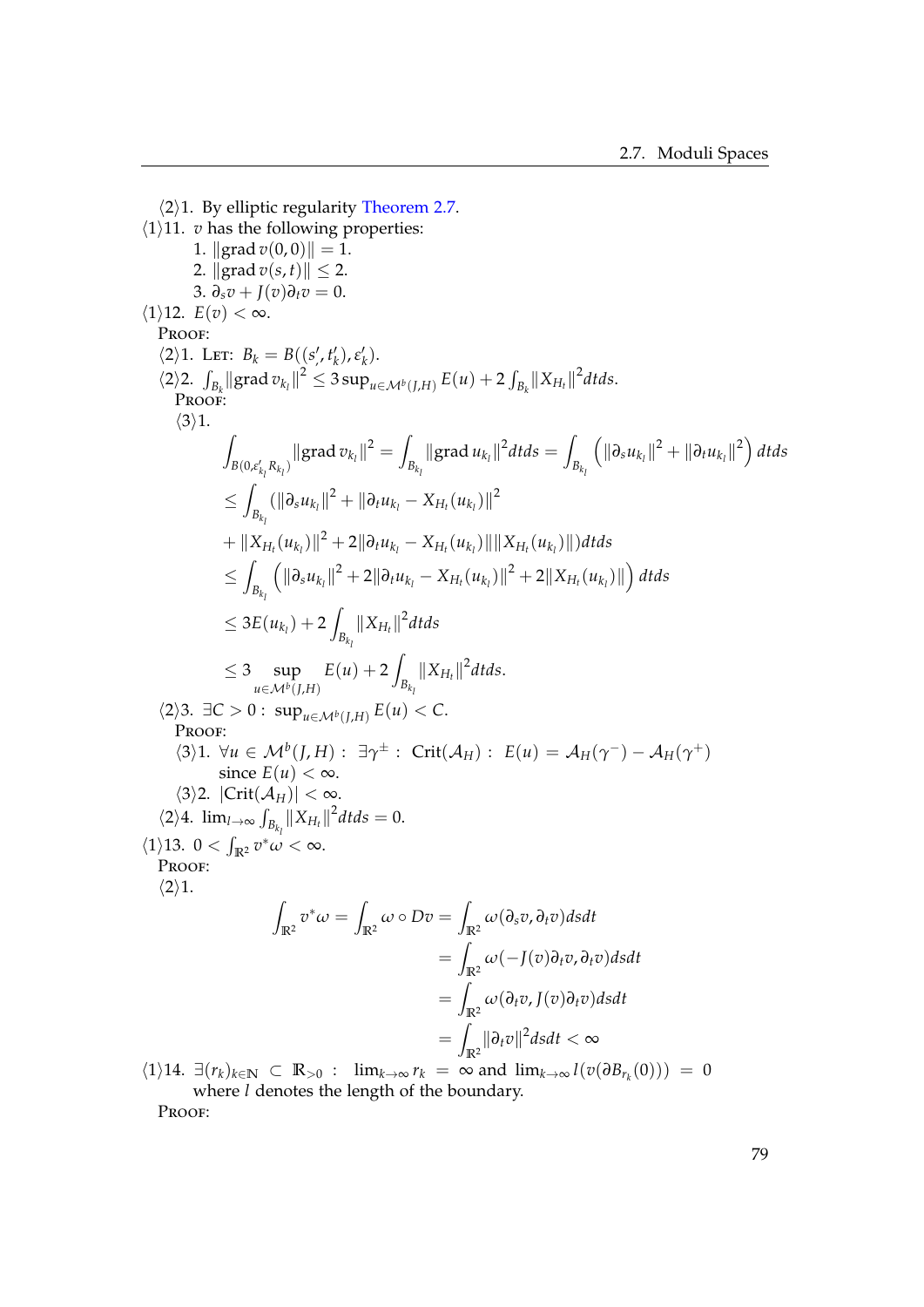$\langle 2 \rangle$ 1. Omitted.

- $\langle 1 \rangle$ 15. ∃*N* ∈ **N** : *k* > *N* : *v*( $\partial B_{r_k}(0)$ ) is contained in a Darboux chart *U*.
- $\langle 1 \rangle$ 16.  $\omega|_U$  is closed.
- $\langle 1 \rangle$ 17.  $\exists \lambda \in \Omega^1(M) : d\lambda|_U = \omega|_U$  since  $U \cong \mathbb{R}^{2n}$ .
- $\langle 1 \rangle$ 18. There is a ball *D*<sup>*r*</sup> ⊂ *U* whose boundary is *v*( $\partial B_r$ (0)) and such that  $D_r \cup v(B_r) =: S_r^2 \cong S^2.$
- $\langle 1 \rangle$ 19.  $\int_{S_r^2} \omega = 0$  by assumption on *M*.
- $\langle 1 \rangle$ 20. Q.E.D.

PROOF:

- $\langle 2 \rangle 1.$   $| \int_{D_r} \omega | \leq | \int_{v(\partial B_r(0))} \lambda | \leq l(v(\partial B_r(0))) \sup_U ||\lambda||.$
- $\langle 2 \rangle$ 2.  $\lim_{r \to \infty} l(v(\partial B_r(0))) = 0$  by  $\langle 1 \rangle$ 14.
- $\langle 2 \rangle$ 3.  $\lim_{r \to \infty} \int_{v(B_r(0))} \omega = \int_{\mathbb{R}^2} \omega > 0.$
- $\langle 2 \rangle 4$ . This contradicts  $\langle 1 \rangle 19$ .

With this bound we can now easily prove the compactness result by first obtaining a continuous candidate for the limit of a subsequence by the Arzela-` Ascoli theorem. Then we use elliptic regularity to boost it and the convergence to *C* ∞.

**Theorem 2.18** *The space*  $\mathcal{M}^b(H,I) = \{u \in \mathcal{M}(H,I): E(u) < \infty\}$  is compact *in the*  $C^{\infty}_{loc}(\mathbb{R} \times S^1, M)$  *topology assuming that*  $\omega|_{\pi_2(M)} = 0$ *.* 

PROOF:

 $\langle 1 \rangle$ 1. LET:  $(u_n)_{n \in \mathbb{N}} \subset \mathcal{M}(H, J)$  be a sequence.  $\{1\}2. \exists (u_{n_k})_{k\in\mathbb{N}} \subset (u_n)_{n\in\mathbb{N}} : \exists u_0 \in \mathcal{M}(H,I) : C^0_{loc} - \lim_{k\to\infty} u_{n_k} = u_0.$ PROOF:  $\langle 2 \rangle$ 1. Let:  $K_m = [-m, m] \times S^1$  for  $m \in \mathbb{N}_0$ .  $\langle 2 \rangle$ 2. Suffices: ∃ $(u_{n_k})_{k \in \mathbb{N}}$  ⊂  $(u_n)_{n \in \mathbb{N}}$ : ∃ $u_0 \in \mathcal{M}(H, J)$ : ∀ $m \in \mathbb{N}$ :  $C^0(K_m)$  –  $\lim_{k\to\infty}u_{n_k}=u_0.$  $\langle 2 \rangle$ 3. ∃ $(u_{n_k}^{(0)}$  $\lim_{n_k}$   $\int_{k \in \mathbb{N}}$  ⊂  $(u_n)_{n \in \mathbb{N}}$  : ∃*u*<sub>0</sub> ∈  $\mathcal{M}(H, J)$  :  $C^0(K_0) - \lim_{k \to \infty} u_{n_k}^{(0)} = u$ . Proof:  $\langle 3 \rangle$ 1. By the Arzelà-Ascoli theorem since  $(u_n)$  is totally bounded and equicontinuous.  $\langle 2 \rangle 4$ . ∀*m* ∈ **N** : ∃( $u_{n_k}^{(m)}$  $\binom{m}{n_k}$ <sub>*k*∈**N** ⊂ (*u*<sub>n<sub>k</sub></sub><sup>*m*−1)</sup></sub>  $(n_{n+1})$ <sub>*n*k</sub> :  $\exists u_0^m \in \mathcal{M}(H,I)$  :  $C^0(K_m)$  –  $\lim_{k\to\infty}u_{n_k}=u_0^{(m)}$  $\begin{matrix} 0 & 0 \\ 0 & 0 \end{matrix}$  $\langle 2 \rangle$ 5. ∀*m* ∈ **N** :  $u_0^{(m)} = u_0$ .  $\langle 2 \rangle 6$ . Let:  $u_{n_k} = u_{n_k}^{(k)}$  $\binom{n}{n_k}$ .  $\langle 1 \rangle$ 3.  $u_0 \in C^\infty(\mathbb{R} \times S^1, M).$ PROOF:  $\langle 2 \rangle$ 1. By [Theorem 2.6.](#page-50-0)  $\langle 1 \rangle 4$ .  $C_{loc}^{\infty} - \lim_{k \to \infty} u_{n_k} = u_0$ . PROOF:  $\langle 2 \rangle$ 1. By [Theorem 2.6.](#page-50-0)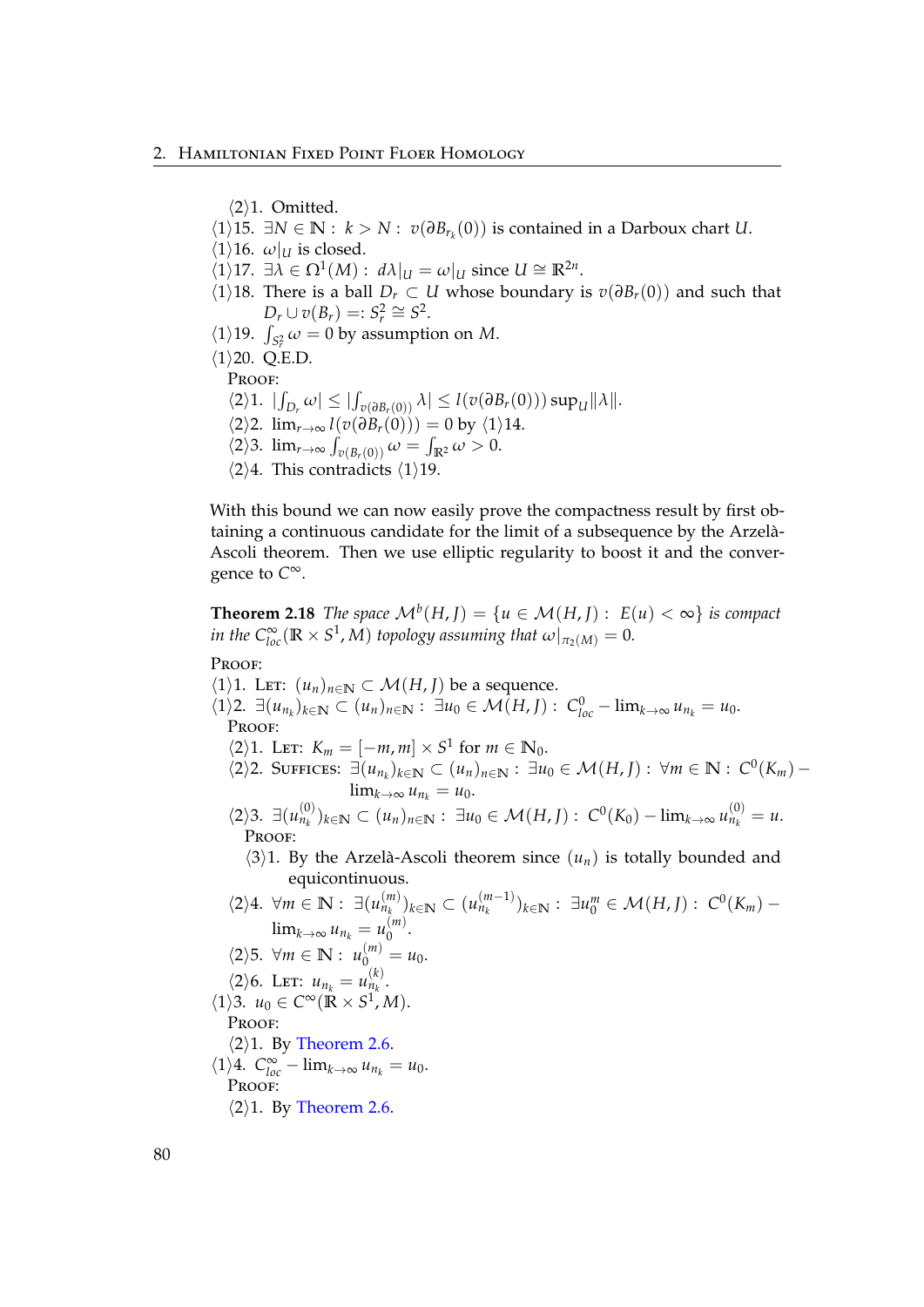$\langle 1 \rangle$ 5. Q.E.D.

The compactness of the space  $\mathcal{M}^b(H,I)$  implies in particular that trajectories with finite energy tend to critical points.

**Proposition 2.29** *Assume that H is chosen so that all critical points are non* $d$ egenerate. Let  $u \in {\mathcal M}^b(H,J).$  Then there exist critical points  $\gamma^\pm \in \mathrm{Crit}({\mathcal A}_H)$ *such that*

$$
\lim_{s\to\pm\infty}u=\gamma^{\pm}.
$$

Proof:

 $\langle 1 \rangle$ 1. Suffices Assume: *s*  $\rightarrow \infty$ .  $\langle 1 \rangle$ 2.  $\exists \varepsilon > 0$ :  $\bigcap_{\gamma \in \text{Crit}(\mathcal{A}_H)} B_{\varepsilon}(\gamma) = \emptyset$ .  $\langle 1 \rangle$ 3. Let:  $U_{\epsilon} = \bigcup_{\gamma \in \text{Crit}(\mathcal{A}_H)} B_{\epsilon}(\gamma)$ .  $\langle 1 \rangle 4$ .  $\exists s_{\varepsilon} \in \mathbb{R} : u([s_{\varepsilon}, \infty) \times S^1) \subset U_{\varepsilon}$ . Proof:  $\langle 2 \rangle$ 1. Assume:  $\exists \varepsilon_0 > 0$  :  $\exists (s_k)_{k \in \mathbb{N}} \subset \mathbb{R}$  with  $\lim_{k \to \infty} s_k = \infty$  :  $\forall k \in \mathbb{N}$  $\mathbb{N}: u_{s_k} \notin U_{\varepsilon_0}.$  $\langle 2 \rangle 2$ .  $\exists (s_{k'})_{k' \in \mathbb{N}} \subset (s_k)_{k \in \mathbb{N}}$  with  $\lim_{k' \to \infty} s_{k'} = \infty$ :  $\exists \gamma' \in \text{Crit}(\mathcal{A}_H)$ :  $\lim_{k' \to \infty} u_{s_{k'}} =$  $\gamma'$ . Proof:  $\langle 3 \rangle$ 1. By [Proposition 2.5.](#page-28-0)  $\langle 2 \rangle$ 3. This is a contradiction.  $\langle 1 \rangle$ 5.  $\exists \gamma^+ \in Crit(\mathcal{A}_H): u([s_{\varepsilon}, \infty) \times S^1) \subset B_{\varepsilon}(\gamma^+).$  $\langle 1 \rangle$ 6.  $\lim_{s \to \infty} u_s = \gamma^+$ .  $\langle 1 \rangle$ 7. Q.E.D.

To define the boundary operator of the Floer complex we want to count the number of flow lines connecting two critical points whose indices differ by 1. However, each solution to the Floer equation admits a free **R**-action by translating the *s*-parameter. More precisely, if  $u \in \mathcal{M}(H, I)$  we define for each  $r \in \mathbb{R}$  the group action sh( $r$ )*u* by setting

$$
sh(r)u(s,t) = u(s+r,t).
$$

Thus, to have any hope of obtaining a finite number we need to consider the quotient of the solution spaces under this action.

 $\bf{Definition 2.24}$  *Let*  $\gamma^{\pm} \in \mathrm{Crit}(\mathcal{A}_H)$ . We define the space of connecting, unparam*eterised flow lines to be*

$$
\underline{\mathcal{M}}(\gamma^-,\gamma^+,H,J)=\mathcal{M}(\gamma^-,\gamma^+,H,J)/\operatorname{sh}.
$$

First we should note that the space  $\underline{\mathcal{M}}(\gamma^-, \gamma^+, H, J)$  endowed with the quotient topology remains Hausdorff. Unpacking the definition of Hausdorff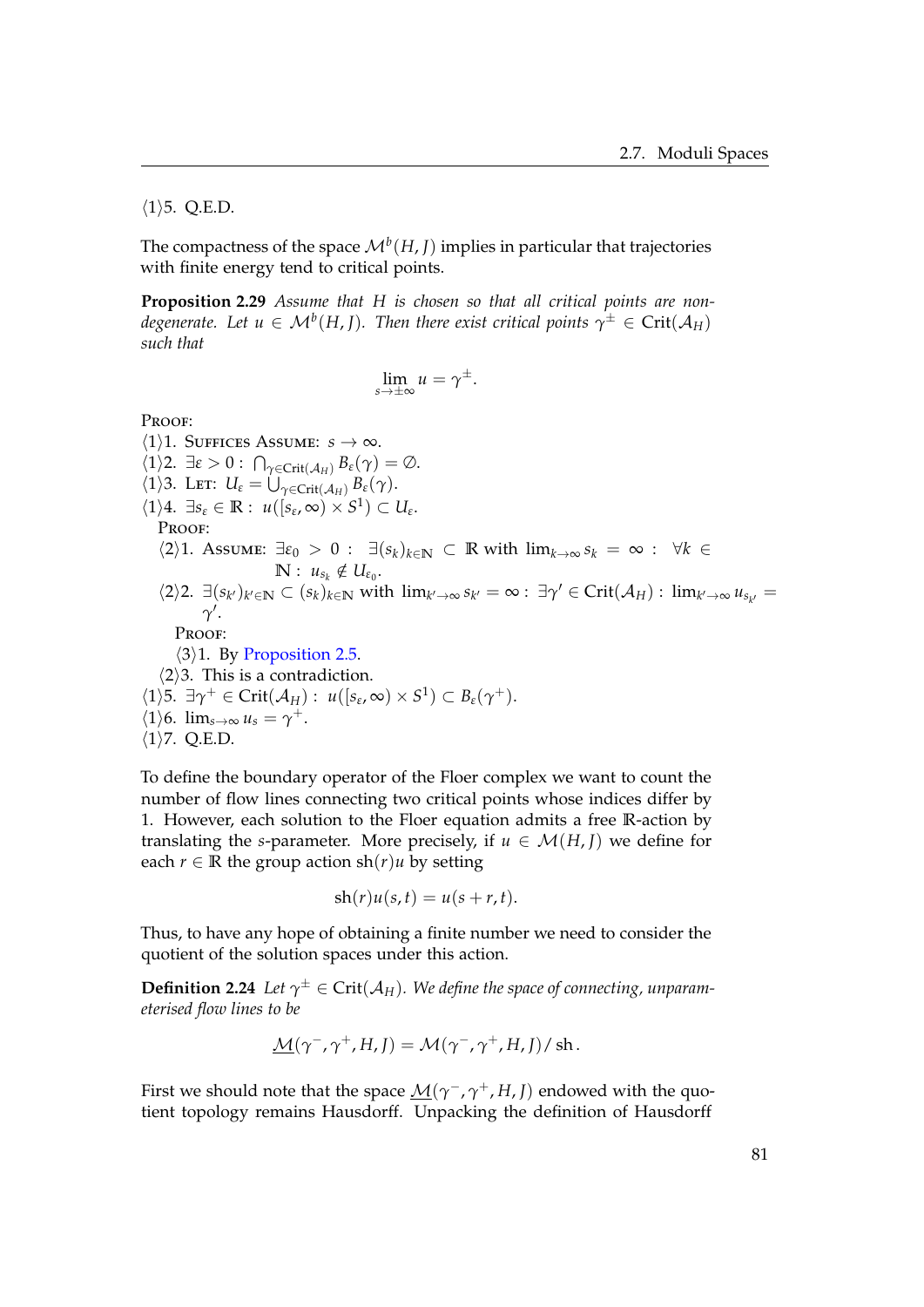for the quotient we find that we have to show the following. If  $(u_n)_{n \in \mathbb{N}} \subset$  $\mathcal{M}(\gamma^-,\gamma^+,H,I)$  is a sequence such that there are two sequences of real  $(n\ln n)$   $(n\ln n)$  and  $(r_n^2)$  such that both  $\frac{1}{n}n(n)$  and  $\frac{1}{n}n^2$  converge then their limits coincide in the quotient. This is verified in the following proposition.

**Proposition 2.30** Let  $\gamma^-$ ,  $\gamma^+ \in \text{Crit}(\mathcal{A}_H)$  such that  $\gamma^- \neq \gamma^+$ . Let  $(u_n)_{n \in \mathbb{N}} \subset$  $\mathcal{M}(\gamma^{-},\gamma^{+},H,J)$  such that the following holds.

- *1.* ∃ $(r_n^1)_{n \in \mathbb{N}}$ ,  $(r_n^2)_{n \in \mathbb{N}} \subset \mathbb{R}$ :
- $2. \ \exists \gamma^1, \gamma^2 \in \mathrm{Crit}(\mathcal{A}_H)\backslash\{\gamma^-\} : \exists u^1 \in \mathcal{M}(\gamma^-, \gamma^1, H, J), u^2 \in \mathcal{M}(\gamma^-, \gamma^2, H, J) :$
- 3.  $\lim_{n\to\infty} \frac{\text{sh}(r_n^1)u_n = u^1 \text{ and } \lim_{n\to\infty} \frac{\text{sh}(r_n^2)u_n = u^2.$

*Then*  $\gamma^1 = \gamma^2$  and there exists a  $r \in \mathbb{R}$  such that  $u^1 = \text{sh}(r)u^2$ .

PROOF:

 $\langle 1 \rangle$ 1.  $\mathcal{A}_H(\gamma^-) > \mathcal{A}_H(\gamma^+)$ ,  $\mathcal{A}_H(\gamma^1)$ ,  $\mathcal{A}_H(\gamma^2)$ .  $\langle 1 \rangle$ 2.  $\exists \alpha \in \mathbb{R}: \mathcal{A}_H(\gamma^-) > \alpha > \max(\mathcal{A}_H(\gamma^+), \mathcal{A}_H(\gamma^1), \mathcal{A}_H(\gamma^2)).$  $\langle 1 \rangle$ 3. Let:  $\varepsilon > 0$  such that  $\mathcal{A}_H(\gamma^-) - \varepsilon > \alpha$ .  $\langle 1 \rangle$ 4. The sequence  $(r_n^1 - r_n^2)_{n \in \mathbb{N}}$  is bounded. PROOF:  $\langle 2 \rangle$ 1. Assume:  $(r_n^1 - r_n^2)_{n \in \mathbb{N}}$  is unbounded.  $\langle 2 \rangle$ 2. SUFFICES ASSUME:  $\forall n \in \mathbb{N} : r_n^1 = 0$  and  $\lim_{n \to \infty} r_n^2 = \infty$ .  $\langle 2 \rangle$ 3.  $\exists r' \in \mathbb{R} : \forall s \leq r' : \mathcal{A}_H(u^2(s, \cdot) > \mathcal{A}_H(\gamma^-) - \varepsilon.$  $\langle 2 \rangle 4$ .  $\exists N_1 \in \mathbb{N} : \forall n > N_1 : \mathcal{A}_H(u_n(r' + r_n^2, \cdot)) > \mathcal{A}_H(\gamma^-) - \varepsilon$ .  $\langle 2 \rangle$ 5.  $\exists r'' \in \mathbb{R} : \forall s \geq r'' : \mathcal{A}_H(u(s, \cdot)) < \alpha.$  $\langle 2 \rangle$ 6.  $\exists N_2 \in \mathbb{N} : \forall n > N_2 : \mathcal{A}_H(u_n(r'',\cdot)) \leq \alpha.$  $\langle 2 \rangle$ 7.  $r' + r_n^2 < r''$  which is a contradiction because of  $\langle 2 \rangle$ 4.  $\langle 1 \rangle$ 5.  $(r_n^1 - r_n^2)$  admits a converging subsequence.  $\langle 1 \rangle$ 6. SUFFICES ASSUME:  $\lim_{n \to \infty} (r_n^{\overline{1}} - r_n^2) = r_*$ .  $\langle 1 \rangle$ 7. Q.E.D. Proof:  $\langle 2 \rangle 1$ .  $\lim_{n \to \infty} \frac{\text{sh}(r_n^2) u_n}{n} = u^2$ .  $\langle 2 \rangle 2$ .  $\lim_{n \to \infty} \frac{\text{sh}(r_n^2) u_n}{\text{sh}(r_*) u_n^1}$ .

We will now study the compactness properties of the space  $M(γ<sup>−</sup>, γ<sup>+</sup>, H, J)$ .</u> Here, the difference of the indices of  $\gamma^-$  and  $\gamma^+$  will play a crucial role. If  $\mu_{CZ}(\gamma^-) - \mu_{CZ}(\gamma^+) = 1$  this space is indeed compact. However, if this difference is larger than 1 this will not be the case anymore. What this means is that if we take a sequence  $([u_n])_{n\in\mathbb{N}}\subset \underline{\mathcal{M}}(\gamma^-,\gamma^+,H,I)$  then it may not admit a subsequence that converges to an element in  $M(γ^-, γ^+, H, J)$ . Thus, we are led to compactify  $\mathcal{M}(\gamma^-, \gamma^+, H, J)$  by adding enough points so that every sequence does have a subsequence that converges to a point in this larger space. These additional points have a very direct geometric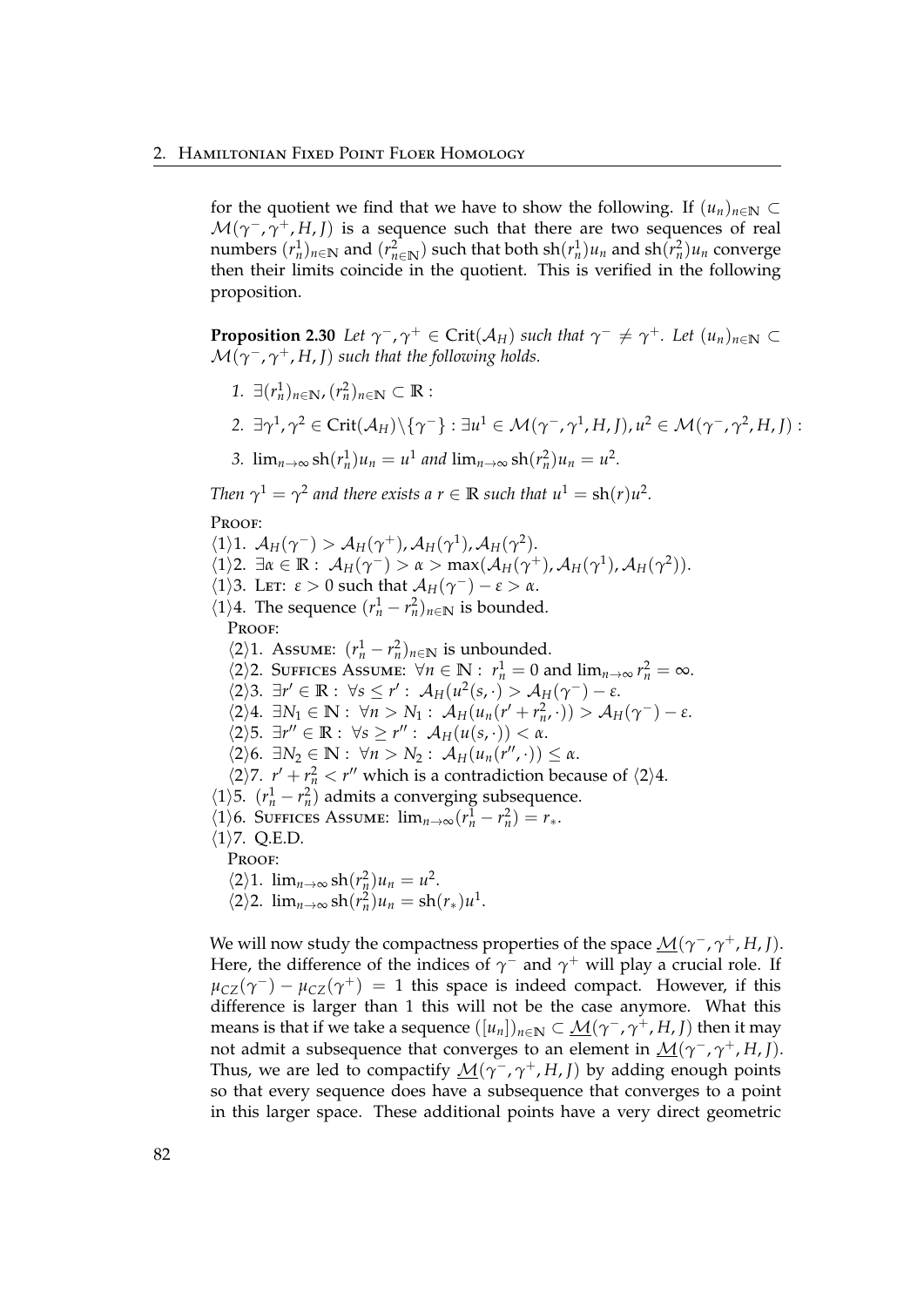interpretation. Namely, they come from so-called *broken trajectories*. We begin their discussion with the following definition.

**Definition 2.25** *Let*  $(u_n)_{n \in \mathbb{N}} \subset \mathcal{M}(\gamma^-, \gamma^+, H, J)$  *be a sequence. We say that* (*un*) converges up to *l*-fold breaking *if the following holds.*

- *1*.  $∃γ<sup>−</sup> = γ<sub>0</sub>, γ<sub>1</sub>, ..., γ<sub>l</sub> = γ<sup>+</sup> ∈ Crit(H)$ :
- 2.  $\exists u^i \in \mathcal{M}(\gamma^{i-1}, \gamma^i, H, J)$  for  $i \in \{1, \ldots, l\}$ :
- *3.* ∃ $(r_n^i)_{n \in \mathbb{N}}$  ⊂ **R** *for*  $i \in \{1, ..., l\}$ :
- *4.*  $\forall i \in \{1, ..., l\} : \lim_{n \to \infty} \text{sh}(r_n^i) u_n = u^i.$

Adding these broken trajectories makes the space  $\mathcal{M}(\gamma^-, \gamma^+, H, J)$  compact.

<span id="page-88-0"></span>**Theorem 2.19** *Let*  $(u_n)_{n \in \mathbb{N}} \subset \mathcal{M}(\gamma^-, \gamma^+, H, I)$  *be a sequence. Then*  $(u_n)_{n \in \mathbb{N}}$ *has a subsequence that converges up to l-fold breaking.*

 $\langle 1 \rangle$ 1. LET:  $\varepsilon > 0$ :  $\bigcap_{\gamma \in \text{Crit}(\mathcal{A}_H)} B_{\varepsilon}(\gamma) = \emptyset$ .  $\langle 1 \rangle$ 2. Let:  $r_n^1 = \inf \{ r \in \mathbb{R} : \forall t \in S^1 : d(u_n(r,t), \gamma^-(t)) > \varepsilon \}.$  $\langle 1 \rangle$ 3. SUFFICES ASSUME:  $\exists u^1 \in \mathcal{M}^b(H, J) : C^{\infty}_{loc} - \lim_{n \to \infty} \frac{\sin(r_n^1)}{n_n} = u^1$ .  $\langle 2 \rangle$ 1.  $\mathcal{M}^b(H, J)$  is compact in  $C^{\infty}_{loc}$ .  $\langle 2 \rangle$ 2. sh $(r_n^1)$  $u_n$  has a converging subsequence which we can after relabelling assume to be  $\sh(r_n^1)\mu_n$  itself.  $\forall 1 \in S^1 : \forall s < 0 : u^1(s,t) \in \overline{B_\varepsilon}(\gamma^-)$  and  $\forall t \in S^1 : u^1(0,t) \in \partial B_\varepsilon(\gamma^-).$  $\langle 1 \rangle$ 5.  $\exists \gamma \in \text{Crit}(\mathcal{A}_H) \setminus \{\gamma^-\} : u^1 \in \mathcal{M}(\gamma^-, \gamma, H, J).$  $\langle 1 \rangle$ 6. Саѕе:  $\gamma = \gamma^+$ . PROOF:  $\langle 2 \rangle$ 1. The proof is finished with  $l = 0$ .  $\langle 1 \rangle$ 7. Case:  $\gamma \neq \gamma^+$ . PROOF:  $\langle 2 \rangle$ 1. Assume: 1. ∃ $(r_n^0)_{n \in \mathbb{N}}$ , ...,  $(r_n^k)_{n \in \mathbb{N}}$  ⊂  $\mathbb{R}$  : 2.  $\exists \gamma^i \in \mathrm{Crit}(\mathcal{A}_H)$  for  $i \in \{1, \dots, k\}$  with  $\gamma^+ \neq \gamma^i$  :  $3. \ \exists u^{i} \in \mathcal{M}(\gamma^{i-1}, \gamma^{i}, H, J)$ : 4. ∀*i* ∈ {1, . . . , *k*} : lim<sub>*n*→∞</sub> sh( $r_n^i$ )*u<sub>n</sub>* = *u*<sup>*i*</sup>.  $\langle 2 \rangle 2$ .  $\exists s^* \in \mathbb{R} : \forall s \geq s^* : u^k(r, \cdot) \in B_{\varepsilon}(\gamma^k).$  $\langle 2 \rangle 3$ .  $\exists N \in \mathbb{N} : \forall n \geq N : u_n(r_n^k + s^*, \cdot) \in B_{\varepsilon}(\gamma^k).$  $\langle 2 \rangle 4$ . LET:  $r_n^{k+1} = \sup \{ r \ge r_n^k + s^* : \forall s' \in [r_n^K + r^*, s], : (u_n)_{s'} \in B_{\varepsilon}(\gamma^k) \}$  $\langle 2 \rangle$ 5. SUFFICES ASSUME:  $\exists u^{k+1} \in \mathcal{M}^b(H, J)$ :  $C_{loc}^{\infty} - \lim_{n \to \infty} \frac{\sinh((r_n^{k+1}) u_n)}{n}$  $u^{k+1}$ .  $\langle 2 \rangle$ 6.  $\exists \gamma^{k+1} \in \text{Crit}(\mathcal{A}_H) \setminus \{\gamma^k\} : u^{k+1} \in \mathcal{M}(\gamma^k, \gamma^{k+1}, H, J).$ Proof:  $\langle 3 \rangle 1$ .  $\lim_{n \to \infty} r_n^{k+1} - r_n^k = \infty$ . PROOF:  $\langle 4 \rangle$ 1. Assume:  $\sup_{n \in \mathbb{N}} |r_n^{k+1} - r_n^k| < \infty$ .  $\langle 4 \rangle$ 2. ∃*M* ∈ **R** :  $\forall n \in \mathbb{N}$  :  $[s^*, r_n^{k+1} - r_n^k]$  ⊂ [−*M*, *M*] by  $\langle 2 \rangle$ 4.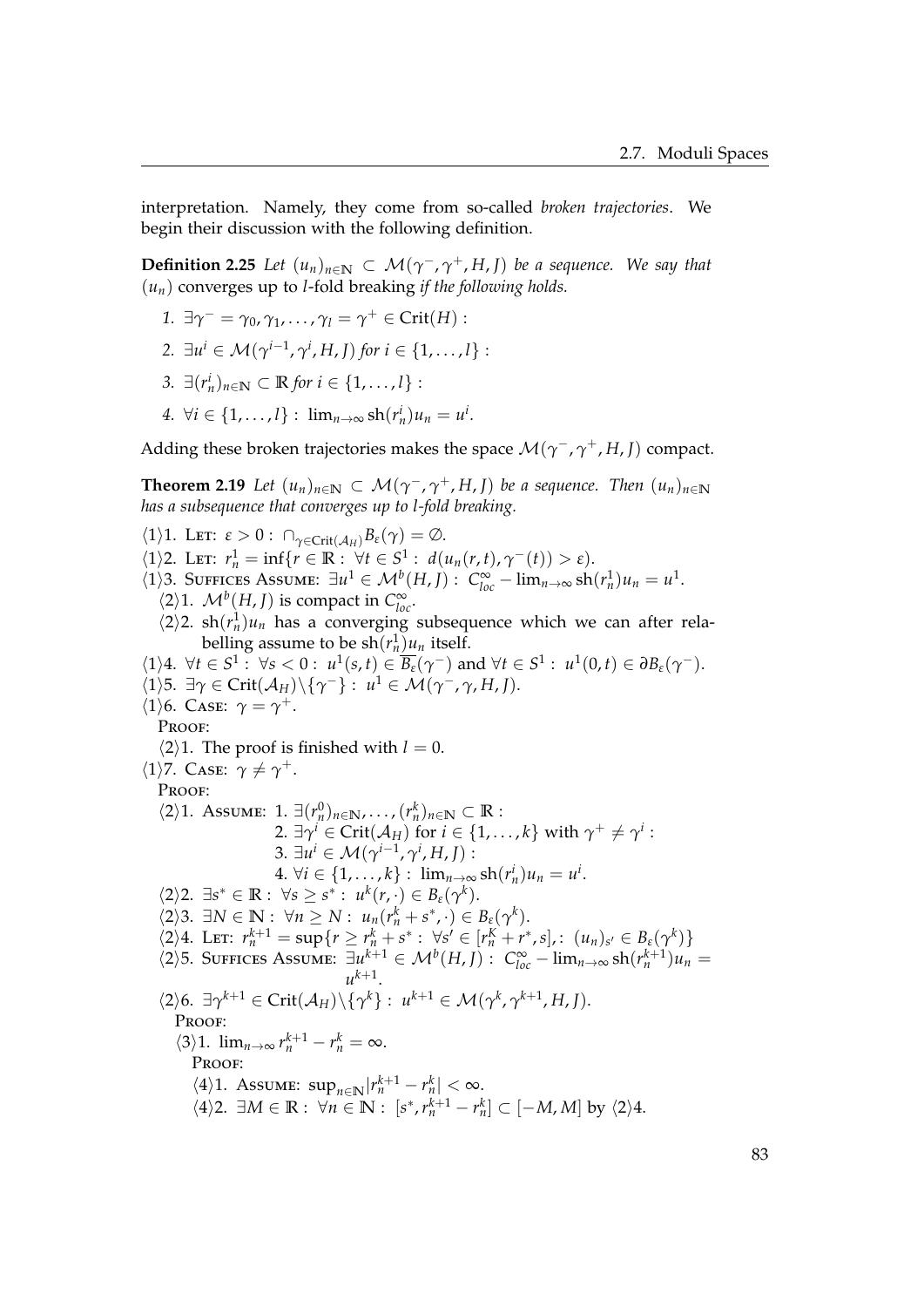### 2. Hamiltonian Fixed Point Floer Homology

 $\langle 4 \rangle 3. \ C^{0}([s^*, r_n^{k+1} - r_n^k]) - \lim_{n \to \infty} \frac{\sin(r_n^k)}{n} u_n = u^k.$  $\langle 4 \rangle 4$ .  $\forall s \in [s^*, r_n^{k+1} - r_n^k]$ :  $u_n(r_n^{k+1} + s, \cdot) \in B_{\varepsilon}(\gamma^k)$  which is a contradiction since  $u_n(r_n^{k+1}) \in \partial B_{\varepsilon}(\gamma^k)$ .  $\langle 3 \rangle$ 2. Let:  $r \in \mathbb{R}_{< 0}$ .  $\langle 3 \rangle 3$ .  $\exists N \in \mathbb{N}: \forall n > N: r_n^k + s^* \leq r_n^{k+1} + r \leq r_n^{k+1}.$  $\langle 3 \rangle 4$ .  $\forall n > N : \forall s \in \mathbb{R}_{< 0} : (\text{sh}(r_n^{k+1})u_n)_s \in B_{\varepsilon}(\gamma^k)$ .  $\langle 3 \rangle$ 5.  $u^{k+1}((-\infty,0), \cdot) \subset \overline{B_{\varepsilon}(\gamma^k)}$  by letting  $n \to \infty$ .  $\langle 3 \rangle 6$ .  $\forall n \in \mathbb{N}: u_n(r_n^{k+1}) \in \partial B_{\varepsilon}(\gamma^k)$ .  $\langle 3 \rangle$ 7.  $u^{k+1}(0, \cdot) \in \partial B_{\varepsilon}(\gamma^k)$ .  $\langle 3 \rangle 8$ . Hence,  $u^{k+1}$  eventually exists  $B_{\varepsilon}(\gamma^k)$  which implies the result.  $\langle 1 \rangle 8$ . Q.E.D.

We know that if  $\gamma^- \neq \gamma^+$  then  $\mu_{CZ}(\gamma^-) = \mu_{CZ}(\gamma^+)$  can only happen if  $\mathcal{M}(\gamma^-,\gamma^+,H,I)=\emptyset$ . Consequently, we must have that  $\mu_{CZ}(\gamma^-)-\mu_{CZ}(\gamma^+)\geq 0$ 1 if  $\mathcal{M}(\gamma^-, \gamma^+, H, J) \neq \emptyset$ . Thus, we obtain the following two corollaries of [Theorem 2.19.](#page-88-0)

**Corollary 2.1** *Let*  $\gamma^-$ ,  $\gamma^+ \in \text{Crit}(\mathcal{A}_H)$  *such that*  $\mu_{CZ}(\gamma^-) - \mu_{CZ}(\gamma^+) = 1$ *. Then*  $\underline{\mathcal{M}}(\gamma^-,\gamma^+,H,I)$  is compact.

For the case  $\mu_{CZ}(\gamma^-) - \mu_{CZ}(\gamma^+) = 2$  we first make the following definition.

**Definition 2.26** *We define the compactification of*  $\underline{\mathcal{M}}(\gamma^-, \gamma^+, H, J)$  *to be* 

$$
\underline{\mathcal{M}}^+(\gamma^-, \gamma^+, H, J) = \underline{\mathcal{M}}(\gamma^-, \gamma^+, H, J)
$$
\n
$$
\cup \qquad \bigcup_{\substack{\gamma^0 \in \text{Crit}(\mathcal{A}_H) \\ \mu_{CZ}(\gamma^-) - \mu_{CZ}(\gamma^0) = 1}} \underline{\mathcal{M}}(\gamma^-, \gamma^0, H, J) \times \underline{\mathcal{M}}(\gamma^0, \gamma^+, H, J).
$$

**Corollary 2.2** *Let*  $\gamma^-$ ,  $\gamma^+ \in \text{Crit}(\mathcal{A}_H)$  *such that*  $\mu_{CZ}(\gamma^-) - \mu_{CZ}(\gamma^+) = 2$ *. Then*  $\mathcal{M}^+(\gamma^-, \gamma^+, H, J)$  *is compact.* 

# 2.8 Boundary Map

We have now established all the necessary results to formally define the boundary operator  $\partial$  :  $CF_*(H,I)$  →  $CF_{*-1}(H,I)$ . Let  $(H,I) \in \mathcal{H}_{reg}$  be a generic choice of Hamiltonian and almost complex structure such that all critical points of A*<sup>H</sup>* are non-degenerate and such that at every solution  $u \in \mathcal{M}(H, J)$  the differential  $D\overline{\partial}_{H, J}(u)$  is surjective. Let  $\gamma^- \in CF_{k+1}(H, J)$ and  $\gamma^+ \in CF_k(H, J)$ . Then it follows from the results in the previous sections that the space  $\underline{\mathcal{M}}(\gamma^-, \gamma^+, H, J)$  is a compact, 0-dimensional manifold. Hence, the following definition makes sense.

**Definition 2.27** *We denote by*  $n_2(\gamma^-$ ,  $\gamma^+$ , *H*, *J*) *the (finite) number of elements in the space*  $\underline{\mathcal{M}}(\gamma^-, \gamma^+, H, J)$  *modulo*  $\mathbb{Z}_2$ *.*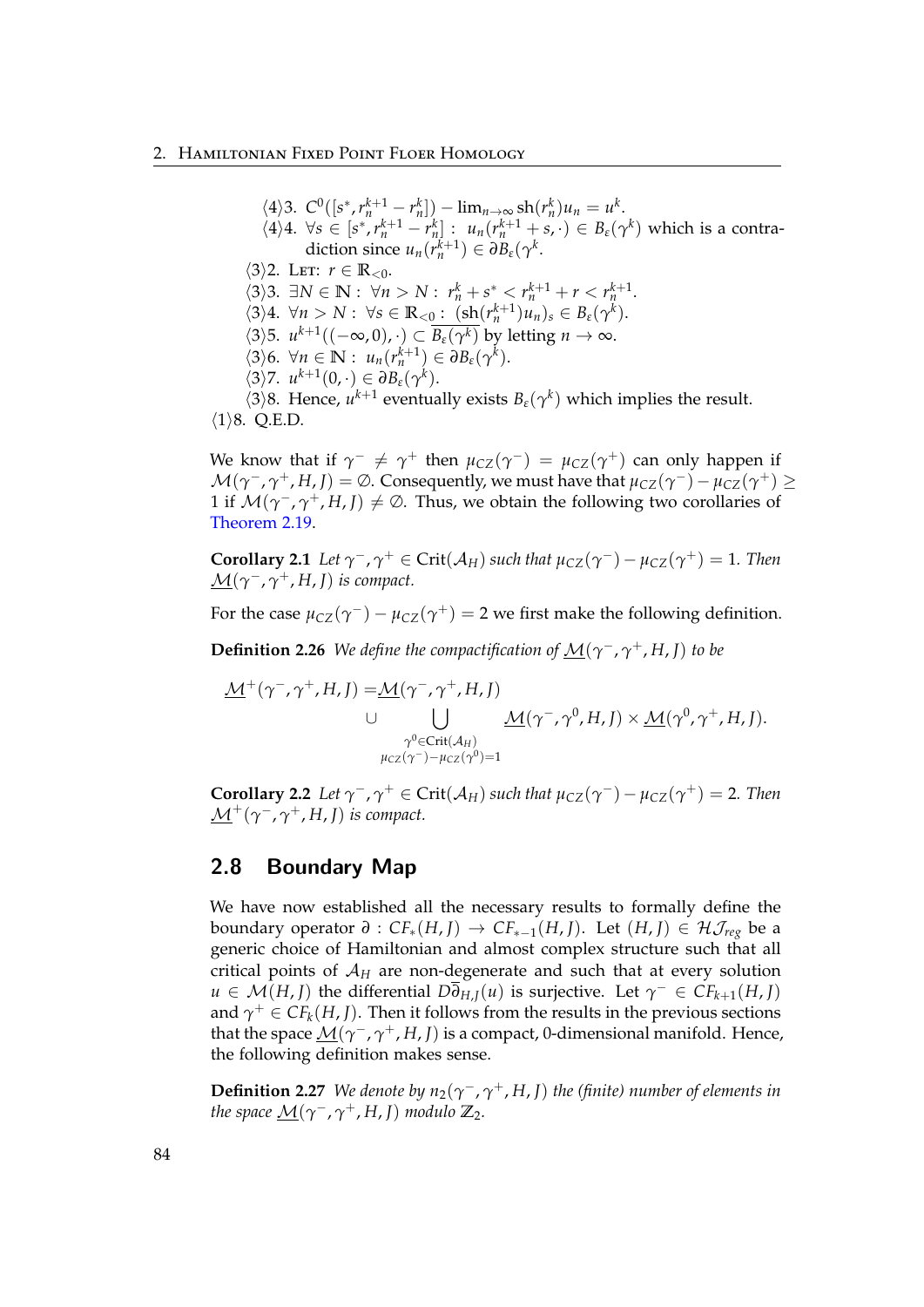With this we can now define *∂* by defining it on the generators of *CF*∗(*H*, *J*).

**Definition 2.28** *For*  $\gamma \in CF_k(H, J)$  *set* 

$$
\partial \gamma = \sum_{\gamma' \in CF_{k-1}(H,J)} n_2(\gamma, \gamma') \gamma'.
$$

The key property that needs to be established is that  $\partial^2 = 0$ . To show this it is clearly sufficient to verify that

$$
\sum_{\gamma^0}\sum_{\gamma^+}n_2(\gamma^-,\gamma^0)n_2(\gamma^0,\gamma^+)=0.
$$

We will do this by proving that  $\sum_{\gamma^0} n(\gamma^-,\gamma^0) n(\gamma^0,\gamma^+)$  is even which will imply the result since we are working over  $\mathbb{Z}_2$ . In order to do this we will exhibit this product as the number of boundary points of a compact 1-dimensional smooth manifold for which we know that its boundary consists of an even number of points. More specifically, we have to study the compactification of  $\underline{\mathcal{M}}(\gamma^-, \gamma^+, H, J)$  where  $\mu_{CZ}(\gamma^-) - \mu_{CZ}(\gamma^+) = 2$ .

# 2.9 Gluing

We know that  $\underline{\mathcal{M}}(\gamma^-, \gamma^+, H, J)$  is a smooth, 1-dimensional manifold if  $\mu_{CZ}(\gamma^-)$  –  $\mu_{CZ}(\gamma^+) = 2$ . As explained in the previous section, in order to show that  $\hat{\theta}^2 = 0$  we need to study the compactified space  $\underline{\mathcal{M}}^+(\gamma^-,\gamma^+,H,I)$  and count its boundary points. However, it is not at all clear that this space is still a manifold after the points corresponding to broken trajectories have been added. We now want to show that this is indeed the case and that its boundary is precisely given by the points obtained from broken trajectories, that is

$$
\partial \underline{\mathcal{M}}^+(\gamma^-,\gamma^+,H,J) = \bigcup_{\substack{\gamma^0 \in \text{Crit}(\mathcal{A}_H) \\ \mu_{CZ}(\gamma^-)-\mu_{CZ}(\gamma^0)=1}} \underline{\mathcal{M}}(\gamma^-,\gamma^0,H,J) \times \underline{\mathcal{M}}(\gamma^0,\gamma^+,H,J).
$$

To accomplish this we need to study the space  $\mathcal{M}^+(\gamma^-,\gamma^+,H,I)$  in the neighbourhood of its boundary. For this let  $\gamma^0\in\mathrm{Crit}(\mathcal{A}_H)$  such that  $\mu_{CZ}(\gamma^-) \mu_{CZ}(\gamma^0) = \mu_{CZ}(\gamma^0) - \mu_{CZ}(\gamma^+) = 1$  and let  $([u_1],[u_2]) \in \mathcal{M}(\gamma^-,\gamma^0,H,J) \times$  $\underline{\mathcal{M}}(\gamma^0,\gamma^+,H,I)$  be an unparameterised broken trajectory. We construct a differentiable map  $\psi : [r_0, \infty) \to \mathcal{M}(\gamma^-, \gamma^+, H, J)$  for some  $r_0$  such that it descends to an embedding  $\pi \circ \psi : [r_0, \infty) \to \underline{\mathcal{M}}(\gamma^-, \gamma^+, H, J)$  with the property that  $\lim_{r\to\infty}$  $(\pi \circ \psi)(r) = (\vert u_1 \vert, \vert u_2 \vert)$ . In addition we require that any sequence in <u>M</u><sup>+</sup>( $γ$ <sup>−</sup>,  $γ$ <sup>+</sup>, *H*, *J*) that tends to ([*u*<sub>1</sub>], [*u*<sub>2</sub>]) eventually lies in the image of  $\pi \circ \psi$ . From this we can then conclude that around  $([u_1], [u_2])$  the space M+(*γ* <sup>−</sup>, *γ* <sup>+</sup>, *H*, *J*) looks like a half-closed interval whose one-sided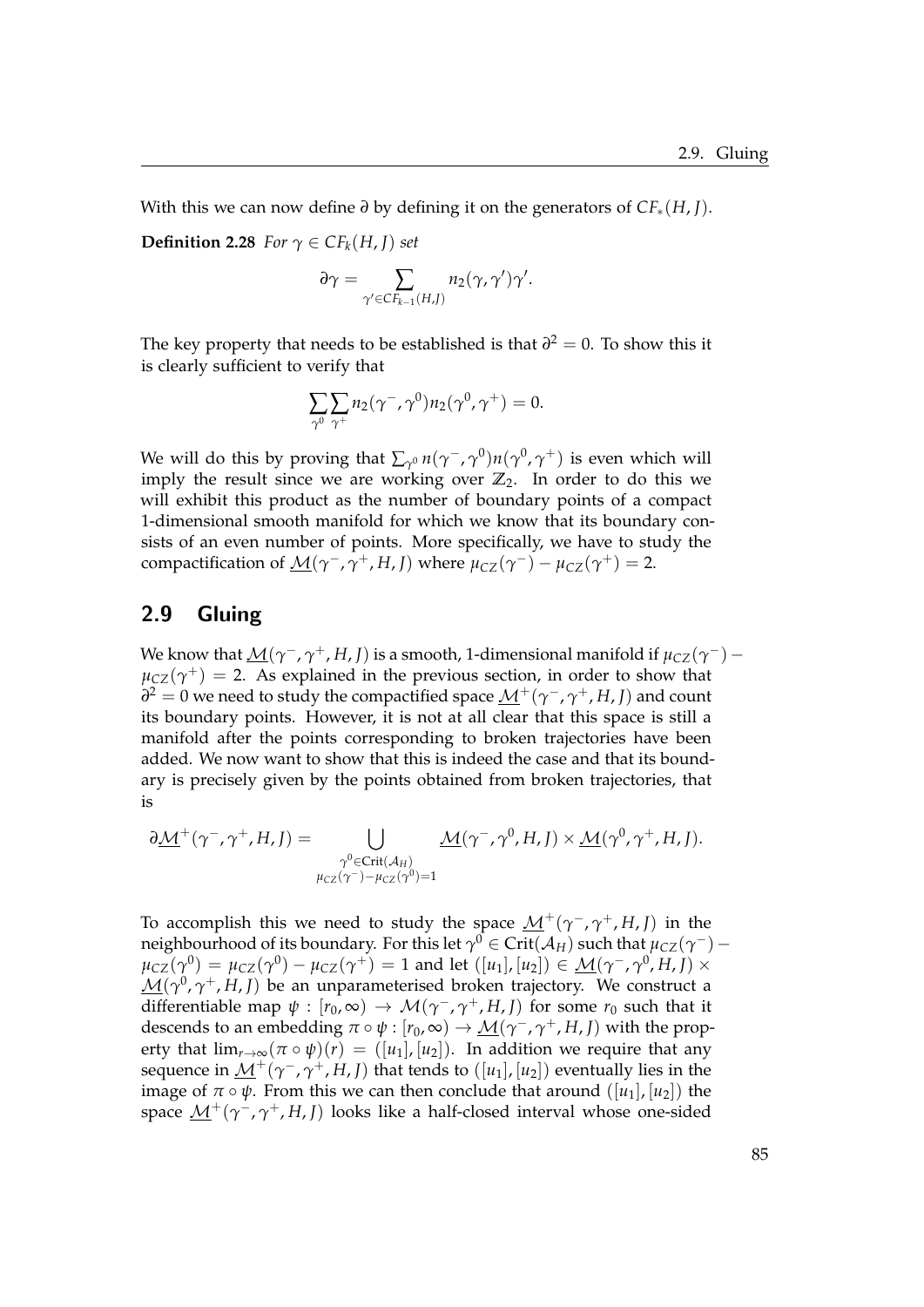boundary point is given by  $([u_1], [u_2])$ . This is exactly what it means to be a boundary point of a 1-dimensional manifold.

The construction of  $\psi$  is split into two steps. In the first step we construct a map *w<sup>r</sup>* that is a smooth family of approximations to the broken trajectory  $(u_1, u_2)$ , but is deficient in the sense that these approximations are not themselves solutions to the Floer equation. In the second step we construct the actual map  $\psi$  by taking the exponential of a suitable vector field along *wr* . This vector field is obtained through an iterative process that ensures that  $\psi$  actually gives true solutions to the Floer equation. We will not give full proofs for all the results in this section to keep this text at a reasonable length. The treatment of the gluing results follows section 9 of [\[2\]](#page-118-0).

## 2.9.1 Construction of *w<sup>r</sup>*

For  $w_r$  we will use the exponential map  $\exp_p$  :  $T_pM \to M$  with  $p \in M$ to smooth out the broken trajectory  $(u_1, u_2)$  around the critical point  $\gamma^0$ . In order for this to work we need to pick  $r_0 \in \mathbb{R}$  large enough so that  $u_1(s + r, t)$  and  $u_2(s - r, t)$ . fall into the injectivity radius of *M* so that the exponential maps defines a diffeomorphism.

Now fix two smooth step-functions  $\beta^{\pm}:\mathbb{R}\to[0,1]$  and  $\varepsilon\in(0,1)$  such that

$$
\beta^-(s) = \begin{cases} 1 & s \le -1 \\ 0 & s \ge -\varepsilon \end{cases}
$$

and

<span id="page-91-0"></span>
$$
\beta^+(s) = \begin{cases} 1 & s \ge 1 \\ 0 & s \le \varepsilon \end{cases}.
$$

With this we can define *w<sup>r</sup>* . Outside a compact set *w<sup>r</sup>* is given by truncating the trajectories  $u_1$  and  $u_2$  and inside we use the exponential map and the smooth step-functions  $\beta^{\pm}$  to interpolate between the two. As *r* becomes larger the approximation  $w_r$  becomes closer to  $u_1$  and  $u_2$  away from  $\gamma^0$ .

There are some simple properties of  $w<sub>r</sub>$  that we can immediately read off from the definition.

**Definition 2.29** *Define the map*  $w : [r_0, \infty) \times \mathbb{R} \times S^1 \rightarrow M$  to be

$$
w_r(s,t) = \begin{cases} u_1(s+r,t) & s \le -1 \\ \exp_{\gamma^0(t)} \left( \beta^-(s) \exp_{\gamma^0(t)}^{-1} (u_1(s+r,t)) + \beta^+(s) \exp_{\gamma^0(t)}^{-1} (u_2(s-r,t)) \right) & s \in [-1,1] \\ u_2(s-r,t) & s \ge 1 \end{cases}
$$
 (2.51)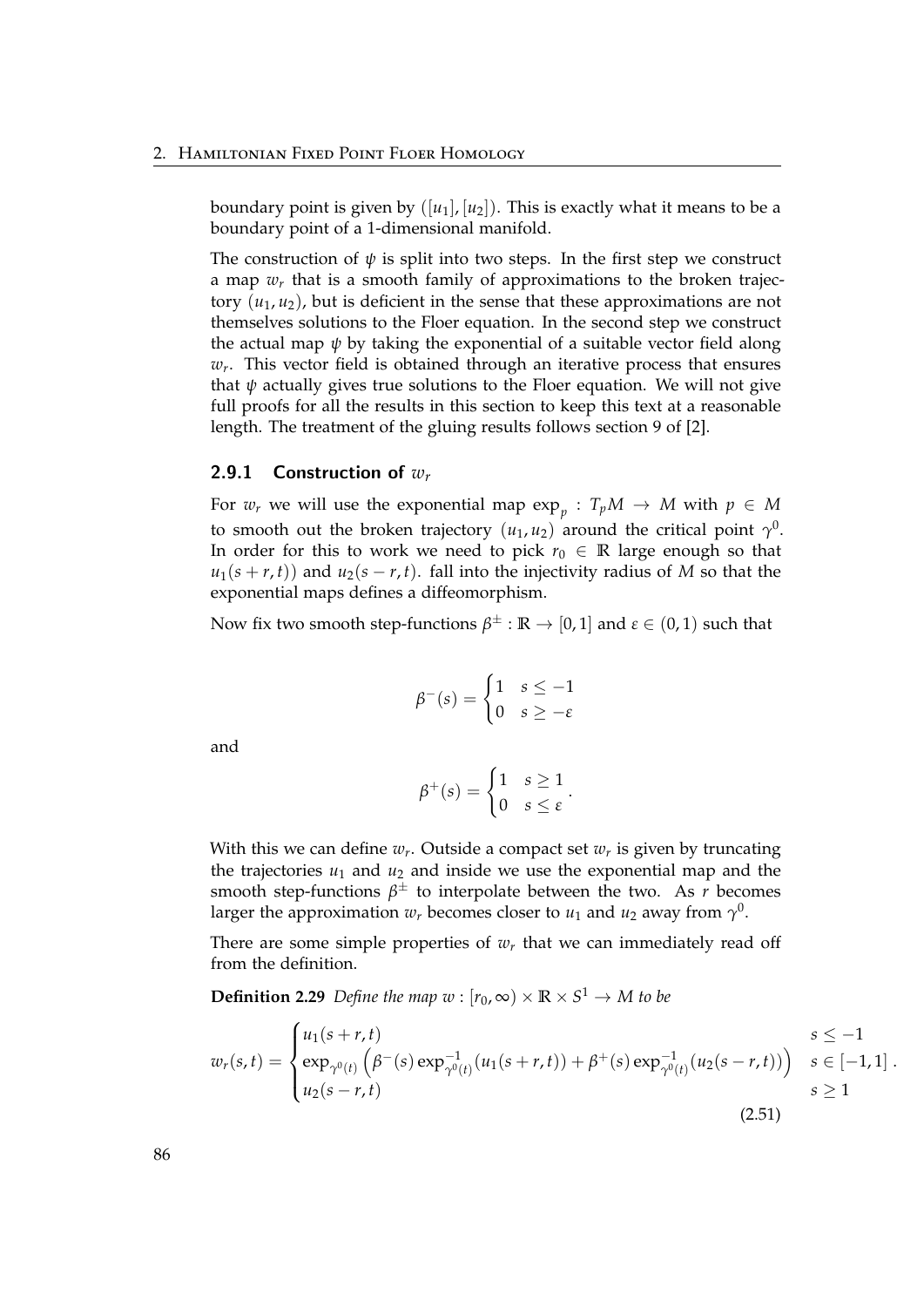<span id="page-92-0"></span>**Proposition 2.31** *The map w defined in [Equation 2.51](#page-91-0) has the following properties.*

1. 
$$
w_r \in C^{\infty}(\mathbb{R} \times S^1, M)
$$
 with  $\lim_{s \to \pm \infty} w_r(s, \cdot) = \gamma^{\pm}$ .

<span id="page-92-1"></span>
$$
2. \ \forall t \in S^1 : \ \forall s \in [-\varepsilon, \varepsilon] : \ w_r(s, t) = \gamma^0(t).
$$

- <span id="page-92-2"></span>*3.* ∀*s* ∈  $(-\infty, r-1]$  :  $w_r(s-r, t) = u_1(s, t)$ .
- <span id="page-92-3"></span>*4.*  $\forall s \in [1 - r, \infty) : w_r(s + r, t) = u_2(s, t).$
- <span id="page-92-4"></span>*5. w is differentiable with respect to r.*

<span id="page-92-5"></span>6. 
$$
\lim_{r\to\infty} w_r(s,t) = \gamma^0(t).
$$

PROOF:

- $\langle 1 \rangle$ 1. [item 1](#page-92-0) holds.
	- $\langle 2 \rangle$ 1. Smoothness follows from the smoothness of the involved functions. At the boundary of the different domains of definition it follows from the properties of *β* ±.
	- $\langle 2 \rangle$ 2. This follows from the corresponding properties of *u*<sub>1</sub> and *u*<sub>2</sub>.
- $\langle 1 \rangle$ 2. [item 2](#page-92-1) holds.
	- $\beta^{-1}(2)$ 1.  $\forall s \in [-\varepsilon, \varepsilon] : \beta^{-}(s) \exp_{\gamma^{0}(t)}^{-1}(u_{1}(s+r, t)) + \beta^{+}(s) \exp_{\gamma^{0}(t)}^{-1}(u_{2}(s-r))$  $(r, t)$ ) = 0.

$$
\langle 2 \rangle 2. \ \forall t \in S^1 : \ \exp_{\gamma^0(t)}(0) = \gamma^0(t).
$$

- $\langle 1 \rangle$ 3. [item 3](#page-92-2) and [item 4](#page-92-3) hold.
	- $\langle 2 \rangle$ 1. This is true by definition of  $w_r$ .
- $\langle 1 \rangle$ 4. [item 5](#page-92-4) holds.
	- $\langle 2 \rangle$ 1. This is true because with respect to *r* the map  $w_r$  is a composition of differentiable functions.
- $\langle 1 \rangle$ 5. [item 6](#page-92-5) holds.

 $\langle 2 \rangle 1$ . This is true because  $\lim_{r \to \infty} u_1(s+r, t) = \lim_{r \to \infty} u_2(s-r, t) = \gamma^0(t)$ .  $\langle 1 \rangle$ 6. Q.E.D.

The next step is to use  $w_r$  to construct a similar family of actual solutions  $\psi_r$ .

## 2.9.2 Construction of *ψ*

To construct  $\psi_r$  we take a suitable vector field  $\xi \in W^{1,p}(w_r^*TM)$  along  $w_r$ and use the exponential map to "flow" along it to obtain a true solution of the Floer equation. In other word, we want  $\psi_r$  to be of the form

<span id="page-92-6"></span>
$$
\psi_r = \exp_{w_r} \xi(r) \tag{2.52}
$$

such that  $\overline{\partial}_{H,J}(\psi_r) = 0$ . This can be rephrased as saying that we are looking for a solution *ξ* of the equation  $(\partial_{H,J} \circ \exp_{w_r})(\xi) = 0$ . Hence, we are led work with this composed operator.

**Definition 2.30** *Denote this composed operator by ∂ r*  $H_{H,J}^{\prime} := \partial_{H,J} \circ \exp_{w_r}$ .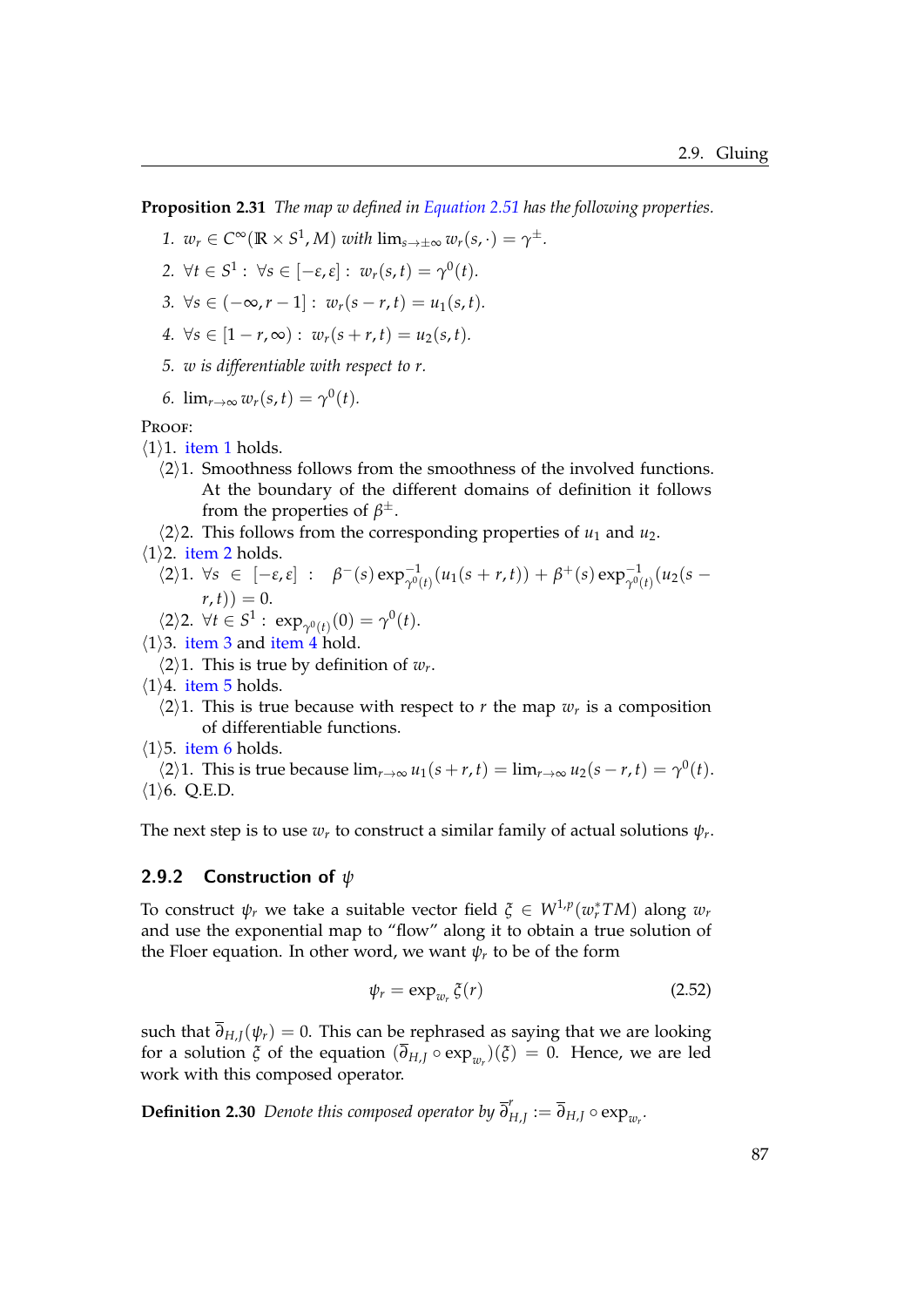To solve [Equation 2.52](#page-92-6) we will employ an iterative process, namely a general version of the well-known Newton-Picard method. We begin by discussing this method in general and then apply it to our situation. In the classical version of the Newton-Picard method tries to find the zero of a function *f* by using its derivative to linearly approximate at some starting point. One then iteratively computes the zero of that approximation and takes that value as the new starting point. More generally, the derivative is a linear map. In order for the method to work it needs to be invertible, at least from one side. We have the following general result.

**Proposition 2.32** Let  $X, Y$  be Banach spaces and  $F : X \rightarrow Y$  be a differentiable *map.* Let  $R(x) = F(x) - F(0) + DF(0)(x)$ . Assume that there exists continuous  $G \in \text{Hom}(Y, X)$  *such that:* 

- *1.*  $DF(0) \circ G = Id_Y$ .
- *2.* ∀*x*, *y* ∈ *B*<sub>*r*</sub>(0) :  $||GR(x) GR(y)|| ≤ C(||x|| + ||y||) ||x y||$ .
- 3.  $\|GF(0)\| \leq \frac{1}{2} \min(r, \frac{1}{5})$  $(\frac{1}{5}C)$ .

*Then there is a unique*  $z \in \text{Im}(G) \cap B_{\varepsilon}(0)$  *that satisfies*  $F(z) = 0$ *. In addition,*  $||z|| \leq 2||GF(0)||.$ 

To apply this result to our setting we must determine the differential of  $\overline{\delta}^r_I$ *H*,*J* .

**Proposition 2.33** *In suitable local coordinates the differential at zero*  $D\overline{\delta}^r_I$  $'_{H,J}(0):$  $W^{1,p}(\mathbb{R} \times S^1, \mathbb{R}^{2n}) \to L^p(\mathbb{R} \times S^1, \mathbb{R}^{2n})$  *is given by* 

$$
D\overline{\partial}_{H,J}^r(0)(\xi)=\partial_s\xi+J_0\partial_t\xi+S_r\xi
$$

 $\mathbb{R}^n$  where  $S_r: \mathbb{R} \times S^1 \to \mathbb{R}^{2n \times 2n}$  has the property that

$$
S_r(s,t) = \begin{cases} S_1(s+r,t) & s \le -1 \\ S_2(s-r,t) & s \ge 1 \end{cases}
$$

*where S*<sup>1</sup> *and S*<sup>2</sup> *are the matrix-valued functions associated to the coordinate expressions of D* $\overline{\partial}_{H,J}(u_1)$  *and D* $\overline{\partial}_{H,J}(u_2)$ *.* 

**Proposition 2.34** *The map*  $D\overline{\delta}^r$ *H*,*J* (0) *is a Fredholm operator with* Ind(*D∂ r*  $'_{H,J}(0)) =$ 2*.*

The next thing thing we need to is a right-inverse for  $D\overline{\delta}^r_R$ *H*,*J* (0). A continuous right-inverse corresponds to splitting  $W^{1,p}(\mathbb{R} \times S^1, \mathbb{R}^{2n}) = E^1_r \oplus E^2_r$  into closed subspaces such that *D∂ r*  $H_{H,J}(0)$  restricted to  $E_r^2$  is bijective. This space is going to be constructed as the *L* 2 -complement of a certain subspace which is spanned by approximated solutions of the linearised Floer equation along the broken trajectory  $(u_1, u_2)$ . We now describe this in more detail. For  $\zeta \in W^{1,p}(u_1^*TM)$  and  $\eta \in W^{1,p}(u_2^*TM)$  we define their concatenation as follows.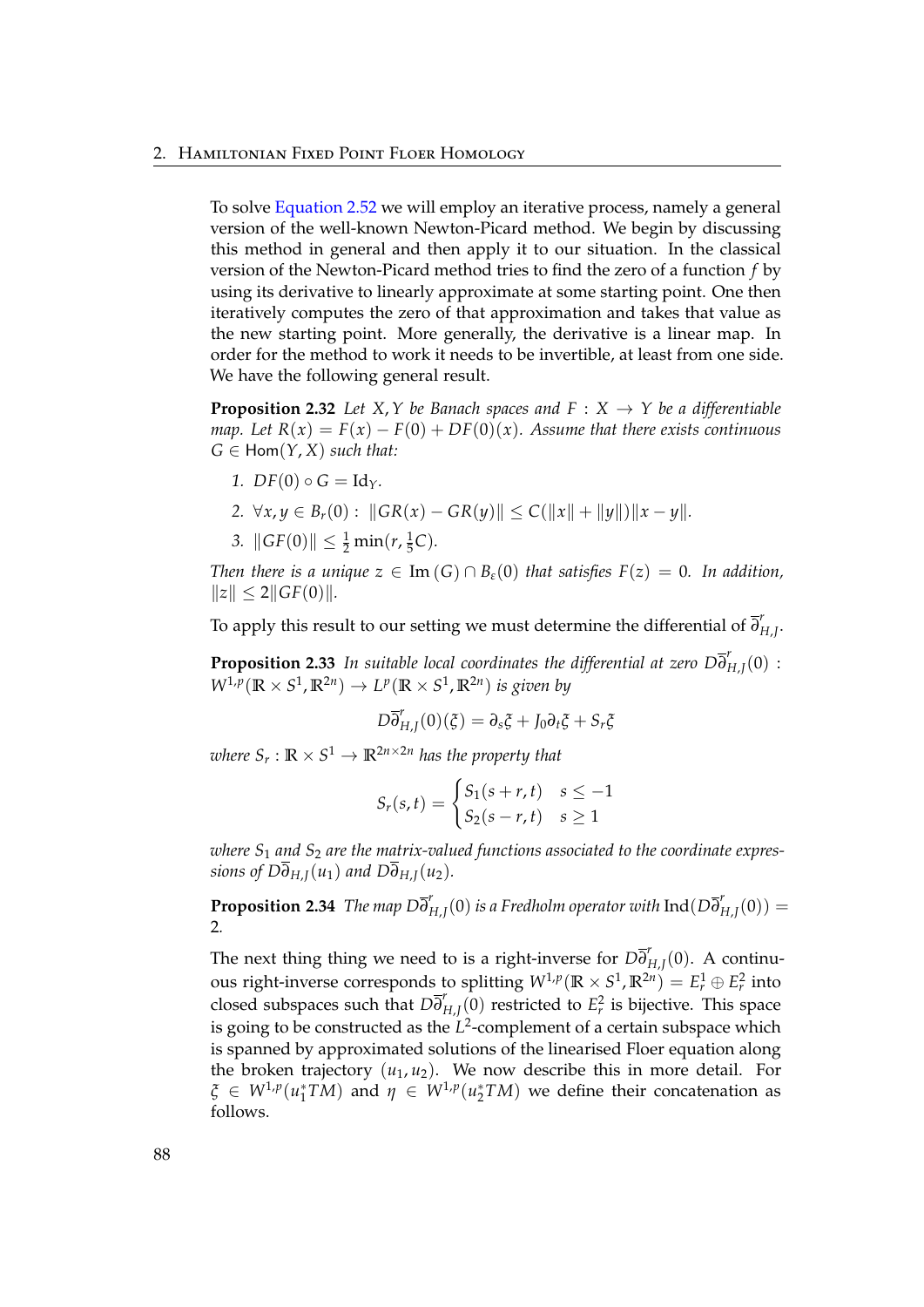### **Definition 2.31**

$$
\xi \#_r \eta(s,t) := \begin{cases} \xi(s+r,t) \\ D \exp_{\gamma^0(t)} \left( \beta^-(s) D \exp_{\gamma^0(t)}^{-1} (\xi(s+r,t)) + \beta^+(s) D \exp_{\gamma^0(t)}^{-1} (\eta(s-r,t)) \right) \\ \eta(s-r,t) \end{cases}
$$

*where the three cases are s*  $<-1$  *s*  $\in$   $[-1,1]$  *and s*  $>1$ *.* 

Then we use this to define the spaces  $E_r^1$  and  $E_r^2$ .

**Definition 2.32**

$$
E_r^1 = \{ \xi \#_r \eta : \xi \in \text{Ker}\left( D \overline{\partial}_{H,J}(u_1) \right), \eta \in \text{Ker}\left( D \overline{\partial}_{H,J}(u_2) \right) \}
$$

$$
E_r^2 = \{ \zeta \in W^{1,p}(\mathbb{R} \times S^1, \mathbb{R}^{2n}) : \ \forall \xi \#_r \eta \in E_r^1 : \ \int_{\mathbb{R} \times S^1} \langle \zeta, \xi \#_r \eta \rangle = 0 \}
$$

The space  $E_r^1$  is finite-dimensional since the differential  $D\overline{\partial}_{H,J}$  is Fredholm at solutions connecting non-degenerate critical loops. Consequently, we have that  $W^{1,p}(\mathbb{R} \times S^1, \mathbb{R}^{2n}) = E^1_r \oplus (E^1_r)^{\perp} = E^1_r \oplus E^2_r$ . We will not go further into the technical details of verifying that this way we can obtain a splitting that has all the necessary properties. We conclude by remarking that this way a suitable right-inverse can be constructed so that the above general lemma can be applied to define the gluing map *ψ*.

## 2.9.3 Properties of *ψ*

Having constructed the map  $\psi$  it remains to verify that it has the necessary properties to ensure that the compactified space  $M(γ^-$ , γ<sup>+</sup>, *H*, *J*) is a smooth manifold whose boundary consists of points coming from broken trajectories. For this one needs to show that close to one of the points  $([u_1],[u_2]) \in \partial M^+(\gamma^-,\gamma^+,H,J)$  the space looks like a half-closed interval. These properties are summarised in the following two theorems.

**Theorem 2.20** *The map*  $\psi : [r_0, \infty) \to \mathcal{M}(\gamma^-, \gamma^+, H, J)$  *is differentiable and the induced map*  $\widehat{\psi} = \pi \circ \psi : [r_0, \infty) \to \underline{\mathcal{M}}(\gamma^-, \gamma^+, H, J)$  *is an immersion with the property that*

$$
\lim_{r \to \infty} \widehat{\psi}(r) = ([u_1],[u_2]) \in \underline{\mathcal{M}}^+(\gamma^-, \gamma^+, H, J).
$$

**Theorem 2.21** *Let*  $([u_n])_{n\in\mathbb{N}}\subset \underline{\mathcal{M}}(\gamma^-, \gamma^+, H, I)$  *be a sequence such that*  $\lim_{n\to\infty} [u_n]=$  $([u_1], [u_2])$ . Then there exists a  $N \in \mathbb{N}$  such that for  $n > N$  it holds that  $[u_n] \in \text{Im}(\widehat{\psi}).$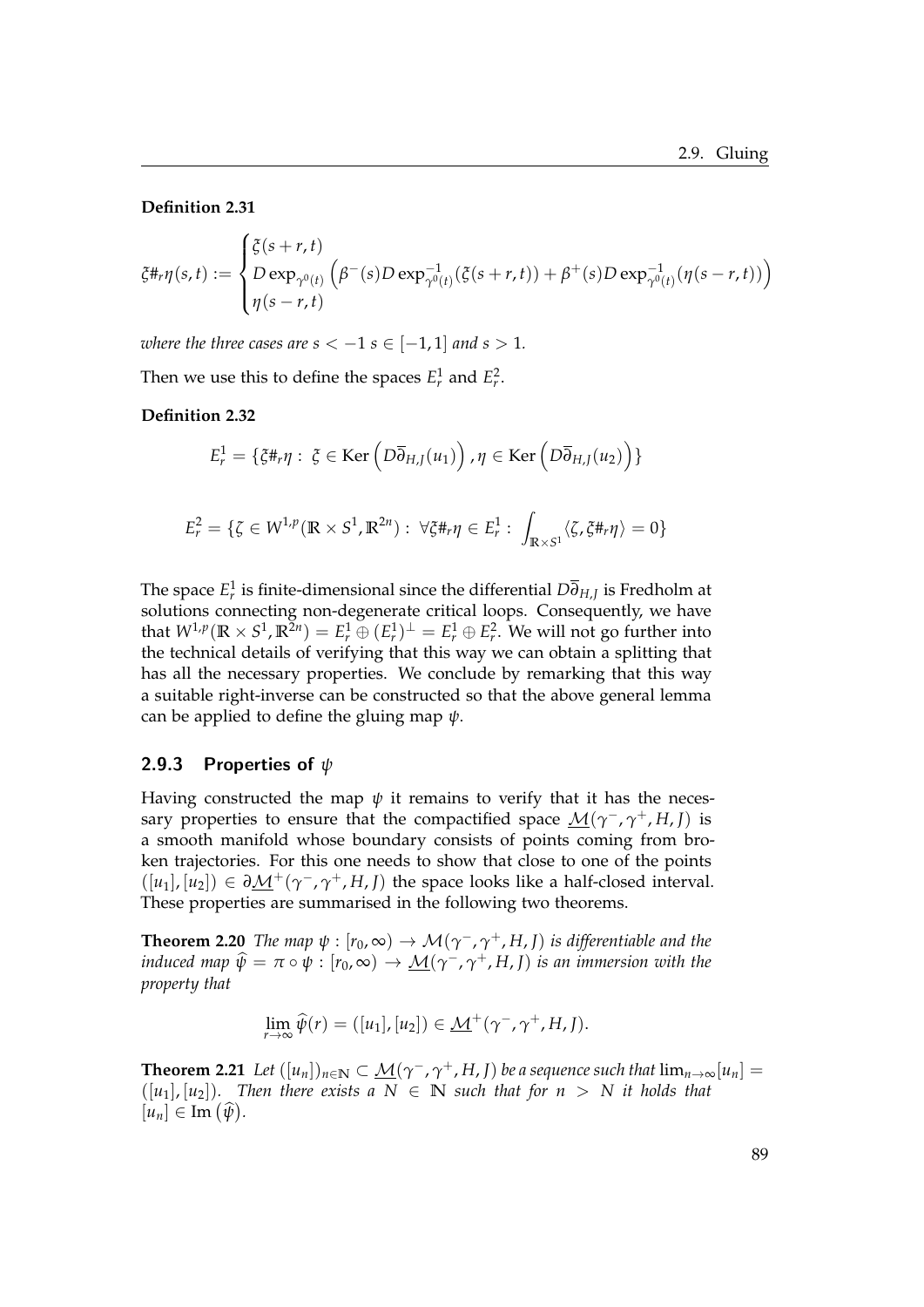We will omit their proofs because they would go beyond the scope of this text.

It remains to verify the chain map property *∂* <sup>2</sup> using what we have just concluded.

**Theorem 2.22** *The map*  $\partial$  :  $CF_*(H, J) \rightarrow CF_{*-1}(H, J)$  *satisfies*  $\partial^2 = 0$ *.* 

PROOF:

 $\langle 1 \rangle$ 1. As explained in earlier this follows because the sum appearing in the expression for  $\partial^2$  is exactly the number of points in the boundary *∂*M+(*γ* <sup>−</sup>, *γ* <sup>+</sup>, *H*, *J*) modulo **Z**2.

 $\langle 1 \rangle$ 2. Q.E.D.

## 2.10 Invariance

Up to this point our definition of the Floer homology groups depends on a choice of a pair of Hamiltonian and compatible almost complex structure  $(H, J) \in \mathcal{H}_{\mathcal{I}_{\text{rec}}}$ . In this section we want to verify that the homology groups *HF*∗(*H*, *J*) are in fact all isomorphic and so do not actually depend on this choice. This will be done in the following way. For any two choices  $(H^{\pm}, J^{\pm})$  we can consider a path  $\chi$  connecting them. From this path we will construct a corresponding chain map  $\Phi_{\chi}^*$  from  $CF_*(H^-, J^-)$  to  $CF_*(H^+, J^+)$ . Thus, we obtain an induced map  $\Phi_{\chi}$  on the level of homology, going from *HF*<sub>∗</sub>(*H*<sup>−</sup>, *J*<sup>−</sup>) to *HF*<sub>∗</sub>(*H*<sup>+</sup>, *J*<sup>+</sup>). This map is independent of the choice of path *χ*. To prove this we will construct a chain homotopy between the chain maps  $\Phi_0^{\#}$  and  $\Phi_1^{\#}$  coming from two paths  $\chi_0$  and  $\chi_1$  connecting  $(H^{\pm}, J^{\pm})$ . Finally, to see that  $\Phi_{\chi}$  is an isomorphism we will show that it is functorial in the following sense. If  $\chi$  is the constant path connecting  $(H, J)$  to itself then  $\Phi_\chi = \mathrm{Id}_{HF_*(H,J)}.$  Moreover, given three pairs  $(H^\pm, J^\pm)$ ,  $(H^0, J^0) \in \mathcal{HJ}_{reg}$  and corresponding paths  $\chi_0$  and  $\chi_1$  connecting  $(H^-, J^-)$  to  $(H^0, J^0)$  and  $(H^0, J^0)$ to  $(H^{\mp}, J^{\pm})$ , respectively, then the induced maps satisfy

$$
\Phi_\chi=\Phi_{\chi_1}\circ\Phi_{\chi_0}.
$$

From this it immediately follows that the induced maps are isomorphism by considering the case that  $(H^+, J^+) = (H^-, J^-)$  and  $\chi = const$ .

This section is divided into two parts. The first part deals with the construction of the chain maps  $\Phi^*$ . The second part deals with the verification of the functorial properties of the construction that lead to the isomorphism as described above.

## 2.10.1 Definition of the Chain Map  $\Phi^{\#}$

The chain map  $\Phi_{\chi}^{\#}$  is associated to a path  $\chi$  connecting two regular pairs  $(H^{\pm}, J^{\pm})$ . For technical reasons we restrict the paths to be *asymptotically*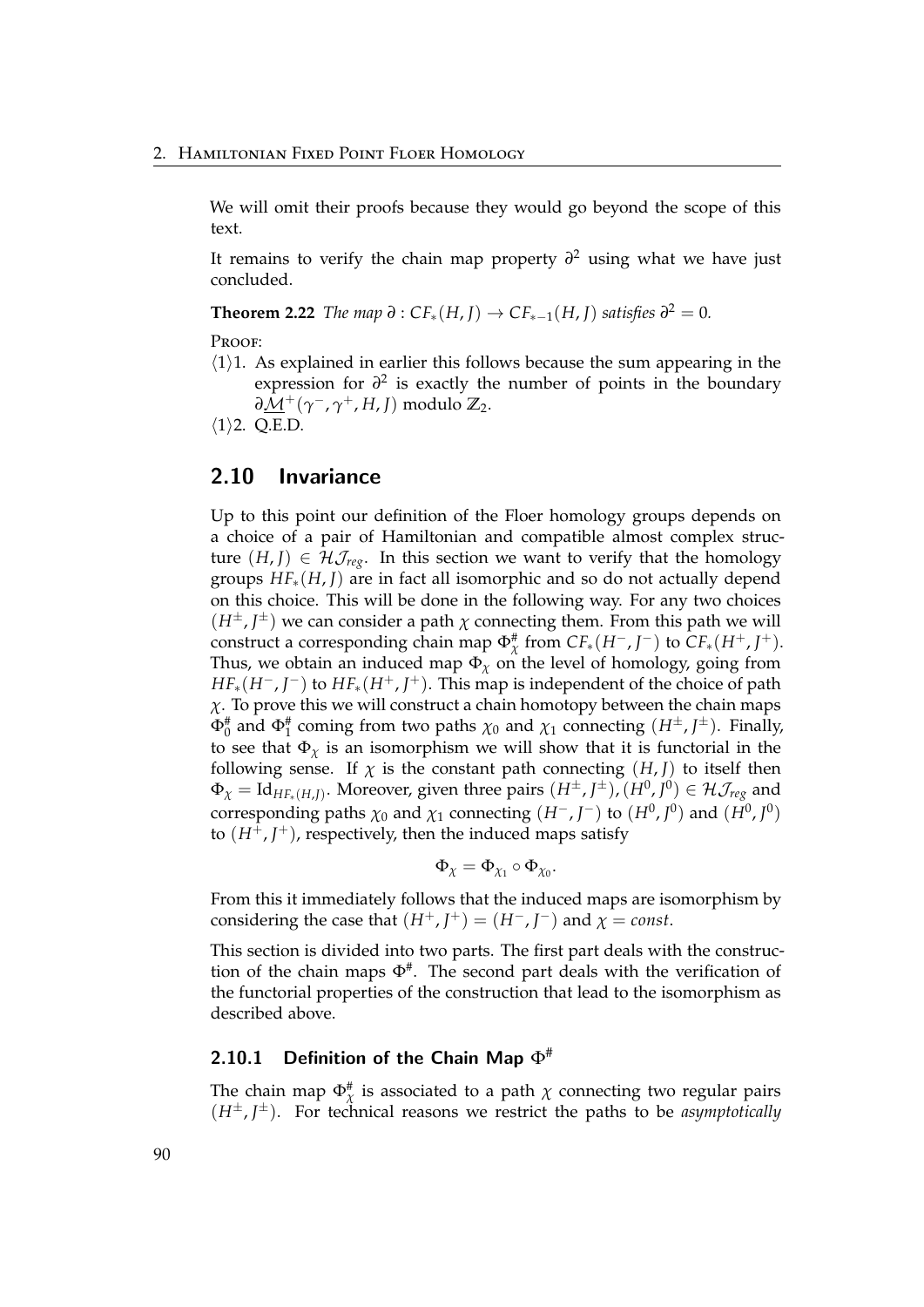*constant* as per the following definition.

**Definition 2.33** Let  $(H^{\pm}, J^{\pm}) \in \mathcal{H}$   $\mathcal{J}_{reg}$  and let  $\chi \in C^{\infty}(\mathbb{R}, C^{\infty}(S^1 \times M) \times$  $J(M,\omega)$ ) *be a smooth path. Then*  $\chi$  *is called an* asymptotically constant path connecting  $(H^-, J^-)$  to  $(H^+, J^+)$  *if there exists a*  $T > 0$  *such that* 

$$
\chi(s) = (H^s, J^s) = \begin{cases} (H^-, J^-) & s \leq -T \\ (H^+, J^+) & s \geq T \end{cases}.
$$

*The set of all such paths will be denoted by*  $P(H^-, J^-, H^+, J^+)$ *.* 

The advantage of working with asymptotically constant paths is that at the two pieces of **R** going to  $\pm \infty$  one can reuse the analysis of the ordinary Floer moduli spaces.

We introduce the Floer differential operator associated to a path  $\chi$ . This is analogous to the operator  $\overline{\partial}_{H,J}$  we have considered up until this point, except that *H* and *J* now depend on the *s*-parameter according to the path *χ*.

**Definition 2.34** Let  $\chi \in P(H^-, I^-, H^+, I^+)$ . Define the section  $\overline{\partial}_{\chi}: \mathcal{B}^{1,p} \to \mathcal{E}^p$ *via*

$$
\overline{\partial}_{\chi}(u) = \partial_s u + J^s(u)\partial_t u - J^s(u)X_{H^s_t}(u).
$$

We will define the chain map  $\Phi_{\chi}^{#}$  by counting the zeroes of the section  $\overline{\partial}_{\chi}$ . This works very much in the same way as for the definition of the Floer boundary operator. Hence, we are led to essentially repeat most of the analysis of the moduli spaces of the Floer equation for the map  $\partial_{\chi}$ . Let us introduce the corresponding space of solutions.

**Definition 2.35** Let  $\chi \in P(H^-, I^-, H^+, I^+)$  and  $\gamma^{\pm} \in \text{Crit}(\mathcal{A}_{H^{\pm}})$ .

$$
\mathcal{N}(\gamma^-,\gamma^+,\chi)=\{u\in C^\infty(\mathbb{R}\times S^1,M):\ \overline{\partial}_\chi(u)=0\ \text{and}\ \lim_{s\to\pm\infty}u_s=\gamma^\pm\}.
$$

First we address the question of when  $\mathcal{N}(\gamma^-,\gamma^+,\chi)$  is a smooth manifold. This goes along the same lines as before. We verify the Fredholm property of the vertical derivative  $D\overline{\partial}_{\chi}$  at a solution  $u \in \mathcal{N}(\gamma^-,\gamma^+,\chi)$  and compute the index.

**Theorem 2.23** *Let*  $\chi \in P(H^-, I^-, H^+, I^+)$ *. Then for every*  $u \in \mathcal{N}(\gamma^-, \gamma^+, \chi)$ *the map*  $D\overline{\partial}_{\chi}(u)$ *. is a Fredholm operator with index*  $\mu_{CZ}(\gamma^-)-\mu_{CZ}(\gamma^+).$ 

Next we need to consider when the section  $\overline{\partial}_\chi$  is transverse to the zero section. As before this is not the case for every path  $\chi \in P(H^-, J^-, H^+, J^+).$ Paths for which this holds are called *regular*.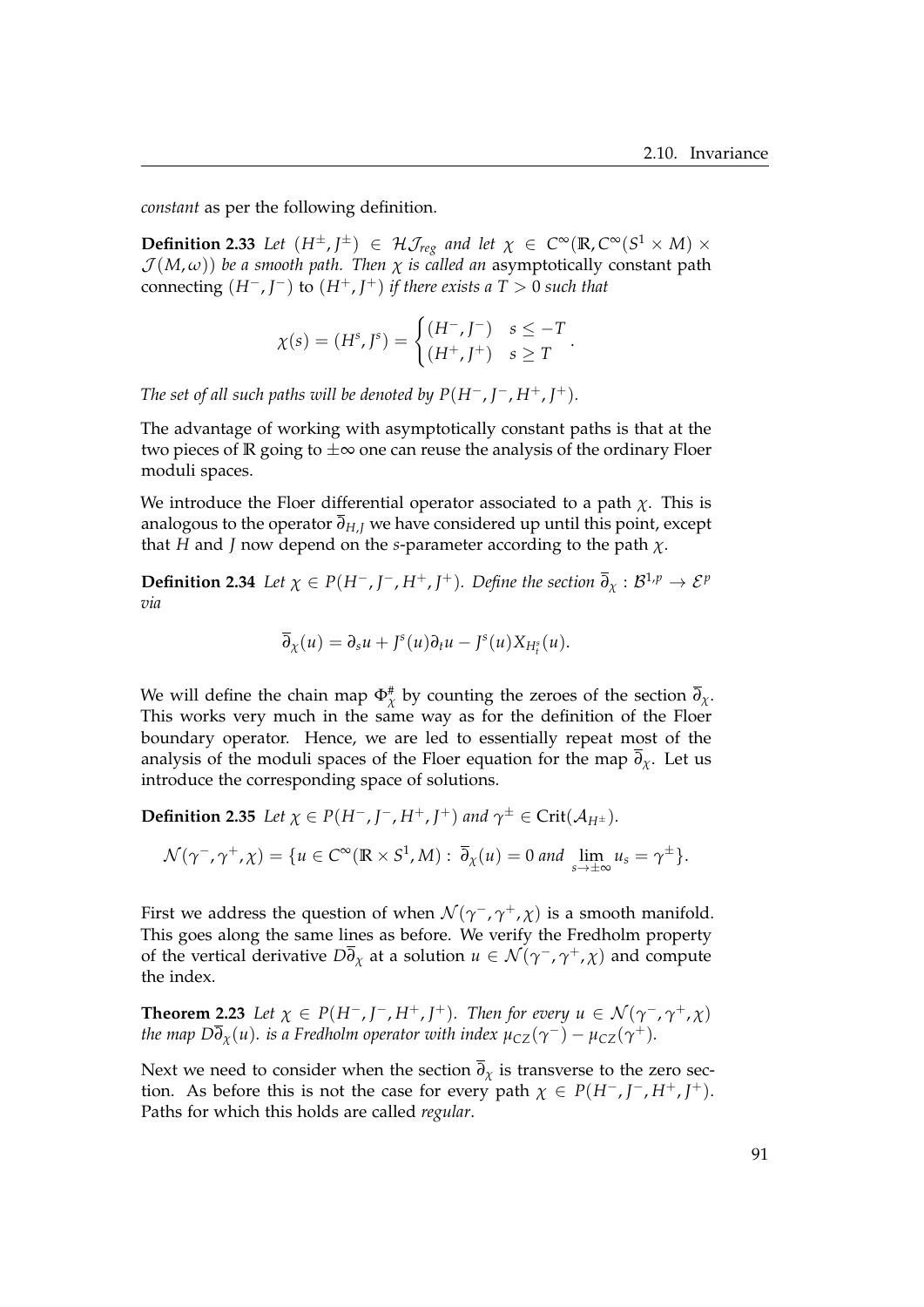**Definition 2.36** *Let*  $\chi \in P(H^-, J^-, H^+, J^+)$ *. Then*  $\chi$  *is called regular if for all*  $\gamma^{\pm}\in$  Crit $(\mathcal{A}_{H^{\pm}})$  and for all  $u\in\mathcal{N}(\gamma^-,\gamma^+,\chi)$  the map  $D\overline{\partial}_{\chi}(u)$  is surjective. The *set of all regular asymptotically constant paths connecting* (*H*−, *J* <sup>−</sup>) *to* (*H*+, *J* +) *will be denoted by*  $P_{reg}(H^-, J^-, H^+, J^+).$ 

Hence, for a regular path  $\chi$  the implicit function theorem immediately implies that  $\mathcal{N}(\gamma^-,\gamma^+,\chi)$  is a smooth manifold of dimension  $\mu_{CZ}(\gamma^-)-\mu_{CZ}(\gamma^+)$ for any pair  $\gamma^{\pm} \in \mathrm{Crit}(\mathcal{A}_{H^{\pm}})$ . Not every path  $\chi$  is regular. However, every path can be arbitrarily well approximated by one.

**Theorem 2.24** Let  $(H^{\pm}, J^{\pm}) \in \mathcal{HJ}_{reg}$ ,  $\chi \in P(H^{\pm}, J^{\pm}, H^{\pm}, J^{\pm})$  and  $\varepsilon > 0$ . Then  $\int f \, dr$  *there exists a*  $\chi' \in P_{reg}(H^-, J^-, H^+, \tilde{J}^+)$  *such that*  $\|H^s - H'^s\|_{C^\infty(S^1 \times M)} < \varepsilon$  *for all*  $s \in \mathbb{R}$ *.* 

We now know that the space  $\mathcal{N}(\gamma^-,\gamma^+,\chi)$  is a smooth manifold for a generic *χ*. We want to count the number of points of this set modulo **Z**<sup>2</sup> to define  $\Phi_{\chi}$  for the case that  $\mu_{CZ}(\gamma^-) = \mu_{CZ}(\gamma^+)$ . Note that this is contrary to the definition of the boundary operator where the difference of the indices was 1. This is due to the fact that we no longer have a free **R**-action on  $\mathcal{N}(\gamma^{-},\gamma^{+},\chi)$  since  $H$  and  $J$  now depend on  $s$  and thus are not invariant under translation anymore.

In the case  $\mu_{CZ}(\gamma^-) = \mu_{CZ}(\gamma^+)$  the manifold is  $\mathcal{N}(\gamma^-, \gamma^+, \chi)$  0-dimensional. Consequently, in order to count the number of its points we still need to verify compactness of this space. We start again with *C*<sup>∞</sup><sub>*loc*</sub>-compactness. For this define an analogous energy function.

**Definition 2.37** Let  $u \in C^{\infty}(\mathbb{R} \times S^1, M)$  such that  $\overline{\partial}_{\chi}(u) = 0$ . Then we define *the energy of u to be*

$$
E(u) = \int_{-\infty}^{\infty} ||\partial_s u||_J^2 ds.
$$

*The space of all such finite energy solutions will be denoted by*

$$
\mathcal{N}^b(\chi) := \{ u \in \mathcal{N}(\chi) : E(u) < \infty \}.
$$

To prove compactness of this space we can proceed analogously and first prove a global bound on the gradient of finite energy solutions.

**Lemma 2.8** *There exists a constant*  $C > 0$  *such that for all*  $u \in \mathcal{N}^b(\chi)$  *we have*  $E(u) < C$ .

PROOF:

- $\langle 1 \rangle$ 1. The proof of this is analogous to the corresponding proof of the existence of such a constant in the case of  $\mathcal{M}^b(H, J)$ .
- $\langle 1 \rangle$ 2. Q.E.D.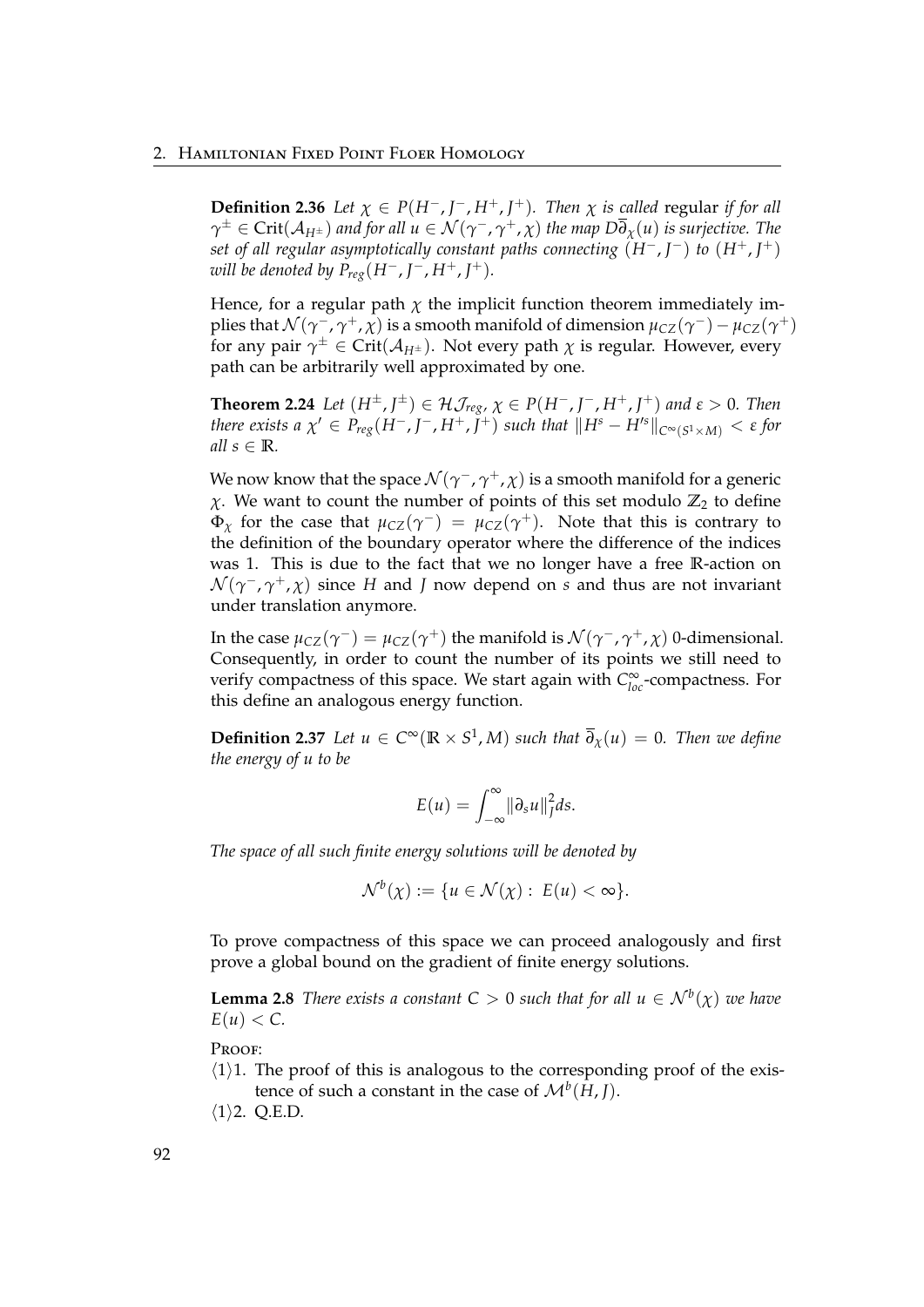This estimate immediately yields the compactness result similar to before.

**Theorem 2.25** Let  $\chi \in P(H^-, I^-, H^+, I^+)$ . Then the space  $\mathcal{N}^b(\chi)$  is compact in *the*  $C^{\infty}_{loc}(\mathbb{R} \times S^1, M)$ -topology.

Proof:

- $\langle 1 \rangle$ 1. The proof is completely analogous to the proof of the corresponding result about  $\mathcal{M}^{b}(\gamma^{-},\gamma^{+},H,J)$  using the analogue of the above estimate.
- $\langle 1 \rangle$ 2. Q.E.D.

Next we have the corresponding result about convergence to broken trajectories which is the first step towards compactness.

<span id="page-98-0"></span>**Theorem 2.26** *Let*  $(u_n)_{n \in \mathbb{N}} \subset \mathcal{N}(\gamma^-, \gamma^+, \chi)$  *where*  $\chi \in P_{reg}(H^-, J^-, H^+, J^+)$ *. Then there exists a subsequence still denoted by*  $(u_n)_{n \in \mathbb{N}}$  *such that* 

- *1.* ∃γ<sub>0</sub><sup>-</sup>  $\overline{\gamma}_0^-, \ldots, \overline{\gamma}_{l^-} \in \mathrm{Crit}(\mathcal{A}_{H^-}).$
- 2. ∃γ<sup>+</sup><sub>0</sub>  $\gamma_0^+$ , $\ldots$ ,  $\gamma_{l^+}^+\in \mathrm{Crit}(\mathcal{A}_{H^+}).$
- *3.* ∃ $(a_n^i)_{n \in \mathbb{N}}$  ⊂ **R** :  $\lim_{n \to \infty} a_n^i = -\infty$  for  $i \in \{0, ..., l^ -1\}.$
- *4.*  $\exists (b_n^j)_{n \in \mathbb{N}} \subset \mathbb{R} : \lim_{n \to \infty} a_n^j = \infty$  for  $j \in \{0, ..., l^+ 1\}.$
- *5.*  $\exists v^{i} \in \mathcal{M}(\gamma_{i}^{-})$ *i* , *γ* −  $\int_{i+1}^{1} H^{-}$ , *J*<sup>-</sup>) for  $i \in \{0, \ldots, l^{-} - 1\}.$
- *6.* ∃ $w^j$  ∈  $\mathcal{M}(\gamma_i^+)$ *j* , *γ* +  $j_{j+1}^+, H^+, J^+)$  for  $j \in \{0, \ldots, l^+ - 1\}.$
- *7.*  $\exists u_* \in \mathcal{N}(\gamma^-,\gamma^+,\chi):$
- *8.*  $\lim_{n\to\infty}$  sh $(a_n^i)u_n = v^i$  for  $i \in \{0,\ldots, l^--1\}.$
- *9.*  $\lim_{n \to \infty} \frac{\sin(b_n^j)}{u_n} = w^j$  *for*  $j \in \{0, ..., l^+ 1\}.$
- *10.*  $\lim_{n \to \infty} u_n = u_*$ .
- *11.*  $\mu_{CZ}(\gamma^-) \mu_{CZ}(\gamma^+) \geq l^- + l^+.$

PROOF:

- $\langle 1 \rangle$ 1. Outside a compact parameter set in *s* the path  $\chi$  is constant so that the proof is essentially analogous to the previous broken trajectories result.
- $\langle 1 \rangle$ 2. Q.E.D.

Summarising the results so far we know that  $\mathcal{N}(\gamma^-, \gamma^+, \chi)$  is a smooth*,* compact 0-dimensional manifold in the case  $\mu_{CZ}(\gamma^-) = \mu_{CZ}(\gamma^+)$ . Thus, we can make the following definition.

**Definition 2.38** Let  $\chi \in P_{reg}(H^-, J^-, H^+, J^+)$ *. For*  $\gamma^{\pm} \in \text{Crit}(\mathcal{A}_{H^{\pm}})$  *with*  $\mu_{\text{CZ}}(\gamma^-)=\mu_{\text{CZ}}(\gamma^+)$  denote by  $n_2^{\chi}(\gamma^-,\gamma^+)$  the number of elements of  $\mathcal{N}(\gamma^-,\gamma^+,\chi)$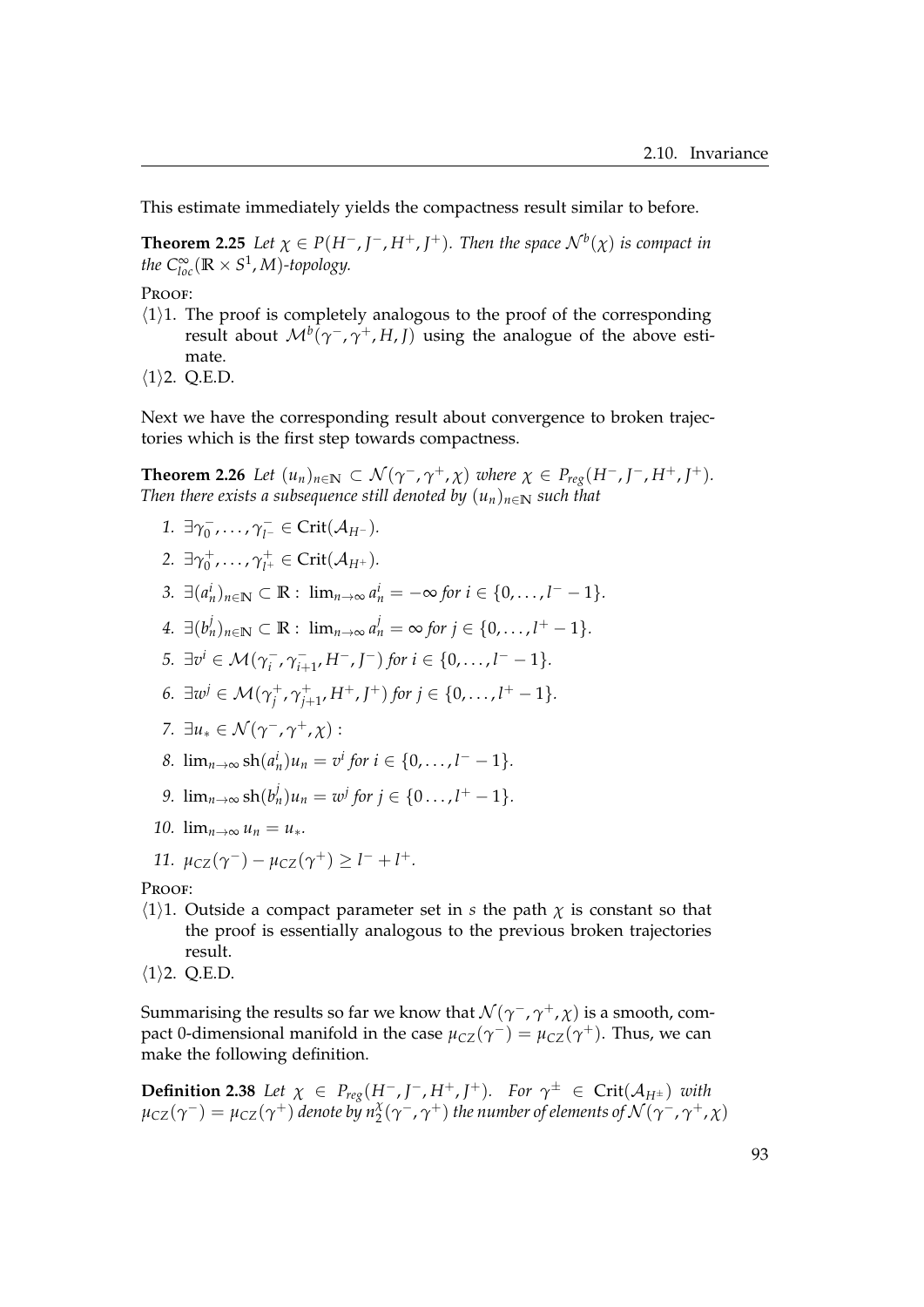*modulo*  $\mathbb{Z}_2$ . *Then we define the map*  $\Phi_{\chi}^{\#}:\mathit{CF}_*(H^-, J^-)\to \mathit{CF}_*(H^+, J^+)$  *by setting its value on a generator*  $\gamma^- \in CF_k(H^{\sim}, J^-)$  *to be* 

$$
\Phi_{\chi}^{\#}(\gamma^-) = \sum_{\substack{\gamma^+\in \text{Crit}(\mathcal{A}_{H^+})\\ \mu_{\text{CZ}}(\gamma^+)=k}} n_2^{\chi}(\gamma^-,\gamma^+)\gamma^+.
$$

# 2.10.2 Properties of  $\Phi^{\#}$  and  $\Phi$

We will now show that  $\Phi^{\#}$  is chain map so that it descends to a map  $\Phi$  on the level of homology. Let us spell out what this property means. Fix a  $\gamma^- \in CF_k(H^-, J^-)$ . Then

$$
(\partial \circ \Phi_{\chi}^{\#})(\gamma^{-}) = \partial \left( \sum_{\substack{\gamma^{0} \in \text{Crit}(\mathcal{A}_{H^{0}}) \\ \mu_{CZ}(\gamma^{0}) = k}} n_{2}^{\chi}(\gamma^{-}, \gamma^{0}) \gamma^{0} \right)
$$
  

$$
= \sum_{\substack{\gamma^{0} \in \text{Crit}(\mathcal{A}_{H^{0}}) \\ \mu_{CZ}(\gamma^{0}) = k}} n_{2}^{\chi}(\gamma^{-}, \gamma^{0}) \partial(\gamma^{0})
$$
  

$$
= \sum_{\substack{\gamma^{0} \in \text{Crit}(\mathcal{A}_{H^{+}}) \\ \mu_{CZ}(\gamma^{0}) = k}} \sum_{\substack{\mu \in \text{Crit}(\mathcal{A}_{H^{+}}) \\ \mu_{CZ}(\gamma^{+}) = k - 1}} n_{2}^{\chi}(\gamma^{-}, \gamma^{0}) n_{2}(\gamma^{0}, \gamma^{+}) \gamma^{+}
$$

and similarly

<span id="page-99-0"></span>
$$
(\Phi_\chi^{\#}\circ\partial)(\gamma^-)=\sum_{\substack{\gamma^+\in \text{Crit}(\mathcal{A}_{H^+})\\ \mu_{CZ}(\gamma^+)=k-1}}\sum_{\substack{n_2\in \text{Crit}(\mathcal{A}_{H^-})\\ \mu_{CZ}(\gamma^0)=k-1}}n_2(\gamma^-,\gamma^0)n_2^{\chi}(\gamma^0,\gamma^+)\gamma^+.
$$

Thus, in order to show that  $\partial \circ \Phi_{\chi}^{\#} = \Phi_{\chi}^{\#} \circ \partial$  it suffices to show that

$$
\sum_{\substack{\gamma^0 \in \text{Crit}(\mathcal{A}_{H^+}) \\ \mu_{CZ}(\gamma^0) = k}} n_2^{\chi}(\gamma^-, \gamma^0) n_2(\gamma^0, \gamma^+) - \sum_{\substack{\gamma^0 \in \text{Crit}(\mathcal{A}_{H^-}) \\ \mu_{CZ}(\gamma^0) = k-1}} n_2(\gamma^-, \gamma^0) n_2^{\chi}(\gamma^0, \gamma^+) = 0
$$
\n(2.53)

for every  $\gamma^+ \in CF_{k-1}(H^+, J^+)$ . This is done in an analogous way to the earlier proof that  $\partial^2 = 0$ . First note that the minus sign in [Equation 2.53](#page-99-0) can be replaced by a plus sign since we are working over **Z**2. Now to show that the resulting sum vanishes we exhibit it as the number of boundary points of a compact, 1-dimensional manifold which is even. The manifold that will serve this purpose is of course the compactification of  $\mathcal{N}(\gamma^-,\gamma^+,\chi)$ . For this we will use the broken trajectories result [Theorem 2.26](#page-98-0) for the case where the indices of the critical points differ by 1, followed by a gluing result to verify that the space obtained by adding the broken trajectories is still a manifold.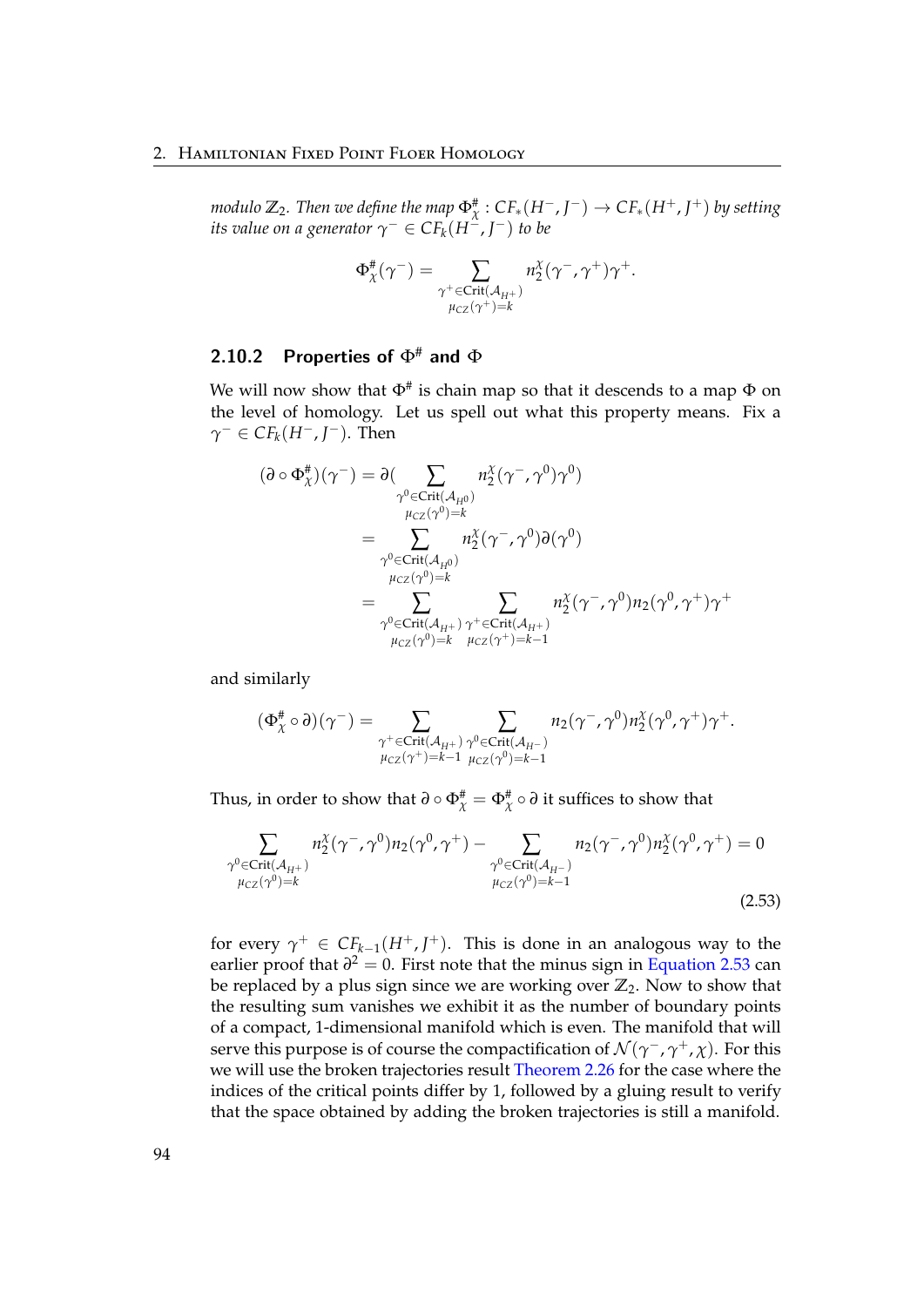**Theorem 2.27** Let  $\gamma^- \in \mathcal{A}_{\text{Crit}(H^-)}$  and  $\gamma^0$ ,  $\gamma^+ \in \text{Crit}(\mathcal{A}_{H^+})$  such that  $\mu_{CZ}(\gamma^-)$  =  $\mu_{CZ}(\gamma^0) = \mu_{CZ}(\gamma^+) + 1$ *. Furthermore, let*  $(u^1, [u^2]) \in \mathcal{N}(\gamma^-, \gamma^0, \chi) \times \underline{\mathcal{M}}(\gamma^0, \gamma^+, H^+, J^+)$ *. Then there exists an r*<sub>0</sub> > 0 *such that there exists an embedding*  $\psi$  :  $[r_0, \infty) \rightarrow$  $\mathcal{N}$ ( $\gamma$ <sup>−</sup>, $\gamma$ <sup>+</sup>,χ) with the property that

$$
\lim_{r \to \infty} \psi(r) = (u^1, [u^2]).
$$

*Moreover, if*  $(u_n)_{n\in\mathbb{N}}\subset\mathcal{N}(\gamma^-, \gamma^+, \chi)$  *is a sequence such that*  $\lim_{n\to\infty}u_n=$  $(u^1, [u^2])$  then there exists an  $N \in \mathbb{N}$  such that for  $n > N$  we have that  $u_n \in \mathbb{N}$ Im (*ψ*)*.*

**Theorem 2.28** Let  $\gamma^{\pm} \in \text{Crit}(\mathcal{A}_{H^{\pm}})$  such that  $\mu_{CZ}(\gamma^-) = \mu_{CZ}(\gamma^+) + 1$ . Then *the compactified space*  $\mathcal{N}^+(\gamma^-,\gamma^+,\chi)$  *is a 1-dimensional manifold and its boundary can be identified as*

$$
\partial \mathcal{N}^+(\gamma^-, \gamma^+, \chi) = \bigcup_{\substack{\gamma^0 \in \text{Crit}(\mathcal{A}_{H^-}) \\ \mu_{CZ}(\gamma^0) = \mu_{CZ}(\gamma^-) - 1}} \underline{\mathcal{M}}(\gamma^-, \gamma^0, H^-, J^-) \times \mathcal{N}(\gamma^0, \gamma^+, \chi) \\ \cup \bigcup_{\substack{\gamma^0 \in \text{Crit}(\mathcal{A}_{H^+}) \\ \mu_{CZ}(\gamma^0) = \mu_{CZ}(\gamma^-)}} \mathcal{N}(\gamma^-, \gamma^0, \chi) \times \underline{\mathcal{M}}(\gamma^0, \gamma^+, H^+, J^+).
$$

PROOF:

- $\langle 1 \rangle$ 1. This follows from the broken trajectories result, gluing and transversality.
- $\langle 1 \rangle$ 2. Q.E.D.

Thus we obtain the chain map property.

**Proposition 2.35** Let  $(H^{\pm}, J^{\pm}) \in \mathcal{H}$ *J*<sub>reg</sub> and  $\chi \in P_{reg}(H^-, J^-, H^+, J^+)$ *. Then the map*  $\Phi_{\chi}^{\#}: CF_*^-(H^-, J^-) \to CF_*^+(H^+, J^+)$  *is a chain map. In more detail this means that*

<span id="page-100-0"></span>
$$
\partial \circ \Phi_{\chi}^{\#} = \Phi_{\chi}^{\#} \circ \partial. \tag{2.54}
$$

*Note that the two boundary operators above correspond to different chain complexes. However, we will not indicate this in the notation.*

PROOF:

 $\langle 1 \rangle 1$ .  $|\partial \mathcal{N}^+(\gamma^-, \gamma^+, \chi)| = 0 \mod \mathbb{Z}_2$ .

PROOF:

h2i1. *∂*N <sup>+</sup>(*γ* <sup>−</sup>, *γ* <sup>+</sup>, *χ*) is a compact 1-dimensional manifold.  $\langle 1 \rangle$ 2.

$$
|\partial \mathcal{N}^+(\gamma^-, \gamma^+, \chi)| = \sum_{\substack{\gamma^0 \in \text{Crit}(\mathcal{A}_{H^+}) \\ \mu_{CZ}(\gamma^0) = k}} n_2^{\chi}(\gamma^-, \gamma^0) n_2(\gamma^0, \gamma^+)
$$
  
+ 
$$
\sum_{\substack{\gamma^0 \in \text{Crit}(\mathcal{A}_{H^-}) \\ \mu_{CZ}(\gamma^0) = k-1}} n_2(\gamma^-, \gamma^0) n_2^{\chi}(\gamma^0, \gamma^+) \mod \mathbb{Z}_2.
$$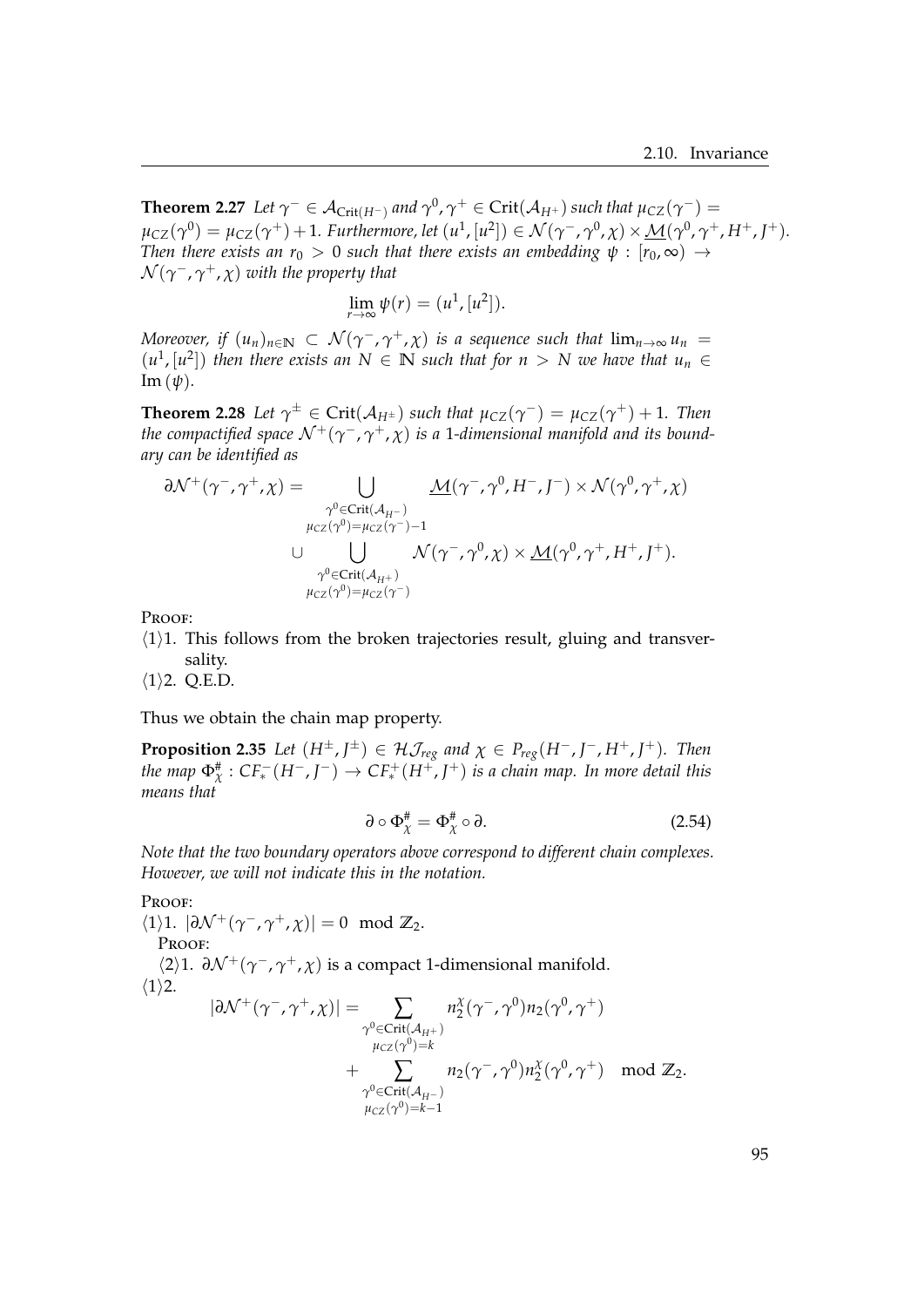### $\langle 1 \rangle$ 3. Q.E.D.

Next we want to show that the induced chain map does not depend on the  $\mathcal{L}$  path connecting  $(H^-, J^-)$  to  $(H^+, J^+)$ . For this let  $\chi_0, \chi_1 \in P_{reg}(H^-, J^-, H^+, J^+)$ . Then there is a homotopy  $h^r$  with  $r \in [0,1]$  that connects these two paths. For every such homotopy we will construct a chain homotopy between the induced maps  $\Phi_{\chi_0}^{\#}$  and  $\Phi_{\chi_1}^{\#}$ . That is, a map  $P_h: CF_*(H^-, J^-) \to CF_{*+1}(H^+, J^+)$ such that

$$
\Phi_{\chi_1}^{\#} - \Phi_{\chi_0}^{\#} = P_{\chi} \circ \partial + \partial \circ P_{\chi}.
$$

It is elementary homological algebra to see that chain homotopic maps induce the same map on the level homology. The above identify immediately implies that restricted to cycles the difference  $\Phi_{\chi_1}^\# - \Phi_{\chi_0}^\#$  is a boundary. Hence, on the level of homology the maps  $\Phi_{\chi_1}^{\#}$  and  $\Phi_{\chi_0}^{\#}$  coincide.

To define the chain homotopy  $P_h$  we introduce a suitable parameterised moduli space.

**Definition 2.39** Let  $\gamma^{\pm} \in \text{Crit}(\mathcal{A}_{H^{\pm}})$ . We define the following parameterised *moduli space associated to the homotopy χ.*

$$
\mathcal{O}(\gamma^-, \gamma^+, h) := \{ (u, r) : u \in \mathcal{N}(\gamma^-, \gamma^+, h^r) \}.
$$

*We also denote by*

$$
\mathcal{O}(h) := \bigcup_{\substack{\gamma^- \in \text{Crit}(\mathcal{A}_{H^-})\\ \gamma^+ \in \text{Crit}(\mathcal{A}_{H^+})}} \mathcal{O}(\gamma^-, \gamma^+, h)
$$

*the total moduli space.*

The definition of  $P_h$  involves counting the elements of  $\mathcal{O}(\gamma^-$ ,  $\gamma^+$ , *h*). Thus, we once again need go through the usual analysis to verify transversality and compactness results. We will not include proofs for these statements because they are all essentially the same as for the case of  $M$  and  $N$ . More details can be found in section 11.3. of [\[2\]](#page-118-0).

**Theorem 2.29** If  $h = (H, I)$  is a homotopy between two asymptotically constant *regular paths*  $\chi_0$  *and*  $\chi_1$  *connecting*  $(H^-, J^-)$  *to*  $(H^+, J^+)$  *then for any*  $\varepsilon > 0$ *there exists a perturbed homotopy*  $h' = (H', J')$  *such it still connects*  $\chi_0$  *and*  $\chi_1$ *, it satisfies*  $\|H - H'\|_{C^{\infty}(S^1 \times M)} < \varepsilon$  *for every*  $(r, s) \in [0, 1] \times \mathbb{R}$  *and such that*  $\mathcal{O}(\gamma^-,\gamma^+,h)$  *is a smooth manifold of dimension*  $\mu_{CZ}(\gamma^-)-\mu_{CZ}(\gamma^+)+1.$ 

Next we address the  $C^{\infty}_{loc}$ -compactness. The proof goes along the same lines as earlier. One first establishes an global energy bound for all elements in  $\mathcal{O}(h)$ . Here the energy is defined analogously with respect to the Riemannian metric coming from the symplectic form *ω* and two parameter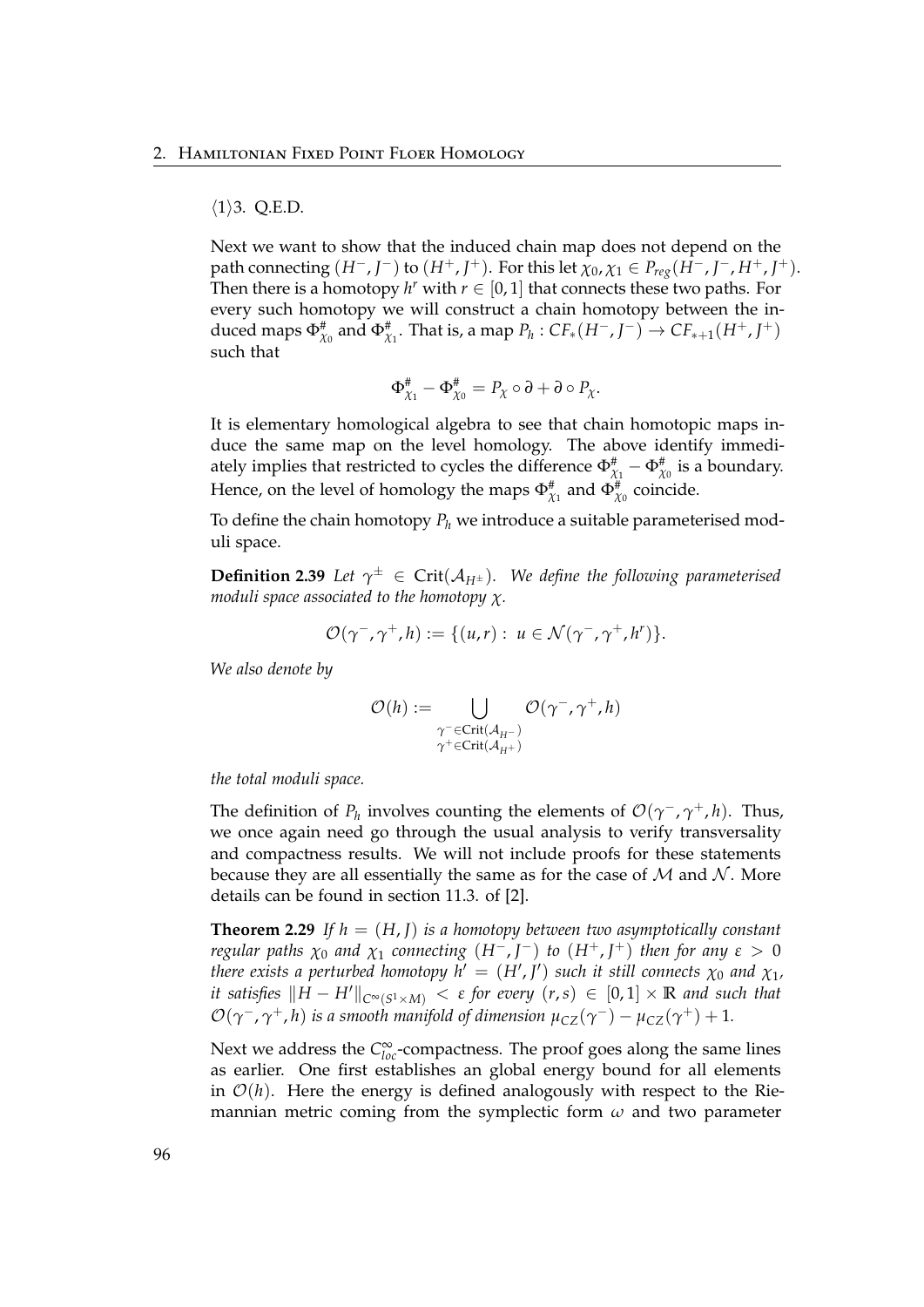dependent compatible almost complex structure  $J_s^r$  that is provided by the homotopy *h*. Next this is used to provide a uniform bound on the gradient of elements  $u \in \mathcal{O}(h)$  which implies equicontinuity. Consequently, as before we can use the Arzelà-Ascoli theorem to obtain a continuous candidate whose regularity we can then boost using elliptic regularity. We omit the explicit details. Here is the statement.

# **Theorem 2.30** *The space*  $O(h)$  *is compact with respect to the*  $C^{\infty}_{loc}$ *-topology.*

After this we deal with an analogous broken trajectory result. This serves a similar purpose to before. In the case  $\mu_{CZ}(\gamma^-) - \mu_{CZ}(\gamma^+) + 1 = 0$  it tells us that there are no broken trajectories so that we can simply count the elements of  $\mathcal{O}(\gamma^-, \gamma^+, h)$ . This allows us to define  $P_h$ . Then in the case  $\mu_{CZ}(\gamma^-)$  –  $\mu_{CZ}(\gamma^+) + 1 = 1$  it tells us which types of broken trajectories we need to add to obtain compactness which is needed to verify the chain homotopy property. Its proof is analogous to earler broken trajectories results and is omitted.

<span id="page-102-0"></span>**Theorem 2.31** *Let*  $(u_n, r_n)_{n \in \mathbb{N}} \subset \mathcal{O}(\gamma^-, \gamma^+, h)$ . Then there exists a subsequence *still denoted by*  $(u_n, r_n)_{n \in \mathbb{N}}$  *such that* 

- *1.* ∃γ<sub>0</sub><sup>-</sup>  $\overline{\gamma}_0^-, \ldots, \gamma_{l^-}^- \in \mathrm{Crit}(\mathcal{A}_{H^-}).$
- *2.* ∃*γ* +  $\gamma_0^+$ , $\ldots$ ,  $\gamma_{l^+}^+$   $\in$  Crit $(\mathcal{A}_{H^+})$ .
- *3.* ∃ $(a_n^i)_{n \in \mathbb{N}}$  ⊂ **R** :  $\lim_{n \to \infty} a_n^i = -\infty$  for  $i \in \{0, ..., l^ -1\}.$
- *4.*  $\exists (b_n^j)_{n \in \mathbb{N}} \subset \mathbb{R} : \lim_{n \to \infty} a_n^j = \infty$  for  $j \in \{0, ..., l^+ 1\}.$
- *5.*  $\exists v^{i} \in \mathcal{M}(\gamma_{i}^{-})$ *i* , *γ* −  $\sum_{i+1}^{+}$ , *H*<sup>-</sup>, *J*<sup>-</sup>) *for*  $i \in \{0, \ldots, l^{-} - 1\}$ .
- *6.* ∃ $w^j$  ∈  $\mathcal{M}(\gamma_i^+)$ *j* , *γ* +  $j_{j+1}^+, H^+, J^+)$  for  $j \in \{0, \ldots, l^+ - 1\}.$
- *7.* ∃(*u*<sub>∗</sub>, *r*<sub>∗</sub>) ∈  $O(γ^-$ ,  $γ^+$ , *h*) :
- *8.*  $\lim_{n\to\infty}$  sh $(a_n^i)u_n = v^i$  for  $i \in \{0,\ldots, l^--1\}.$
- *9.*  $\lim_{n \to \infty} \frac{\sin(b_n^j)}{u_n} = w^j$  *for*  $j \in \{0, ..., l^+ 1\}$ *.*
- *10.*  $\lim_{n\to\infty}(u_n, r_n) = (u_*, r_*).$
- *11.*  $\mu_{CZ}(\gamma^-) \mu_{CZ}(\gamma^+) + 1 \ge l^- + l^+.$

As explained above here is the first special case of [Theorem 2.31.](#page-102-0)

**Corollary 2.3** *If*  $\mu_{CZ}(\gamma^-) - \mu_{CZ}(\gamma^+) + 1 = 0$  *then*  $\mathcal{O}(\gamma^-$ ,  $\gamma^+$ , *h*) *is a compact* 0*-dimensional manifold.*

<span id="page-102-1"></span>This allows us to define the operator  $P_h$ . Denote by  $n_2^h(\gamma^-,\gamma^+)$  the parity of the set  $\mathcal{O}(\gamma^-, \gamma^+, h)$ .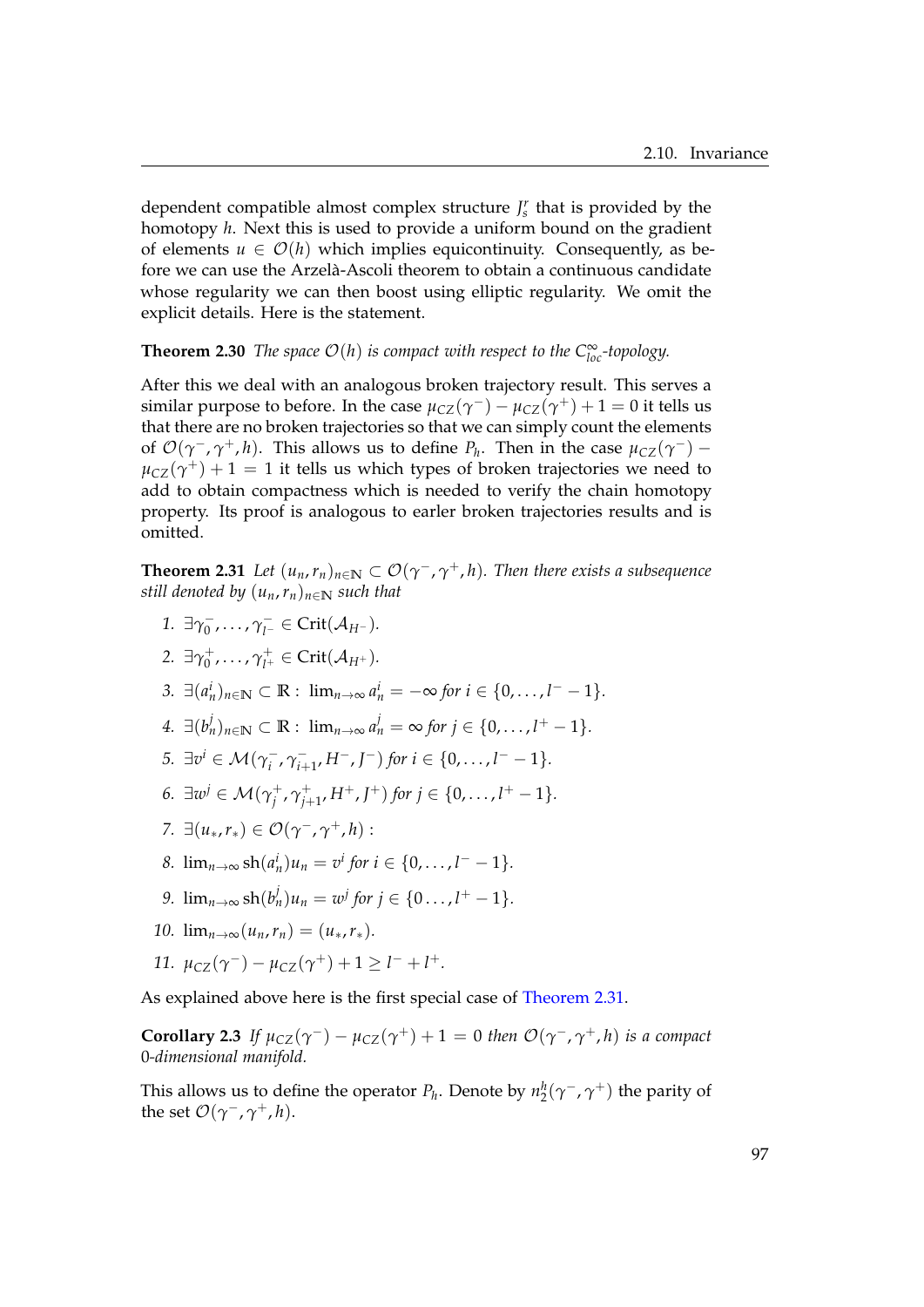### **Definition 2.40**

$$
P_h(\gamma^-) = \sum_{\substack{\gamma^+ \in \text{Crit}(\mathcal{A}_{H^+})\\ \mu_{CZ}(\gamma^+) = k+1}} n_2^h(\gamma^-,\gamma^+) \gamma^+.
$$

After having now defined the operator  $P_h$  we still need to verify that it is a chain homotopy between  $\Phi_0^{\#}$  and  $\Phi_1^{\#}$ , that is the property in [Equation 2.54.](#page-100-0) Let us unravel what we need to show by applying [Equation 2.54](#page-100-0) to an element  $\gamma^- \in CF_k(H^-, J^-)$ . We have that

$$
(P_h \circ \partial)(\gamma^{-}) = P_h(\sum_{\substack{\gamma^0 \in \text{Crit}(\mathcal{A}_{H^-})\\ \mu_{CZ}(\gamma^+) = k-1}} n_2(\gamma^{-}, \gamma^0) \gamma^0)
$$
  

$$
= \sum_{\substack{\gamma^0 \in \text{Crit}(\mathcal{A}_{H^-})\\ \mu_{CZ}(\gamma^0) = k-1}} n_2(\gamma^{-}, \gamma^0) P_h(\gamma^0)
$$
  

$$
= \sum_{\substack{\gamma^0 \in \text{Crit}(\mathcal{A}_{H^-})\\ \mu_{CZ}(\gamma^0) = k-1}} \sum_{\substack{\gamma^0 \in \text{Crit}(\mathcal{A}_{H^+})\\ \mu_{CZ}(\gamma^0) = k-1}} n_2(\gamma^{-}, \gamma^0) n_2^h(\gamma^0, \gamma^{+}) \gamma^{+}.
$$

Similarly,

$$
(\partial \circ P_h)(\gamma^-) = \sum_{\substack{\gamma^0 \in \text{Crit}(\mathcal{A}_{H^+}) \\ \mu_{CZ}(\gamma^0)=k+1}} \sum_{\substack{\gamma^+ \in \text{Crit}(\mathcal{A}_{H^+}) \\ \mu_{CZ}(\gamma^+) = k}} n_2(\gamma^0, \gamma^+) n_2^h(\gamma^-, \gamma^0) \gamma^+.
$$

Hence,

$$
(P_h \circ \partial - \partial \circ P_h)(\gamma^{-}) = \sum_{\substack{\gamma^{+} \in \text{Crit}(\mathcal{A}_{H^{+}}) \\ \mu_{CZ}(\gamma^{+}) = k}} \left( \sum_{\substack{\gamma^{0} \in \text{Crit}(\mathcal{A}_{H^{-}}) \\ \mu_{CZ}(\gamma^{0}) = k-1}} n_{2}(\gamma^{-}, \gamma^{0}) n_{2}^{h}(\gamma^{0}, \gamma^{+}) + \sum_{\substack{\gamma^{0} \in \text{Crit}(\mathcal{A}_{H^{+}}) \\ \mu_{CZ}(\gamma^{0}) = k+1}} n_{2}(\gamma^{0}, \gamma^{+}) n_{2}^{h}(\gamma^{-}, \gamma^{0}) \right) \gamma^{+}.
$$

On the other hand, we see that

$$
(\Phi_0^{\#} - \Phi_1^{\#})(\gamma^{-}) = \sum_{\substack{\gamma^+ \in \text{Crit}(\mathcal{A}_{H^+}) \\ \mu_{CZ}(\gamma^+) = k}} (n_2^{\chi_0}(\gamma^-, \gamma^+) - n_2^{\chi_1}(\gamma^-, \gamma^+))\gamma^+.
$$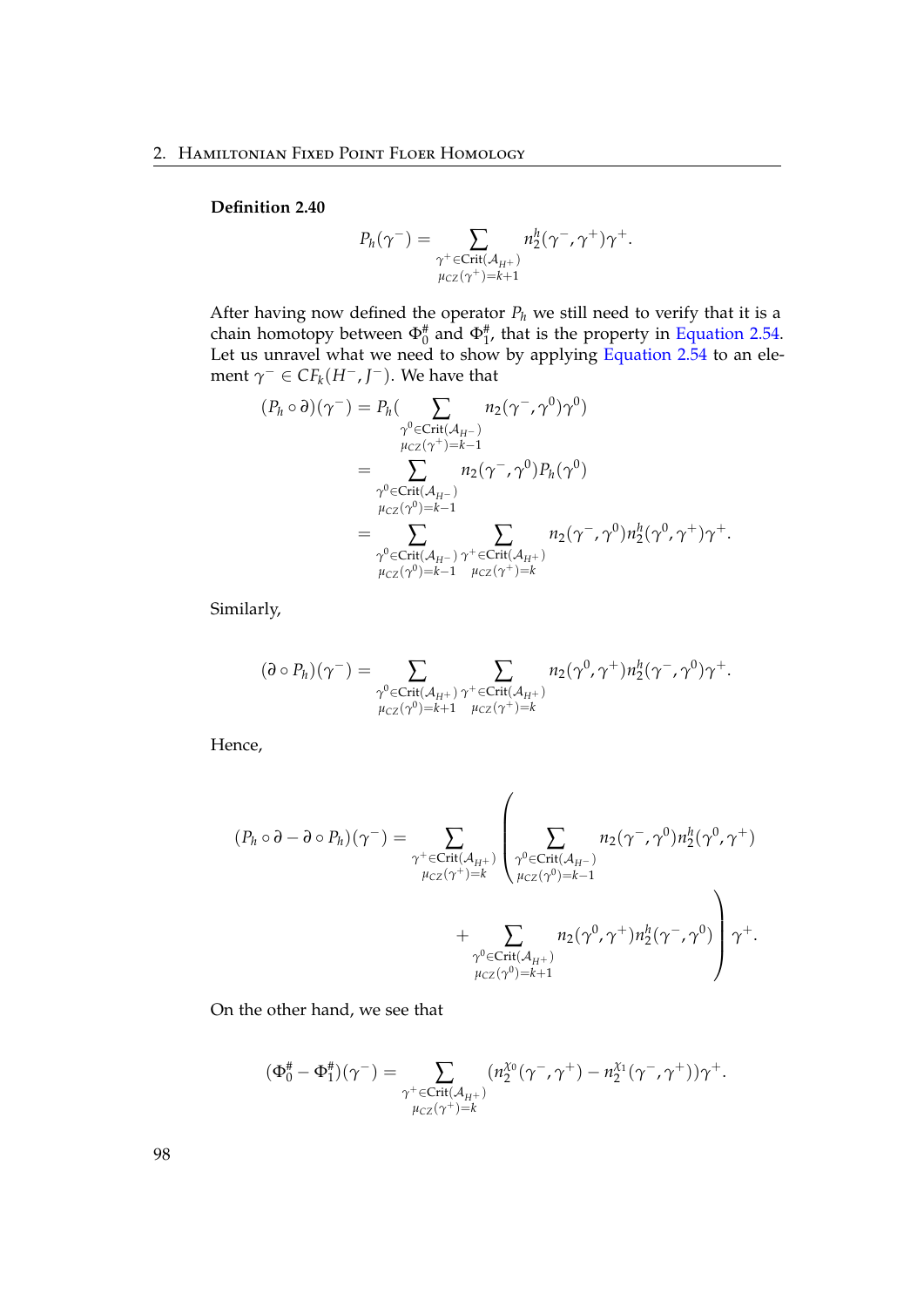To prove that both expressions coincide we need to verify that the coefficients of  $\gamma^+$  in the two sums have the same parity since we are working over **Z**2. For this it is sufficient to show that the sum of these coefficients is even. This is accomplished by exposing it as the number of boundary points of a 1-dimensional compact manifold. This manifold is going to be the compactification of  $\mathcal{O}(\gamma^-, \gamma^+, h)$  where  $\mu_{CZ}(\gamma^-) = \mu_{CZ}(\gamma^+)$ . We already know that  $\mathcal{O}(\gamma^-, \gamma^+, h)$  itself is a 1-dimensional manifold. The broken trajectory result [Theorem 2.31](#page-102-0) tells what we need to add to this set to compactify. The condition  $\mu_{CZ}(\gamma^-) = \mu_{CZ}(\gamma^+)$  implies (trivially) that  $\mu_{CZ}(\gamma^-) - \mu_{CZ}(\gamma^+) + 1 = 1$ . Thus, according to the broken trajectories result [Theorem 2.31](#page-102-0) above there can only be two types of broken trajectories. This is, in the notation of that theorem, due to the condition  $1 \ge l^- + l^+ \ge 0$  so that either  $l^- = 1$  and *l*<sup>+</sup> = 0 or *l*<sup>−</sup> = 0 and *l*<sup>+</sup> = 1. These two types are of the form ([*u*<sub>1</sub>],(*u*<sub>2</sub>,*r*)) and  $((u'_1, r'), [u'_2])$ , respectively, where  $[u_1] \in \mathcal{M}(\gamma^-, \gamma^0, H^-, J^-)$ ,  $[u_2] \in$  $\underline{\mathcal{M}}(\gamma^{0},\gamma^{+},H^{+},J^{+}), (u_{2},r) \in \mathcal{O}(\gamma^{0},\gamma^{+},h)$  and  $(u'_{2},r') \in \mathcal{O}(\gamma^{-},\gamma^{0},h)$  for 2 critical points  $\gamma^-$ ,  $\gamma^0 \in \mathrm{Crit}(\mathcal{A}_{H^-})$  and  $\gamma'^0$ ,  $\gamma^+ \in \mathrm{Crit}(\mathcal{A}_{H^+})$ . Consequently, we define the compactification of  $\mathcal{O}(\gamma^-, \gamma^+, h)$  as follows.

### **Definition 2.41**

$$
\mathcal{O}^+(\gamma^-, \gamma^+, h) = \mathcal{O}(\gamma^-, \gamma^+, h) \cup \bigcup_{\substack{\gamma^0 \in \text{Crit}(\mathcal{A}_{H^-}) \\ \mu_{CZ}(\gamma^0) = \mu_{CZ}(\gamma^-) - 1}} \underbrace{\mathcal{M}(\gamma^-, \gamma^0, H^-, J^-) \times \mathcal{O}(\gamma^0, \gamma^+, h)}_{\mathcal{V}^0 \in \text{Crit}(\mathcal{A}_{H^+})} \cup \underbrace{\mathcal{O}(\gamma^-, \gamma^0, h) \times \underline{\mathcal{M}}(\gamma^0, \gamma^+, H^+, J^+)}_{\mu_{CZ}(\gamma^0) = \mu_{CZ}(\gamma^+) + 1}.
$$

It remains to show that this is still a manifold. This is done by a gluing result, similar to what we have seen before. According to the two types of broken trajectories there are two different but completely analogous gluing results.

**Theorem 2.32** *Let*  $\gamma^- \in \mathrm{Crit}(\mathcal{A}_{H^-})$  *and*  $\gamma^0$ ,  $\gamma^+ \in \mathrm{Crit}(\mathcal{A}_{H^+})$ *. Assume that*  $\mu_{CZ}(\gamma^-) = \mu_{CZ}(\gamma^+) = \mu_{CZ}(\gamma^0) - 1$ . Furthermore, let  $(u^1, r) \in \mathcal{O}(\gamma^-, \gamma^0, h)$ and  $[u^2] \in \underline{\mathcal{M}}(\gamma^0,\gamma^+,H^+,J^+).$  Then there exists a  $r_0 > 0$  such that there exists  $\alpha$ *n embedding*  $\psi: [r_o,\infty) \to \mathcal{O}(\gamma^-,\gamma^+,h)$  *with the property that* 

$$
\lim_{\lambda \to \infty} \psi(\lambda) = ((u^1, r), [u^2]).
$$

 $M$ oreover, if  $((u_n,r_n))_{n\in\mathbb{N}}\subset\mathcal{O}(\gamma^-,\gamma^+,h)$  is a sequence such that  $\lim_{n\to\infty}(u_n,r_n)=0$  $((u^1, r), [u^2])$  then there exists a  $N \in \mathbb{N}$  such that for  $n > N$  we have that  $(u_n, r_n) \in \text{Im}(\psi).$ 

Finally, we can put everything together in the following theorem.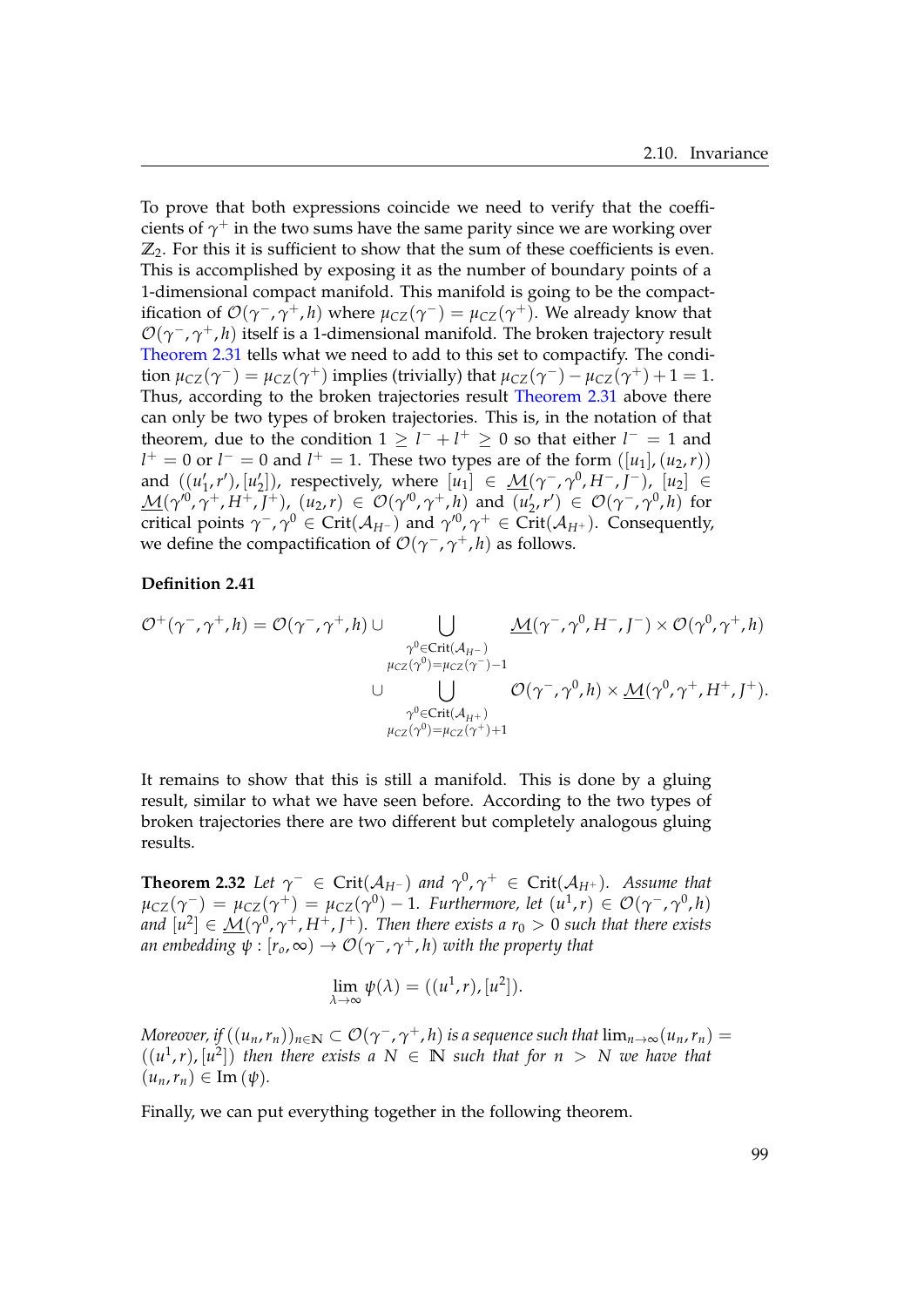### 2. Hamiltonian Fixed Point Floer Homology

**Theorem 2.33** *Let h be a homotopy of regular asymptotically constant paths be* $t$ ween  $\chi_0$ ,  $\chi_1\in P_{reg}(H^-,I^-,H^+,I^+)$  and  $\gamma^\pm\in\mathrm{Crit}(\mathcal{A}_{H^\pm}).$  Assume that  $\mu_{CZ}(\gamma^-)=0$ *µCZ*(*γ* <sup>+</sup>)*. Then the compactification* O+(*γ* <sup>−</sup>, *γ* <sup>+</sup>, *h*) *is a* 1*-dimensional manifold and its boundary can be identified as*

$$
\partial \mathcal{O}^+(\gamma^-, \gamma^+, h) = \mathcal{N}(\gamma^-, \gamma^+, \chi_0) \times \{0\} \cup \mathcal{N}(\gamma^-, \gamma^+, \chi_1) \times \{1\}
$$
  
\n
$$
\cup \bigcup_{\substack{\gamma^0 \in \text{Crit}(\mathcal{A}_{H^-}) \\ \mu_{CZ}(\gamma^0) = \mu_{CZ}(\gamma^-) - 1}} \underline{\mathcal{M}}(\gamma^-, \gamma^0, H^-, J^-) \times \mathcal{O}(\gamma^0, \gamma^+, h)
$$
  
\n
$$
\cup \bigcup_{\substack{\gamma^0 \in \text{Crit}(\mathcal{A}_{H^+}) \\ \mu_{CZ}(\gamma^0) = \mu_{CZ}(\gamma^+) + 1}} \mathcal{O}(\gamma^-, \gamma^0, h) \times \underline{\mathcal{M}}(\gamma^0, \gamma^+, H^+, J^+).
$$

Using this result we can complete the proof that  $P_h$  is a chain homotopy as discussed above.

**Theorem 2.34** *Let h be a homotopy of regular asymptotically constant paths between*  $\chi_0, \chi_1 \in P_{reg}(H^-, J^-, H^+, J^+)$ *. Then the operator*  $P_h : CF_*(H^-, J^-) \rightarrow$ *CF*∗(*H*+, *J* <sup>+</sup>) *defined in [Definition 2.40](#page-102-1) is a chain homotopy.*

### Proof:

 $\langle 1 \rangle 1$ .  $|\partial \mathcal{O}^+(\gamma^-, \gamma^+, h)| = 0 \mod \mathbb{Z}_2$ . Proof:  $\langle 2 \rangle$ 1.  $\mathcal{O}^+(\gamma^-$ ,  $\gamma^+$ , *h*) is a 1-dimensional compact manifold.  $\langle 1 \rangle$ 2.  $|\partial \mathcal{O}^+(\gamma^-,\gamma^+,h)| = (n_2^{\chi_0})$  $\chi_0^{\chi_0}(\gamma^-, \gamma^+) + n_2^{\chi_1}$ 2 (*γ* <sup>−</sup>, *γ* <sup>+</sup>))

$$
+ \sum_{\substack{\gamma^0 \in \text{Crit}(A_{H-}) \\ \mu_{CZ}(\gamma^0) = k-1}} n_2(\gamma^-, \gamma^0) n_2^h(\gamma^0, \gamma^+) \\ + \sum_{\substack{\gamma^0 \in \text{Crit}(A_{H-}) \\ \gamma^0 \in \text{Crit}(A_{H+}) \\ \mu_{CZ}(\gamma^0) = k+1}} n_2(\gamma^0, \gamma^+) n_2^h(\gamma^-, \gamma^0).
$$
\n
$$
\langle 1 \rangle 3. n_2^{\chi_0}(\gamma^-, \gamma^+) + n_2^{\chi_1}(\gamma^-, \gamma^+) = n_2^{\chi_1}(\gamma^-, \gamma^+) - n_2^{\chi_1}(\gamma^-, \gamma^+).
$$
\n
$$
\langle 1 \rangle 4. Q.E.D.
$$

Hence, we obtain in particular the invariance of the induced map on the level of homology.

<span id="page-105-1"></span>**Corollary 2.4** *For any two asymptotically constant regular paths*  $\chi_0, \chi_1 \in P_{reg}(H^-, J^-, H^+, J^+)$  *we have that*  $\Phi_{\chi_0} = \Phi_{\chi_1}$ *.* 

Finally, we turn towards the functoriality properties which will give us our desired isomorphism. For this, let  $(H^{\pm},J^{\pm})$ ,  $(H^{0},J^{0}) \in \mathcal{H}$ *J<sub>reg</sub>*,  $\chi_{0} \in$ *P*<sup>*reg*</sup>(*H*<sup>−</sup>, *J*<sup>−</sup>, *H*<sup>0</sup>, *J*<sup>0</sup>) and *χ*<sub>1</sub> ∈ *P*<sub>*reg*</sub>(*H*<sup>0</sup>, *J*<sup>0</sup>, *H*<sup>+</sup>, *J*<sup>+</sup>). Furthermore, let *χ* ∈  $P_{reg}(H^-, J^-, H^+, J^+)$ . Then our goal is to show that

<span id="page-105-0"></span>
$$
\Phi_{\chi} = \Phi_{\chi_1} \circ \Phi_{\chi_0}.\tag{2.55}
$$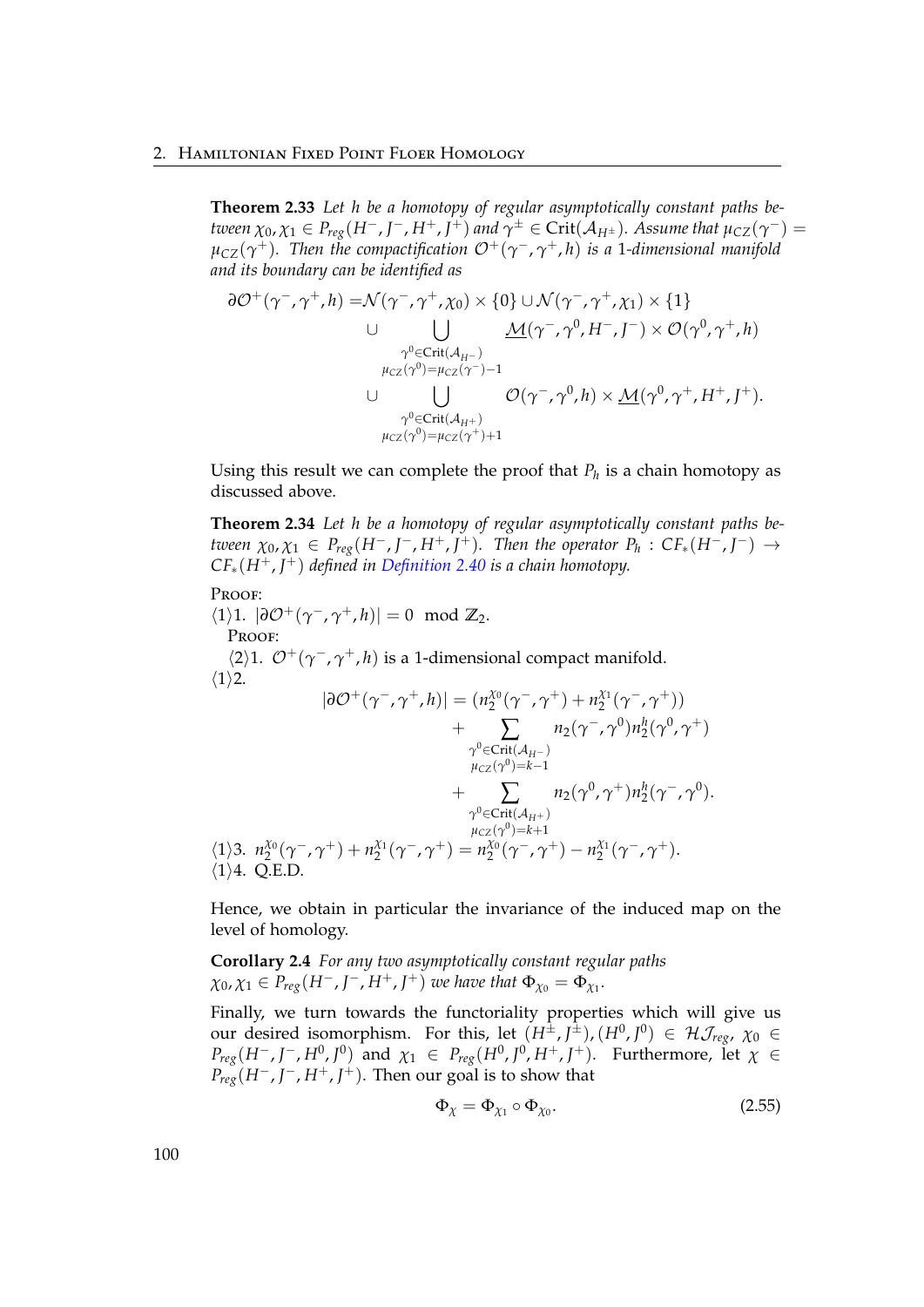If we had an equality on the chain level of the form  $\Phi_\chi^\#=\Phi_{\chi_1}^\# \circ \Phi_{\chi_0}^\#$  that would obviously be sufficient. However, in general we cannot hope for such a result. Instead, we can construct a particular path  $\chi_2 \in P_{reg}(H^-, J^-, H^+, J^+)$ for which equality does hold on the chain level. Then [Equation 2.55](#page-105-0) follows by observing that on the level of homology  $\Phi_\chi = \Phi_{\chi_2}$  according to [Corol](#page-105-1)[lary 2.4.](#page-105-1)

This identity on the level of chains amounts to showing the equality

$$
n_2^{\chi_2}(\gamma^-,\gamma^+) = \sum_{\substack{\gamma^0 \in \text{Crit}(\mathcal{A}_{H^+})\\ \mu_{CZ}(\gamma^0) = \mu_{CZ}(\gamma^+)}} n_2^{\chi_0}(\gamma^-,\gamma^0) n_2^{\chi_1}(\gamma^0,\gamma^+)
$$

for every  $\gamma^- \in \text{Crit}(\mathcal{A}_{H^-})$  and  $\gamma^+ \in \text{Crit}(\mathcal{A}_{H^+})$  with  $\mu_{CZ}(\gamma^-) = \mu_{CZ}(\gamma^+)$ . To do this we will show that the sets  $\mathcal{N}(\gamma^-, \gamma^+, \chi_2)$  and

$$
\bigcup_{\substack{\gamma^0 \in \text{Crit}(\mathcal{A}_{H^+}) \\ \mu_{CZ}(\gamma^0) = \mu_{CZ}(\gamma^+)}} \mathcal{N}(\gamma^-, \gamma^0, \chi_0) \times \mathcal{N}(\gamma^0, \gamma^+, \chi_1)
$$

have the same number of elements, or in other words are bijective.

The particular path  $\chi_2$  is obtained by concatenating the paths  $\chi_0$  and  $\chi_1$ followed by a small perturbation if necessary, to ensure that it is still regular.

We thus conclude with stating the following proposition which completes the proof of the invariance of the Floer homology groups.

**Proposition 2.36** *There exists a regular asymptotically constant path*  $\chi_2$  *such that* the morphisms  $\Phi_{\chi_2}^\#$  and  $\Phi_{\chi_1}^\# \circ \Phi_{\chi_0}^\#$  coincide on the chain level.

# 2.11 Computing the Floer Homology Groups

### 2.11.1 Morse Theory Summary

In this section we very briefly summarise the definitions and result from Morse theory that are needed to define the Morse homology groups. This material is assumed to be known and consequently all proofs will be omitted. They can be found for example in [\[16\]](#page-119-1) or the first part of [\[2\]](#page-118-0). Purpose of including it here is merely to provide the necessary context for the next section where we will show that for suitable choices of Hamiltonian and compatible almost complex structure the Floer and Morse homology groups coincide. This will be the last crucial step to finish the proof of the Arnold conjecture.

**Definition 2.42** *Let*  $x \in M$  *and*  $f \in C^{\infty}(M)$ *. Then*  $x$  *is called a* critical point *of f* if  $df(x) = 0$ . The set of all critical points of f is denoted by Crit(f).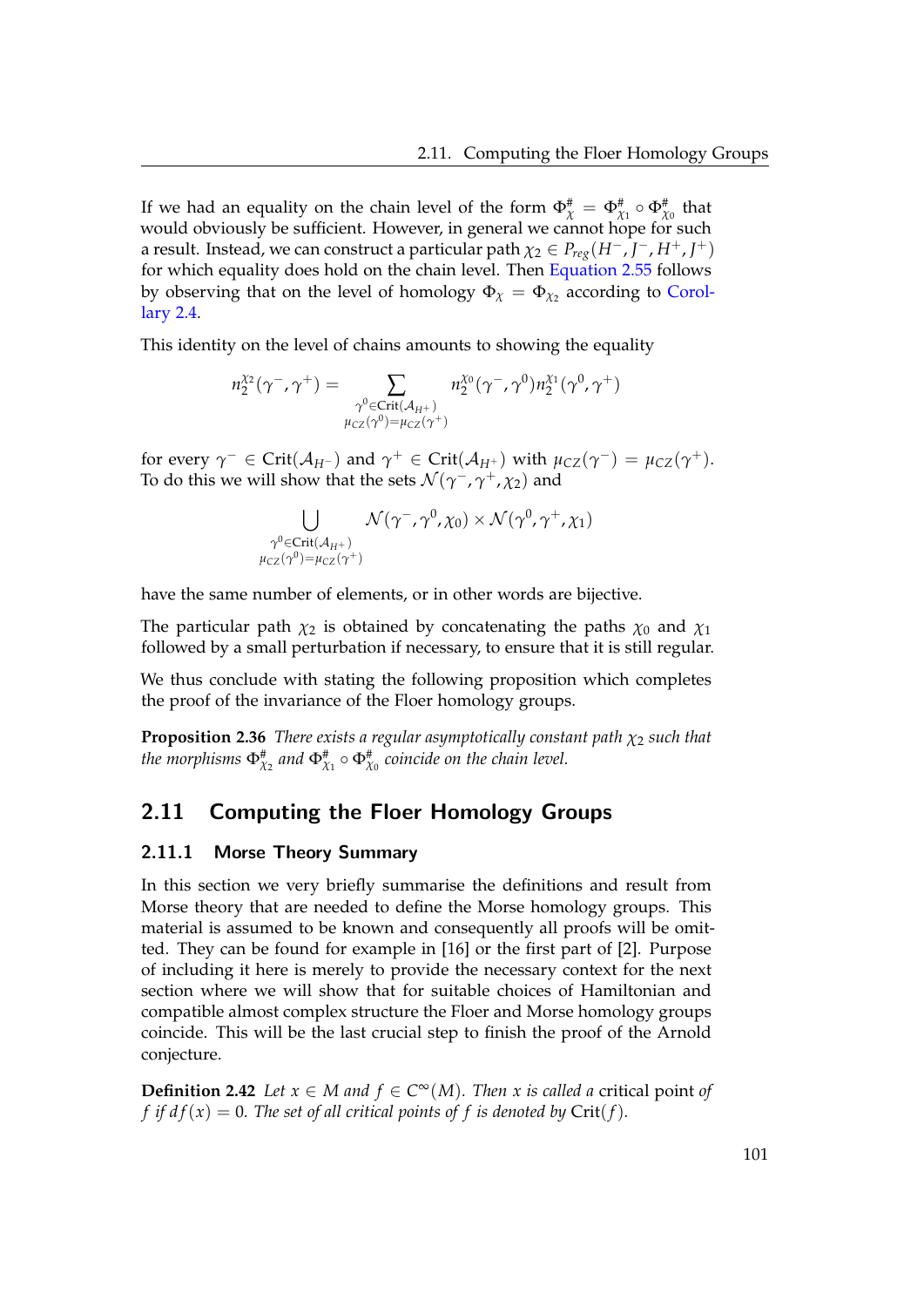**Definition 2.43** *Let*  $f$  ∈  $C^{\infty}(M)$  *and*  $x$  ∈  $Crit(f)$ *. The Hessian* Hess<sub>*x*</sub>( $f$ ) *of*  $f$  *at x is defined to be the bilinear form*

$$
\mathrm{Hess}_x(f)(\xi,\eta)=\xi(\widetilde{\eta}f)(x)
$$

*where*  $\tilde{\eta}$  *is an extension of*  $\eta$  *around the point x. If* Hess<sub>*x*</sub>(*f*) *is non-degenerate as a bilinear form on TxM then x is called* non-degenerate*.*

**Definition 2.44** *Let*  $f \in C^{\infty}(M)$ *. Then*  $f$  *is called a* Morse function *if every*  $x \in Crit(f)$  *is non-degenerate.* 

In the neighbourhood of a non-degenerate critical point a manifold admits a special kind of coordinate chart in which the function *f* coincide with its second order expansion.

**Theorem 2.35** Let  $f \in C^{\infty}(M)$  and  $x \in Crit(f)$  a non-degenerate critical point. *Then there exists a coordinate chart*  $(U, \varphi)$  *with*  $x \in U \in \mathsf{Open}(M)$  *and*  $\varphi \in$  $\textsf{Iso}(U,\mathbb{R}^n)$  *such that*  $\varphi(x) = 0$  *such that* 

$$
f \circ \varphi^{-1}(x_1, ..., x_n) = f(x) - \sum_{i=1}^k x_i^2 + \sum_{i=k+1}^n x_i^2.
$$

*Such a coordinate chart is called a* Morse chart*.*

**Definition 2.45** *Let*  $x \in Crit(f)$  *a non-degenerate critical point. Then its* Morse index *is defined to be the dimension of largest subspace of*  $T_xM$  *on which*  $Hess_x(f)$ *is negative-definite. It is denoted by*  $Ind(x)$ *.* 

The Morse complex is the free vector space over  $\mathbb{Z}_2$  generated by the critical points of a Morse function  $f$ . It is graded over  $\mathbb{Z}$  by the Morse index.

### **Definition 2.46**

$$
CM_k(f) = \{ \sum_{\substack{x \in Crit(f) \\ Ind(x) = k}} \lambda_x x : \lambda_x \in \mathbb{Z}_2 \}
$$

To define the boundary operator that will turn the vector spaces  $CM_k(f)$  into a chain complex we want to count the number of certain flow lines connecting two critical points whose indices differ by 1. We begin by introducing the vector fields that are suitable to define the corresponding flow equation.

**Definition 2.47** *Let*  $f \in C^{\infty}(M)$  *be a Morse function and*  $\xi \in \Gamma(TM)$ *. Then*  $\xi$  *is called a* pseudo-gradient field adapted to *f if*

- *1.*  $\forall x \in M : df(x)(\xi(x)) \leq 0$  and  $df(x)(\xi(x)) = 0 \iff x \in Crit(f)$ .
- *2. For every*  $x \in Crit(f)$  *there is Morse chart such that in this chart*  $\xi = \text{grad } f$ *.*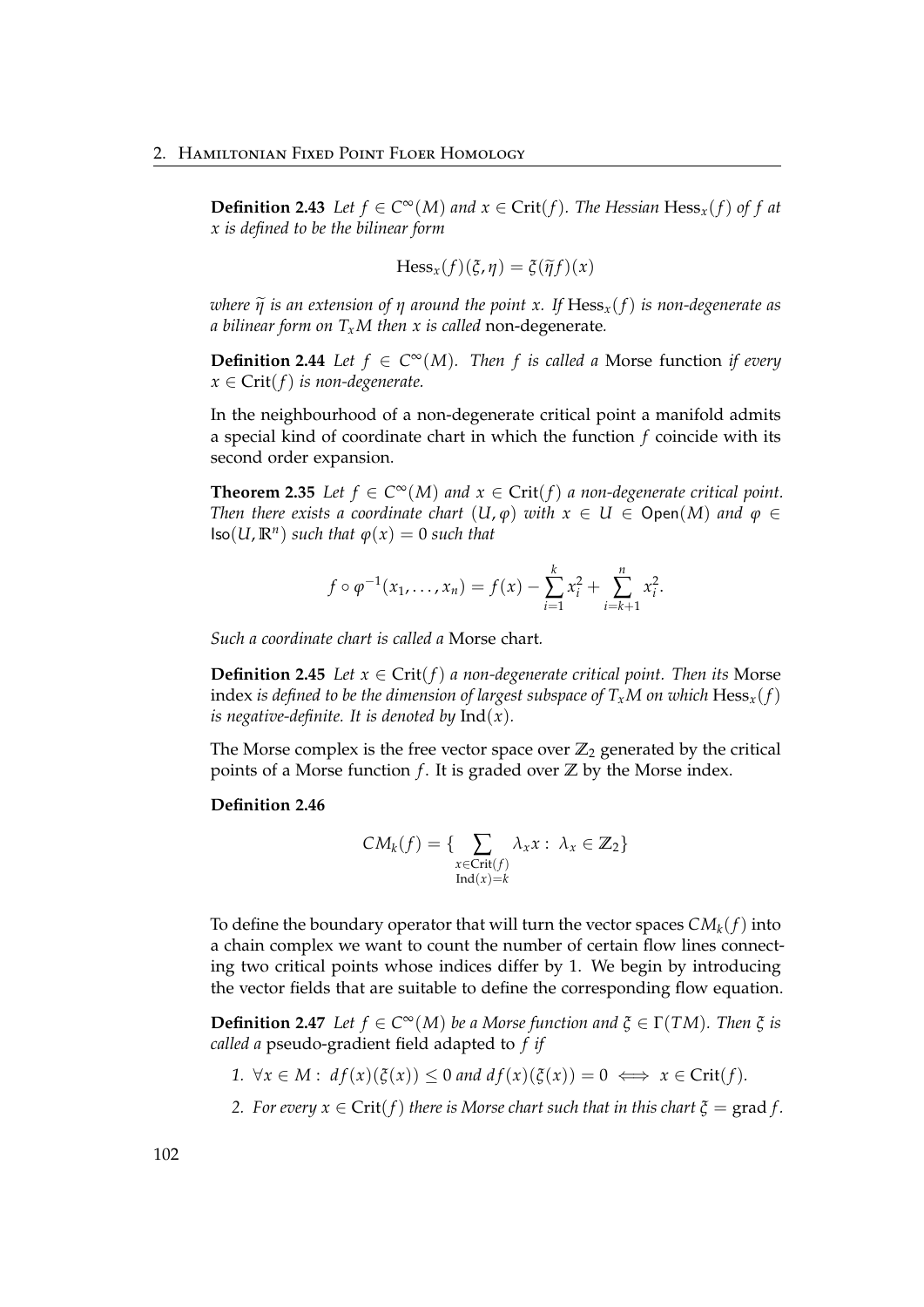One special case of the above definition is when *ξ* is actually the gradient with respect to some fixed Riemannian metric of *f* .

**Definition 2.48** *Let*  $f \in C^{\infty}(M)$  *be a Morse function and*  $x \in Crit(f)$ *. Let ψ* ∈ *C* <sup>∞</sup>(**R** × *M*) *be the flow generated by a pseudo-gradient vector field adapted to f . Then we define the associated stable and unstable manifolds to be*

$$
W^s(x) = \{y \in M: \lim_{s \to \infty} \psi^s(y) = x\}
$$

*and*

$$
W^{u}(x) = \{ y \in M : \lim_{s \to -\infty} \psi^{s}(y) = x \}
$$

*respectively.*

One can show that the stable and unstable manifolds are indeed manifolds.

**Proposition 2.37** *The sets*  $W^s(x)$  *and*  $W^u(x)$  *are submanifolds of* M that are dif*feomorphic to*  $B_k(0)$  *for some k. Moreover, we have*  $\dim W^u(x) = \text{codim } W^s(x) = 0$ Ind(*x*) *for every*  $x \in Crit(f)$ *.* 

**Definition 2.49** *Let*  $f \in C^{\infty}(M)$  *be a Morse function and*  $\xi \in \Gamma(TM)$  *a pseudogradient field adapted to f . Then we say that ξ satisfies the* Smale condition *if for*  $all \ x^-$ ,  $x^+ ∈ \text{Crit}(f)$  the manifolds  $W^s(x^-)$  and  $W^u(x^+)$  intersect transversally. *In this case the pair* (*f* , *ξ*) *is called a* Morse-Smale pair*.*

## **Definition 2.50**

$$
\mathcal{M}(x^-, x^+, f, \xi) = \{y \in M: \lim_{s \to -\infty} \psi_s(y) = x^- \text{ and } \lim_{s \to \infty} \psi_s(y) = x^+\}.
$$

The space M(*x* <sup>−</sup>, *x* <sup>+</sup>, *f* , *ξ*) carries a free **R**-action given by translating along the *s*-variable. As in the Floer case we denote this action by sh. Hence, it makes sense to consider the quotient under this action.

### **Definition 2.51**

$$
\underline{\mathcal{M}}(x^-, x^+, f, \xi) = \mathcal{M}(x^-, x^+, f, \xi) / \operatorname{sh}.
$$

**Theorem 2.36** *If* (*f xi*) *is a Morse-Smale pair then* M(*x* <sup>−</sup>, *x* <sup>+</sup>, *f* , *ξ*) *is a smooth manifold of dimension*  $\text{Ind}(x^-) - \text{Ind}(x^+)$ *. Consequently,*  $\underline{\mathcal{M}}(x^-, x^+, f, \xi)$  *is a smooth manifold of dimension*  $\text{Ind}(x^-) - \text{Ind}(x^+) - 1$ *.* 

**Definition 2.52** *Let*  $x \in CM_k(f)$ *. Then we define the boundary operator*  $\partial$  :  $CM_k(f) \to CM_{k-1}(f)$  *to be* 

$$
\partial(x) = \sum_{y \in CM_{k-1}(f)} n_2(x, y) y.
$$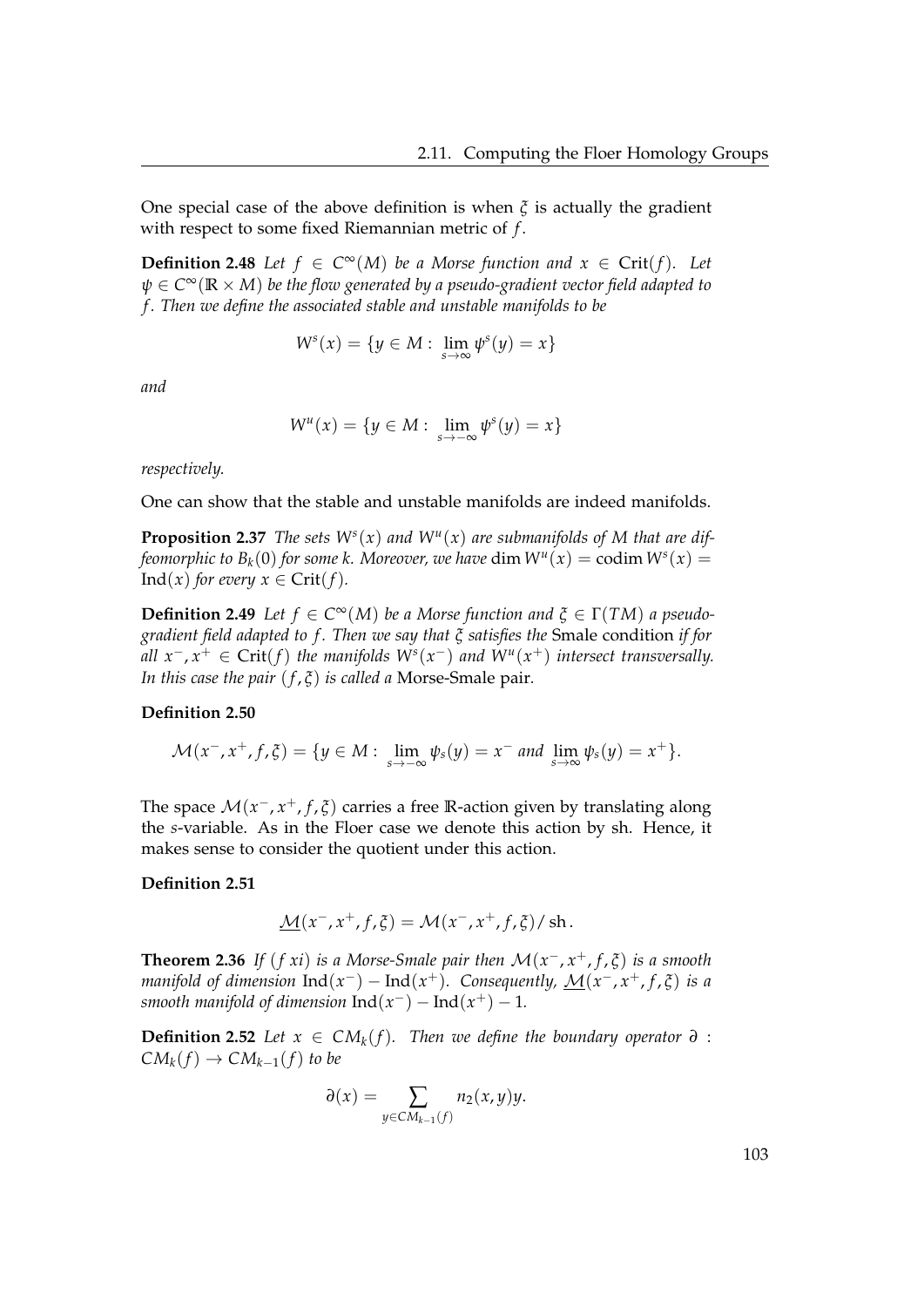One can then show that  $(CM_*(f), \partial)$  is indeed a chain complex, i.e. that *∂*<sup>2</sup> = 0. Thus, we can define the corresponding Morse homology groups.

**Definition 2.53** *Let* (*f* , *ξ*) *be a Morse-Smale pair on M. Then we define*

$$
HM_*(f,\xi)=\frac{\text{Ker}\,(\partial)}{\text{Im}\,(\partial)}.
$$

These homology groups do not depend on the choice of Morse function and pseudo-gradient field. Hence, they are an invariant of the manifold. For compact, orientable manifolds Morse homology and singular homology coincide. Since symplectic manifolds are in particular because *ω<sup>n</sup>* defines a nowhere vanishing section of the top exterior algebra this applies in to our case.

**Theorem 2.37** *Let*  $(f, \xi)$  *be a Morse-Smale pair on*  $M \in \text{Man}^{\infty}_{cpt}$  *where*  $M$  *is orientable.* Then  $H_*(M) = HM_*(f, \xi)$ .

## 2.11.2 Linking Floer Homology to Morse Homology

In this final section we show that Floer homology and Morse homology coincide given our assumptions on the underlying symplectic manifold  $(M, \omega)$ . This is accomplished by choosing a particular time-independent Hamiltonian and compatible almost complex structure. These have to be chosen so that both Floer homology and Morse homology are defined and are isomorphic. In fact, we will see that there is an equality on the level chain complexes already. Let us elaborate how this works.

The Floer chain complex (*CF*∗(*H*, *J*), *∂*) is generated by the critical points of the associated action functional  $A_H$  on the loop space. First we show that for a Hamiltonian that is sufficiently small in the *C* 2 -topology all 1-periodic orbits are actually constant. This means that they coincide with the critical points of the Hamiltonian which shows that the total vector spaces *CF*∗(*H*, *J*) and *CM*∗(*H*) are the same.

**Proposition 2.38** *There exists an*  $\varepsilon > 0$  *such that if*  $H \in C^{\infty}(M)$  *has the property that*  $||H||_{C^2(M)} < \varepsilon$  *then every*  $\gamma \in \mathrm{Crit}(\mathcal{A}_H)$  *is constant.* 

PROOF:

- $\langle 1 \rangle$ 1. There is an  $\varepsilon > 0$  such that for every  $\gamma \in \text{Crit}(\mathcal{A}_H)$  there exists a Darboux chart  $(U_\gamma, \varphi_\gamma)$  such that
	- 1.  $\gamma$  is contained in this chart
	- 2. in each chart  $\|DX_H\| < 2\pi$  and
	- 3. the total number of these charts is finite.
- $\langle 1 \rangle$ 2. SUFFICES ASSUME:  $H \in C^{\infty}(\mathbb{R}^{2n})$  and  $M = \mathbb{R}^{2n}$ .
- $\langle 1 \rangle$ 3. If  $\|DX_H\| < 2\pi$  then every  $\gamma \in \text{Crit}(\mathcal{A}_H)$  is constant.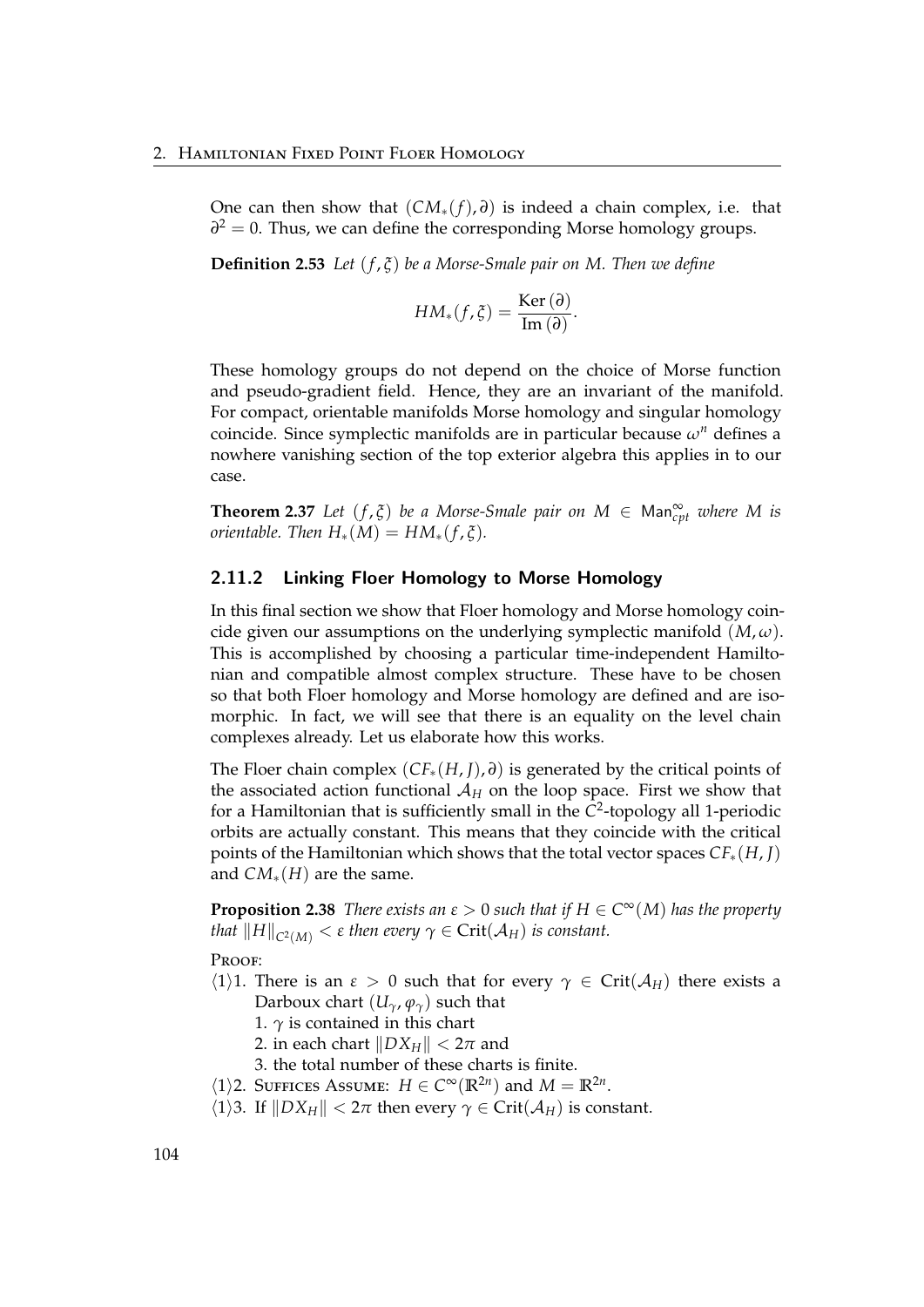```
Proof:
\langle 2 \rangle1. Let: \gamma \in \text{Crit}(\mathcal{A}_H).
\langle 2 \rangle2. Let: 1. \gamma(t) = \sum_{n \in \mathbb{Z}} c_n e^{2in\pi t}2. \gamma'(t) = \sum_{n \in \mathbb{Z}} 2in\pi c_n e^{2in\pi t}3. \gamma''(t) = -\sum_{n \in \mathbb{Z}} 4n^2 \pi^2 c_n e^{2in\pi t}be the Fourier expansions of \gamma, \gamma' and \gamma''.
\langle 2 \rangle3. \|\gamma''\|_{L}^{2}\mathcal{L}_L^2 \geq 4\pi^2 \|\gamma'\|_L^2L
2 .
    PROOF:
     \langle 3 \rangle 1. \|\gamma''\|_L^2L^2 = \sum_{n \neq 0} 16n^4 \pi^4 |c_n|^2.\langle 3 \rangle2. \|\gamma'\|_{L}^{2}\sum_{L^2} \sum_{n \neq 0} 4n^2 \pi^2 |c_n|^2.
\langle 2 \rangle 4. If \gamma' \neq 0 then \|\gamma''\|_{L^2} < 2\pi \|\gamma'\|_{L^2}.
     PROOF:
     \langle 3 \rangle 1. \gamma'' = DX_H \gamma'.
     \langle 3 \rangle2. \|\gamma''\|_{L^2} < 2\pi \|\gamma'\|_{L^2}.
\langle 2 \rangle5. Q.E.D.
    PROOF:
     \langle 3 \rangle1. Assume: \gamma \neq 0.
     \langle 3 \rangle2. 2\pi \|\gamma'\|_{L^2} > \|\gamma''\|_{L^2} \geq 2\pi \|\gamma'\|_{L^2} which is a contradiction.
```
Next we need to consider the grading. Critical orbits are graded by the Conley-Zehnder which is defined by considering the Maslov index of the path of symplectic matrices obtained by trivialising the pullback of the tangent bundle over a disk whose boundary is the orbit. This path is generated by the Hessian of *H* according to

 $\exp(tI_0$  Hess *H*).

Since we take *H* to be a Morse function it follows that  $Hess<sub>x</sub>$  *H* has no eigenvalues in  $2\pi\mathbb{Z}$  for  $x \in \text{Crit}(H)$ . In particular  $\|\text{Hess}_x H\| < 2\pi$  so that [The](#page-39-0)[orem 2.3](#page-39-0) gives us the following relationship between the Conley-Zehnder index and the Morse index:

$$
\mu_{CZ}(\gamma) = \text{Ind}(\gamma) - n.
$$

Thus we can conclude the two graded vector spaces  $CM_*(H)$  and  $CF_*(H, I)$ coincide up to a shift of *n* in the grading.

The other part we need to consider is the boundary operator *∂* for the two complexes. The Floer boundary operator is defined by counting the unparameterised solutions to the equation  $\overline{\partial}_{H,J}(u) = 0$  that connect two critical points whose indices differ by 1. We want to show that these flow lines are the same as the flow lines defined by the pseudo-gradient flow equation that is used to define the boundary operator for Morse homology. For this one needs to choose a pseudo-gradient field *X* adapted to *H* that satisfies the Smale condition. The relevant flow equation for the Morse setting is given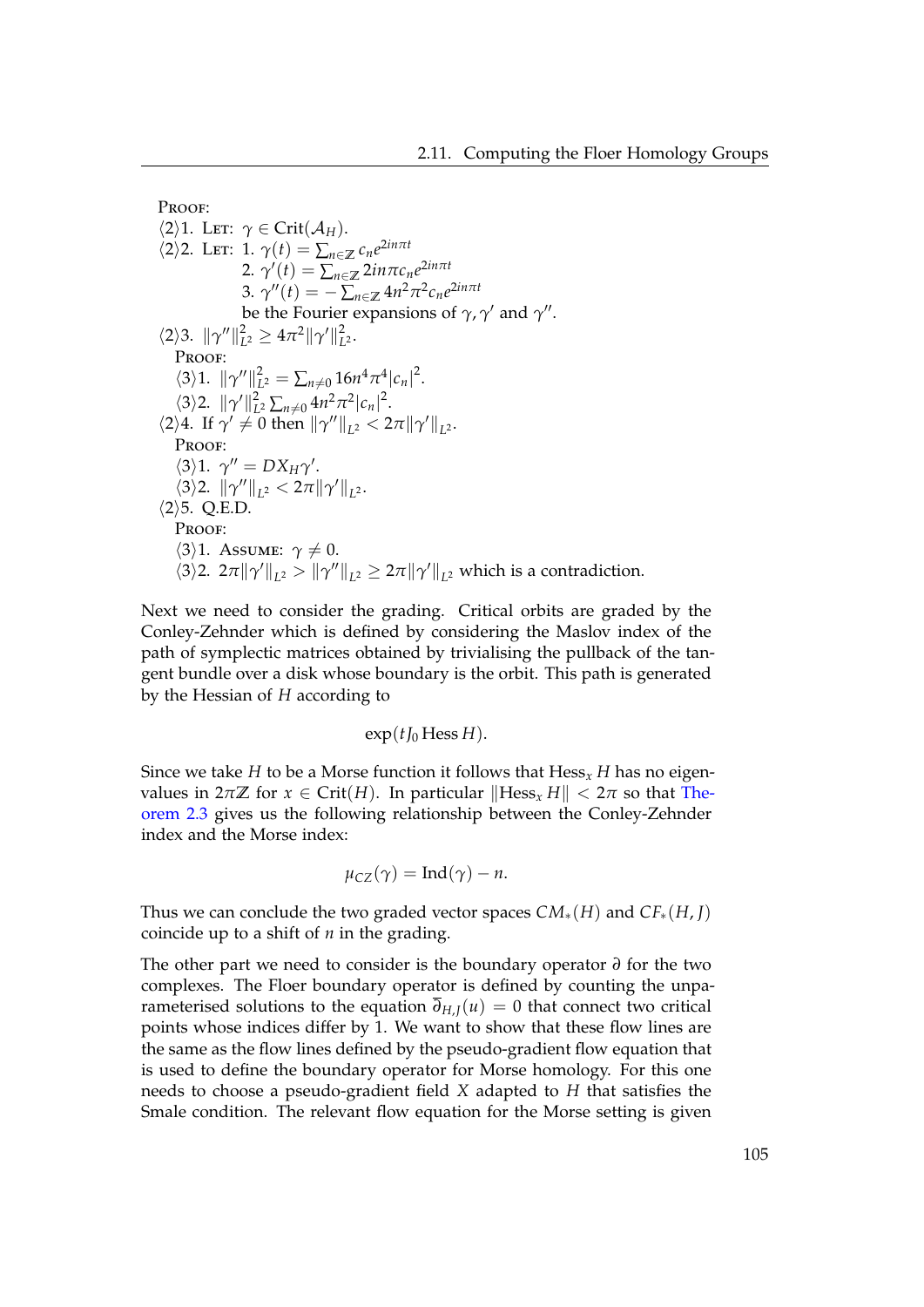by

<span id="page-111-1"></span><span id="page-111-0"></span>
$$
\frac{d}{ds}u + X(u) = 0.\t(2.56)
$$

Contrast this with the Floer equation

$$
\partial_s u + J(u)\partial_t u + \text{grad } H(u) = 0. \tag{2.57}
$$

To relate solutions of these two equations to each other we want to choose *X* such that it is the gradient of *H* with respect to the metric defined by a compatible almost complex structure  $J \in \mathcal{J}(M,\omega)$ . Specifically this means that *X* will be given by  $-IX_H$ . Moreover, we will show that solutions to [Equation 2.57](#page-111-0) are actually independent of *t* for sufficiently small *H* so that indeed the equations [Equation 2.56](#page-111-1) and [Equation 2.57](#page-111-0) coincide.

We are restricted in our choice of *J*. In order for Morse homology to be defined the vector field *X* needs to satisfy the Smale condition. On the other hand, Floer homology is only defined when our chosen *J* leads to transversality of *∂H*,*<sup>J</sup>* . The flow equation [Equation 2.56](#page-111-1) defines an operator  $C^{\infty}(\mathbb{R}, M) \to C^{\infty}(\mathbb{R}, TM).$ 

**Definition 2.54** *We define*

$$
\overline{\partial}_X(u) = \frac{d}{ds}u + X(u)
$$

*to be this associated operator.*

We want to express the Morse-Smale condition in terms of  $\overline{\partial}_X$ . For this we need to study its linearisation  $D\overline{\partial}_X(u)$  along a solution. As in the Floer case the analysis of this operator is simplified by working in coordinates.

$$
D\overline{\partial}_X(u)(Y) = \frac{d}{ds}Y + AY
$$

where *A* has the property that  $\lim_{s\to\pm\infty} A(s) = \text{Hess}_{x^{\pm}} H$ .

### **Definition 2.55**

$$
\mathcal{M}(f, X) = \{ Y \in C^{\infty}(\mathbb{R}, TM) : D\overline{\partial}_X(u)(Y) = 0 \}.
$$

**Proposition 2.39** *Assume that H is a Morse function and let*  $x^{\pm} \in \text{Crit}(\mathcal{A}_H)$ *. Moreover, let*  $u \in C^{\infty}(\mathbb{R}, M)$  *be such that*  $D\overline{\partial}_X(u) = 0$  *and*  $\lim_{s \to \pm \infty} u(s) = x^{\pm}$ *. Then*  $D\overline{\partial}_X(u)$  *is a Fredholm operator.* 

Proof:

$$
\langle 1 \rangle 1. \exists T > 0 : \exists C > 0 : \forall Y \in \mathcal{M}(H, X) : \\ \|Y\|_{W^{1,2}(\mathbb{R}, \mathbb{R}^{2n})} \leq C (\|D\overline{\partial}_X(u)(Y)\|_{L^2(\mathbb{R}, \mathbb{R}^{2n})} + \|Y\|_{L^2([-T,T], \mathbb{R}^{2n})}).
$$
  
Proof: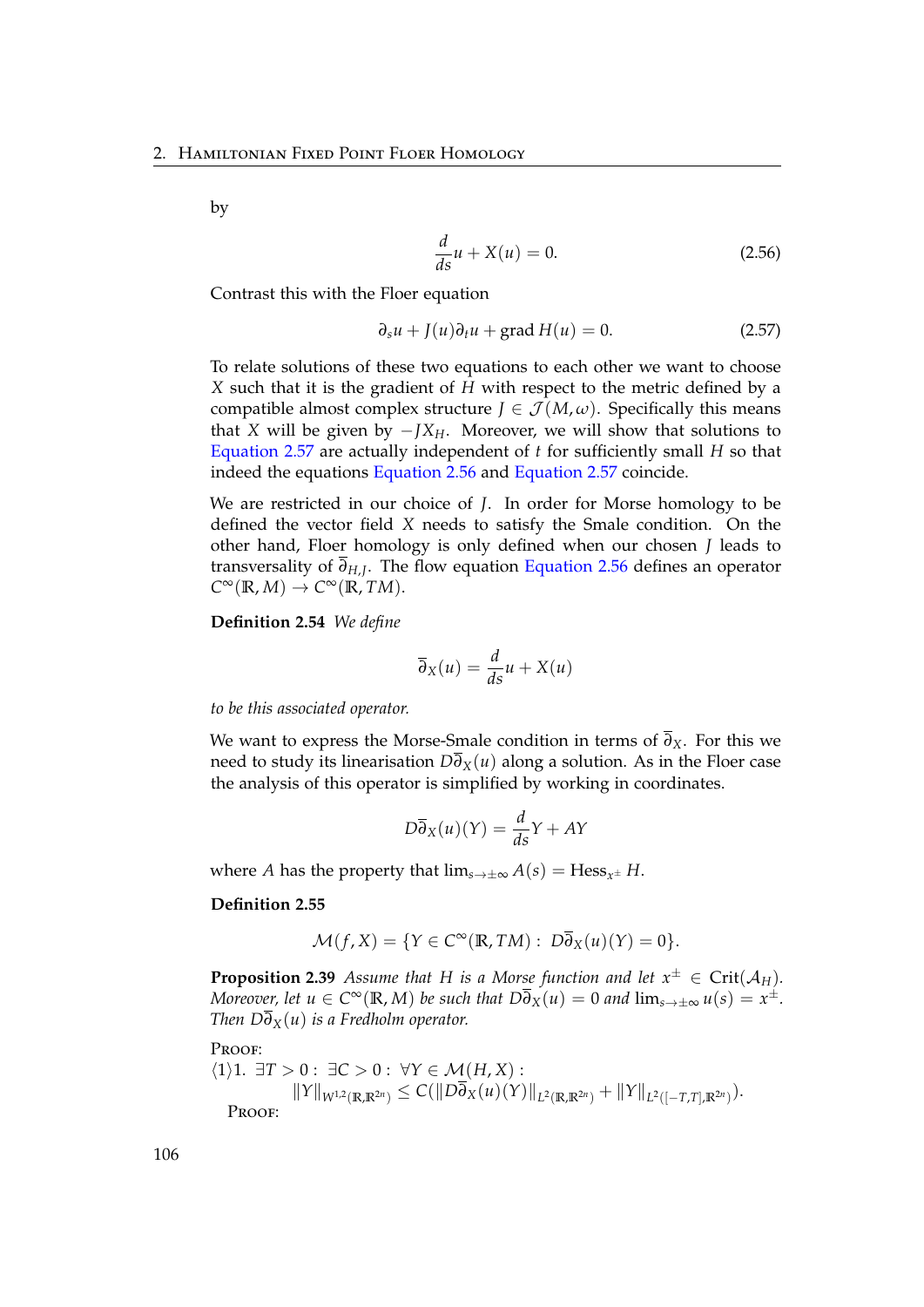$\langle 2 \rangle 1$ .  $\forall$ 1\2.  $\forall$ *B* ∈ Sym( $\mathbb{R}^{2n}$ ) ∩ GL(2*n*) : ∃*C* > 0 :  $\forall$ *Y* ∈  $W^{1,2}(\mathbb{R}, \mathbb{R}^{2n})$  :  $||Y||_{W^{1,2}(\mathbb{R}, \mathbb{R}^{2n})} \leq C || \frac{d}{ds}Y + BY||_{L^2(\mathbb{R}, \mathbb{R}^{2n})}.$ Proof:  $\langle 2 \rangle 1$ . Let:  $Z = \frac{d}{ds}Y + BY$ .  $\langle 2 \rangle$ 2. Let:  $\hat{Y}(\xi) = \frac{1}{2\pi} \int_{-\infty}^{\infty} e^{-i\xi s} Y(s) ds$  be the Fourier transform of *Y*.  $\langle 2 \rangle$ 3.  $\forall \xi \in \mathbb{R} : \hat{Z}(\xi) = (i\xi + B)\hat{Y}(\xi).$  $\langle 2 \rangle 4$ .  $\|Z\|_{L^2(\mathbb{R}, \mathbb{R}^{2n})} = \|Z\|_{L^2(\mathbb{R}, \mathbb{R}^{2n})}$  by the Plancherel equality.  $\langle 2 \rangle$ 5.  $\langle 1 \rangle$ 3.  $\exists C > 0$ :  $\int^M$  $\int_{-M}^{M} (\|Y\|^2 + \|\frac{d}{ds}Y\|^2) ds \leq C \int_{-N}^{M}$  $\int_{-M}^{M} (\|Y\|^2 + \|\frac{d}{ds}Y + AY\|^2) ds.$ Proof:  $\int_{-M}^{M} (\|\frac{d}{ds}Y + AY\|^2) ds \ge \int_{-M}^{M} (\frac{1}{2})$  $\frac{1}{2} \left\| \frac{d}{ds} Y \right\|^2 - \left\| AY \right\|^2 \right) ds.$  $\langle 2 \rangle$ 2.  $\int_{-M}^{M} (\frac{1}{2})$  $\frac{1}{2} \left\| \frac{d}{ds} \gamma \right\|^2 ds \leq C \int_{-M}^{M} \left\| \gamma \right\|^2 ds + \int_{-M}^{M} \left\| D \overline{\partial}_X(u) \gamma \right\|^2 ds.$  $\langle 2 \rangle$ 3.  $\int_{-M}^{M} ||AY||^2 ds \leq C \int_{-M}^{M} ||Y||^2 ds.$  $\langle 2 \rangle 4$ .  $\langle 1 \rangle 4$ . Ker  $\left( D\overline{\partial}_X(u) \right)$  is finite-dimensional. Proof:  $\langle 2 \rangle$ 1. The inclusion followed by restriction  $W^{1,2}(\mathbb{R}, \mathbb{R}^{2n}) \to L^2(\mathbb{R}, \mathbb{R}^{2n}) \to$  $L^2([-T, T], \mathbb{R}^{2n})$  is compact by Rellich's embedding theorem.  $\langle 1 \rangle$ 5. Im  $\left( D\overline{\partial}_X(u) \right)$  is closed. Proof:  $\langle 2 \rangle$ 1. Same as  $\langle 1 \rangle$ 4.  $\langle 1 \rangle$ 6. Coker  $\left( D\overline{\partial}_X(u) \right)$  is finite-dimensional. Proof:  $\langle 2 \rangle$ 1. LET: *D*<sup>∗</sup><sub>X</sub></sub> $(u)$  : *W*<sup>1,2</sup>(**R**, **R**<sup>2*n*</sup>) → *L*<sup>2</sup>(**R**, **R**<sup>2*n*</sup>) be given by  $D_X^*(u) = -\frac{d}{ds} + A^T.$  $\langle 2 \rangle$ 2. Coker  $(D\overline{\partial}_X(u)) = \text{Ker}(D_X^*)$ . Proof:  $\langle 3 \rangle$ 1. Coker  $(D\overline{\partial}_X(u)) \cong \{Z \in L^2(\mathbb{R}, \mathbb{R}^{2n}) : \forall Y \in W^{1,2}(\mathbb{R}, \mathbb{R}^{2n}) : \int_{-\infty}^{\infty} \langle D\overline{\partial}_X(u)Y, Z \rangle =$ 0}.  $\langle 3 \rangle$ 2. Coker  $(D\overline{\partial}_X(u))$  ⊂ Ker  $(D^*_X)$ . Proof:  $\langle 4 \rangle$ 1. Let:  $Z \in \text{Coker}\left(D\overline{\partial}_X(u)\right)$ .  $\langle 4 \rangle$ 2.  $D_X^*(u)(Z) = 0$  in the sense of distributions.  $\langle 4 \rangle$ 3.  $\int_{-\infty}^{\infty} \langle D \overline{\partial}_X(u)(Y), Z \rangle = - \int_{-\infty}^{\infty} (\langle \frac{d}{ds} Z, Y \rangle - \langle A^T Z, Y \rangle) ds.$  $\langle 4 \rangle 4$ .  $Z \in \text{Ker}(D_X^*)$ .  $\langle 3 \rangle$ 3. Coker  $(D\overline{\partial}_X(u)) \supset \text{Ker}(D_X^*)$ .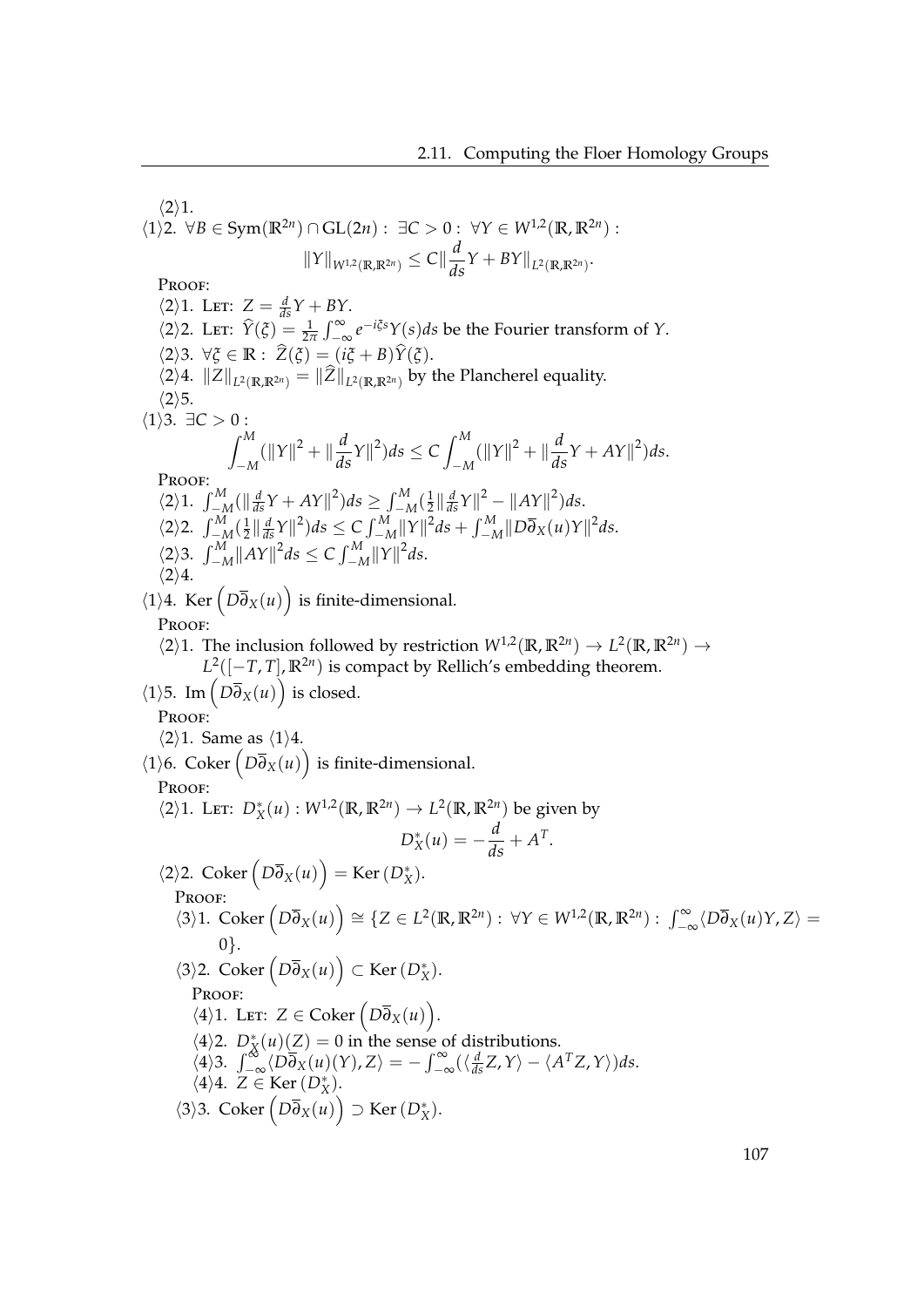$\langle 1 \rangle$ 7. Q.E.D.

Having verified the Fredholm property we now want to compute the index of  $D\overline{\partial}_X(u)$ .

**Proposition 2.40** *The index of the Fredholm operator*  $D\overline{\partial}_X(u)$  *is given by*  $Ind(D\overline{\partial}_X(u))$  =  $Ind(x^{-}) - Ind(x^{+})$ *.* 

PROOF:

 $\langle 1 \rangle$ 1. Let:  $\Phi_{(\sigma,s)}$ :  $T_{u(\sigma)}M \to T_{u(s)}M$  be the map sending  $Y \in T_{u(\sigma)}M$  to the value of *s* of the unique solution *Z* of  $D\overline{\partial}_X(u)(Z) = 0$  that satisfies  $Z(\sigma) = Y$  where  $\sigma, s \in \mathbb{R}$ .  $\langle 1 \rangle$ 2. Let: 1.  $E^u(\sigma) = \{ Y \in T_{u(\sigma)}M : \lim_{s \to -\infty} \Phi_{(\sigma,s)} Y = 0 \}$  and 2.  $E^{s}(\sigma) = \{ Y \in T_{u(\sigma)}M : \lim_{s \to \infty} \Phi_{(\sigma,s)} Y = 0 \}.$  $\forall$ *i*  $\forall$ *j*  $\in$  **R** :  $E^u(\sigma) \cong T_{u(\sigma)}W^u(x^-)$  and  $E^s(\sigma) \cong T_{u(\sigma)}W^s(x^+).$  $\langle 1 \rangle 4$ .  $\forall \sigma \in \mathbb{R}$ : Ker  $(D\overline{\partial}_X(u)) \cong T_{u(\sigma)}W^u(x^-) \cap T_{u(\sigma)}W^s(x^+).$  $\forall$ *D*  $\forall$ *C*  $\in$  **R** : Coker  $(D\overline{\partial}_X(u)) \cong \text{Ker}(D\overline{\partial}_X^*(u)) \cong (T_{u(\sigma)}W^u(x^{-}))$  $T_{u(\sigma)}W^s(x^+))^\perp$ . Proof:  $\langle 2 \rangle$ 1. Let:  $\Psi_{(\sigma,s)}$ :  $T_{u(\sigma)}M \to T_{u(s)}M$  be the map sending  $Z \in T_{u(\sigma)}M$  to the value of *s* of the unique solution *Y* of  $D\overline{\partial}_X^*(u)(Y) = 0$  that satisfies  $Y(\sigma) = Z$  where  $\sigma, s \in \mathbb{R}$ .  $\langle 2 \rangle 2$ .  $\Psi_{(\sigma,s)} = \Phi_{(\sigma,s)}^*$ . PROOF:  $\langle 3 \rangle$ 1. Let: *Z*,  $Y \in \mathbb{R}^{2n}$  and  $Z(s) = \Psi_{(\sigma,s)}$ .  $\langle 3 \rangle$ 2.  $\langle \Psi_{(\sigma,s)} Z, \Phi_{(\sigma,s)} Y \rangle = \langle Z, Y \rangle.$  $\langle 3 \rangle$ 3.  $\langle \frac{d}{ds} Z - A^T Z, Y \rangle = 0.$ PROOF:  $\langle 4 \rangle$ 1.  $\langle \frac{d}{ds}, \Psi_{(\sigma,s)} \gamma \rangle + \langle \Psi_{(\sigma,s)} Z, \frac{d}{ds} \gamma \rangle$  by differentiating  $\langle 3 \rangle$ 2.  $\langle 4 \rangle$ 2. Now use  $Y(s) = \Phi_{(\sigma,s)} Y$  and  $\frac{d}{ds} Y = -AY$ .  $\langle 3 \rangle 4$ .  $D\overline{\partial}_X^*(u)(Z) = 0$  which proves the statement.  $\overline{X}$ (2),  $\overline{X}$ ,  $\overline{D}$  $\overline{O}$  $\overline{X}$  $(\overline{u})(Y) = 0 \iff Y(\sigma) \perp E^u(\sigma)$  and  $Y(\sigma) \perp E^s(\sigma)$ .  $\langle 1 \rangle$ 6. Ind( $D\overline{\partial}_X(u)$ ) = Ind( $x^-$ ) – Ind( $x^+$ ). Proof:  $\langle 2 \rangle$ 1. dim Ker  $\left( D\overline{\partial}_X(u) \right) = \dim(T_{u(\sigma)}W^u(x^-) \cap T_{u(\sigma)}W^s(x^+))$  $=$  dim  $W^{u}(x^{-}) + \dim W^{s}(x^{+}) - \dim(T_{u(\sigma)}W^{u}(x^{-}) + T_{u(\sigma)}W^{s}(x^{+})).$  $\langle 2 \rangle$ 2. dim Ker  $(D\overline{\partial}_X^*(u)) = \dim(T_{u(\sigma)}W^u(x^-) \cap T_{u(\sigma)}W^s(x^+))$ <sup>⊥</sup>  $= 2n - \dim(T_{u(\sigma)}W^u(x^-) + T_{u(\sigma)}W^s(x^+))^\perp.$  $\langle 2 \rangle$ 3. Ind $(D\overline{\partial}_X(u)) = \dim \text{Ker} (D\overline{\partial}_X(u)) - \dim \text{Ker} (D\overline{\partial}_X^*(u))$  $=$  dim  $W^{\mu}(x^{-}) +$  dim  $W^{s}(x^{+}) - 2n = \text{Ind}(x^{-}) + 2n - \text{Ind}(x^{+}) - 2n$ .  $\langle 1 \rangle$ 7. Q.E.D.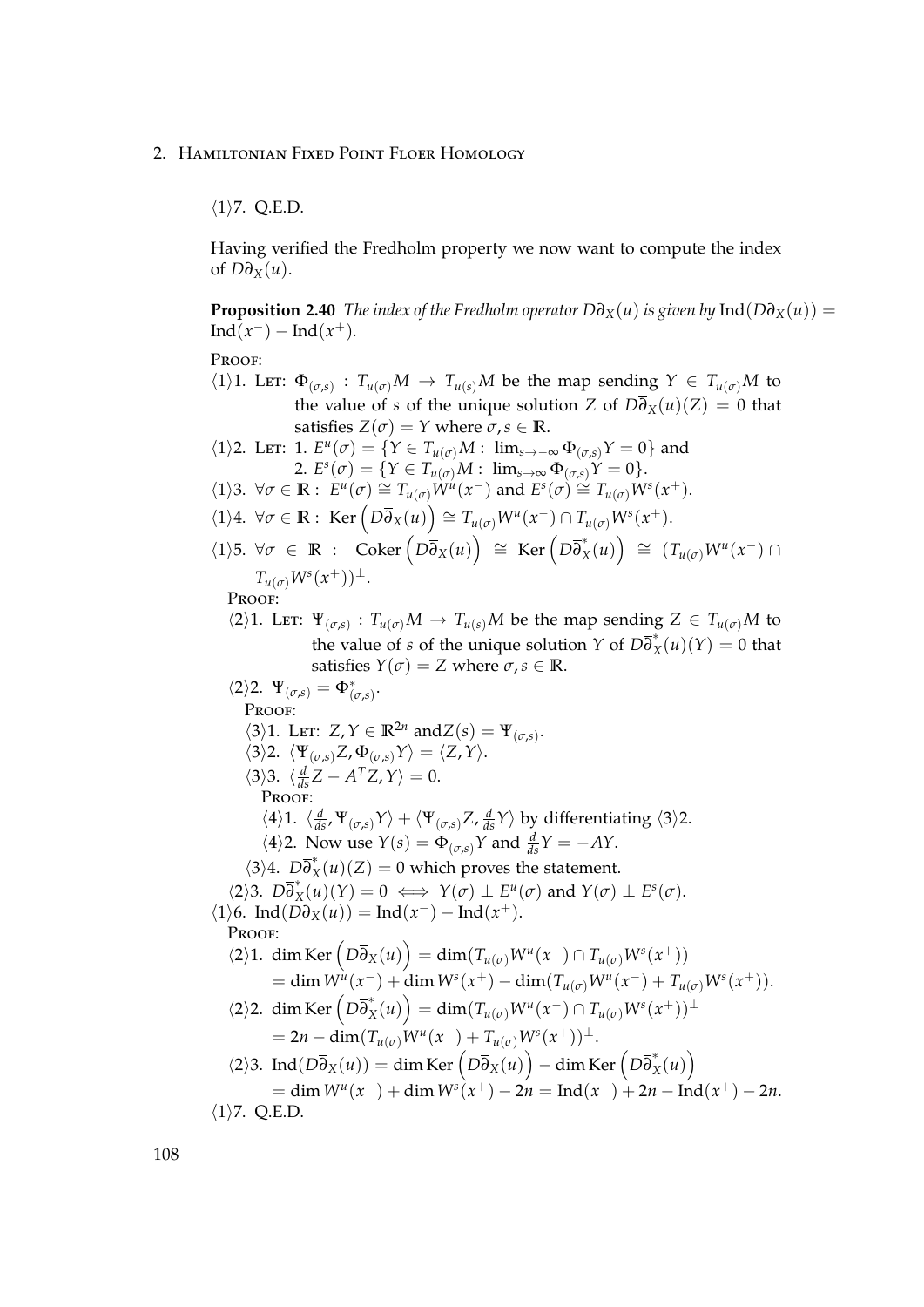As mentioned above we now reformulate the Morse-Smale condition by showing that it is equivalent to surjectivity of  $D\overline{\partial}_X(u)$ .

**Proposition 2.41** *The pair*  $(H, X)$  *is Morse-Smale if and only if*  $D\overline{\partial}_X(u)$  *is surjective for every*  $u \in \mathcal{M}(H, X)$ .

Proof:

- $\sqrt{\langle 1 \rangle 1}$ .  $D\overline{\partial}_X(u)$  is surjective if and only if  $D\overline{\partial}_X^*(u)$  is injective.
- $\sqrt{1/2}$ .  $D\overline{\partial}_X^*(u)$  is injective if and only if  $T_{u(\sigma)}W^u(x^-) + T_{u(\sigma)}W^s(x^+) = T_{u(\sigma)}M$ which is exactly the transversality condition needed for the Smale property.
- $\langle 1 \rangle$ 3. Q.E.D.

Thus, whenever we can choose *J* so that for  $X = -JX_H$  the operator  $D\partial_X$ is surjective at every solution *u* Morse homology is well-defined. Now we need to look on the Floer side of things. In order for Floer homology to be defined we need  $D\overline{\partial}_{H,J}$  to be surjective at every solution of the Floer equation. For this we first have the following result.

**Proposition 2.42** If H is sufficiently small in the C<sup>2</sup>(M)-norm then Ker  $\left( D\overline{\partial}_{H,J}(u) \right) =$  $\text{Ker}\left(D\overline{\partial}_X(u)\right)$ . PROOF:  $\langle 1 \rangle$ 1. Ker  $(D\overline{\partial}_{H,J}(u)) \supset \text{Ker}(D\overline{\partial}_X(u)).$ Proof:  $\langle 2 \rangle$ 1. Elements in Ker  $\left( D \overline{\partial}_X(u) \right)$  are *t*-independent.  $\langle 1 \rangle$ 2. Ker  $(D\overline{\partial}_{H,J}(u)) \subset \text{Ker } (D\overline{\partial}_X(u)).$ PROOF:  $\langle 2 \rangle$ 1. Let:  $\zeta \in \text{Ker} \left( D \overline{\partial}_{H,J}(u) \right)$ .  $\langle 2 \rangle$ 2.  $\int_0^1 J(u) \partial_t \xi dt = 0$  since  $\xi$  is 1-periodic in *t*.  $\langle 2 \rangle$ 3.  $\int_0^1 \xi(s,t)dt \in \text{Ker}\left(D\overline{\partial}_X(u)\right)$  using  $\langle 2 \rangle$ 2 and rearranging [Equation 2.57.](#page-111-0)  $\langle 2 \rangle 4$ . SUFFICES ASSUME:  $\int_0^1 \xi(s, t) dt = 0$ .  $\langle 2 \rangle$ 5.  $\int_{-\infty}^{\infty} \int_{0}^{1} ||\xi(s,t)||^{2} dt ds \leq \int_{-\infty}^{\infty} ||\partial_{t} \xi(s,t)||^{2} dt ds.$ PROOF:  $\langle 3 \rangle 1. \ \forall t_1, t_0 \in [0, 1]: \ \xi(s, t_1) - \xi(s, t_0) = \int_{t_0}^{t_1} \partial_t \xi(s, t) dt.$  $\langle 3 \rangle 2$ .  $\zeta(s, t_1) = \int_0^1 \int_{t_0}^{t_1} \partial_t \zeta(s, t) dt dt_0$  since  $\int_0^1 \zeta(s, t) dt = 0$ .  $\langle 3 \rangle 3. \int_0^1 ||\xi(s,t_1)||^2 dt_1 \leq \int_0^1 \int_0^1 \int_{t_0}^{t_1} ||\partial_t \xi(s,t)||^2 dt dt_0 dt_1 \leq \int_0^1 ||\partial_t \xi(s,t)||^2 dt.$  $\langle 3 \rangle 4$ . Now integrate with respect to *s* over **R**.  $\langle 2 \rangle 6$ .  $\| \operatorname{grad} \xi \|^2$  $\frac{2}{L^2(\mathbb{R}\times S^1,\mathbb{R}^{2n})}\leq \sup_{s\in\mathbb{R}}\lVert S(s)\rVert^2\lVert \tilde{\zeta}\rVert^2_L$  $\stackrel{\sim}{L}^2(\mathbb{R}\times S^1,\mathbb{R}^{2n})$ Proof:  $\langle 3 \rangle$ 1.  $\Delta = (\partial_s - J\partial_t)(\partial_s + J\partial_t).$  $\langle 3 \rangle$ 2.  $\|\partial_s \xi\|_L^2$  $\frac{2}{L^2(\mathbb{R}\times S^1,\mathbb{R}^{2n})} + \|\partial_t \xi\|_L^2$  $\frac{Z}{L^2(\mathbb{R}\times S^1,\mathbb{R}^{2n})}=-\langle \boldsymbol{\xi}, \Delta \boldsymbol{\xi}\rangle.$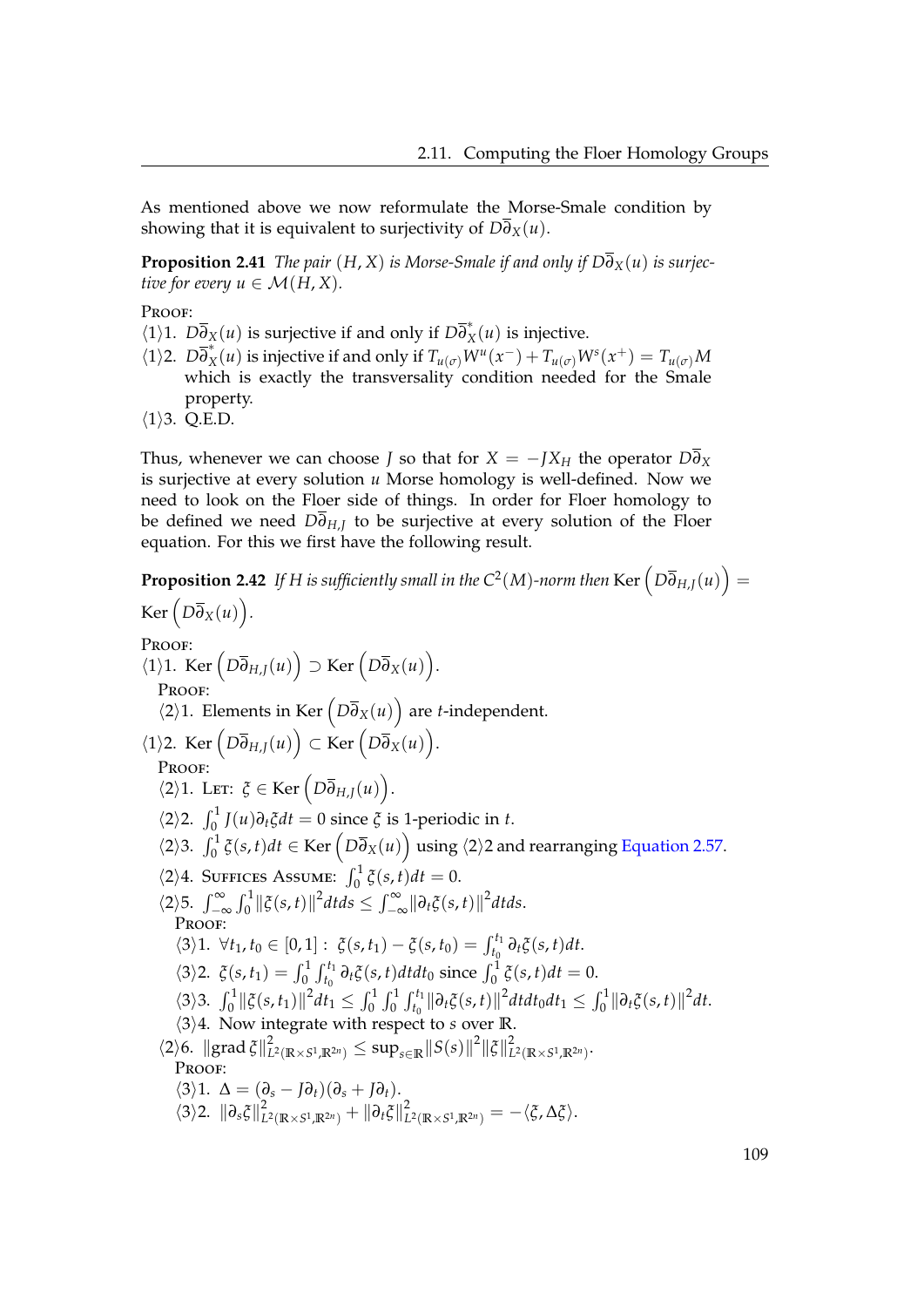$\langle 3 \rangle 3. \ -\langle \xi, \Delta \xi \rangle = -\langle \xi, (\partial_s - J \partial_t)(\partial_s + J \partial_t)\xi \rangle = \|\partial_s \xi + J \partial_t \xi\|_L^2$ *L* <sup>2</sup>(**R**,**R**2*n*) .  $\langle 3 \rangle 4$ .  $\left\| \partial_s \xi + J \partial_t \xi \right\|_L^2$  $\frac{2}{L^2(\mathbb{R},\mathbb{R}^{2n})} = \left\|S(s)\xi\right\|_L^2$  $\sup_{L^2(\mathbb{R},\mathbb{R}^{2n})} \leq \sup_{s\in\mathbb{R}}\|S(s)\|^2\|\xi\|^2_L$ *L* <sup>2</sup>(**R**,**R**2*n*) .  $\langle 2 \rangle$ 7.  $\xi = 0$ . PROOF:  $\langle 3 \rangle 1. \exists \varepsilon > 0 : ||H||_{C^2(M)} < \varepsilon \implies \sup_{s \in \mathbb{R}} ||S(s)||^2 < 1.$  $\langle 3 \rangle$ 2. Now combine  $\langle 2 \rangle$ 5 and  $\langle 2 \rangle$ 6.  $\langle 1 \rangle$ 3. Q.E.D.

This implies in particular that *D∂H*,*<sup>J</sup>* is surjective along every flow line of the Morse equation if *X* satisfies the Smale condition because the Fredholm indices and kernels of  $D\overline{\partial}_{H,J}$  and  $D\overline{\partial}_{X}$  agree.

**Proposition 2.43** If H is a Morse function and  $X = -JX_H$  has the Smale prop*erty then for a sufficiently large*  $k \in \mathbb{N}$  *the elements of*  $\mathcal{M}(H_k, J, \gamma^-, \gamma^+)$  *are independent of t where*  $H_k = H/k$  *and*  $\mu_{CZ}(\gamma^-) - \mu_{CZ}(\gamma^+) \leq 2$ *.* 

PROOF:

- $\langle 1 \rangle$ 1. Assume: this is false.
- $\langle 1 \rangle$ 2.  $\exists (n_k)_{k \in \mathbb{N}} \subset \mathbb{N}$ :  $\lim_{k \to \infty} n_k = \infty$  and  $\exists (u_{n_k})_{k \in \mathbb{N}}$ :  $u_{n_k} \in \mathcal{M}(H_{n_k}, J, \gamma^-, \gamma^+)$ .
- $\langle 1 \rangle$ 3. Lett:  $v_{n_k}(s,t) = u_{n_k}(n_k s, n_k t) \in \mathcal{M}(H, J, \gamma^-, \gamma^+).$
- $\langle 1 \rangle$ 4. Case:  $\mu_{CZ}(\gamma^-) \mu_{CZ}(\gamma^+) = 1$ .

Proof:

 $\langle 2 \rangle$ 1. Suffices Assume:  $\exists v \in \mathcal{M}(H, J, \gamma^-, \gamma^+)$ :  $\lim_{k \to \infty} v_{n_k} = v$  where the  $v_{n_k}$  do not depend on *t*.

 $\langle 2 \rangle$ 2. *v* is *t*-independent.

PROOF:

 $\langle 3 \rangle$ 1. LET:  $r, s \in \mathbb{R}$  and  $t \in [0, 1]$ .

- $\langle 3 \rangle$ 2.  $v_{n_k}(s,t) = v_{n_k}(s,t + \frac{[rn_k]}{n_k})$  $\frac{m_k}{n_k}$ ) since  $v_{n_k}$  is  $1/n_k$ -periodic in *t*.
- $\langle 3 \rangle 3$ .  $v(s,t) = v(s,t+r)$ .

PROOF:

- $\langle 4 \rangle$ 1. Let  $k \to \infty$  in  $\langle 3 \rangle$ 2.
- $\langle 2 \rangle$ 3.  $v_{n_k}$  is *t*-independent for sufficiently large *k* which contradicts our assumption.

PROOF:

- h3i1. Since *D∂H*,*J*(*u*) is surjective for sufficiently large *k* we would have  $v_{n_k}(s,t) = v(s + \sigma_k, t) = v(s + \sigma_k)$  where the sequence  $(\sigma_k)_{k \in \mathbb{N}}$  is obtained from the result about the convergence of broken trajectories.
- $\langle 1 \rangle$ 5. Case:  $\mu_{CZ}(\gamma^-) \mu_{CZ}(\gamma^+) = 2$ . PROOF:
	- $\langle 2 \rangle$ 1. The proof of this case is omitted because it depends on the details of the proof of the existence of almost complex compatible structure *J* for which (*H*, −*JX*<sup>*H*</sup>) is Morse-Smale as in [Theorem 2.39.](#page-116-0)
- $\langle 1 \rangle$ 6. Q.E.D.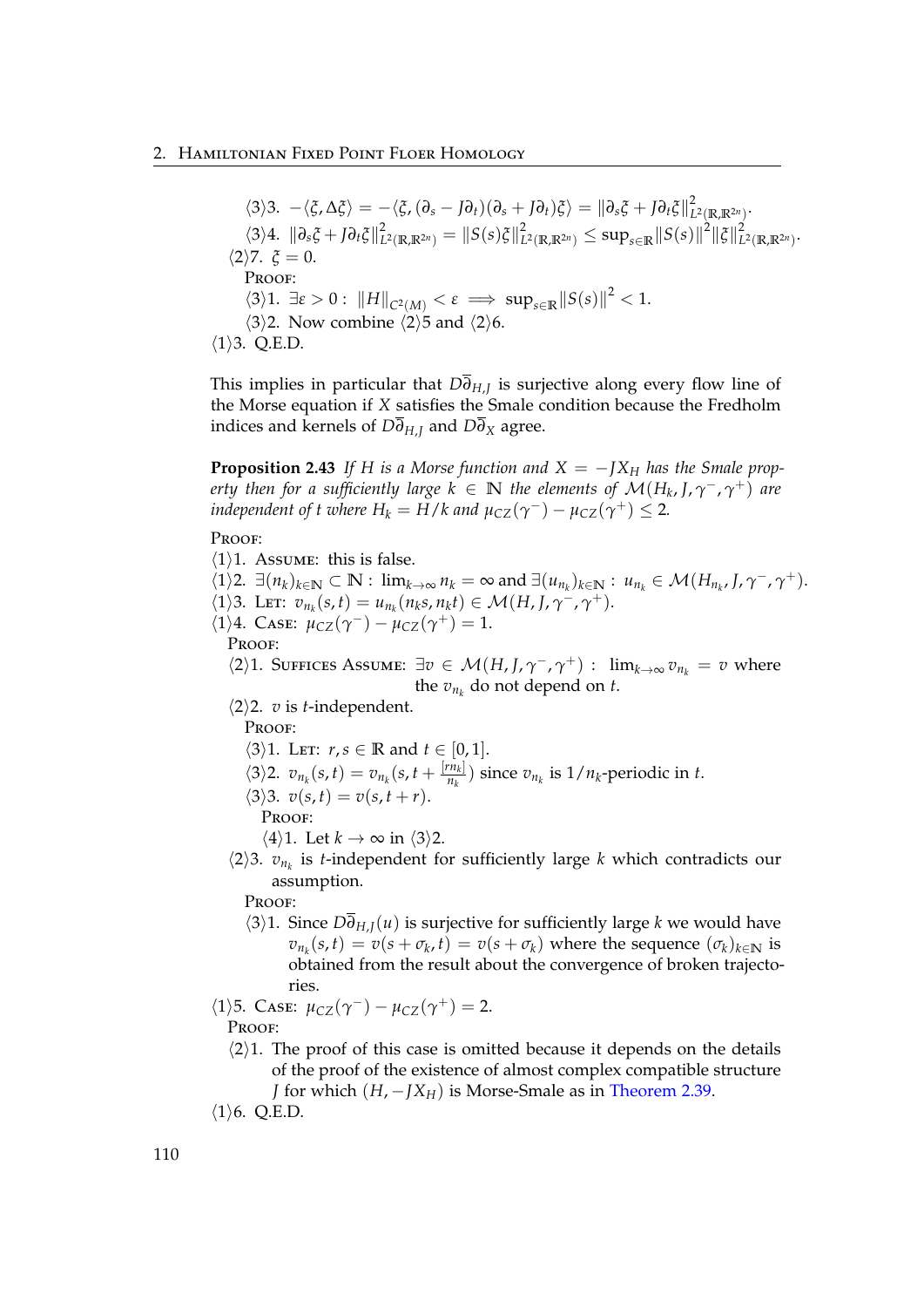We still need to verify that we can actually find almost complex structures *J* for which the operators  $D\overline{\partial}_X(u)$  are surjective so that consequently both Morse and Floer homology are defined and coincide for a sufficiently small *t*-independent Hamiltonian *H*. This is done in the following theorem.

**Theorem 2.38** *Let*  $(M, \omega) \in \text{SympMan}^{\infty}$  *and*  $H \in C^{\infty}(M)$  *a Morse function. Then there exists a dense set of*  $\mathcal{J}(M,\omega)$  *of almost complex structures J compatible with*  $\omega$  *such that*  $(H, -\frac{X}{H})$  *is Morse-Smale.* 

We do not discuss the proof of this result further and refer to section 10.3 of [\[2\]](#page-118-0).

With this we can now finally finish the proof of the Arnold conjecture as announced at the beginning of this chapter.

<span id="page-116-0"></span>**Theorem 2.39** *Let*  $(M, \omega) \in \mathsf{SympMan}_{cpt}^{\infty}$  *be a closed, symplectically aspherical manifold. Assume that*  $H \in C^\infty(S^1 \times M)$  *is non-degenerate. Then the number of* 1*-periodic orbits of the associated Hamiltonian flow ψ satisfies the inequality*

$$
|fix(\psi_1)| \geq \sum_k \dim H_k(M,\mathbb{Z}_2).
$$

PROOF:

 $\langle 1 \rangle 1$ .  $| f i x(\psi_1) | = \dim CF_*(H, J) \ge \dim HF_*(H, J) = \sum_k \dim HF_k(H, J)$ .  $\langle 1 \rangle$ 2. *HF*<sub>*k*</sub>(*H*, *J*) ≅ *HM*<sub>*n*+*k*</sub>(*H*, −*JXH*).  $\langle 1 \rangle$ 3. *HM*<sub>*n*+*k*</sub>(*H*, *J*) ≅ *H*<sub>*n*+*k*</sub>(*M*, **Z**<sub>2</sub>).  $\langle 1 \rangle 4$ . Q.E.D.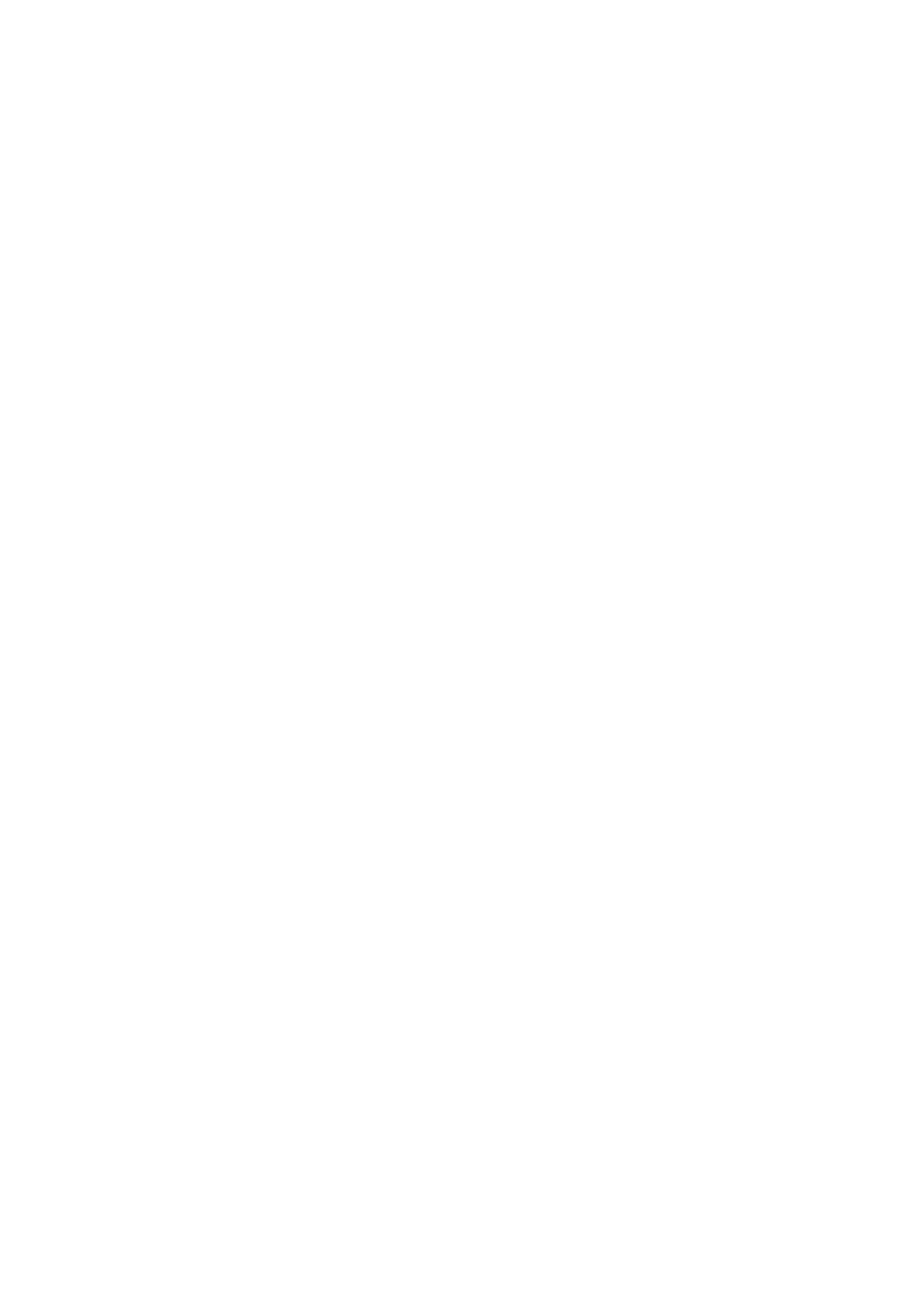# Bibliography

- [1] V. I. Arnold. Sur une propriete topologique des applications globallmant canoniques de la mecanique classique. *C. R. Acad. Sci. Paris 261*, page 3719–3722, 1965.
- <span id="page-118-0"></span>[2] M. Audin and M. Damian. *Morse Theory and Floer Homology*. Universitext. Springer London, 2013.
- [3] Zehnder E. Conley, C.C. The birkhoff-lewis fixed point theorem and a conjecture of v.i. arnold. *Inventiones mathematicae*, 73:33–50, 1983.
- [4] A.C. da Silva. *Lectures on Symplectic Geometry*. Number Nr. 1764 in Lecture Notes in Mathematics. Springer, 2001.
- [5] Y. Eliashberg. Estimates on the number of fixed points of area preserving transformations. *Syktyvkar University Preprint*, 1979.
- [6] Yakov Eliashberg and Lisa Traynor, editors. *Symplectic geometry and topology*, volume 7 of *IAS/Park City Mathematics Series*. American Mathematical Society, Providence, RI; Institute for Advanced Study (IAS), Princeton, NJ, 1999. Lectures from the Graduate Summer School held in Park City, UT, June 29–July 19, 1997.
- [7] Andreas Floer. Morse theory for lagrangian intersections. *J. Differential Geom.*, 28(3):513–547, 1988.
- [8] Andreas Floer. The unregularized gradient flow of the symplectic action. *Communications on Pure and Applied Mathematics*, 41(6):775–813, 1988.
- [9] Andreas Floer. Witten's complex and infinite-dimensional morse theory. *J. Differential Geom.*, 30(1):207–221, 1989.